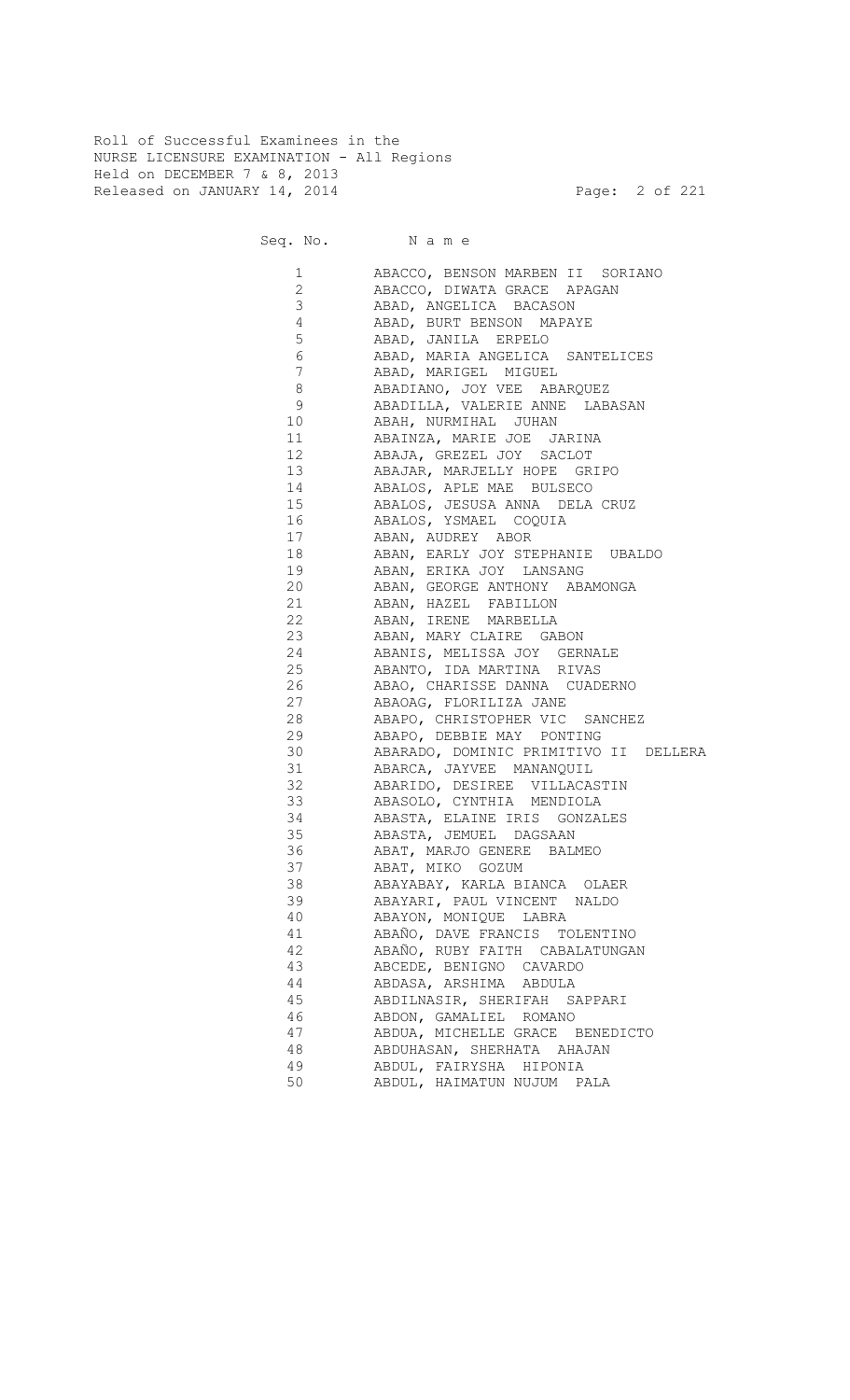Roll of Successful Examinees in the NURSE LICENSURE EXAMINATION - All Regions Held on DECEMBER 7 & 8, 2013 Released on JANUARY 14, 2014 **Page: 3 of 221** 

Seq. No. Name 51 ABDUL MALIK, NORLAYLAH MIPANGA 52 ABDUL RAHIM, ABDUL MAHID MOHAMMAD 53 ABDULCADIR, JEFFARIL DACER 54 ABDULLA, ALIBHEEN IDRIS 55 ABDULLA, NURHANINA HAMISAIN 56 ABDULLAH, JAMIRAH CUNANAN 57 ABDULMUIN, SHEHADA JUL 58 ABDULSALAM, NURFAIDA JADJULIE 59 ABDURAKMAN, RASHELA JULJANI 60 ABECIA, ELANIE RELLON 61 ABECIA, LEVY SUSY CABALBAG 62 ABEJAR, ABBA MARIE KARMELA TORRES 63 ABEJURO, ANGELICA CATANGUI 64 ABELARDE, JOANNA BASCO 65 ABELGAS, KRISLY JANE MOLABOLA 66 ABELLA, AHMABELLE MARA DOMINGUEZ 67 ABELLA, CHARLENE MAE 68 ABELLA, EDWARD PHILIP 69 ABELLA, GROVER JAMES VALLAR ABELLA, JACQUELINE GABALES 71 ABELLA, JANINE ROSETE 72 ABELLA, JOE LOU DELEÑA 73 ABELLA, LOVELY JOY BALGUNA <sup>74</sup> ABELLA, MACRYNE FAITH VILAN<br>75 ABELLA, PHILIP JOHN TABARNO ABELLA, PHILIP JOHN TABARNO 76 ABELLANA, EMMALYN GICALE 77 ABELLANOSA, AUBREY MAE ESTRADA 78 ABELLANOSA, ROSEMARIE 79 ABELLERA, CARL JUSSEF LOCANO 80 ABELLERA, HAROLD VICENTE 81 ABELLO, MA LOURDES LACHICA 82 ABELLON, DARYLL VON SAMILLANO 83 ABENDAN, NANELLE HOPE TOMARONG 84 ABENDANIO, DENNIS AMARO 85 ABENIR, KRISTINE GRACE LACABE **86** ABENIS, CHEDELLE GRACE PEGUIT 87 ABERIA, MADONNA ALCONABA 88 ABERIN, PRECY ER-ER 89 ABESAMIS, ANNA PATRICIA BAUTISTA 90 ABESAMIS, PRINCESS GLORIA COLENDRES 91 ABESIA, FEDERICO JR LUMAUIG 92 ABIL, RUSSEL PORNIA 93 ABILA, ABEGAIL VELASCO 94 ABILA, CHRIS MALACAT 95 ABINUMAN, CARLYLE FUENTES 96 ABIOG, DENISE DEARDRE YU 97 ABITANG, EDELYN DELOS REYES 98 ABITONG, LYNDON BRYAN AGUILAR

 99 ABIVA, CHARMEINE CADANG 100 ABIVA, KRISTINE JANE RATILLA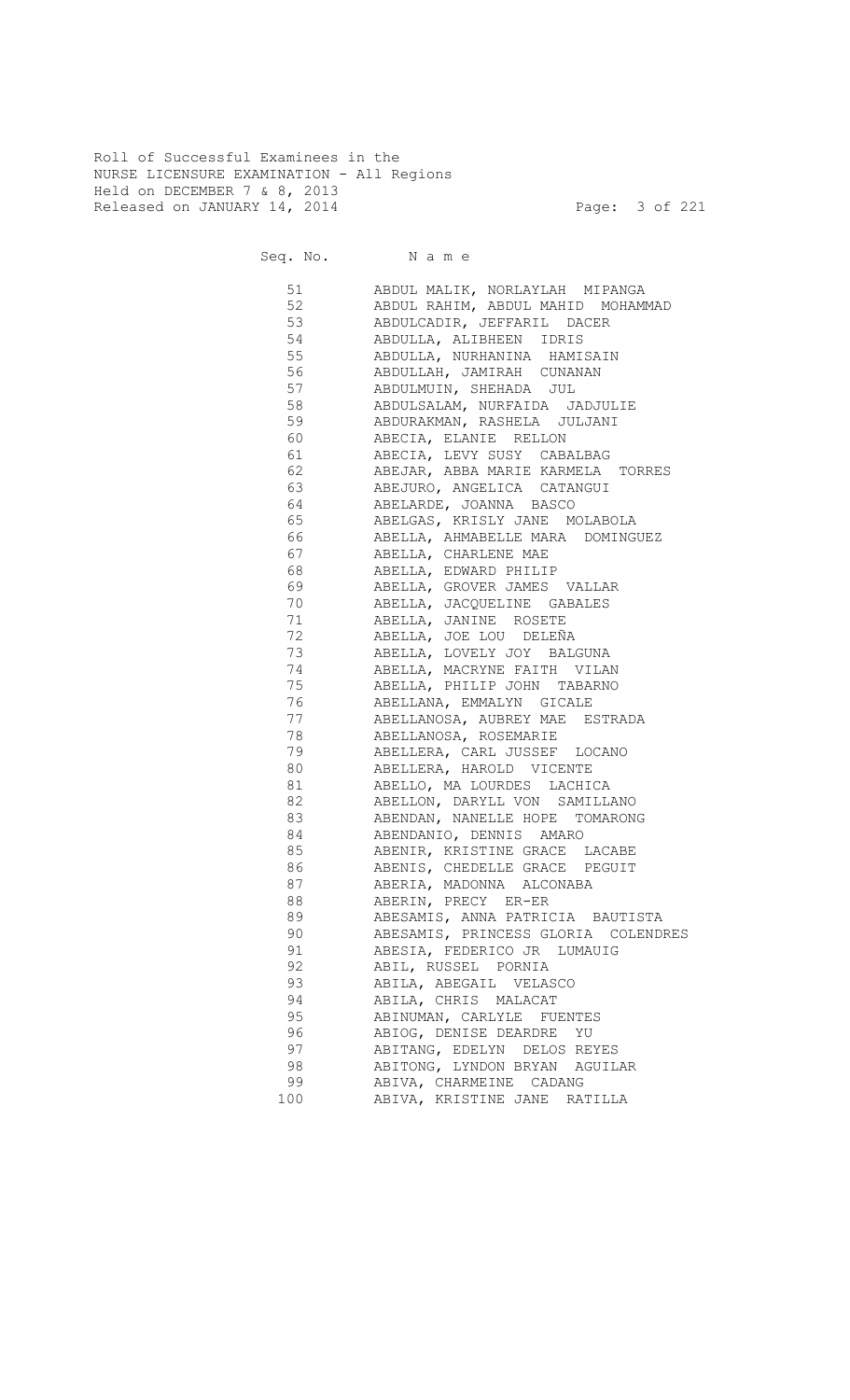Roll of Successful Examinees in the NURSE LICENSURE EXAMINATION - All Regions Held on DECEMBER 7 & 8, 2013 Released on JANUARY 14, 2014 **Page:** 4 of 221

| 101        | ABLANG, DIANA CLAIRE PRE                                           |
|------------|--------------------------------------------------------------------|
| 102        | ABLANZAR, CHRISTIAN PARCON                                         |
| 103        | ABLAO, MELO JANE SENINING                                          |
| 104        | ABLAO, SARAH-MAE RELANO                                            |
| 105        | ABLOG, CHALDEA CORNEJO                                             |
| 106        | ABO, AISA UNTING                                                   |
| 107        | ABO, SHEENA MAE TAN                                                |
| 108        | ABO-ABO, JOHN ISRAEL VILLEJO                                       |
| 109        | ABONADO, MAHAL RUBIO                                               |
| 110        | ABONALES, MA CATHERINE POSADAS                                     |
| 111        | ABONGAN, SHANE REYES                                               |
| 112        | ABORDO, NENA BELL JILL BAGCAT                                      |
| 113        | ABOY, MARIE RAPHAELLE GONZALES                                     |
| 114        | ABOY, SHELLALYN TONI                                               |
| 115        | ABRAGAN, SITTI NICOLE KAYLA ARAP                                   |
| 116        | ABRAHAM, JANEENA BAUTISTA                                          |
| 117        | ABRAHAM, LADY MYRA SANTIAGO                                        |
| 118        |                                                                    |
| 119        | ABRAN, JOCELYN VIRTUDES                                            |
| 120        | ABRENA, BEA HELEN GRACE DEGUIA                                     |
| 121        | ABRENICA, QUNNIE HERNANDEZ                                         |
| 122        | ABRENILLA, RICHARD BABAO                                           |
| 123        | ABRERO, KRYZTINE HANNA MARTINEZ                                    |
| 124        | ABRIGO, RACHEL ANN MONARES<br>ABRILLA, PRINCESS MAY AGUHOB         |
| 125        |                                                                    |
| 126        | ABSALON, MHADISON DOMAGSANG                                        |
| 127        | ABUAN, MICHAELLE JASID                                             |
|            | ABUAN, MYRTLE CONDE                                                |
| 128<br>129 | ABUAN, SHALAMY GAWADING                                            |
| 130        | ABUBACAR, ALINOR DISOMNONG                                         |
| 131        | ABUDA, KATHLEEN BACIERRA                                           |
|            | ABUDA, SHEAN MENDROS                                               |
|            | 132 ABULENCIA, MYLEEN PASAMONTE                                    |
|            | 133 ABULOCION, ROCHENNY MAE BARRANCO<br>134 ABUNDA, JANRY CALCITAS |
|            |                                                                    |
|            | 135 ABUTAY, CARMELA SOLIDOR                                        |
|            | 136 ABUYO, SARAH CUENTAS                                           |
|            | 137 ABUYUAN, ANNA GIANELLI DAYAG                                   |
|            | 138 ACACIO, REINHOLD PETILLA                                       |
| 139        | ACADEMIA, RONA MAY BELARMA                                         |
| 140        | ACAIN, SHEILA MARIE BONTIA                                         |
| 141        | ACAPULCO, REENNE ROSSINNI MORANTE                                  |
| 142        | ACAS, FELMA SECRETARIO                                             |
| 143        | ACASIO, EMERLOU GADO                                               |
| 144        | ACAYANG, KLIM MAE JOY TIMONAN                                      |
| 145        | ACDAL, JOHN PAUL SARMIENTO                                         |
| 146        | ACDAL, MARY GRACE NAZARENO                                         |
| 147        | ACDANG, VICKIELYN DALISON                                          |
| 148        | ACEBEDO, PRINCESS MARIEL PONTERES                                  |
| 149        | ACEDILLO, CYRIL GAY REGIS                                          |
| 150        | ACEDILLO, FEBRETH JANE CANEJA                                      |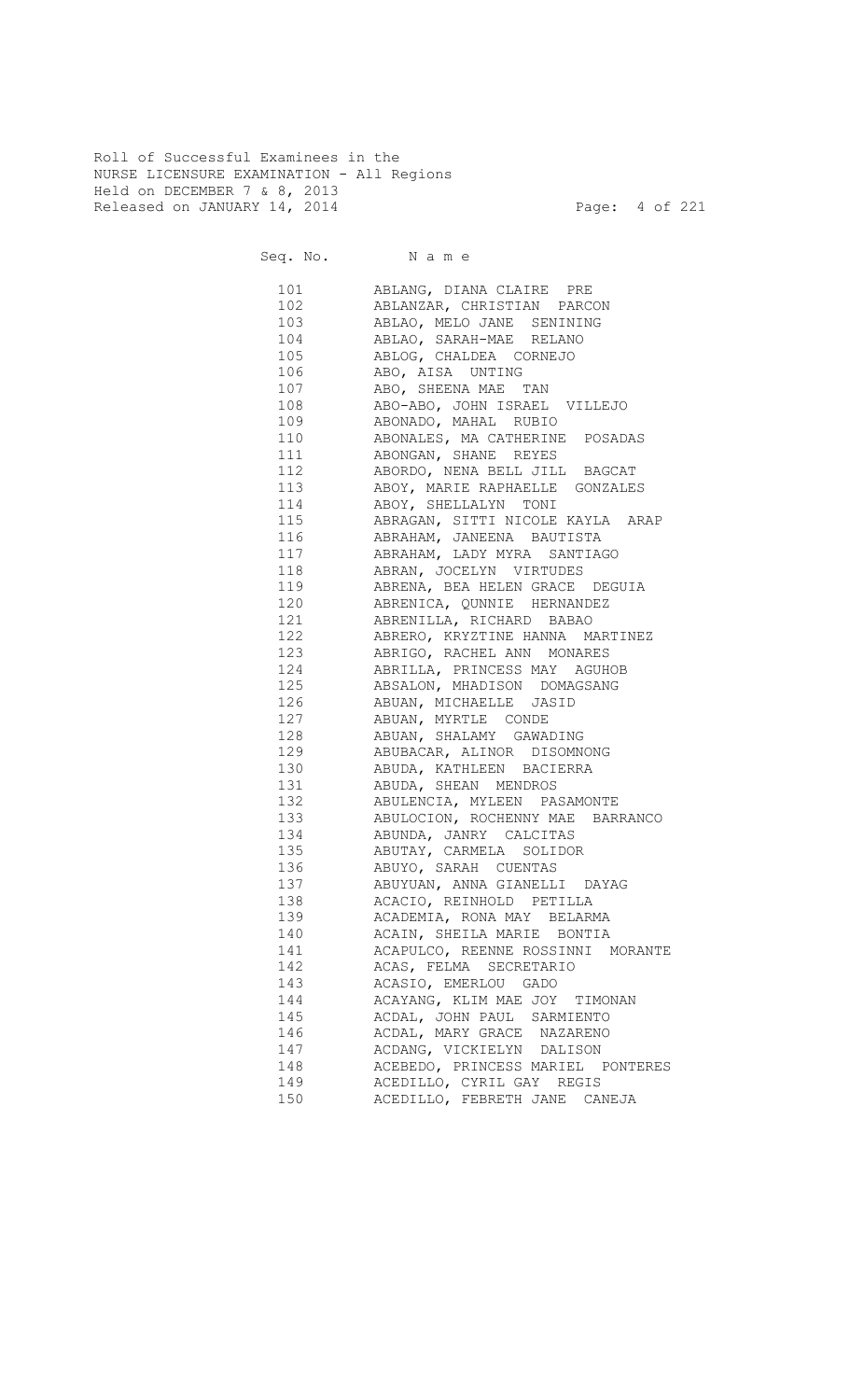Roll of Successful Examinees in the NURSE LICENSURE EXAMINATION - All Regions Held on DECEMBER 7 & 8, 2013 Released on JANUARY 14, 2014 **Page: 5 of 221** 

191 ACUÑA, JOEMAR HUELMA

194 ADAJAR, GELEENE HERNANDEZ 195 ADAJAR, JORDAN DOY ARANCILLO

199 ADDU, JULIE ANN LAMIRE 200 ADDUCUL, ARLYNE ICOY

Seq. No. Name 151 ACELAR, RICHELLE CLAIRE PERRERA 152 ACENAS, DUKE JARED GADON 153 ACENAS, MICHELLE DE LA VICTORIA 154 ACERADO, JUSTINE NICOLE TAN 155 ACERO, OSHENE GABATO 156 ACERO, RIEZEL GUZMANA 157 ACERO, STEPHANIE BALABA 158 ACEVEDA, REN AEZZLE GARCIA 159 ACHAS, DANICA ALEXANDRA QUIROG 160 ACIDO, FLORA MAE ORDIZ 161 ACIERTO, BILLY WILLIAM MAPANAO 162 ACIERTO, IAN BALANAY 163 ACITA, MARY WIL SORIA 164 ACLAN, JANINE HANNAH RELOVA 165 ACLAN, JESSE ANNE CELOCIA 166 ACLAN, KATE AUDI SUMUGAT 167 ACLAN, NOELIE JOY MOSQUITO ACMA, RUTH LORREIN CABANLIT 169 ACOB, JOVITO JR RETORIA ACOBA, SHEENA MAE BALLAD 171 ACOBO, ARA EILEEN SYGOURNEY MONTEJO 172 ACODILE, HAROLD REYES 173 ACOPIO, DIONEE MAY MONTALBO 174 ACORDA, KURT ALLEN ACIDERA ACOSTA, CHARYLL MEDRANO 176 ACOSTA, CONRAD CATUIZA 177 ACOSTA, FRANZ ATIENZA 178 ACOSTA, GLADYS JOY RAMIREZ 179 ACOSTA, GLENN DALE AGUILAR 180 ACOSTA, JAVELIN SAGUCIO 181 ACOSTA, MARY GRACE ALBIS 182 ACOSTA, ROLY BULACLAC 183 ACOYONG, ROCHELLE PATH SUBIEL 184 ACSON, JOSE MARI BOCANEGRA 185 ACUDESIN, JESTONI PONTILA 186 ACUESTA, JORAM SERGE VILLACORTA 187 ACULA, GIZALYN ALVAREZ 188 ACULAN, MARIA DONNA ROSE CABUEÑAS 189 ACUYAN, LOUISE GUANZON 190 ACUZAR, MARK JAYSON ABOROT

192 ACUÑA, KLENT MARI PEREZ

 197 ADAO, JASMINE EMBALSADO 198 ADAYO, AIREEN AIZA BETITA

196 ADAME, RACHEL ANNE CALIFLORES

193 ACYATAN, MA CHRISTIANA LIAN PAGALILAUAN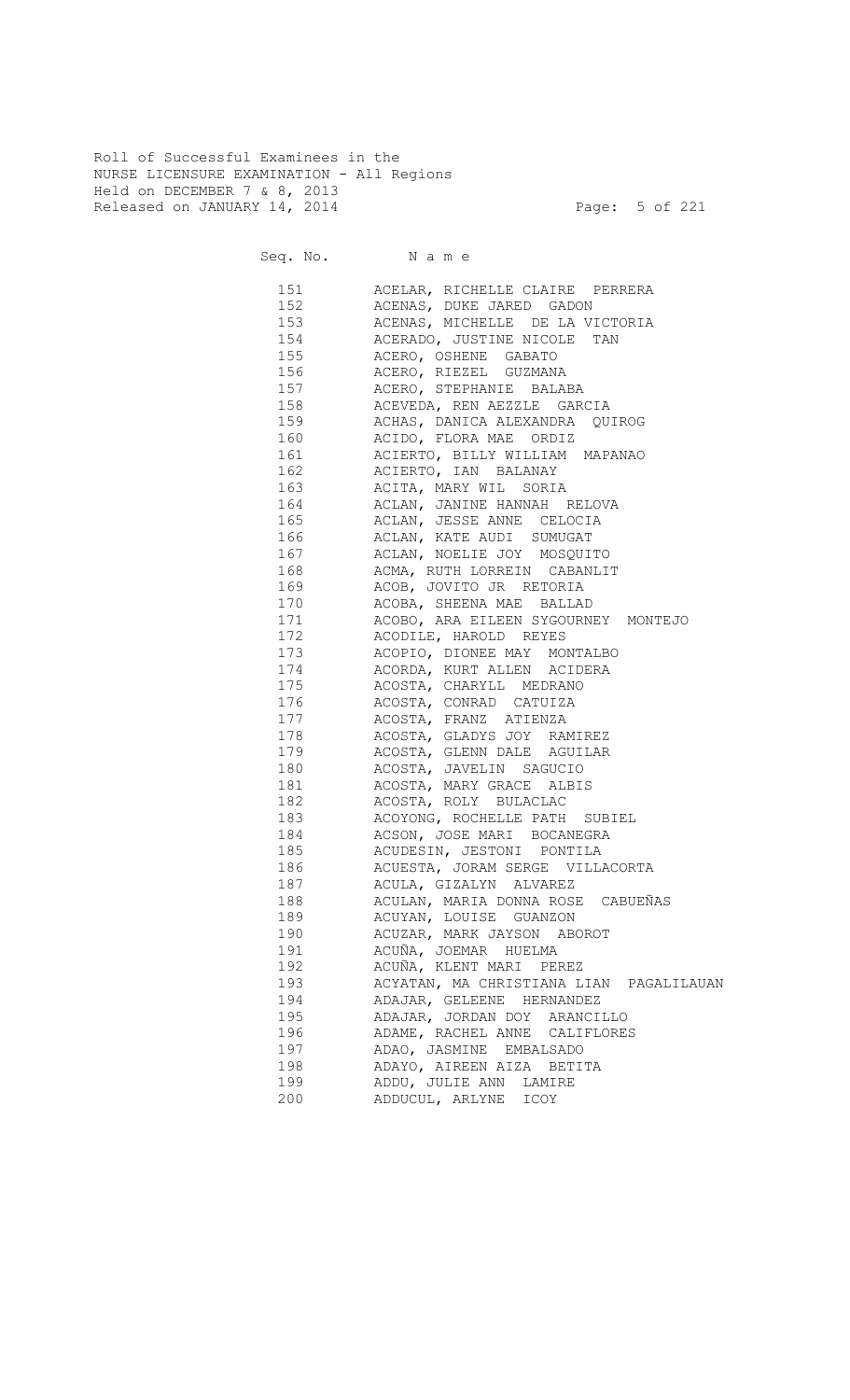Roll of Successful Examinees in the NURSE LICENSURE EXAMINATION - All Regions Held on DECEMBER 7 & 8, 2013 Released on JANUARY 14, 2014 **Page: 6 of 221** 

Seq. No. Name

 201 ADDULAM, ANIE JANE GASCON 202 ADIAN, MARWIDA ALAN 203 ADIL, JOHN MICHAEL KENNETH ZAPANTA 204 ADIN, ABDULJAN DUERME 205 ADJIJIL, JONAN BOMBAES 206 ADLAON, AILEEN REAL 207 ADLAON, JANET MONTEZA 208 ADLAWON, REINA FE GUTIERREZ 209 ADLONG, RUJIMAE REGIDA<br>210 - ADLONG, RUJIMAE REGIDA 210 ADOC, JOHN KEITH SAN DIEGO 211 ADOC, MINONETTE QUIANE 212 ADOLFO, HEZEL DORING 213 ADOPTANTE, CHELSEA TAN 214 ADOPTANTE, MARIA LOURDES BATALLER 215 ADORA, KRISTEL JOY DRANTO 216 ADORIO, ANN BARBARA PENASO 217 ADORNA, REGINA GRACE TAPAR 218 ADRALES, JOY KHRISTINE PANILAWON 219 ADRIANO, DANICA JOYCE LACSON 220 ADRIANO, JOHN WILSON CLEMENTE 221 ADRIANO, KIMBERLY JOY DE LEON 222 ADRIANO, RAMONA CAMUA 223 ADRIANO, RICHILLE BARIT 224 ADRIATICO, JENELYN PORTES<br>225 ADRIATICO, ROWENA CASTILLO ADRIATICO, ROWENA CASTILLO 226 ADRIATICO, ZERA BALISWAT 227 ADSUARA, JOCELYN RAMOS 228 ADUAN, FEBBIE ANN UGAY 229 ADVIENTO, KEVIN DAVIDSON RAYOS 230 ADVINCULA, GEZELLE NIÑA SARMAGO 231 ADVINCULA, KIMBERLY RAY DIAZ 232 ADVINCULA, MARK ANTHONY PAR 233 ADVINCULA, NARC ARVYNNE CORALES 234 AFALLA, JOYCE ANNE DELA CRUZ 235 AFALLA, RENEMARIE SUAREZ 236 AFIDCHAO, JOHANA ECHIPARE 237 AGAD, WINDELL BONCALES AGAGAD, ROCKY OLASO 239 AGANON, KATHLEEN FAY PERALTA 240 AGAPAY, PABLITO JR QUIZON 241 AGAPOR, AILYN GARRIDO 242 AGARPAO, ROX ANNE MAE GACES 243 AGAS, LISA MARIE WAGAN 244 AGATON, MA LOURDES PALOMAR 245 AGBAY, CONNIE ANNE PECHO 246 AGBAYANI, JELL VERITY FLORES 247 AGBAYANI, KAREN CARMELO 248 AGBAYANI, MARIE CLAIRE OMNES 249 AGBU, ARIANE ETHYL GACUS 250 AGBUNAG, JOVELYN NARTEA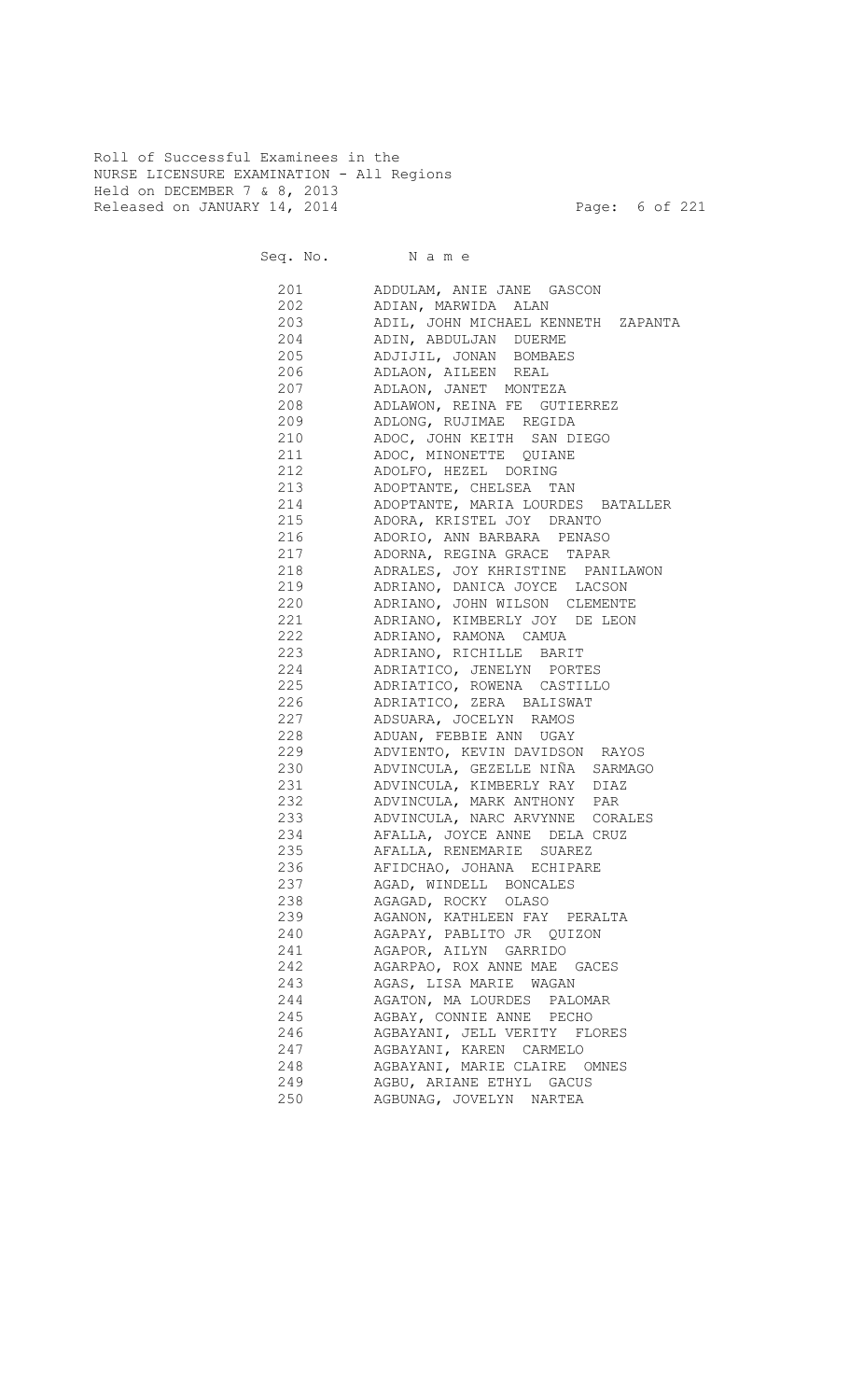Roll of Successful Examinees in the NURSE LICENSURE EXAMINATION - All Regions Held on DECEMBER 7 & 8, 2013 Released on JANUARY 14, 2014 **Page: 7** of 221

| 251 | AGBUYA, CARLA MAE SALINAS              |
|-----|----------------------------------------|
| 252 | AGCAOILI, KRISTEL ANGELIE CASTILLO     |
| 253 | AGCAOILI, MA ARIANNA YZABELA BARTOLOME |
| 254 | AGCAOILI, MARY CLAIRE PADRE            |
| 255 | AGCAOILI, RAISA RAPIZORA               |
| 256 | AGCAOILI, TATYANA RAPIZORA             |
| 257 | AGCON, EZRALI FAITH VILORIA            |
| 258 | AGDALIPE, EVA MAE OGATIA               |
| 259 | AGDINAOAY, ANGELICA KATHRINE MARTIN    |
| 260 | AGGABAO, MARJORIE MABAZZA              |
| 261 | AGGARAO, JOSE ALVIN JR DAYAG           |
| 262 | AGIAS, LESHANNY DENURA                 |
| 263 | AGLIGAR, DY ANN PATRIARCA              |
| 264 | AGLIGAR, JUCEL OGA                     |
| 265 | AGNO, JULIE ANNE PATRIX PONCE          |
| 266 |                                        |
|     | AGNO, KATRINA MAE BARIA                |
| 267 | AGOLO, MARY MAE AGUILAR                |
| 268 | AGONOY, DAREL BAGAOISAN                |
| 269 | AGONOY, LEX MARNEL NARIDO              |
| 270 | AGOTE, MICHAEL DAVE BAYONA             |
| 271 | AGOTO, MANNY DONALD JOSE               |
| 272 | AGPAD, JENEPHER OLAAO                  |
| 273 | AGPALO, CHRISTIANLY SALUDARES          |
| 274 | AGPANGAN, APRIL ZAHRA MORFE            |
| 275 | AGPAOA, CRYSTAL IVY BAYUBAY            |
| 276 | AGPASA, GEISA JOY VIACRUCIS            |
| 277 | AGPOON, GLADYS MAE TORRELIZA           |
| 278 | AGRAVANTE, RAUL JR APOLONIO            |
| 279 | AGREGADO, CHARITY MOLINA               |
| 280 | AGRISOLA, CHERRY PIE MARTINEZ          |
| 281 | AGTARAP, NOREEN MAE BORROMEO           |
| 282 | AGUADA, LEWILYN MASANGCAY              |
| 283 | AGUAS, ROEMANN BALMORES                |
| 284 | AGUDA, DANA JESSAMAINE TAGAVILLA       |
| 285 | AGUE, NORIE MAE ELEDIA                 |
|     | 286 AGUETE, MARADEL VENTURA            |
| 287 | AGUIHAP, MARICOR BACERO                |
| 288 | AGUILA, APRIL DANICA SUNDIAM           |
| 289 | AGUILA, THOMAS JERROLD FERNANDEZ       |
| 290 | AGUILAR, ACEZIEL GRACE SONGCUYA        |
| 291 | AGUILAR, ALEVI GUILLERMO               |
| 292 | AGUILAR, ARLEEN FRANCIS JIMENEZ        |
| 293 | AGUILAR, EDYNE-VIE TIBURCIO            |
| 294 | AGUILAR, JEWEL KRISTINE PATALINGHUG    |
| 295 | AGUILAR, LORAINE MAE GUILLERME         |
| 296 | AGUILAR, LYKHA NAVARRO                 |
| 297 | AGUILAR, LYTTONI ROSE FALDAS           |
| 298 | AGUILAR, NAKITA MARIE CALARA           |
| 299 | AGUILAR, NIKKA GALICIA                 |
| 300 | AGUILAR, ROGEN LEGASPI                 |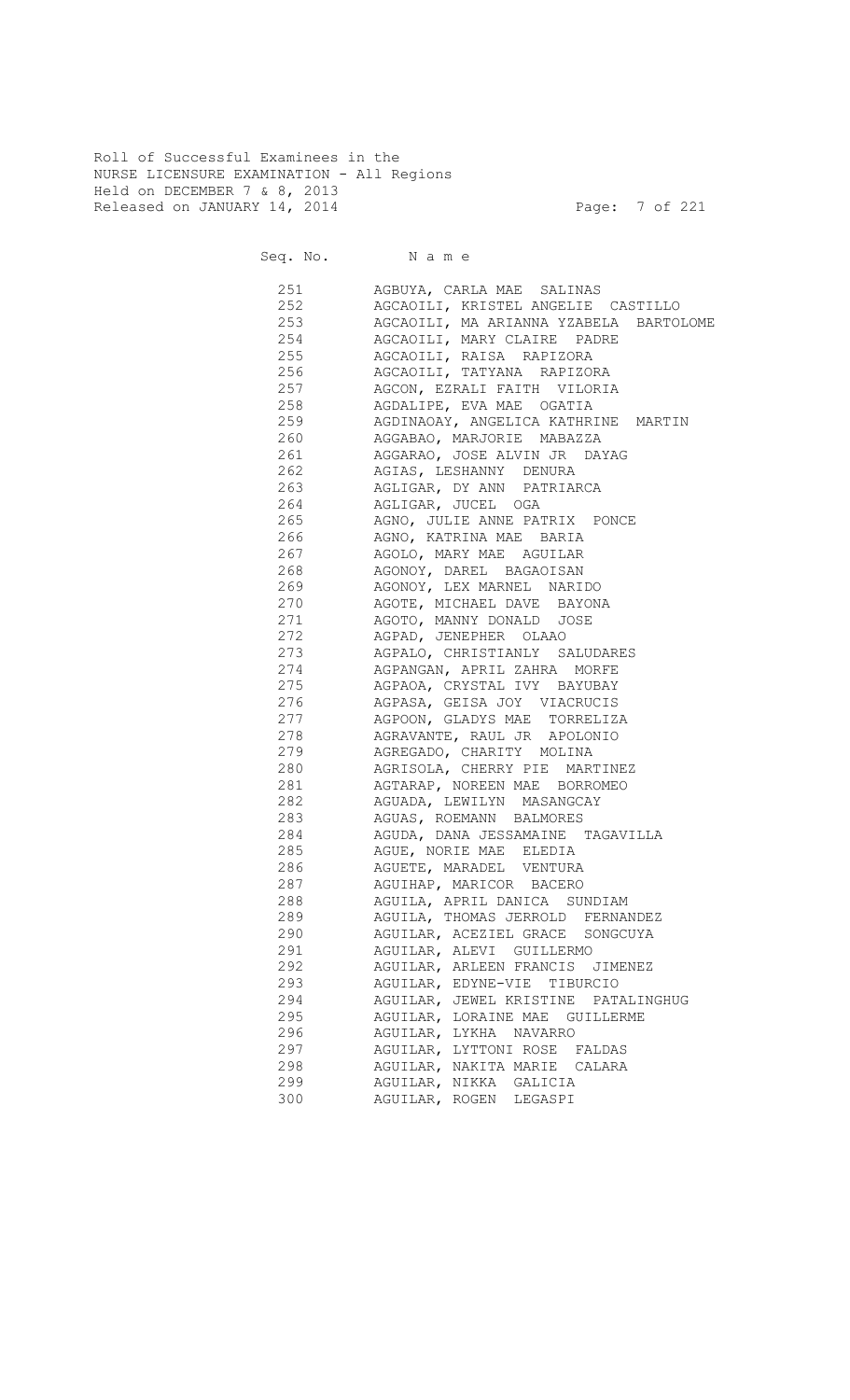Roll of Successful Examinees in the NURSE LICENSURE EXAMINATION - All Regions Held on DECEMBER 7 & 8, 2013 Released on JANUARY 14, 2014 **Page: 8 of 221** 

|     | 301 AGUILAR, SHEKINA ROSE LASOLA              |
|-----|-----------------------------------------------|
|     | 302 AGUILAR, THEA NHICOLE DIESTRO             |
|     | 303 AGUILERA, MARICRIS MIJARES                |
|     | 304 AGUILOS, PATRICE SELINA BUÑALES           |
|     | 305 AGUINALDO, ARVIN LANTIN                   |
|     | 306 AGUINALDO, JHON JERRIC PANTE              |
|     | 307 AGUINALDO, JOSETTE GIDOC                  |
|     | 308 AGUINALDO, SARAH NILENG                   |
|     | 309 AGUINALDO, TRICIA MARIE ALEJO             |
|     | 310 AGUIPO, ROZZAINE PURISIMA                 |
|     | 311 AGUIRRE, APRIL ROSE CUDIO                 |
|     | 312 AGUIRRE, CHRISTINE NOVIE ALI              |
|     | 313 AGUIRRE, MARY DENEB ARGEL                 |
|     | 314 AGUIRRE, ROSELYN VALERIANO                |
|     | 315 AGUJA, JERALDINE ESTRELLADO               |
|     | 316 AGULAY, SHERIZA KATE AURELIO              |
|     | 317 AGULLANA, ARCEL SAGUCIO                   |
|     | 318 AGULLANA, DHARLINE ABBYGALE GARVIDA       |
|     | 319 AGURILIA, ETHEL GUILLERMO                 |
|     | 320 AGUSDAN, NARGILYN OLSIM                   |
|     | 321 AGUSTIN, AIRA ALYSSA SAKANDAL             |
|     | 322 AGUSTIN, ANALYN BOSQUE                    |
|     | 323 AGUSTIN, ANGELI MAE RABANES               |
|     | 324 AGUSTIN, CARLOS LORENZO BUENACOSA         |
|     | 325 AGUSTIN, CESYROSTEL BARTOLOME             |
|     | 326 AGUSTIN, CHRISTIAN JEFFERSON BAJAS        |
|     | 327 AGUSTIN, CHRISTOPHER DANCEL               |
|     | 328 AGUSTIN, CLARISSE KAYE QUITANG            |
| 329 | AGUSTIN, DARLENE PALATTAO                     |
| 330 | AGUSTIN, ELEAH QUINTO                         |
| 331 | AGUSTIN, HELLY MARIE NIERVES                  |
| 332 | AGUSTIN, JAMY RAE TEODORO                     |
| 333 | AGUSTIN, MARIBEN HALLARDA                     |
| 334 | AGUSTIN, MARICEL CALAYAG                      |
| 335 | AGUSTIN, MARY CRESAFEL CAINDUG                |
| 336 | AGUSTIN, MELNARD FERMATO                      |
| 337 | AGUSTIN, MELODY RENAH RIZALDO                 |
| 338 | AGUSTIN, PRINCESS JOYCE<br>TAPURO             |
| 339 | AGUSTIN, RONMHEL YAP                          |
| 340 | AHADAIN, ARNALYN MUSA                         |
| 341 | AHALUL, SHEERA TAHA                           |
| 342 | AHAMAD, MURIZA JAILANI                        |
| 343 | AHICOT, TEOFELO BILLAO                        |
| 344 | AKOL, FERLYN MAE TANATE                       |
| 345 | AL GAHNIM, SHIKA ABDULRAHMAN EBRAHIM GONZALES |
| 346 | ALAAN, MARY ANNE CORPUZ                       |
| 347 | ALABA, LYCEL KAYE LOPEZ                       |
| 348 | ALABADO, HAYLEN LEE                           |
| 349 | ALABATA, JENYNE MAE MATABERDE                 |
| 350 | ALABOT, JUNE ANN GARCIA                       |
|     |                                               |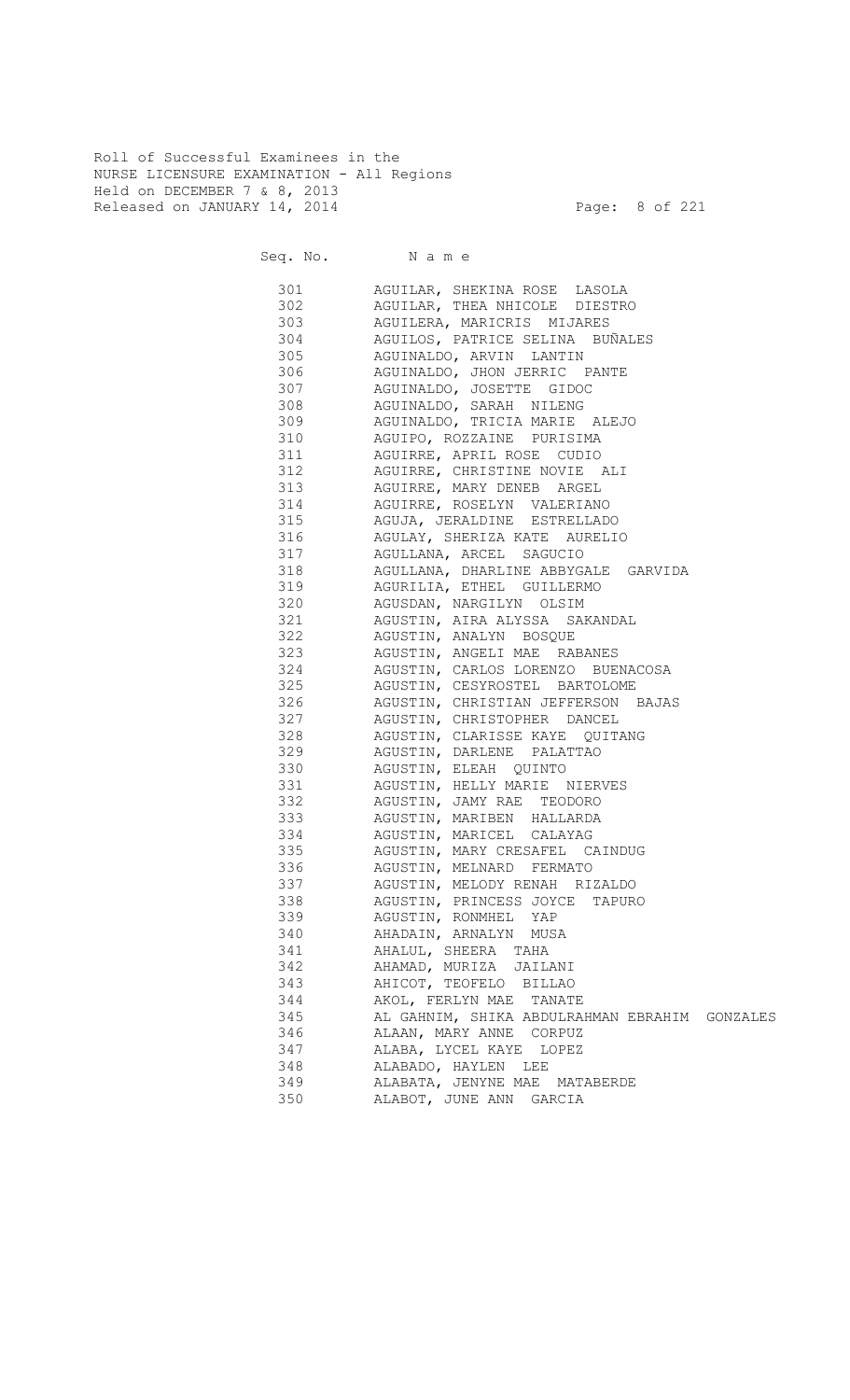Roll of Successful Examinees in the NURSE LICENSURE EXAMINATION - All Regions Held on DECEMBER 7 & 8, 2013 Released on JANUARY 14, 2014 **Page: 9 of 221** 

| 351 | ALACON, RABBI ANUPOL                   |
|-----|----------------------------------------|
| 352 | ALAG, KRISTINE ANNE KHIONG             |
| 353 | ALAGUIA, LOVELAINE GAYE BUSTO          |
| 354 | ALALAG, LILIBETH COLBONGAN             |
| 355 | ALAM, LEONISA JAPSAY                   |
| 356 | ALANA, PRINCESS ASTRERO                |
| 357 | ALANG, NUR-AISA SAHADAIN               |
| 358 | ALAPAN, AMOR LAMOSTE                   |
| 359 | ALARCON, KORINA PRECIA                 |
| 360 | ALARCON, MA JANINE TOLENTINO           |
| 361 | ALARCON, ROBIN MATTHEW PAVINO          |
| 362 | ALARVA, ARVY BALIQUIG                  |
| 363 | ALAVA, CAITLIN MARIE CASANDRA          |
| 364 | ALAVAR, MELISSA AUBREY ABELLANOSA      |
| 365 | ALAVERA, KIMBERLY DENIECE HUSHIN       |
| 366 | ALAYON, JENNIFER AIMEL FRANCISCO       |
| 367 | ALAYON, KATHLEEN VINZON                |
| 368 | ALAYON, OLIVE JEAN BRAVO               |
| 369 | ALBA, JC DANAO                         |
| 370 | ALBA, JOAN DANGDANG                    |
| 371 | ALBALADEJO, GINA DELFIN                |
| 372 | ALBANI, DARWIN SAHABI                  |
| 373 | ALBANO, GINGER VEN DEZA                |
| 374 | ALBANO, MARIA CRISTINA SALES           |
| 375 | ALBANO, MARSHALL EDUQUE JR STO DOMINGO |
| 376 | ALBAO, FREZEL JOY NERMAL               |
| 377 | ALBAO, ROXANNE DAYANG                  |
| 378 | ALBARECE, KENNELYN MORTERA             |
| 379 | ALBAY, ANGELIQUE ROSE VILLA            |
| 380 | ALBAÑA, MEG MILESTONE DENOLO           |
| 381 | ALBAÑO, HONNYLOU DOROS                 |
| 382 | ALBAÑO, KARMEI MAE GINOY               |
| 383 | ALBERCA, CZARA MAE FLORES              |
| 384 | ALBERCA, RONALYN CAMINERO              |
| 385 | ALBERTO, JEAN GRACE ARQUIZA            |
| 386 | ALBERTO, JOEY TAGAZA                   |
| 387 | ALBINA, HAZEL BATE                     |
| 388 | ALBING, NOVACHEN VALLE                 |
| 389 | ALBINO, ARMEE DOLORES                  |
| 390 | ALBINO, CHRISTOPHER BARIQUIT           |
| 391 | ALBIOR, CASSEL MEC PALINLIN            |
| 392 | ALBISO, SHOWVIE MANITO                 |
| 393 | ALBLUWI, SAMIRA MUSSA TORRES           |
| 394 | ALBOLERAS, FLORIDA BLANCA MORALDE      |
| 395 | ALBOR, DONNA MAE GONZALO               |
| 396 | ALBOR, KRISTIANNE MARIE GONZALES       |
| 397 | ALBURO, FRANZ COLEEN DELOS SANTOS      |
| 398 | ALBURO, MARC BENNET RUPERO             |
| 399 |                                        |
|     | ALCAIDE, JESSICA AGULTO                |
| 400 | ALCANTARA, ANN JANET GRATIL            |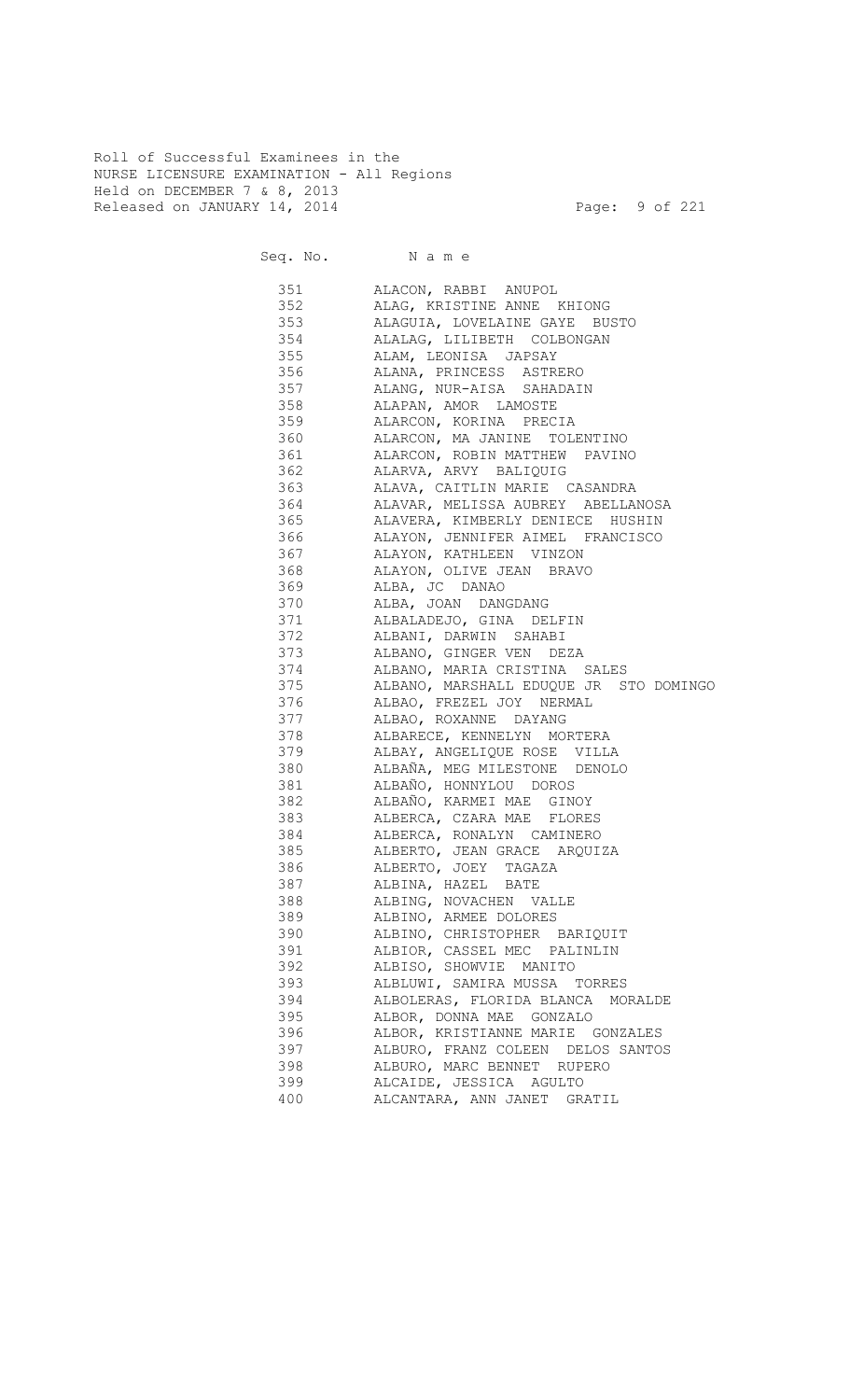Roll of Successful Examinees in the NURSE LICENSURE EXAMINATION - All Regions Held on DECEMBER 7 & 8, 2013 Released on JANUARY 14, 2014 **Page: 10 of 221** 

|     | 401 ALCANTARA, CATHERINE CENDAÑA                        |
|-----|---------------------------------------------------------|
|     | 402 ALCANTARA, CINDY CLAIRE LLACUNA                     |
|     | 403 ALCANTARA, GIRLLY DUCE                              |
|     | 404 ALCANTARA, IVY MARISH SEPE                          |
|     | 405 ALCANTARA, JEONNE THERESE PAREDES                   |
|     | 406 ALCANTARA, LAURENCE GAMUTAN                         |
|     | 407 ALCANTARA, LEVY MARIE RODOLFO                       |
|     | 408 ALCANTARA-AGUILAR, FRANZ JOYCE R                    |
| 409 | ALCARAZ, DAISY PEDERNAL                                 |
|     | 410 ALCARAZ, MA AURAFELIZ ESTRELLA                      |
|     | 411 ALCARAZ, RISHELLE DISTRAJO                          |
|     | 412 ALCARDE, LIZETH PULLAN                              |
|     | 413 ALCARIA, RUEL CARREON                               |
|     | 414 ALCAYDE, VAN JAMES BALDERAMA                        |
|     | 415 ALCAYNA, CHYNA LY AYYAD                             |
| 416 | ALCAYNA, FRITZIE GOHAOD                                 |
| 417 | ALCIDO, MARY ANN ALAIN                                  |
| 418 | ALCONTIN, BUENAFE TOMIMBANG                             |
| 419 | ALCONTIN, JEZRAH DALMAN                                 |
| 420 | ALCORIZA, YNAH MARIEH DIONISIO                          |
| 421 | ALCUIZAR, KAREN CAMINADE                                |
| 422 | ALDA, MELODY MONTALBO                                   |
| 423 |                                                         |
| 424 | ALDEA, JONAH ANNE LARIN<br>ALDEA, JUNDELLE JANE SONSONA |
| 425 | ALDEMITA, MARY CLARENCE AYENG                           |
| 426 | ALDOVINO, MARY FLOR PEREZ                               |
| 427 | ALEDO, KURT ERICKSON PINZON                             |
| 428 | ALEGADA, JENNY MAE CONCEPCION                           |
| 429 | ALEGADO, CLARK KIM BILLONES                             |
| 430 | ALEGADO, JABEE ANGELINE TONZO                           |
| 431 | ALEGATA, MA ARBELLE MACROHON                            |
| 432 | ALEGRE, CHARMAINE SEBASTIAN                             |
| 433 | ALEGRE, GILLIAN PHAVEENA MATI                           |
|     | 434 ALEJANDRINO, JEROSEL CRUZ                           |
|     | 435 ALEJANDRINO, JEZZA BALOGO                           |
|     | 436 ALEJANDRINO, KIMBERLY PENETRANTE                    |
|     | 437 ALEJANDRO, ANALYN FRANCISCO                         |
|     | ALEJANDRO, LOUISE VILLARRUZ                             |
| 438 |                                                         |
| 439 | ALEJANO, MICHELLE ANTONETTE PADURA                      |
| 440 | ALEMAN, MARIA FLOR FLORIANO                             |
| 441 | ALENCIAGA, IRISH MAE SONGCUYA                           |
| 442 | ALETA, GHIO BALTAZAR                                    |
| 443 | ALFANTA, JESSELL ENOT                                   |
| 444 | ALFANTA, MA CATHERINE ANDOY                             |
| 445 | ALFARO, HANNAH MAE DAYANDAYAN                           |
| 446 | ALFARO, JENNIFER LABADAN                                |
| 447 | ALFECHE, ALTON CULANAG                                  |
| 448 | ALFECHE, CARMEL MALIA                                   |
| 449 | ALFEREZ, ALISON FAI                                     |
| 450 | ALFONSO, MAJA JANE<br>DIZON                             |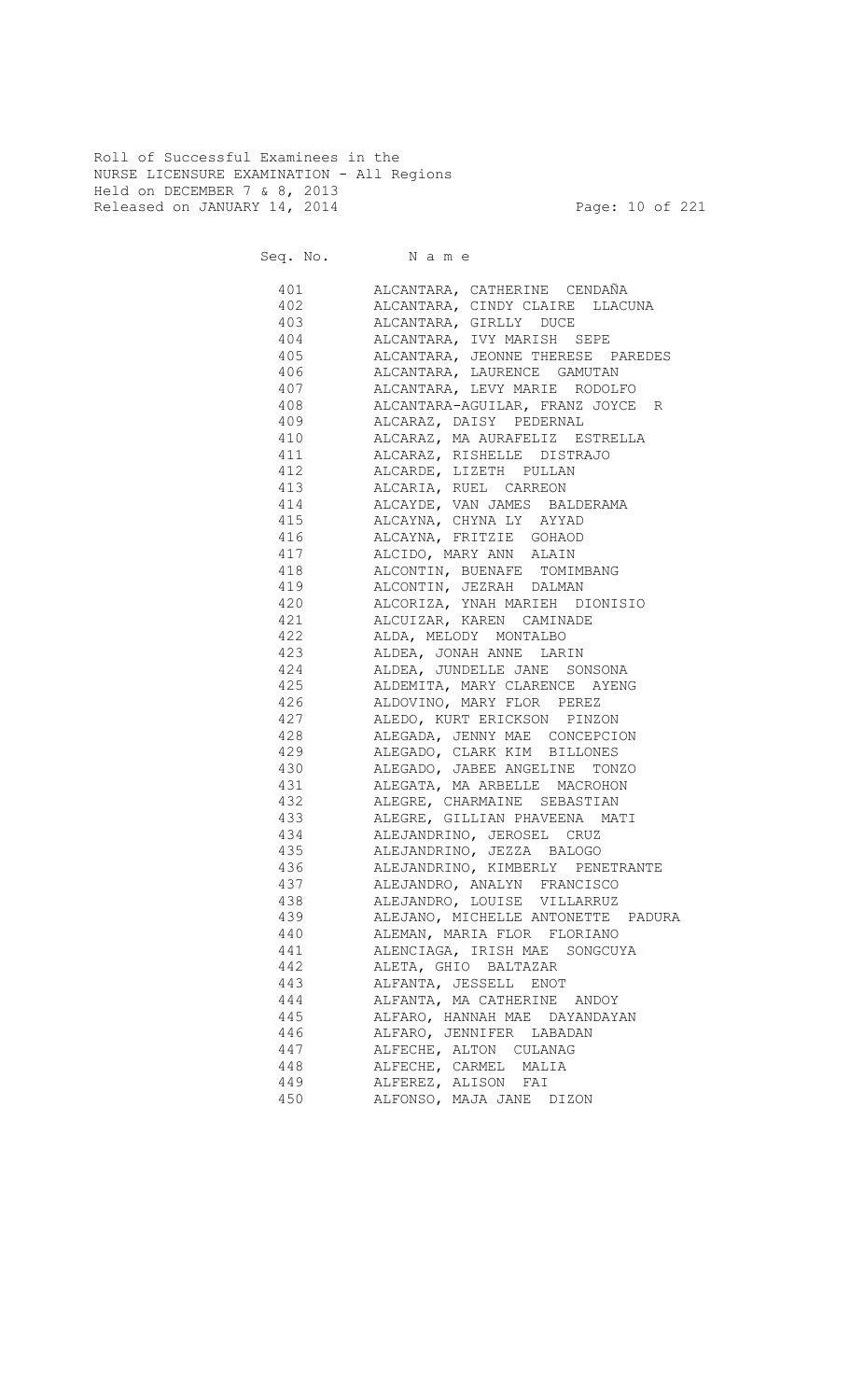Roll of Successful Examinees in the NURSE LICENSURE EXAMINATION - All Regions Held on DECEMBER 7 & 8, 2013 Released on JANUARY 14, 2014 **Page: 11 of 221** 

| 451 | ALFONSO, MAYCEE VERGARA                  |
|-----|------------------------------------------|
| 452 | ALFORO, LEILANE JAPAL                    |
| 453 | ALFORQUE, DIANNE MARIE SELOS             |
| 454 | ALFORQUE, JUSTIN FLORENCE ARQUERO        |
| 455 | ALFORQUE, MARY ROSE ALIVIANO             |
| 456 | ALI, JUBAIDAH MACABATO                   |
| 457 | ALI, MOHAMAD NUR MACATAMAN               |
| 458 | ALIAN, NASHRA HAJANA                     |
| 459 | ALIANZA, MICHELLE BERANO                 |
| 460 | ALIBANBAN, RANDY BASALIO                 |
| 461 | ALIBASA, MARY NATHALIE GREGORIO          |
| 462 | ALIBAYAN, ERICA VINUYA                   |
| 463 | ALIBUYOG, ANGELICA RIVERA                |
| 464 | ALICANDO, ZARAH JANE PANGAN              |
| 465 | ALICAYA, KENNITH KAYE LLABAN             |
|     | 466 ALICAYOS, KARLA MAE ALGABRE          |
|     | 467 ALIDO, REUBEN JAN EVITE              |
|     | 468 ALIGAEN, KIMBERLY BOLIVAR            |
|     | 469 ALIGANGA, AURELIA ALCONTIN           |
|     | 470 ALIGATO, COLLEN VERGABERA            |
|     | 471 ALIGUIN, JOENALYN LAMAR              |
|     | 472 ALILING, CHERRY MAY DE VILLA         |
|     | 473 ALILIS, CLAIRE ALIPIN                |
|     | 474 ALIM, RICHIE CHAN BERNARDO           |
|     | 475 ALIMA, ERLAH VILLAR                  |
|     | 476 ALIMATO, KRISTEL ANN GANUELAS        |
|     | 477 ALIMO-ON, BERNALYN MAJARUCON         |
|     | 478 ALIMUDDIN, FATIMA RUKAIYA ABDULKASIM |
|     | 479 ALINGAROG, KATHRINA CANLAS           |
|     | 480 ALINGAYAO, KREZIL ATIZARDO           |
|     | 481 ALINGCAO, MARY MOGAO                 |
|     |                                          |
|     | 482 ALINSUB, EUNICE NOBLEFRANCA          |
|     | 483 ALIP, DAVID ESMERO                   |
|     | 484 ALIP, JENNI SHANNIN GAW              |
|     | 485 ALIP, SHENA MARI COMIA               |
|     | 486 ALIPALA, KHRYSTELLE RHESHA DELATINA  |
|     | 487 ALIPAR, AYLYN ROSALINA               |
| 488 | ALIPAT, DANE LIBUNA                      |
| 489 | ALIPAYO, EARL KEVIN ABOC                 |
| 490 | ALIPONTO, SITTIE NORHANIFAH PANDIIN      |
| 491 | ALISOAG, ANGELINE BOLANTE                |
| 492 | ALISQUIO, EMERALD JURIAL                 |
| 493 | ALITAO, RICHELLE SALDUA                  |
| 494 | ALIWANAG, GRACE DIAMAN                   |
| 495 | ALJAS, NEIL ANTHORY MAGSAYO              |
| 496 | ALKUINO, HANNAH ESPINOSA                 |
| 497 | ALLADO, MARANATHA CARMELA<br>JUSON       |
| 498 | ALLAUIGAN, KAY HARRIETTE ATUAN           |
| 499 | ALLEGO, GADIDGIL DALIGDIG                |
| 500 | ALLENDA, PRISCILLA CHLOE REYES           |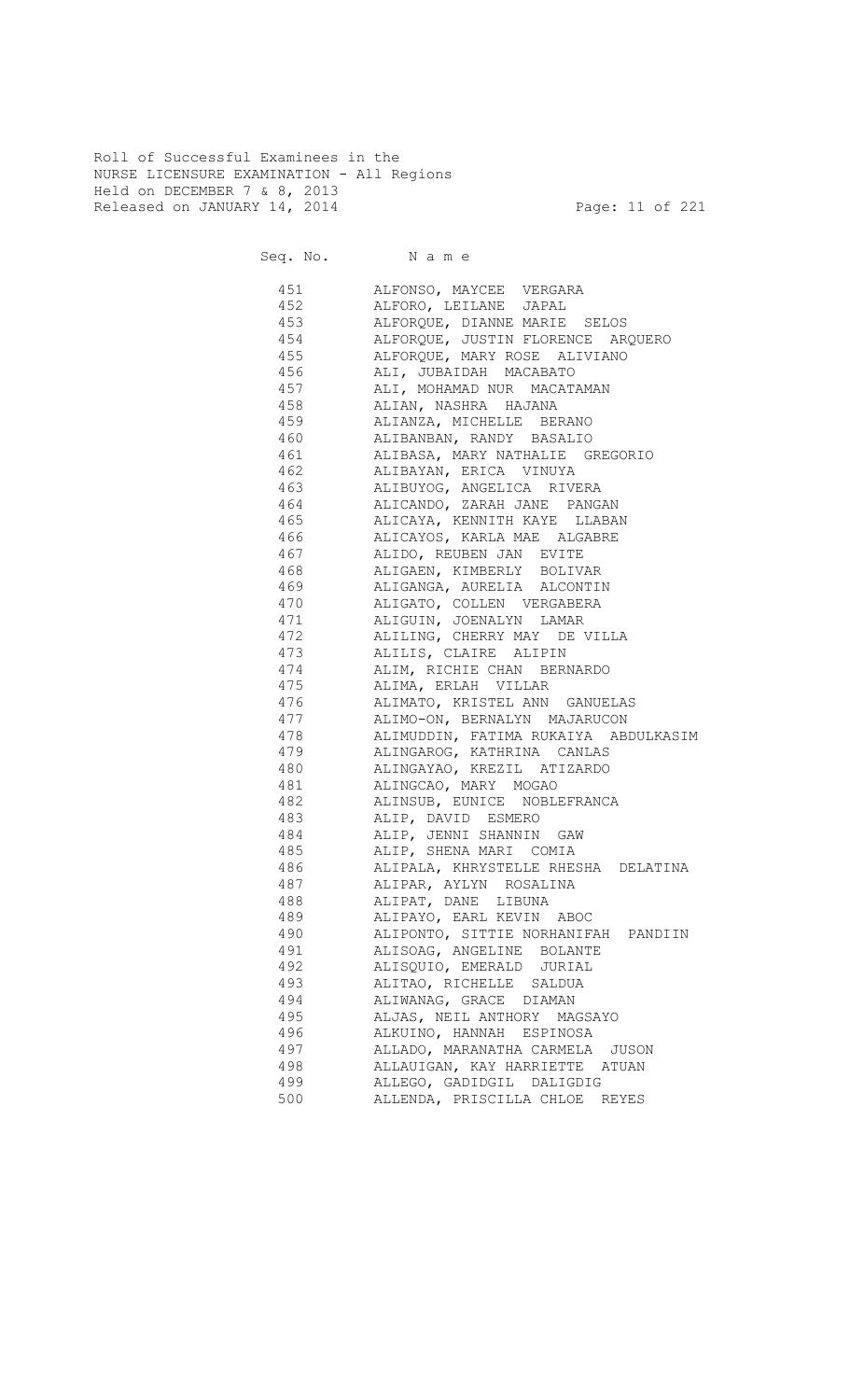Roll of Successful Examinees in the NURSE LICENSURE EXAMINATION - All Regions Held on DECEMBER 7 & 8, 2013 Released on JANUARY 14, 2014 **Page: 12 of 221** 

550 ALVARADO, LEAH MENTOYA

|          | Seq. No. Name                     |
|----------|-----------------------------------|
| 501      | ALLER, RHIZZA BOFILL              |
| 502      | ALLIB, JOLYN NGALLOBAN            |
| 503      | ALLONES, MARYLOVE JARME           |
| 504      | ALLOSO, MAYLENE NIJAL             |
| 505      | ALMACEN, LIRA MARIE FERNANDEZ     |
| 506      | ALMARAS, JESSAMINE REYES          |
| 507      | ALMAREZ, KIM JEZRIL GATILA        |
| 508      | ALMAREZ, MA JULIE SAN LORENZO     |
| 509      | ALMARIO, JESSA ALMOCERA           |
| 510      | ALMARIO, RALPH NAS                |
| 511      |                                   |
| 512      | ALMAZAN, ALLAN CARLO PADIERNOS    |
| 513      | ALMAZAN, JEIZEL REGASPI           |
|          | ALMAZAR, MELANIE BALINO           |
| 514      | ALMENDRA, PHOEBE KYRENE TAN       |
| 515      | ALMERIA, OMEGA JOICE LEYSA        |
| 516 7    | ALMEROL, JOANNE CRONICO           |
| 517      | ALMIÑE, FATIMA GARAMAY            |
| 518 — 10 | ALMOCERA, IANA JANNA MEDALLA      |
| 519      | ALMONIA, JENNIFER BELLA           |
| 520 320  | ALMONTE, JESSA RAQUEL LONTOC      |
| 521 72   | ALMONTE, RUBY ANN PEÑAFLOR        |
| 522      | ALMOQUERA, MARGOT DE LEON         |
| 523      | ALMORADE, KAREN FLORENDO          |
| 524      | ALMORADIE, FRANK ANTHONY BABAYSON |
| 525      | ALO, MC GREGOR ABUCAY             |
| 526      | ALOB, RENE ACOLENTAVA             |
| 527      | ALOG, JOHN ALWIN FABIAN           |
| 528      | ALOJIPAN, ORIE GAY MAGSIPOC       |
| 529      | ALONGO, ELAINE JANE AGUIRRE       |
| 530      | ALONSABE, SHIRLY TAAWIL           |
| 531      | ALONZO, ANA KATRINA PONTINEZ      |
| 532      | ALONZO, JHONA PAET                |
| 533      | ALONZO, LAURENCE DEAN AMURAO      |
| 534      | ALORICO, KIM ANGELICA KUA         |
| 535      | ALORRO, AMIRA<br>GARCIA           |
| 536      | ALORRO, FAITH DIADEM CORONICA     |
| 537      | ALOVERA, GLYZA ROSE DE VERA       |
| 538      | ALOVERA, JESSICA JESSIE BULAN     |
| 539      | ALPARAQUE, ALJIM SNEH JIMENEZ     |
| 540      | ALPHA, NURMINA ABTONG             |
| 541      | ALPUERTO, DIVINE MALAGUEÑA        |
| 542      | ALSAY, ALEXANDER ALLEN DY         |
| 543      |                                   |
|          | ALTEJOS, FATIMAH FUENTES          |
| 544      | ALTOMIA, KAY TUPINGAN             |
| 545      | ALUARTE, SHERALLENE JOSE          |
| 546      | ALUBIA, LEAH PAJARILLO            |
| 547      | ALUGAR, RICZIEL MAE ABAMONGA      |
| 548      | ALUNAN, RAZZEL JOYCE SINGSON      |
| 549      | ALVARADO, ARIS BALDO              |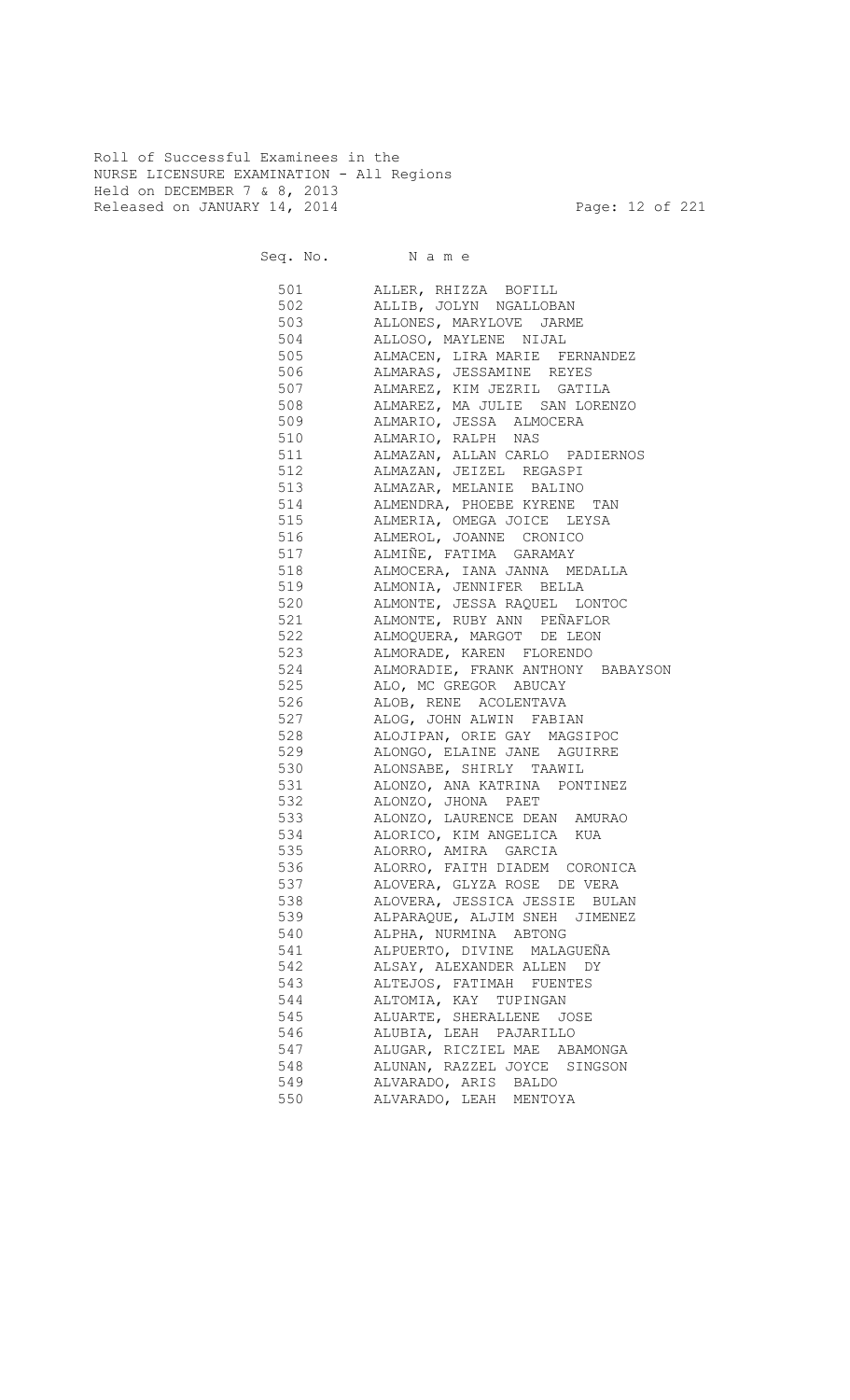Roll of Successful Examinees in the NURSE LICENSURE EXAMINATION - All Regions Held on DECEMBER 7 & 8, 2013 Released on JANUARY 14, 2014 **Page: 13 of 221** 

551 ALVARAN, JELLYCA BAUTISTA 552 ALVAREZ, ALONAH MANIAGA

| ししム | ADVARDA, ADVIVAII PIANIAGA                   |
|-----|----------------------------------------------|
| 553 | ALVAREZ, ARIAME EPONG                        |
| 554 | ALVAREZ, ELLAH KAEY BANHAO                   |
| 555 | ALVAREZ, FRELEN ELOPRE                       |
|     | 556 ALVAREZ, GINO TOBIAS                     |
|     | 557 ALVAREZ, HILDRINE LODINO                 |
|     | 558 ALVAREZ, KRYZEL MA JOSEPH STELLA ALBERTO |
|     | 559 ALVAREZ, LIBERTY PENSOTES                |
|     | 560 ALVAREZ, MARIVEL MICUA                   |
|     | 561 ALVAREZ, MICHELLETTE TAGUFA              |
|     | 562 ALVAREZ, NINA KRISTINE REGUERO           |
|     | 563 ALVIAR, GENEVIEVE KRYZLEI NAVARRO        |
|     | 564 ALVIEDO, MARILOU JOAQUIN                 |
|     | 565 ALZOLA, CHESKA AUBREY RAVINA             |
|     | 566 AMABLE, KRIS GIENIKKO BERNARDEZ          |
|     | 567 AMAC, ERNESTO JR BOLOCON                 |
|     | 568 AMADA, BREJIE NECESARIO                  |
|     | 569 MAADA, MARYNELLE CABATAY                 |
|     | 570 AMADOR, ANNA REEKA LAUTRIZO              |
|     | 571 MAMADOR, ERIKA MAY LAMANOSA              |
|     | 572 AMADORA, ANNE ENAL                       |
|     | 573 AMAGO, JANN CLAUDINE MOLINA              |
|     | 574 MAGUIN, KARA ERIKA FUENTEBELLA           |
|     | 575 AMAMIO, ALYANNA DINOLAN                  |
|     | 576 AMAMIO, JOAN MARIE CANOY                 |
|     | 577 MAMAN, LORDES DANE MARTINEZ              |
|     | 578 MAMANCIO, MARA JAENNE DELA CRUZ          |
|     | 579 MMANODDIN, NORHAYA ADER                  |
|     | 580 AMANON, FATIMA LEA SOPHIA BIRAL          |
|     | 581 AMANTE, ADRIAN GABRIEL                   |
|     | 582 AMANTE, SHERRY FAYE OPINA                |
|     | 583 AMAQUIN, CHRISTY RODRIGUEZ               |
|     | 584 AMARILLO, CARLOS FIDEL RIVERA            |
|     | 585 AMATONDING, NORODIN POTAWAN              |
|     | 586 MMAUT, MICHAEL ANGELO BALDEMOR           |
|     | 587 AMBA, RON JERRIL RUBIN                   |
| 588 | AMBAIC, NIKKO CYRUS TEVES                    |
| 589 | AMBAY, PEMA TABA                             |
| 590 | AMBIONG, DELGADO VALENCIA                    |
| 591 | AMBONA, MELANIE GUNNAWA                      |
| 592 | AMBONGAN, GENEVIEVE ELAG                     |
| 593 | AMBOS, CINDY REMETICADO                      |
| 594 | AMBOY, SARAH GASCO                           |
| 595 | AMBUT, BEVERLY MAY ALIP                      |
| 596 | AMBUTONG, AHMED GARY BENSALI                 |
| 597 | AMBUYOC, SHARLEEN NINOBLA                    |
| 598 | AMELING, MARVELOU<br>SANGA                   |
| 599 | AMERICA, ROSE MARIE MONDERONDO               |
| 600 | AMIL, HJA ALSADRA ABDULJALIL                 |
|     |                                              |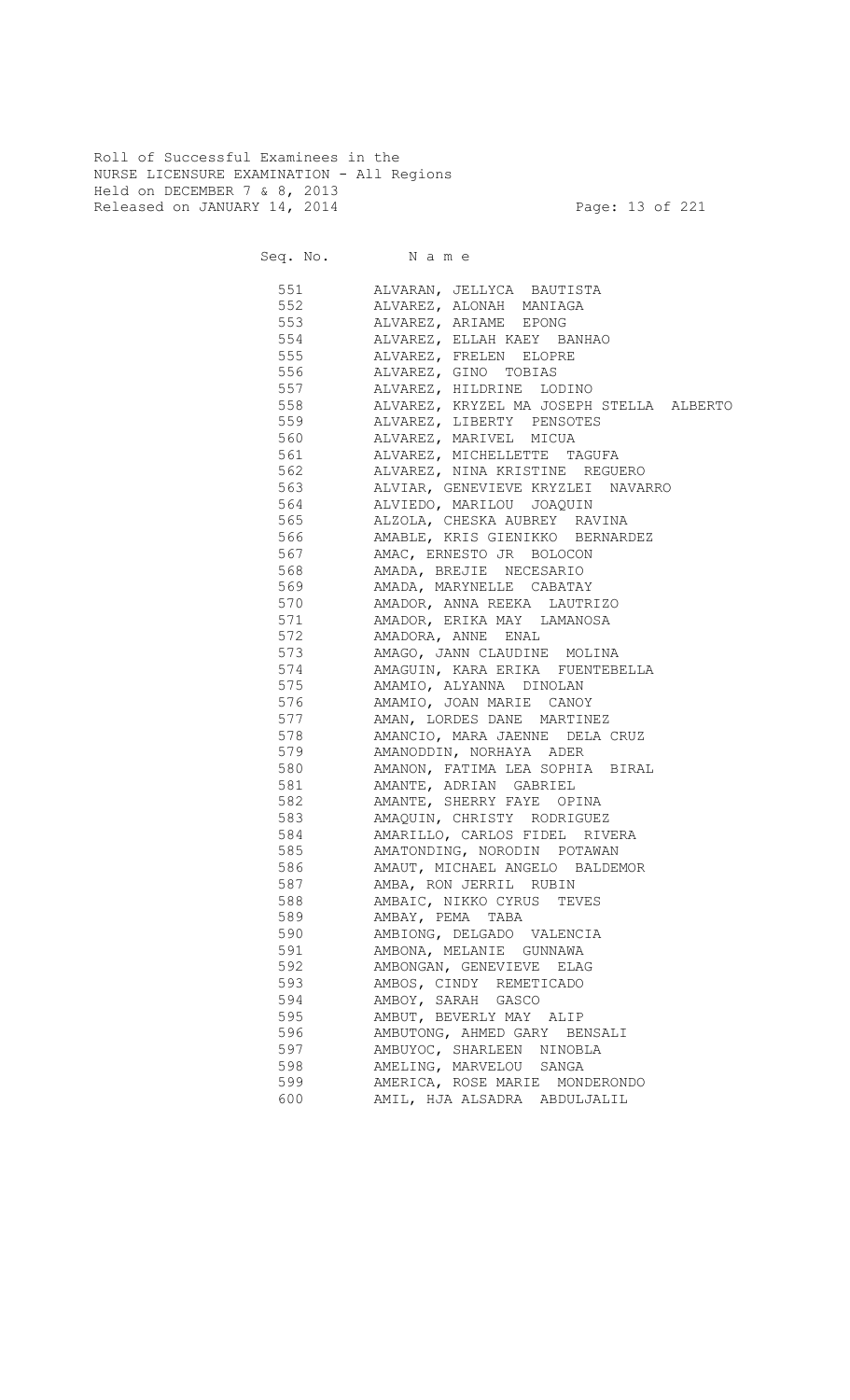Roll of Successful Examinees in the NURSE LICENSURE EXAMINATION - All Regions Held on DECEMBER 7 & 8, 2013 Released on JANUARY 14, 2014 **Page: 14 of 221** 

Seq. No. Name

 601 AMIL, JEHADA ABDULLA 602 AMILHAMJA, KHALIL GIBRAN JIKIRI 603 AMINO, BAI NORJANIE ABDUL 604 AMISTOSO, JANE ASKIN 605 AMIYONG, AYSHAH AMILASAN 606 AMIYONG, MESMA AMILASAN 607 AMODIA, ALVIN TAPIA 608 AMONCIO, EAH LORAINE POLIQUIT ENDED AMONCIO, MARYLENE GEOCADIN 610 AMOR, GARNET BUSTERO 611 AMORA, DARYL BEDIA 612 AMORES, SHERYL MAE SEBASTIAN 613 AMORGANDA, STEPHANIE REGIDOR 614 AMORO, EDEL CHRISTIE PIELAGO 615 AMOROSO, ANGIELENE PHIL HIPONIA 616 AMOROSO, MA KARLA FRANCESCA FERRAZ 617 AMOROTO, NOELA MAE ARBATIN 618 AMORTE, MA ELIZABETH AMORTE 619 AMOSIN, JENNIFER VALIENTES 620 AMPATUAN, ANA FARISHA SALAZAR 621 AMPER, GIOVANNE TARAN 622 AMPER, JAMIE MAE DE LEON 623 AMPING, TAHANEE ABUBAKAR<br>624 AMPO, JEREMIAH STEPHEN SI 624 AMPO, JEREMIAH STEPHEN SUELAN<br>625 AMPOLOQUIO, GLORY MAE CALAMBA AMPOLOQUIO, GLORY MAE CALAMBA 626 AMPOLOQUIO, MECHELLE LAMPAD 627 AMPONIN, MARIA KLAUDINE ALEJANDRINO 628 AMPUAN, AQUISAH BAYABAO 629 AMPUAN, RAYNIE MAUNDA 630 AMUALLA, MARIFE JULIA AGUILAR 631 AMURAO, ELLY ROSE SALMETE 632 ANACIO, NERISSA LACTAWAN ANACLETO, SHENNIE FEY ASUNCION 634 ANAMA, SHIELA ANN MARIE MENOR 635 ANANAYO, EMILIANO JR PUGUON 636 ANANAYO, JUNIE MAE BELINGON 637 ANAQUE, JONAS MARVIN MERCURIO 638 ANAVISO, KHRISTIAN JOY FERNANDEZ 639 ANAY, SNOOKY MAE GOMEZ 640 ANCAJAS, KENNETH CLYDE MONTILLA 641 ANCAJAS, NORWIN JR CATIPAY 642 ANCENO, VAN JAY REY CARBAJOSA 643 ANCHETA, JIRO BRYAN VILORIA 644 ANCHETA, JOLLY DAVE MARAMAG 645 ANCHETA, JORDAN LUCERO 646 ANCHETA, JULIUS ARIEL MALABED 647 ANCHETA, LOVE RASHELL MAGUDDAYAO 648 ANCHETA, MARK ROLLAN ALBENTO 649 ANCHETA, MAYOLYN DELA CRUZ 650 ANCHETA, PRINCESS PEARL PEÑA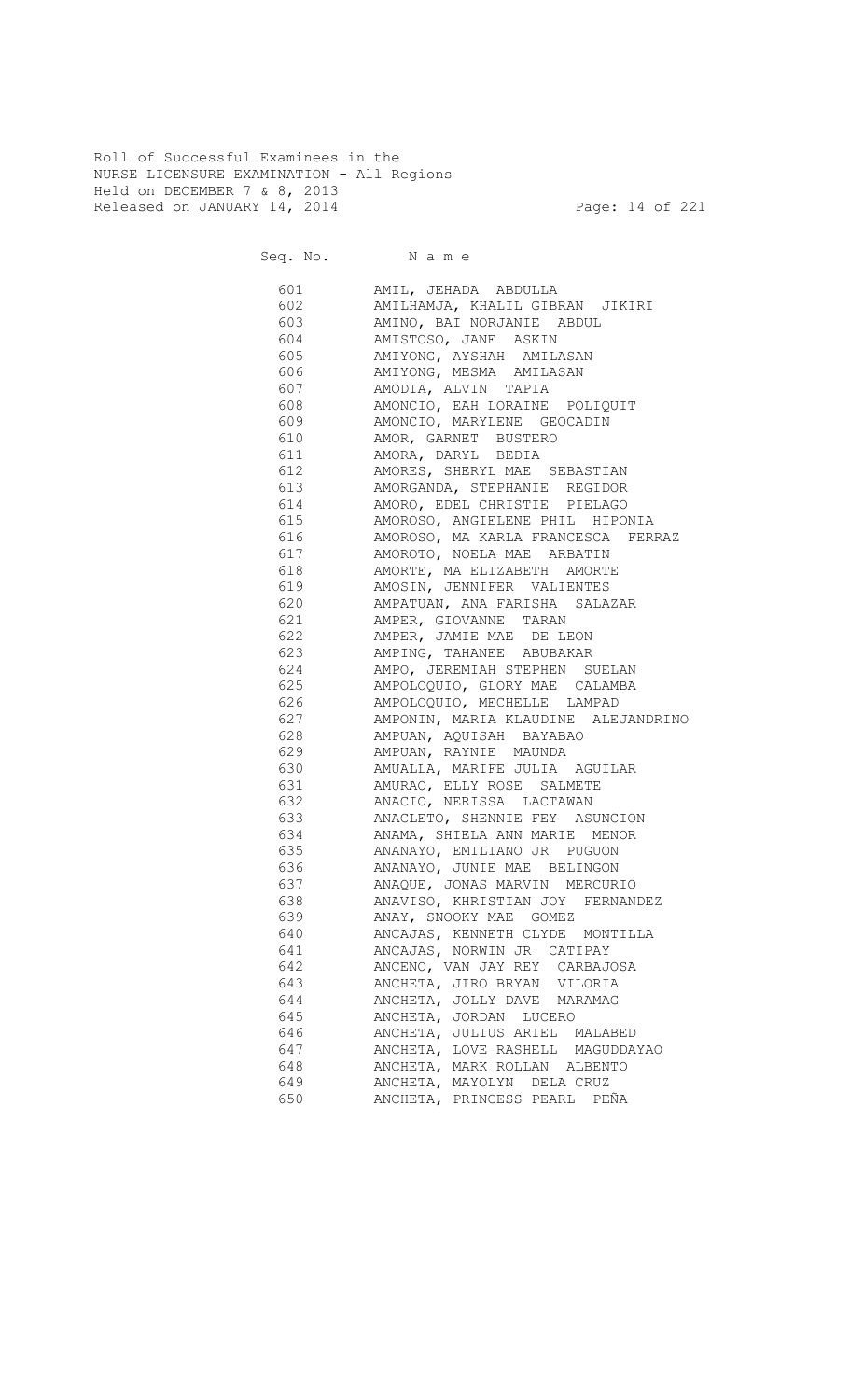Roll of Successful Examinees in the NURSE LICENSURE EXAMINATION - All Regions Held on DECEMBER 7 & 8, 2013 Released on JANUARY 14, 2014 **Page: 15 of 221** 

Seq. No. Name

 651 ANCHETA, SHIMCA MARIS DEQUILLA 652 ANCOG, ALJENO DELA VICTORIA 653 ANDA, KRIS MARREL ALVERO 654 ANDAL, MARIA MELISSA RAMIREZ 655 ANDAL, MARK JOHNNEL BALITON 656 ANDALAY, MURPHY HUMAGAO 657 ANDALIS, FREJELINE GUZMAN 658 ANDALIS, JAYCELYN MAY TOGORES 659 ANDALLON, MA CHRISTINE NICOLE ABIERA 660 ANDAM, NOVELYN DELA CRUZ 661 ANDAMA, RAZEL DIESTRO 662 ANDAN, ARGEL VANGUARDIA 663 ANDAYA, ENRICO ROSS PAZ 664 ANDAYA, RHODA BAGAOISAN 665 ANDERSON, PRINCESS HOPE SIAO 666 ANDES, JACQUILYN PADILLO 667 ANDICO, ROSE ANNE LOPEZ 668 ANDIGAN, CARMELA FAITH MARAVILLA 669 ANDISO, WILMER JOHN CADAP 670 ANDIZO, AIRA MARIE CUPIDO 671 ANDONG, EUNICE MARGARET PASCUAL 672 ANDRADA, ARRIANE MAY TABANGCURA 673 ANDRADA, QUEENEE OBLEPIAS 674 ANDRADE, MARIE ELEANOR GARCIA 675 ANDRADE, ROSETTE PEÑA 676 ANDREN, ALLAIN JR ROBLES 677 ANDRES, CHRISTIAN IAN ASUNCION 678 ANDRES, JEMELIE SUNGA 679 ANDRES, JULI-ANNE VILLARICO 680 ANDRES, MARICEL AGUSTIN 681 ANDRES, MARIE ROXETTE 682 ANDRIADE, ARMIN MALACCA 683 ANDRIN, LAURICE ANN ALINDUGAN 684 ANDRINO, ALLYNE KEITH GICA 685 ANDULANA, RHEA GRACIEL ESPINOSA 686 ANERO, ADRIENNE KLEIN MAQUILING 687 ANFONE, ANGELIE RAGA 688 ANG, ANGELICA TE 689 ANG, CHENEVIEVE MIRAFUENTES 690 ANG, IRIS DAYNE MARIE PACATAN 691 ANG, KHIA CARINA TERENCIO 692 ANG, MARIA CARMINA DENAQUE 693 ANG, MARIA KRISTINA MENDOZA 694 ANG, MHERVIE MARIE CUYAG 695 ANG, MONRIEL REGULACIO 696 ANG, ROCHELLE GALLARDO 697 ANG-ANGCO, ADRIAN BOADO 698 ANGARA, MARICRIS CRUZ 699 ANGCO, JEWANI PLEÑOS 700 ANGEL, ALGEAN BANDIGAN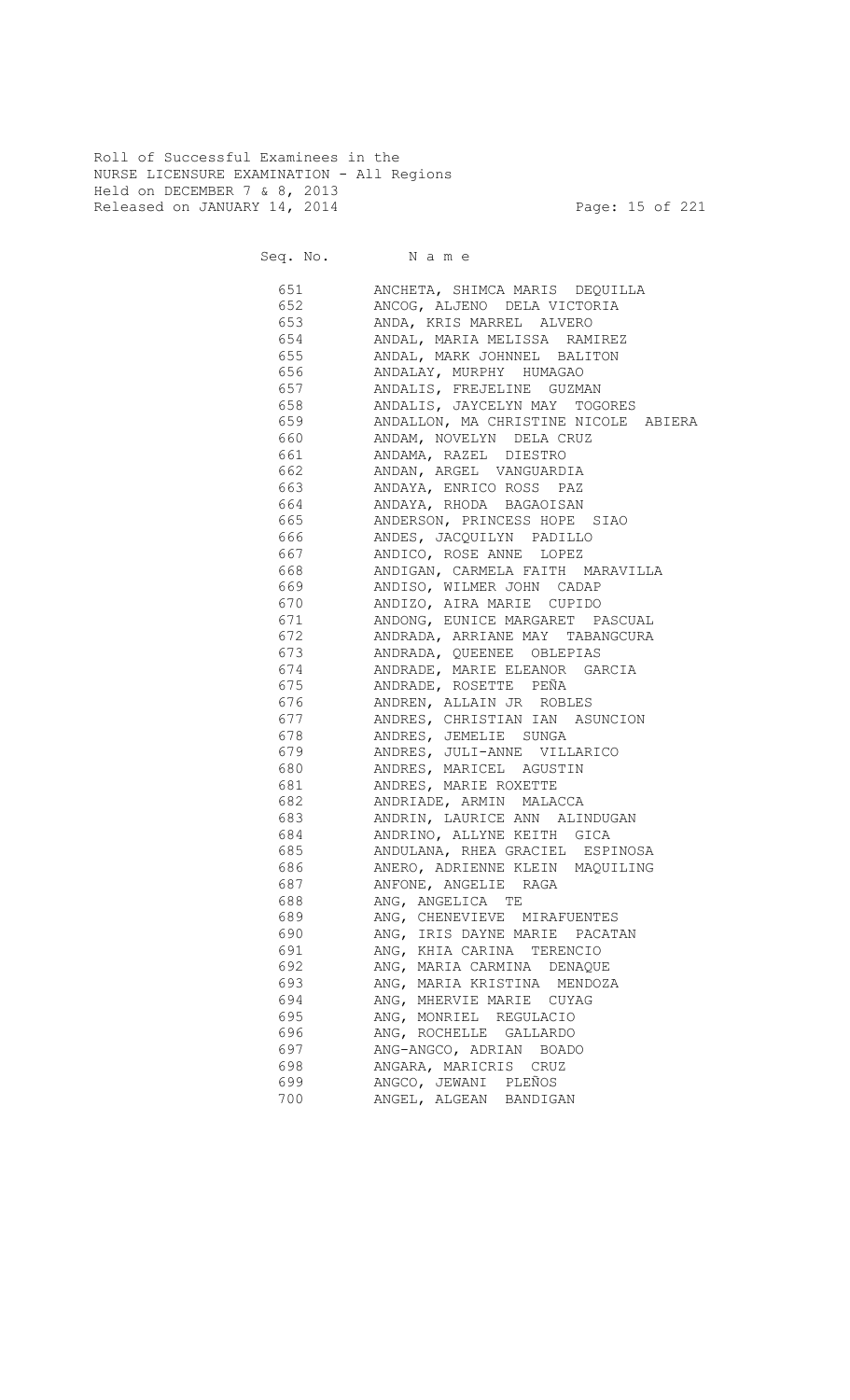Roll of Successful Examinees in the NURSE LICENSURE EXAMINATION - All Regions Held on DECEMBER 7 & 8, 2013 Released on JANUARY 14, 2014 **Page: 16 of 221** 

Seq. No. Name

 701 ANGEL, ANGELA RABAYA 702 ANGEL, FLORDELORN YEPEZ 703 ANGELES, ANNAMARIE BARANDA 704 ANGELES, DIANE MARIZ FERNANDEZ 705 ANGELES, JANNELA TAMIO 706 ANGELES, JHOMAR MEJIA 707 ANGELES, REA ROSE CUARESMA 708 ANGELES, SHEILA ANN CONDICION 709 ANGELIA, RUY ANGELO MIGUEL CAYETANO 710 ANGOLUAN, MICHOLE MENDOZA<br>711 ANGOSTURA, TESSA LUZ ANGELZ ANGOSTURA, TESSA LUZ ANGELA SUSBILLA 712 ANGUE, PORFIRIO JR LADORES<br>713 ANGUS, HANNIBAL VERGARA ANGUS, HANNIBAL VERGARA 714 ANIAG, PAUL DELMUNDO 715 ANICO, ERNESTO JR POLIO 716 ANIERO, PRINCESS QUEENE PAGURAYAN 717 ANINION, ARIANNE RICO ANINO, BERNADINE MARIE INTE 719 ANIÑON, MYRIL ANN LIBOT 720 ANNANGA, BRIGGETTE PACYO 721 ANNO, ABIGAIL MANDING 722 ANOCHE, PATRICK RICHARD DONASCO 723 ANONOY, BEA ANGELA BITHAO 724 ANOPOL, JEROME AVILA<br>725 ANOR, GLADYS QUIBRAB ANOR, GLADYS QUIBRABIT 726 ANORIO, GINA TATSADO 727 ANOTA, MARSETH CHAVEZ 728 ANTALAN, DEBORAH GAY PERALTA 729 ANTE, DIANE PEREZ 730 ANTENOR, ANGELA RABE 731 ANTES, DIANNE ROSE GUTAY 732 ANTES, OPHELIA ABALAYAN 733 ANTIGUA, JENNIFER AROMIN 734 ANTIPORTA, CHRISTIAN JAMES AGRAVANTE 735 ANTIQUERA, JAMIE DIAZ 736 ANTIQUESA, HAZY QUELLE AMOUR PARADILLO 737 ANTONIO, JOSEPHINE ATTABAN ANTONIO, JUAN MIGUEL CRISTOBAL 739 ANTONIO, KATHLEEN DALUSONG 740 ANTONIO, MARIA SABRINA YALONG 741 ANTONIO, RIC MERCADO 742 ANTONIO, TEODORICK IV VILLALON 743 ANTONIO, THERESE ANNE CHAN 744 ANTONIO, TIFFANY CASTAÑOS 745 ANTONIO, VINA VANESSA FAJARDO 746 ANTONIO, ZARLA KAY VIEJON 747 ANUDIN, HAZEL AN LELAY ANZANO, JAY ANN APARICI 749 APACIBLE, SHEILOMAY ROSALES 750 APAO, MARELA PENALES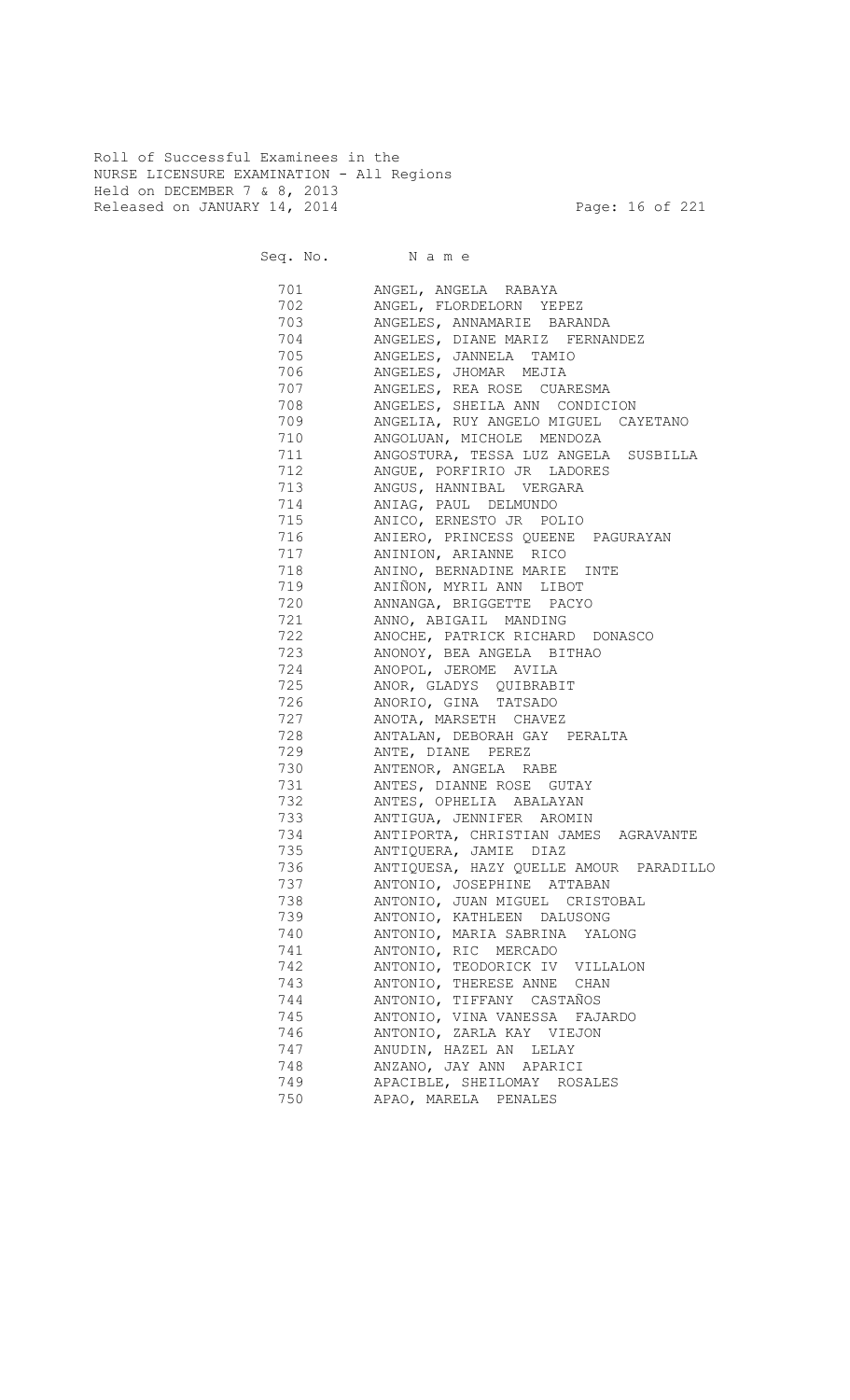Roll of Successful Examinees in the NURSE LICENSURE EXAMINATION - All Regions Held on DECEMBER 7 & 8, 2013 Released on JANUARY 14, 2014 **Page: 17 of 221** 

Seq. No. Name

751 APAO, SHYME OCULAM<br>752 APARECE, CILENE JOY APARECE, CILENE JOY CENA 753 APARECIO, MARICAR SANCHEZ 754 APARECIO, MARK ANGELO PACON APARICE, MELANIE VER ABELLANO<br>PARICE, MELANIE VER ABELLANO 756 APARRE, JOANNA MARIE LATORRE 757 APDO, JEAN ROSE PENIANO 758 APDO, MARY GRACE NICAVERA 759 APDO, SHIELA MAE PABATAO 760 APE, JOAN OLIVIA GARCIA 761 APERIN, AMHOR CARDANO 762 APILADO, ALMA DUHAYLUNGSOD 763 APILANDO, NIKKI MARIE DURANA 764 APINAN, HERMAN JAMES 765 APINAN, KEERSTEIN FAITH DEQUIÑA 766 APODACA, AIAN RON ROGANDO 767 APOG, KATHRYN JENNA BALONES APOLINAR, MARY ROSE REGASPI 769 APOLINARIO, MATEO JR PASION APOLONIO, KRISTINE HAZEL NIOKO 771 APOSTOL, ARSENIO KEVIN III PALECPEC APOSTOL, DON AYSON 773 APOSTOL, JOAHNA MAE CAMMAYO THE STATE AREA AROSTOL, JOHN JAMES REALGO APOSTOL, KAREN GALVEZ 776 APOSTOL, KRISTINE MARIE SANTIAGO 777 APOSTOL, RACQUEL NACOMEL 778 APOSTOL, REGGIELYN SOLOMON 779 APOSTOL, RICH DAVE PARTIBLE 780 APOSTOL, VANESSA KASSANDRA DELA CRUZ 781 APOSTOL, WILLIAM PAGAUISAN 782 APURA, FE MARIE RUIZ APURA, MA MELODY SALLAVE 784 APURADO, KRISTAL JANE ORBISO 785 AQUEBAY, ELSA ACCAD 786 AQUILIZAN, AMADOR BUENASEDA 787 AQUINO, ABEGAIL MARY ANN DELA CRUZ<br>788 AQUINO, AINNA MARIE BLAS AQUINO, AINNA MARIE BLAS 789 AQUINO, ARNOLD JR LARANJO 790 AQUINO, BIANCA KIRSTEN ESPIRITU 791 AQUINO, CHRISTINE GRACE MAREGMEN 792 AQUINO, FRADESSA MERCADO 793 AQUINO, HUSSIN ROSARIO 794 AQUINO, IVY TORIO 795 AQUINO, JANICE JOY DE JOYA AQUINO, JEZYL FERRER 797 AQUINO, JORINE PASIMIO 798 AQUINO, JUSTINE BISNAR 799 AQUINO, KRIZZAFEL VITA 800 AQUINO, MA ANGELIQUECA GRACE AUREA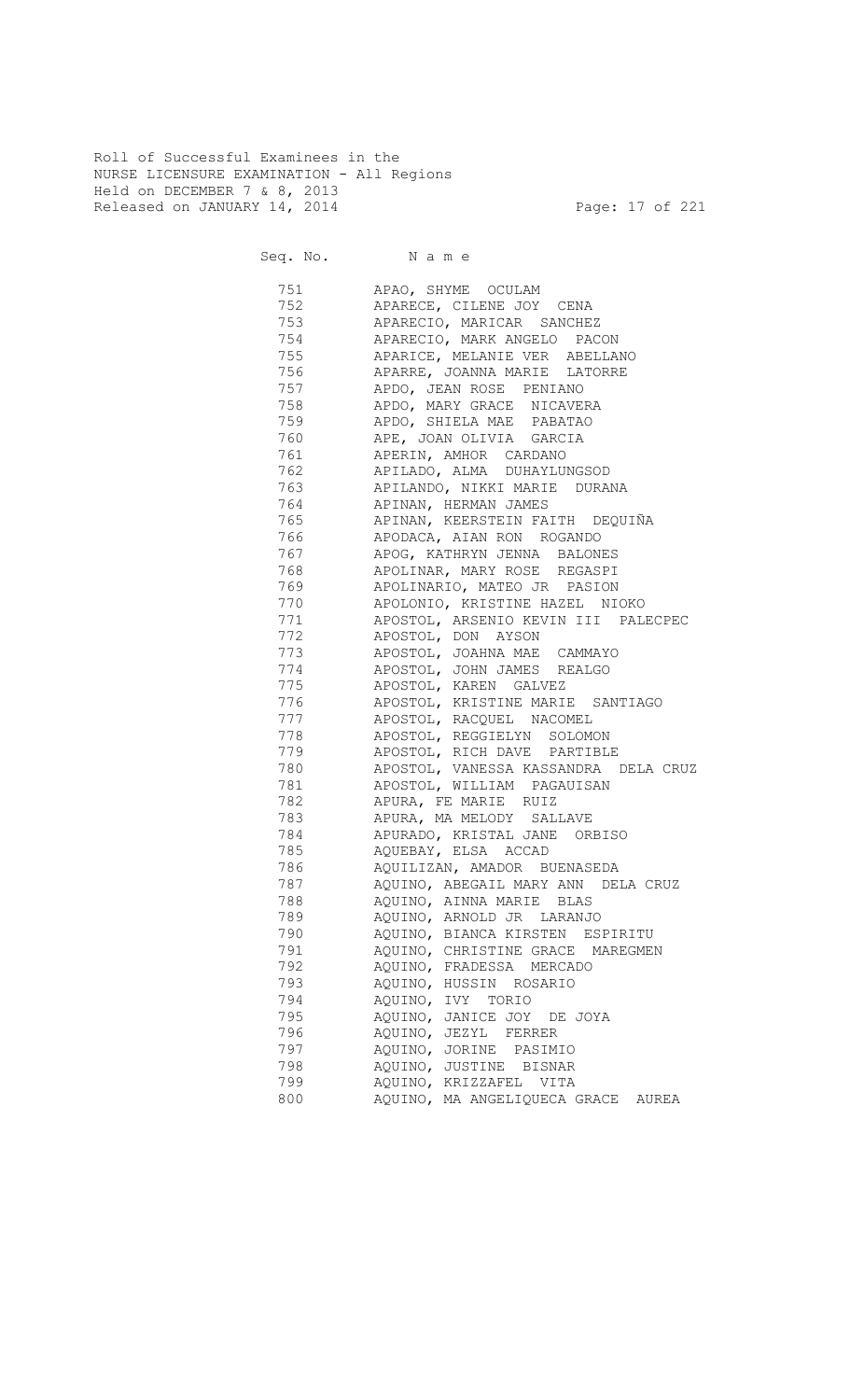Roll of Successful Examinees in the NURSE LICENSURE EXAMINATION - All Regions Held on DECEMBER 7 & 8, 2013 Released on JANUARY 14, 2014 **Page: 18 of 221** 

Seq. No. Name

 801 AQUINO, MA SHARMANE ANNE BENIGNO 802 AQUINO, MARICRIS FABREAG 803 AQUINO, MARY ANN DEVILA 804 AQUINO, RAE MARIE GARCIA 805 AQUINO, RELIC KEN CORDERO 806 AQUINO, RIZ RAMIELLA CATIPON 807 AQUINO, ROGELIO JR BARRERA 808 AQUINO, ROMULO JR CASTAÑEDA 809 AQUINO, ROSAN ANGELI MILITANTE 810 AQUINO, SANDY DARYLLE VALDEZ 811 AQUISIO, ELLEEVER BASKIAL 812 ARABIS, JAMES PAUL SIAO 813 ARAGO, MARIE LOUISE BEATRICE BAUTISTA 814 **ARAGON, JESUSA MAE AGUILAR** 815 ARAGON, LYRA LIZETTE CODERA 816 ARAGONES, JOHN PATRICK VILLAMOR 817 ARAJAIE, KERWIN KHAN SANSAWI 818 ARAJAN, MYLA FATIMA MANZANO 819 ARAMBALA, DONABELLE QUIMOT ARANAS, CLAUDINE KATE VELASCO 821 ARANAS, JO MARIE POTOT 822 ARANAS, RIVA TIARA CLARISSE TABIEROS 823 ARANDA, JOAN CARMEN TAN 824 ARANDA, JOYFE ARGUILLON 825 ARANDA, JULIE ANN VIRAY 826 ARANDA, MICHELLE ALBIE MANONGSONG 827 ARANDIA, RENZ DELA CERNA 828 ARANDILLA, QUENNIE DOOMA 829 ARANETA, AIYANA TAN 830 ARANETA, DIANNE MORALES 831 ARANGORIN, GLORY JOBILADO 832 ARANTON, YVONNE NIÑA BLANCO ARAO, JOHN MICO TEBIA 834 ARAOS, CATHERINE BALOG 835 ARAPAN, KEY AIKO CASAS 836 ARASAD, LALAINE AHAMAD 837 ARATEA, OTANER ELICANO 838 ARAWANGSA, AMINA NATIVIDAD 839 ARAÑAS, HANNA JESLYN VISTA 840 ARAÑAS, HAZEL JOANNE VISTA 841 ARAÑEZ, QUEENIE JOY APDUA 842 ARBASTO, AIVI TATAD 843 ARBITRARIO, JESSEL LEE LINERO 844 ARBOL, TIFFANY KAYE QUILATON 845 ARBOLADO, BRANDON RUSSELL RABADON 846 ARBOLEDA, JONNEL DEL ROSARIO 847 ARCA, DEZ NIMRA DUARTE 848 ARCANGEL, JAYCEE LYN MAGBITANG 849 ARCE, CYRA MAYE BLANCO 850 ARCE, EDWIN JR BLANCO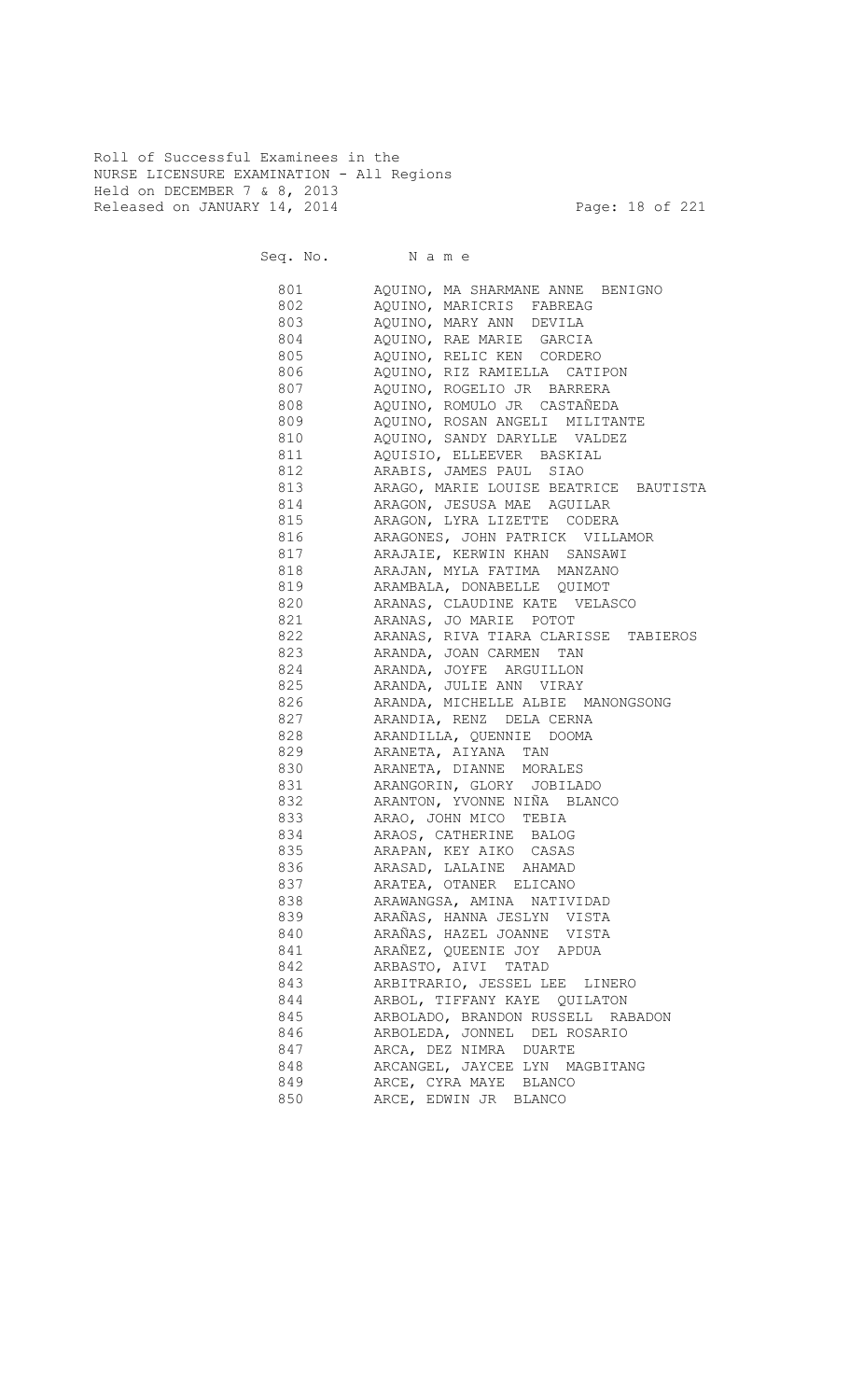Roll of Successful Examinees in the NURSE LICENSURE EXAMINATION - All Regions Held on DECEMBER 7 & 8, 2013 Released on JANUARY 14, 2014 **Page: 19 of 221** 

Seq. No. Name

 851 ARCE, JANAICA BRENGENE NERA 852 ARCE, JENNIFER TRONGCO 853 ARCE, PATRICK IVAN JAY FERMIN 854 ARCEGONO, AIRAH MAE CASTILLO 855 ARCENIA, JAMELAH LAZO 856 ARCEO, CHIARRA RENZIE GRAGASIN 857 ARCEO, ELSA LAUREEN LORENZO 858 ARCEO, JACKIELYN TOGONON 859 ARCEO, JESAMINE MAY MARQUEZ 860 ARCEO, JOHNA MICHELLE PINTO 861 ARCEO, MARIE ROBERT BACALLA 862 ARCEÑO, JOHN RAY PATNUGOT 863 ARCEÑO, MA LURA MADJUS 864 ARCIAGA, JULY ANN JAMES **865** ARCIAGA, SHANE LIAN SABAS 866 ARCIGAL, NORVEEN NIKKO MAMUYAC 867 ARCILLA, IVY GLAIZA VARGAS 868 ARCILLA, MA BEARMALY JEDD DE LA CRUZ 869 ARCIOSA, SHIELA MARIE JULIAN 870 ARCO, CARLO ANTON OUANO 871 ARCOLAS, MAVERICK TRAYFALGAR 872 ARDEÑA, KRISTY LYLE BONGO 873 ARDIENTE, CHATIE GALON 874 ARDIENTE, JUNE ANGELIE CORTES 875 ARDINES, ANGELYN TOJENO 876 ARDO, AUBREY QUINTOS 877 ARE, CHESTER KENT LERON 878 ARELLANO, AILEEN FAYE JANGAD 879 ARELLANO, HERVY VALDEZ 880 ARELLANO, KAREN BERONDO 881 ARELLANO, NECEL MAE AGUIRRE 882 ARELLANO, RUBY ANA AVANSE 883 ARELLANO, SHIELA OBEDOZA 884 ARENAS, ANGELYN EDURIA 885 ARENIEGO, MORENA LYN MAKILING 886 AREOLA, CLAIRE RAMIREZ 887 ARES, DAISY JANE LIM 888 ARESTA, PAULA KAYZIA UY 889 AREVALO, JHEANEVA THERESE VERCIDE 890 AREVALO, MARY ANN JELLY PELIGRINO **891** AREVALO, MELODEE GONZALES 892 ARGAÑOSA, SWANA JOY AMBROCIO 893 ARGOSINO, JENNELYN PORTILLANO 894 ARGOTA, VANESSA ESTELA COMON 895 ARGUELLES, CINDY LAUPER TABARANGAO 896 ARGUELLES, JERALDINE ALARMA 897 ARGUILLES, RUZZELLE MEDINA 898 ARICAYOS, LEA PEREZ 899 ARIG, CLYDE YLLAN MEDEL 900 ARILE, KEN DAVID LIBRANDO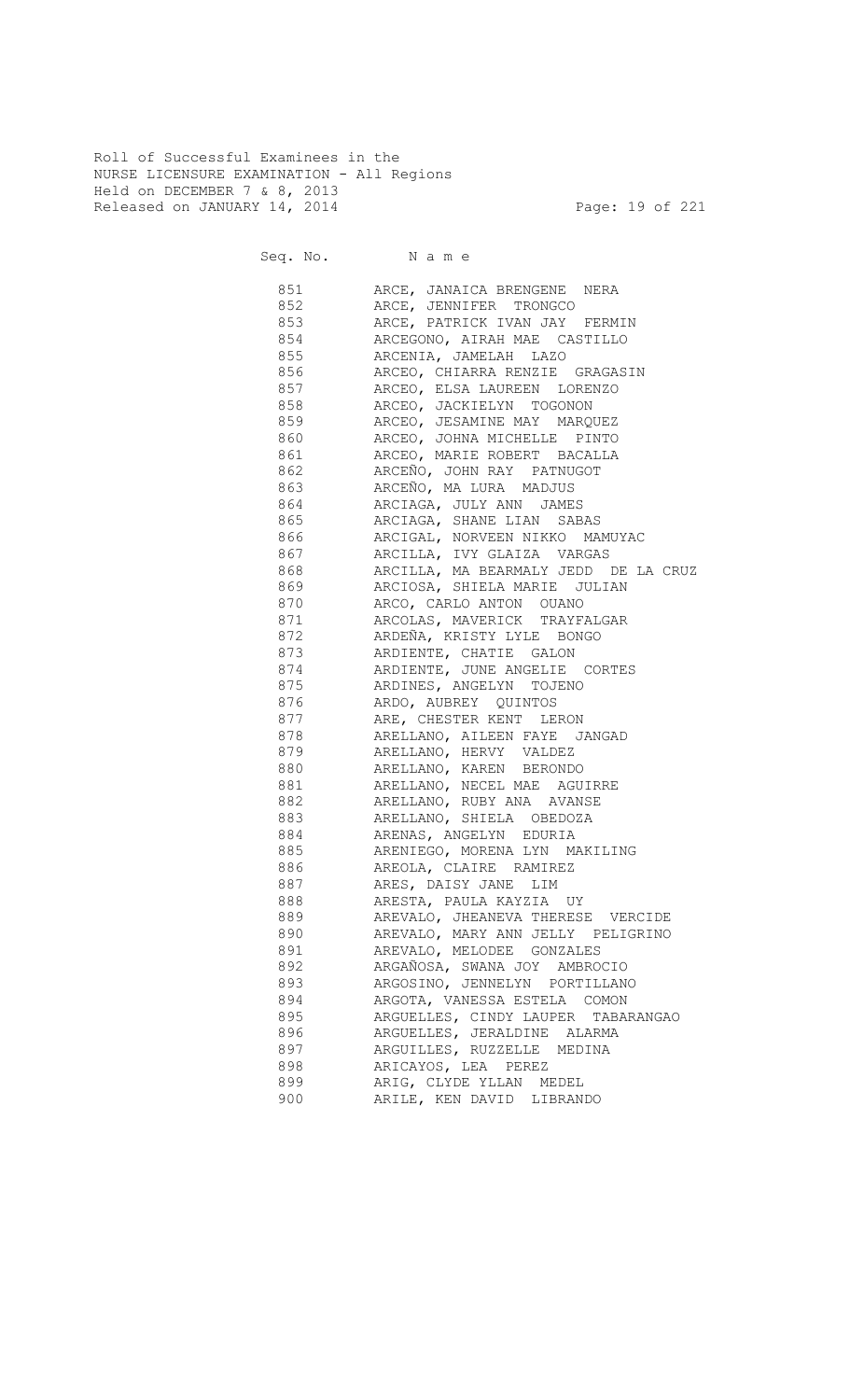Roll of Successful Examinees in the NURSE LICENSURE EXAMINATION - All Regions Held on DECEMBER 7 & 8, 2013 Released on JANUARY 14, 2014 **Page: 20 of 221** 

Seq. No. Name 901 ARIOLA, ARNIE ACOSTA

| YUI | ARIOLA, ARNIE ACOSTA                  |
|-----|---------------------------------------|
| 902 | ARIOLA, CZARINNE MACARANAS            |
| 903 | ARIOLA, HAZENETTHE SILOS              |
| 904 | ARIOLA, JOSEPH IAN DALLEGO            |
| 905 | ARITCHETA, DIANNE RADANA              |
| 906 | ARIZ, RYAN REY HILARIO                |
| 907 | ARIZABAL, NORIZA-ANN CANO             |
| 908 | ARIZO, JAMIL CARLO GAA                |
| 909 |                                       |
|     | ARJON, MARY MAE CORAZON DELOVINO      |
| 910 | ARJONA, AILA RULLIN                   |
| 911 | ARJONA, XZ CARNO                      |
| 912 | ARLEGUI, JEYZEL HONTIVEROS            |
| 913 | ARLEGUI, VINCENT JESS ANGELO ASUNCION |
| 914 | ARMADA, DANICA JOYCE RELOBA           |
| 915 | ARMADA, EL MAICO TABIANA              |
| 916 | ARMANDO, MARIVIC MARANAN              |
| 917 | ARMENIO, RHEA TOLENTINO               |
| 918 | ARNOCO, KIRSTY GUEVARRA               |
| 919 | ARNOCO, SHEENA GATION                 |
| 920 | AROLLADO, CHRISTINE BERNADETTE BENGAN |
| 921 | AROMIN, DAPHNE JOY JUCUTAN            |
| 922 | ARPON, DAWN ROECEL VILLOREJO          |
| 923 | ARPON, SAMPELMATICO RUIZ              |
| 924 | ARQUILLO, MAVERICK CALITRABA          |
| 925 | ARQUISOLA, MA GENESIS ASPERA          |
| 926 | ARQUITOLA, ZENY BIARES                |
| 927 | ARQUIZA, ALDRICH BUCOY                |
| 928 | ARRANZ, APRIL GLORY ANGELIE PEREDO    |
| 929 | ARREOLA, BIANCA ROSE ATUGAN           |
| 930 | ARRIBA, CLANCY MARIE CINCO            |
| 931 | ARRIBA, GENEVIEVE TESORO              |
|     |                                       |
| 932 | ARRIBAS, ASHLEY MAE ONG               |
| 933 | ARRIENDA, CHAD VINCENT PILAPIL        |
| 934 | ARRIOLA, JOANA MARIE VELEZ            |
| 935 | ARROBANG, REGGIE JULIAN               |
| 936 | ARROYO, GENE JOY BLANCE               |
| 937 | ARROYO, KATRINA MAE BORJA             |
| 938 | ARSENAL, GIL JOHN BITON               |
| 939 | ARSENIO, ARYEN JOY ENOJAS             |
| 940 | ARTACHO, ANTONETTE SALANIO            |
| 941 | ARTATES, GEMERY JADE CLAVATON         |
| 942 | ARTATES, ROCHELL TORRES               |
| 943 | ARTECHE, NIRA NOBLEJAS                |
| 944 | ARTIAGA, ANJO AUZA                    |
| 945 | ARTIAGA, JANINE IVY BARTE             |
| 946 | ARTILLERO, KIRREN SAMSON              |
| 947 | ARTUZ, JOEMARIE CABAL                 |
| 948 | ARUALAN, ROXANNE CASTILLO             |
| 949 | ARUCAN, HONEYLEEN RABAGO              |
| 950 | ARUGAY, KRISTINE SAQUING              |
|     |                                       |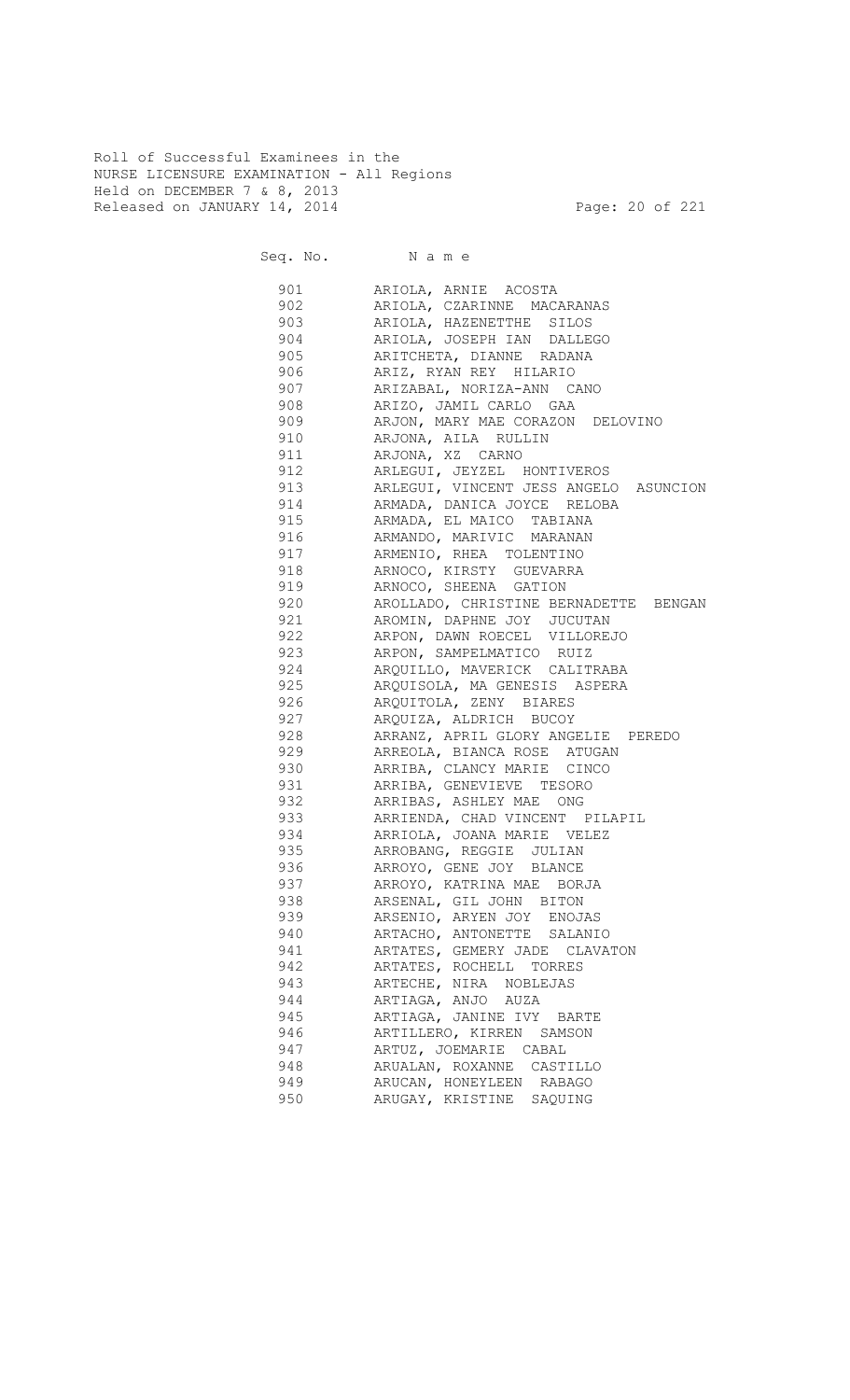Roll of Successful Examinees in the NURSE LICENSURE EXAMINATION - All Regions Held on DECEMBER 7 & 8, 2013 Released on JANUARY 14, 2014 **Page: 21 of 221** 

Seq. No. Name

 951 ARZADON, MARTIN CAGE MENDOZA 952 ARZAGA, GIENELIZA BADAJOS 953 ARZAGA, JAMIE LEONADOR 954 ARZAGA, JASON LIM 955 ARZAGA, JESSA MARIE ANTOINETTE TAN 956 ASA, SITTI RASHIMA DIONG 957 ASAKIL, ALFADZ HASSIM 958 ASAKIL, AYESHA HASSIM ASAN, DANIEL SOMBERO 960 ASANI, AL-EMRAN ARAKAN 961 ASANI, NAFSIA SAJILI 962 ASANUL, TESSA MADDAS 963 ASARI, MADZRIHA MANGOMMA 964 ASAS, MARK ANTHONY VERICIO 965 ASCO, DORIS GRACE SALUTILLO 966 ASENJO, ANA MARIE OBLIANDA 967 ASENTISTA, IAN SABANAL ASEO, IMEE KRISTINE CESISTA 969 ASI, ANIJA COLLI ASILO, VON ERIK BUENO 971 ASINAS, KRISTOFFER MATA ASINGHO, MA THERESA ROXAS 973 ASIRIT, NEIL ERIKA MAE ESCOBER 974 ASIS, CRISTINA QUINTOS<br>975 ASIS, DIANA DAYRENE RA ASIS, DIANA DAYRENE RAYMUNDO 976 ASIS, ROSEMARIE HONTIVEROS 977 ASISTORES, KRYSTINE JOYCE MASSALANG 978 ASPERA, LOVERLYN NERJIE ESCUCHA ASPIKUL, KHADAFFI ABDULLA 980 ASTACAAN, ULYSSES ABULOC 981 ASTIH, MUIDA SALI 982 ASTIH, MUIZA SALI 983 ASTILLA, EARL COSTELO 984 ASTILLERO, MARY JUDITH BUSOG 985 ASTROLOGIA, ARIENNE ANDRADA 986 ASTUDILLO, NELSON JR GULAM 987 ASUBE, MA NIÑA DALAPO 988 ASUG, STEUBEN RENZ DALISAY 989 ASUNCION, JIM JASON SWING 990 ASUNCION, JOAN MARIE MATEO 991 ASUNCION, KRISTINE BALURAN 992 ASUNCION, LADY JANE LAGALAGOT 993 ASUNCION, MARIA THELMA SALES 994 ASUNIO, ROMA GRACE BOBIER 995 ATAD, CHERRY MAE MIRAFUENTES 996 ATAD, KIMBERLY JOY PACALDO 997 ATANACIO, GAUDENCIO JR BARCENA 998 ATELA, AMADELLE FAITH JAMES 999 ATENDIDO, MARIANNE VENICE RAGON 1000 ATIENZA, CHRISTIAN ERNEST TUDIO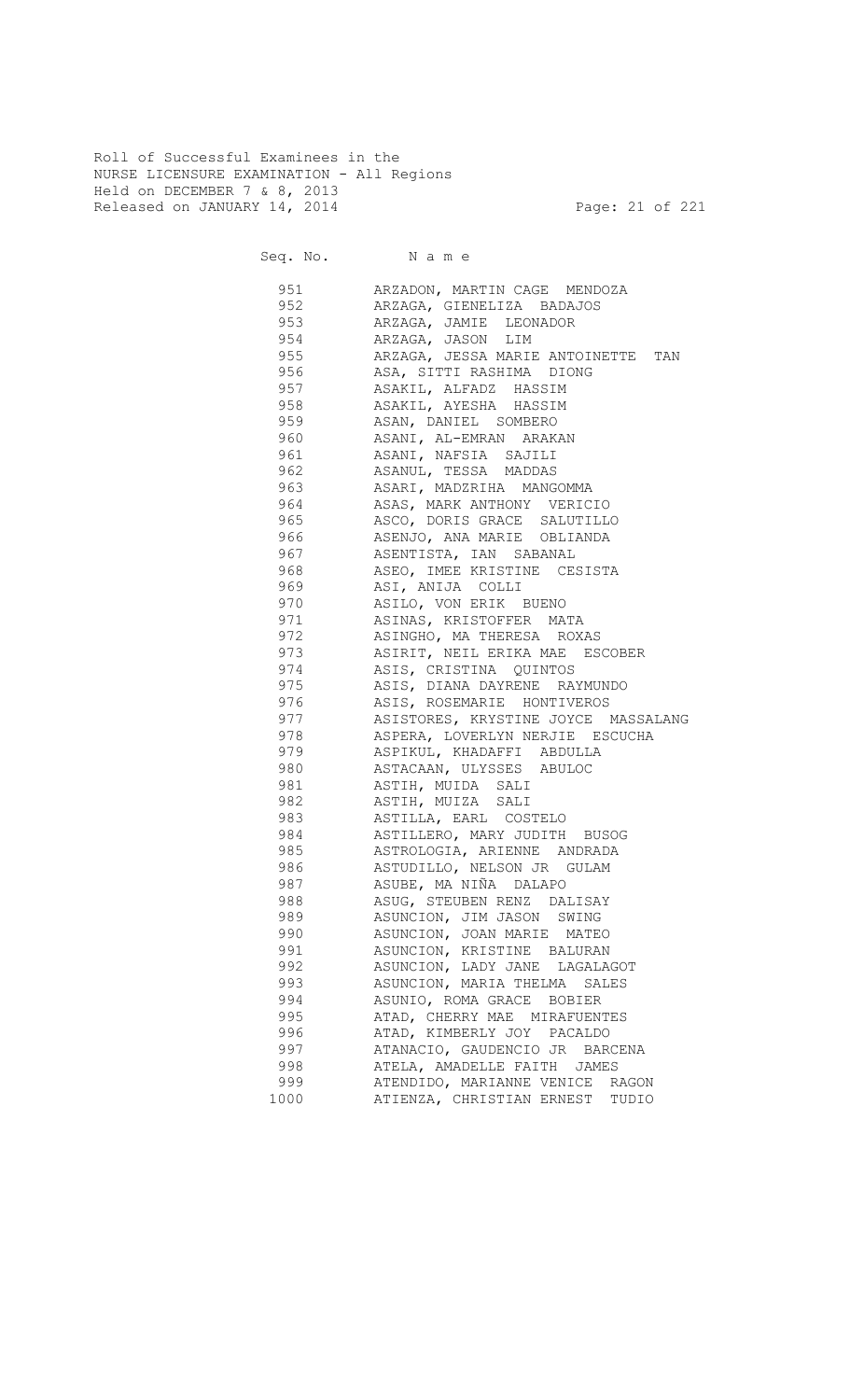Roll of Successful Examinees in the NURSE LICENSURE EXAMINATION - All Regions Held on DECEMBER 7 & 8, 2013 Released on JANUARY 14, 2014 **Page: 22 of 221** 

| 1001 \   | ATIENZA, JED HAROLD PEÑALBA       |
|----------|-----------------------------------|
| 1002     | ATIENZA, KEVIN PAGHASIAN          |
| 1003     | ATIENZA, MARLON GUTIERREZ         |
| 1004     | ATIENZA, NOAF CATIBOG             |
| 1005     | ATIENZA, RHODMARK BAPTISTA        |
| 1006     | ATIENZA, SHERBETH REGINO          |
| 1007     | ATILANO, ELLA JANE DELOS REYES    |
| 1008     | ATINAJA, SHIELA MAY TUBON         |
| 1009 100 | ATING, ALMERAH BANSAO             |
| 1010     | ATIULLA, ALFAIDA JULKIPLI         |
| 1011 \   | ATOK, ROYANNE CALVEZ              |
| 1012     | AUAYANG, CAROLINE GRAMAJE         |
| 1013     | AUDIENCIA, FRANCISS IRENE ROSAL   |
| 1014     | AULIDA, MELODY VILLASANTA         |
| 1015     | AULMO, RONEL BULAQUEÑA            |
| 1016     | AUMENTADO, KEVIN EARL RESELOZA    |
| 1017     | AURE, MICHELLE MANLEGRO           |
| 1018     | AUREADA, LERIZZA MAE DALAG        |
| 1019     | AURELIO, ANDREI VILLANUEVA        |
| 1020     | AURELIO, LEAH JESAMIN DUMLAO      |
| 1021     | AURORA, RIA MAE SINGZON           |
| 1022     | AUSA, JOHN MICHAEL BRIONES        |
| 1023     | AUSIN, VANESSA BAUTISTA           |
| 1024     | AUSTERO, MARICRIS BOTICARIO       |
| 1025     | AUSTRIA, ALESI MARIAN SAJONA      |
| 1026     | AUSTRIA, HARVEY IAN GUTIERREZ     |
| 1027     | AUSTRIA, KAREN ORTIZ              |
| 1028     | AUSTRIA, KATHERINE JOY GABUNADA   |
| 1029     | AUSTRIA, KAY CEIL GOROSPE         |
| 1030     | AUSTRIA, MARIDEL HAWAK            |
| 1031     | AUSTRIA, REGINE SIERRA            |
| 1032     | AUZA, LINNETTE TARLAC             |
| 1033     | AUZA, MARY GRACE                  |
| 1034     | AVANZADO, EVITA MARIE BRIONES     |
| 1035     | AVANZADO, JONEL GALASINAO         |
| 1036     | AVANZADO, THERESSA ENTERIA        |
| 1037     | AVELINO, GLENN MEL LIGAD          |
| 1038     | AVELL, ZHELO CLAYD APUADA         |
| 1039     | AVELLANO, JAYSON SAÑADO           |
| 1040     | AVELLANO, JILLIAN MARIE REALEZA   |
| 1041     | AVELLANO, MATTHEW GARGULLO        |
| 1042     | AVENA, MITCHELL CALANGI           |
| 1043     | AVENTUNA, DAILA DIANA BASNILLO    |
| 1044     | AVERILLA, LADY IRIS PASAJE        |
| 1045     | AVILA, CRIS-AN SHARMAINE SAAVEDRA |
| 1046     | AVILA, GILBERT JR TANAEL          |
| 1047     | AVILA, HELEN GRACE DEL SOCORRO    |
| 1048     | AVILA, LEONIVIEVE TAN             |
| 1049     | AVILLANOZA, MELDA CALAPANO        |
| 1050     | AVISADO, BERNADES ARANAS          |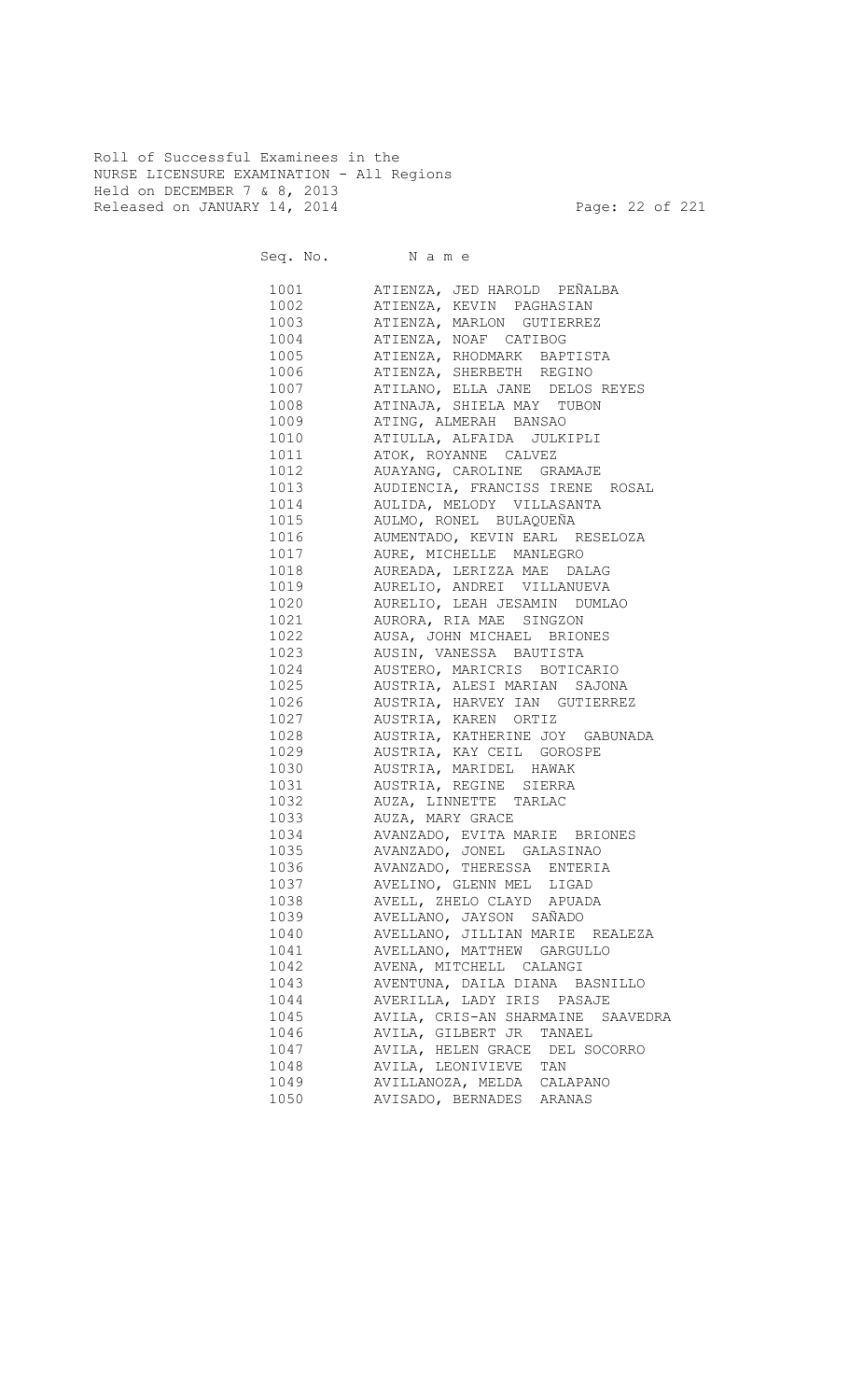Roll of Successful Examinees in the NURSE LICENSURE EXAMINATION - All Regions Held on DECEMBER 7 & 8, 2013 Released on JANUARY 14, 2014 **Page: 23 of 221** 

Seq. No. Name

 1051 AVIZOLA, KATHLEEN MAE GUEVARA 1052 AVORQUE, WINONA ZALAVARRIA 1053 AWATIN, LUIGI SALARDA 1054 AWAYAN, KAREN PATAG 1055 AXALAN, JEFF DIAZ 1056 AYA-AY, ANTHONY DONGGAY 1057 AYAG, ELAIZA KRISTINE WENCESLAO 1058 AYALA, JONNA GAZELLE SANDAGON AYALA, NICOLE VALERIE LUMINTAC 1060 AYASO, MELANIE PETALLANA 1061 AYCO, DONABEL RUPERTO 1062 AYES, GIL JR DE VERA 1063 AYING, ELAN DUEÑAS 1064 AYING, JILLIAN MARIE ELORDE 1065 AYRAN, GHEA DE GUIA 1066 AYSON, HAZEL QUILLOPAS 1067 AYSON, JAN ARVIN ARQUERO AYUCO, TENNA JEAN TUMBAGAHAN 1069 AZAÑA, CHARLES ADAM DEAPERA AZAÑON, HERJON GONZAGA 1071 AZCARRAGA, JOSE LORENZO JR BUENDIA 1072 AZCARRAGA, RAGIEL PELAYO 1073 AZOTES, LEONY JANE ARCOSITAS 1074 AZUCENA, FEBBIE JANE ONSAY<br>1075 AZUELA, RHEA JOY BUGANTE AZUELA, RHEA JOY BUGANTE 1076 AZUELO, MARIA CHUCHIE LLORONO 1077 AZURES, DISYME DURON 1078 AZURES, IMEE JOY ADAMOS 1079 AZURIN, JERICO GLEN ARIMADO 1080 AZURIN, MARIA CARMEN BLANQUERA 1081 AZURO, JAYSON GARCIA 1082 AÑABIEZA, BABYRLENE PADILLA 1083 AÑO, ALTHEA AGUIRRE 1084 AÑONUEVO, PEARLYN JOY PALENZUELA 1085 AÑONUEVO, RAINIER SANTOS 1086 AÑONUEVO, SHEENE CALISNAO 1087 AÑORA, NARLYN ANN TOLEDO 1088 AÑOVER, MARY GAIL VERTUDAZO 1089 AÑOVER, NESTLY JAMERA 1090 AÑURA, MECHILLE ODO 1091 BAACO, MARY DAPHNIE GENABE 1092 BAAY, MARK JOHNRY DE LA CRUZ 1093 BABA, MARY BENPAH LUSICA 1094 BABAN, BILL CLINTON LAMIRA 1095 BABAN, MARISSA DENILA 1096 BABANI, JOHN EDWARD VALEÑA 1097 BABARAN, KAREN RIVERA 1098 BABARAN, NOVELYN ROMERO 1099 BABAS, KRIZELLE VILLAGONZALO 1100 BABAYEN-ON, EMARI JANE LIM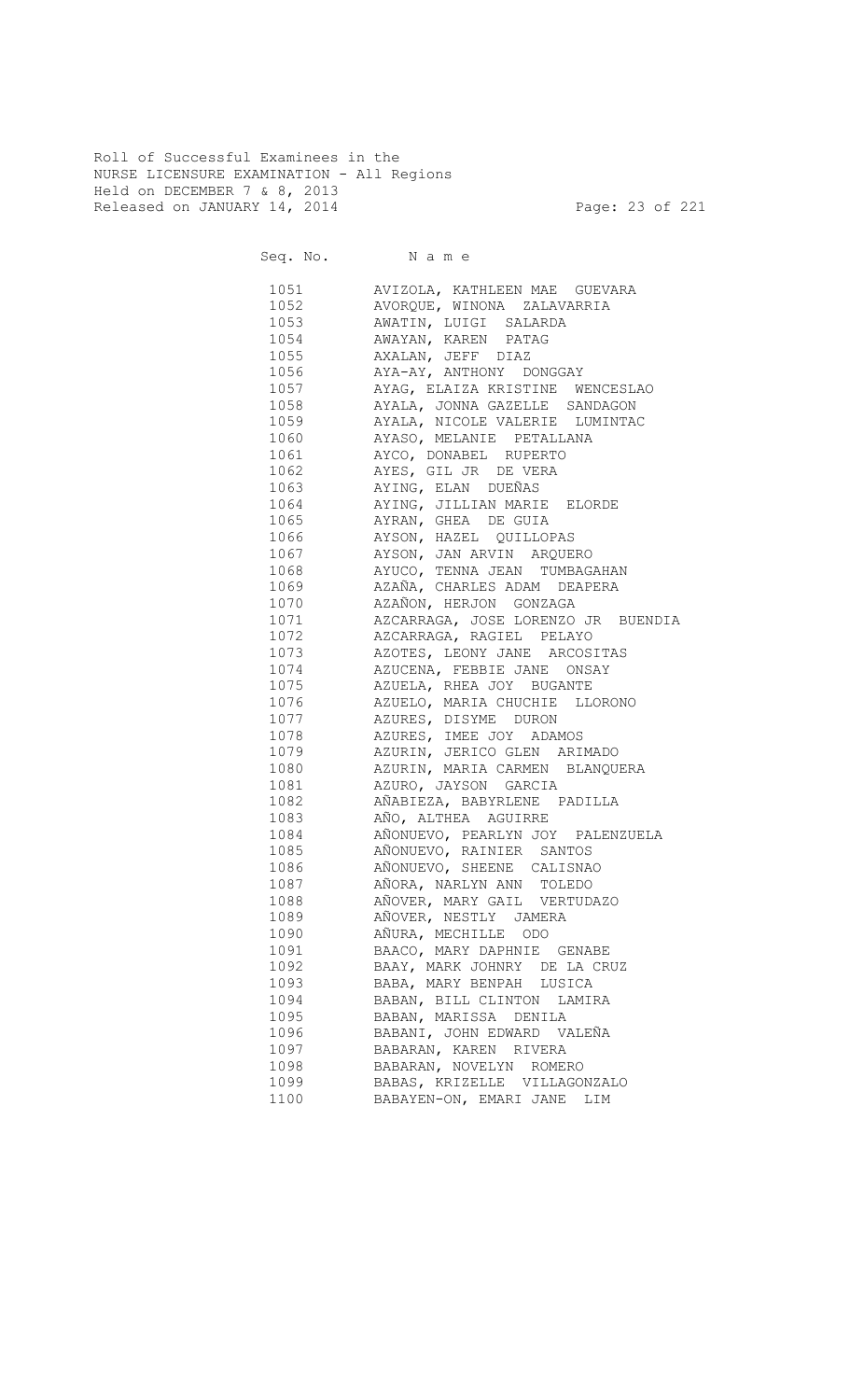Roll of Successful Examinees in the NURSE LICENSURE EXAMINATION - All Regions Held on DECEMBER 7 & 8, 2013 Released on JANUARY 14, 2014 **Page: 24 of 221** 

| 1101 | BABON, CRISANTO MABAGA               |
|------|--------------------------------------|
| 1102 | BABON, GIL ANTHONY CERDEÑA           |
| 1103 | BACABAC, RALPH OWEIN VARGAS          |
| 1104 | BACABIS, SOLEIH OVILLE               |
| 1105 | BACACAO, TRACY MARIE LABAJO          |
| 1106 | BACAL, JULIE ANN MERCADO             |
| 1107 | BACALAOLOYO, DELMIA PACA-ANAS        |
| 1108 | BACALAOLOYO, JAKE BRANDON TAN        |
| 1109 | BACALLA, AIROFEL GEMARD BAAT         |
| 1110 | BACALLA, FRANCES AYN CAVAN           |
| 1111 | BACALSO, HEFFRETERY WOO              |
| 1112 | BACALSO, KIMBERLY LARGO              |
| 1113 | BACAN, MARJORIE JANE MADRONA         |
| 1114 | BACANI, AEIMIL CLARIZE DELA CRUZ     |
| 1115 | BACANI, CELEBRITY JOTOJOT            |
| 1116 | BACANI, KATRINA MAE FONTANILLA       |
|      |                                      |
| 1117 | BACANI, MARIE JO MICLAT              |
| 1118 | BACANI, MARTHIE RAMOS                |
| 1119 | BACAOCO, BRYAN VIRAYO                |
| 1120 | BACARRA, HYACINTH KAY DACUMA         |
| 1121 | BACASEN, DEMYBHELLE STANLEY          |
| 1122 | BACAYANA, RITZ MAI MAMITES           |
| 1123 | BACCAY, KIMMARICK LOPEZ              |
| 1124 | BACCAY, KYNARRA                      |
|      | 1125 BACCAY, LENY DATUL              |
|      | 1126 BACHAR, DEXTER REYES            |
|      | 1127 BACHOCO, EDA JALLY LAMONIO      |
|      | 1128 BACIA, MARIFE DESTURA           |
|      | 1129 BACLAGAN, JASON ANGELO BUENA    |
|      | 1130 BACLAGON, ANA ROSETTE DIONISIO  |
|      | 1131 BACLAY, TRACY LYNN AKIATAN      |
|      | 1132 BACLIG, KEVIN PERALTA           |
|      | 1133 BACOLOR, KELVIN PAPAURAN        |
|      | 1134 BACOLOT, ZITTE ANTHONY BITANCOR |
|      | 1135 BACONGOL, MA PURIZA ALARCON     |
|      | 1136 BACSAL, DAVIE MONTES            |
|      | 1137 BACTAD, CRISTINE JOY MACALMA    |
| 1138 | BACTONG, JELYN BALTAZAR              |
| 1139 | BACUD, CARMEN AGNES MIGUEL           |
| 1140 |                                      |
|      | BACUETES, MARJIE LOU LIM             |
| 1141 | BACULI, CARISSA JOY BACUYAG          |
| 1142 | BACULINA, JENNYROSE DANDAN           |
| 1143 | BACUS, ERIKA JANE POCOT              |
| 1144 | BACYADAN, CRIELY AWING               |
| 1145 | BADA, HAZEL MAE BITON                |
| 1146 | BADAJOS, JERRY MAE LIRAZAN           |
| 1147 | BADANA, VIVENCIO JR CALLETOR         |
| 1148 | BADAR, AMETHYST GREY                 |
| 1149 | BADAYOS, JAYPEE VISTA                |
| 1150 | BADE, DONNA FUENTES                  |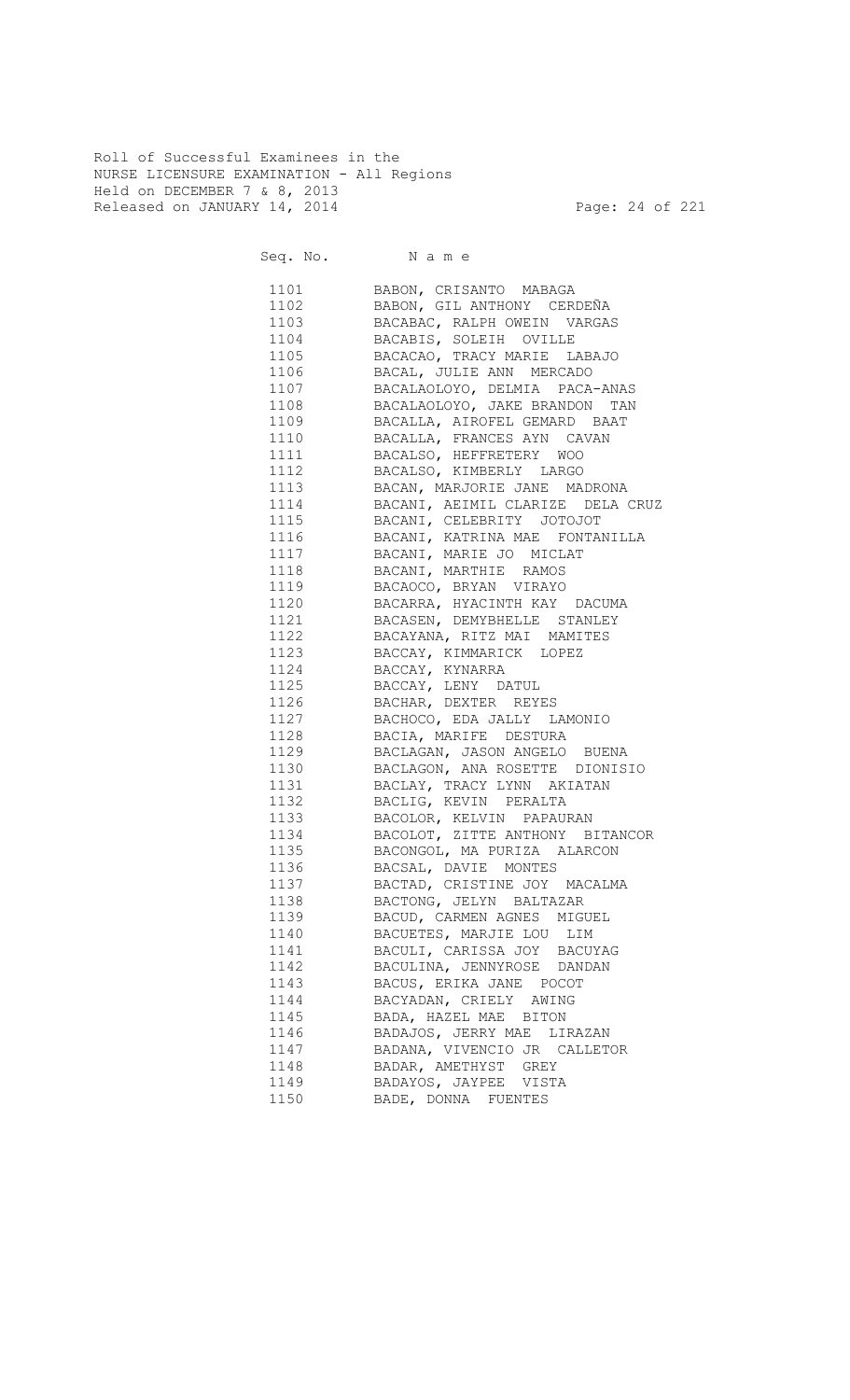Roll of Successful Examinees in the NURSE LICENSURE EXAMINATION - All Regions Held on DECEMBER 7 & 8, 2013 Released on JANUARY 14, 2014 **Page: 25 of 221** 

Seq. No. Name

 1151 BADILLA, ACE JASPER PARREÑO 1152 BADILLA, EDGAR QUILATAN 1153 BADILLA, MA RYKA CONDE 1154 BADILLA, PAMELA OLIVIA ESPINOZA BADILLO, IAN GLENN DAVID 1156 BADIO, HAFIDAH SAMPORNA 1157 BADIOLA, BONIFACIO JR TAN 1158 BADIOLA, KARLA NIKKA MARAIAH BALLESTEROS 1159 BADO, JESUS JOEL TULANG 1160 BADON, TWINKLE DELA ROSA 1161 BADONG, ELLA LORAINE MAULEON 1162 BADUA, LIEZEL MAE MOSTRALES 1163 BADURIA, NADIA SURALTA 1164 BAES, ARVIN MERGINIO 1165 BAG-AO, CHRISTY JEAN FIGURACION 1166 BAG-OY, MARY ROSE MAG-IN 1167 BAGA, CHRIS JUSTYNN QUERIMIT BAGAIPO, LOU ANGELO RANCES 1169 BAGAMASBAD, DANIEL AVENDANO BAGANO, CAROLINA ALANANO 1171 BAGARES, AREENH FEBRADA 1172 BAGAY, CARLO BATUCAN 1173 BAGAYAN, PRINCESS ROXANNE AQUINO 1174 BAGAYBAGAYAN, HERSON AMIEL GATCHALIAN<br>1175 BAGAYO, JULIE ANN GOMED BAGAYO, JULIE ANN GOMED 1176 BAGON, ELLAINE JUSTINE UNTALAN 1177 BAGOR, RACHELLE 1178 BAGORIO, ERVIN DELA CHINA 1179 BAGSARSA, JULIET LASHERAS 1180 BAGTANG, ZOILO ESTA 1181 BAGTAS, CECILIA BALAGTAS 1182 BAGTAS, MADY ANN HUELVA 1183 BAGUILAT, JOSIE DAON 1184 BAGUINDO, FREXANNE JOY TRINIDAD 1185 BAGUINGAN, NORENE JESSICA SINGEL 1186 BAGUINON, ANGELI GRACE DESSA TAMAYO 1187 BAGUIO, JUNE HORTILANO 1188 BAGULING, TIFFANY PULAC 1189 BAGUNAS, GWYN NANETTE CORDERO 1190 BAGUNU, EDLYN GAZZINGAN 1191 BAHIAN, EUNEIL CRUZ 1192 BAHIAN, HANNAH MAE MARAVILLA 1193 BAHNI, DEBBIE JOY PANHON 1194 BAID, ETHEL CRISTINE MAE CLARO 1195 BAINTO, FAYE RAMBOYONG 1196 BAIRULLA, SALWA DAGAM 1197 BAIS, REMIE JR BABIERA 1198 BAISA, MARIA CASSANDRA AGULAN 1199 BAIÑO, ALGERICO II FRANCISCO 1200 BAJADA, JOSEPH RHOEL PEREZ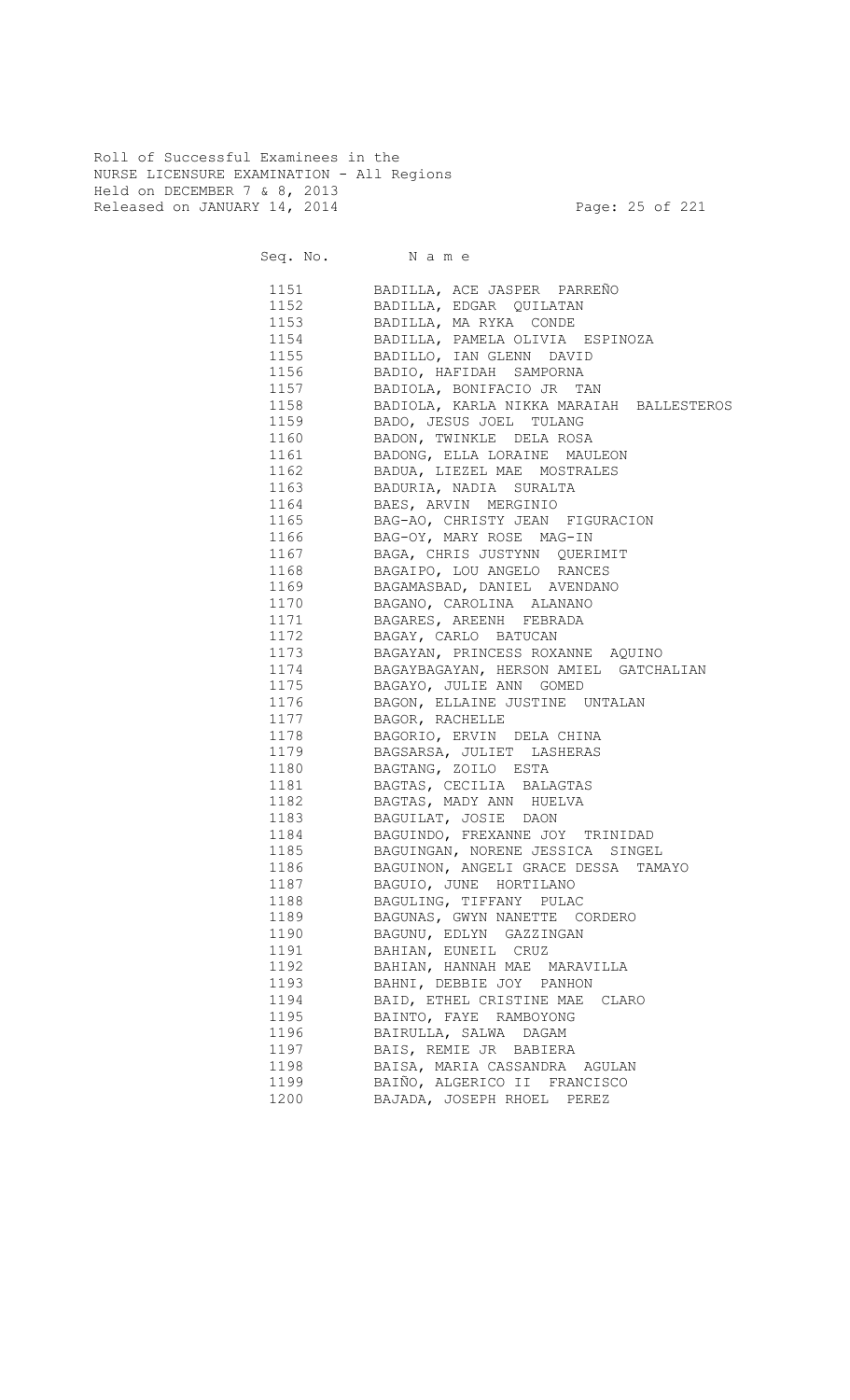Roll of Successful Examinees in the NURSE LICENSURE EXAMINATION - All Regions Held on DECEMBER 7 & 8, 2013 Released on JANUARY 14, 2014 **Page: 26 of 221** 

Seq. No. Name

 1201 BAJADO, MARYGRACE BEATRICE MONTES 1202 BAJADO, RAY LESTER SOO 1203 BAJAMONDE, PEDMARIE JOHN GIDAYAWAN 1204 BAJANDE, CELESTEVI MAGALONA<br>1205 BAJARDO, IRISHA MAE OCAMPO 1205 BAJARDO, IRISHA MAE OCAMPO 1206 BAJE, JONAH DEE ADORABLE 1207 BAJE, MITCHELLE MAON 1208 BAJENTING, ARVIE GAVIOLA 1209 BAJO, AILYN COCHADO 1210 BAJO, RAISAH MAE PUYOD 1211 BAJON, MARY STEPHANIE BENGIL 1212 BALA, RICSON SIMBAJON 1213 BALABA, DARRYL AMPLOQUIO 1214 BALABA, KATHRINA PALANAN 1215 BALABA, MELCHOR MONTECILLO 1216 BALACHAWE, CHARMEIGH FAY HABBILING 1217 BALADAD, JEZAMIA LUNA BALADIANG, LEAH FEIGH MAGBANUA 1219 BALAGOT, LEIZL MAE LOGROÑO 1220 BALAHIM, JHAYNUR-REZZA ALIUDDIN 1221 BALAIS, ZENIPERCE BUGTAY 1222 BALAJADIA, DENVER STA MARIA 1223 BALAJULA, BLAISE SISO 1224 BALAMBAN, JOMER SILVA 1225 BALAMBAN, KRISTA ESPEDIDO 1226 BALAN, ALELI TERNAL 1227 BALANGAO, SHERIELYN LAZARITO 1228 BALANGUE, ADRIAN DINO BONUAN 1229 BALANIAN, DICKSON TAYABAN 1230 BALANKIG, PAULA REMY WILKINS 1231 BALANSAY, JENEVIEV CACAL 1232 BALANTE, SHAIRA ONGCOY 1233 BALANZA, LEOVIEH ESPOCIA 1234 BALAORO, MA VANESSA ANGELA COMILLAS 1235 BALASA, BRYAN DIOR TUPAS 1236 BALASA, KRYZL NILEEN LOBATON 1237 BALASABAS, KRISTAL MAE BULITIC 1238 BALASSU, JERSON MILLO 1239 BALATBAT, CHRICHELLE MANIO 1240 BALATERO, MARICE ANGELIQUE DATOC 1241 BALAYANAN, SHAJARIA MANDIGAN 1242 BALAYO, DIVIAN GRACE JUAREZ 1243 BALAZO, JOSEPH GABRIEL REYES 1244 BALAZO, JP URIEL LOUIS REYES 1245 BALAZUELA, MIRI-AN AMOREN 1246 BALBAS, BIEN ANSELMO CALAD 1247 BALBES, MARLIN NYL ABRAHAN 1248 BALBIN, DENNIS ADAOAG 1249 BALBIN, LYLE LIEZEL CORBITA 1250 BALBINO, JEANNE SUBISTA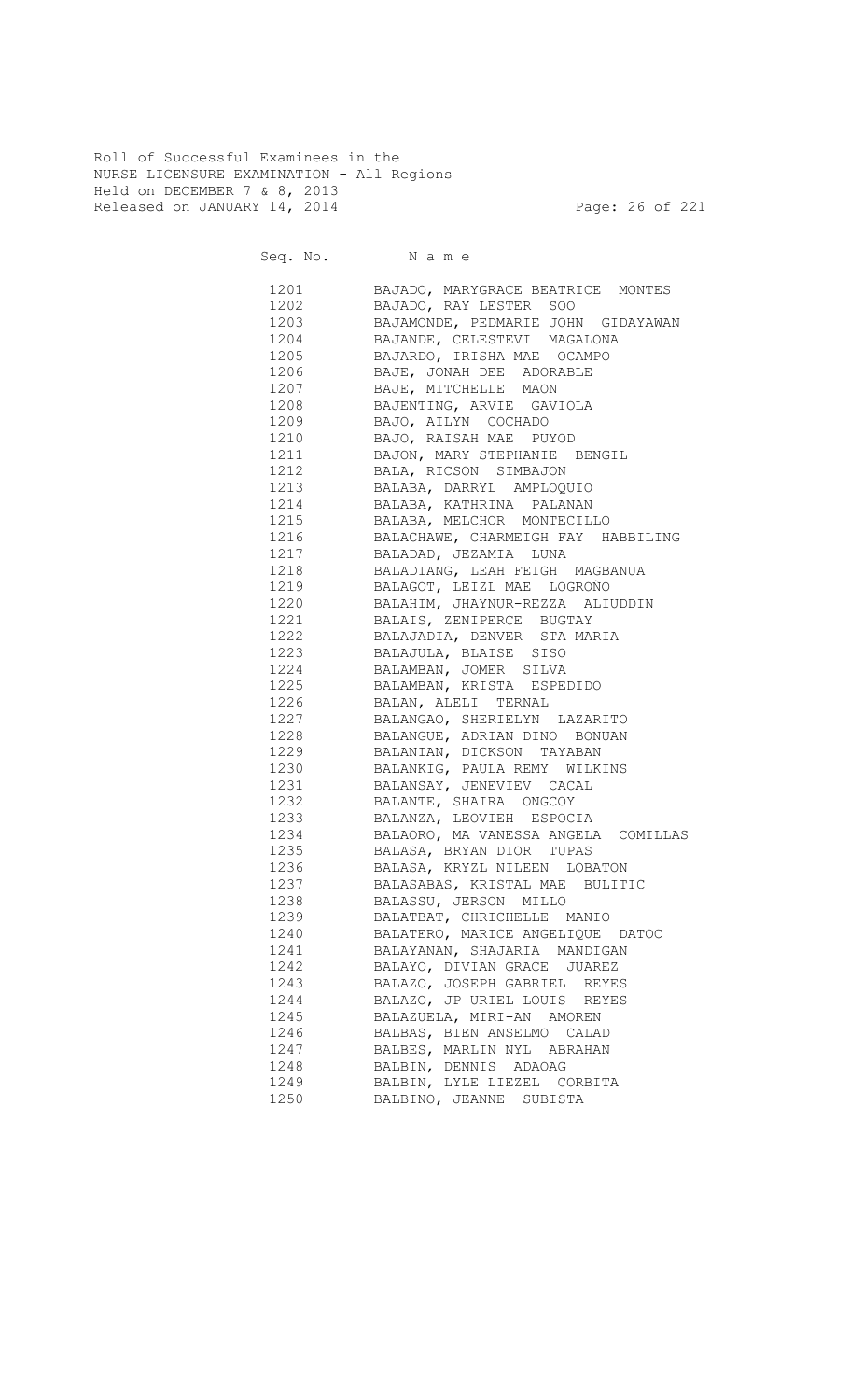Roll of Successful Examinees in the NURSE LICENSURE EXAMINATION - All Regions Held on DECEMBER 7 & 8, 2013 Released on JANUARY 14, 2014 **Page: 27 of 221** 

Seq. No. Name

 1251 BALBOA, MARIE JOY ALISASIS 1252 BALBUENA, DARWIN TABARES 1253 BALBUENA, MARIE KRISTINE RAMOS 1254 BALCAC, ROBY LYN DEUNA<br>1255 BALCE, ROSA LEAH EDENICA BALCE, ROSA LEAH EDENICA CANONIGO 1256 BALDADO, BIA MICA QUINIQUITO 1257 BALDADO, HAZEL MILANA 1258 BALDAGO, APRIL JOY GELACIO 1259 BALDAGO, RUSSEL LANGAMIN 1260 BALDEMOR, ANA KARINA COSCOLLUELA 1261 BALDONADO, IVORY ANN NAZAR 1262 BALDONADO, MICHA HARO SORIANO 1263 BALDOVE, HANNAH LIE COLOQUIO 1264 BALDOVE, JEZELMAR ARELLANO 1265 BALDOVIA, LORIECEL ALINA 1266 BALGANION, PRECIOUS MAE AGPAOA 1267 BALGOS, JESSICA GONZALES BALGOS, MARIA THERESSA BEBANCO 1269 BALICOCO, JAMES MICHAEL DULTRA 1270 BALIGALA, REXFORD JIM I ARLANTE 1271 BALIGOD, LOVELY JOY MADRIAGA<br>1272 BALIGOD, ROSELY JOY GUMANGAN BALIGOD, ROSELY JOY GUMANGAN 1273 BALILIA, AISANEL VILLEGAS 1274 BALIMBIN, JERALDIN VALDEZ<br>1275 BALIMBINGAN, ALEENAH SULE BALIMBINGAN, ALEENAH SULEIK 1276 BALINGASA, ABIGAIL HANOPOL 1277 BALINGIT, SHARIE MAE BERNAL 1278 BALINGUE, RONA FERNANDEZ 1279 BALINTEC, GRACE MALASIG 1280 BALINTONA, JESSICA MAE LAURETO 1281 BALINTOS, MADELENE JADE OLANDA 1282 BALISALISA, ELNA VIKTORIA ALANUNAY 1283 BALISTOY, KATHLEEN DANTE 1284 BALITE, MARIA ALLIANA IBAÑEZ 1285 BALLADO, CHRISTOPER PANGILINAN 1286 BALLAHO, ADNAN NOVEM UNGA 1287 BALLESTEROS, GERLY DE LA CRUZ 1288 BALLESTEROS, GREGORIO BERNARDINO 1289 BALLESTEROS, JENNY LYN NATIVIDAD 1290 BALLESTEROS, MARIEBETH CALUCAG 1291 BALLESTEROS, POL ALLEN PALADO 1292 BALLESTRA, ERVIN JOHN BEJOSANO 1293 BALLOS, CHRISTIAN ATHINA 1294 BALMACEDA, JELLENY PASCUAL 1295 BALMADRID, NIKKI TABLIZO 1296 BALMES, CYRENE IMPERIAL 1297 BALMES, KAREN JANE IGLIANE 1298 BALMORES, THELLEMAE BAUYOT 1299 BALO, NICA QUIÑO 1300 BALO, PRINCESS SAMIAHAN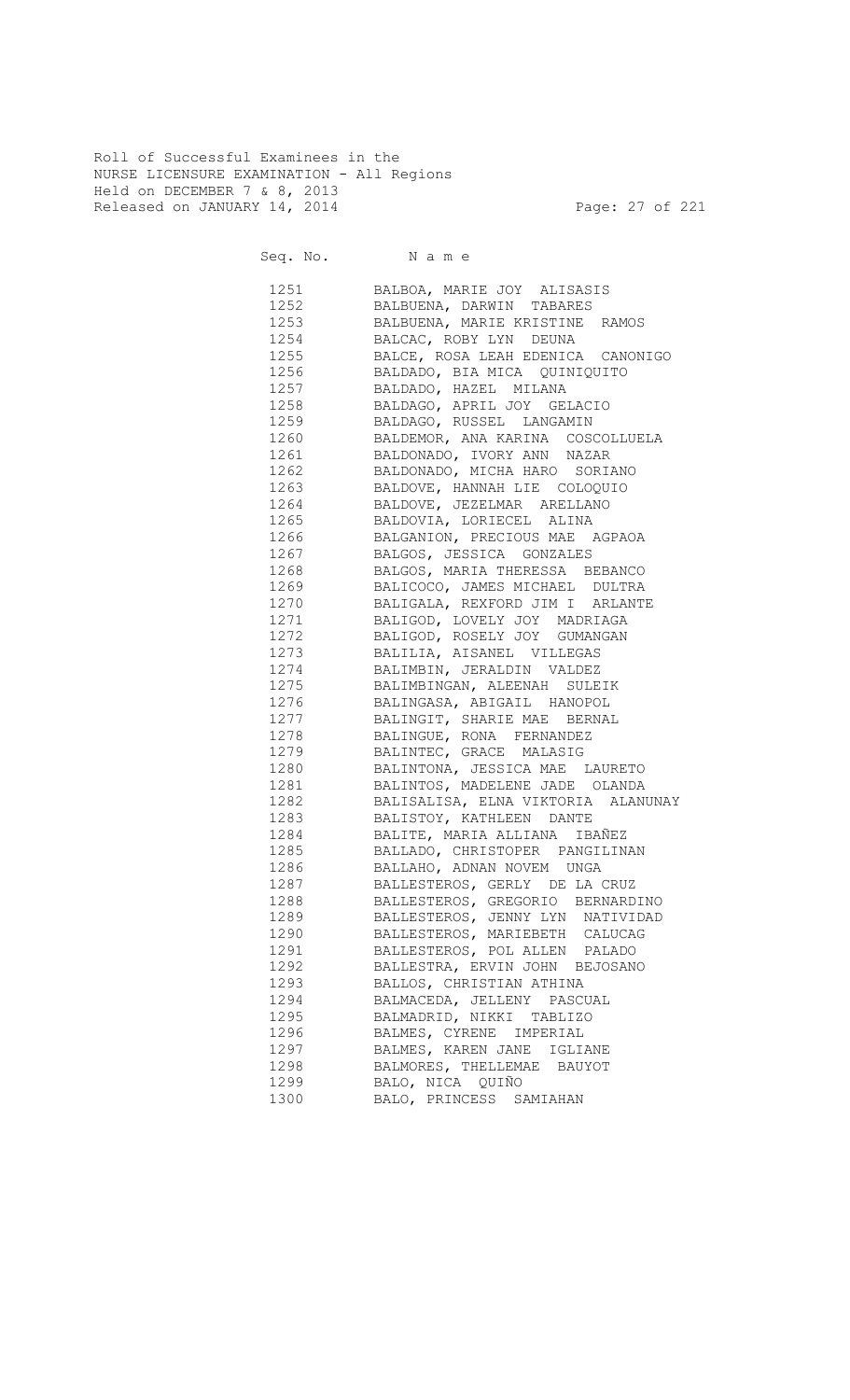Roll of Successful Examinees in the NURSE LICENSURE EXAMINATION - All Regions Held on DECEMBER 7 & 8, 2013 Released on JANUARY 14, 2014 **Page: 28 of 221** 

Seq. No. Name

 1301 BALOBALO, CHARITY MAGPANTAY 1302 BALOD, LYNETTE BOSI 1303 BALOLOY, MA JANUARY ANN YMASA 1304 BALOMIT, MARY ANGELI PEDROSO 1305 BALONDO, JETHRO LADERA 1306 BALONDO, VANESSA VENTURA 1307 BALORIA, KATRINA ASUPRE 1308 BALORIO, DEBRA ARAÑAS 1309 BALOT, BERLYN DELA ROSA 1310 BALOT, GERMAN JR MALLABO 1311 BALOT, JAY-TEE BAUTISTA 1312 BALOT, TEODORO SIMANGAN 1313 BALSOMO, RAMEL VILLANUEVA 1314 BALT, NAJEEM JAMIL AMATONDING 1315 BALTAZAR, ANGELICA LAMSEN 1316 BALTAZAR, ARCHIBALD ROSQUETA 1317 BALTAZAR, GERALD JAN BAJO 1318 BALTAZAR, GRETCHELYN SIBULBOG 1319 BALTAZAR, HERCULES CALA 1320 BALTAZAR, JOHN REX JR OMES 1321 BALTAZAR, KATE LEE DEQUITO 1322 BALTAZAR, MARICAR VIERNES 1323 BALTAZAR, SWEET ANGELY CALA 1324 BALTAZAR, ZARENA BADE 1325 BALTERO, JULIE ANN ROLLO 1326 BALTING, RUFILYN TAKIO 1327 BALUBAL, MARY GRACE LIMBAUAN 1328 BALUCAY, JENNIFER ARANETA 1329 BALUCAY, MAY ANN DOCTOLERO 1330 BALUIS, PAULO KOSNER GRAGEDA 1331 BALUYOT, JOSE ANTONIO TAYAPAD 1332 BAMA, MIELBERT JAY LADIO 1333 BANAAG, ALVIN PATALINGHUG 1334 BANAAG, JOANNE BAUTISTA 1335 BANAG, JHONALYN FERNANDEZ 1336 BANAGUAS, JOSSANE DAZA 1337 BANAN, ABIGAIL SINIGUIAN 1338 BANAN, MAIDA VITERBO 1339 BANARIO, LOREN BERNADETTE DAZA 1340 BANASEN, BLAIR DODON 1341 BANATAO, MICHELLE JORDAN 1342 BANATE, JULIE ANN AMPER 1343 BANAYAT, HERLYN EZEL UY 1344 BANCA, MARIAN GIAN SALUD 1345 BANCAL, IRISH APARECIO 1346 BANCILO, MELCHOR BRADLY SICDAWAG 1347 BANDAGOZA, GELYN VALERO 1348 BANDAO, CHAZELLE MAE BUBOD 1349 BANDAO, HANANEEL MABAO 1350 BANDAYANON, DAIRAH ARCIAGA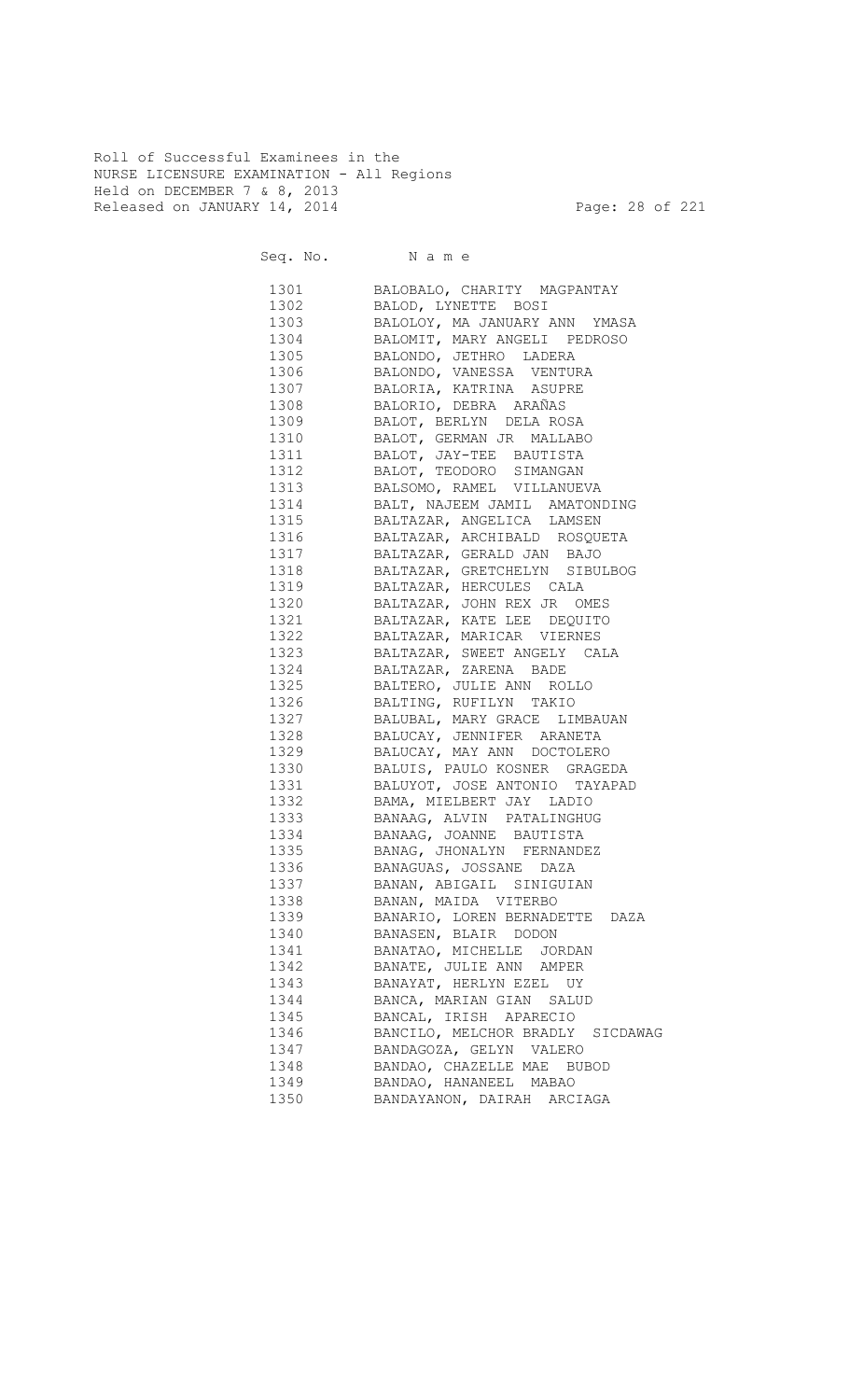Roll of Successful Examinees in the NURSE LICENSURE EXAMINATION - All Regions Held on DECEMBER 7 & 8, 2013 Released on JANUARY 14, 2014 **Page: 29 of 221** 

Seq. No. Name 1351 BANDELARIA, ALEXIS REGINA PASCUAL 1352 BANDIOLA, MARY ROSE SAAVEDRA 1353 BANDO, SERION JR PAYAN 1354 BANDOJA, MICHELLE MAICA ALABADO 1355 BANDONG, FIDEL FRANCISCO 1356 BANDOQUILLO, ENZO MIGUEL ALABAN 1357 BANGA, KAREN ALLYSON GAZA 1358 BANGCAYA, MELROSE LUNASCO 1359 BANGCORE, APRIL MAE ANDRADE 1360 BANGGOS, JANICE GADONG 1361 BANGI, LYNDON OTADOY 1362 BANGIBAN, ANN NICOLE BUARON 1363 BANGSOY, JOEBERT QUIJANCE 1364 BANGURAN, ALVIN AQUINO 1365 BANI, NATHANIEL BARORO 1366 BANIAS, VEA JANE CASPILLO 1367 BANO, ABEL CAPISTRANO 1368 BANOSAN, RINALYN ISMAEL 1369 BANTIYAO, GAYLE LILY UYAMMI 1370 BANTUAS, ALYANNAH-AYIESAH DIMAPANAT 1371 BANTUG, PATRICIA BARBRA VALENOVA 1372 BANTUGON, ROBELLE JOY MANIGBAS 1373 BANZUELA, CLAUDINE CUYOS 1374 BAOALAN, MHAYLYNE TATSON<br>1375 BAON, ADRIAN KEVIN JAY C BAON, ADRIAN KEVIN JAY CARANDANG 1376 BAON, DESIREE ANN CUNOT 1377 BAON, LYNDON EINSTEN JACK 1378 BAON, MA VANGIE BALLELOS 1379 BAPTISTA, MICHAEL ANGELO GARCIANO 1380 BAQUIAL, BABY JANE LIGAN 1381 BAQUILALA, MARIANNE BAYLON 1382 BAQUIRAN, HEHERSON ECLUDYER FORTO 1383 BAQUIRAN, TYREL SLADE DACYON 1384 BAQUIRAN, VALERIE BAYSA 1385 BARADERO, MARY ANGELIE FAUSTINO 1386 BARADZAR, SAMINA SUMAEL 1387 BARAL, WALDA SAMDANI 1388 BARANDA, GLADYS ERIKA BUETA 1389 BARANGGAN, HANAH CRISTEL DELA TORRE 1390 BARANQUEL, ARNOLD ADOLFO 1391 BARANQUEL, ELBERT LOPEZ 1392 BARAQUIA, MARIA LEONA VICTORIA GARCIA 1393 BARAQUIEL, MA ELAINE PATRICIA ABAQUIN 1394 BARASI, CLAY MERRELL GAMMAD 1395 BARASI, FEHBE LYNE AGSUNOD 1396 BARASI, PETER FRANCIS CABACCAN 1397 BARATAS, CHELEE ALEJANDRINO 1398 BARAYUGA, KELVIN JOHN NASTOR

1399 BARBAC, CHRYSTI BACULIO

1400 BARBECHO, MERRIEL ANN PADERNAL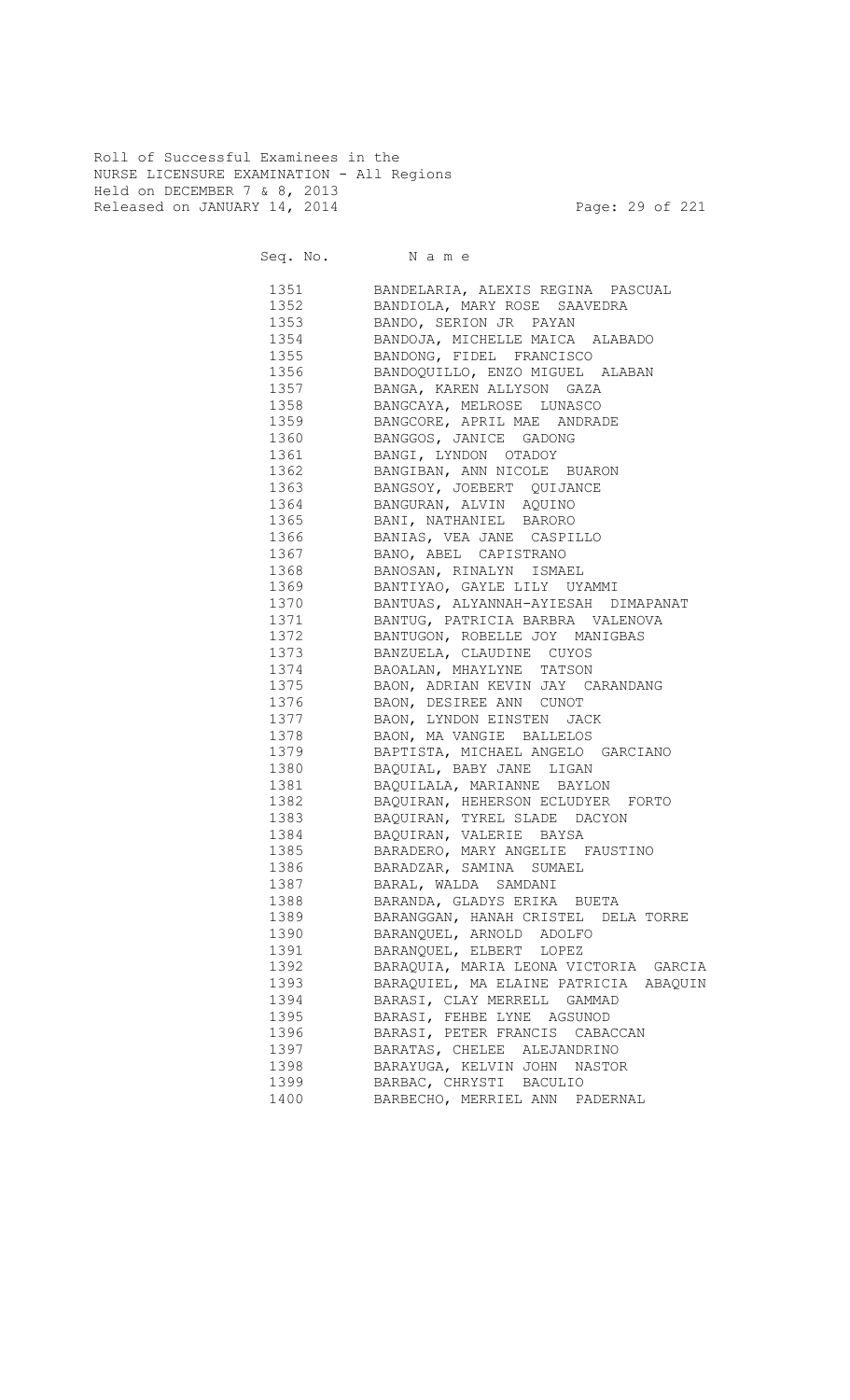Roll of Successful Examinees in the NURSE LICENSURE EXAMINATION - All Regions Held on DECEMBER 7 & 8, 2013 Released on JANUARY 14, 2014 **Page: 30 of 221** 

Seq. No. Name 1401 BARBERAN, AILEEN VIADO 1402 BARBOZA, UZIEL VISPERAS 1403 BARCEBAL, LESLIE ANNE OLAVARIO 1404 BARCELLANO, DINA MANGADA BARCELO, HARRY JR JOSON 1406 BARCELONA, EDMON VASQUEZ 1407 BARCELONA, IRIS VENTOLERO 1408 BARCELONA, JANE KIMBERLY GO 1409 BARCELOS, ROXANNE GIANNIE COMIA 1410 BARCENAS, EMMANUEL ARIAN PATALINJUG 1411 BARCOMA, MICHELLE VILLAR 1412 BARDEN, MARISSA HERNANDEZ 1413 BARDOS, JADE TAÑADA 1414 BARENO, ABIGAIL RAMOS 1415 BARGAN, KIMBERLY JABILLES 1416 BARICUA, LOUISE FRANCESCA JOSE 1417 BARIDJI, FAUZIA KUHUTAN<br>1418 BARIMBAO, ANNA KATRINA ( 1418 BARIMBAO, ANNA KATRINA SUIZO 1419 BARION, LENNY ROSE ARANCES 1420 BARIT, RUBIE ANN GUTIERREZ 1421 BARITE, MERRY GRACE SUPANGAN 1422 BARLES, CHARISH MAE SAGA 1423 BARLIS, KATRINA BINAY 1424 BARLIS, MARIA CATHERINE LIKIGAN 1425 BAROLA, ALMOND AMPARO 1426 BAROLA, ANGELINE DELA PAZ 1427 BARON, CLEESA VANESSA ARAT 1428 BAROT, MARY ANGELI ANDAL 1429 BAROTE, ADAM PAULE CASER 1430 BARQUIA, SAMUEL JR LUZ 1431 BARQUIN, ELLA GRACELLE DELIN 1432 BARRANDA, FLORABEL VALENCIA 1433 BARRANTES, PORTIA RIEL 1434 BARREDO, ARBIE JANE CARUZCA 1435 BARREDO, IAN RANCAPAN 1436 BARRIDO, MAUREEN GRACE BALDOVE 1437 BARRIENTOS, ALLYN JOVITA 1438 BARRIENTOS, AUBREY DE LARA 1439 BARRIENTOS, KATRINA SAN DIEGO 1440 BARRIENTOS, KEVIN GALANG 1441 BARRIENTOS, LALAINE MADREGALEJO 1442 BARRIENTOS, MHEL FRANCIS CABALLERO 1443 BARRIGA, ANGELICA ROSE LEDESMA 1444 BARRION, SHERMAINE DE SAGUN 1445 BARRIOS, GEORYLENE MAGSIPOC 1446 BARRIOS, JAMES CHRISTOPHER LORCA 1447 BARRIOS, JUAN MIGUEL BALTAZAR<br>1448 BARRIOS, NICOLE KAYE REMEDIO

BARRIOS, NICOLE KAYE REMEDIO

 1449 BARRIOS, NORINE ESPEJO 1450 BARRIOS, RIO BELANO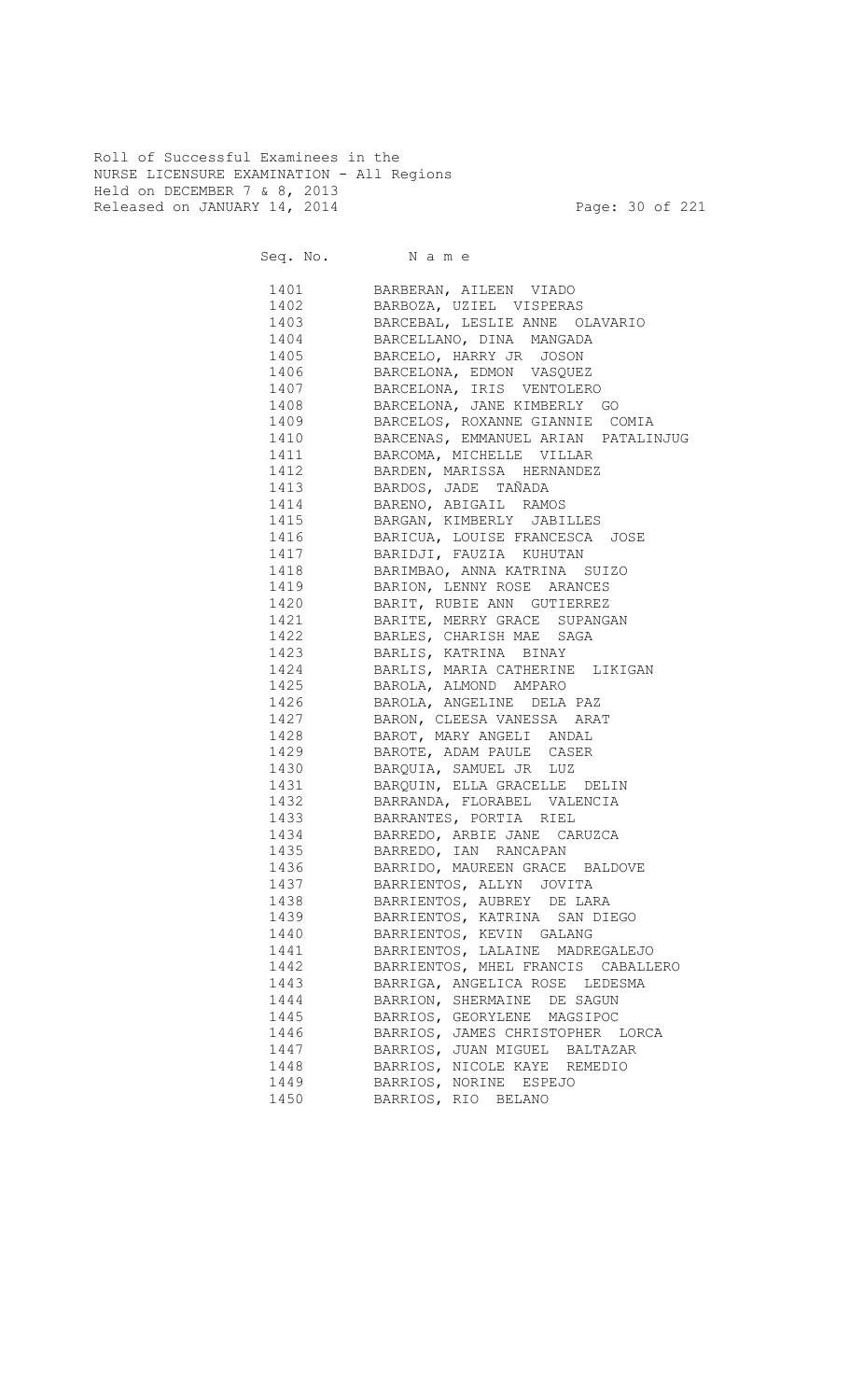Roll of Successful Examinees in the NURSE LICENSURE EXAMINATION - All Regions Held on DECEMBER 7 & 8, 2013 Released on JANUARY 14, 2014 **Page: 31 of 221** 

| 1451 | BARRIOS, SHARA MAE MORE                       |
|------|-----------------------------------------------|
| 1452 | BARRO, LOUELLA BEJOC                          |
| 1453 | BARRO, MARY CRIS UGAY                         |
| 1454 | BARROA, LOBER JON GONZAGA                     |
| 1455 | BARROGA, JULIE ANN ANCHETA                    |
| 1456 | BARROT, JERRYCA MAE DULA                      |
| 1457 | BARROZA, FARIDA ALARIAO                       |
| 1458 | BARRUGA, EDUARD JEFFERSON CAPILI              |
|      | 1459 BARRUGA, RONALD CANTUBA                  |
|      | 1460 BARRUGA, VANESSA DOMINGO                 |
|      | 1461 BARSUBIA, GISSELLE CASUNGCAD             |
|      | 1462 BARTE, ADRIMEL BRAVO                     |
|      | 1463 BARTE, CHIARA GRAZIELE BABAN             |
|      | 1464 BARTE, JOSEPH SALES                      |
|      | 1465 BARTOLANO, CAMILLE KINAH ANTES           |
|      | 1466 BARTOLINI, CARLA EVELYN LAO              |
|      | 1467 BARTOLOME, ARJAZE MAMALIGSA              |
|      | 1468 BARTOLOME, DOMENIC BERNADAS              |
|      | 1469 BARTOLOME, KRISTINE JOY OÑATE            |
|      | 1470 BARUT, WILFRED                           |
|      | 1471 BAS-A, MATILDE BAGTO                     |
|      | 1472 BASA, AIKO FE GALDO                      |
|      | 1473 BASA, CHRISTA MARIE JUGAO                |
|      | 1474 BASALUDDIN, JASHIM AJAM                  |
|      | 1475 BASAN, PRETZL DAWN FRANCO                |
|      | 1476 BASBAS, SARAH BALICANO                   |
|      | 1477 BASCO, CHRISTINE GIERZA                  |
|      | 1478 BASCO, GECELLE SHANE PACALDO             |
|      | 1479 BASCO, JEY CHRISTER SUGABO               |
|      | 1480 BASCOGUIN, FRENARD MONSALE               |
|      | 1481 BASCUG, LYNN STELLA DIANASAS             |
|      | 1482 BASE, LORRAINE BERN CAPRICHO             |
|      | 1483 BASELERES, MARIA PORTIA BALAHAY          |
|      | 1484 BASILIO, CHONA MAE NAVARRETE             |
|      | 1485 BASILIO, MARIA NESSIL CIRUELAS           |
|      | 1486 BASIT, ETHEL ROSE GICA                   |
| 1487 | BASIT, JHONEL VANI SAGPAO                     |
| 1488 | BASIT, KATRINA VILLANUEVA                     |
| 1489 | BASQUEZ, FRANZEL BERMEJO                      |
| 1490 | BASTASA, MARIAN ROSALES                       |
| 1491 | BASTE, MARIA LOURDES SABELLONA                |
| 1492 | BASTO, CHRISTINE SOLIS                        |
| 1493 |                                               |
| 1494 | BASUG, JEWELYN VILORIA<br>BATAC, JUNE CANTUBA |
| 1495 |                                               |
|      | BATACAN, KATHLEEN MAE TOLENTINO               |
| 1496 | BATACANDOLO, NIELLET BASOY                    |
| 1497 | BATAGA, MARY ROSE TURALBA                     |
| 1498 | BATAO, JEZZARENE SEGUERRA                     |
| 1499 | BATARA, OMAIMA DIPATUAN                       |
| 1500 | BATHAN, AICA PAULINO                          |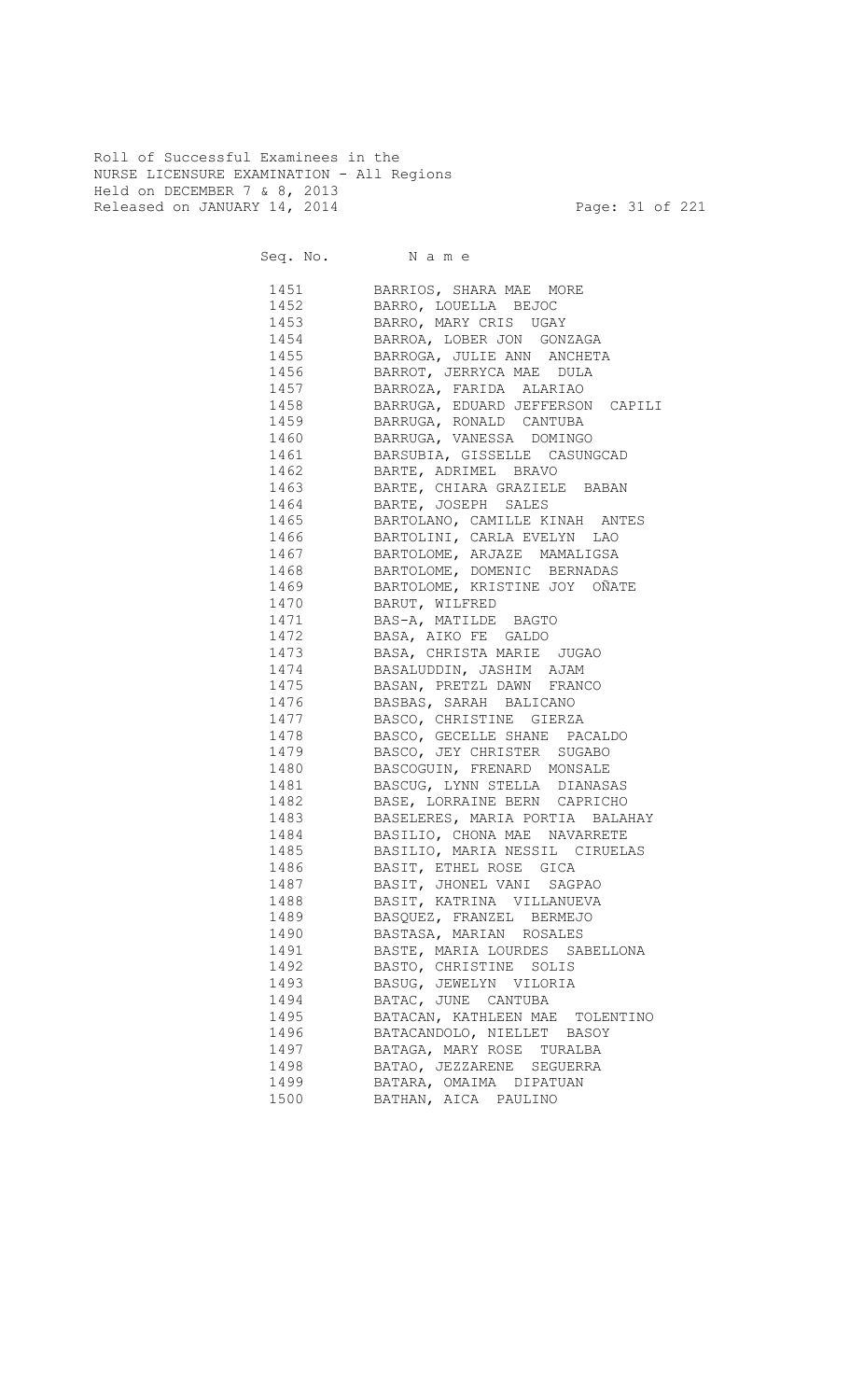Roll of Successful Examinees in the NURSE LICENSURE EXAMINATION - All Regions Held on DECEMBER 7 & 8, 2013 Released on JANUARY 14, 2014 **Page: 32 of 221** 

Seq. No. Name

 1501 BATHAN, RALPH JOSEPH BAUTISTA 1502 BATIAL, ALWIDA BARALUDDIN 1503 BATIANCELA, MARIA GRACE LYDIA ORAP 1504 BATICA, RENEE MAE TIOZON BATICADOS, RHOFEL ROSE DEOCAMPO 1506 BATILLER, KRISTINE JOY SEPANTON 1507 BATILLER, RUBELYN BAUTISTA 1508 BATINGAN, IRENE CORDOVA 1509 BATINO, RAZEL MAGLALANG 1510 BATLE, ANGELO ADRIAN SANCHEZ 1511 BATLONG, MOANAH ELOIZA SANARAN 1512 BATO, HONEY MARIE VITUG 1513 BATO, QUINTIN BON JASON TABAO 1514 BATO, TIFFANY PEARL MANTIZA 1515 BATOL, MARIAH ANNE CONDEZ 1516 BATONG, HYDIE JOY WASIAN 1517 BATONGBACAL, ROXETTE JOY CRUZ 1518 BATOON, LEIF JOHN DE JESUS 1519 BATUA, SHEILA SALAZAR 1520 BATUIGAS, RUBIEN MAR ARNAIZ 1521 BAUL, MELBERT JAMES GARCES 1522 BAULA, KAREN RAPADA 1523 BAULOS, HANNAH KAMILLE DEVILLES 1524 BAUSING, JENNINE ELENI SERRANO 1525 BAUSON, CHERRY ANN HONTIVEROS 1526 BAUSON, MIELVIEN ADRIAN PATIÑO 1527 BAUTISTA, ABEGAIL JEAN SANTIAGO 1528 BAUTISTA, ABIGAIL UBALDO 1529 BAUTISTA, ANGELINE PALON 1530 BAUTISTA, BRETHEN LEE TORIO 1531 BAUTISTA, DENNIS BALLUCANAG 1532 BAUTISTA, DIANN LOUISE MAGALLANES 1533 BAUTISTA, EDLYN HERMINA 1534 BAUTISTA, EDLYNNE RAYMUNDO 1535 BAUTISTA, ELAIZA JEAN PANTE 1536 BAUTISTA, HANNAH ALYSSA SILAO 1537 BAUTISTA, INNA MARIE GUILLAMAR 1538 BAUTISTA, JANINE GUTIERREZ 1539 BAUTISTA, JASHOA NIKKO MALIT 1540 BAUTISTA, JESSALYN CAMACHO 1541 BAUTISTA, JHOANNA MARIE VIRAY 1542 BAUTISTA, JOHN PAUL PEREZ 1543 BAUTISTA, JONA MARIE DEOCARES 1544 BAUTISTA, JONNA MAE SALES 1545 BAUTISTA, JOSHUA JOHN PORTUGAL 1546 BAUTISTA, KIA JOY RASALAN 1547 BAUTISTA, KIMBERLY ALEXIS DEQUITO 1548 BAUTISTA, MARY ALSITA VALOIS 1549 BAUTISTA, MARYKNOLL DULNUAN 1550 BAUTISTA, MAUREEN PASCUA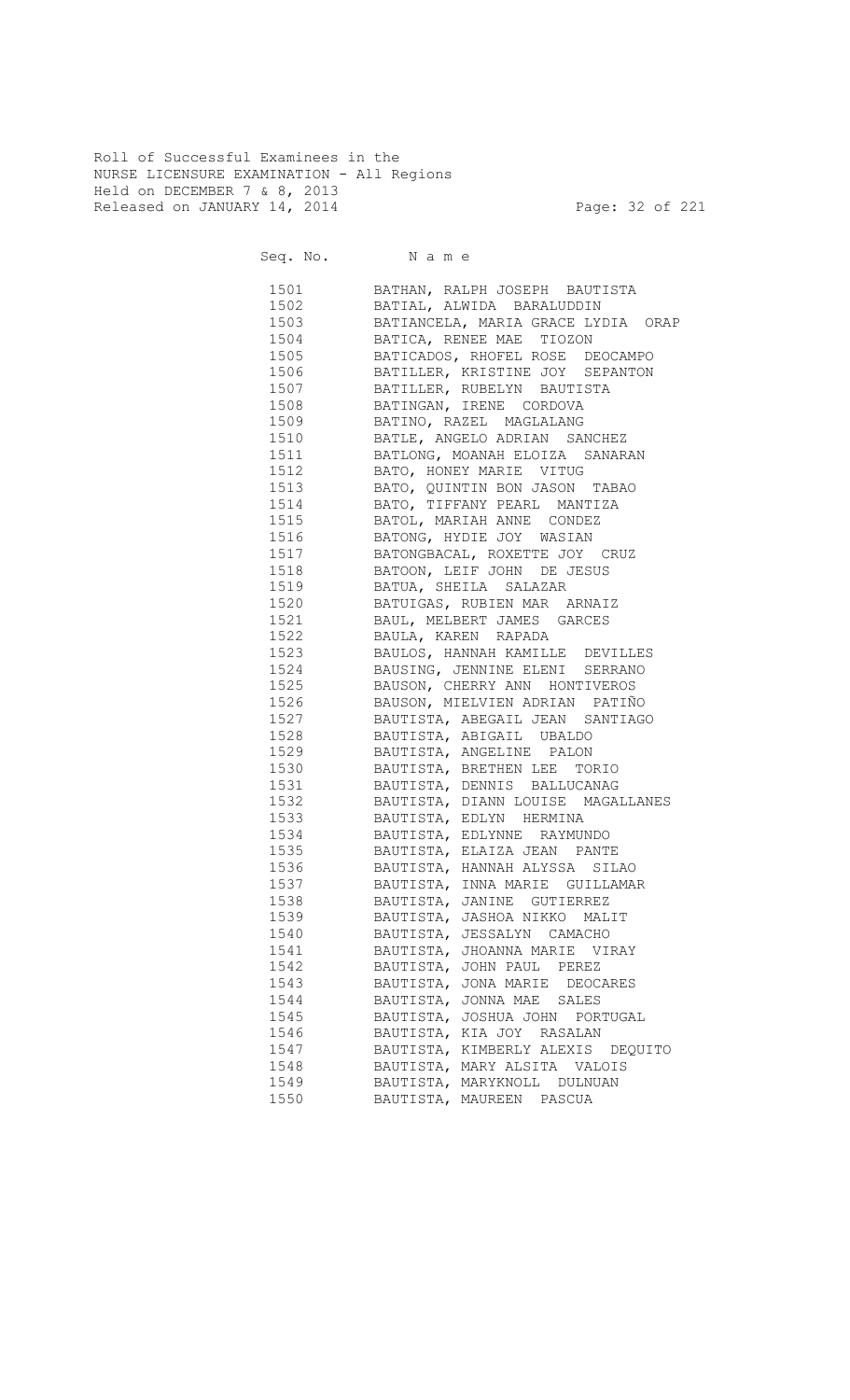Roll of Successful Examinees in the NURSE LICENSURE EXAMINATION - All Regions Held on DECEMBER 7 & 8, 2013 Released on JANUARY 14, 2014 **Page: 33 of 221** 

Seq. No. Name

 1551 BAUTISTA, NIKKI MARIE MAGTALAS 1552 BAUTISTA, NIÑO REI PELAYO 1553 BAUTISTA, RACHINNI ANNE MABULAY 1554 BAUTISTA, REYNA LUZ ANNE GATDULA 1555 BAUTISTA, ROVALYN RAMALES 1556 BAUTISTA, VENSON PANEDA 1557 BAUZON, RICHARD FLOR 1558 BAXA, ROSLIN MORDEN 1559 BAXINELA, MARY DEN DOLORFINO 1560 BAY, EUNICE MARIELLE MARQUEZ 1561 BAYABAN, SHIELA JOY MECARAL 1562 BAYAD, RACHELLE PALMA 1563 BAYAGNA, NERISA AGAD 1564 BAYAN, NATHANIEL PUYAOAN 1565 BAYANG, GLENDA RADAGA 1566 BAYANGAN, MELANIE RITZ PACIA 1567 BAYAO, HAJARA DICAY 1568 BAYAO, OKORA MACARI 1569 BAYAYA, KEN JUSTINE DE LA CRUZ 1570 BAYBAY, RONALD BRYAN BALLESTEROS 1571 BAYESA, MARIA CRIZANDRA GOROSPE 1572 BAYLON, MARILYN BERNARDINO 1573 BAYLON, XELAH ASHLEY DEPAKAKIBO 1574 BAYLOSIS, MONICA ILAGAN<br>1575 BAYLOSIS, RHANNE ROSE MA BAYLOSIS, RHANNE ROSE MAYORGA 1576 BAYNINAN, SHEENA BELLE PUNNO 1577 BAYO, OLIVER MONTAÑO 1578 BAYOG, ETHYL MARIE QUIRANTE 1579 BAYOGOS, DELLROSE GAMINO 1580 BAYOGOS, RUFFA JOYCE ADELYN BAYOGOS 1581 BAYON, CRISTIN MONDIGO 1582 BAYONA, CHARISSE MAY MATABANG 1583 BAYONA, THEA JESTINE ANN TRONCILLO 1584 BAYOS, GEMO BUSTINERA 1585 BAYOT, ROQUE JR LEGARDA 1586 BAYRON, JOHANNA LEI MARASIGAN 1587 BAYRON, JOSE MARIA LANGAMIN 1588 BAYRON, LENYLOU LABAJO 1589 BAYTA, CHRISTINE JESSA MAE BORAZON 1590 BAYWONG, ABIGAIL CARRIDO 1591 BAÑA, DAVE ANTHONY DAGCASIN 1592 BAÑA, JOHN LEMMOR VIDAL 1593 BAÑARES, KEVIN DELOS REYES 1594 BAÑARES, KRISTINE JOY CANDELARIA 1595 BAÑARIA, ROMULO JR STA CRUZ 1596 BAÑARIA, RONELYN CORNEL 1597 BAÑES, LORENA DUPILAS 1598 BAÑEZ, ANNIE AYDALLA 1599 BAÑEZ, JOHANNE MARIE GANDIA 1600 BAÑEZ, RUBY AZUELO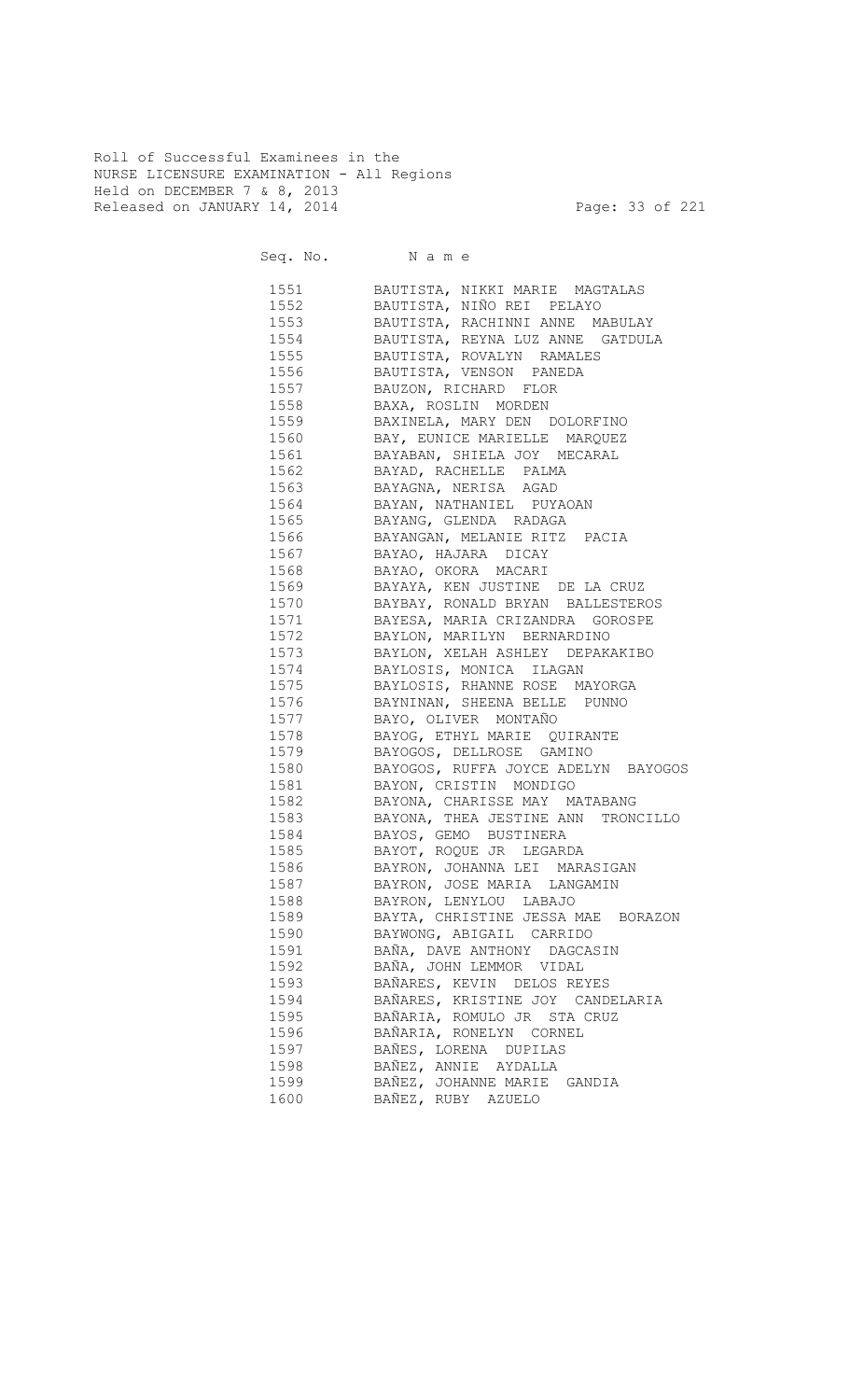Roll of Successful Examinees in the NURSE LICENSURE EXAMINATION - All Regions Held on DECEMBER 7 & 8, 2013 Released on JANUARY 14, 2014 **Page: 34 of 221** 

Seq. No. Name

 1601 BEATO, MARY GRACE ESTRELLA 1602 BEBITA, GILEA BERNICE VELASCO<br>1603 BECBEC, MARK ANTHONY AMARADO BECBEC, MARK ANTHONY AMARADO 1604 BECOY, SHENDEE SUMAYLO 1605 BEDIA, LARA MAE BULLOS 1606 BEDIONES, KYLE LOUIE DELFIN 1607 BEDREJO, CLINTON JOHN ESPAÑA 1608 BEDRIJO, MELODY PALAO<br>1609 BEDRO, JEFFREY MAGALLA<br>1610 BEDUA, ERIKA JOMANTOC 1609 BEDRO, JEFFREY MAGALLANES 1610 BEDUA, ERIKA JOMANTOC

| TPTO | BEDUA, ERIKA JOMANTOC                 |
|------|---------------------------------------|
| 1611 | BEDUYA, JAFET CONSTANTINE FRANCISCO   |
| 1612 | BEE, ALBERT JR GRIO                   |
| 1613 | BEGALAN, SHIN DELA CRUZ               |
| 1614 | BEGLILIO, JAMIE BIERNESA              |
| 1615 | BEGNAEN, MARY RUSSEL ROSE RODRIGUEZ   |
| 1616 | BEGONTES, ANRO MERCADO                |
| 1617 | BELAMIDE, JOHN CARLO ELNAS            |
| 1618 | BELARA, VANILYN FUDERANAN             |
| 1619 | BELARGO, JED ABELLA                   |
| 1620 | BELARTE, CHIEZEL TOLOSA               |
| 1621 | BELDAD, MAE ANN ZAMUDIO               |
| 1622 | BELDUA, JOEL MIKEE JR AGAYAN          |
| 1623 | BELEN, KRISTINE BERNADETTE REYES      |
| 1624 | BELEN, VALEN PILLOS                   |
| 1625 | BELEN, WENNIMAR BARANDOC              |
| 1626 | BELENO, HAZELYN MAY BERROY            |
| 1627 | BELEO, CHRISTINE CHINALPAN            |
| 1628 | BELER, ANTHONETE JAMMA                |
| 1629 | BELGA, BELLE MARIE MICHELLE ESPARRAGO |
| 1630 | BELIZAR, WESLEY KEITH GRIMS           |
| 1631 | BELLEGUEZ, NOLI RABANG                |
| 1632 | BELLEN, CHRISTIAN MARK CONSULTA       |
| 1633 | BELLEZA, KIER JOHN CATOTO             |
| 1634 | BELLEZA, SARAH MAE PASTOR             |
| 1635 | BELLO, JOSE GENE IRVIN CAUTIVAR       |
| 1636 | BELLO, KRIZZEL PIMENTEL               |
| 1637 | BELLO, RAY DEAN RAMOS                 |
| 1638 | BELLOGA, DYMIE JOYCE BARON            |
| 1639 | BELLON, SHIELA MAE KIMBERLY ATUPAN    |
| 1640 | BELLOSILLO, SHIELA MAE SAGULO         |
| 1641 | BELMONTE, IRIS CLAIRE ARAY            |
| 1642 | BELMONTE, JOAN QUINTOS                |
| 1643 | BELMONTE, MARCUS AURELLIUS FORIO      |
| 1644 | BELO, PRINCES LALYN RUIZ              |
| 1645 | BELOGOT, ANNARIZA BAUTISTA            |
| 1646 | BELONIO, KAREN JOY BALOYO             |
| 1647 | BELOYA, MARY IRENE CONCEPCION         |
| 1648 | BELSA, LAUDEN RENZI CARIÑO            |
| 1649 | BELTRAN, EVANGELINE MAE LINTAG        |
| 1650 | BELTRAN, LIVIA JOYCE ADIAO            |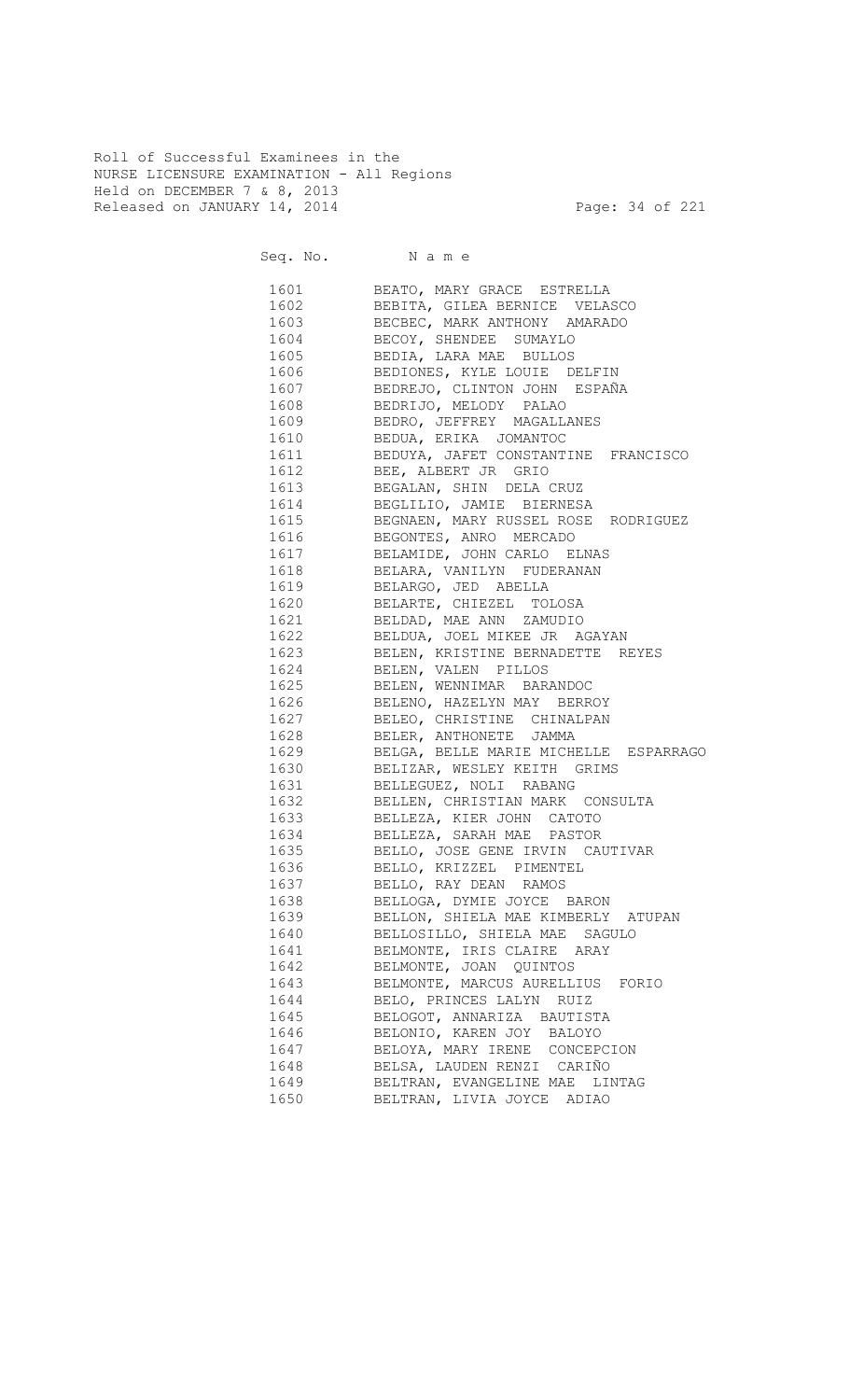Roll of Successful Examinees in the NURSE LICENSURE EXAMINATION - All Regions Held on DECEMBER 7 & 8, 2013 Released on JANUARY 14, 2014 **Page: 35 of 221** 

Seq. No. Name

 1651 BELTRAN, MOLLY JANE CUSI 1652 BELTRAN, RHEA KATHRINA 1653 BELTRAN, RUBELYN SANTOS 1654 BELUAN, CHINO BUNIO<br>1655 BELZA, AGNES CLARE 1655 BELZA, AGNES CLARE ANG 1656 BELZA, LLOYD JIM CERVERA 1657 BENASING, JASMINE BAGUAN 1658 BENAURO, MA RGIEN PRANSES MANDUG 1659 BENAVENTE, VANESSA TIBAYAN 1660 BENAVIDES, ROGIENETTE ANGELES 1661 BENAVIDEZ, GENUELL DULDULAO 1662 BENAVIDEZ, TRISHA 1663 BENCITO, AILEEN MALIMBAN 1664 BENDO, DYNNA JEAN DELA TORRE 1665 BENDOL, ARVE GOMEZ 1666 BENEDICTO, IMEE KARLA REYES 1667 BENEDICTO, MERIJOY LUNA<br>1668 BENEDITO, IRA JOYCE BAT 1668 BENEDITO, IRA JOYCE BATOON 1669 BENEGIAN, MINETTE CHRISTINE YGONIA 1670 BENEMERITO, RIZZA AQUINO 1671 BENESISTO, MARJORIE DARGANTES 1672 BENGIL, JAN MICHAEL REFUERZO 1673 BENGUET, MARILYN CARINO<br>1674 BENICARLO, MARATERIN M 1674 BENICARLO, MA KATERIN MANTES BENIGA, LOIDA JANE RICAFORT 1676 BENITEZ, SHELLA GABANE 1677 BENITOY, REGIE OLORES 1678 BENJAMIN, ALBERT HALOG 1679 BENJAMIN, ALFIE LUMAJIN 1680 BENJAMIN, STELLA MARIE MABUTE 1681 BENOZA, PHILIP LUIS COGOY 1682 BENSALI, SITTI MARWINA SALI 1683 BENSAN, VENEROSE NADUNZA 1684 BENTILLO, RONELYN GARCIA 1685 BENTULAN, JOCELYN ANCERO 1686 BENTULAN, SUNSHINE OLIMPO 1687 BERALDE, JEFFREY TIMOTEO 1688 BERANA, HAROLD ROSALDO 1689 BERANDAL, GERALDINE TUBOS 1690 BERANIA, ROISA THEA DIANE CORDERO 1691 BERAY, JESSA CRYSTEL MONTANTE 1692 BERBANO, ANNA DOMINIQUE DURUIN 1693 BERCE, ROMALYN BERTILLO 1694 BERCES, BERNARD CHRISTIAN BARREDO 1695 BERDIN, MAYETH BALDOVINO 1696 BERDIN, MICHAEL ANGELO SULPICO 1697 BERDIN, RUJAME POTOT 1698 BERDIN, YVONNE GRACE SEBALLOS 1699 BEREBER, ARLHY VICELLES 1700 BERECIO, GERVIEN TESTON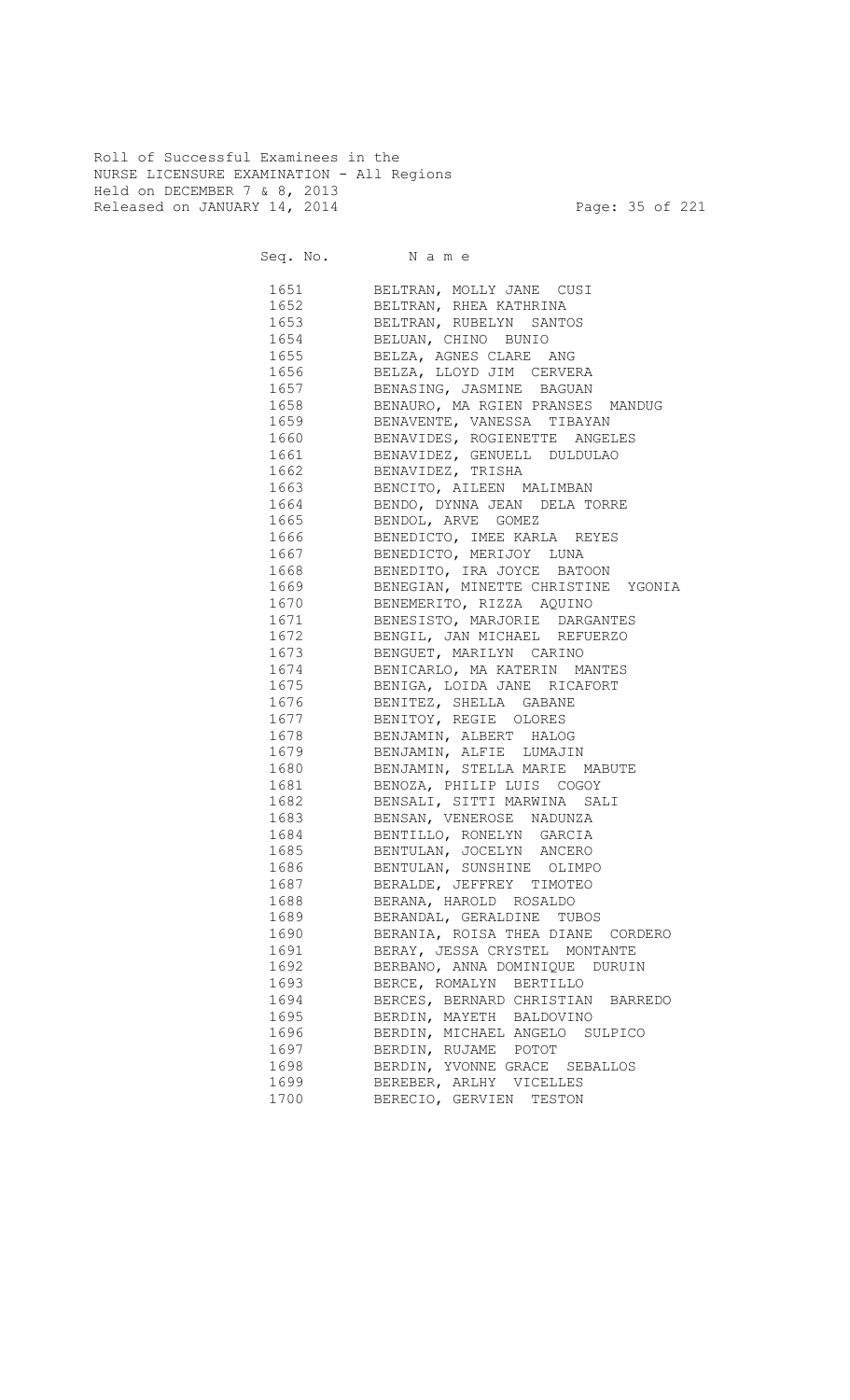Roll of Successful Examinees in the NURSE LICENSURE EXAMINATION - All Regions Held on DECEMBER 7 & 8, 2013 Released on JANUARY 14, 2014 **Page: 36 of 221** 

Seq. No. Name 1701 BERGADO, MELVIN SANTOS 1702 BERGANTINOS, AERIEL FAYE VIJAR 1703 BERGANTIÑOS, KIMBERLYN GAOAT 1704 BERGUIA, LOVELY JOY CODILLA 1705 BERIN, ROLAND JUDE RARO 1706 BERJAMIN, TESSADEL LEPAÑA 1707 BERJUEGA, ROSANNE NUÑEZ 1708 BERLON, JOANNA MARIE LITA 1709 BERLON, OBET LUDOVICE 1710 BERMAL, JAY ANN VILLA DE 1711 BERMEJO, ALYSSA JADE PINEDA<br>1712 BERMEJO, CHRISTINE MAE GENI' BERMEJO, CHRISTINE MAE GENIT 1713 BERMEJO, LOURDES ALFONSO 1714 BERMILLO, GRACE ELEONOR MARZAN 1715 BERMUDEZ, HENRY II BANIQUED 1716 BERMUDEZ, JOHN LAURENCE TIU 1717 BERMUDEZ, LIZA YAMSON BERMUDO, DANIMAR ADRIANO 1719 BERMUDO, GIANELLI ANN BAUTISTA<br>1720 BERMUDO, REGINE PAGULONG BERMUDO, REGINE PAGULONG 1721 BERMUDO, RITZEL MAY OCULAM 1722 BERNABE, CONCEPCION TAN 1723 BERNABE, PRINCESS DIANA MAE IRINCO 1724 BERNADAS, KARENJEET SABORNIDO 1725 BERNADOS, MAJILYN GRACE BACHARPA 1726 BERNAL, AUBREY DE VERA 1727 BERNAL, HERNALYN ISMAEL 1728 BERNAL, MARIA SONIA BERDIN 1729 BERNAL, RHEMY CORTEZ 1730 BERNALES, JAY ANN CATIMBANG 1731 BERNALES, JUAN PAOLO DEODORES 1732 BERNALES, KAREN MAE MARGATE BERNAN, JENNIFER ROSE TROPA 1734 BERNARDINO, KAREN PATRICE GARCIA 1735 BERNARDO, ANGELITO JR GUARINO 1736 BERNARDO, CARLO PANAGSAGAN 1737 BERNARDO, CHRISTINE DENISE BAETIONG 1738 BERNARDO, JOE-MARI MENDOZA 1739 BERNARDO, MARIA SALVACION VENEZUELA 1740 BERNARDO, MICA ELLA PRIETO 1741 BERNARDO, PAUL EDUARD BACLAYON 1742 BERNAS, CARIZZA CAMILLE DE PEDRO 1743 BERNAS, IVAN RAY CABRIDO 1744 BERNAS, JACQUELYN REYES 1745 BERNAS, JOSEPHINE PALADAN 1746 BERNIL, COLLEEN GWENN SAJO 1747 BERNIL, RACHELLE ANNE FALLARIA 1748 BERONIA, EDELYN PARAS 1749 BERONILLA, ANNAROSE CAMILLE ANONUEVO<br>1750 BERONILLA, LANIE MAE PINLAC

BERONILLA, LANIE MAE PINLAC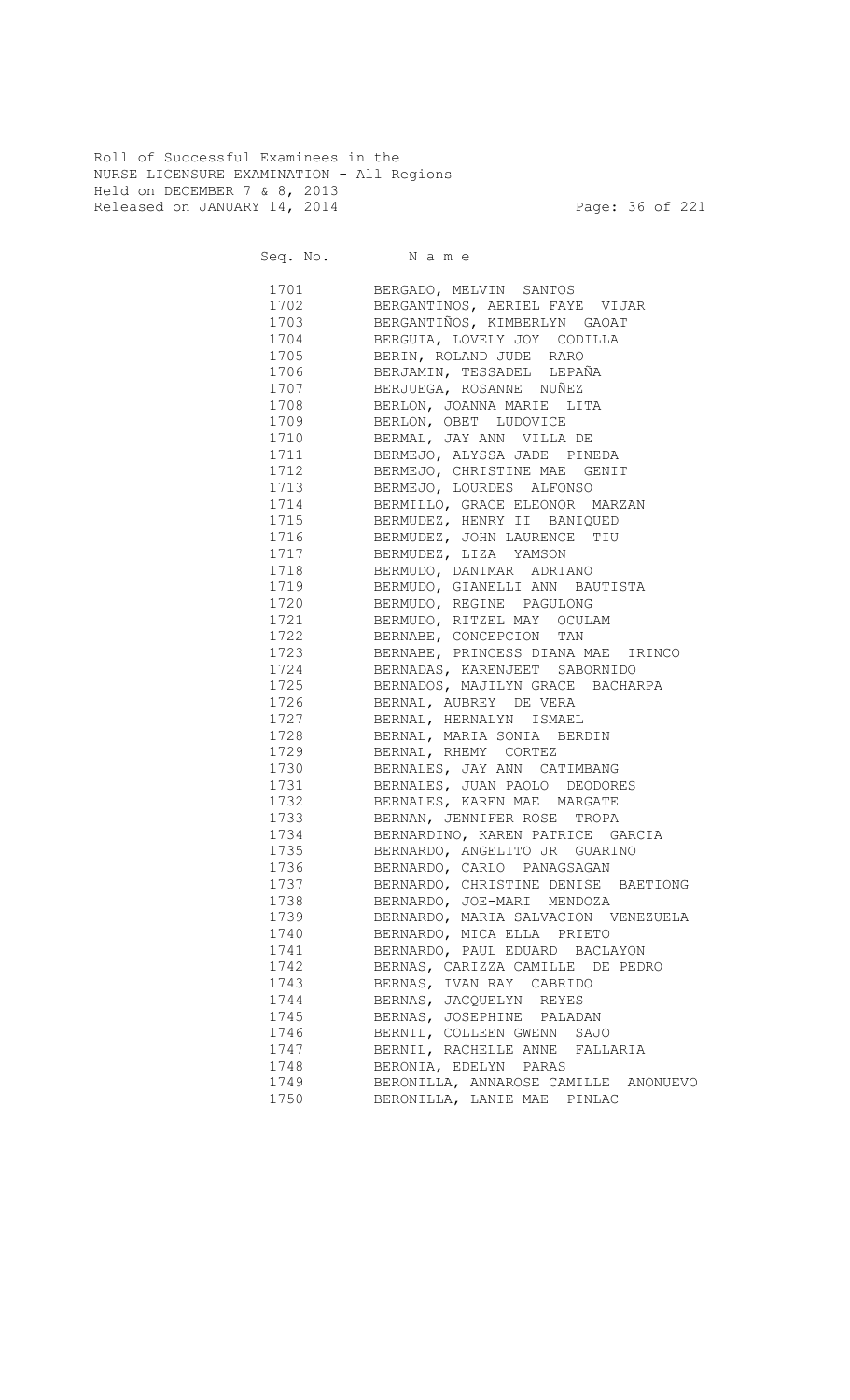Roll of Successful Examinees in the NURSE LICENSURE EXAMINATION - All Regions Held on DECEMBER 7 & 8, 2013 Released on JANUARY 14, 2014 **Page: 37 of 221** 

Seq. No. Name

 1751 BEROS-CORILLA, MA MELODY SIAZON 1752 BERSAMIN, FERN BARBOSA 1753 BERSAMIN, JESA MALINAO 1754 BERSOZA, LORIE ANN SORILO BERTOS, ALMA NYMPHA GAJELON 1756 BERTULFO, RUTH JANINE GILANG 1757 BERUS, JURGEANNE MARIE BEDIA 1758 BESA, ROUCHEAL ANGELI MANUEL 1759 BESANA, KATE BERNABE 1760 BESARES, ZENIAFLOR ALDEGUER 1761 BESERA, LIEZEL LAGAPA<br>1762 BESINGA, ESSA GABRIELLE BESINGA, ESSA GABRIELLE MADRID 1763 BESINIO, KEVIN ALEFANTE 1764 BESMONTE, DONNAMAE TUBEO 1765 BESO, CHEENA MARIE ASUNCION 1766 BESUEÑA, JADE MICHEL FORTALEZA 1767 BETINOL, LOREBETH AGUDERA BEYABAN, MARY CHARMAINE MIJARES 1769 BEÑOLA, ANNALYN ARADO 1770 BIADO, LOVELY GRACE HONTIVEROS 1771 BIADO, QUENNIE ANNE JOCUTAN 1772 BIANES, LAIZZA ZHERRAMAE ENGO 1773 BIANZON, BRADLEY MEDINA<br>1774 BIASON, ERICA MARIE OCU 1774 BIASON, ERICA MARIE OCUMEN<br>1775 BIASURA, GEMMA ARABOS 1775 BIASURA, GEMMA ARABOS 1776 BIAÑO, ALEKSA DAYON 1777 BIBAL, SHANE PAROHINOG 1778 BIBAR, REYMARK SACARE 1779 BIBAT, ALYSSA I DE LEON 1780 BIBAT, DIANA BILAN 1781 BIBAT, LILIAN BIATRIZ RUIZ 1782 BIBIT, STEVEN DELFIN BIBIT, VEN NELSON MORALES 1784 BICALDO, CHARMAINE AMADO 1785 BICASAN, LUIGI LOPEZ 1786 BICAY, PAMELA DE LOS REYES 1787 BICERA, MERRY ROSE CASYAO<br>1788 BIEN, MARISTINA TALAMPAS BIEN, MA KRISTINA TALAMPAS 1789 BIGALBAL, CHARMIE LANDA 1790 BIGLAEN, ROCHELLE CANOMOY 1791 BIGTAS, MA CRISTINA MORADA 1792 BIJASA, ADELYNNE JOIE MIRANDA 1793 BILAW, JOI-JOICE GUEVARRA 1794 BILBAO, ANNIE AQUINO 1795 BILLENA, MARY CHRISTINE DEMAOSA 1796 BILLONES, MARIA THERESA TOMAZAR 1797 BILLONES, MEL BRYAN ERAMIS 1798 BILLOSO, JENNELYN BALATAYO 1799 BILOG, LEOMAR AGTUNONG

1800 BINALA, ANGELICA LOUISE PABLICO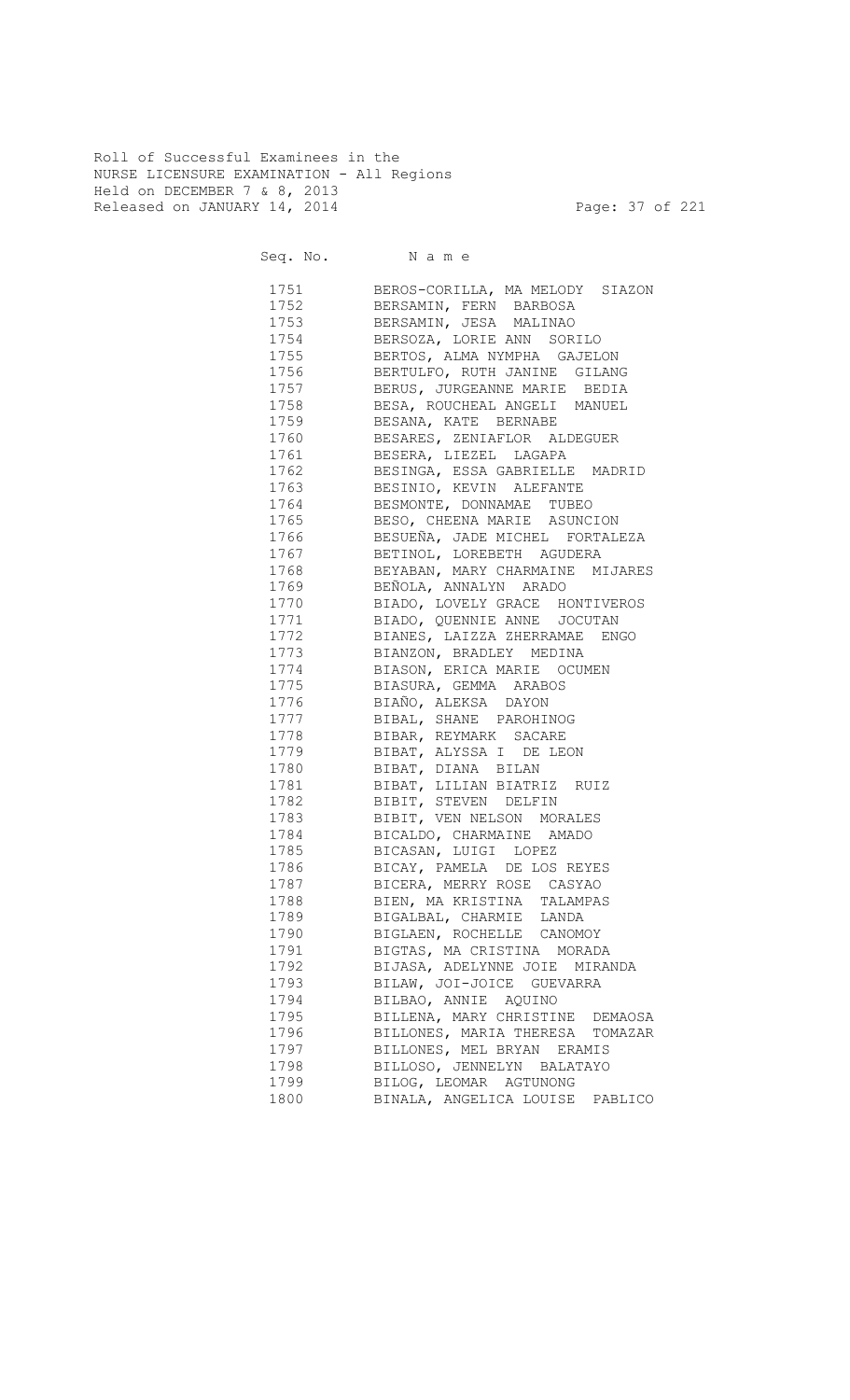Roll of Successful Examinees in the NURSE LICENSURE EXAMINATION - All Regions Held on DECEMBER 7 & 8, 2013 Released on JANUARY 14, 2014 **Page: 38 of 221** 

Seq. No. Name 1801 BINAORO, CARLEEN OCHOTORENA 1802 BINARAO, ROVIELYNN TANGUILAN 1803 BINAYON, APRIL JAY BISMANOS 1804 BINCE, MARIA CZARINA ZIGANAY 1805 BINGARO, MA THERESA ESTEBAN 1806 BINGAYAN, CHRISTIAN-JOHN MANSIBANG 1807 BINGAYAN, JUANA ELENA DEL ROSARIO 1808 BINGCANG, APRIL ANN CHUA 1809 BINOS, JOHN CARLO FRANCISCO 1810 BINUYA, SHARMAINE CASTILLO 1811 BINWAG, CHRISTER DOMAWOL 1812 BIRI, JESSA LACUESTA 1813 BIRI, SHARMAGNE SANTOS 1814 BIRUNG, JOHN WILBERT GRIMALDO 1815 BISCANTE, BRYLLE GAJELA 1816 BISCOCHO, ANJELO HERO PASCO 1817 BISNAR, MARIE GREAT PISCOS<br>1818 BISUÑA, ANCEL ALBALATE 1818 BISUÑA, ANCEL ALBALATE 1819 BITADORA, SHARLENE JOY BONTO 1820 BITO, MARYLDON VALERIANO 1821 BIYO, SIGRED ANNE AMOR 1822 BIÑAS, GERALD CABORUBIAS 1823 BIÑAS, ROSEANN TUMANGUIL 1824 BLANCAVER, CHARMIE CIOCO 1825 BLANCO, DORINA ROSE GUILLERGAN 1826 BLANCO, JANET LORONA 1827 BLANCO, MA THERESA BARREDO 1828 BLANCO, ROMANA ALVAREZ 1829 BLANQUERA, JAZEL MAE BOTASTAS 1830 BLAQUERA, ANGELICA MOLINES 1831 BLAYA, JUNJIE LANZADERAS 1832 BOADO, KENT ALBERT OJANO 1833 BOADO, MARY MARGARETT CALMA 1834 BOADO, RUTHLANE ALEGRIA 1835 BOAQUIÑA, MICHAEL EROY 1836 BOBIER, RONALDO AREVALO 1837 BOBIS, MANILYN MARCO 1838 BOCALIG, VINCENT JR AQUINO 1839 BOCATEJA, JAMIELYN PERUELO 1840 BOCO, KIMBERLY HELLACONE 1841 BOGABONG, MOH'D RYANE EID ATIOLLA 1842 BOGBOG, PHYLLIS GODAY 1843 BOGLOSA, JOHANNA MAE BIBOSO 1844 BOHOL, AGAPE IRENE SISOD

1845 BOHOL, CARMELA RIA CLAUDIO

 1846 BOHOL, HASEM RIE SISOD 1847 BOHOL, LEVLY ANN GUDILOS 1848 BOHOLANO, JASON NOBLEZA 1849 BOHOLST, GLYNN NAVARRO 1850 BOISER, KIM MARGOUX TUTOR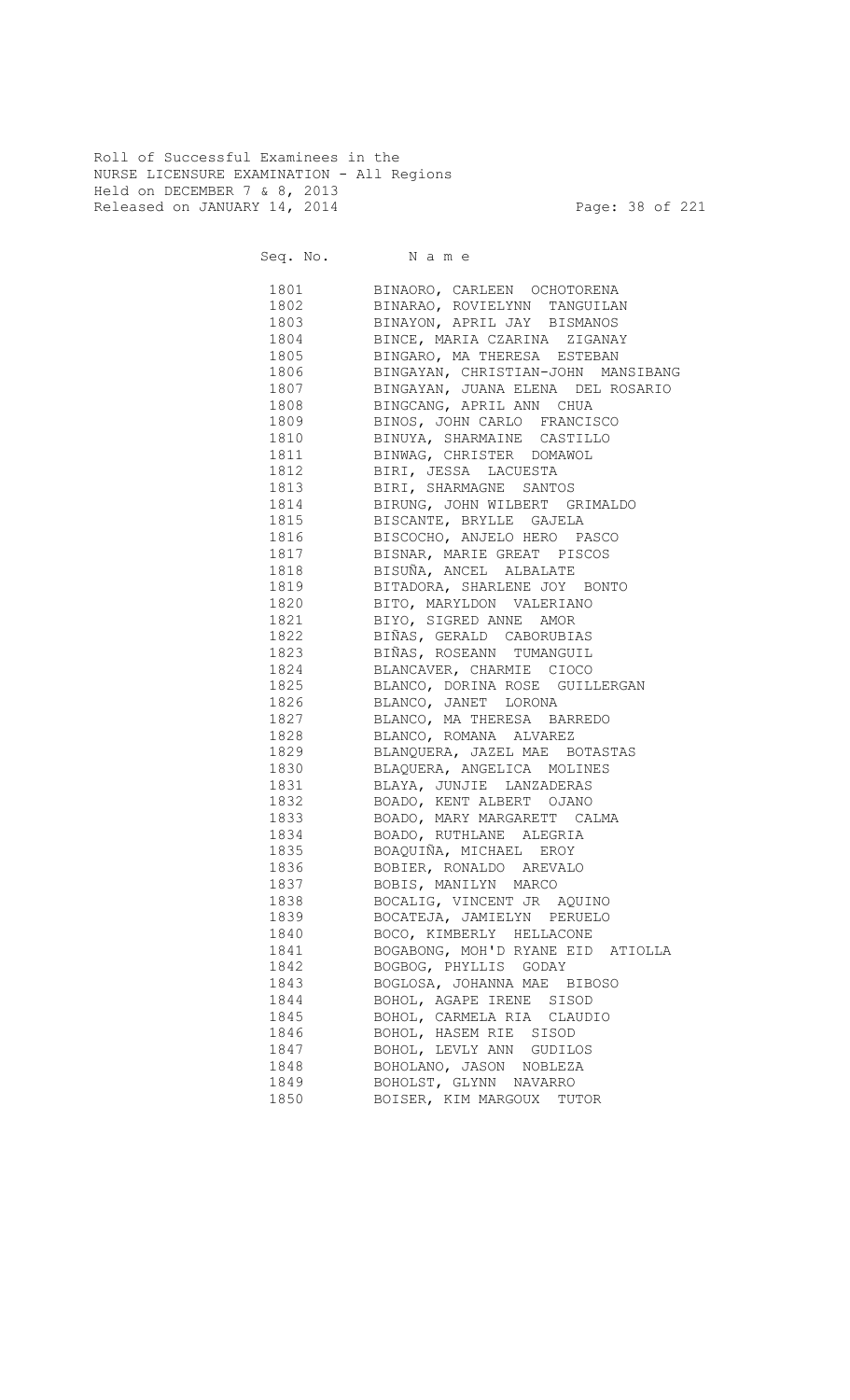Roll of Successful Examinees in the NURSE LICENSURE EXAMINATION - All Regions Held on DECEMBER 7 & 8, 2013 Released on JANUARY 14, 2014 **Page: 39 of 221** 

| 1851 | BOLASA, IVY ROSE PADILLA             |
|------|--------------------------------------|
| 1852 | BOLAÑOS, AINER VILLEGAS              |
| 1853 | BOLEN, MARY GRACE OCTURA             |
| 1854 | BOLIBOL, RENZ MARION CORONADO        |
| 1855 | BOLIVAR, DEMI ROSE ZARAGOSA          |
| 1856 | BOLIVAR, GENEVIVE PANIQUE            |
| 1857 | BOLIVAR, PIA MARIE GONZALES          |
| 1858 | BOLOS, DESIREE HUGO                  |
| 1859 | BOLOTAOLO, GREZIEL YAP               |
| 1860 | BOLUS, JUSTIN LEE                    |
| 1861 | BOLUSAN, ELEOFORD SAMUYAG            |
| 1862 | BOLUSAN, KELVIN VELASCO              |
| 1863 | BOMBALES, EDEN MILLENA               |
| 1864 | BONA, ALJOHN TORIO                   |
| 1865 | BONALOS, KRISTEL ROSE DELA CERNA     |
| 1866 | BONAOBRA, HAROLD CANEBA              |
| 1867 | BONAYON, MA CRISTINA MAGTIRA         |
| 1868 | BONBON, KAREN FAYE TIRONA            |
| 1869 | BONCALES, LINDY SHANE DOMINGUEZ      |
| 1870 | BONCATO, CRYSTHIA MARIE RELLOSO      |
| 1871 | BONGALON, JOHN MARK CATAPANG         |
| 1872 | BONGAT, DANN LOUIE BENAVIDEZ         |
| 1873 | BONGAT, JAN PEARL BUNA               |
| 1874 | BONGAY, CARMEN GIE ALBANIA           |
| 1875 | BONGCARAS, JOHANNA MICHELLE JUMAPAO  |
| 1876 | BONGCARAS, JULIUS NEIL URBIZTONDO    |
| 1877 | BONGOLAN, RAUL ROBAN CLAVE           |
| 1878 | BONGOLO, KATHRINE KENNETH REYES      |
| 1879 | BONGOLO, VENUS CORANES               |
| 1880 | BONIAO, DONNA CATHERINE GALELA       |
| 1881 | BONIBA, MA CHRISTINA DURBAN          |
| 1882 | BONIEL, MA EVA AUSEJO                |
| 1883 | BONIFACIO, JOHANNSEN MAE LAURETA     |
| 1884 | BONIFACIO, JUBILEE ANNE PATI         |
| 1885 | BONIFACIO, PRINCESS XY-ZA SUNGA      |
| 1886 | BONIFACIO-B, MARIA CAMILLE<br>TORRES |
| 1887 | BONILLA, ALVIN VILLANUEVA            |
| 1888 | BONINA, RYAN GARCIA                  |
| 1889 | BONIOG, GEMELLE LAEL TANAP           |
| 1890 | BONIOR, MA MELUDEE BERNANTE          |
| 1891 | BONJE, DHEBBIE MAE DENQUE            |
| 1892 | BONO, SHADAM CARLOS                  |
| 1893 | BONOAN, RODALIE BRAVO                |
| 1894 | BONTIA, ANGEL ELDIE MONTINA          |
| 1895 | BONTIA, JOMARIE CALAGO               |
| 1896 | BONTIGAO, JUSTIN JHUNE<br>TAMAYO     |
| 1897 | BONTILAO, IRENE SALAMANCA            |
| 1898 | BONTO, CYBELLE MAE<br>SUMBI          |
| 1899 | BONZA, MIA PEARL DORADO              |
| 1900 | BOONGALING, KRISNA HERMO             |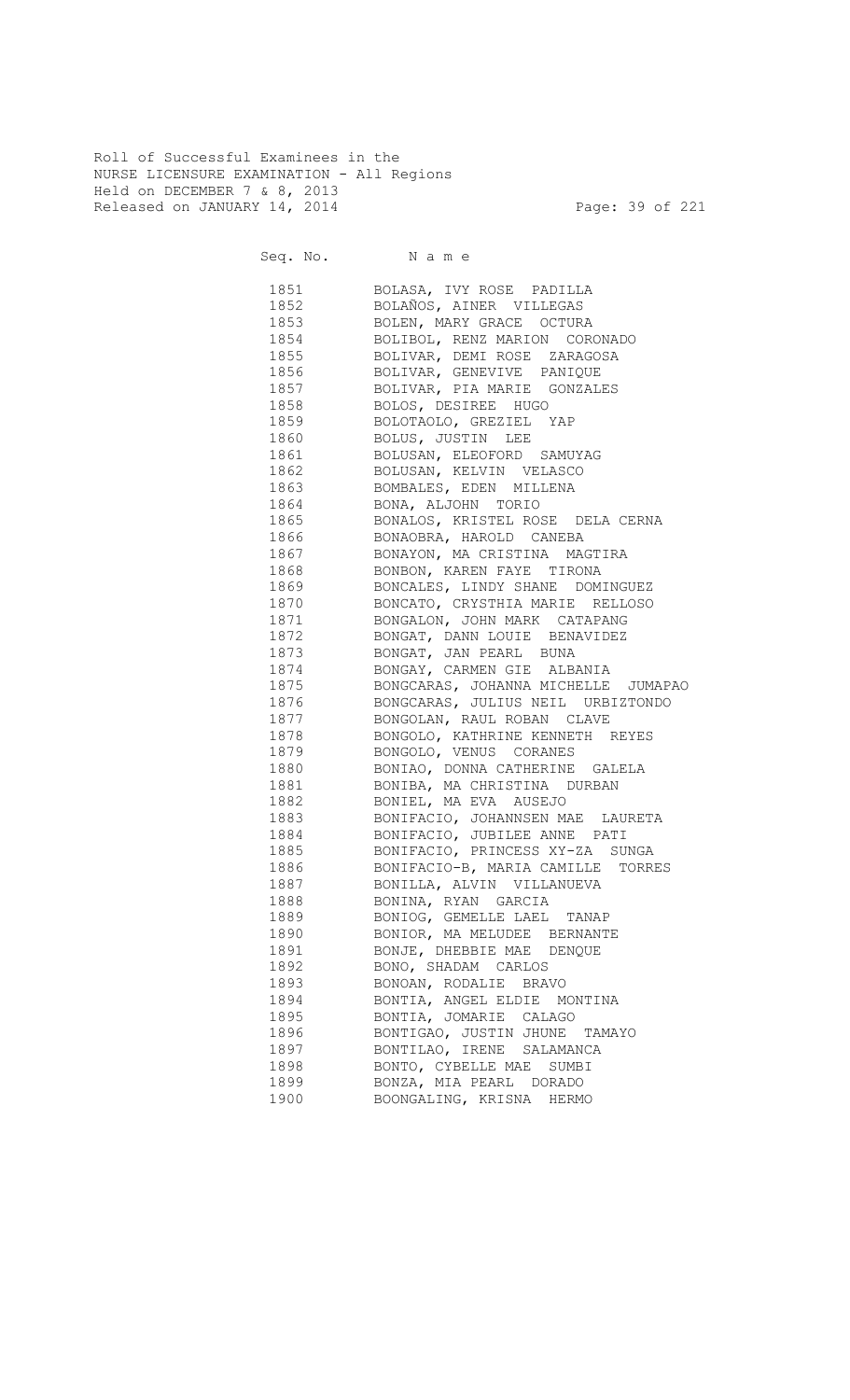Roll of Successful Examinees in the NURSE LICENSURE EXAMINATION - All Regions Held on DECEMBER 7 & 8, 2013 Released on JANUARY 14, 2014 **Page: 40 of 221** 

Seq. No. Name 1901 BOQUIREN, JULES RYAN PEDRAJAS 1902 BORBE, KARL CHRISTIANNE DANAO 1903 BORCE, BEA DINERO 1904 BORCILLO, GERALDINE OCFEMIA<br>1905 BOREJON, ANELLA FLORENCE ME 1905 BOREJON, ANELLA FLORENCE MEDINA 1906 BORINAGA, JEMELYN LABAJO 1907 BORJA, ALTHEA CRISTINA SALAS 1908 BORJA, ANNJANEL DUCUT 1909 BORJA, KATHLEEN ANN ALCANZAREN 1910 BORJA, MIKE OLIVER DELA PAZ 1911 BORJA, SHEARINA FAJARDO 1912 BORJAL, AIZAR CARIÑO 1913 BORJE, KLARK ADRIAN SORIANO 1914 BORLAZA, HAZEL JANE BARING 1915 BORON, JENNYBEB OTERO 1916 BORONGAN, MARY JEAN MAGSAYO 1917 BORREROS, ALONA JESSICA SOL GALLO 1918 BORREROS, GEOFREY DOCTOLERO 1919 BORRES, HONIE LOVE BACALSO 1920 BORRINAGA, BERNA BATUTO 1921 BORROMEO, DHONA ARPON 1922 BORROMEO, JOSEPH ROMULO VILLACRUZ 1923 BORROMEO, MARINELA ROSALINDA ANTONIA TANAEL 1924 BOSOY, ALMIRA COMITING 1925 BOTANTE, JUSTY LOUDEL PATIÑO 1926 BOTARDO, NEIL EMMAN LEGARIO 1927 BOTE, JACKIE DIANNE MANGAHAS 1928 BOTE, KATRINA JAPZON 1929 BRADY, JAN RHEN DOMINICK VERANO 1930 BRAGA, ADRIAN DE LOS REYES 1931 BRAGA, MELOUDY AGUILAR 1932 BRAGAIS, ARLENE LIM 1933 BRAH, AISAH ARAB 1934 BRANZUELA, ANNE SANTOS 1935 BRASILEÑO, WALTER REX LIM 1936 BRAULIO, NELISSA BENDICO 1937 BRAZAS, SARAHLAINE VERAQUE 1938 BRECIO, NANETTE CALISURA 1939 BREGANZA, BRENDALYNN PURINO 1940 BRIDES, VERONICA CABAHUG 1941 BRIGOLA, KELVIN JAN SABADO 1942 BRILLANTES, FLOWER CASTILLON 1943 BRILLO, MA RONAMAE MARTINEZ 1944 BRION, DANNA MARIE ENRIQUEZ 1945 BRIONES, AILLENE JADE OLAYRES 1946 BRIONES, CHRIST WILJANE LOMADA 1947 BRIONES, DIANA MARY GRACE VISORIA 1948 BRIONES, KIM RUBICO 1949 BRIONES, KRISTIARINE ABERGOS 1950 BRIONES, MARICAR KAM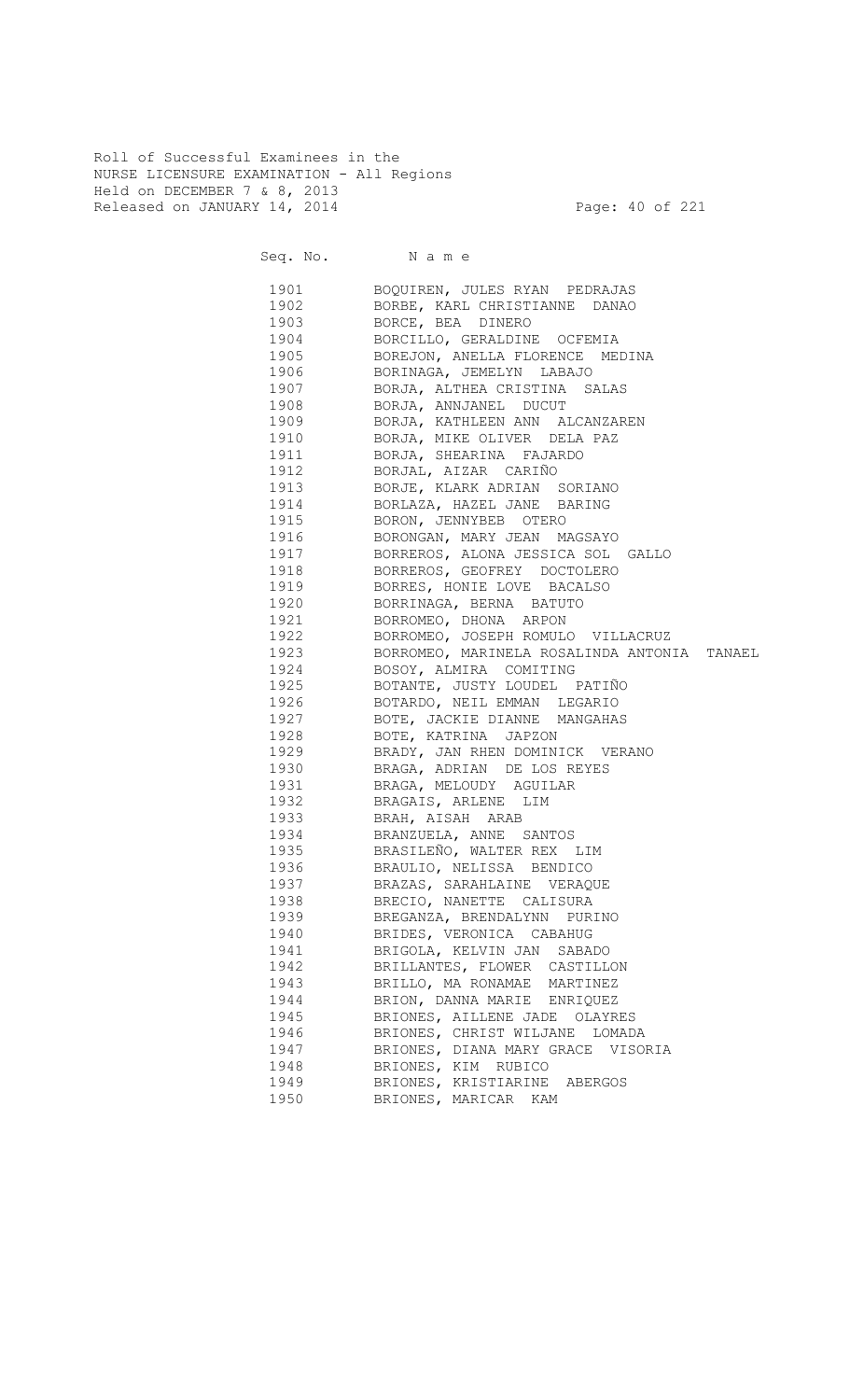Roll of Successful Examinees in the NURSE LICENSURE EXAMINATION - All Regions Held on DECEMBER 7 & 8, 2013 Released on JANUARY 14, 2014 **Page: 41 of 221** 

| 1951 | BRIONES, MIKAEL CHINO MARTIN                                          |
|------|-----------------------------------------------------------------------|
| 1952 | BRITANIA, MA JECILLE MOSTOLES                                         |
| 1953 | BRITO, PRINCESS MEI MAGNO                                             |
| 1954 | BRITON, JAMEELA MAE MIMAY                                             |
| 1955 | BRIZ, RIA MARA LABRADO                                                |
| 1956 | BRIZA, PAUL VENJAMIN LEONARDO                                         |
| 1957 | BRIZO, RAMIR AUGUSTO                                                  |
| 1958 | BROA, AILIEN GAY MARIE GILAYO                                         |
| 1959 | BROCES, NATALIE PAULINE SOCOBOS                                       |
| 1960 | BROMO, FITZ JEL BALASABAS                                             |
| 1961 | BRONCATE, MINERVA MOICO                                               |
| 1962 | BRONDA, JEWELYN OTERO                                                 |
| 1963 | BRONSAL, DYAN MORALEDA                                                |
| 1964 | BRUN, CHRISTINE JOY DUEÑAS                                            |
| 1965 | BRUNO, VANESSA DINIAY                                                 |
| 1966 | BRUZO, MAYLYN NOMER RAPIZ                                             |
| 1967 | BU, YVANDER DOMINIQUE PERUEL                                          |
| 1968 | BUADILLA, GERALDINE ESQUIVEL                                          |
| 1969 | BUAN, MARIEL CEREZO                                                   |
| 1970 | BUANSAY, ANOR GUIALEL                                                 |
| 1971 | BUARON, MAVIC JANE FAITH TAGUPA                                       |
| 1972 | BUBA, ANAMONA HOLOYOHOY                                               |
|      | 1973 BUBAN, ALBERT YANZON                                             |
|      | 1974 BUBAN, CHELSEA MARIE SABEROLA                                    |
|      | 1975 BUBONG, HAZEL SAHARA JOY PERALTA                                 |
|      | 1976 BUCALEN, APRIL JOY CABACSAN                                      |
|      | 1977 BUCASAS, AESHIELYNE HALINO                                       |
|      | 1978 BUCATCAT, NIKKA BRENA VERGARA                                    |
|      | 1979 BUCAY, TEODULO RICHARD III BAES                                  |
|      | 1980 BUCAYAN, DIANZEN JIMENEZ                                         |
|      | 1981 BUDAY, WINGIE DAVID                                              |
|      | 1982 BUDUHAN, LALAINE DOMINGO                                         |
|      |                                                                       |
|      | 1983 BUENAAGUA, RIZALYN BANTOG<br>1984 BUENAFLOR, KIMBERLY JOY BONDAD |
|      |                                                                       |
|      | 1985 BUENAFLOR, REYWEENA SALIDO                                       |
|      | 1986 BUENAVENTE, DIZA AN LEONCITO                                     |
|      | 1987 BUENAVENTURA, DEMI ANN ESPIRITU                                  |
| 1988 | BUENAVENTURA, JENNIFER PAMPLONA                                       |
| 1989 | BUENAVENTURA, MAYBYLEN AGBUYA                                         |
| 1990 | BUENAVENTURA, NELA ERIKA RENTORIA                                     |
| 1991 | BUENAVISTA, QUEEN HOLY FAITH NABARTE                                  |
| 1992 | BUENDIA, APRIL FRIAS                                                  |
| 1993 | BUENO, JIANELLI PATRICIA JUCO                                         |
| 1994 | BUENSALIDO, VINCENT<br>DALIVA                                         |
| 1995 | BUERA, ERNIE IDO                                                      |
| 1996 | BUGAOISAN, MARCOME DENIECE BARROGA                                    |
| 1997 | BUGAOISAN, NELSON JR DALUDADO                                         |
| 1998 | BUGARIN, FREDERIC CARAGOS                                             |
| 1999 | BUGARIN, JHONATHAN TANDOC                                             |
| 2000 | BUGARIN, KRIEZEEN JOBEL TIÑA                                          |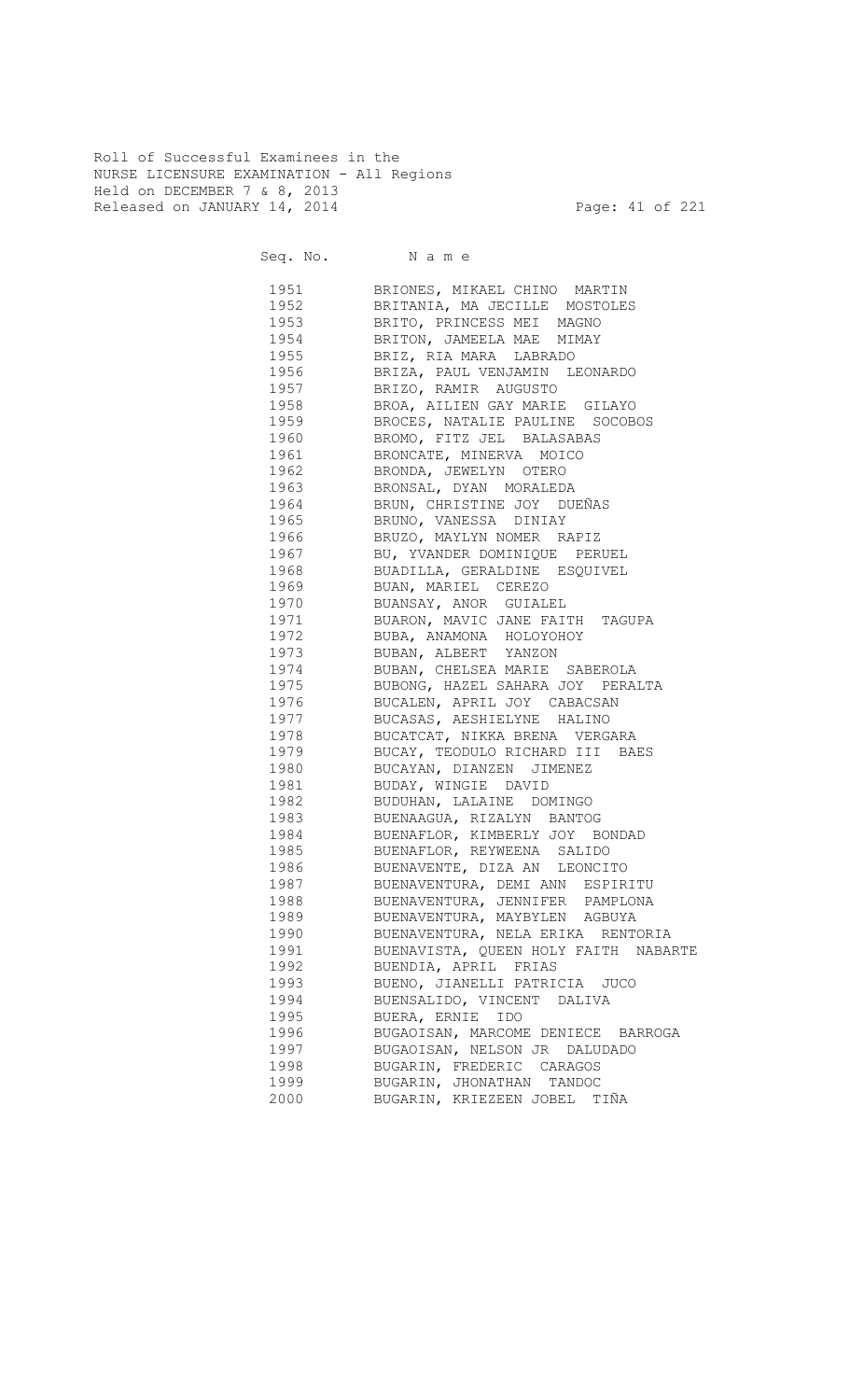Roll of Successful Examinees in the NURSE LICENSURE EXAMINATION - All Regions Held on DECEMBER 7 & 8, 2013 Released on JANUARY 14, 2014 **Page: 42 of 221** 

| 2001 | BUGAS, JOHN KEVIN ABAMONGA      |
|------|---------------------------------|
| 2002 | BUGAS, MARY GYMNESS LEGASPI     |
| 2003 | BUGATTI, IVY UYAMI              |
| 2004 | BUGNAY, JOANNA TICOL            |
| 2005 | BUHAT, APRIL ANN CLARITO        |
| 2006 | BUHAWE, KEINHART MAMON          |
| 2007 | BUHAWE, ROGER CHRIST SINA       |
| 2008 | BUIZA, ANGELICA MAE CALAGOS     |
| 2009 | BUJANGIN, MARY CLAUDINE NITUAN  |
| 2010 | BUKIRON, JN RAYMOND ECHAVEZ     |
| 2011 | BULACLAC, KARLA BERNADINE RARAS |
| 2012 | BULAGSAC, GINALYN GARRIDO       |
| 2013 | BULAN, AILEEN LEOPARDAS         |
| 2014 | BULAN, APRIL BAQUIRAN           |
| 2015 | BULAN, GIANN KARLO SUELTO       |
| 2016 | BULAN, JESSICA PEPITO           |
| 2017 | BULANON, JOCELY PLASOS          |
| 2018 | BULANON, SEN-SEN ALBOS          |
| 2019 | BULAON, HOLY CASTRO             |
| 2020 | BULAWAN, CINDY LOLO             |
| 2021 | BULAWAN, JANINE ENESANDO        |
| 2022 | BULLANDAY, NESTLE PALMA         |
|      | BULSECO, DIANNE MARIE SANTOS    |
| 2023 |                                 |
| 2024 | BULURAN, HERLAINE KEITH DURAN   |
| 2025 | BUMANGLAG, KRISTINE JOYCE CALAD |
| 2026 | BUMILTAC, MARK JVEN DUQUEZ      |
| 2027 | BUNA, MA KRISTELLE LAU          |
| 2028 | BUNAC, CRISTY JEAN ARING        |
| 2029 | BUNAGAN, MA KRIS DEI CALARAMO   |
| 2030 | BUNAN, EDGAR ALLAN HERRERA      |
| 2031 | BUNCAD, RONA PAGUNTALAN         |
| 2032 | BUNSA, NORAIN TAC-AN            |
| 2033 | BUQUING, CRISTINA REAL          |
| 2034 | BUQUIRAN, KATHLEEN SUSON        |
| 2035 | BURAGA, ABIGAIL SAMUS           |
| 2036 | BURCE, JAMES DIMSON RIVERA      |
| 2037 | BURCE, MARVE JANE ACHAY         |
| 2038 | BURDEOS, GINELYN AMANTE         |
| 2039 | BURERES, JEMIMAH CONOS          |
| 2040 | BURGONIO, JOVELYN BAYUCA        |
| 2041 | BURGOS, BREN MICHAEL ALLENA     |
| 2042 | BURGOS, CHRISTIAN VILLA         |
| 2043 | BURGOS, ELSIE PAZ               |
| 2044 | BURGOS, FLOYD KEVIN FAJARDO     |
| 2045 | BURLAZA, LUWIN BETONIO          |
| 2046 | BUSALPA, SIR HUMPREY DE LEON    |
| 2047 | BUSCATO, ANJANETTE PATULA       |
| 2048 | BUSIL, JOHN FREDERICK VALENCIA  |
| 2049 | BUSIL, SHIELA MARIE ASUNCION    |
| 2050 | BUSOG, KRISTINE GAY PAJARILLAGA |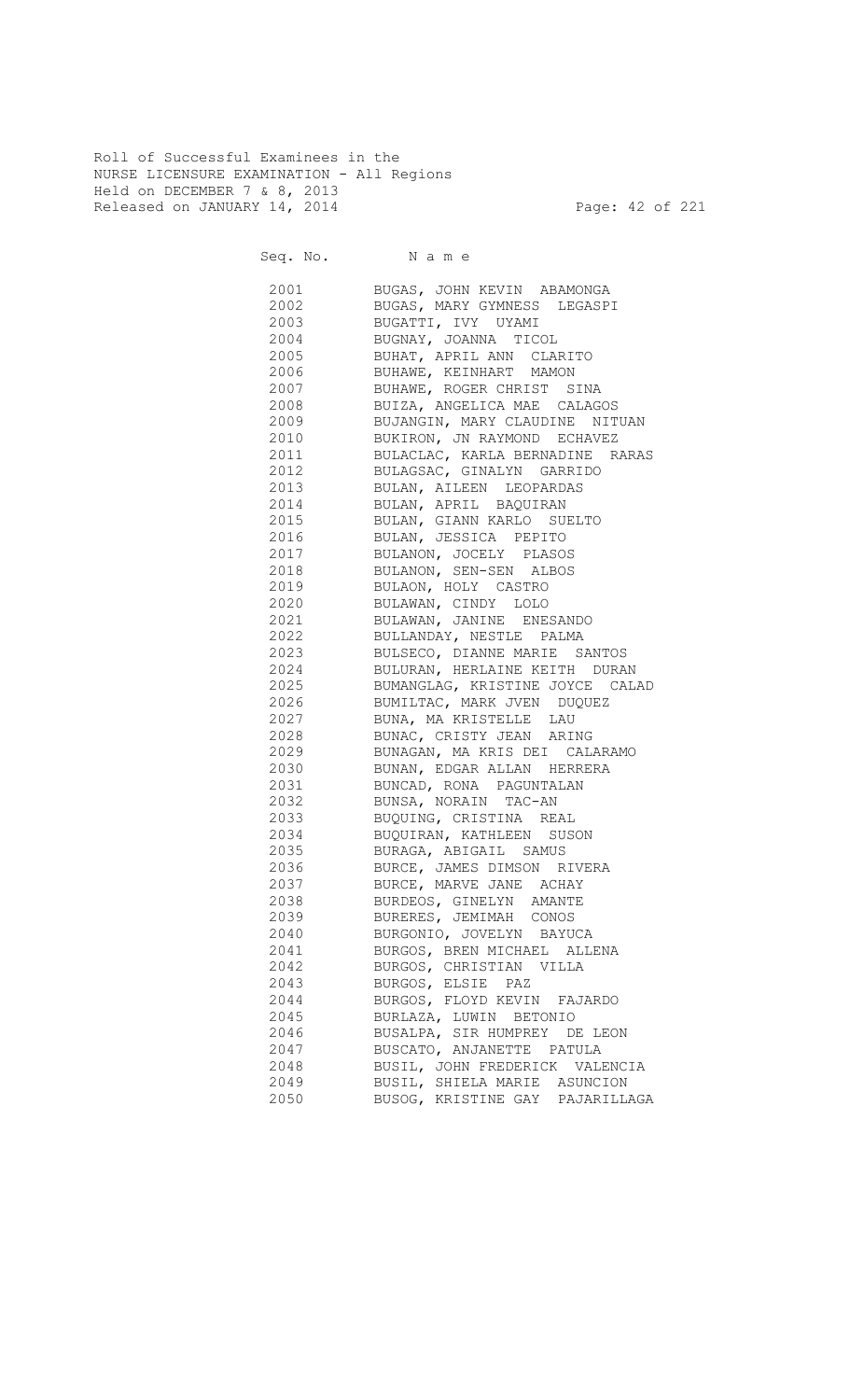Roll of Successful Examinees in the NURSE LICENSURE EXAMINATION - All Regions Held on DECEMBER 7 & 8, 2013 Released on JANUARY 14, 2014 **Page: 43 of 221** 

Seq. No. Name

 2051 BUSOG, RICH-LEANZAPOL HALUD 2052 BUSTAMANTE, MA BERNADETTE TOLIBAS 2053 BUSTAMANTE, ROMELL JULIAN LAURENTE 2054 BUSTAMANTE, SHERRIE MAE CALAPANO<br>2055 BUSTILLO, JAIMELYN PANILAWON 2055 BUSTILLO, JAIMELYN PANILAWON 2056 BUSTOS, MA CORAZON ANDEJAY 2057 BUSTRIA, JANN ALBERT ADUCA 2058 BUTAC, KARYL MAE ANDRES 2059 BUTAG, JOYLYN 2060 BUTALON, CARISSA MARIE LOAYON 2061 BUTASLAC, SHIELA JAY CAMINADE 2062 BUTIC, DIVINE GRACE DALINGAY 2063 BUTIC, NELISA PALATIC 2064 BUTIC, VENUS BUYUCCAN 2065 BUTILENG, LETTY DAPLOS 2066 BUTON, JOMAILA MENDOZA 2067 BUTUAN, MARILOU BULAY-OG<br>2068 BUTUNGAN, ASMAH SALIC 2068 BUTUNGAN, ASMAH SALIC 2069 BUYA, GRACE ANANAYO 2070 BUZMION, MARICHELLE SANTILLANA 2071 BUÑAG, ISAIAH JOHN MARBELLA 2072 BUÑI, MARIE RAISSA ANTHONETTE DEONDO 2073 CAADLAWON, JERLENE ALON<br>2074 CAAGBAY, GRETHEL RACA 2074 CAAGBAY, GRETHEL RACA CAALIM, JEZIREE BEÑOSA 2076 CAALIM, PRECY YVONNE CORDERO 2077 CAAMIC, DIANA ROSE DELA PEÑA 2078 CAASI, KRIS CALI 2079 CAAY, AIZA BOQUIDA 2080 CABABASADA, SHEILA MAE LAGARET 2081 CABACUNGAN, ELIZABETH PASCUA 2082 CABACUNGAN, JAZELLE MAE GARCIA 2083 CABAG, PRINCESS ANNE LEOPARDAS 2084 CABAHIT, CHERI ENGALAN 2085 CABAHIT, NEMESA JUSTELOU SON 2086 CABAHUG, ANABELLE BARRETE 2087 CABAHUG, GINES RUDERIC BERNARDINO 2088 CABAHUG, SHEILA MAE FLORES 2089 CABAITAN, ABEGAIL BACALLAN 2090 CABAITAN, BOB VINCENT BACALLAN 2091 CABAJAR, KATHRIN GRACE YENCO 2092 CABAL, GERMAINE MAY LIM 2093 CABALFIN, KATE MARIE GAYAPA 2094 CABALLERO, DIANNE CATHLEEN 2095 CABALLERO, JONALYN TRAZONA 2096 CABALLERO, JOSELITO VENTANILLA 2097 CABALLERO, JOY HURNA 2098 CABALONA, JESSIE BOY AMORES 2099 CABALSI, CLARISSE SOLAINA 2100 CABALUNA, KRISTINE GONZALES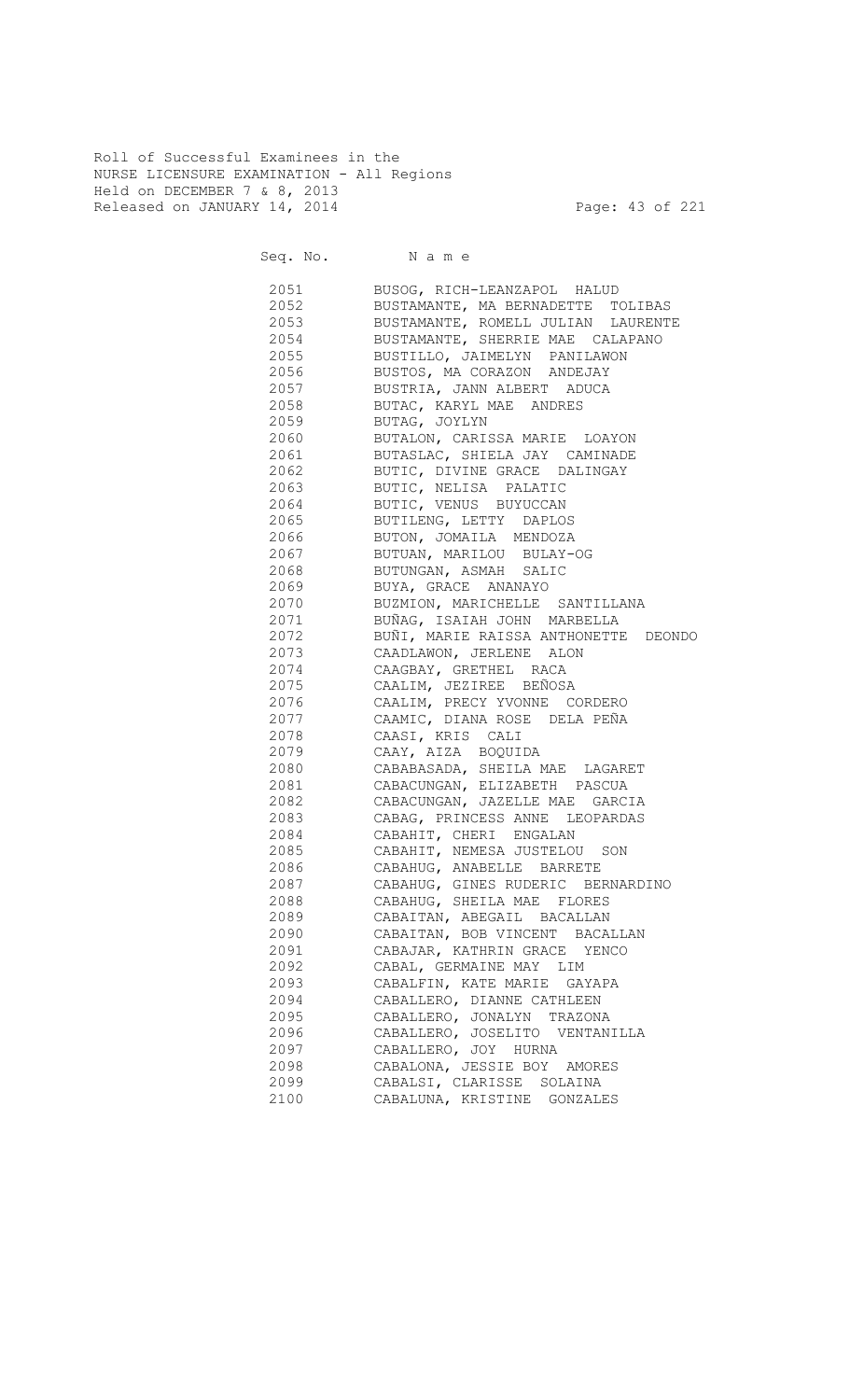Roll of Successful Examinees in the NURSE LICENSURE EXAMINATION - All Regions Held on DECEMBER 7 & 8, 2013 Released on JANUARY 14, 2014 **Page: 44 of 221** 

| 2101         | CABALZA, GILLEY ANN DOMINGO                            |
|--------------|--------------------------------------------------------|
| 2102         | CABAMONGAN, VIDA ELISE MATER                           |
| 2103         | CABANAO, JENIFER KRISTINA ESPIRITU                     |
| 2104         | CABANBAN, ALLAN JR BLANDO                              |
| 2105         | CABANBAN, MARANATHA DAWN GAGTO                         |
| 2106         | CABANELA, ELAINE JOY LIMBOY                            |
| 2107         | CABANG, ANNA CRIS MAHINAY                              |
| 2108         | CABANG, MA ELENA PAULA ALVAREZ                         |
| 2109         | CABANGCALA, JERALD MUYCO                               |
| 2110         | CABANGLAN, SHYCLINE FOLLANTE                           |
| 2111         | CABANGON, ATHENA KATE DARIA                            |
| 2112         | CABANIG, ANDREA CAMILLE GACUSAN                        |
| 2113         | CABANILLA, EDZEL RAMOS                                 |
| 2114         | CABANILLA, LOVELY PRINCESS RAMOS                       |
| 2115         | CABANIT, LERMA RESURRECION                             |
| 2116         | CABANSAG, JONIEVY LUTHER RESTAURO                      |
| 2117         | CABANSAG, MAYFLOR BAUTISTA                             |
| 2118         | CABANSAG, NESSELINE CADELIÑA                           |
| 2119         | CABANTING, JENIFER CERAOS                              |
| 2120         | CABANTUG, CATHERESTELLA DUBLON                         |
| 2121         | CABANTUGAN, RAZEL ROSE MAQUIRAN                        |
| 2122         | CABARAL, MARC DARRELL CANDADO                          |
| 2123         | CABARDO, GIEKIE APRIL BAUTISTA                         |
| 2124         | CABARDO, JULANI GEMOTO                                 |
| 2125         | CABARDO, SELLA MARI ZULLA                              |
| 2126         | CABARIOS, PRINCESS ANN BALDOZ                          |
| 2127         | CABARO, KRISTILE GAY LASTIMOSA                         |
| 2128         | CABAROC, JESSICA ISTURIS                               |
| 2129         | CABARRUBIAS, ALONICA MAIZA SALVE                       |
| 2130         | CABARSE, VINNA ROXANNE VENDENCIA                       |
| 2131         | CABARUAN, CHARMAIGNE GABUYO                            |
| 2132         | CABASISI, PRECIOUS LOUDETTE MALIBIRAN                  |
| 2133         | CABATAN, LEIL PADOGDOG                                 |
| 2134         |                                                        |
|              | CABATAN, PRESLEY QUIYA<br>CABATBAT, JAMES ALBERT HALOG |
| 2135<br>2136 |                                                        |
|              | CABATBAT, MARY GRACE TAMINAYA                          |
| 2137         | CABATO, DEL ARIANN LURO                                |
| 2138         | CABATO, KHRISTINE BERNADETTE SANTIAGO                  |
| 2139         | CABATO, VANESSA GALLETA                                |
| 2140         | CABAUATAN, KAREL JOY AGGABAO                           |
| 2141         | CABAYAO, DIVINE GRACE BALAGOSA                         |
| 2142         | CABAYAO, RENAN LAÑADA                                  |
| 2143         | CABAÑERO, MARY SUNSHINE DE LOS SANTOS                  |
| 2144         | CABAÑERO, RYANN REBOSURA                               |
| 2145         | CABBIGAT, ROLYNE GALLANGI                              |
| 2146         | CABEGUIN, NORBY JOHN YADAO                             |
| 2147         | CABELIN, MARIDEL GEREMIAS                              |
| 2148         | CABEZAS, MESEY DEGUIA                                  |
| 2149         | CABEZON, MANUEL KAIZEN III ARANETA                     |
| 2150         | CABIGAO, CRISTINA NACMAN                               |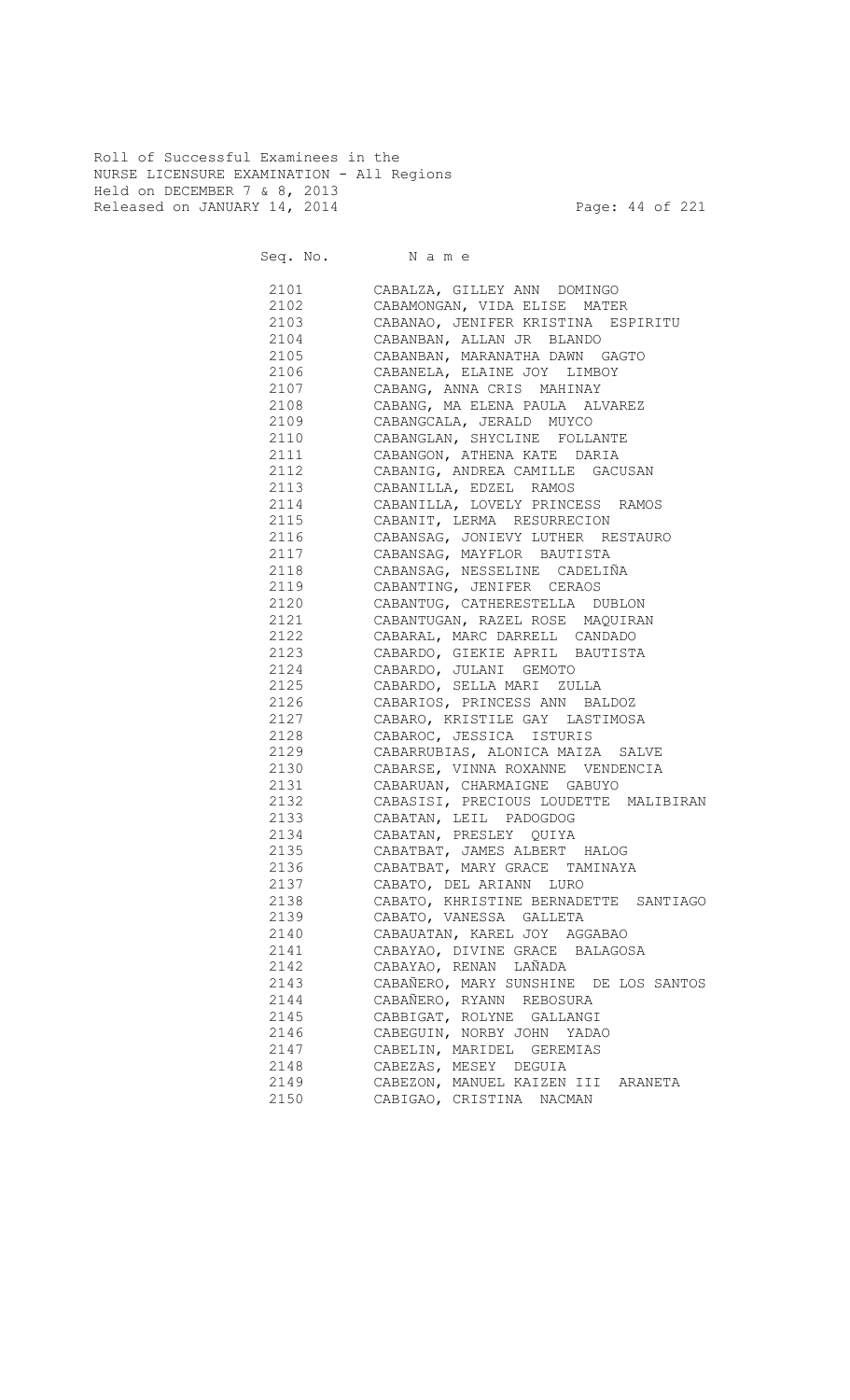Roll of Successful Examinees in the NURSE LICENSURE EXAMINATION - All Regions Held on DECEMBER 7 & 8, 2013 Released on JANUARY 14, 2014 **Page: 45 of 221** 

Seq. No. Name

 2151 CABILDO, CHARMEL MORENO 2152 CABILES, MARITES FLORA 2153 CABILING, MICHELLE ROSE CONDES 2154 CABILOS, MARVIN CONCEPCION CABISAY, MARICRIS ANTOLIN 2156 CABISONG, JASPER JOY SEBUMA 2157 CABO, LOU CHARISSE GONZALES 2158 CABONEGRO, ELENO JR MALINAO 2159 CABOTAGE, JENNICA RIVERA 2160 CABRADILLA, DONATELLA MAHILUM 2161 CABRALES, HYASCENTH YECLA 2162 CABREJAS, GERLYN PASAQUIAN 2163 CABRERA, ALVIN CONSOLACION 2164 CABRERA, CLAIRE ANNE MARIE CALITAS 2165 CABRERA, ETHEL MAE DE JUAN 2166 CABRERA, GUIA AMERIE TAMAYO 2167 CABRERA, JILLAMINCHA LIMPOT 2168 CABRERA, KARLA MONIQUE MASUPIL 2169 CABRERA, NORELYN VERGARA 2170 CABRERA, RUTCHIE CALUGAS 2171 CABREROS, ROMEL MENDOZA 2172 CABREROS, TERESA QUINTOS 2173 CABREZOS, EMILY PALAPAR 2174 CABRIA, KATHRINE LOUISE CORTEZ CABRIDO, DICK DARWEEN LOZANO 2176 CABSABA, JESSA CABANERO 2177 CABUG, PAMELA BIANCA AMOR BRASILEÑO 2178 CABUG, RENATO JR LAPUT 2179 CABUHAT, ERVILLAINE VILAR 2180 CABULING, MICHAEL ALILIRAN 2181 CABUNOC, FLORA DANICA GUERZON 2182 CABUNOT, JILL ANNE MARQUEZ 2183 CABURIAN, KIM ADRIENNE CASINILLO 2184 CABUSAO, KARA MAY ROSE NUYAD 2185 CABUSORA, ANGELIQUE PICATO 2186 CACACTIN, JAN RONALD ADAOAG 2187 CACACTIN, RHEA MAE REYNO 2188 CACAL, ARCE ACUESTA 2189 CACAYAN, IVY LOU ARADO 2190 CACAYAN, MARK MORANDANTE 2191 CACAYAN, MARK LEXTER CABUANG 2192 CACAYORIN, IRWIN JOSEPH TECUALA 2193 CACAYURAN, KEERSEE CARANAY 2194 CACHERO, GHILDA DACUMOS 2195 CACHILA, EVELYN CASANES 2196 CACHO, ABEGAIL TUSCANO 2197 CACHO, MARY ROSE FERROL 2198 CACNIO, JANNAEL RIN RIBLORA 2199 CADAG, RIA RENNETH HAMILI 2200 CADAMPOG, JESHIA ZAINE CAHILOG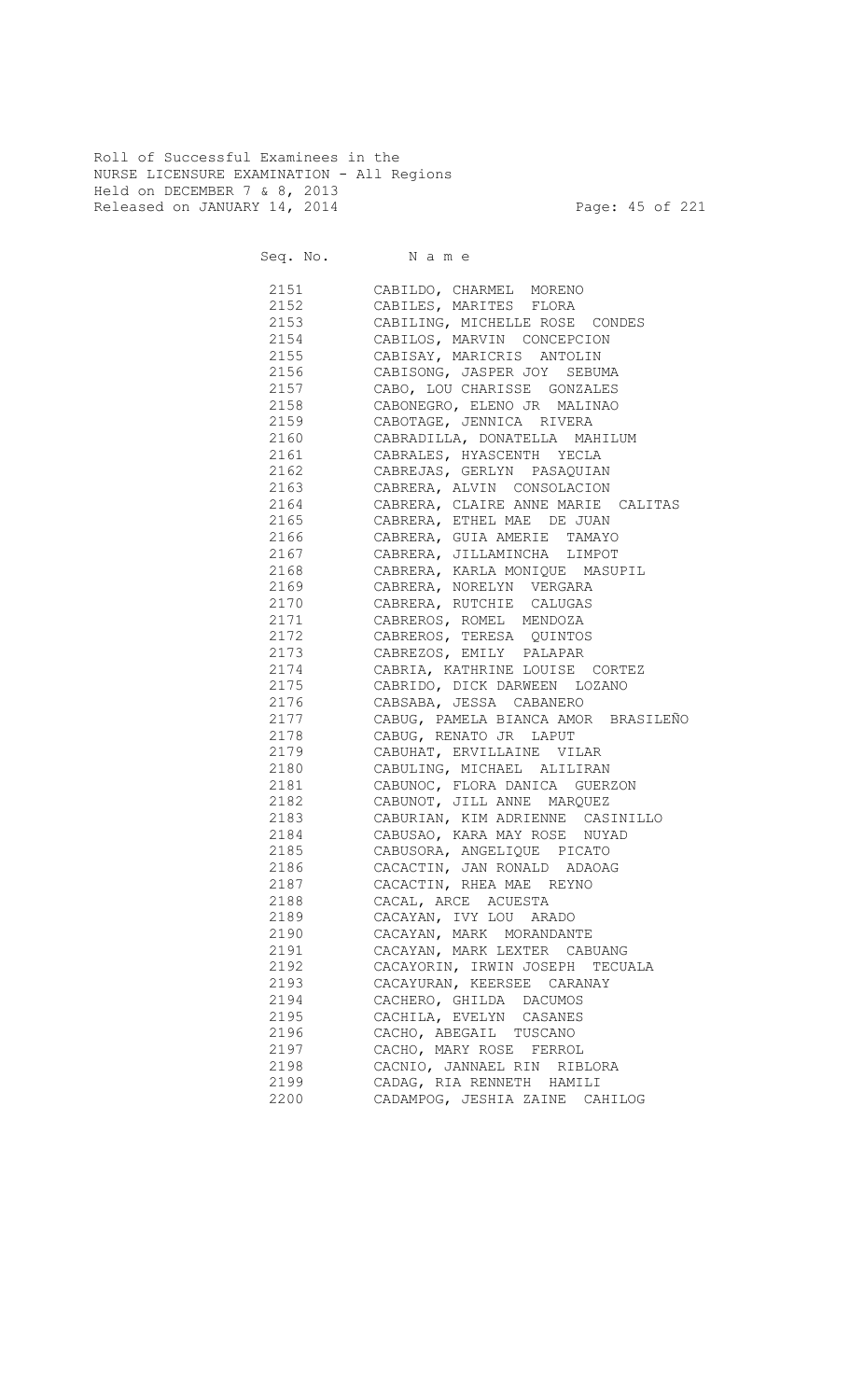Roll of Successful Examinees in the NURSE LICENSURE EXAMINATION - All Regions Held on DECEMBER 7 & 8, 2013 Released on JANUARY 14, 2014 **Page: 46 of 221** 

| 2201 | CADANG, ELVIE MASCAREÑAS            |
|------|-------------------------------------|
| 2202 | CADANO, KRIS MARIE JOY TUAYON       |
| 2203 | CADAO, MEGAN AMYTHEST SALAS         |
| 2204 | CADAVID, MA ELENA PORNOBE           |
| 2205 | CADAVIS, MARY ROSE GRACE ALINDAYU   |
| 2206 | CADAVOS, NATALIE DATOON             |
| 2207 | CADETE, VADA ALYSSA AVANCE          |
| 2208 | CADIAM, WINDY DORO                  |
| 2209 | CADIAO, JEASSETTE MABULAY           |
| 2210 | CADIAO, LOIS ANGELIQUE VELORIA      |
|      | 2211 CADIENTE, JOYLYN COLIBAO       |
|      | 2212 CADIENTE, PRINCE MCNESTOR LADO |
|      | 2213 CADIGAL, ERICA JEAN GALOLA     |
|      | 2214 CADIR, NASHIBA KADIL           |
|      | 2215 CADIZ, LYNNIL MARIE LABANON    |
|      | 2216 CADIZ, MARIA STELLA BRACERO    |
| 2217 | CADUNGOG, ALEXA HARVEY              |
| 2218 | CADUNGOG, BONNIE JAMES ESPANOL      |
|      | 2219 CADUNGOG, DAISY MAE HARVEY     |
| 2220 | CAFIRMA, KEVIN ALBANO               |
| 2221 | CAGAANAN, ARTURO JR CAJILOG         |
|      | 2222 CAGABI, RICHELL LAGO           |
|      | 2223 CAGADAS, GIANNE LEI SORIANO    |
| 2224 | CAGAMPANG, CARYL JOY ONIOLA         |
| 2225 | CAGATA, IVAN ORIGENES               |
| 2226 | CAGUINGIN, ARVIEREY BAUTISTA        |
| 2227 | CAGUIOA, ELIZABETH CARDINAS         |
| 2228 | CAGUIOA, OMAR FERNANDEZ             |
| 2229 | CAGUIOA, WINIFREDA CALICDAN         |
| 2230 | CAGUITLA, CARA ISABELLE SARONA      |
| 2231 | CAGUITLA, LESTER ANN BADION         |
| 2232 | CAGUNOT, JOANNA CORRIENE ALVAREZ    |
| 2233 | CAGUNOT, MAUIE CAESAR ALVAREZ       |
| 2234 | CAGURIN, MARY GRACE BANAAY          |
| 2235 | CAHARIAN, CLARISSE BAUTISTA         |
| 2236 | CAHAYAG, MILDRED LUGA               |
| 2237 | CAHAYON, LEONABEL NACINO            |
| 2238 | CAHILIG, LACETTE BILLANES           |
| 2239 | CAHILO, SHERRY MAE SAMBILAD         |
| 2240 | CAHILOG, VIC BRYAN HOLANDA          |
| 2241 | CAIGA, LEA CAIGA                    |
| 2242 | CAIGOY, GELCIEN ROSE CABANERO       |
| 2243 | CAIN, CHRISTINE JUNIO               |
| 2244 | CAING, MA FE IRENE CAJUDO           |
| 2245 | CAINGLET, JULIE ANN BILBAO          |
| 2246 | CAINHOG, MA ALMA SCARLETH BIGOY     |
| 2247 | CAISIP, RIA MAYLENE GATUS           |
| 2248 | CAITOR, MA LUCRESIA ROSELIM         |
| 2249 | CAJANDAB, MARK NORRIEL CELIS        |
| 2250 | CAJEFE, MARY JANE MIA               |
|      |                                     |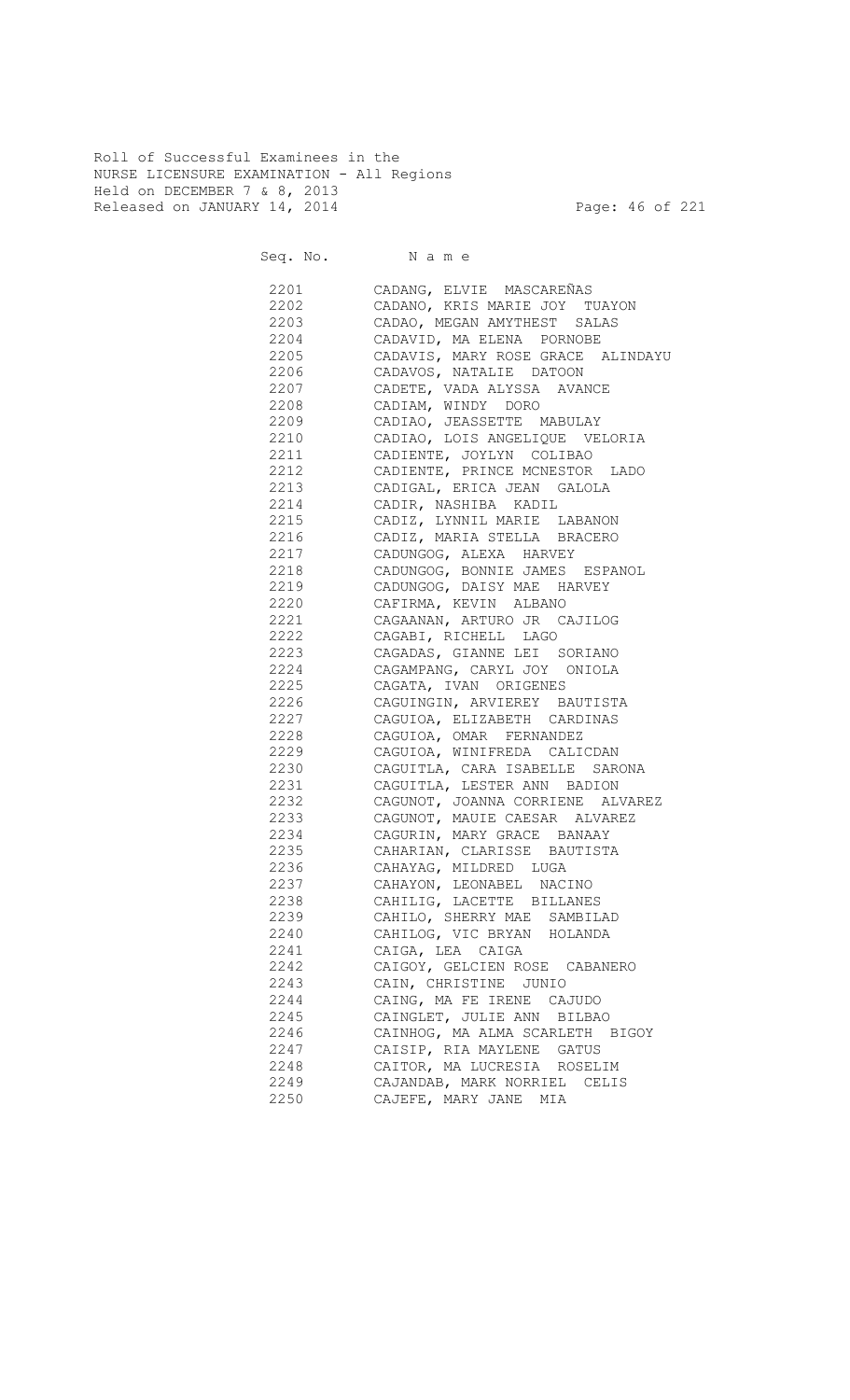Roll of Successful Examinees in the NURSE LICENSURE EXAMINATION - All Regions Held on DECEMBER 7 & 8, 2013 Released on JANUARY 14, 2014 **Page: 47 of 221** 

Seq. No. Name

 2251 CAJEGAS, MAE ANGELLI JANDAYAN 2252 CAJIDA, VENUS BUENDIA 2253 CALA, CHERYLL BESORIO 2254 CALA-OR, CHEN FE MARIE BATILO CALABINES, KATRINA RUMBAOA 2256 CALABROSO, ERWIN ESTOYA 2257 CALADIAO, JONAS JIO SUING 2258 CALADO, FRANCISCO JR CACDAC 2259 CALAGO, JOLY MAE FERAS 2260 CALAGO, MELCHONIZA MARMITO 2261 CALAGUI, JEFFREY DANGANI 2262 CALAGUING, JESSA JOY OBIDAS 2263 CALALANG, MARCO JOSHUA SUPNET 2264 CALANDADA, NORMALA DIMAAMPAO 2265 CALANO, SHELLAH IVY GUILLERMO 2266 CALAOAGAN, DONNA RICHELLE BALANAY 2267 CALATE, MARINETH NATIVIDAD CALATRAVA, JESS KEVIN ROSARIO 2269 CALAYCAY, LORD PATRICK GUERRERO 2270 CALBAG, JAYSON QUIDER 2271 CALDERON, IMEEH CAPILI 2272 CALDERON, MARIBETH ENRIQUEZ 2273 CALDERON, MELISSA ANN VYTIACO 2274 CALDERON, VIVIANNE PALOMERAS<br>2275 CALDETERA, CHINKY ERIKA DELA CALDETERA, CHINKY ERIKA DELA ROSA 2276 CALI, NORALDEN MONFORTE 2277 CALIB-OG, ALEXIS JEAN DIGNOS 2278 CALIBUSO, REYMART ASIS 2279 CALICARAN, MA GRACEL ANNE CABANIG 2280 CALID, NUR-AIN KASIM 2281 CALIGAGAN, APRIL JOYCE DELA CRUZ 2282 CALIGAN, MICHELLE JEAN ICAY 2283 CALIL, ASLIAH BOLOTO 2284 CALILUNG, MC KENNETH OCAMPO 2285 CALIMAG, DIANNE JOSELLE CABALZA 2286 CALIMLIM, JOHN EDWARD KABIGTING 2287 CALIMLIM, VANESSA VIDAD 2288 CALIMOSO, PHILIPINAS DALUMPINES 2289 CALINAO, ROSE ANNE VENTURA 2290 CALINGANGAN, LIESEL VENTURA 2291 CALINGGANGAN, ROCHELLE MAE ENIVA 2292 CALIS, SHAYNE ORTIZ 2293 CALIW-CALIW, HANNAH LOU UBASA 2294 CALIWAN, KARENNA JOYCE DE RAMA 2295 CALIXTO, JAYCERYL DIAZ 2296 CALIXTRO, LEAH CASTILLO 2297 CALLADO, PRECIOUS NARIO 2298 CALLANO, JESSA LYN ANTIPASADO 2299 CALLING, MARVIN LORENZ PEÑA 2300 CALLO, GLADHYS GO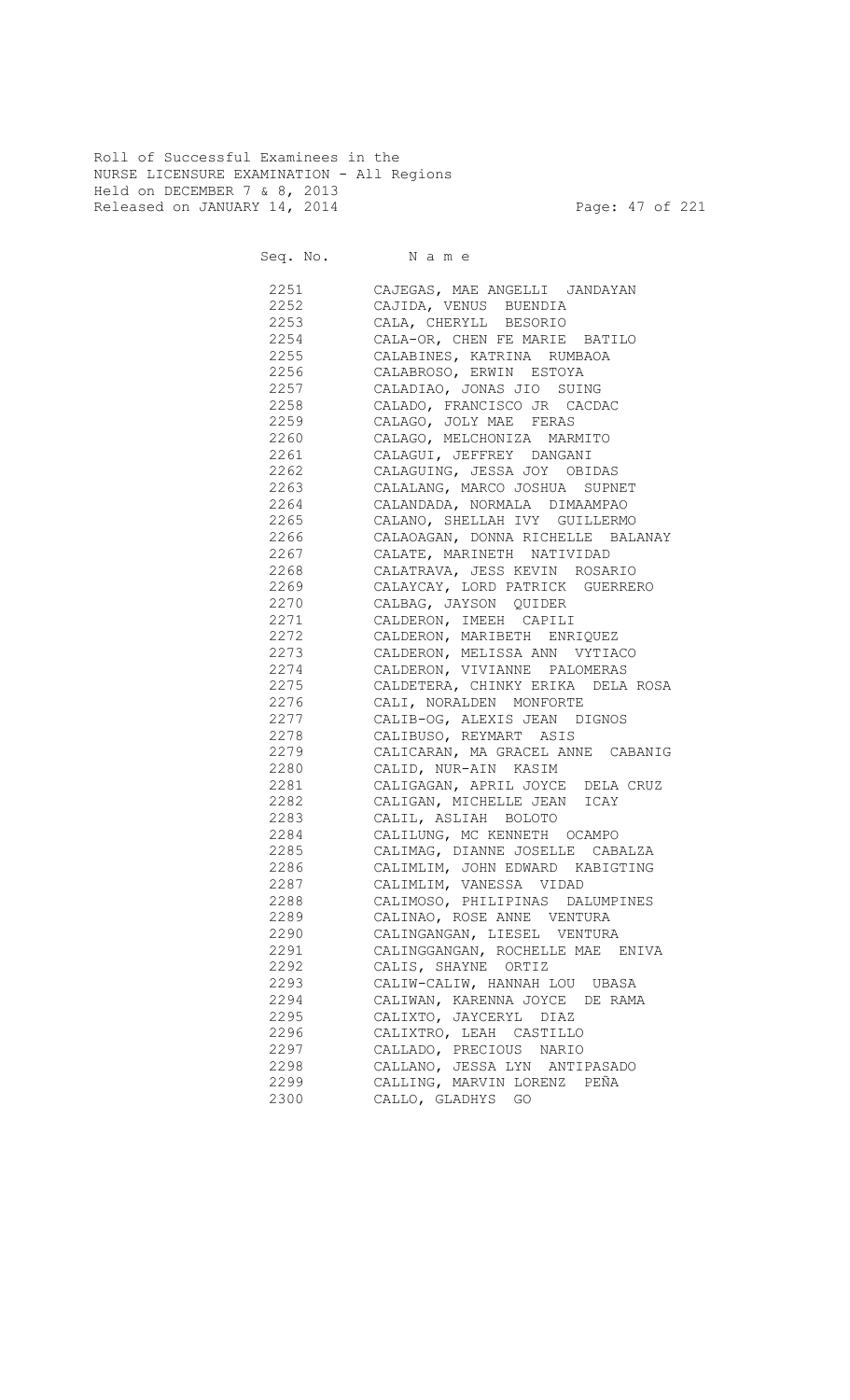Roll of Successful Examinees in the NURSE LICENSURE EXAMINATION - All Regions Held on DECEMBER 7 & 8, 2013 Released on JANUARY 14, 2014 **Page: 48 of 221** 

Seq. No. Name

 2301 CALLUENG, MICHELLE ZIPAGAN 2302 CALLUENG, REX TOBIAS 2303 CALMA, CAMILLE MANIEBO 2304 CALONZO, JANEA JOZELLE TECSON CALONZO, JEFFREY RHAY SANCHEZ 2306 CALOPEZ, JET CANDAR 2307 CALPITO, CORAZON MENDOZA 2308 CALUB, APRIL JOY COLLADO 2309 CALUB, HANNAH PHILENE DIEGO 2310 CALUB, HAZEL DE LA CRUZ 2311 CALUB, MARICAR MORAN 2312 CALUBAG, LANI GRACE GOHIL 2313 CALUBIRAN, JANELLE MAE GERERO 2314 CALULUT, SARAH JEAN VALEÑA 2315 CALUMBA, ANA MARIE TEVES 2316 CALUMPANG, REYNOLD NIKKO III REBUYA 2317 CALUMPIT, SHERA MAY ANDRADA CALUNGSOD, LEA SAYCO 2319 CALUNSOD, CHRISTINE MAE GALVEZ 2320 CALVELO, JOANNE INOSANTO 2321 CALVEZ, KATRINA LLOSA 2322 CALVEZ, MICHELLE MACABALE 2323 CALVO, CHELZIE MAE AMURAO 2324 CALVO, MENJEALOUS KIM FLORO 2325 CAMACHO, LYRA MAE ADODOLE 2326 CAMACHO, RUTH ANA CALUYA 2327 CAMACHO, SARAH JOY DINGAYAN 2328 CAMALIG, AVEGAILE OLIVAR 2329 CAMANAY, KATE MABELLE BARREDO 2330 CAMBA, MA DOMINIQUE VICTORIA TECSON 2331 CAMBANG, ARCHELYN BASILIO 2332 CAMBEL, JULIENE MAE CABAYA 2333 CAMBRONERO, CASSANDRA LACE SANTOS 2334 CAMENSI, ZENIN LERA PATEÑO 2335 CAMINCE, KHAREN OÑEZ 2336 CAMINO, AILYN PONCE 2337 CAMPANIEL, ROMELYN JOY AYUCO 2338 CAMPAÑA, CHRISTINE JOY LECHONCITO 2339 CAMPO, GRASHIELL ANN OCLARINO 2340 CAMPO, JIREH FAITH PADUA 2341 CAMPO, LOISE CZAR ALIADO 2342 CAMPO, LYNSIE DANE PIANSAY 2343 CAMPOREDONDO, REBELYN COLITA 2344 CAMPOS, AILEEN ABILA 2345 CAMPOS, DEBBIE ACEBUQUE 2346 CAMPOS, FRANCISCO ADRIAN INVIDIADO 2347 CAMPOS, GRETHYL JEAN 2348 CAMPOSANO, ROSEMARIE RAMONES 2349 CAMU, JOHANNA FLOYD ROSAS 2350 CAMUS, RAYMUND EDUARD TORRES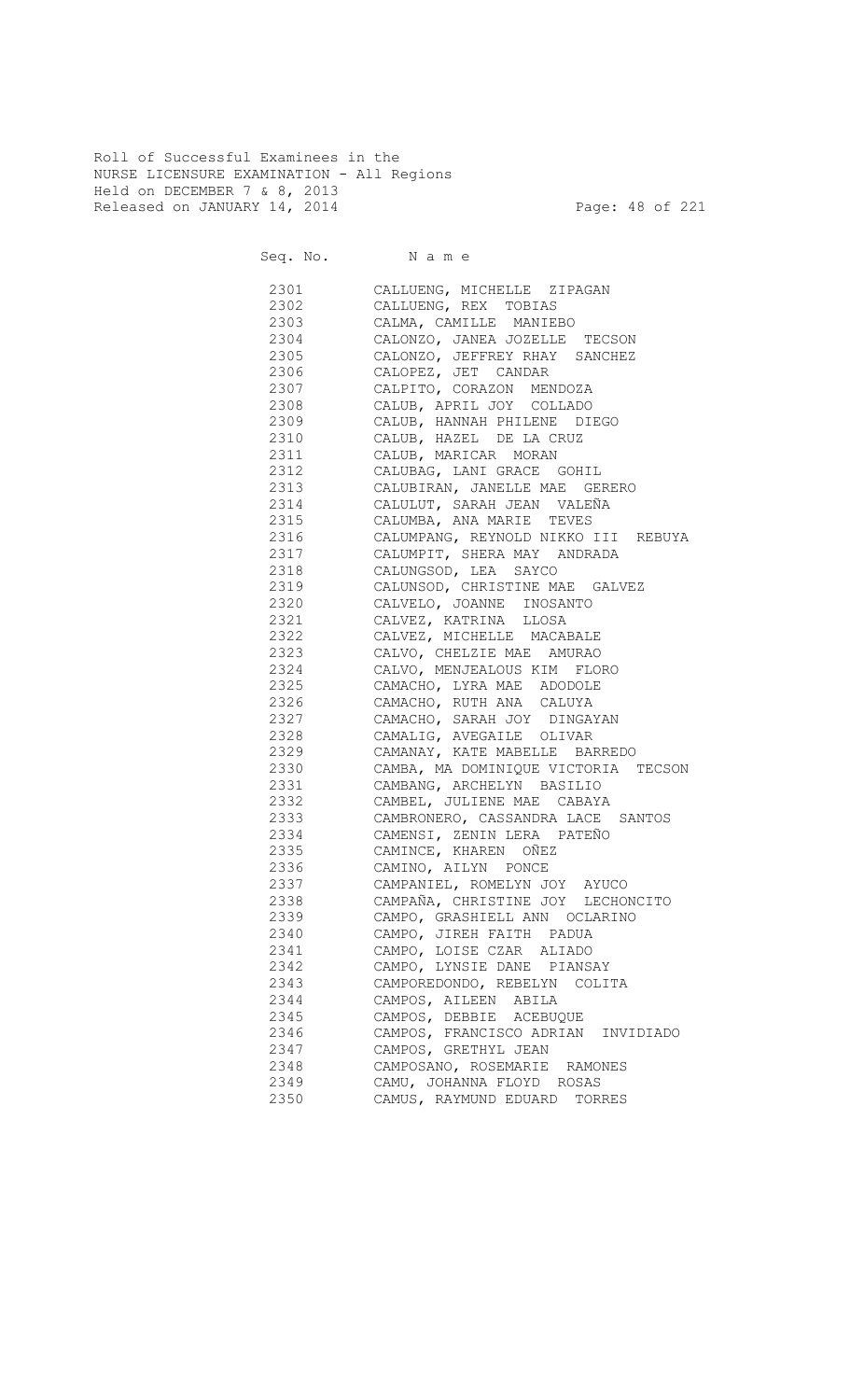Roll of Successful Examinees in the NURSE LICENSURE EXAMINATION - All Regions Held on DECEMBER 7 & 8, 2013 Released on JANUARY 14, 2014 **Page: 49 of 221** 

| 2351     | CANADA, JAYSON BALLESTEROS                     |
|----------|------------------------------------------------|
| 2352     | CANADILLA, GIAN VINIQUE SUMAMPONG              |
| 2353     | CANALEJA, ISABELLA LOUISE FAUSTINO             |
| 2354     | CANAMA, DEA ANCIT                              |
| 2355     | CANAREJO, IMEE SANTULIO                        |
| 2356     | CANAREJO, NIKKY PATROCEÑO                      |
| 2357     | CANATOY, JAYPEE HERANA                         |
| 2358     | CANCEJO, MICHELLE ILAGAN                       |
| 2359     | CANCERAN, AUDREY SHANE ACOSTA                  |
| 2360     | CANCERAN, RIZA LAMER                           |
| 2361     | CANCINO, JAMAICA JREYTEL CARIÑO                |
| 2362     | CANCIO, MA CRISTINA RAMOS                      |
| 2363     | CANCIO, MARYFEL ROMUALDO                       |
| 2364     | CANDA, MA DINAH MACALIGIW                      |
| 2365     | CANDATU, JEANCEE SARZOSA                       |
| 2366     | CANDIDATO, DOMINIC SAAVEDRA                    |
| 2367     | CANDIDO, CYNTHIA LLORITO                       |
| 2368     | CANDILOSAS, RIZA CABAJEN                       |
| 2369     | CANDOLE, CHERYL SANCHEZ                        |
| 2370     | CANILLAS, ELVIN RAMIREZ                        |
| 2371     |                                                |
| 2372     | CANJA, CHARMAINE<br>CANJA, RICHELENE MAE LEBIG |
| 2373     | CANLAS, AIMERIE JOY BOTE                       |
| 2374     |                                                |
| 2375     | CANLAS, DEMSON MIGUEL                          |
|          | CANLAS, JUSTIN CARLO CUEVAS                    |
| 2376     | CANLAS, MARY GRACE MENDOZA                     |
| 2377     | CANLAS, RIO ABON                               |
| 2378     | CANLONG, KATHLYN FRANCIA                       |
| 2379     | CANO, GREGORIO JR VALENZUELA                   |
| 2380     | CANONG, JIRO PAVILLAR                          |
| 2381 238 | CANONIZADO, JOEL JOHN JR DUMLAO                |
| 2382     | CANONOY, MA CECILIA LYN SARASTE                |
| 2383 238 | CANOY, CATHERINE BETONIO                       |
| 2384     | CANOY, CELINE ANGELIQUE CADAGAT                |
| 2385     | CANOY, GLENDALEE ANN GALAPON                   |
| 2386     | CANOZA, ROGELYN PACHECO                        |
| 2387     | CANSANA, MARY FRANCES MANGONGA                 |
| 2388     | CANSEJO, ILEENE CABILDO                        |
| 2389     | CANSINO, MERRY KRIS REMOBLAS                   |
| 2390     | CANSINO, REA GRACE ENRIQUEZ                    |
| 2391     | CANSINO, ROSE ANN QUELNAN                      |
| 2392     | CANTERO, JED ANTHONY ECO                       |
| 2393     | CANTILA, JANELLE RIVA TUBONGBANUA              |
| 2394     | CANTO, CINDY FAITH ORTEGA                      |
| 2395     | CANTOS, LOUIE ABELLANA                         |
| 2396     | CANTOS, RACHELLE ANN ITURALDE                  |
| 2397     | CANTOS, RVY KIM MACATANGAY                     |
| 2398     | CANTUA, CERISE FLORES                          |
| 2399     | CANTUBA, GRETCHEN BELLEZA                      |
| 2400     | CANUDAY, LEONECA ANN LIMSON                    |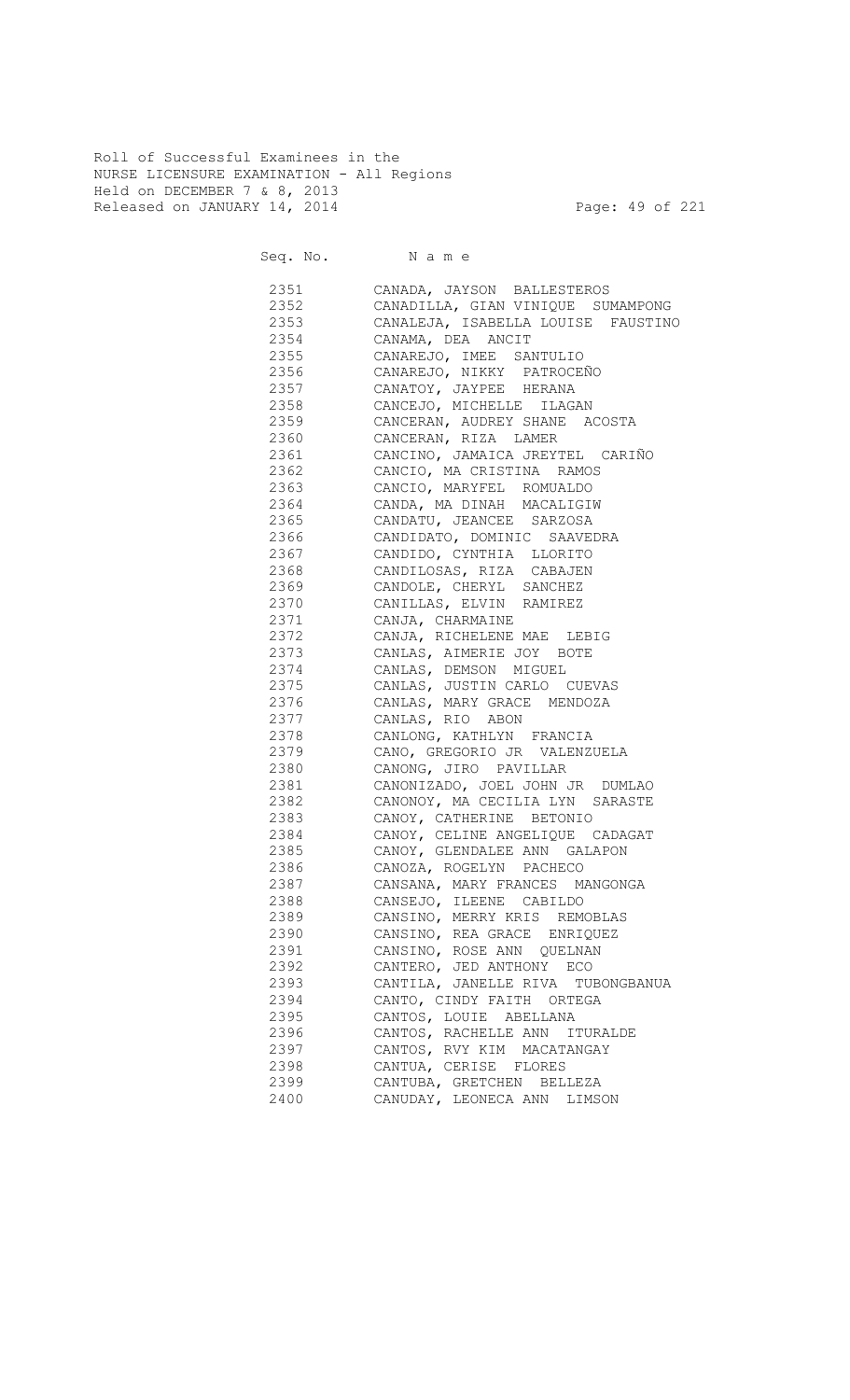Roll of Successful Examinees in the NURSE LICENSURE EXAMINATION - All Regions Held on DECEMBER 7 & 8, 2013 Released on JANUARY 14, 2014 **Page: 50 of 221** 

Seq. No. Name

 2401 CANUEL, TEOFILO JR BERNALES 2402 CANUTO, ROSCLAIRE INTIG 2403 CAOILE, GLENDA ANGELES 2404 CAPANGPANGAN, ZENITH BONOCAN CAPANING, KAYE MICHELLE VILLASOTO 2406 CAPAO, SUNSHINE REUYAN 2407 CAPAPAS, COLEEN FAYE MONTEFALCON 2408 CAPARAS, CONCEPCION JANE KNOWLES 2409 CAPARAS, JUMAR PIAPE 2410 CAPARRO, NIVA TONELETE 2411 CAPATAR, LALYN DOMANAIS 2412 CAPERIG, ARNIELYN DEGAL 2413 CAPETILLO, CLARIZZA FAYE CALISTE 2414 CAPIENDO, EDEL MARK CAPIAN 2415 CAPILA, JOANNA MARIE CATUBAY 2416 CAPILI, CATHERINE CANLAS 2417 CAPILI, LOIS ADRIAN RECTO CAPILLAS, NEOMI BOSOGON 2419 CAPIN, JOHNNY PO PAGAPULA-AN 2420 CAPISPISAN, JAYPEE DACUMOS 2421 CAPISTRANO, VON EAGEAN SADUESTE 2422 CAPIÑA, JOEN ALFUEN 2423 CAPRE, CHONA BAMUYA 2424 CAPULE, KARRIE JADE JEANJAQUIT 2425 CAPULONG, JEFF LOUIE CAVERTE 2426 CAPULSO, CHERRY LYN BERTOLDO 2427 CAPULSO, LESTEN MEI REMEGIO 2428 CAPUNDAN, EDA CHRISTIANIE CENIZA 2429 CAPUNDAN, JOANNIE FAUSTINO 2430 CAPUNO, PAULO NATHANIEL RODRIGO 2431 CAPUNONG, KAREN TRIXIE 2432 CAPURAS, JERWIN JAZUL 2433 CAPUTE, CUL NIÑO MANGAS 2434 CAPUTILLA, DYAN LIM 2435 CARAANG, JERRY VILLANUEVA 2436 CARAANG, MAE JANICE COLOMA 2437 CARABAÑA, CARLO REGINO HERMOSISIMA 2438 CARABIDO, SHEILA JANE ARENAS 2439 CARACAS, JOYCE ANN MARY CAROLINO 2440 CARACOL, MARIGOLD DESPI 2441 CARAGAY, JASPER LEMUEL VELASCO 2442 CARAMAT, BIEN ELLY LANGBAYAN 2443 CARAMAT, MAURINCE FAMINIAL 2444 CARAMONTE, MARK DAVE MURILLO 2445 CARANDANG, GENESIS MAGSADIA 2446 CARANDANG, KAREN MARFIL 2447 CARANDANG, MARIEL ANN LACERNA<br>2448 CARANTO. NICOLE OPEDA CARANTO, NICOLE OPEDA 2449 CARANZA, CARMEL FERNANDEZ 2450 CARANZO, MELIZA BALIDIO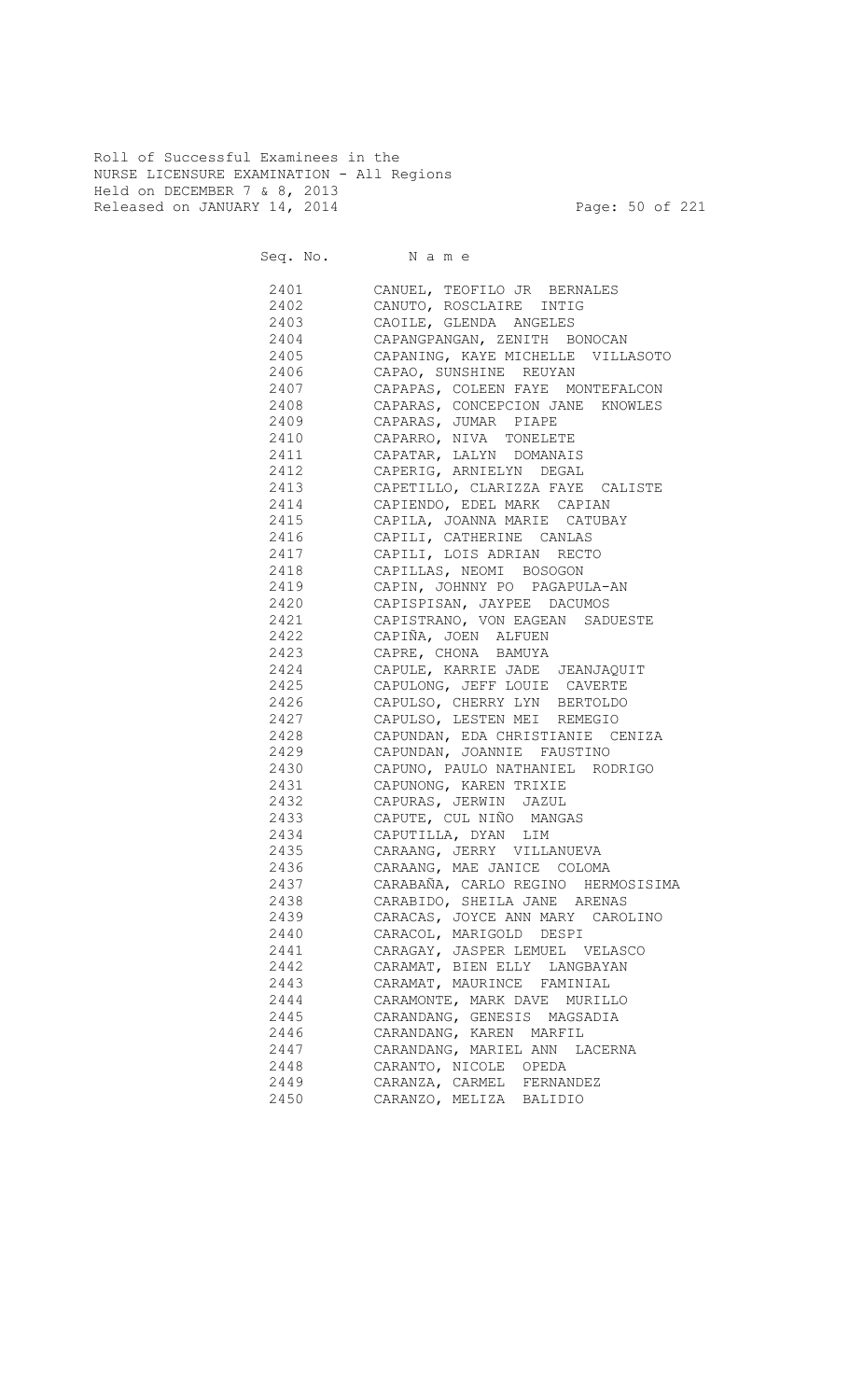Roll of Successful Examinees in the NURSE LICENSURE EXAMINATION - All Regions Held on DECEMBER 7 & 8, 2013 Released on JANUARY 14, 2014 **Page: 51 of 221** 

Seq. No. Name

2451 CARASCA, QUEENNIE SANTIAGO<br>2452 CARASI, JEROME DE GUZMAN CARASI, JEROME DE GUZMAN 2453 CARBALLO, CINDY LOU HINDOY 2454 CARBOLICO, JOEMAR PASIA CARBONEL, PRINCESS AIRA BUCAG 2456 CARBONELL, JOAN MAE ORMITA 2457 CARBONILLA, APRIL HAYNNA SOBREVEGA 2458 CARDENAS, KAREL CLAUDINE NAVARRO 2459 CARDONA, JESSICA PRESTOZA 2460 CARENA, FELISA KAMILLE ANGELA RAMIREZ 2461 CARIAGA, ANGELINE DAGURO 2462 CARIAGA, GERARD BENEDICT ALFAR 2463 CARIASA, RUBY ANN CRUZ 2464 CARIASO, LADY QUEEN ADECIR 2465 CARICARI, JERACHEL BELAMIA 2466 CARIGO, IVY CAOILE 2467 CARILLO, JELYN JARDIO CARILLO, JOAN CATHERINE CALIMOSA 2469 CARINGAL, ALMA REMA ANYAYAHAN 2470 CARINGAL, CYRILLE KRYZ REYES 2471 CARINGAL, JAN NICOLE CORTEZ 2472 CARIO, ZENAIDA DAY-ONG 2473 CARISMA, JAZZY MAY HAOHAO 2474 CARIZON, EROLD MIRANDA CARIÑO, GLORYVEL PACURE 2476 CARIÑO, JELLY ROSALES 2477 CARIÑO, JELLYANN 2478 CARIÑO, JESSA ANGELA PADUA 2479 CARIÑO, JOSE MARIA ANTONIO 2480 CARIÑO, LORREN LEIGH RAVELO 2481 CARIÑO, MARY JOY GALICIA 2482 CARIÑO, REIZ JAHNKY DUMLAO 2483 CARLON, MICHAEL ANGELOU MAESTRO 2484 CARLOS, BENAFIL LAMSIS 2485 CARLOS, JAY AR CUSIPAG 2486 CARLOS, JOSE FERNANDO EVORA 2487 CARLOTO, KARLA ANGELINE RESPICIO 2488 CARMELOTES, IVY DIANNA SALADAGA 2489 CARMEN, JHOMAR DUBLA 2490 CARMONA, BRYAN TORRES 2491 CARMONA, RIZZALYN ETQUIBAL 2492 CARNICE, PRINCES MAE RANADA 2493 CARO, MARILYN CALEGAN 2494 CARO, MARY KIMBERLY FUENTES 2495 CARO, RAYSUN SOLIVIO 2496 CARONAN, ANNA ROSE BAGO 2497 CARONAN, MARICRIS BLANCAD 2498 CARONONGAN, LADY GRACE URBANO 2499 CARPENA, NIVIA MARIE ELOMINA 2500 CARPIO, CHRISTINE JAZE PELLOSIS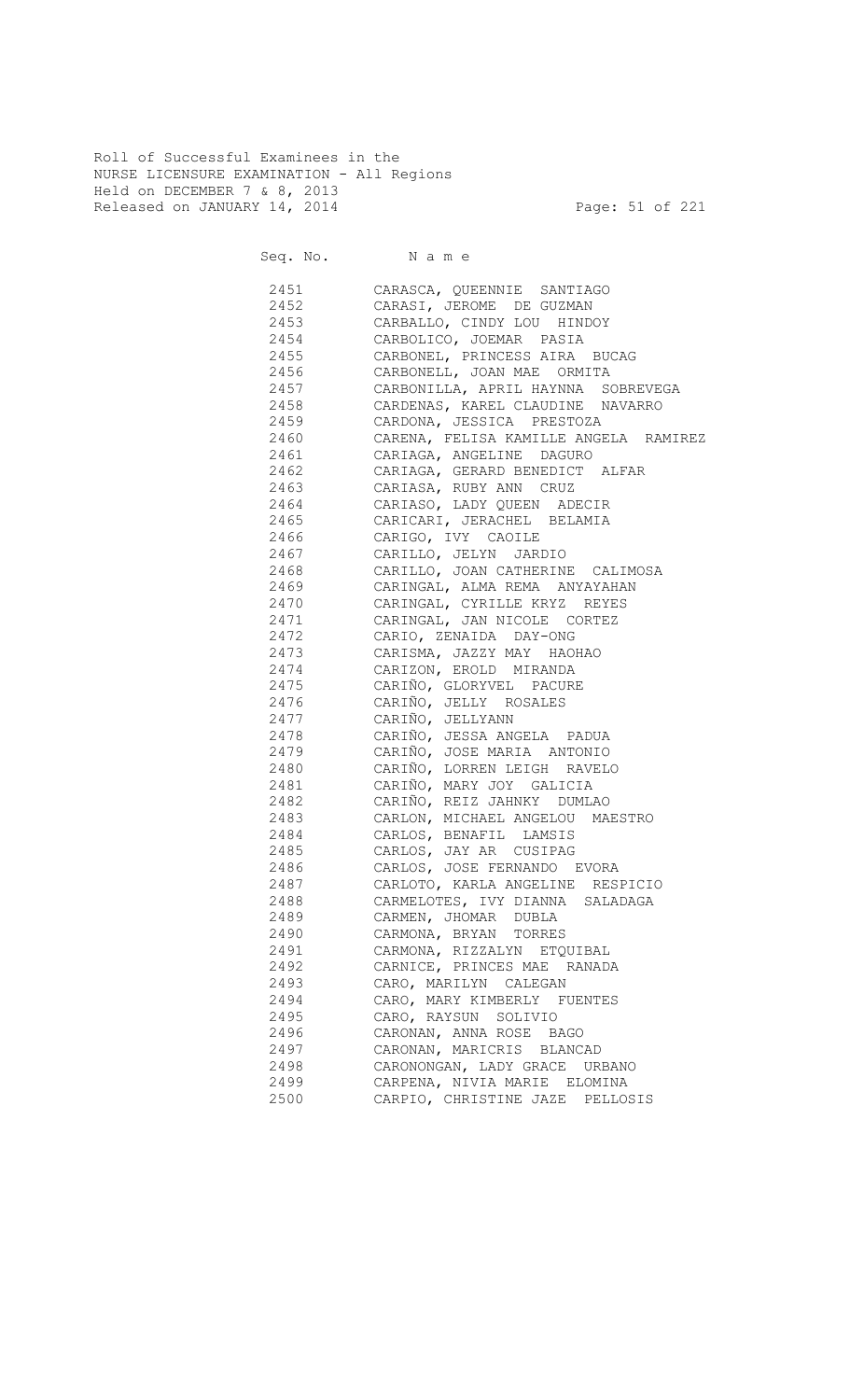Roll of Successful Examinees in the NURSE LICENSURE EXAMINATION - All Regions Held on DECEMBER 7 & 8, 2013 Released on JANUARY 14, 2014 **Page: 52 of 221** 

Seq. No. Name

 2501 CARPIO, FERCRIS MONCADA 2502 CARPIO, JHONA DEL ROSARIO 2503 CARPIO, MARIA ALFINA FAJARDO 2504 CARPIO, RESANY AISA CARPIO, VENUS CUYONG 2506 CARPISO, JOHN CARLO LAO 2507 CARPISO, ROGER JR CONCEPCION 2508 CARPITANOS, PAULEEN MARIE SAMIOS UY 2509 CARPO, DARWIN JADE RACHO 2510 CARREON, JOGENE MONARCA 2511 CARREON, JOSEPH NIÑO V WEE 2512 CARREON, KAREN VIRAY 2513 CARREON, MARY GOLD FORTUNO 2514 CARREON, VANESSA NIERA QUERUBIN 2515 CARREON, VIRGILIO JR SIAO 2516 CARRIAGA, ROSEMERRY ANN ABAO 2517 CARRIDO, CHRISTINE JOY DONOR 2518 CARRIDO, CHRISTOPHER BIEN BAYOT 2519 CARSULA, MERIAM ORDANEZ 2520 CARTA, LIEZYL PESPINAN 2521 CARTAGENA, ANDRIANNE ADORABLE 2522 CARTAGENA, CHERITH SHYNN AÑORA 2523 CARTAGENA, IRENE LEBANAN 2524 CARTAGENA, J-SAM TRIXIE CANONIGO 2525 CARTAGENA, MARGARETH JUN ESCLAMADO 2526 CARUBIO, RUTHER PAOLO ROMERO 2527 CARUMBA, QUEENIE ROSE VILLOTE 2528 CARUNUNGAN, LENI ILOG 2529 CAS, TIMOTHY-AMBEE MORRON 2530 CASABAR, JONA LUNA 2531 CASANOVA, GLADYS CONSTANTINO 2532 CASAS, LOWELA DULLER 2533 CASASOLA, GLEIZEL DEGAYO 2534 CASAUL, MARCO ANJO BALISORO 2535 CASAÑA, JOANNA MARI 2536 CASCALLA, KEVIN SCOTT LUALHATI 2537 CASCAÑO, JHONNYLYN VER SARSABA 2538 CASCO, ROSECHELLE LOPEZ 2539 CASEPE, MARIELLE JEWEL DERAMAYO 2540 CASERO, CLAIRE CABAHUG 2541 CASERO, FATIMA MORALES 2542 CASIANO, EDZL JOHN LACHICA 2543 CASIBANG, ALEXANDRIA DANAO 2544 CASICAS, PAULA JAINEE SAN JUAN 2545 CASIDLAC, JERBY ROSE ENRIQUEZ<br>2546 CASIL, MARZON GALENZOGA CASIL, MARZON GALENZOGA 2547 CASILLAN, LIZA BAUTISTA 2548 CASIMIRO, KARLMILLE FE HIRANG 2549 CASIMIRO, MILANY FRANCESCA ADRIANO 2550 CASIMIRO, TRIXIE KRIZZIA SIMPLICIANO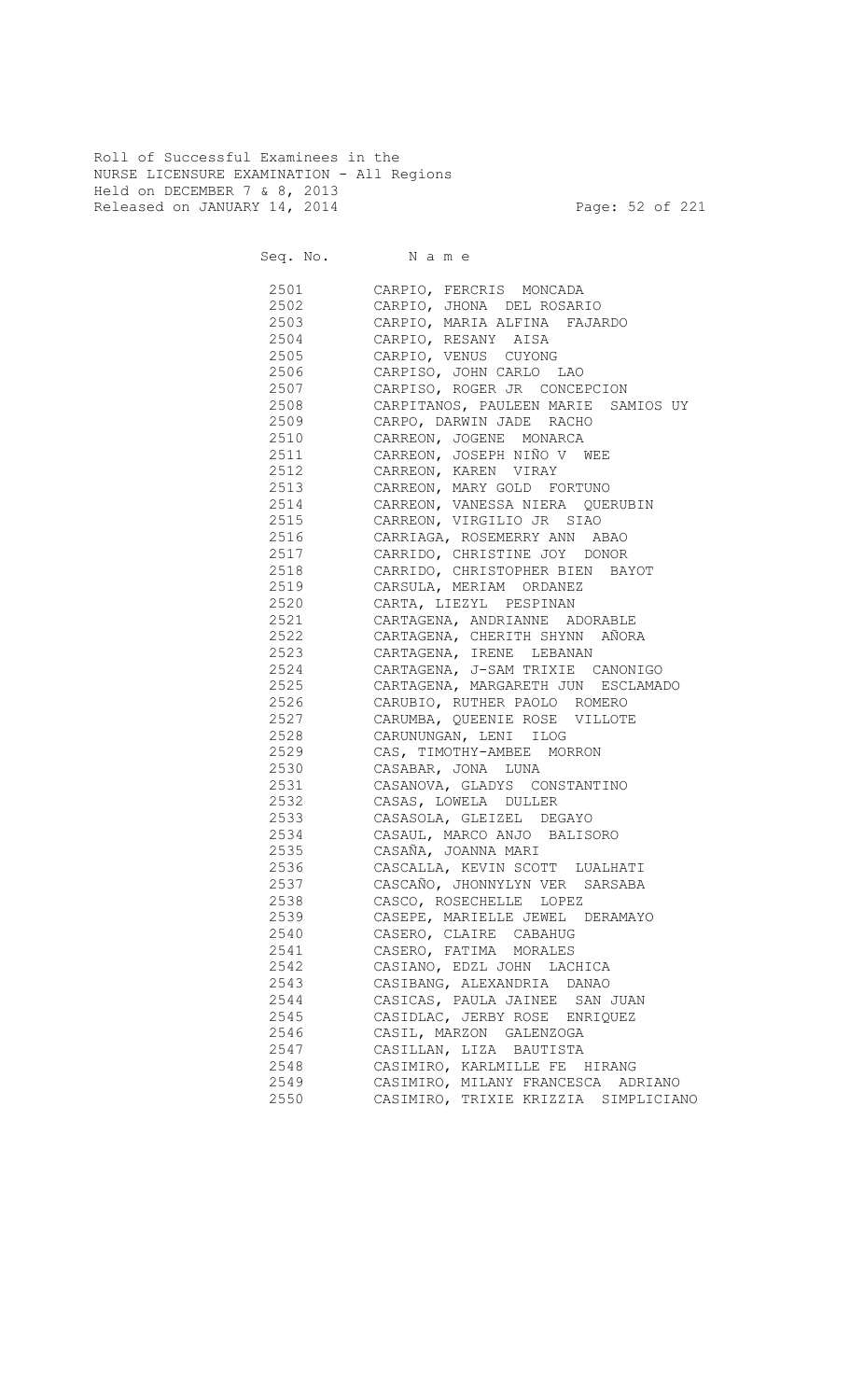Roll of Successful Examinees in the NURSE LICENSURE EXAMINATION - All Regions Held on DECEMBER 7 & 8, 2013 Released on JANUARY 14, 2014 **Page: 53 of 221** 

Seq. No. Name

 2551 CASIN, DENISE ARIELLE ACERO 2552 CASINILLO, DESSIE DHIA BALAKWIT 2553 CASINO, MICHELLE MARQUEZ 2554 CASIPLE, LIZA MARIE MAILLA 2555 CASIRAYAN, JOE MARI MORDENO 2556 CASISON, FRITZ DARYL GONZALEZ 2557 CASIÑO, CRYSTALYN MARIE PLACINO 2558 CASON, CHRISSI ANN ESGUERRA 2559 CASPE, PAOLA MARIE SOURIBIO 2560 CASQUERO, TIMOTHY JIN FERNANDEZ 2561 CASTAÑALES, KATHRYN BANGAYAN 2562 CASTAÑEDA, MARY GRACE VALLEJOS 2563 CASTAÑO, NIÑA MARIELLE CACHO 2564 CASTEL, RENEE ROSE DY 2565 CASTELLANO, JUMAR AQUINO 2566 CASTELLANO, ZOCEL KRIS PATOC 2567 CASTILLANO, JESICA SARSAGAT CASTILLANO, YVONNE ROSSINI DONCERAS 2569 CASTILLEJOS, ARLEENE LAPORE<br>2570 CASTILLO, ABIGAIL JOY MANALO CASTILLO, ABIGAIL JOY MANALO 2571 CASTILLO, ANGELICA BARCELLANO 2572 CASTILLO, ANNE GRACE VEGA 2573 CASTILLO, BENJAMIN JR II REYES 2574 CASTILLO, BERNICE ALEGRE 2575 CASTILLO, CAMILLE MIRANDA 2576 CASTILLO, CELINE GARCIA 2577 CASTILLO, CHARISMA NOCEJA 2578 CASTILLO, CHARISMA FAYE GARCIA CASTILLO, CHARO FRUELDA 2580 CASTILLO, ERA JAN JOR 2581 CASTILLO, ERINN ANDALIS 2582 CASTILLO, FERMILETTE BEA BUHAT 2583 CASTILLO, KARL IVAN CATALUÑA 2584 CASTILLO, KRISTIN YSABELLE PONCIANO 2585 CASTILLO, LORENZ MICHAEL PAZ 2586 CASTILLO, MARICEL PADIL 2587 CASTILLO, MAY ANN SINUES 2588 CASTILLO, NANCY GRACE PUNZALAN 2589 CASTILLO, RAE AYN ALCANTARA 2590 CASTILLO, SHARMAINE FERRER 2591 CASTINO, CHERIE MIE PLAZA 2592 CASTOR, CARMELA HERRERA 2593 CASTRO, ALI ABDULLAH ALEJANDRO NUDGARA 2594 CASTRO, ALYSSA MAPILE 2595 CASTRO, BERNADETTE RUTH HERNANDEZ 2596 CASTRO, BERSON LAYACAN 2597 CASTRO, CEDRICK ANGELICA ZAFRA 2598 CASTRO, JAMES LOPEZ 2599 CASTRO, JAYLA SARAH MIRANDA 2600 CASTRO, JEOFFREY PAOLO BEATRIZ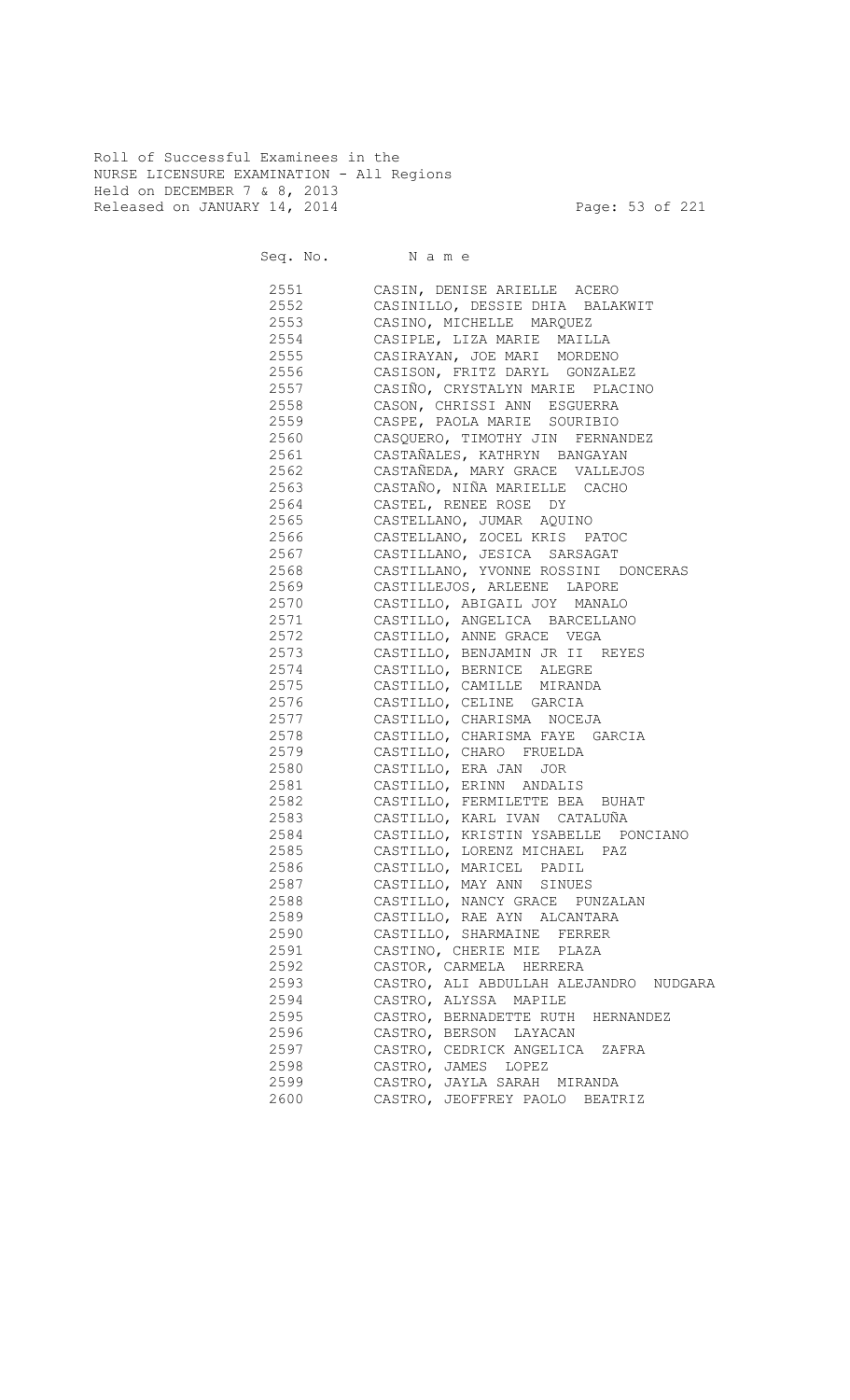Roll of Successful Examinees in the NURSE LICENSURE EXAMINATION - All Regions Held on DECEMBER 7 & 8, 2013 Released on JANUARY 14, 2014 **Page: 54 of 221** 

| 2601 | CASTRO, JOSIE LOU BELIGOLO                 |
|------|--------------------------------------------|
| 2602 | CASTRO, KRIS ANGELEI MOVIDA                |
| 2603 | CASTRO, LORELLEI LOELLE JUCUTAN            |
| 2604 | CASTRO, LYNETTE CLARETE                    |
| 2605 | CASTRO, MARIANE LAGAMO                     |
| 2606 | CASTRO, MARK JAYSON ANCHETA                |
|      | 2607 CASTRO, MARVIN WAYNE MISSION          |
|      | 2608 CASTRO, MARY DESSILEEN MAY CERCADO    |
|      | 2609 CASTRO, MONIQUE THERESE SONGCAYAUON   |
|      | 2610 CASTRO, VERNA LIZA AZARRAGA           |
|      | 2611 CASTRO, VIA EMMANUELLETTE ROQUE       |
|      | 2612 CASTRO, WIGGLE GEY AQUINO             |
| 2613 | CASTRO, XYRCHEZ FERNANDEZ                  |
|      | 2614 CASTRODES, KATHLEEN CLAIRE LARRAZABAL |
|      | 2615 CASTROMAYOR, SHAREE CALALIMAN         |
| 2616 | CASTULO, ERWIN BERSE                       |
|      | 2617 CASTULO, IVY KRISTINE COLONIA         |
|      | 2618 CASUMPANG, CYRIL SALDE                |
|      | 2619 CASUNGCAD, JOANNE TULIPAT             |
|      | 2620 CASUYON, ROWENA GRONA                 |
|      | 2621 CAT-TEL, DWIGHT COLUMNA               |
|      | 2622 CATABAY, KAYE ANGELICA GONZALES       |
|      | 2623 CATADOR, ATHENA GRACE BARRANCO        |
|      | 2624 CATAHAY, CHARITY JOY CARINGAL         |
| 2625 | CATALAN, DAWN ADRIANNE MIFRANO             |
| 2626 | CATALAN, LIRA DUPLIAN                      |
| 2627 | CATALINO, FEBIE BALABAG                    |
| 2628 | CATALLA, KRIZLE MARIE GUEVARRA             |
| 2629 | CATALO, JASHEN ASTORGA                     |
| 2630 | CATALON, VIRGELITE TULALI                  |
| 2631 | CATALUÑA, BRIGETTE BANHAW                  |
| 2632 | CATAM-ISAN, KIMBERLY CARMELOTES            |
| 2633 | CATAMASA-AN, FLORENCE JILL CAMBA           |
| 2634 | CATAP, ROJUANA CALVADORES                  |
| 2635 | CATAPANG, JENNIFER ROSS ANGELIO            |
| 2636 | CATAPANG, YAWELENE ABRENICA                |
| 2637 | CATAYAS, KHRISTINE ANGELIE FAYE HIMBING    |
| 2638 | CATEDRAL, HAROLD DALOGDOG                  |
| 2639 | CATEDRILLA, CINDY ARAO                     |
| 2640 | CATEQUISTA, KEVIN CLYDE CARDINAL           |
| 2641 | CATILO, ANGELICA AGUILA                    |
| 2642 | CATIMBANG, JENNY BULAO                     |
| 2643 | CATIPAY, AIVIE JOY OLIVEROS                |
| 2644 | CATLI, PAMELA QUINLAT                      |
| 2645 | CATOLICO, FERMIN III ABUYAN                |
| 2646 | CATRAL, PATRICK FLORES                     |
| 2647 | CATUBIGAN, REX ANTHONY VERANO              |
| 2648 | CATUDAN, JOHN PAOLO MARCOS                 |
| 2649 | CATUGAL, NAZARETH HOPE PASCO               |
|      | CATUNGAL, MARY ROSE MARANTAL               |
| 2650 |                                            |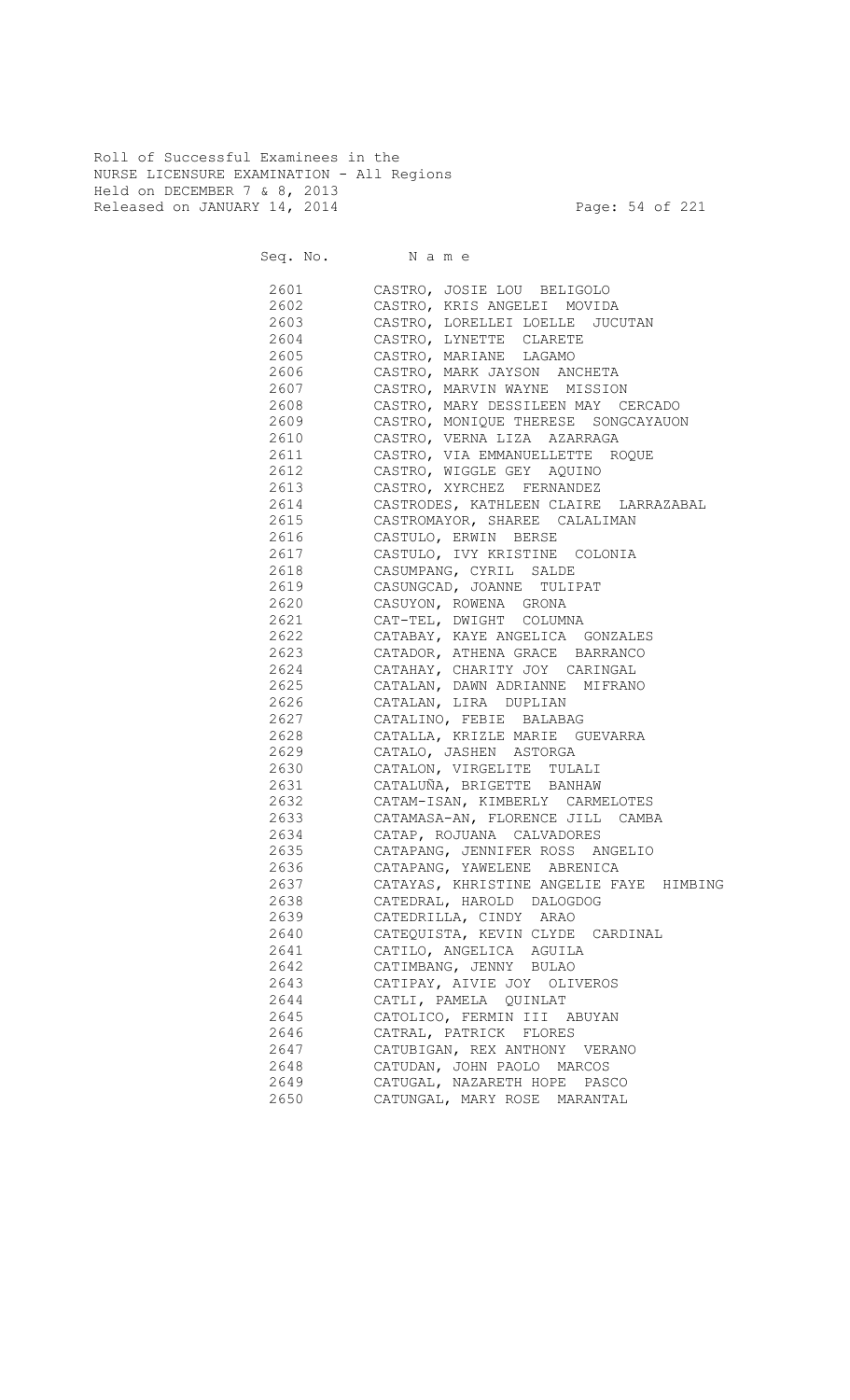Roll of Successful Examinees in the NURSE LICENSURE EXAMINATION - All Regions Held on DECEMBER 7 & 8, 2013 Released on JANUARY 14, 2014 **Page: 55 of 221** 

Seq. No. Name

 2651 CATURZA, JOSETTE BONGAY 2652 CAUAGDAN, KIMBERLY BALAGOT 2653 CAUBANG, RAMON CHRISTOPHER JALMASCO 2654 CAUILAN, KRIZZAMARIE PINEDA CAUILAN, MARIE YVANNA DIEGO 2656 CAUSAPIN, JILYN RUBIA 2657 CAVA, KIRK PELORINA 2658 CAVEIRO, CRISTY ROSE LIM 2659 CAYABAN, GABRIELA VICTORIA PUSAG 2660 CAYABYAB, ROSAURO JOHN PAUL CAGUIOA 2661 CAYABYAB, SANDRA CLAIRE BITUN 2662 CAYABYAB, SHEENA CARMELA PELAYO 2663 CAYACAY, ANA REGENETH OCHO 2664 CAYAGO, MARY ANN AGUILAR 2665 CAYAO, MARISTHEL MAE AGUEL 2666 CAYNILA, NALYN RUETE 2667 CAYSIP, EPHRAIM ROXAS CAZAR, JOHN DAVE ALCANTARA 2669 CAÑA, ANA MARIE CARINAN 2670 CAÑADA, CHERRY MAE GAMO 2671 CAÑAMO, GLIFER BADILLES 2672 CAÑAMO, MARLYN NIÑERIA 2673 CAÑAVERAL, HARYN ROSQUETA 2674 CAÑETE, ARABIGAEL TRAPAL CAÑETE, CHARLES CAPANGPANGAN 2676 CAÑETE, MARK ANTHONY BALAIS 2677 CAÑETE, SHERRY ROSE LAMIGO 2678 CAÑEZO, JIMMY PARONIA 2679 CAÑONIO, RAZEL LAMBERTE 2680 CEA, ROVEE ANGELLI CATEDRILLA 2681 CEBRETAS, DAN OLIVER MORALIDAD 2682 CECE, RACHEL ANNE BAYATO 2683 CEDEÑO, PRINCESS SHARMINE ARPIA 2684 CELAJE, CRISTINA ALINA 2685 CELERIAN, RAUL ANTHONY ADAPTAR 2686 CELESIOS, KARLA NICOLE UBAYUBAY 2687 CELESTE, MA VICTORIA VILLANUEVA 2688 CELESTIAL, FLORENCE MARIE ARENDAIN 2689 CELINO, CYBIL JUAN 2690 CELIS, JENALYN TUNGUIA 2691 CELIZ, ANDREIV LUTERO 2692 CELIZ, EFREN JR TOMINEZ 2693 CELIZ, ROMMELSON APEGO 2694 CELLO, FE ALAGBATE 2695 CELSO, ANJELA CHRISTINE RARO 2696 CENIZA, NEILL CHRISTIAN GLORIA 2697 CENIZA, RICHELLE PENASO 2698 CENIZA, RYNA JELLE TOTING 2699 CENIZAL, KIM ZALMA ARAYATA 2700 CENTENO, CARLA GRACE ALVARADO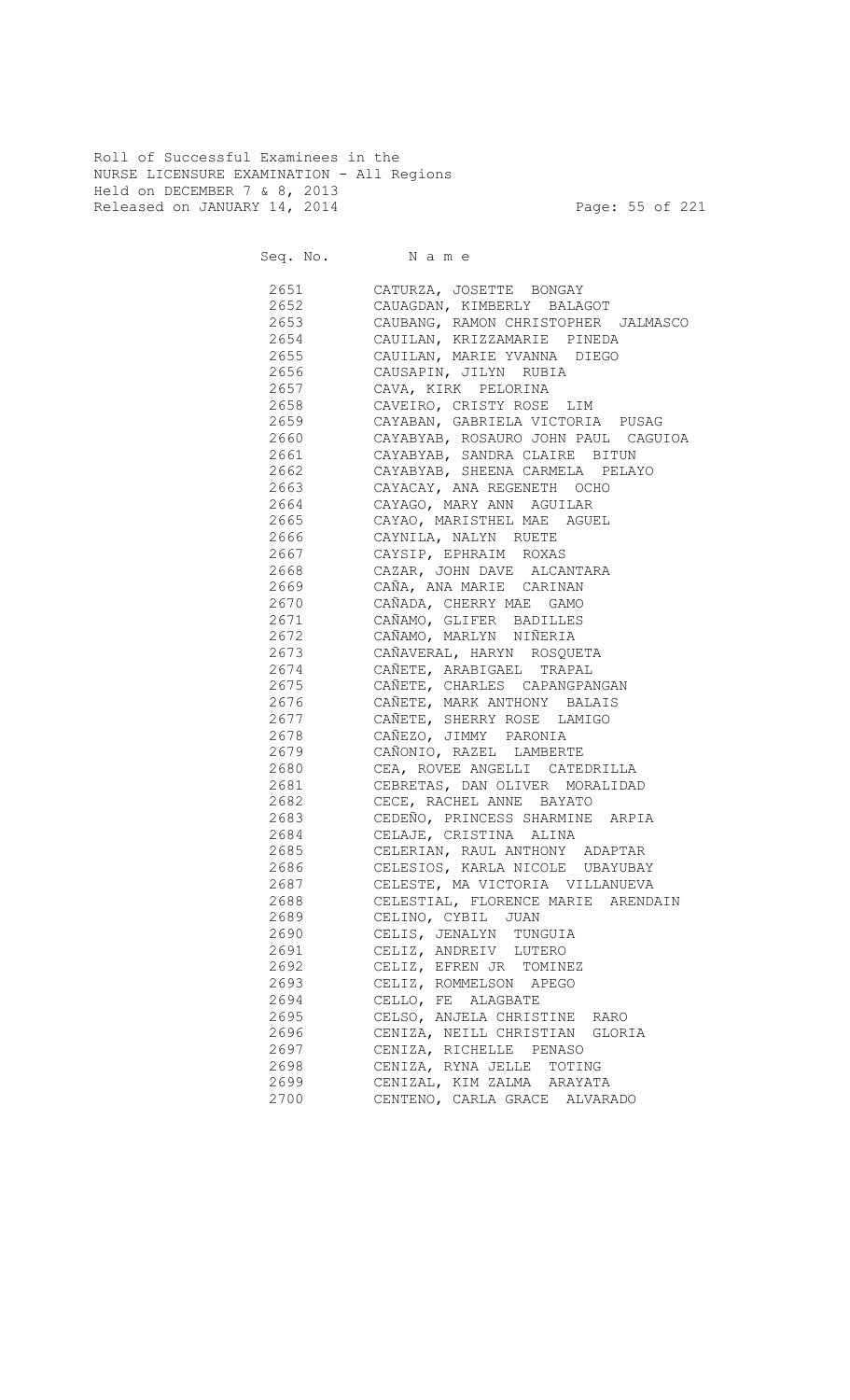Roll of Successful Examinees in the NURSE LICENSURE EXAMINATION - All Regions Held on DECEMBER 7 & 8, 2013 Released on JANUARY 14, 2014 **Page: 56 of 221** 

Seq. No. Name

 2701 CENTILLO, CHARRYSON BURGOS 2702 CENTINA, CRISTINE IDONG 2703 CENTINA, GYLIE VON GIL 2704 CENTINA, LARRY ANDREW COLICO 2705 CEPE, LARAH MAE GODIENES 2706 CEPRADO, JOEGIN MAGALSO 2707 CERALDE, LIEZL OCAMPO 2708 CERAOS, KIMBERLY CASTILLO<br>2709 CERASPE, ARLENE MARIE ANDI 2709 CERASPE, ARLENE MARIE ANDRADE 2710 CERCADO, PHOEBE CORAZON BORJA 2711 CERCADO, RHEA JOY CALVO<br>2712 CEREDON, JENNY JACINTO CEREDON, JENNY JACINTO 2713 CERENA, MARIA MARSHA LINDE 2714 CERIALES, JOANNE FE CEDEÑO 2715 CERICOS, FAITH CHILE ANTEQUISA 2716 CERILLO, MARIBETH FELIZARTA 2717 CERRADO, PETERSON MONTALBO<br>2718 CERUJANO, PAULO MORAL 2718 CERUJANO, PAULO MORAL 2719 CERVALES, MAQUILLE ANN 2720 CERVANIA, DANICA DANIECE JEUNE FERRER 2721 CERVANO, MARK KEVIN BARRUGA 2722 CERVANTES, JERICA JADE BANAWA 2723 CERVANTES, KENNETH JAMES CORTADO 2724 CERVANTES, KRISTINA JANE RINO<br>2725 CERVANTES, PARALUMAN GARCIA CERVANTES, PARALUMAN GARCIA 2726 CERVANTES, ZENETTE ANN GEMPARO 2727 CERVEZA, CANDICE MAE SUMALO 2728 CESAR, JACQUILYN SANCHEZ 2729 CESAR, MICHELLE LAGADIA 2730 CEÑIDOZA, ROBY ARALAR 2731 CHAALAN, PRINCESS JONICA GUINAWAN 2732 CHACLAG, CYPRENE PECKLEY<br>2733 CHAN, ANTONIO III CHAN, ANTONIO III 2734 CHAN, LUIGI ANTHONOEL COLINA 2735 CHANCOCO, STEPHEN JHON POQUIZ 2736 CHANGCO, CHERRY ROSE PAURILLO 2737 CHANTANOP, FAYE<br>2738 CHANTENGCO, JEM 2738 CHANTENGCO, JEM AIRA ALEJANDRO 2739 CHATTO, DELMARVIE ORIG 2740 CHAVES, JOHN MATHEW PIRANTE 2741 CHAVEZ, DAZZLE CAMBAS 2742 CHAVEZ, JOHN MARVEN AGUIRRE 2743 CHAVEZ, KATHRINA ROSALES 2744 CHAVEZ, KATHRYN JOY SERRANO 2745 CHAVEZ, MARY SWEET ERIKA BORJA 2746 CHAVEZ, PRINCESS FAYE TIONGSON 2747 CHAVEZ, RADEL JR FORNOLES 2748 CHAVEZ, SHEENA OCCEÑA 2749 CHEE, IRIS MAE ALLYSON VALENZUELA 2750 CHENG, ANNE CLARISSE GARCIA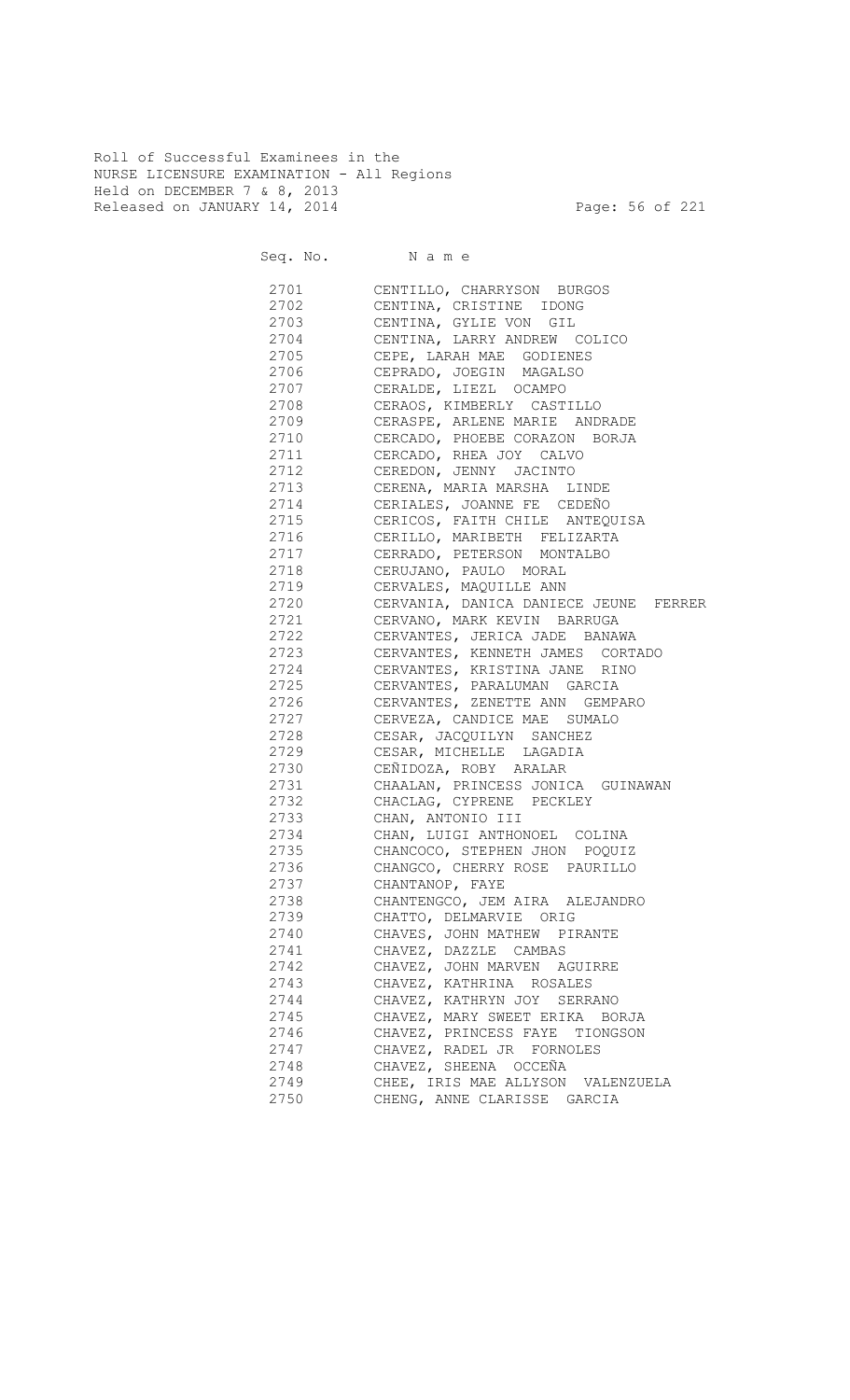Roll of Successful Examinees in the NURSE LICENSURE EXAMINATION - All Regions Held on DECEMBER 7 & 8, 2013 Released on JANUARY 14, 2014 **Page: 57 of 221** 

| 2751 | CHENG, ERROL ROSALES                     |
|------|------------------------------------------|
| 2752 | CHENG, QUEENIE BELLE ESTEYBAR            |
| 2753 | CHI, CARMICHELLE DEE                     |
| 2754 | CHIANG, KATHRYN ALEEZA LIM               |
| 2755 | CHIBA, JAPCY NOBUAKI GENERANA            |
| 2756 | CHICO, CHARISSE ANNE VILLA               |
| 2757 | CHICO, JONES PACHECO                     |
| 2758 | CHING, ARCEE                             |
| 2759 | CHING, CHRISTINE ANN DADIOS              |
| 2760 | CHING, JESSICA MAE MENDOZA               |
| 2761 | CHIO, HARLEY DEAN TUPAG                  |
| 2762 | CHIO, JESLER MOHAMAD GARCIA              |
| 2763 | CHIONG, APRIL MARIEL POLO                |
| 2764 | CHIONG, ELISA ANDREA MUÑOZ               |
| 2765 | CHITONGCO, KRISTINE UDTUJAN              |
| 2766 | CHIYAWAN, ANDRE KNAPH ACOFO              |
| 2767 | CHOGWAWI, DELIA FILOG                    |
| 2768 | CHU, ANGELYN MAE AGPALO                  |
| 2769 | CHU, CATHERINE MARIE ANN JIMENEZ         |
| 2770 | CHUA, CARLA MAE BRILLO                   |
| 2771 | CHUA, DJOANNE LOREN BERONGOY             |
| 2772 | CHUA, EMILY LINAZA                       |
| 2773 | CHUA, GRACELLE MARIE APOSTOL             |
| 2774 | CHUA, JAMIE RANELLA TAN                  |
| 2775 | CHUA, JO ANN LIBERTY FUENTES             |
| 2776 | CHUA, KHIM CATTRALL LABASTIDA            |
| 2777 | CHUA, PEARL ELIAN GARRIDO                |
| 2778 | CHUA, PRINCESS TONIE VOLANTE             |
| 2779 | CHUA, RAZEL CATHERINE DE CASTRO          |
| 2780 | CHULIPA, OLIVE RUFINO                    |
| 2781 | CHY, JOMARIE BONOTAN                     |
| 2782 | CID, JACQUELINE EDEN BANZON              |
| 2783 | CIMAFRANCA, GLYZZA LAIZE CARVAJAL        |
| 2784 | CIMENI, KAZIA JOY GASCO                  |
| 2785 | CINCHES, PAUL BENEDICT GENILLA           |
| 2786 | CINCHEZ, JOHN MARCO                      |
| 2787 | CIPADA, JONAS KEVIN ESTUPA               |
| 2788 | CIPRIANO, HAZEL ANN OABEL                |
| 2789 | CIPRIANO, JACQUELINE ANTIQUIERA          |
| 2790 | CIRERA, CHAMETT DELGADO                  |
| 2791 | CIRERA, MARLON GREJALDE                  |
| 2792 | CIRILO, MARY ROSE LAUNIO                 |
| 2793 | CIVILES, CHRISTIAN GEM BATOLIO           |
| 2794 | CLAMONTE, MARIA FRANCES MONIQUE<br>AGBON |
| 2795 | CLAR, QUEENSLY DUROPAN                   |
|      |                                          |
| 2796 | CLARA, JULIE RUTH SALINAS                |
| 2797 | CLARIN, KATRINE LAXAMANA                 |
| 2798 | CLARITO, JERIC ALLEN BARRIOS             |
| 2799 | CLARIZ, ROXY TROY SALVADOR               |
| 2800 | CLARO, JERLENE PAGADUAN                  |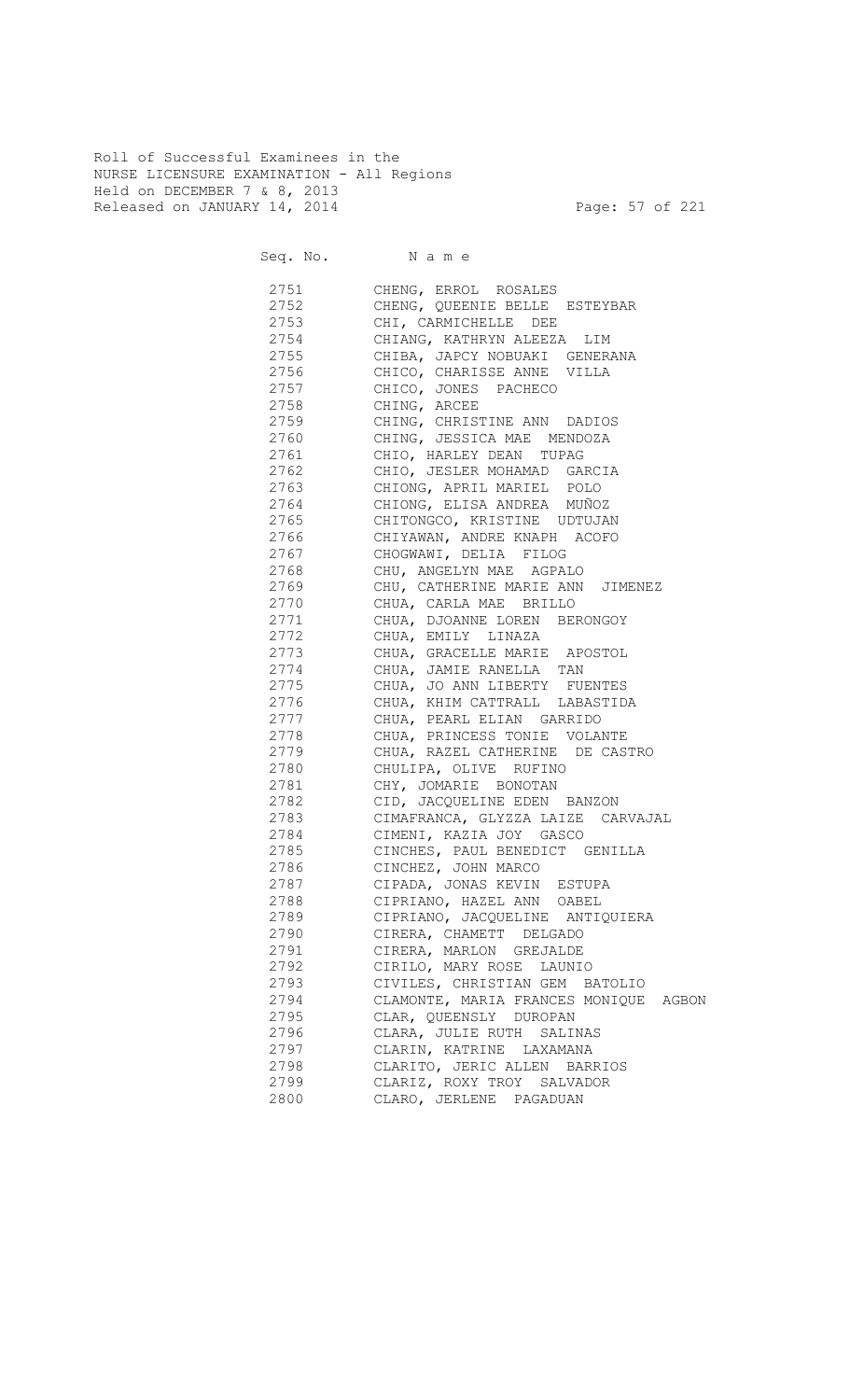Roll of Successful Examinees in the NURSE LICENSURE EXAMINATION - All Regions Held on DECEMBER 7 & 8, 2013 Released on JANUARY 14, 2014 **Page: 58 of 221** 

Seq. No. Name

 2801 CLARO, RYAN GIRAY 2802 CLAROS, MATHELDA VILLEGAS 2803 CLAUDEL, LYAN MARGRETT OCONER 2804 CLAUNA, SHAIRA MARIE LOPEZ CLAVERIA, ANNE MARIZ CATRAL 2806 CLAVERIA, KATHLEEN GONZALES 2807 CLEMENT, JOYCE MAXINE ANGELES 2808 CLEMENTE, CATHERINE ANNE KHAN 2809 CLEMENTE, IVY JAMELAH VALENTON 2810 CLEMENTE, MARY ELLAINE CLARION 2811 CLEOFAS, ANGELI RAMOS 2812 CLEOFAS, CARL PHILIP SANCHEZ 2813 CLEOFE, APRIL ANN PALAYPAYON 2814 CLIMACOSA, CARMINA BINOS 2815 CO, ERWIN LEE 2816 CO, MAYCEDY ROSE BASINILLO 2817 CO, MICHELLE DE LEON<br>2818 COBARRUBIA, LEIGHTON COBARRUBIA, LEIGHTON JOHN 2819 COBERO, LUISA PASCUAL 2820 COBRADO, APRIL JOYCE HABABAG 2821 COBRADOR, SALLY LIBRADILLA 2822 CODILLA, ANGELA JANNES NIÑAL 2823 CODILLA, KRISTY BALOTE 2824 COGOLLODO, RONELL MAGNO 2825 COJO, SHAYNE RENANCIA 2826 COLANGO, VAL ALPHEUS GESULGA 2827 COLASITO, GWEN FERRANDIZ 2828 COLENDRINO, CHARLENE SHANE GANIGAN 2829 COLETO, FE ANN BELLO 2830 COLILI, PAUL ALVIN IGHARAS 2831 COLINA, WILSTONE LORESCA 2832 COLINARES, EYRIEL-GAIL AVESTRUZ 2833 COLIPAPA, FRANCES FAITH BORJA 2834 COLIS, KRISTINE MAE HOMEREZ 2835 COLLADO, EDLYN BALIGNASAY 2836 COLLADO, HANNA HAZEL MARASIGAN 2837 COLLADO, JOHN RYMAR DACAYO 2838 COLLADO, ROMALYN FERNANDEZ 2839 COLLADO, SUNSHINE CHINAMAN 2840 COLLANTES, CHARMIN JOYCE ORDEN 2841 COLLANTES, JOSI ANNE SABIDO 2842 COLMO, RICO LORENZO BENIBILE 2843 COLOMA, EVA SHERYL DELOS SANTOS 2844 COLOMA, JESTER ANSAGAY 2845 COLOMA, JOANNE HAINIER IBARRA 2846 COLUMBINO, CATHERINE VIRAY 2847 COLUMBRILLO, CAMILLE MAE BELTRAN 2848 COLUMNA, MARY ARLHYN BACUYAG 2849 COMAINGKING, FAIRY BASILGO 2850 COMAMAO, MART NIFDEL DELA TORRE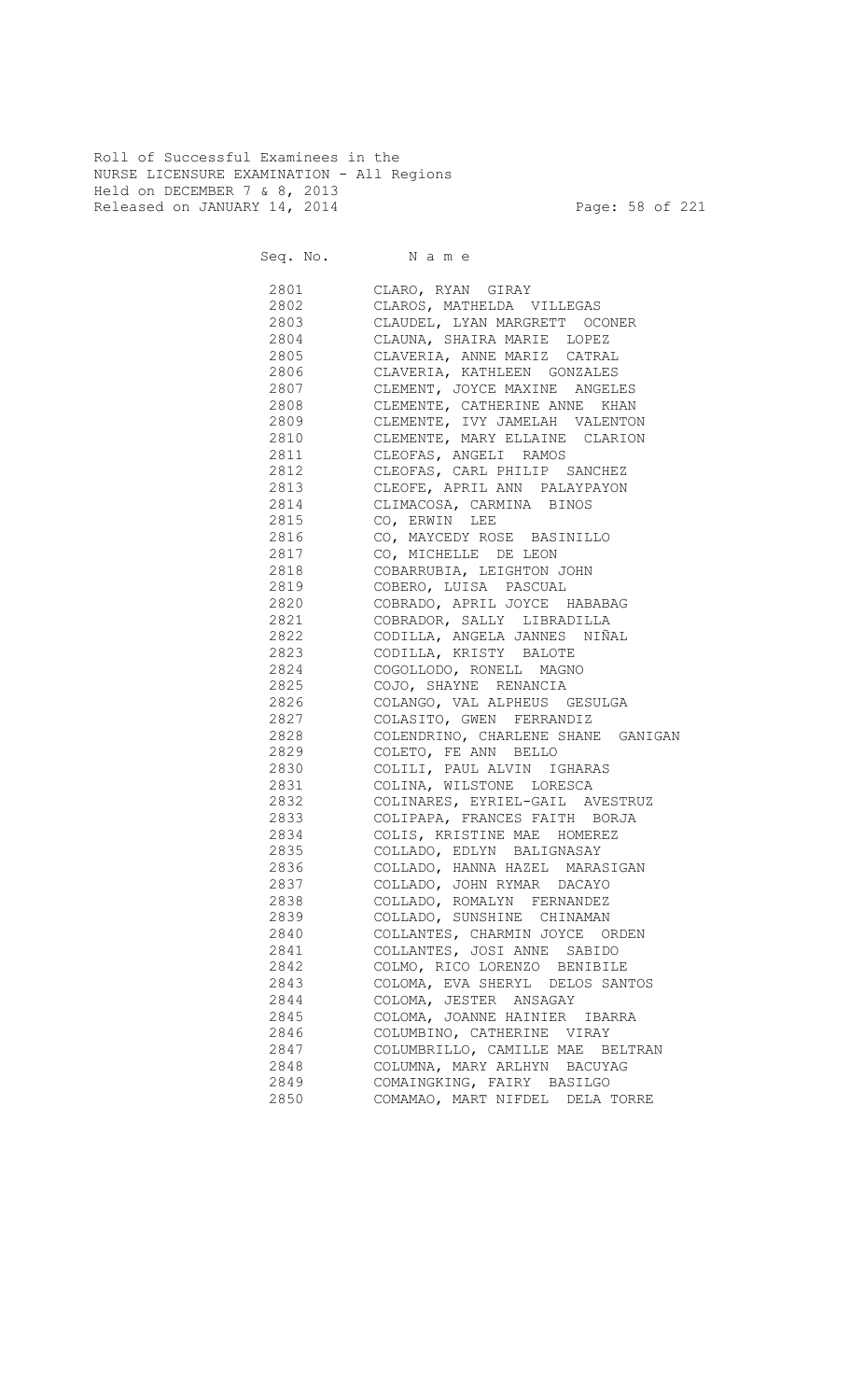Roll of Successful Examinees in the NURSE LICENSURE EXAMINATION - All Regions Held on DECEMBER 7 & 8, 2013 Released on JANUARY 14, 2014 **Page: 59 of 221** 

Seq. No. Name

 2851 COMENDADOR, JASON JOHN HERMOCILLA 2852 COMIA, CHARMAINE GERON 2853 COMIA, CRISTINA HERNANDEZ 2854 COMIA, ISABELLA FLORES 2855 COMIA, JESSA JOY CAÑETE 2856 COMON, NICO PIEDAD 2857 COMPAY, MIKE JAYKE ROMERO 2858 COMPLETADO, MIA VISTA 2859 COMPLETANO, MARY LESLIE CASTILLO 2860 COMPLETO, IRENE HECHANOVA 2861 COMPRENDIO, AIZA MACACUA 2862 CONAG, ERVIN JERVIS PAGTUD 2863 CONCAN, ESTEBAN BAJASAN 2864 CONCEJA, CONNIE JOVEN 2865 CONCEL, KEVIN JOSEPH FLORES 2866 CONCEPCION, CAMILLE ESQUIVEL 2867 CONCEPCION, JEMIMA PEACE GALINDEZ<br>2868 CONCEPCION, KATE AGUSTIN CONCEPCION, KATE AGUSTIN 2869 CONCEPCION, ROLANDO JR BARGAMENTO 2870 CONCEPCION, SHIAH HONEY ALQUIZOLA 2871 CONDAT, VINCENT ISAAC RAZON 2872 CONDE, FLORIE MAY CULINARES 2873 CONDE, KAREN GAILE DEL CARMEN 2874 CONDES, ANNIELYN ARANETA<br>2875 CONDES, JEFF JAMES MANLAI CONDES, JEFF JAMES MANLANGIT 2876 CONDEZ, PRECIOUS GLADYS DOREEN RIVERO 2877 CONDRADO, ARIANNE CAMILLE DE LA PEÑA 2878 CONICONDE, JOY ALAMAG 2879 CONLEY, MICHELLE LYN WA-AYAN 2880 CONLU, RICAR JAY DUNLAO 2881 CONSOLACION, MA CRISTINE KAYE SARATAN 2882 CONSTANTINO, CORAL JOY MAGDATO 2883 CONSUELO, ROMAN MONDERO 2884 CONSUL, HAROLYN CAASI 2885 CONSULTADO, JUMEL ROBIS 2886 CONTAWE, RICHARD AGONIAS 2887 CONTIGA, VERNIE LAGUNDAY 2888 CONTRIDAS, TRISAH GLENN GULAY 2889 CONWI, JOANNALOVELY LAZAGA 2890 COO, HESTER JOYCE YU 2891 COPINO, MARIA TERESA COMINGUEZ 2892 COPO, JULIE ANN 2893 COQUILLA, JOY ELISSA BALLARES 2894 CORALDE, MARIETTA LEONILA DE VERA 2895 CORALES, DELLY JOY DIAZ 2896 CORBANTES, LOVE JOY RAMOS 2897 CORBETA, JAN MICHELLE PASAHINGUE 2898 CORBIN, ROSEMARIE BOMONGCAG 2899 CORCIEGA, CINDY LAYAGUE 2900 CORCINO, ANA CARMEN FUEGO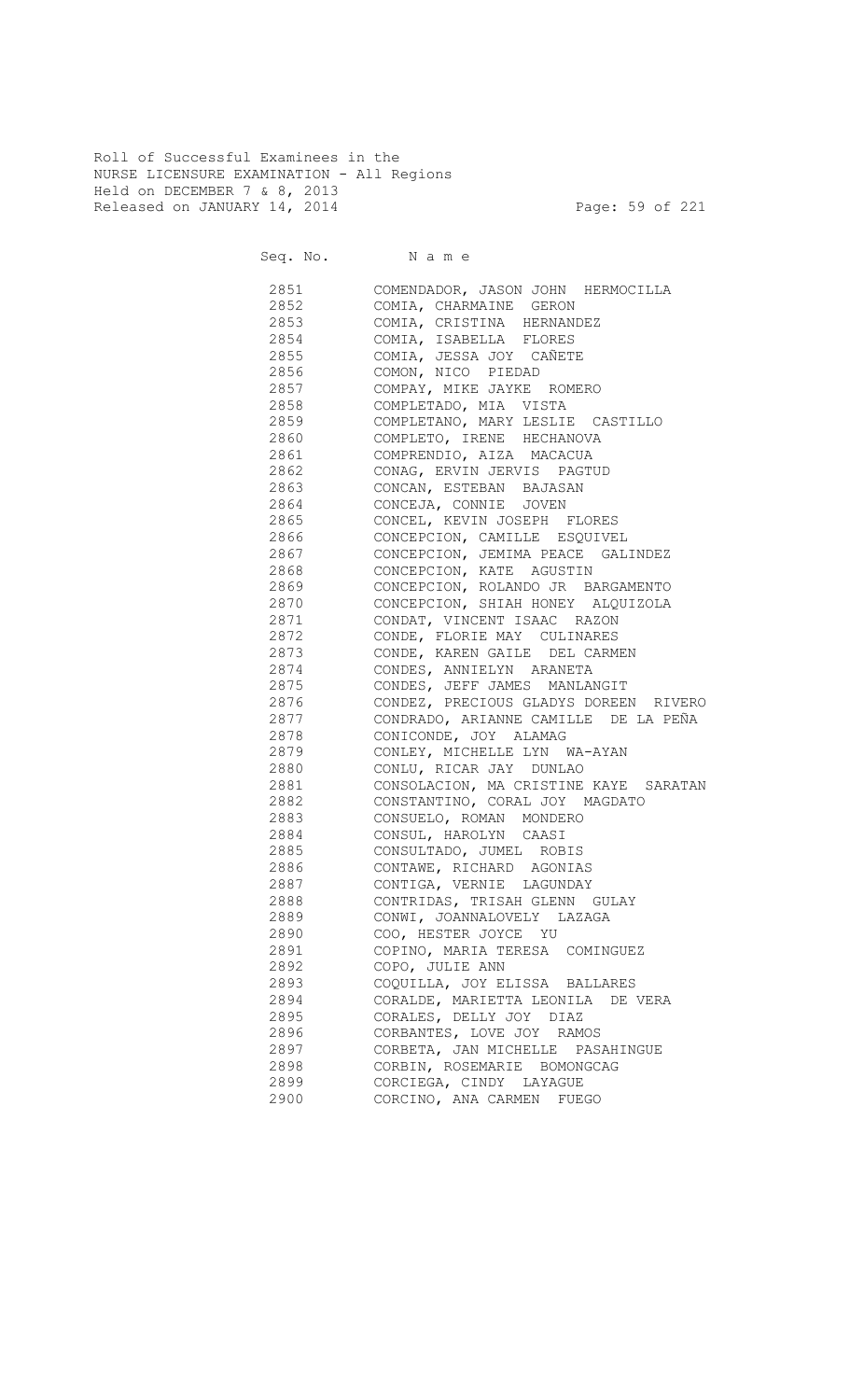Roll of Successful Examinees in the NURSE LICENSURE EXAMINATION - All Regions Held on DECEMBER 7 & 8, 2013 Released on JANUARY 14, 2014 **Page: 60 of 221** 

Seq. No. Name 2901 CORCUERA, ARNOLD JOHN GORDOLA 2902 CORDENIO, APRIL JOY SANTILLAN 2903 CORDERO, DAWN STEFFANNY SOLEN 2904 CORDERO, EARL BANAL<br>2905 CORDERO, JOAPRILLE MA CORDERO, JOAPRILLE MARI DOSDOS 2906 CORDERO, JONA GRACE DELA CRUZ 2907 CORDERO, MONICA DANA PERIA 2908 CORDERO, NICOLE KAYE FERNANDEZ 2909 CORDERO, ROMEO JR PICO 2910 CORDERO, TEHANI PATRICIA PEÑARANDA 2911 CORDOVA, CALVIN JUN GORTEZA 2912 CORDOVA, MARY ROSE PATROCINIO 2913 CORDOVA, RAECHEL REY 2914 CORIA, JOAN VINES 2915 CORNEJO, HARVEY GOMEZ 2916 CORNELIO, AREN TROY LASMARIAS 2917 CORNELIO, RENE MASOLA 2918 CORNELIO, TOMAS CORDIA 2919 CORO, JOYCE ANN MANALO 2920 CORONADO, ARGENREV AÑOSA 2921 CORONADO, JOSE MIGUEL LOTERTE 2922 CORONADO, RACHEL ANN URRETE 2923 CORONEL, JESEL MAE GRANADA 2924 CORONEL, WYLYNNE MEGAN PANGILINAN 2925 CORPORAL, CHRISTOPHER GALANIDA 2926 CORPUZ, ANNE KEITH DE NUEVO 2927 CORPUZ, APRIL MARIE ADORNADO 2928 CORPUZ, ARNICA GABRIEL 2929 CORPUZ, BERNADETTE BUSTILLO 2930 CORPUZ, CHARINA MAE PINOL 2931 CORPUZ, DONN DENRIK PURACAN 2932 CORPUZ, DONNABEL LAZARO 2933 CORPUZ, JACK BARTOLOME 2934 CORPUZ, JASTINE REINIER YAMAR 2935 CORPUZ, JENNY ANNE ALVEAR 2936 CORPUZ, JOHN MARBIN REGALADO 2937 CORPUZ, JOHN PAUL GALLETES 2938 CORPUZ, KATHLEEN MAY VERGARA 2939 CORPUZ, MA CRISTINA CRISOSTOMO 2940 CORPUZ, MA CRISTINA VICTORIA SERGIO 2941 CORPUZ, NEIL AARON DE GUZMAN 2942 CORPUZ, PAUL ALVIN ARCE 2943 CORPUZ, PRECIOUSA FRANCISCO 2944 CORPUZ, RAYBERN SERANILLA 2945 CORPUZ, RONALYN BALDON 2946 CORPUZ, SHANDA MAE MEIM 2947 CORPUZ, VANESSA JEAN BITAMOR 2948 CORRAL, TRIXIA MAE VILLANUEVA<br>2949 CORRALES, GLICY ANN MICULOB CORRALES, GLICY ANN MICULOB 2950 CORREGIDOR, MARIA LEOFE ROTA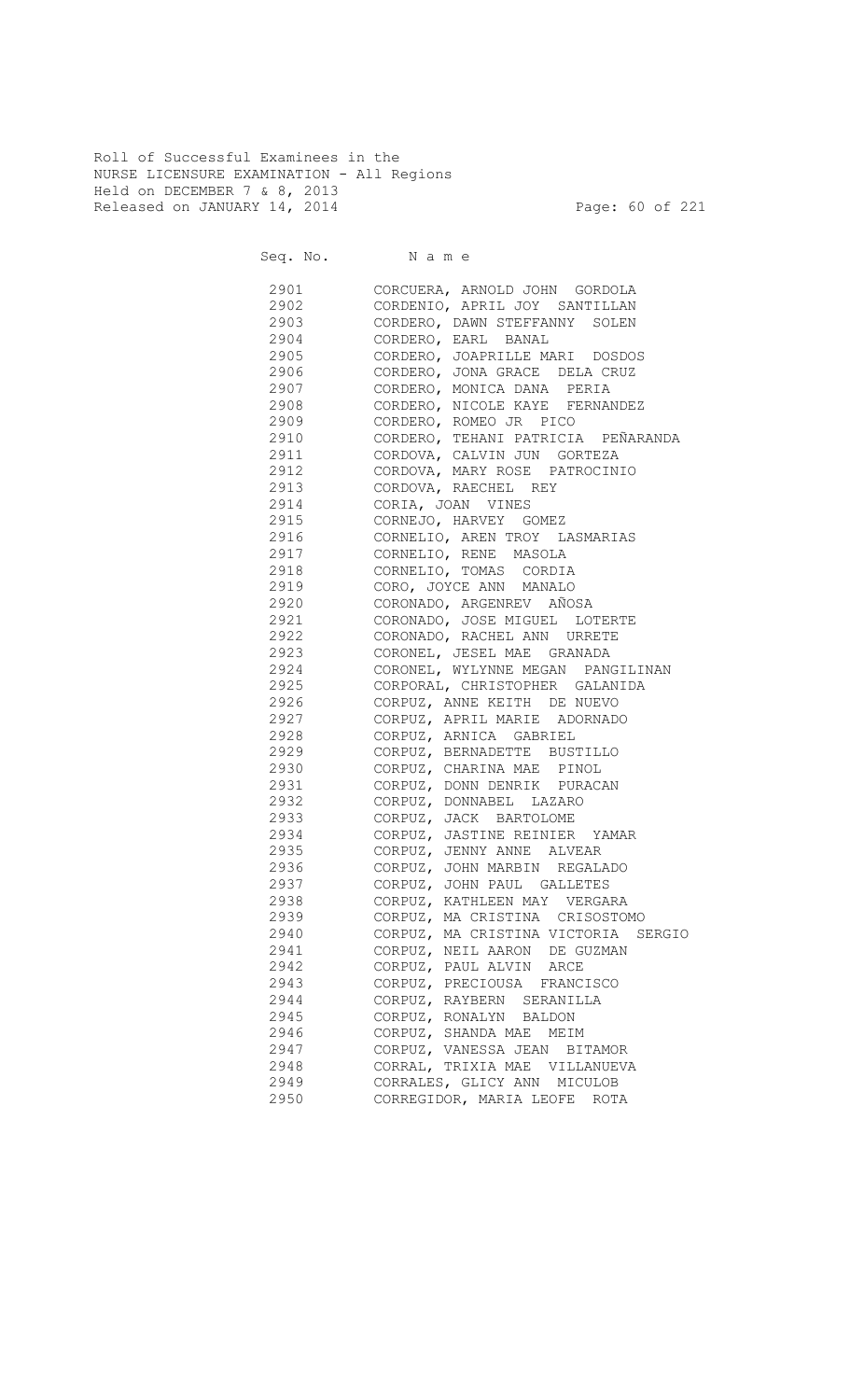Roll of Successful Examinees in the NURSE LICENSURE EXAMINATION - All Regions Held on DECEMBER 7 & 8, 2013 Released on JANUARY 14, 2014 **Page: 61 of 221** 

Seq. No. Name

 2951 CORRO, ANN ROSE MALIGRO 2952 CORRO, CARMELA DAWN LABICANE 2953 CORRO, JONALIZA BATAYOLA 2954 CORSAME, ARTLENE MAER KINKITO 2955 CORTADO, GLENDA CABIOS 2956 CORTADO, MARK LUCIO JR SABATE 2957 CORTEL, RONALD SALTE 2958 CORTERO, JOAN CLAIRE MORADA 2959 CORTES, BLESSELLE VERCIDE 2960 CORTES, CHI DEL ROSARIO 2961 CORTES, JEAN-ANTOINE MIOLE 2962 CORTES, MICHAEL ANTHONY VECINO 2963 CORTES, PATRICK JASON DEL ROSARIO 2964 CORTES, RACHELLE ANNE TAMAYO 2965 CORTEZ, ELLEN GRACE VILLAROSA 2966 CORTEZ, JENNIFER SAHAGUN 2967 CORTEZ, KENNETH GEORGE MATALANG 2968 CORTEZ, MARIA ROFEL LITERAL 2969 CORTEZ, REMIE MADIZON ANGULUAN 2970 CORTEZ, RODRIGO JR PESQUERA 2971 CORTEZ, SHIELA MAE VARQUEZ 2972 CORTEZ, SYNGRID ANN BARTOLOME 2973 CORTUM, EVERITA SUSBILLA 2974 CORUÑA, DIANNE GALLOS<br>2975 CORVERA, MITSU LARANJO CORVERA, MITSU LARANJO 2976 COSAIN, NASHIMA MUSANIPH 2977 COSARE, JOHN JULIUS ARCAY 2978 COSIDO, HAZEL ANN GALO 2979 COSIP, DAVID GENNADY JUMAWAN 2980 COSME, MERYL JOYCE MAICONG 2981 COSSID, FORTUNE LOREN VERGA 2982 COSTALES, JESSA MARIE PONCE 2983 COSTAN, JEFFREY SUMALINOG 2984 COSTELO, MARIA CELINA PITALBO 2985 COSTELO, VINA LOUREN MAQUISA 2986 COSTO, MA LANIE SABULAO 2987 COTIANGCO, FRANCES MAXINE DURANO 2988 COTIANGCO, KENNETH JOHN TIMBREZA 2989 COTIN, TRACY ANN DELADIA 2990 COTO, ROMEL JALLORINA 2991 COTONER, JENNELYN GARIS 2992 COVITA, JOVY LAIZA MAE BENITO 2993 COYOCA, ANNA KARENINA DE GUZMAN 2994 CRAVALHO, RUFF ANNE MONROY 2995 CRAVE, MAUREEN GARCIA 2996 CREAYLA, GLORY FE RAYON 2997 CREDITO, ANGELICA LARIOSA 2998 CREDO, HOPE MASCARDO 2999 CREDO, MARY ANN MONTILLA 3000 CRESPO, ROCHELLE TONGCUA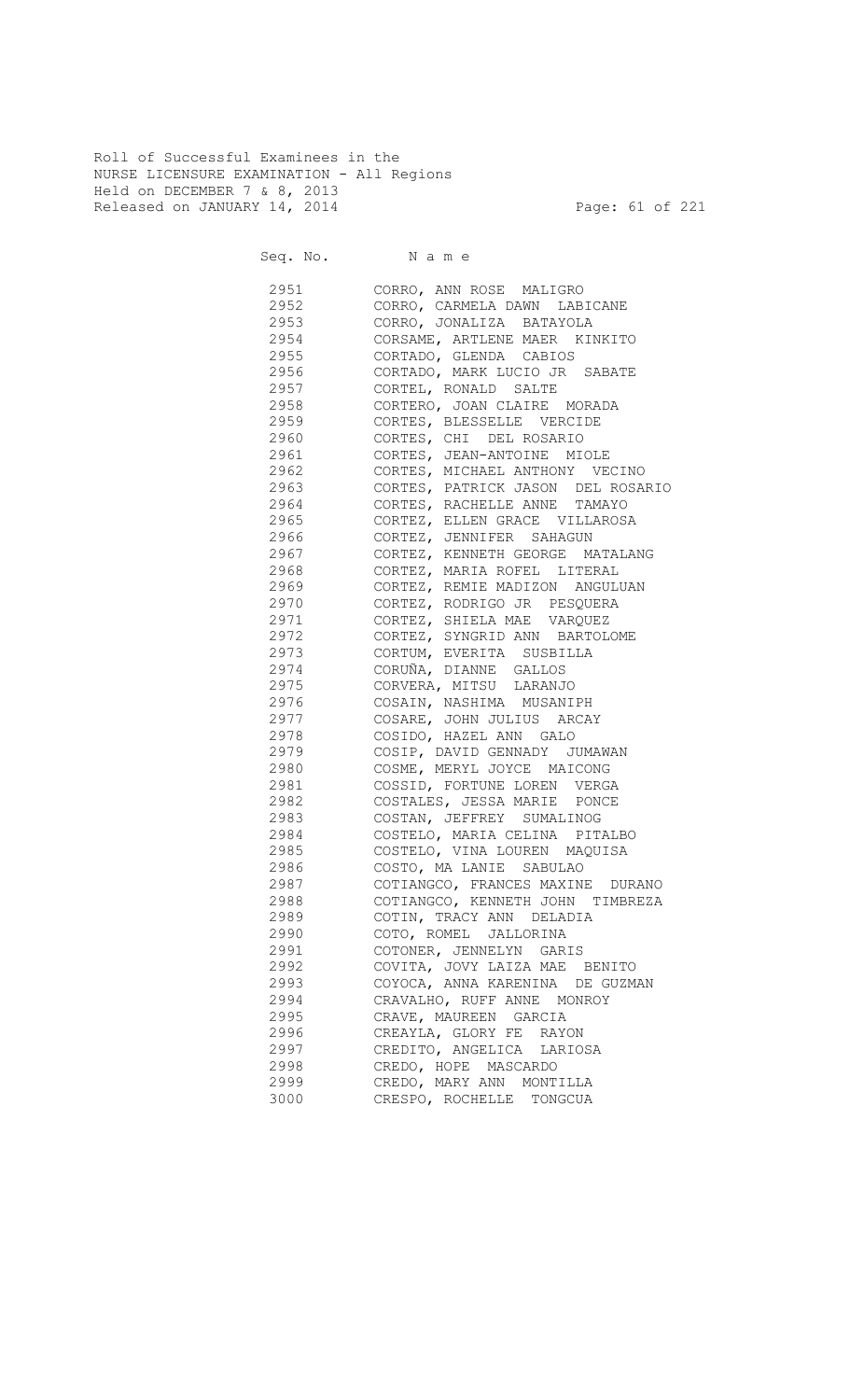Roll of Successful Examinees in the NURSE LICENSURE EXAMINATION - All Regions Held on DECEMBER 7 & 8, 2013 Released on JANUARY 14, 2014 **Page: 62 of 221** 

Seq. No. Name

 3001 CRESPO, ROMELYN VILLANUEVA 3002 CRISOSTOMO, ADAMS BRYAN BELTRAN 3003 CRISOSTOMO, ANGELA BRENDA JADMAN 3004 CRISOSTOMO, NATALIE PAULA CRISPIN, ALETA KRESHA CHIOK 3006 CRISPINO, MECHELLE FAYE DESEO 3007 CRISTOBAL, EMMANUEL NEPOMUCENO 3008 CRISTOBAL, HOWEL FERNANDO CRISTOBAL, KRISTEL ANN AGUSTIN 3010 CRISTOBAL, MAE ANGELIE LABAO 3011 CRISTOBAL, REINA LARNA UBALDO 3012 CRIZALDO, ALYSSA JHANE ROLDAN 3013 CRUCENA, ARIADNE ONG 3014 CRUCERO, ROMAINE SHARISSE LEDESMA 3015 CRUDA, LOU GENIVIEVE TITOY 3016 CRUZ, ALYSSA CAMILLE QUEPPET 3017 CRUZ, APRIL JEANELLE BALTAZAR 3018 CRUZ, CHARIZEL AILA MASCARIÑAS 3019 CRUZ, CRES-AN SANTIAGO 3020 CRUZ, EDDIE ANDRO ARAÑEZ 3021 CRUZ, EMMANUEL JOHN ESPINO 3022 CRUZ, FLEUR MARIA RICA SUELA 3023 CRUZ, INA NATALIA MONDERIN 3024 CRUZ, IVY GAIL SINCA 3025 CRUZ, JANINE BAL 3026 CRUZ, JOHN EMMANUEL CASTRO 3027 CRUZ, JOHN KIM URQUIOLA 3028 CRUZ, JONALIZA CRUZ 3029 CRUZ, JOSEPH MICHAEL CHUA 3030 CRUZ, JOYCE DIANNE SIMON 3031 CRUZ, JULIE ANNE PEARSON 3032 CRUZ, KAREN MELISSA ENRIQUEZ 3033 CRUZ, KARIZZA ANGELINE CABRERA 3034 CRUZ, KIMBERLY ANN LOPENA 3035 CRUZ, LAIZA ANGELLI VILLARUEL 3036 CRUZ, LAUREN DIESTA 3037 CRUZ, MA ANGELICA BLANCA PADILLA 3038 CRUZ, MICHELLE FERRER 3039 CRUZ, NERIZZA LOYAGA 3040 CRUZ, NIRVANA DIANNE PEPITO 3041 CRUZ, OLIVE SIGRID BAUTISTA 3042 CRUZ, QUEENIE MARIE MONTERDE 3043 CRUZ, REYNALD PADUA 3044 CRUZ, RHYKA ANGELIZA MAG-ISA 3045 CRUZ, RIA CAMILLE CUTCHON 3046 CRUZ, RODEL NUÑEZ 3047 CRUZ, ROMMELYNE CAO 3048 CRUZ, ROXANNE ARELLANO 3049 CRUZADO, JOMARK DE LA CRUZ 3050 CRUZANA, MARIA JOSEPHINE ANN AMADOR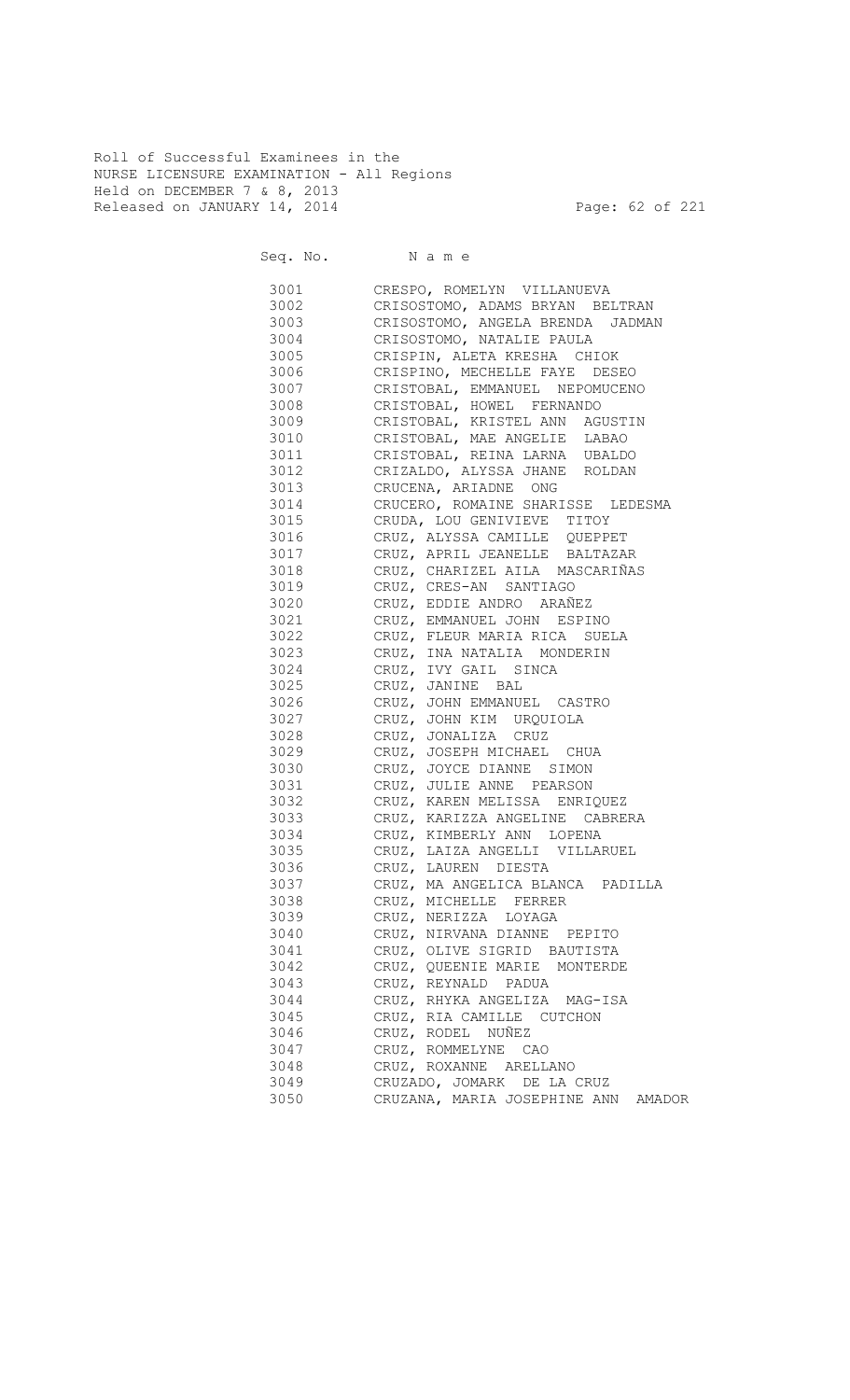Roll of Successful Examinees in the NURSE LICENSURE EXAMINATION - All Regions Held on DECEMBER 7 & 8, 2013 Released on JANUARY 14, 2014 **Page: 63 of 221** 

Seq. No. Name

 3051 CRUZAT, DESIREE ROSE CABATAY 3052 CRUZAT, LORENCE IBISATE 3053 CUACHON, JACKIELYN ROSE GARZON 3054 CUANANG, AIDA SABIGNA AGUSTIN CUARESMA, LEA MARIE LAWAGAN 3056 CUAREZ, ARMEL PINALBA 3057 CUARTE, JAN LEE BALOTA 3058 CUARTERO, MA CARMELA JEAN ANDRADE<br>3059 CUARTERON, EDISON ESTRADA CUARTERON, EDISON ESTRADA 3060 CUARTEROS, JOYCE FAJARDO 3061 CUASAY, KRISTOFF ST JOHN GAMILLA 3062 CUASITO, MARY ANNE MAGLUNSOD 3063 CUBELO, CLIFF JAY SALOMON 3064 CUBERO, MYRUN IAZA CUBERO 3065 CUBIAN, LIBETH ASENCION 3066 CUBID, ROGELYN BRIQUE 3067 CUBITA, JEZZRAELLE SEGOVIA CUBO, JOSEPH EMMANUELLE ABOOL 3069 CUDAL, ROMMEL AGGASID 3070 CUE, ANNA MARGARITA SOLON 3071 CUENCA, GERNIE JEAN JONES 3072 CUENCA, GIAN SHANE GARGANERA 3073 CUENCA, JANRY VELLEJO 3074 CUENCA, LOVELY HULLEZA<br>3075 CUENO, MA ALYZZA JOY B CUENO, MA ALYZZA JOY BLANCO 3076 CUESTA, EDEN JOY ARELLANO 3077 CUESTA, VICTRONI JOSE PALOMO 3078 CUETO, CHERRY AMANTE 3079 CUETO, SHERENE ANN MAGLINAO 3080 CUEVA, JOREMY ABAD 3081 CUEVAS, PETER IAN TAN 3082 CUEVO, CRISEN TOM LONGALONG 3083 CUH-ING, JOYCE BAGUILAT 3084 CUIZON, SHINTARO JIMENEZ 3085 CULANAG, SHELO EVE BORRES 3086 CULANCULAN, VENICE KRISTINE RAMOS 3087 CULANG, CLINTON FONTANILLA 3088 CULANIBAN, RUSSELLE PESCADOR 3089 CULCUL, MA CARMINA JOYCE DE LA CRUZ 3090 CULTURA, MELDRID CAGNAAN 3091 CUMIGAD, DOROTHY JOY PINSON 3092 CUMLAT, JESS ISAIAH NEIL TANGONAN 3093 CUNANAN, AIZA CHARISA PULANCO 3094 CUNANAN, ALTHEA RUIZ 3095 CUNANAN, MARGIE GALICIA 3096 CUNANAN, MARY ANN PAJARES 3097 CUNANAN, SEPT ISTLE PELAYO 3098 CUNANAN, TRISTAN JAN DE GUZMAN 3099 CUPANG, JOHANNAH CHAN 3100 CUPIN, ANGELIN ESPUERTA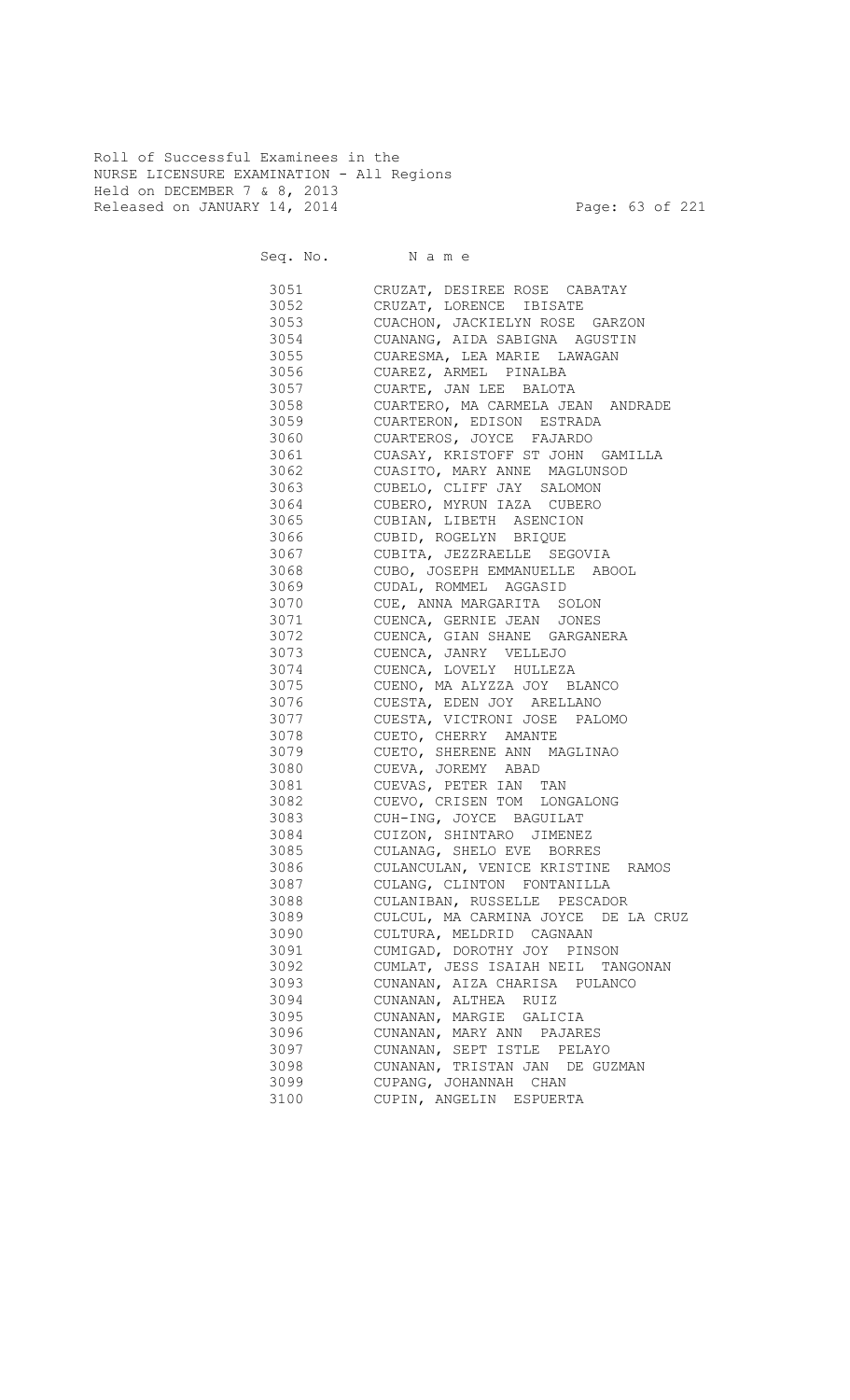Roll of Successful Examinees in the NURSE LICENSURE EXAMINATION - All Regions Held on DECEMBER 7 & 8, 2013 Released on JANUARY 14, 2014 **Page: 64 of 221** 

Seq. No. Name

 3101 CURAMMENG, KRISTELLE JOY VALIENTE 3102 CURATE, GLYZA MAE ABAÑO 3103 CURAY, CARMELLA GRACE MADARANG 3104 CUREG, CARLA SHAINE TULIAO CUREG, DIANA-GAY TRECERO 3106 CURRY, ANNIE JANE GO 3107 CURTINA, DANECA NACEPO 3108 CUSAY, JOHNINE PALANGRE 3109 CUSTODIO, DANNICA AEDA CALISANG 3110 CUSTODIO, ELIZABETH PAGATPATAN 3111 CUSTODIO, JULIE ANNE 3112 CUSTODIO, MICHELLE OÑEZ 3113 CUSTODIO, RALY JAMES PEREZ 3114 CUSTODIO, YSIAH ANNE DE GUZMAN 3115 CUTAMORA, IAN JOEL MONDIGO 3116 CUTAS, MICHELLE LARIDE 3117 CUYA, JESSA MAE ORAJAY 3118 CUYA, MARIA BEVERLIE LAYA 3119 CYPRESS, FAMELA KIEL MAZA 3120 DAAN, ROWENA GRACE JARDIO 3121 DABAN, KATRINA MARIE VILLANUEVA 3122 DABON, EDAMAE ALBA 3123 DACANAY, VYA VANESSA VELASCO 3124 DACASIN, SETIEL THOMAS DACASIN 3125 DACAY, IRISH JOY CUTOP 3126 DACAYO, TRIXIA MAUREEN SOMERA 3127 DACER, GELLIE MAE CAPARRO 3128 DACERA, CRISTA BLAISE SAINZ 3129 DACLAN, KAREN DIANE DIONEDA 3130 DACLAN, LAWRENCE MILANES 3131 DACOCO, REZ BOCO 3132 DACOY, JUVY ABARRACOSO 3133 DACQUIL, JAYMICA ROSE LAGGUI 3134 DACUA, DEVINE GRACE MARTUNA 3135 DACUMOS, ADRIMAR JUNE LABAREJOS 3136 DACUTAN, MAUREEN MAY ESTORQUE 3137 DADANG, ZEBB HANNALOU ACLAO 3138 DADIA, MARIE FRANCES GAROL 3139 DADIOS, DEBBIE ANGELIE MAGBANUA 3140 DADISON, JESSALYN NICART 3141 DADIVAS, LORIE VIE UBAL 3142 DADOSANO, ANGELIC ARENIO 3143 DADULA, NADINE KATRINA MAGBANUA 3144 DAEL, JOHN ERECH MARI GATASI 3145 DAEP, LUZVELLE ROSTATA 3146 DAEP, MARY GRACE LAVADO 3147 DAGA, REYMON MANTAHINAY<br>3148 DAGAAS, JONNAH MARIE ME DAGAAS, JONNAH MARIE MEDINA 3149 DAGADAG, KRESTA PALAGUITANG 3150 DAGADAG, LYNFEL PALAGUITANG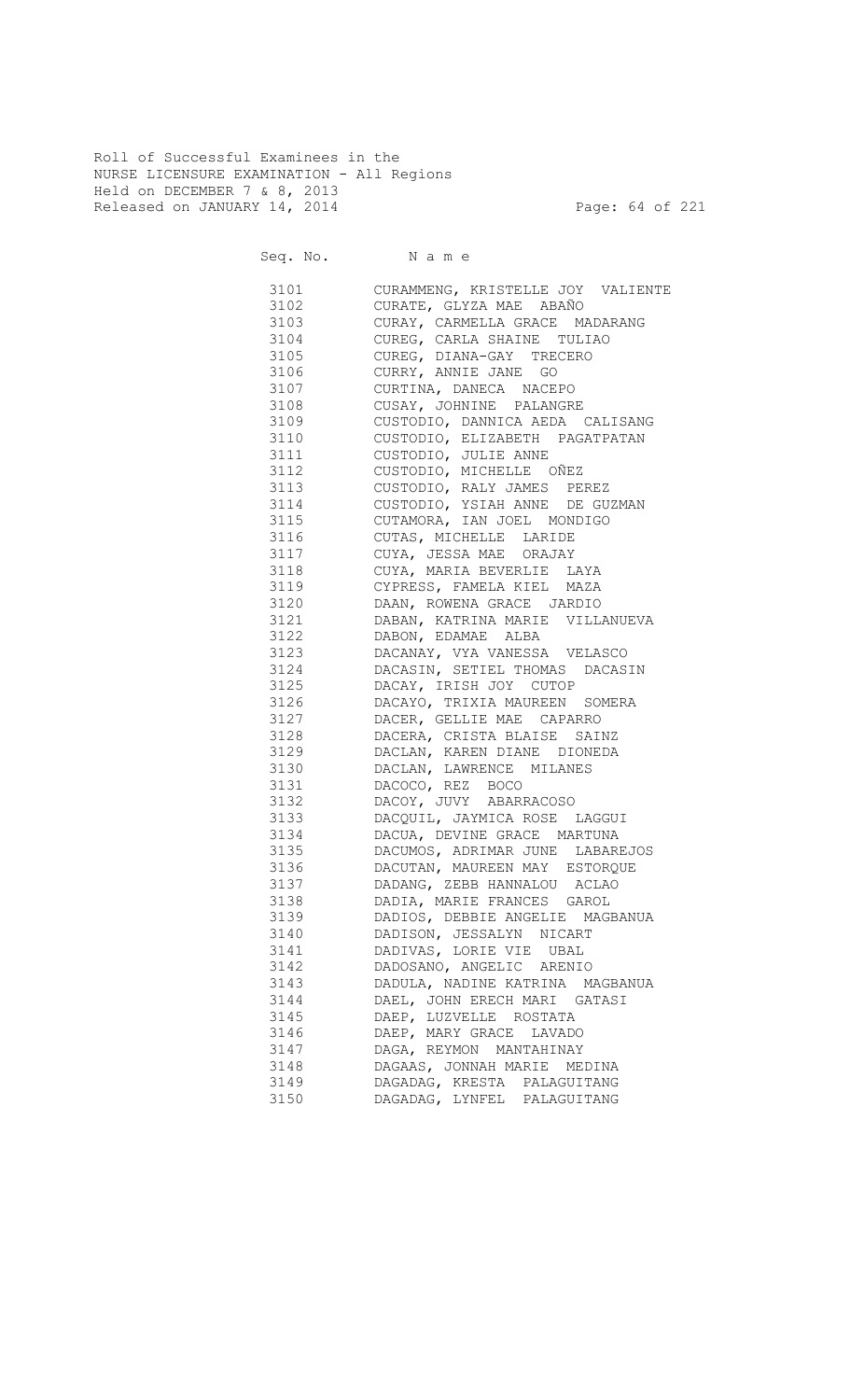Roll of Successful Examinees in the NURSE LICENSURE EXAMINATION - All Regions Held on DECEMBER 7 & 8, 2013 Released on JANUARY 14, 2014 **Page: 65 of 221** 

Seq. No. Name 3151 DAGADAS, INTAN BAI BALABARAN 3152 DAGAMI, FELLITA NIÑA PONCE 3153 DAGAMI, RIZZA RUBIO 3154 DAGAN, CHARMAIGNE LYN DUMALILI DAGANDAN, TREXIE CLAIRE PALOMAR 3156 DAGANTA, ANA LEAH ABOG 3157 DAGARAGA, GERALDINE TAGHOY 3158 DAGDAG, GLADYS CASTILLO 3159 DAGDAG, JARANT BAYLE 3160 DAGIW-A, KAREN AMBATCAN 3161 DAGLI, LYKA JOBELLE DE GUZMAN 3162 DAGNIPA, ANGELINA ABAD 3163 DAGO, HASSANAL ALI 3164 DAGOPLO, LEONILYN CENTINO 3165 DAGOYA, KRISHIA MAE ABATAYO 3166 DAGPIN, FROILAN NEIL AVENIDO 3167 DAGUIMOL, OLIVIA FRANCIA RESMA DAGUINOD, ELIZABETH CEMANES 3169 DAGUINOT, JANELLE LAMAC 3170 DAGUIO, MARK BALANQUIT 3171 DAGUIO, ROXANE RUIZ 3172 DAGUIOA, DAVE EBIS 3173 DAGUNA, BERNICE GAY CALACSAN 3174 DAGUNA, BERNICE JOY CALACSAN<br>3175 DAGUSEN, ERICA MEA GADUT DAGUSEN, ERICA MEA GADUT 3176 DAHAM, WAJIHA LEDESMA 3177 DAHAN, JEMMELINA ENTE 3178 DAILEG, JERROLD NAINGUE<br>3179 DAILO, PATRICE QUINCY N. DAILO, PATRICE QUINCY NAPONE 3180 DAING, JOEMAR RAMO 3181 DAIS, LANCE JOSHUA VILLANUEVA 3182 DAIS, SHYNE MARIE DELA PEÑA 3183 DAJAN, RACHEL ROMANOS 3184 DAJANO, SARAH JANE TALUCOD 3185 DAJOYAG, KEVINA MARIZ MENDIZABAL

 3186 DAJUELA, JOSELLE MICULOB 3187 DAKAY, JHU-ANN DARLENE RALLON 3188 DAL, VENUS CLAUDETTE RODRIGUEZ 3189 DALABAJAN, JUBELLE MANAEG 3190 DALAGAN, CHERRY MAE BAYOCOT 3191 DALALO, CRESENCIO JR RELUSCO 3192 DALAUIDAO, MARK KEVIN SAGUID 3193 DALHANI, FADHA CAMLIAN 3194 DALID, FAUDZIA NANDANG 3195 DALIDA, CRISTINE OQUENDO 3196 DALIDA, KIEL JULROS REVESENCIO 3197 DALIDA, MARIEL ELBANBUENA

3198 DALIGDIG, DONESSA ODTOJAN

 3199 DALISAY, DIANNE MEDINA 3200 DALISAY, JOHARA VILLANUEVA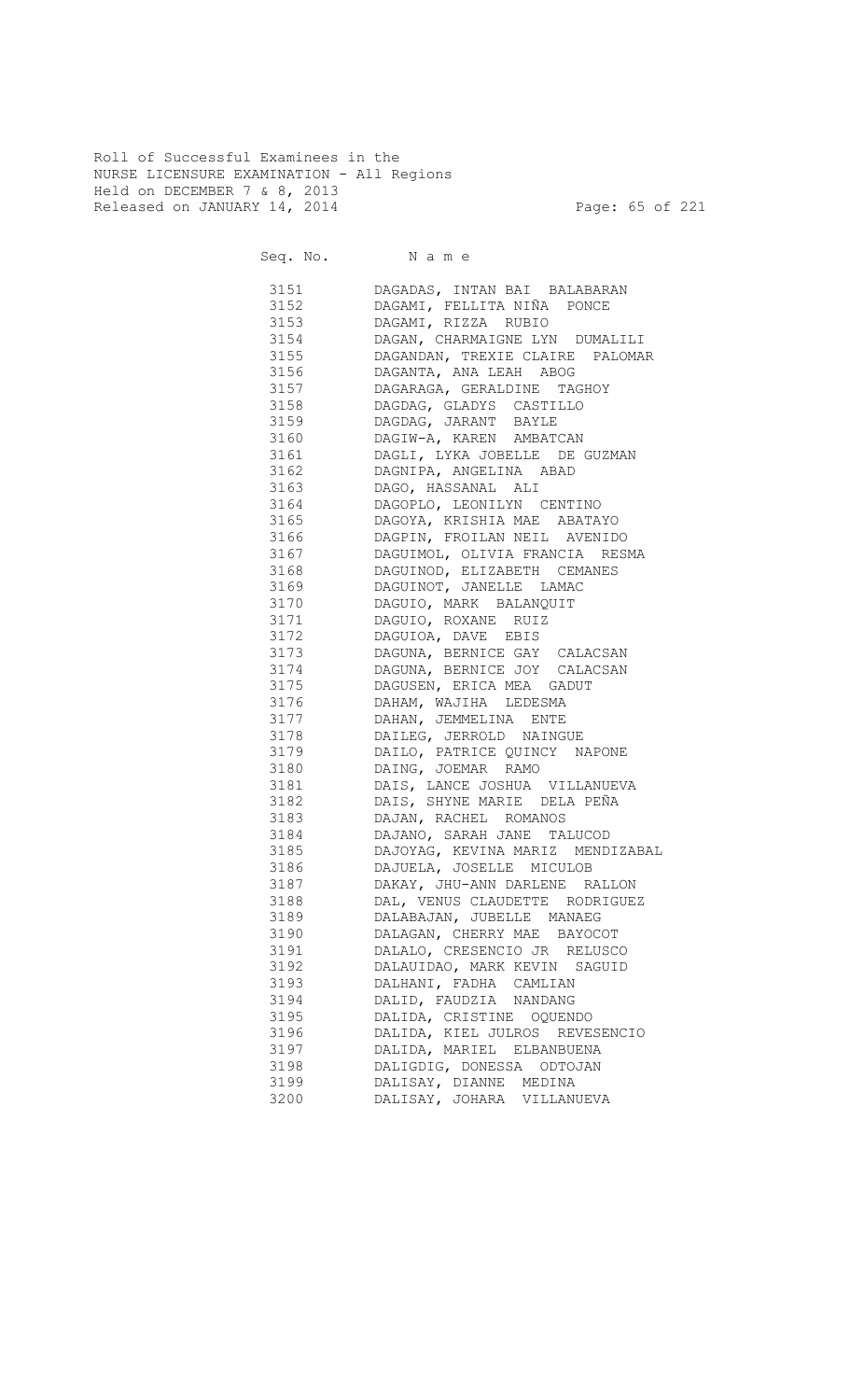Roll of Successful Examinees in the NURSE LICENSURE EXAMINATION - All Regions Held on DECEMBER 7 & 8, 2013 Released on JANUARY 14, 2014 **Page: 66 of 221** 

Seq. No. Name

 3201 DALISAY, JOYCE-ANNE-CRYSTAL JONTONGCO 3202 DALMAN, HANNAH MARGA CABILIN 3203 DALTON, ALTHEA MARIE LINGA 3204 DALUMA, MOH ASHRAF DOMAONG DAMALERIO, FRANCES ALYSSA FLORES 3206 DAMARILLO, BEN JOHN CELIS 3207 DAMARILLO, GELI MARIZ PASCO 3208 DAMASO, REGINE MAE BELARMINO 3209 DAMAYO, GINHEL MAEBERT RAMIREZ 3210 DAMIAN, ALVIN BRYANN BRILLANTES 3211 DAMIAN, LEO MILAN 3212 DAMIAN, LESSANDRO SALIVA 3213 DAMIL, ELIZABETH BACUD 3214 DAMMANG, RASDY ATTARA 3215 DAMMING, MYRNA IBNO 3216 DAMO, LOVELY PERLAS 3217 DANAN, KRISTINE JOIE AZARCON 3218 DANAO, DIANA GALAUS 3219 DANAO, MARINETTE PALISOC 3220 DANAO, RUTH NAZARIO 3221 DANCEL, LORIE JAYNE CALACAL 3222 DANCEL, MARIEL MAE CALACAL 3223 DANDAN, MIRABELLE CERVANTES 3224 DANDOY, ACE JAY AMOLO 3225 DANGAN, ANALYN ESPIRITU 3226 DANGANAN, DANICA MAE MATEO 3227 DANGANAN, DIANA CENTENO 3228 DANGBIS, LALONDE TAULI 3229 DANGDANG, SHEIRAN STA ANA 3230 DANGIWAN, JINKIE BONGSILAN 3231 DANGLOSE, KYRENE PALSI 3232 DANGO, DEO PAUL DULNUAN 3233 DANO, MA ANGELICA VILLANUEVA 3234 DANSAL, SURHATAH GANTE 3235 DANSECO, KAREN ELEFANTE 3236 DANTE, APRIL LORENAR APOLINAR 3237 DANTE, EPHRAIM DONAIRE 3238 DANTE, REX OLIVER PALIJO 3239 DANTES, MIA BIANCA BAROÑA 3240 DANTIC, MARY MYCHERRAINE RADOC 3241 DAO-AYEN, ARIS KURT TOCLI-E 3242 DAOWAG, OLIVIA TAYAWA 3243 DAP-OG, MARBY BALLOS 3244 DAP-OG, MARY KNOLL MONTALBAN 3245 DAPAR, SILVER SULIT 3246 DAQUIOAG, DAVERELL BARSATAN 3247 DAQUIOAG, LEA DAMO 3248 DAR, JESUSA RASHELLA PARAGAS 3249 DAR, VINCENT BRYAN LABIANO 3250 DARABA, PRINCESS JOHANNA SUGALAO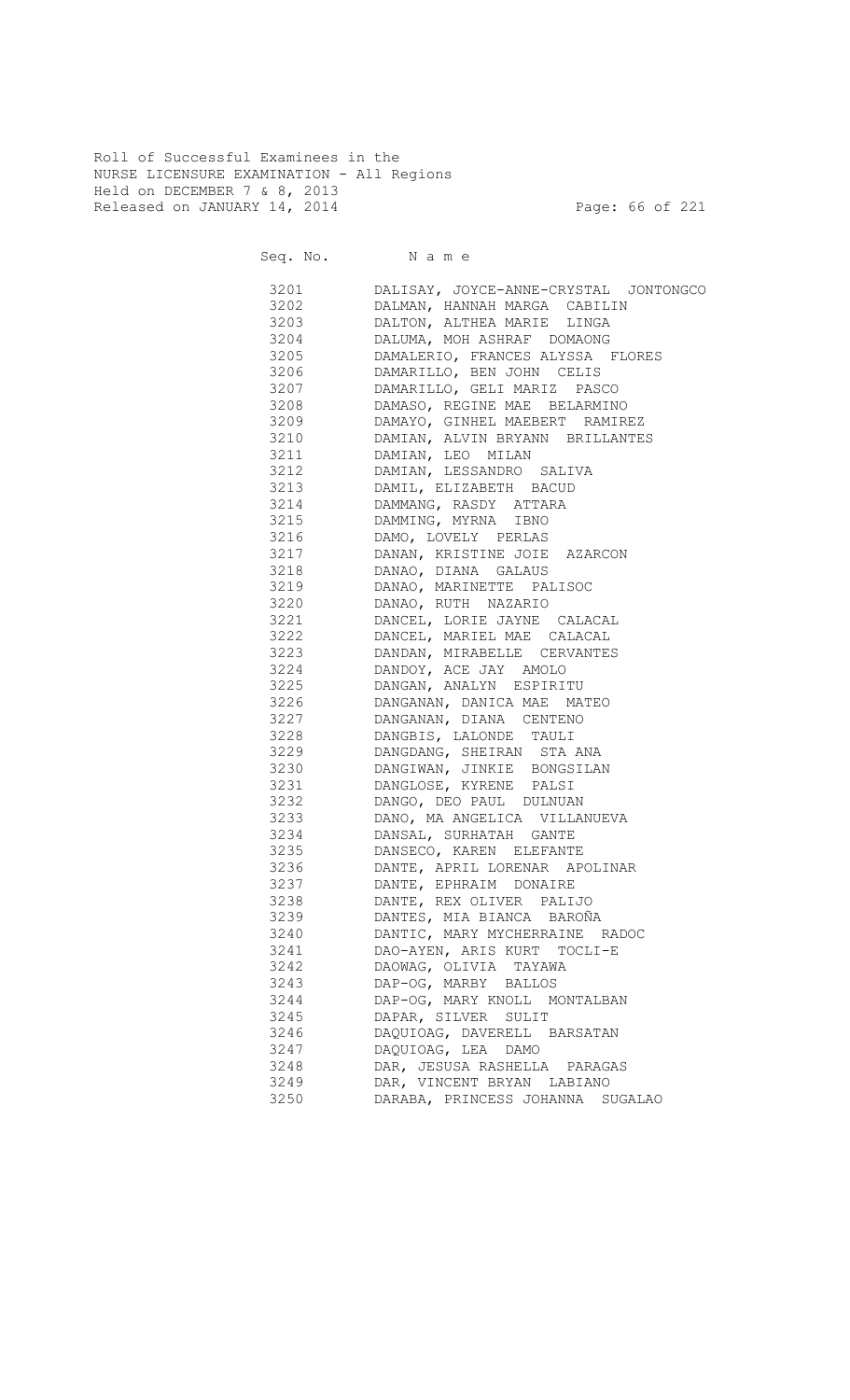Roll of Successful Examinees in the NURSE LICENSURE EXAMINATION - All Regions Held on DECEMBER 7 & 8, 2013 Released on JANUARY 14, 2014 **Page: 67 of 221** 

| 3252<br>DARAWI, MARNISSA HUSSIN<br>3253<br>DARAWI, SHERWINA SARAIL<br>3254<br>DARE, NIHMA JUAINE<br>3255<br>DARIA, DANICA CASTILLO<br>3256<br>DARIA, HARDY JOHN FORTEZA<br>3257<br>DARIMBANG, ANIA ANGGAY<br>3258<br>DARIO, JERALYN NOTARTE<br>3259<br>DARIS, MARISA CALISANG<br>3260<br>DARIS, SERHAN CUEVAS<br>3261<br>DARUNDAY, CHRIS VINCENT GANADE<br>DASAL, NAIZZA ROSE YULO<br>3262<br>DASMARIÑAS, JOY ABARCA<br>3263<br>DASOC, JESEELE MAE SEBIOS<br>3264<br>3265<br>DATAR, KATERINA FELIZE APOLO<br>DATAYA, OMAR MOCTAR KALIPA<br>3266<br>DATO-ON, MA CATHERINE DELFIN<br>3267<br>DATOR, RIZZA MAE MACUTO<br>3268<br>DATU ALI, TIFFANY UNGGAS<br>3269<br>DATUDACULA, ASIAH DATUDACULA<br>3270<br>DATUIN, MARCK JOSEPH VELASCO<br>3271<br>3272<br>DAUD, FAUDZY SEDIK<br>3273<br>DAURAN, RAQUEL DIMASAKA<br>3274 DAURONG, FARHANA MAMMAH<br>3275 DAUZ, SHANIA KEREN SALINAS<br>3276<br>DAVID, DANIELLE ERIKA ARCENA<br>3277 32<br>DAVID, DEXTER API-IT<br>3278 DAVID, DONNA MICLAT<br>3279 DAVID, DYN KARL BALUYOT<br>3280 DAVID, EMILL CHRISTOPHER RATCHO<br>3281 DAVID, FRANCHESCA BARTOLOME<br>3282 DAVID, JENNIFER ANNE MEJARES<br>3283 DAVID, JESSABEL DELA CRUZ<br>3284 DAVID, KAREN JUNNE MARIE MEDESEO<br>3285 DAVID, KARLO RAE PAUIG<br>3286 DAVID, KIMBERLY ANN<br>3287 DAVID, MA THERESA MOYANO<br>3288<br>DAVID, RICO DONAIRE<br>3289<br>DAVID, RIDZANA ARAL<br>3290<br>DAVID, ROBY JOE BALLESTEROS<br>3291<br>DAYAG, JOSE JR LACARA<br>3292<br>DAYANAN, JUILAN DUEÑAS<br>3293<br>DAYAO, JOAN VILLAMAYOR<br>3294<br>DAYAONA, JAYRAIN VALENCIA<br>3295<br>DAYCO, DARYL PERALTA<br>3296<br>DAYGON, CRISTINA JOANNA DONIÑA<br>3297<br>DAYLIN, ANTONIO III ULPINDO<br>3298<br>DAYLO, KRISTINE PANALIGAN<br>3299<br>DAYON, CYRINE JOY JINGCO | 3251 | DARANGINA, AL-ZIDRIN TAUPAN |
|------------------------------------------------------------------------------------------------------------------------------------------------------------------------------------------------------------------------------------------------------------------------------------------------------------------------------------------------------------------------------------------------------------------------------------------------------------------------------------------------------------------------------------------------------------------------------------------------------------------------------------------------------------------------------------------------------------------------------------------------------------------------------------------------------------------------------------------------------------------------------------------------------------------------------------------------------------------------------------------------------------------------------------------------------------------------------------------------------------------------------------------------------------------------------------------------------------------------------------------------------------------------------------------------------------------------------------------------------------------------------------------------------------------------------------------------------------------------------------------------------------------------------------------------------------------------------------------------------------------------------------------------------------------------------------------------------------------------------------------------------------|------|-----------------------------|
|                                                                                                                                                                                                                                                                                                                                                                                                                                                                                                                                                                                                                                                                                                                                                                                                                                                                                                                                                                                                                                                                                                                                                                                                                                                                                                                                                                                                                                                                                                                                                                                                                                                                                                                                                            |      |                             |
|                                                                                                                                                                                                                                                                                                                                                                                                                                                                                                                                                                                                                                                                                                                                                                                                                                                                                                                                                                                                                                                                                                                                                                                                                                                                                                                                                                                                                                                                                                                                                                                                                                                                                                                                                            |      |                             |
|                                                                                                                                                                                                                                                                                                                                                                                                                                                                                                                                                                                                                                                                                                                                                                                                                                                                                                                                                                                                                                                                                                                                                                                                                                                                                                                                                                                                                                                                                                                                                                                                                                                                                                                                                            |      |                             |
|                                                                                                                                                                                                                                                                                                                                                                                                                                                                                                                                                                                                                                                                                                                                                                                                                                                                                                                                                                                                                                                                                                                                                                                                                                                                                                                                                                                                                                                                                                                                                                                                                                                                                                                                                            |      |                             |
|                                                                                                                                                                                                                                                                                                                                                                                                                                                                                                                                                                                                                                                                                                                                                                                                                                                                                                                                                                                                                                                                                                                                                                                                                                                                                                                                                                                                                                                                                                                                                                                                                                                                                                                                                            |      |                             |
|                                                                                                                                                                                                                                                                                                                                                                                                                                                                                                                                                                                                                                                                                                                                                                                                                                                                                                                                                                                                                                                                                                                                                                                                                                                                                                                                                                                                                                                                                                                                                                                                                                                                                                                                                            |      |                             |
|                                                                                                                                                                                                                                                                                                                                                                                                                                                                                                                                                                                                                                                                                                                                                                                                                                                                                                                                                                                                                                                                                                                                                                                                                                                                                                                                                                                                                                                                                                                                                                                                                                                                                                                                                            |      |                             |
|                                                                                                                                                                                                                                                                                                                                                                                                                                                                                                                                                                                                                                                                                                                                                                                                                                                                                                                                                                                                                                                                                                                                                                                                                                                                                                                                                                                                                                                                                                                                                                                                                                                                                                                                                            |      |                             |
|                                                                                                                                                                                                                                                                                                                                                                                                                                                                                                                                                                                                                                                                                                                                                                                                                                                                                                                                                                                                                                                                                                                                                                                                                                                                                                                                                                                                                                                                                                                                                                                                                                                                                                                                                            |      |                             |
|                                                                                                                                                                                                                                                                                                                                                                                                                                                                                                                                                                                                                                                                                                                                                                                                                                                                                                                                                                                                                                                                                                                                                                                                                                                                                                                                                                                                                                                                                                                                                                                                                                                                                                                                                            |      |                             |
|                                                                                                                                                                                                                                                                                                                                                                                                                                                                                                                                                                                                                                                                                                                                                                                                                                                                                                                                                                                                                                                                                                                                                                                                                                                                                                                                                                                                                                                                                                                                                                                                                                                                                                                                                            |      |                             |
|                                                                                                                                                                                                                                                                                                                                                                                                                                                                                                                                                                                                                                                                                                                                                                                                                                                                                                                                                                                                                                                                                                                                                                                                                                                                                                                                                                                                                                                                                                                                                                                                                                                                                                                                                            |      |                             |
|                                                                                                                                                                                                                                                                                                                                                                                                                                                                                                                                                                                                                                                                                                                                                                                                                                                                                                                                                                                                                                                                                                                                                                                                                                                                                                                                                                                                                                                                                                                                                                                                                                                                                                                                                            |      |                             |
|                                                                                                                                                                                                                                                                                                                                                                                                                                                                                                                                                                                                                                                                                                                                                                                                                                                                                                                                                                                                                                                                                                                                                                                                                                                                                                                                                                                                                                                                                                                                                                                                                                                                                                                                                            |      |                             |
|                                                                                                                                                                                                                                                                                                                                                                                                                                                                                                                                                                                                                                                                                                                                                                                                                                                                                                                                                                                                                                                                                                                                                                                                                                                                                                                                                                                                                                                                                                                                                                                                                                                                                                                                                            |      |                             |
|                                                                                                                                                                                                                                                                                                                                                                                                                                                                                                                                                                                                                                                                                                                                                                                                                                                                                                                                                                                                                                                                                                                                                                                                                                                                                                                                                                                                                                                                                                                                                                                                                                                                                                                                                            |      |                             |
|                                                                                                                                                                                                                                                                                                                                                                                                                                                                                                                                                                                                                                                                                                                                                                                                                                                                                                                                                                                                                                                                                                                                                                                                                                                                                                                                                                                                                                                                                                                                                                                                                                                                                                                                                            |      |                             |
|                                                                                                                                                                                                                                                                                                                                                                                                                                                                                                                                                                                                                                                                                                                                                                                                                                                                                                                                                                                                                                                                                                                                                                                                                                                                                                                                                                                                                                                                                                                                                                                                                                                                                                                                                            |      |                             |
|                                                                                                                                                                                                                                                                                                                                                                                                                                                                                                                                                                                                                                                                                                                                                                                                                                                                                                                                                                                                                                                                                                                                                                                                                                                                                                                                                                                                                                                                                                                                                                                                                                                                                                                                                            |      |                             |
|                                                                                                                                                                                                                                                                                                                                                                                                                                                                                                                                                                                                                                                                                                                                                                                                                                                                                                                                                                                                                                                                                                                                                                                                                                                                                                                                                                                                                                                                                                                                                                                                                                                                                                                                                            |      |                             |
|                                                                                                                                                                                                                                                                                                                                                                                                                                                                                                                                                                                                                                                                                                                                                                                                                                                                                                                                                                                                                                                                                                                                                                                                                                                                                                                                                                                                                                                                                                                                                                                                                                                                                                                                                            |      |                             |
|                                                                                                                                                                                                                                                                                                                                                                                                                                                                                                                                                                                                                                                                                                                                                                                                                                                                                                                                                                                                                                                                                                                                                                                                                                                                                                                                                                                                                                                                                                                                                                                                                                                                                                                                                            |      |                             |
|                                                                                                                                                                                                                                                                                                                                                                                                                                                                                                                                                                                                                                                                                                                                                                                                                                                                                                                                                                                                                                                                                                                                                                                                                                                                                                                                                                                                                                                                                                                                                                                                                                                                                                                                                            |      |                             |
|                                                                                                                                                                                                                                                                                                                                                                                                                                                                                                                                                                                                                                                                                                                                                                                                                                                                                                                                                                                                                                                                                                                                                                                                                                                                                                                                                                                                                                                                                                                                                                                                                                                                                                                                                            |      |                             |
|                                                                                                                                                                                                                                                                                                                                                                                                                                                                                                                                                                                                                                                                                                                                                                                                                                                                                                                                                                                                                                                                                                                                                                                                                                                                                                                                                                                                                                                                                                                                                                                                                                                                                                                                                            |      |                             |
|                                                                                                                                                                                                                                                                                                                                                                                                                                                                                                                                                                                                                                                                                                                                                                                                                                                                                                                                                                                                                                                                                                                                                                                                                                                                                                                                                                                                                                                                                                                                                                                                                                                                                                                                                            |      |                             |
|                                                                                                                                                                                                                                                                                                                                                                                                                                                                                                                                                                                                                                                                                                                                                                                                                                                                                                                                                                                                                                                                                                                                                                                                                                                                                                                                                                                                                                                                                                                                                                                                                                                                                                                                                            |      |                             |
|                                                                                                                                                                                                                                                                                                                                                                                                                                                                                                                                                                                                                                                                                                                                                                                                                                                                                                                                                                                                                                                                                                                                                                                                                                                                                                                                                                                                                                                                                                                                                                                                                                                                                                                                                            |      |                             |
|                                                                                                                                                                                                                                                                                                                                                                                                                                                                                                                                                                                                                                                                                                                                                                                                                                                                                                                                                                                                                                                                                                                                                                                                                                                                                                                                                                                                                                                                                                                                                                                                                                                                                                                                                            |      |                             |
|                                                                                                                                                                                                                                                                                                                                                                                                                                                                                                                                                                                                                                                                                                                                                                                                                                                                                                                                                                                                                                                                                                                                                                                                                                                                                                                                                                                                                                                                                                                                                                                                                                                                                                                                                            |      |                             |
|                                                                                                                                                                                                                                                                                                                                                                                                                                                                                                                                                                                                                                                                                                                                                                                                                                                                                                                                                                                                                                                                                                                                                                                                                                                                                                                                                                                                                                                                                                                                                                                                                                                                                                                                                            |      |                             |
|                                                                                                                                                                                                                                                                                                                                                                                                                                                                                                                                                                                                                                                                                                                                                                                                                                                                                                                                                                                                                                                                                                                                                                                                                                                                                                                                                                                                                                                                                                                                                                                                                                                                                                                                                            |      |                             |
|                                                                                                                                                                                                                                                                                                                                                                                                                                                                                                                                                                                                                                                                                                                                                                                                                                                                                                                                                                                                                                                                                                                                                                                                                                                                                                                                                                                                                                                                                                                                                                                                                                                                                                                                                            |      |                             |
|                                                                                                                                                                                                                                                                                                                                                                                                                                                                                                                                                                                                                                                                                                                                                                                                                                                                                                                                                                                                                                                                                                                                                                                                                                                                                                                                                                                                                                                                                                                                                                                                                                                                                                                                                            |      |                             |
|                                                                                                                                                                                                                                                                                                                                                                                                                                                                                                                                                                                                                                                                                                                                                                                                                                                                                                                                                                                                                                                                                                                                                                                                                                                                                                                                                                                                                                                                                                                                                                                                                                                                                                                                                            |      |                             |
|                                                                                                                                                                                                                                                                                                                                                                                                                                                                                                                                                                                                                                                                                                                                                                                                                                                                                                                                                                                                                                                                                                                                                                                                                                                                                                                                                                                                                                                                                                                                                                                                                                                                                                                                                            |      |                             |
|                                                                                                                                                                                                                                                                                                                                                                                                                                                                                                                                                                                                                                                                                                                                                                                                                                                                                                                                                                                                                                                                                                                                                                                                                                                                                                                                                                                                                                                                                                                                                                                                                                                                                                                                                            |      |                             |
|                                                                                                                                                                                                                                                                                                                                                                                                                                                                                                                                                                                                                                                                                                                                                                                                                                                                                                                                                                                                                                                                                                                                                                                                                                                                                                                                                                                                                                                                                                                                                                                                                                                                                                                                                            |      |                             |
|                                                                                                                                                                                                                                                                                                                                                                                                                                                                                                                                                                                                                                                                                                                                                                                                                                                                                                                                                                                                                                                                                                                                                                                                                                                                                                                                                                                                                                                                                                                                                                                                                                                                                                                                                            |      |                             |
|                                                                                                                                                                                                                                                                                                                                                                                                                                                                                                                                                                                                                                                                                                                                                                                                                                                                                                                                                                                                                                                                                                                                                                                                                                                                                                                                                                                                                                                                                                                                                                                                                                                                                                                                                            |      |                             |
|                                                                                                                                                                                                                                                                                                                                                                                                                                                                                                                                                                                                                                                                                                                                                                                                                                                                                                                                                                                                                                                                                                                                                                                                                                                                                                                                                                                                                                                                                                                                                                                                                                                                                                                                                            |      |                             |
|                                                                                                                                                                                                                                                                                                                                                                                                                                                                                                                                                                                                                                                                                                                                                                                                                                                                                                                                                                                                                                                                                                                                                                                                                                                                                                                                                                                                                                                                                                                                                                                                                                                                                                                                                            |      |                             |
|                                                                                                                                                                                                                                                                                                                                                                                                                                                                                                                                                                                                                                                                                                                                                                                                                                                                                                                                                                                                                                                                                                                                                                                                                                                                                                                                                                                                                                                                                                                                                                                                                                                                                                                                                            |      |                             |
|                                                                                                                                                                                                                                                                                                                                                                                                                                                                                                                                                                                                                                                                                                                                                                                                                                                                                                                                                                                                                                                                                                                                                                                                                                                                                                                                                                                                                                                                                                                                                                                                                                                                                                                                                            |      |                             |
|                                                                                                                                                                                                                                                                                                                                                                                                                                                                                                                                                                                                                                                                                                                                                                                                                                                                                                                                                                                                                                                                                                                                                                                                                                                                                                                                                                                                                                                                                                                                                                                                                                                                                                                                                            |      |                             |
|                                                                                                                                                                                                                                                                                                                                                                                                                                                                                                                                                                                                                                                                                                                                                                                                                                                                                                                                                                                                                                                                                                                                                                                                                                                                                                                                                                                                                                                                                                                                                                                                                                                                                                                                                            |      |                             |
|                                                                                                                                                                                                                                                                                                                                                                                                                                                                                                                                                                                                                                                                                                                                                                                                                                                                                                                                                                                                                                                                                                                                                                                                                                                                                                                                                                                                                                                                                                                                                                                                                                                                                                                                                            |      |                             |
|                                                                                                                                                                                                                                                                                                                                                                                                                                                                                                                                                                                                                                                                                                                                                                                                                                                                                                                                                                                                                                                                                                                                                                                                                                                                                                                                                                                                                                                                                                                                                                                                                                                                                                                                                            |      |                             |
|                                                                                                                                                                                                                                                                                                                                                                                                                                                                                                                                                                                                                                                                                                                                                                                                                                                                                                                                                                                                                                                                                                                                                                                                                                                                                                                                                                                                                                                                                                                                                                                                                                                                                                                                                            |      |                             |
|                                                                                                                                                                                                                                                                                                                                                                                                                                                                                                                                                                                                                                                                                                                                                                                                                                                                                                                                                                                                                                                                                                                                                                                                                                                                                                                                                                                                                                                                                                                                                                                                                                                                                                                                                            |      |                             |
|                                                                                                                                                                                                                                                                                                                                                                                                                                                                                                                                                                                                                                                                                                                                                                                                                                                                                                                                                                                                                                                                                                                                                                                                                                                                                                                                                                                                                                                                                                                                                                                                                                                                                                                                                            |      |                             |
|                                                                                                                                                                                                                                                                                                                                                                                                                                                                                                                                                                                                                                                                                                                                                                                                                                                                                                                                                                                                                                                                                                                                                                                                                                                                                                                                                                                                                                                                                                                                                                                                                                                                                                                                                            | 3300 | DAYOS, EDGELL MARIE TIZON   |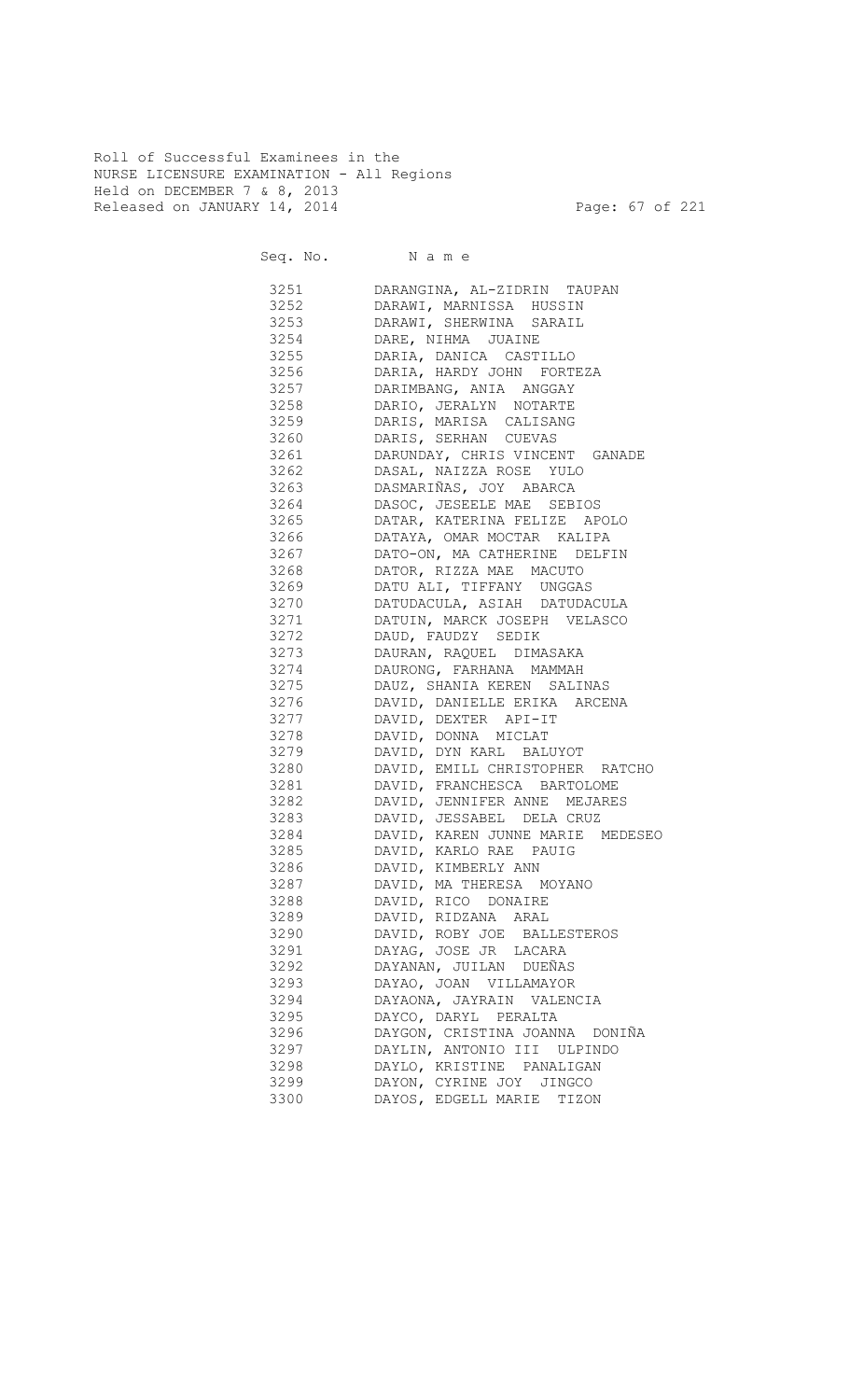Roll of Successful Examinees in the NURSE LICENSURE EXAMINATION - All Regions Held on DECEMBER 7 & 8, 2013 Released on JANUARY 14, 2014 **Page: 68 of 221** 

Seq. No. Name

 3301 DAYOT, HONEY MAE QUINONES 3302 DAZA, RYAN ABAÑO 3303 DAÑAS, LEBSTER ABE CONSTANCIO 3304 DAÑOS, SHEM MARIE FIDELES CHU 3305 DAÑOSOS, DAISY ANN TOLCIDAS 3306 DE ASIS, ABEGAIL JANE BORRES 3307 DE ASIS, REYJIN SAGARANG 3308 DE BELEN, KAREN 3309 DE BELEN, MARY ANN VERGARA 3310 DE CASTRO, DAISY GARCIA 3311 DE CASTRO, JOSEPH MICHAEL LAGUMBAY 3312 DE CASTRO, MARIA CELESTINE SAPAR 3313 DE CASTRO, MARY GRACE VILLAFLORES 3314 DE CASTRO, MAUREEN MARTIN 3315 DE CHAVEZ, KRISTINE AVELLANA 3316 DE CHAVEZ, REA DE LA CUEVA 3317 DE CHAVEZ, RYAN MATH BARTOLOME<br>3318 DE CILIS, JOSHUA BANDIOLA DE CILIS, JOSHUA BANDIOLA 3319 DE CLARO, IVIE CANARIA 3320 DE CLARO, JOANA MARIE MENDOZA 3321 DE DIOS, MARIA CARLOWINA 3322 DE DIOS, MARITES-ANN 3323 DE DOMINGO, MAE ADRID 3324 DE GRACIA, CHARMAINE MACAPAZ 3325 DE GUIA, MA ROXANNE DEL CASTILLO 3326 DE GUZMAN, ALEXIS MAY AGULLANA 3327 DE GUZMAN, ARIANNE JANE BARRIGA 3328 DE GUZMAN, CATHERINE SARANILLAS 3329 DE GUZMAN, CHARMAINE ABES 3330 DE GUZMAN, CHERY LYN DEVARA 3331 DE GUZMAN, FATIMA HABER 3332 DE GUZMAN, GRACE FATIMA SAN JOSE 3333 DE GUZMAN, JASPER JAMES ORQUE 3334 DE GUZMAN, JAY C METEORO 3335 DE GUZMAN, JENNIFER ELDUCAL 3336 DE GUZMAN, JENNIFER TEJADA 3337 DE GUZMAN, JOANNA MARIE SICAT 3338 DE GUZMAN, JOHNLAINE ABAD 3339 DE GUZMAN, JOSHUA PADAYAO 3340 DE GUZMAN, KAREN GRACE TUMANENG 3341 DE GUZMAN, KEVIN LOUISE VICTORIANO 3342 DE GUZMAN, LEYLAND MOJECA 3343 DE GUZMAN, MA ERIKA SORILLA 3344 DE GUZMAN, MARIA CECILIA PASCUA 3345 DE GUZMAN, MARIA ELISA CASTILLO 3346 DE GUZMAN, MARK ANTHONY JACINTO 3347 DE GUZMAN, MAY JUAN 3348 DE GUZMAN, MICAELA BEATRICE CORTEZ 3349 DE GUZMAN, RAFAEL BAUTISTA 3350 DE GUZMAN, RICHELLE ANNE VIERNES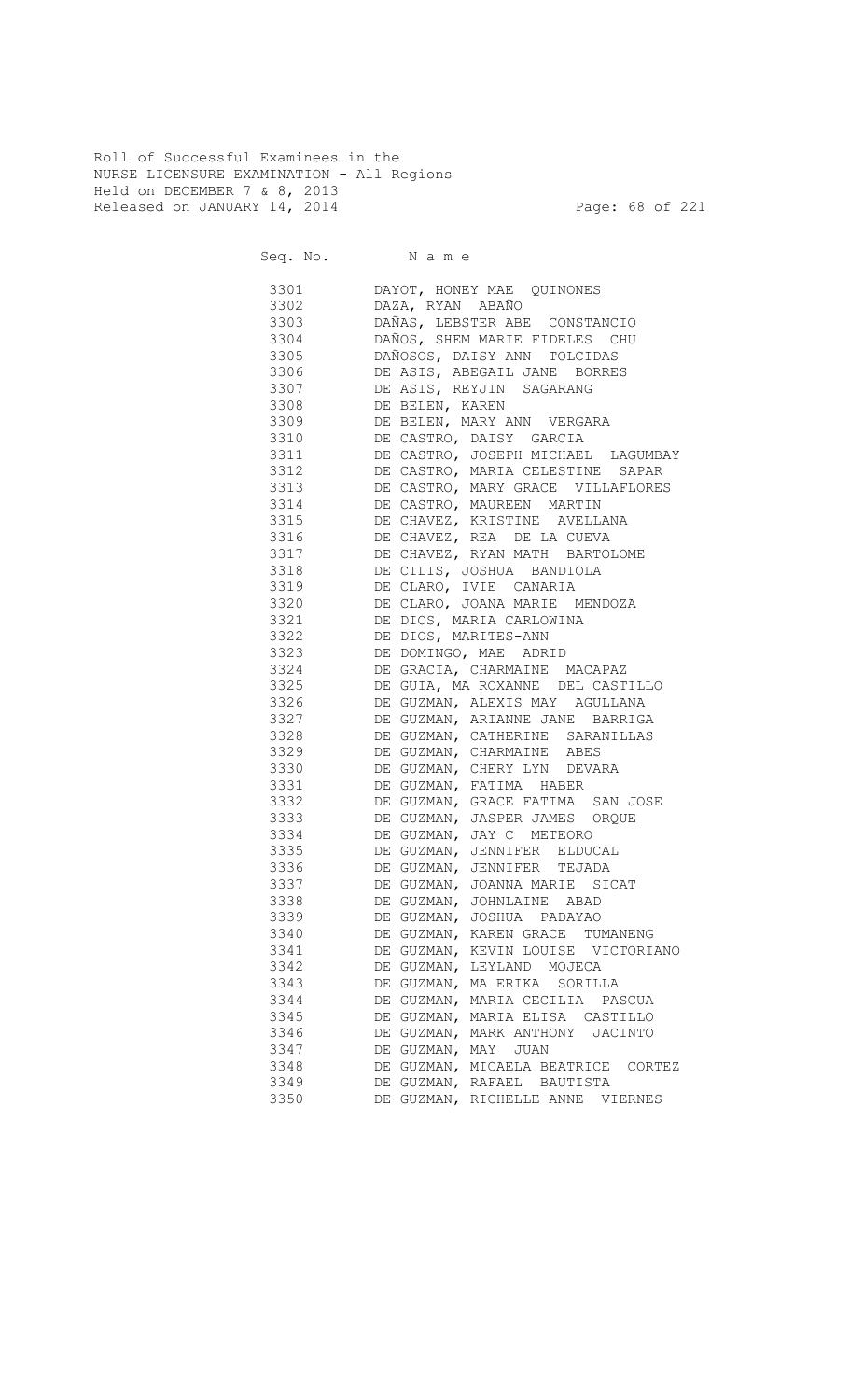Roll of Successful Examinees in the NURSE LICENSURE EXAMINATION - All Regions Held on DECEMBER 7 & 8, 2013 Released on JANUARY 14, 2014 **Page: 69 of 221** 

| 3351      | DE GUZMAN, RON JACOB SORIANO             |
|-----------|------------------------------------------|
| 3352      | DE GUZMAN, SAN CURL EMELIA               |
| 3353      | DE GUZMAN, SARAH JANE POQUIZ             |
| 3354      | DE GUZMAN, SARAH JANE TALENTO            |
| 3355      | DE JESUS, ADRIAN ADDIE NOVIO             |
| 3356      | DE JESUS, ARLENE RAMOS                   |
| 3357      | DE JESUS, KREANNE KATE HERRERA           |
| 3358      | DE JESUS, PRECILLA GALVISO               |
| 3359      | DE JESUS, REYNA MARIE PAROLE             |
| 3360 3360 | DE JESUS, SALVAMIA SALES                 |
| 3361 336  | DE JESUS, SHANE BRIONES                  |
| 3362      | DE JOYA, ELAINE CHLOE RAVELO             |
| 3363 336  | DE LA CERNA, CHRISTINE CALPO             |
| 3364      | DE LA CRUZ, ANIE VILLEGAS                |
| 3365 336  | DE LA CRUZ, ART JHEY VILLASIS            |
|           | 3366 DE LA CRUZ, CHRISTY MARIELLE OROPEL |
|           | 3367 DE LA CRUZ, DAFHNE DIOSA LIBED      |
|           | 3368 DE LA CRUZ, JADE FATIMA RIZALDE     |
|           | 3369 DE LA CRUZ, JIMMYLYN HUGNATAN       |
|           | 3370 DE LA CRUZ, JOHN PAUL AREOLA        |
| 3371      | DE LA CRUZ, LIAN LEE ALBANO              |
| 3372      | DE LA CRUZ, NIEVA SIMANGON               |
| 3373      | DE LA CRUZ, PAUL LEVI CO                 |
| 3374      | DE LA CRUZ, PETER JOHN TORDILLO          |
|           | 3375 DE LA CRUZ, RHEA ANASTACIO          |
| 3376      | DE LA CRUZ, RIZMEL SEBALLOS              |
| 3377      | DE LA CRUZ, VANESSA TIFFANY OLMEDO       |
| 3378      | DE LA GANAR, FLORIE JEAN AMORA           |
| 3379      | DE LA PEÑA, APRIL ROSE TRABUCO           |
| 3380      | DE LA POZ, SHEILA MAE OGABANG            |
| 3381      | DE LA ROSA, KYLE THERESE SAN ANDRES      |
| 3382      | DE LA TORRE, JOSHUA KYRE CELMAR          |
| 3383      | DE LARA, AIRO JEROSHUA ABIAS             |
| 3384      | DE LARA, CHRISTINE TANGLAO               |
| 3385      | DE LAYOLA, RAQUEL DESCALSO               |
| 3386      | DE LEON, ALNE JEAN GAGAN                 |
| 3387      | DE LEON, ANGELIE EMBESTRO                |
| 3388      | DE LEON, AUBREY JANE<br>ABUCAYAN         |
| 3389      | DE LEON, BERNARD BRYAN ESPEJO            |
| 3390      | DE LEON, CATHERINE BHAY                  |
| 3391      | DE LEON, CATHLEEN BEVERLYN               |
| 3392      | DE LEON, DIANE KENNETH<br>PUNO           |
| 3393      | DE LEON, DONNA MAE<br>GONZALES           |
| 3394      | DE LEON, GRACIEL<br>MORALES              |
| 3395      | DE LEON, JANINE<br>TANIGUE               |
| 3396      | DE LEON, JENNILYN<br>TAN                 |
| 3397      | DE LEON, JEWEL<br>SEVILLA                |
| 3398      | DE LEON, JOSEPH GONZALES                 |
| 3399      | DE LEON, JOYNALYN ABRIGOS                |
| 3400      | DE LEON, MELODEE MAY<br>CRUZ             |
|           |                                          |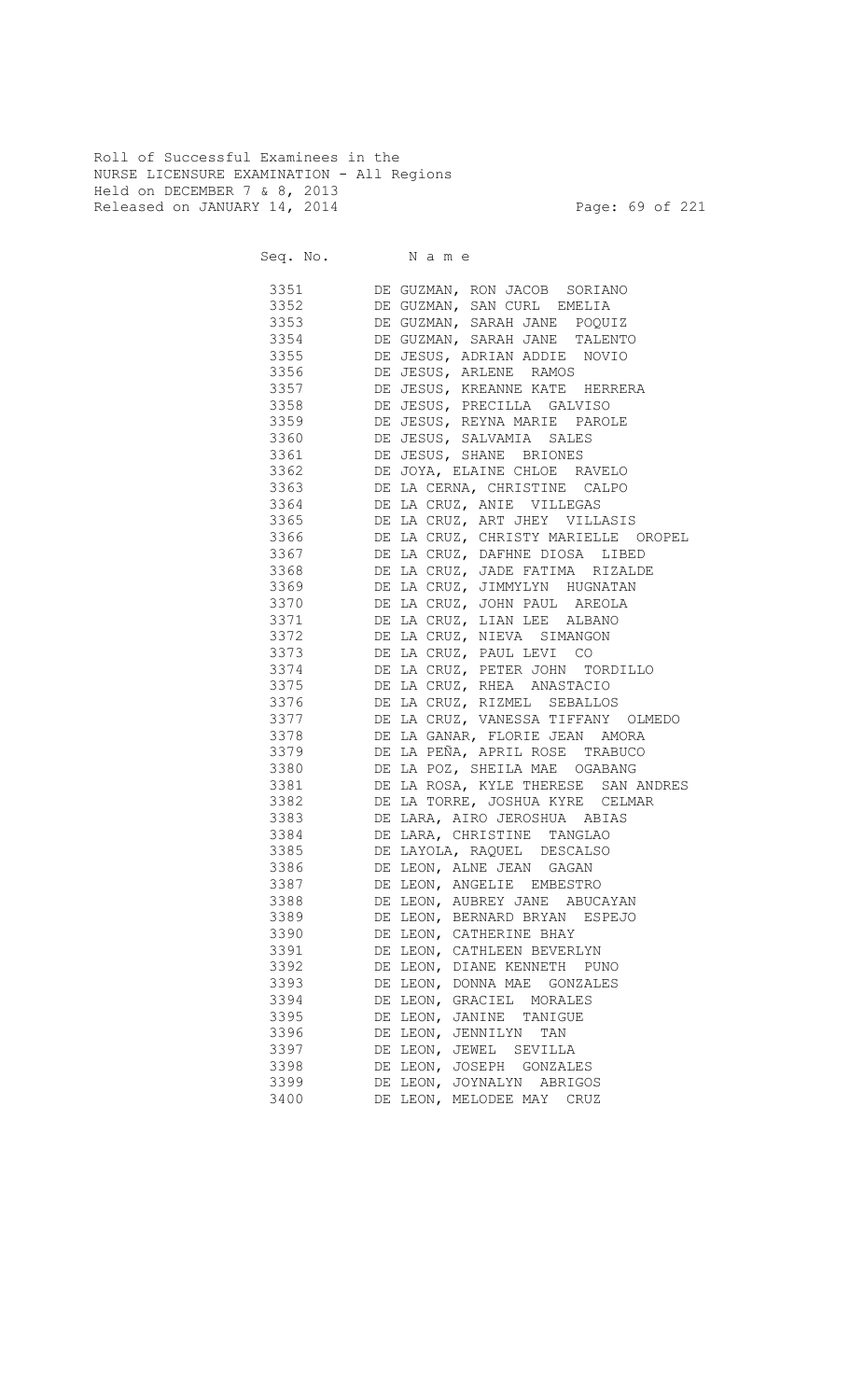Roll of Successful Examinees in the NURSE LICENSURE EXAMINATION - All Regions Held on DECEMBER 7 & 8, 2013 Released on JANUARY 14, 2014 **Page: 70 of 221** 

|              | DE LEON, RAYMART AYING                                  |
|--------------|---------------------------------------------------------|
| 3402         | DE LEON, REX LOREN BATACAN                              |
| 3403 340     | DE LEON, TRINA MARIE VANESSA BARBACENA                  |
| 3404         | DE LIRA, JIANNI KATE LAVILLA                            |
| 3405         | DE LOS REYES, DIANE SAN JOSE                            |
| 3406 340     | DE LOS REYES, ELAINE ATONDUCAN                          |
| 3407         | DE LOS REYES, MC EINARSON LAFUE                         |
| 3408         | DE LOS SANTOS, CLARRIZZE OSURMAN                        |
| 3409         | DE LOS SANTOS, LOVELYN ANDAM                            |
| 3410         | DE LUMEN, ERIN MAY LORENO                               |
| 3411         | DE LUNA, EDISON BELELA                                  |
| 3412         | DE LUNA, KRISTAL JOY RICAMARA                           |
| 3413         | DE LUNA, LENY ALBUERO                                   |
| 3414         | DE LUNA, SARAH LAVAPIE                                  |
| 3415         | DE MESA, SHEENA MATIONG                                 |
| 3416         | DE OCAMPO, AGNES GACOSCOS                               |
| 3417         | DE OCAMPO, CHRIS ADEL ENRIQUEZ                          |
| 3418         | DE OCAMPO, JACQUELINE LACORTE                           |
| 3419         | DE PABLO, MARIA CATHERINE RUBY SENIT                    |
| 3420         | DE PADUA, ROXANNE PEREA                                 |
| 3421         | DE PANO, EMMANUEL PANGILINAN                            |
| 3422         | DE PAULA, PAUL DOMINIQUE CANJA                          |
| 3423         | DE RAMOS, ROBERT IMMANUEL AGUAS                         |
|              | DE REGLA, KIMBHERLY ANN PLAZA                           |
| 3424<br>3425 | DE TORRES, MICHAEL ROBERT AGBALOG                       |
|              | DE TORRES, RENATO GIL JR CALAYCAY                       |
| 3426<br>3427 |                                                         |
|              | DE VEGA, PRINCESS CORTEZ<br>DE VENECIA, JENNIE ESPAÑOLA |
| 3428         |                                                         |
| 3429         | DE VENECIA, QUEENIE IVY DEL RIO                         |
| 3430         | DE VERA, CHRISTIAN PASTIAS                              |
| 3431         | DE VERA, CONSOLACION PASTIAS                            |
| 3432         | DE VERA, DARWIN BAMBICO                                 |
| 3433         | DE VERA, FLORENCE SANCHEZ                               |
| 3434         | DE VERA, LEX BRYAN ESPENUEVA                            |
| 3435         | DE VERA, MARY GRACE NOGRALES                            |
| 3436         | DE VERA, WINCHELL YABUT                                 |
| 3437         | DE VEYRA, AIDA RIVERA                                   |
| 3438         | DE VEYRA, DESIREE LYNN BACHO                            |
| 3439         | DE VEYRA, GIANE ALBERT PATES                            |
| 3440         | DE VEYRA, KEITH KERVIE MEDALLA                          |
| 3441         | DE VILLA, DYAN MARIE GALLARES                           |
| 3442         | DE VILLENA, MARIA ELENA RELACION                        |
| 3443         | DEADA, MARIA JESSA BARINAN                              |
| 3444         | DEBATIAN, MAUREEN ACOMPAÑADO                            |
| 3445         | DEBUQUE, G'ROSE BELLE MACAHILIG                         |
| 3446         | DECANO, MELTON OLIVAS                                   |
| 3447         | DECATORIA, CHRISTIAN PAUL FLORITA                       |
| 3448         | DECIERDO, STEPHANIE ROYERAS                             |
| 3449         | DECLINES, CHRISTINE JADE GARLITOS                       |
| 3450         | DECOLIN, CAMILLE ANDAYA                                 |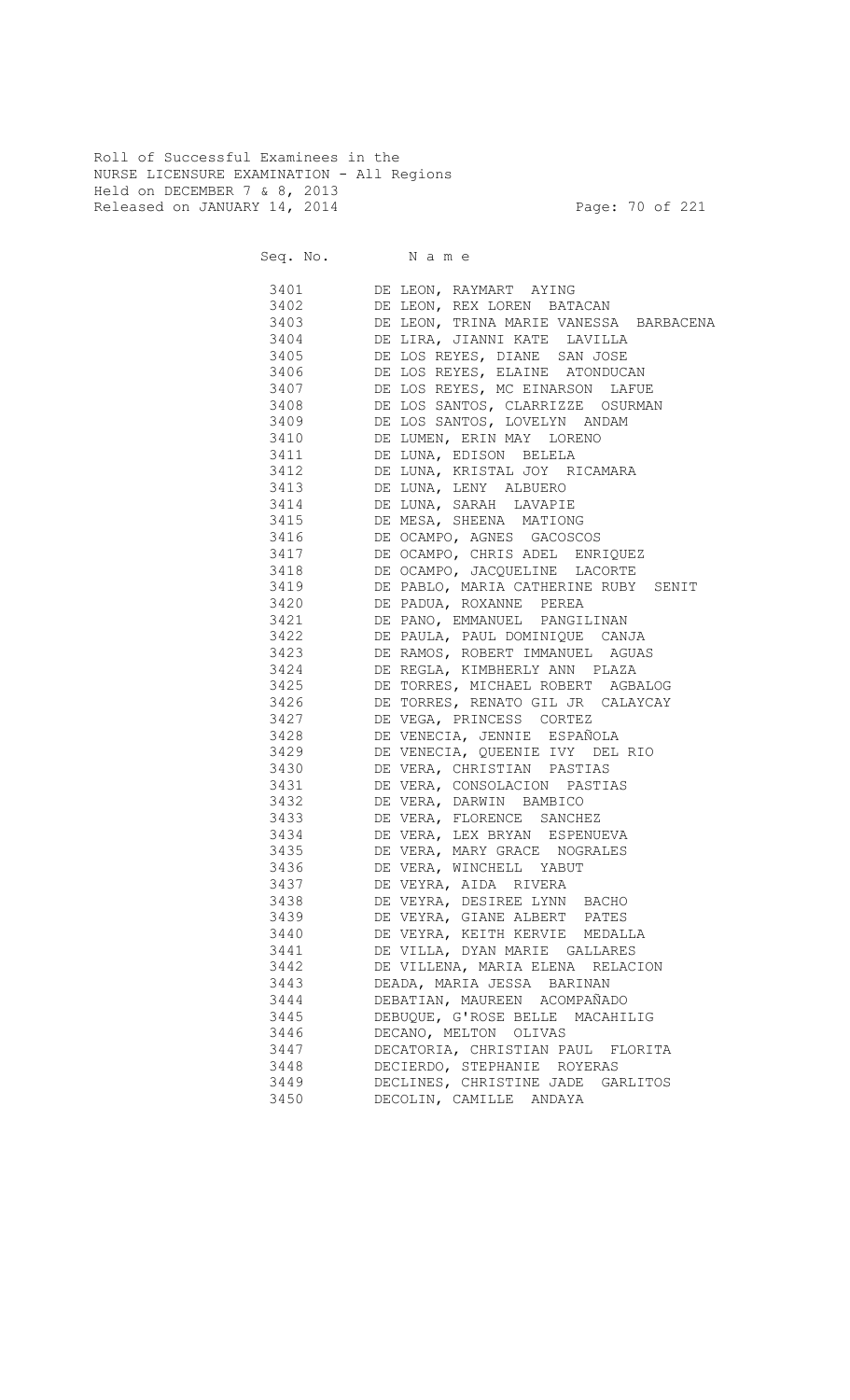Roll of Successful Examinees in the NURSE LICENSURE EXAMINATION - All Regions Held on DECEMBER 7 & 8, 2013 Released on JANUARY 14, 2014 **Page: 71 of 221** 

Seq. No. Name

 3451 DECOLONGON, KRYSTEL JANE DELOSO 3452 DECREPITO, HANNAH CORONADO 3453 DECREPITO, IRISH JOY SORIANO 3454 DEE, ANNA VANEZZA DIMAANO 3455 DEFENSOR, ARTZIE HABARADAS 3456 DEFENSOR, JANINE MIRANDA 3457 DEFEO, AMIRA MEDINA 3458 DEGAMON, JOHN EDWARD VERGARA 3459 DEGOMA, NORBILLE JOY BARBOSA 3460 DEGORIO, JENNY GAM 3461 DEIPARINE, CHERRY MAE TEOFILO 3462 DEIPARINE, FRANCIS ADRIAN NADELA 3463 DEJOLDE, RACHEL ROSE BALANSAG 3464 DEL CAMPO, JOCE KHAREN NAVARRETE 3465 DEL MAR, GEORGE JUSTINE DEL CASTILLO 3466 DEL MUNDO, EVANGELENE SEQUERA 3467 DEL MUNDO, GREMAR LEMUEL GULMATICO<br>3468 DEL PILAR, REGINE GABITANAN DEL PILAR, REGINE GABITANAN 3469 DEL PUERTO, MARC EDWARD BASADA 3470 DEL PUSO, MAR IAN NADELA 3471 DEL RIO, KRISTEL MONTEZA 3472 DEL RIO, RONNIE WAJE 3473 DEL ROSARIO, GRACE LAPUZ 3474 DEL ROSARIO, IAN PAOLO BAÑEZ<br>3475 DEL ROSARIO, JEIKO ZEUS BASC DEL ROSARIO, JEIKO ZEUS BASCO 3476 DEL ROSARIO, JOHN MONROE HONTIVEROS 3477 DEL ROSARIO, MABEL SOMERA 3478 DEL ROSARIO, MARICRIS PATUNGAN 3479 DEL ROSARIO, MARIE JOYCE RAMOS 3480 DEL ROSARIO, MYRA QUITALIG 3481 DEL ROSARIO, RACHEL YADAO 3482 DEL ROSARIO, RYAN JAY SANTOS 3483 DEL ROSARIO, SHEVA MAE MANALO 3484 DEL ROSARIO, THAD NIKO DELOS SANTOS 3485 DEL SOCORRO, JASTANE MAE LUBATON 3486 DEL VALLE, MARY GRACE ADANZA 3487 DEL VALLE, MARY JANE ADANZA 3488 DELA CALZADA, OWEN KELLY TURNO 3489 DELA CERNA, DESIREE AGUISANDA 3490 DELA CERNA, JAN-JAN VISMANOS 3491 DELA CERNA, KATRINA LOUISE AMORA 3492 DELA CHINA, RICHMOND JACUTAN 3493 DELA CRUZ, ANGEL KING FURAGGANAN 3494 DELA CRUZ, ANNA ISABELLA RARAS 3495 DELA CRUZ, ANNABEL PASTOR 3496 DELA CRUZ, ANTHONY SALVORO 3497 DELA CRUZ, CARLA LUCILLE NICOLAS 3498 DELA CRUZ, CHARLYN GRACE ACOSTA 3499 DELA CRUZ, CHEYENNE MARCELINO 3500 DELA CRUZ, CHRIS MAE GALVEZ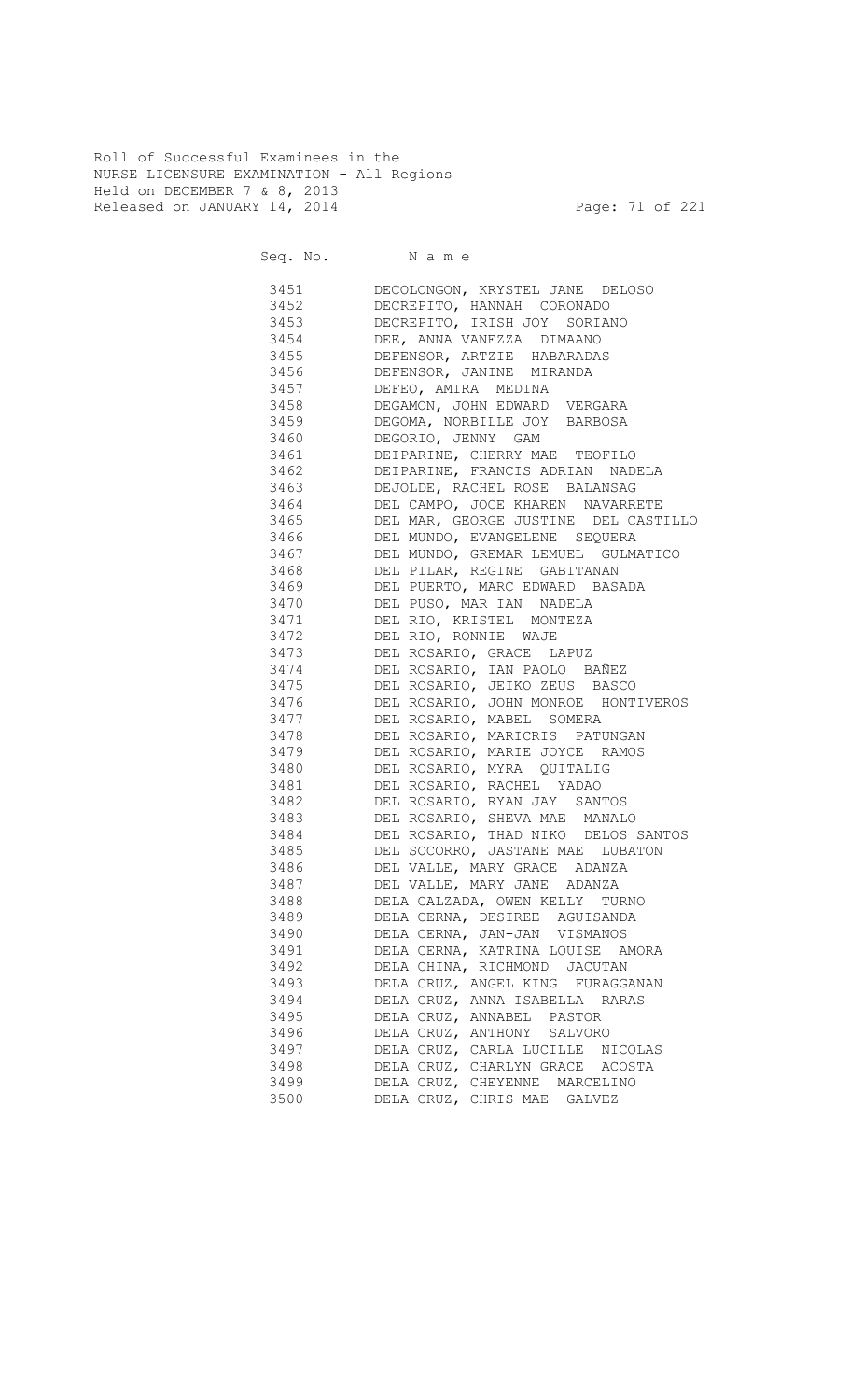Roll of Successful Examinees in the NURSE LICENSURE EXAMINATION - All Regions Held on DECEMBER 7 & 8, 2013 Released on JANUARY 14, 2014 **Page: 72 of 221** 

|      | Seq. No. Name |                                       |
|------|---------------|---------------------------------------|
| 3501 |               | DELA CRUZ, CHRISEL JOY BARCENA        |
| 3502 |               | DELA CRUZ, CINDY JOY MILLAREZ         |
| 3503 |               | DELA CRUZ, DONNIE RAY SAMSON          |
| 3504 |               | DELA CRUZ, ERRA CAMILLE CRUZ          |
| 3505 |               | DELA CRUZ, ESTELITA PAGUYO            |
| 3506 |               | DELA CRUZ, EZZARA MAYE MACARUBBO      |
| 3507 |               | DELA CRUZ, FEBE KAYE OZARRAGA         |
| 3508 |               | DELA CRUZ, GREGOR HENRY RAMOS         |
| 3509 |               | DELA CRUZ, JANINE MARIE HUMMEL        |
| 3510 |               | DELA CRUZ, JAY LORD JACINTO           |
| 3511 |               | DELA CRUZ, JAY-NARD QUEJA             |
| 3512 |               | DELA CRUZ, JAYSON DOMINGO             |
| 3513 |               | DELA CRUZ, JELYN PALACAY              |
| 3514 |               | DELA CRUZ, JOANNA TRISHA BARBARONO    |
| 3515 |               | DELA CRUZ, JOENA DEJADA               |
| 3516 |               | DELA CRUZ, JOHN LEO ANGELO SALVADOR   |
| 3517 |               | DELA CRUZ, JONALYN SILVA              |
| 3518 |               | DELA CRUZ, KAITLIN HANNAH ALMAREZ     |
| 3519 |               | DELA CRUZ, KIMBERLY CLAIRE DE OCAMPO  |
| 3520 |               | DELA CRUZ, KIMBERLY NICKOLE IGNACIO   |
| 3521 |               | DELA CRUZ, KRISANN ROSETE             |
| 3522 |               | DELA CRUZ, LUX MAE MAGUDDAYAO         |
| 3523 |               | DELA CRUZ, MA JINKY PERMEJO           |
| 3524 |               | DELA CRUZ, MA KAREN KHRISNA MACAPAGAL |
|      | 3525          | DELA CRUZ, MA LOURDES GUILLEN         |
| 3526 |               | DELA CRUZ, MARIA RODENEL DELAN        |
| 3527 |               | DELA CRUZ, MARIANNE JESSICA ANDRES    |
|      | 3528          |                                       |
|      |               | DELA CRUZ, MARIE ANGELI MILLA         |
|      | 3529          | DELA CRUZ, MARIE ELAINE UNCIANO       |
|      | 3530          | DELA CRUZ, MARK LESTER MAGTOTO        |
|      | 3531          | DELA CRUZ, MARLON JAMES ORTUOSTE      |
|      | 3532          | DELA CRUZ, MAY ANN BALBOA             |
|      | 3533 3        | DELA CRUZ, MIKHAIL JAMES TINTE        |
|      |               | 3534 DELA CRUZ, NAOMI AGUSTIN         |
| 3535 |               | DELA CRUZ, PATRICK RENZ PECSON        |
|      | 3536          | DELA CRUZ, PHOEBE KATES PAGADDU       |
| 3537 |               | DELA CRUZ, RUBY ANN ARENAS            |
| 3538 |               | DELA CRUZ, RUTH ASHLEY CACHERO        |
| 3539 |               | DELA CRUZ, RUZIEL OPAL                |
| 3540 |               | DELA CRUZ, SIBELLE DUMBRIQUE          |
| 3541 |               | DELA CRUZ, SIGMUND ALMARIO            |
| 3542 |               | DELA CRUZ, SUNSHINE AQUINO            |
| 3543 |               | DELA CRUZ, TERESA UNTALAN             |
| 3544 |               | DELA CRUZ, VICTOR JR SORONEL          |
| 3545 |               | DELA PAZ, AIRA FLEJOLES               |
| 3546 |               | DELA PAZ, MARJORIE BUMATAY            |
| 3547 |               | DELA PAZ, ROSE ANN PADILLA            |
| 3548 |               | DELA PENA, JENNELYN CARONUNGAN        |
| 3549 |               | DELA PEÑA, ANGEL ENRIQUE              |
| 3550 |               | DELA PEÑA, DON DAVE ALIP              |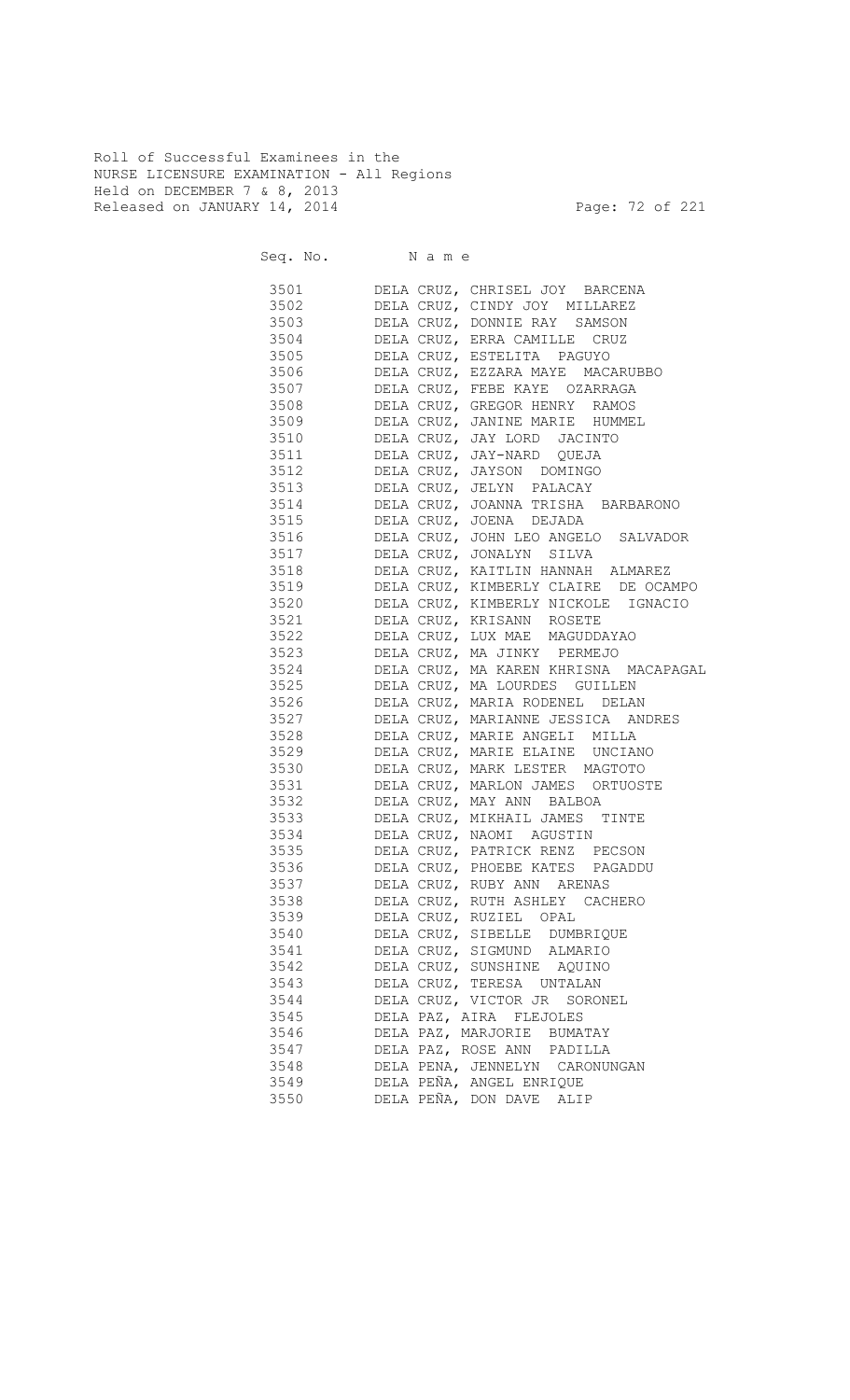Roll of Successful Examinees in the NURSE LICENSURE EXAMINATION - All Regions Held on DECEMBER 7 & 8, 2013 Released on JANUARY 14, 2014 **Page: 73 of 221** 

|      | Seq. No. Name                                                                                                                                                                                                                                       |
|------|-----------------------------------------------------------------------------------------------------------------------------------------------------------------------------------------------------------------------------------------------------|
|      | 3551 DELA PEÑA, KENNETH TOLENTINO                                                                                                                                                                                                                   |
| 3552 | DELA PEÑA, KRISTINE PASIA                                                                                                                                                                                                                           |
| 3553 | DELA PEÑA, MARICHELLE BARCENA                                                                                                                                                                                                                       |
| 3554 | DELA PEÑA, MARIELLE GASPAR                                                                                                                                                                                                                          |
| 3555 | DELA PEÑA, VANESSA AMADOR                                                                                                                                                                                                                           |
| 3556 | DELA PISA, SHIELA MAE RUEGAS                                                                                                                                                                                                                        |
| 3557 | DELA RAMA, JOEL PASUMBAL                                                                                                                                                                                                                            |
| 3558 |                                                                                                                                                                                                                                                     |
| 3559 |                                                                                                                                                                                                                                                     |
| 3560 |                                                                                                                                                                                                                                                     |
| 3561 | DELA RIARTE, ANGEL JAN GEROY<br>DELA ROSA, JONA ROSE CAROLINO<br>DELA ROSA, JONAS IRAI<br>DELA ROSA, KATHLEEN KAYE COLARTE<br>DELA ROSA, MICHAELA TEODORO<br>DELA ROSA, PATRICIA COLEEN GALVEZ<br>DELA ROSA, PATRICIA COLEEN GALVEZ<br>DELA SIERRA, |
| 3562 |                                                                                                                                                                                                                                                     |
| 3563 |                                                                                                                                                                                                                                                     |
| 3564 |                                                                                                                                                                                                                                                     |
| 3565 | --<br>DELA TORRE, ALYSSA MARIE MARTINEZ                                                                                                                                                                                                             |
| 3566 | ---<br>DELA TORRE, MA DENESS DAYO                                                                                                                                                                                                                   |
| 3567 | DELA TORRE, SHELLA MARIE LIZADA                                                                                                                                                                                                                     |
| 3568 | DELA TORRE, WILHELMINA JOY DOLOR                                                                                                                                                                                                                    |
| 3569 | DELACRUZ, HANNAH CHARIS TOLLEDO                                                                                                                                                                                                                     |
| 3570 | DELANA, JENELYN MONSANTO                                                                                                                                                                                                                            |
| 3571 | DELANTAR, JEZIEBELLE SAURO                                                                                                                                                                                                                          |
| 3572 | DELANTE, JASMIN DEVIO                                                                                                                                                                                                                               |
|      | 3573 DELAPAZ, NERISSA TUMACMOL                                                                                                                                                                                                                      |
|      | 3574 DELAS ALAS, MIKKA ACLAN                                                                                                                                                                                                                        |
|      | 3575 DELERA, MARA JOY DEL PRADO                                                                                                                                                                                                                     |
| 3576 | DELES, JACKELYN ARTIZUELA                                                                                                                                                                                                                           |
|      | 3577 DELEZ, CHARLEMAGNE GO                                                                                                                                                                                                                          |
|      | 3578 DELFIN, ALAN BALACASE                                                                                                                                                                                                                          |
|      | 3579 DELFINO, ZENNY JOYCE AÑES                                                                                                                                                                                                                      |
|      | 3580 DELGADO, AMETHYST NOQUERA                                                                                                                                                                                                                      |
|      | 3581 DELGADO, CARLA MAE DE GUZMAN                                                                                                                                                                                                                   |
|      | 3582 DELGADO, JEAN GALE                                                                                                                                                                                                                             |
|      | 3583 DELGADO, KATHLEEN CLAIRE ARBOIZ                                                                                                                                                                                                                |
|      | 3584 DELICANO, ERNIE JOHN SABES                                                                                                                                                                                                                     |
|      | 3585 DELIGOS, LENYLYN BALEROS                                                                                                                                                                                                                       |
|      | 3586 DELLA, ANNA MARIE TEMARIO                                                                                                                                                                                                                      |
| 3587 | DELLOSA, JOBELLE ESCALANTE                                                                                                                                                                                                                          |
| 3588 | DELMENDO, ERVIN KARL ESTERO                                                                                                                                                                                                                         |
| 3589 | DELMO, DENVER CABALLERO                                                                                                                                                                                                                             |
| 3590 | DELMORO, MA RUNACYL BUSA                                                                                                                                                                                                                            |
| 3591 | DELOS REYES, ARIANNE NABOR                                                                                                                                                                                                                          |
| 3592 | DELOS REYES, GLADYS ANN GATDULA                                                                                                                                                                                                                     |
| 3593 | DELOS REYES, JANINE DOMINGO                                                                                                                                                                                                                         |
| 3594 | DELOS REYES, JESSELITO CAMPANER                                                                                                                                                                                                                     |
| 3595 | DELOS REYES, JOAN JARAPA                                                                                                                                                                                                                            |
| 3596 | DELOS REYES, MEDELYN BARET                                                                                                                                                                                                                          |
| 3597 | DELOS REYES, ROSE MARY OROZCO                                                                                                                                                                                                                       |
| 3598 | DELOS SANTOS, AILEEN FARRALES                                                                                                                                                                                                                       |
| 3599 | DELOS SANTOS, ANITA CASUPANAN                                                                                                                                                                                                                       |
| 3600 | DELOS SANTOS, APRIL JOY ESCOMES                                                                                                                                                                                                                     |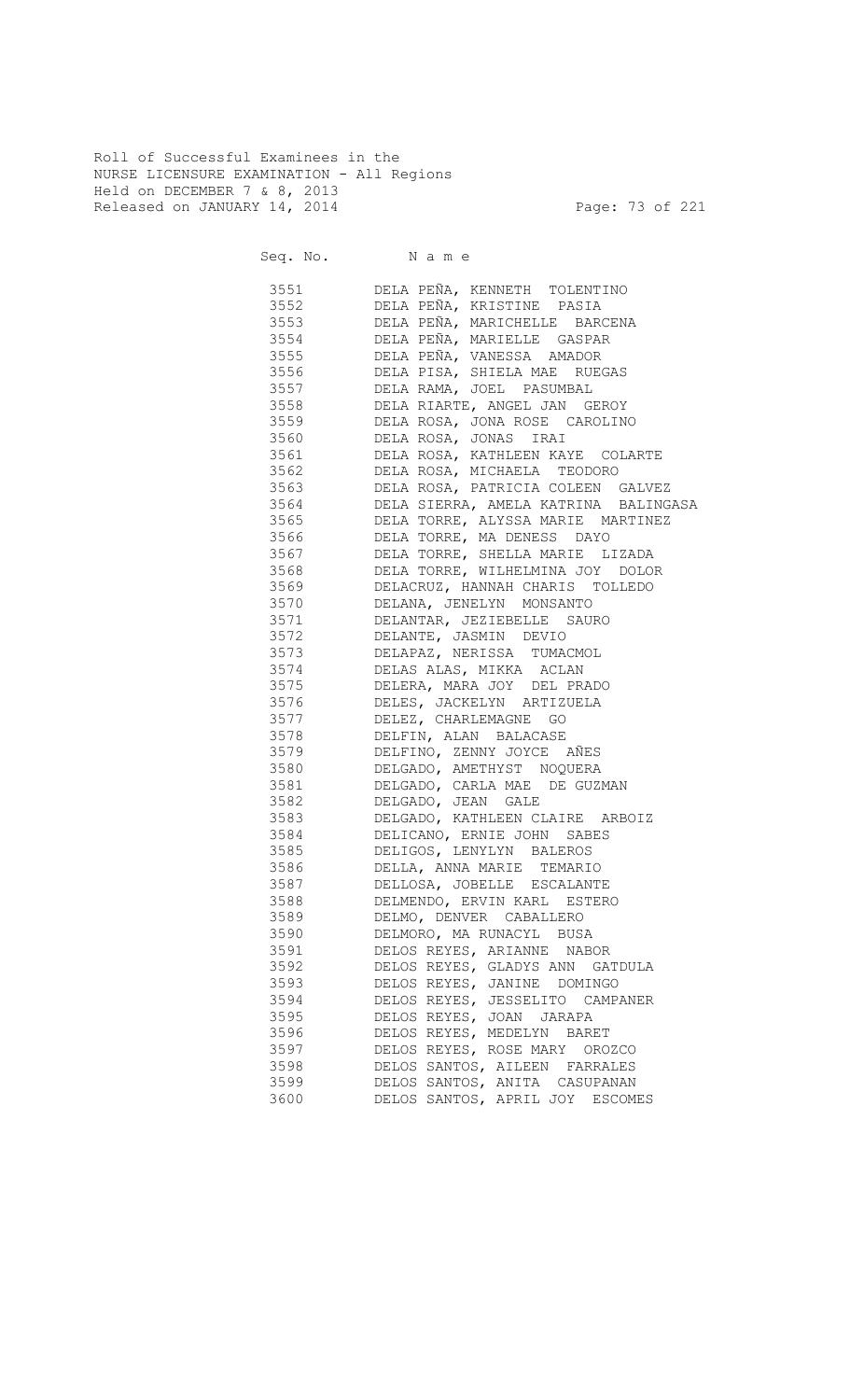Roll of Successful Examinees in the NURSE LICENSURE EXAMINATION - All Regions Held on DECEMBER 7 & 8, 2013 Released on JANUARY 14, 2014 **Page: 74 of 221** 

|           | 3601 DELOS SANTOS, BLAZER BARITUA         |
|-----------|-------------------------------------------|
| 3602      | DELOS SANTOS, CHARISSE ANN ETCHEPARI      |
|           | 3603 DELOS SANTOS, JOHN RE' SARINAS       |
| 3604      | DELOS SANTOS, JONNA CEZAR                 |
|           | 3605 DELOS SANTOS, KAREN VERAS            |
|           | 3606 DELOS SANTOS, KIMBERLY ASISTIN       |
|           | 3607 DELOS SANTOS, ROMAINE MARIE ELPEDES  |
|           | 3608 DELOS SANTOS, RONNIE TRONGCO         |
|           | 3609 DELOS SANTOS, RUTHREFEL TORILLO      |
|           | 3610 DELOS SANTOS, SHIELA MAY BERZA       |
|           | 3611 DELOSO, PAMELA ANN BERMEJO           |
|           | 3612 DELOTA, JERVY MAPUTI                 |
|           | 3613 DELOVINO, MELO JEAN GUIMBA           |
|           | 3614 DELUAO, ANNE RHEA                    |
|           | 3615 DELUSO, SANDY MAE ARROYO             |
|           | 3616 DEMAGUIL, MICHELLE ANDREA ARGONCILLO |
|           | 3617 DEMANDANTE, PRINCE ALPHA ROCIMO      |
|           | 3618 DEMATE, DEBORRAH DOCDOC              |
|           | 3619 DEMETITA, GAYLE MAE ARANAL           |
|           | 3620 DEMICILLO, MARIA FE PENADO           |
|           | 3621 DEMONI, CATHYRINE ARNOCO             |
| 3622 360  | DEMONTAÑO, REINDHILT NAVARRO              |
| 3623 3623 | DEMONTEVERDE, DEMI MARIE SALABE           |
|           | 3624 DENAGA, ARIANNE PACIENTE             |
|           | 3625 DENIEGA, MURIEL JOY ENERO            |
|           | 3626 DENILA, ROSEBE JOY DESCUATAN         |
|           | 3627 DENOLAN, MARINELLE RUIZ              |
|           | 3628 DENOLO, MARK JOHN SOTOZA             |
|           | 3629 DENOSTA, MARIA CARINA PILAR BAYQUEN  |
|           | 3630 DENSING, MALYN MONTECALVO            |
|           | 3631 DEO, JENNILYN                        |
|           | 3632 DEO, SHERRY MAE DASIG                |
|           | 3633 DEOCADES, GRACEL CADIMAS             |
|           | 3634 DEOCAREZA, ALFRENAN TUMALIN          |
|           | 3635 DEOMAMPO, KRESTLE LAILENE FLOREMONTE |
| 3636      | DEPAMAYLO, MARIAN JAZEL CASTOR            |
| 3637      | DEPAS, ROMMEL ABUEL                       |
| 3638      | DEPAUDHON, SHEEVA MAE ORTEGA              |
| 3639      | DEPIDEP, LITO BOLAYO                      |
| 3640      | DEPRA, ADA ERIKA CASCO                    |
| 3641      | DEQUEROS, HANNAH ANGELEAH<br>TACASTACAS   |
| 3642      | DEQUILLA, EMELYN ABALONA                  |
| 3643      | DEQUIÑA, MARIA MONICA BELEN               |
| 3644      | DEQUIÑA, MICHAEL PHILIP PANER             |
| 3645      | DERECHO, PATRICK ANTONI PAZ               |
| 3646      | DERICO, JOHANAH MACAPANGKAT               |
| 3647      | DERILO, MA CRISTINA TUIBEO                |
| 3648      | DERLA, JL MANDATE                         |
| 3649      | DERO, NAZHE-AN ABDULLAH                   |
|           |                                           |
| 3650      | DERRAYAL, JILL ECRU GOGO                  |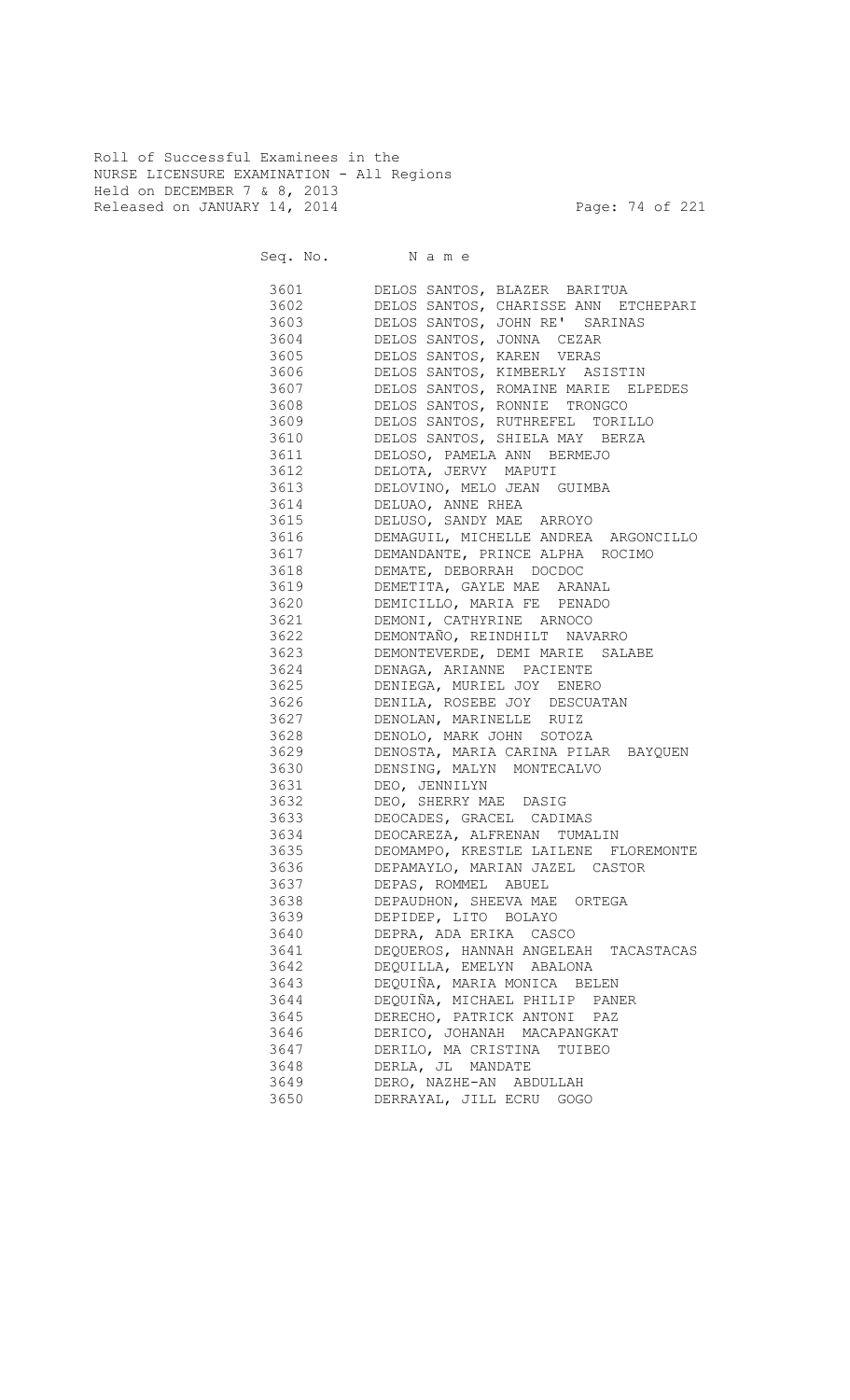Roll of Successful Examinees in the NURSE LICENSURE EXAMINATION - All Regions Held on DECEMBER 7 & 8, 2013 Released on JANUARY 14, 2014 **Page: 75 of 221** 

|      | 3651 DESAGON, RONALDO PEJER                                                                                                                                                                                         |
|------|---------------------------------------------------------------------------------------------------------------------------------------------------------------------------------------------------------------------|
|      | 3652 DESALES, JONAMAE DEMANDANTE                                                                                                                                                                                    |
| 3653 | DESALIZA, GELLI MAY IGUBAN                                                                                                                                                                                          |
| 3654 | DESALLA, LEE-AN UDAL                                                                                                                                                                                                |
| 3655 | DESAMPARADO, FE SUAN                                                                                                                                                                                                |
| 3656 | DESAVILLE, MERICRIS VALENTIN                                                                                                                                                                                        |
| 3657 | DESCALZO, AYRA CORAZON CONCON                                                                                                                                                                                       |
| 3658 |                                                                                                                                                                                                                     |
| 3659 |                                                                                                                                                                                                                     |
| 3660 |                                                                                                                                                                                                                     |
| 3661 |                                                                                                                                                                                                                     |
| 3662 |                                                                                                                                                                                                                     |
| 3663 | DESCUATAN, JAFFE HANS FUA<br>DESIDERIO, CARL LOWELL TOLENTINO<br>DESPOGADO, HONEYLY EDULLANTES<br>DESTURA, JOAN PERALTA<br>DETOGA, SHEENA KRISTY DEGALA<br>DETOYATO, ERICA MARIE BAGASLAO<br>DETOYATO, IVAN PLATERO |
| 3664 |                                                                                                                                                                                                                     |
| 3665 | DETOYATO, KAREN GENGANIA                                                                                                                                                                                            |
| 3666 | DEUS, EMERBELLE DE JESUS                                                                                                                                                                                            |
| 3667 | DEVIENTE, DEXTER JADE SUGANOB                                                                                                                                                                                       |
| 3668 | DEVOTA, MA CRISTINA MACARANAS                                                                                                                                                                                       |
| 3669 | DEYPALUBOS, JOSIE SANGCO                                                                                                                                                                                            |
| 3670 | DEZA, IRIS ANGELA MOISES                                                                                                                                                                                            |
| 3671 | DIALO, SHARLENE ESCORA                                                                                                                                                                                              |
|      | 3672 DIAMANTE, MANASIS MANIGO                                                                                                                                                                                       |
|      | 3673 DIAMLA, ESNAIRAH TAGANOS                                                                                                                                                                                       |
|      | 3674 DIANETA, ELLAINE MAE ARZADON                                                                                                                                                                                   |
|      | 3675 DIANO, RIZI CANDUYAS                                                                                                                                                                                           |
|      | 3676 DIASANTA, EMILY LORIN MACASA                                                                                                                                                                                   |
|      | 3677 DIAZ, APRIL MARIE MALATE                                                                                                                                                                                       |
|      | 3678 DIAZ, CRISTELEN ROSE MAGHUYOP                                                                                                                                                                                  |
|      | 3679 DIAZ, EDEN CHRISTIA MARIE MAGSANO                                                                                                                                                                              |
|      | 3680 DIAZ, EDEN ROSE DELA CRUZ                                                                                                                                                                                      |
|      | 3681 DIAZ, HERSHE AGAMATA                                                                                                                                                                                           |
|      | 3682 DIAZ, JARED MARK PAGPAGUITAN                                                                                                                                                                                   |
|      | 3683 DIAZ, JUDIANE MARIE ENDRINAL                                                                                                                                                                                   |
|      | 3684 DIAZ, LOUISE DANELLE VILLANUEVA                                                                                                                                                                                |
|      | 3685 DIAZ, MA JOMAYFLOR ROQUE                                                                                                                                                                                       |
|      | 3686 DIAZ, MARY EDSEL TUBUJAN                                                                                                                                                                                       |
|      | 3687 DIAZ, MARY GRACE CRUZ                                                                                                                                                                                          |
| 3688 | DIAZ, MICHAEL ANGELO BUÑALES                                                                                                                                                                                        |
| 3689 | DIAZ, PHEBE LOIS MONTILLA                                                                                                                                                                                           |
| 3690 | DIAZ, REGINALD CARLO MANALO                                                                                                                                                                                         |
| 3691 | DIAZ, ROWENA GOLEZ                                                                                                                                                                                                  |
| 3692 | DICALINGAN, ALIMAH MANCID                                                                                                                                                                                           |
| 3693 | DICDICAN, JO SEAN MANGUBAT                                                                                                                                                                                          |
| 3694 | DICHOSO, ALVEE CHRISTINE JOY<br>CAOAGAS                                                                                                                                                                             |
| 3695 | DICKMAN, HEIDI VIGILIA                                                                                                                                                                                              |
| 3696 | DICKSON, CZARINA MACARAIG                                                                                                                                                                                           |
| 3697 | DIEGO, BONIFACIO JR SUGUITAN                                                                                                                                                                                        |
| 3698 | DIEGO, MARK LESTER DE DIOS                                                                                                                                                                                          |
| 3699 | DIGNOS, DOMINIQUE ANNE<br>SALAZAR                                                                                                                                                                                   |
| 3700 | DIGUSEN, SAMER ABAS                                                                                                                                                                                                 |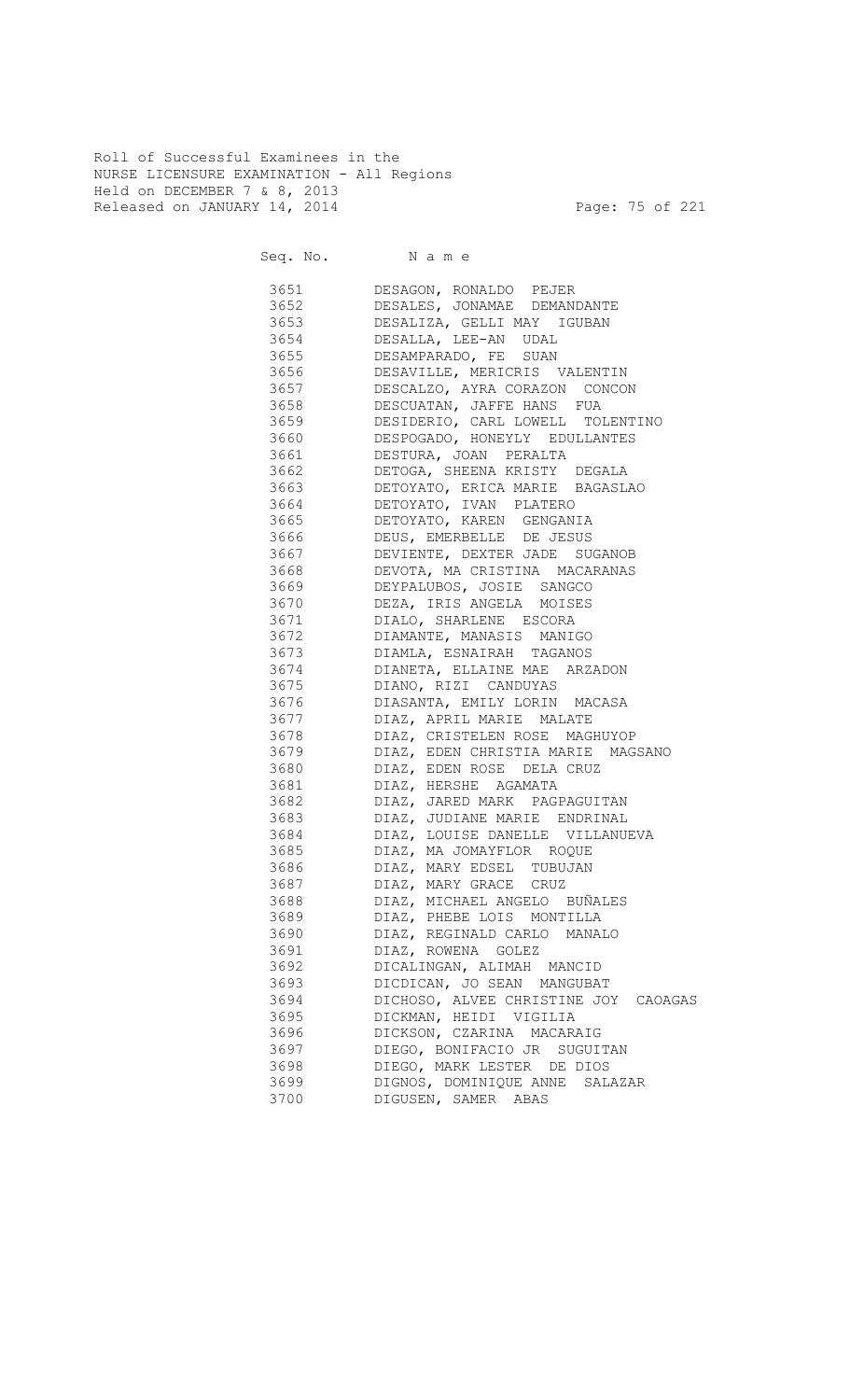Roll of Successful Examinees in the NURSE LICENSURE EXAMINATION - All Regions Held on DECEMBER 7 & 8, 2013 Released on JANUARY 14, 2014 **Page: 76 of 221** 

Seq. No. Name

 3701 DIJAMCO, DEAN JOSEPH RAMA 3702 DIKIT, TAIRA MARIE BRIONES 3703 DILAG, JOSE CARLO NASIAD 3704 DILANGALEN, SITTIE JAMAICA TUMAMA DILAO, ERNESTINE MAY LIBRE 3706 DIMA, JORAIDA SAMPORNA 3707 DIMAANDAL, LARA JEAN PELAGIO 3708 DIMAANO, ELISEO JR GARIBAY 3709 DIMACHE, RODEL CALINGAYAN 3710 DIMACULANGAN, MA ANA SADSAD 3711 DIMAFELIX, ERIC JAMES MARQUEZ 3712 DIMAFILIS, FRANCES GAS 3713 DIMALALUAN, ANGELIQUE CRIZZEL CUMAGUN 3714 DIMALALUAN, DAVE NELSON DOCTOR 3715 DIMALALUAN, PATRICIA MAY BATHAN 3716 DIMALANTA, VIKKI KARR VELOSO 3717 DIMAOCOR, ANNE-FATMAH MINODAR 3718 DIMASUHID, GALILEAN DUMDUM 3719 DIMAYA, JUDY-MAE MARIBBAY 3720 DIMAYACYAC, MARGIE MAGBOO 3721 DIMAYUGA, MARIANNE BEATRIZ SALES 3722 DIMITUI, JULIANO LUIS LEYNES 3723 DINAQUE, SHEILA CANILLO 3724 DINERO, ERNELYN DAULAYAN<br>3725 DINGDING, FAITH CANALES DINGDING, FAITH CANALES 3726 DINGLASAN, ELIGIO CASTILLO 3727 DINO, GEOCO CARL RAMOS 3728 DINOY, CATHERINE ROLLO 3729 DINSON, JENNI LOU TEMPLA 3730 DIO, NIKKO MARTEL VIRAY 3731 DIOCERA, SHERA GRANDEZA 3732 DIOKNO, PAULINE CARELLE TOLENTINO<br>3733 DIOLA, ELIZABETH RAMO 3733 DIOLA, ELIZABETH RAMO 3734 DIOLA, JULIE ANN BERMEO 3735 DIOLAZO, RYAN CARLO SERRANO 3736 DION, QUENNIE PRADO 3737 DIONALDO, FELCOR ADESNA<br>3738 DIONELA, MATTHEW CHRYSLEI DIONELA, MATTHEW CHRYSLER LAO 3739 DIONES, AMELIZA SALAVERIA 3740 DIONG-AN, KRESIL BANTASAN 3741 DIONIO, CLEO JEDD DECASTILLO 3742 DIONISIO, JANVIE BAUTISTA 3743 DIOQUINO, ELAINE LOU LAGUMBAY 3744 DIOSABAN, RIMLYN BECHAYDA 3745 DIOSE, NIZZAR MOSQUETES<br>3746 DIOSO, DIONA LITERAL 3746 DIOSO, DIONA LITERAL 3747 DIPASUPIL, ANGELA CHRISTINE DEPASUPIL 3748 DIPUTADO, MARY GRACE CRAVE 3749 DISCAYA, LYSSA ANNE SUMAYO 3750 DISMAS, JESSIE FRANCIS KJELL CAMPO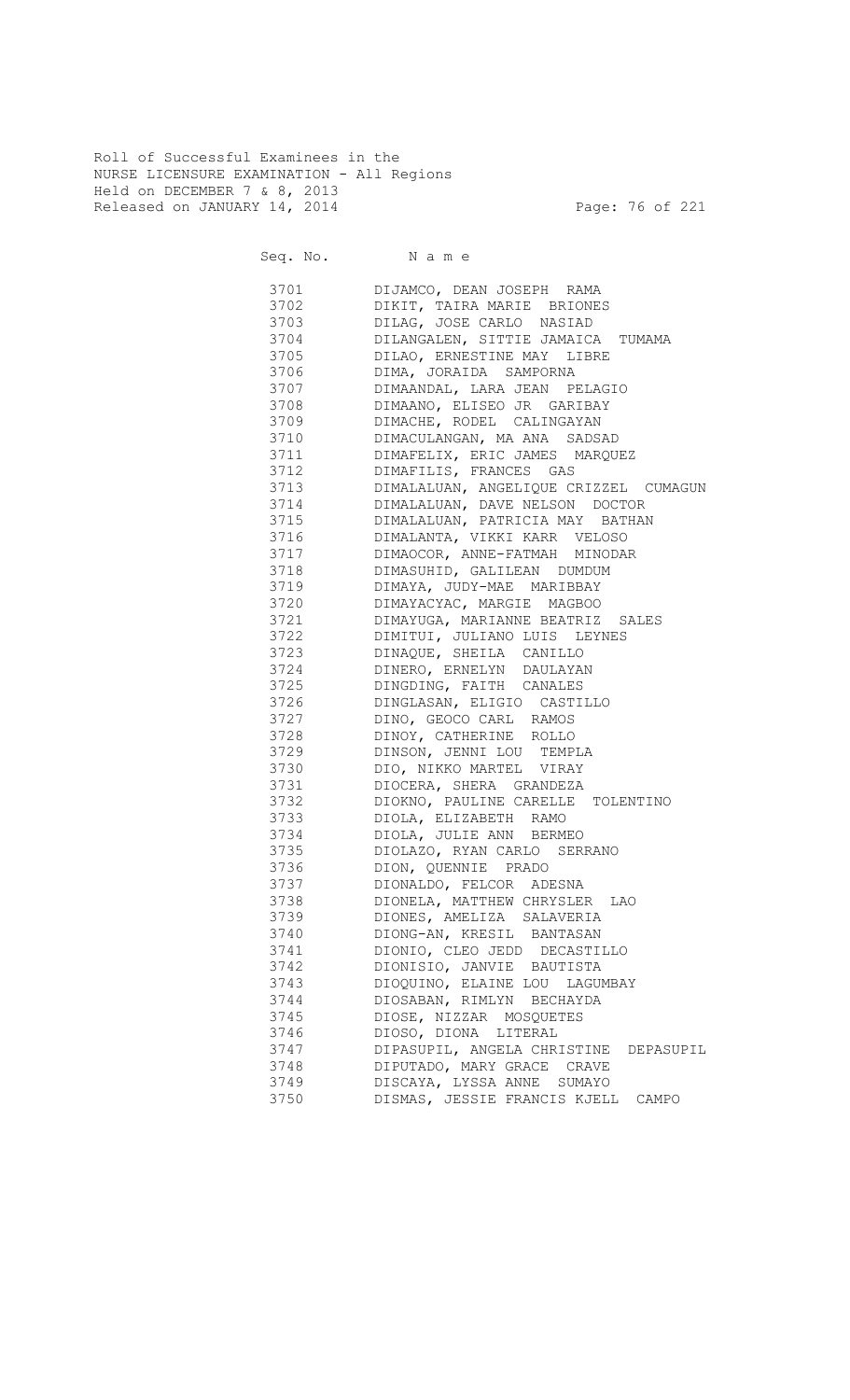Roll of Successful Examinees in the NURSE LICENSURE EXAMINATION - All Regions Held on DECEMBER 7 & 8, 2013 Released on JANUARY 14, 2014 **Page: 77 of 221** 

| 3751     | DISMAS, JUVIC JUNTILLA          |
|----------|---------------------------------|
| 3752     | DISMAYA, BEIA ARMENDEZ          |
| 3753     | DISOCOR, AMAL LANGCO            |
| 3754     | DISTAJO, DIVINA ROSE PADRONES   |
| 3755     | DISTRAJO, CHENEE LOU DELA TORRE |
| 3756     | DISU, JOEBEN LAPEÑA             |
| 3757     | DITCHE, ALJILYN EDITH TIDING    |
| 3758     | DITCHON, DANICA MARIE DUMLAO    |
| 3759     | DITO, MARJORIE PELIGMAN         |
| 3760     | DITUCALAN, IRIS MAE LAMBUS      |
| 3761     | DIVINA, JACQUILINE LABIO        |
| 3762     | DIVINAGRACIA, JOANNIE MARAVILLA |
| 3763     | DIWAG, CHARMAINE DAWN PEDRONAN  |
| 3764     | DIXIT, SHYAMA MOHANA BOLLOZOS   |
| 3765     | DIZA, CHARLES O'NEAL MIGUEL     |
| 3766     | DIZA, JULIE ANN LUCEÑO          |
| 3767     | DIZA, WINICCA BACLIG            |
| 3768     | DIZON, ADELFA FERRERA           |
| 3769     | DIZON, APRIL ROSE RINGOR        |
| 3770     | DIZON, CHARMELLA MARIE NGUJO    |
| 3771     | DIZON, JANINE BEJAR             |
| 3772     | DIZON, JEMMAINE ELIZAGA         |
| 3773     | DIZON, KATHLEEN ZYRELLE DALIT   |
| 3774     | DOCE, RAYMUNDO III DUMAPLIN     |
| 3775     | DOCILIDAD, JESNEY ALARCON       |
| 3776     | DOCONG, GLAIZA PAPA             |
| 3777     | DOCTOLERO, SHARA JOY BARUZO     |
| 3778     | DOCTOR, STEPHANIE RAMALES       |
| 3779     | DOFELIZ, ESTHER JOY JAMELO      |
| 3780     | DOFELIZ, YASSER GUARIN          |
| 3781 378 | DOHINA, IRIS DAWN DELFIN        |
| 3782     | DOINOG, ELLA JANE ALVAREZ       |
| 3783     | DOINOG, MAE-ESTHER NACIONAL     |
| 3784     | DOJINO, GUERZIEH FERRER         |
| 3785     | DOLAUTA, RONAMAE TAPODOC        |
| 3786 378 | DOLI-IS, BRILLIANT ALUNDAY      |
| 3787     | DOLIGAS, JOHN PAUL TAMI-ING     |
| 3788     | DOLINO, JANINE CLAIRE QUARTEROS |
| 3789     | DOLLAGA, MA CRISTINA DEBERTO    |
| 3790     | DOLO, CRIS ANNE PERNITO         |
| 3791     | DOLOR, PATRIOT ANDREW NILO      |
| 3792     | DOLOSA, TANYA ROSE BATOMALAQUE  |
| 3793     | DOLOZON, ANGELIKA DUMLAO        |
| 3794     | DOMANTAY, CRISTINE JOY CONMIGO  |
| 3795     | DOMETITA, MARCO MOJICA          |
| 3796     | DOMINADO, REX JOHN PONTE        |
| 3797     | DOMINGO, ABEGAIL JOY CAILIN     |
| 3798     | DOMINGO, AMIELOU CASTRO         |
| 3799     | DOMINGO, APRIL AMOUR RAMOS      |
| 3800     | DOMINGO, APRIL JOY LAMBINO      |
|          |                                 |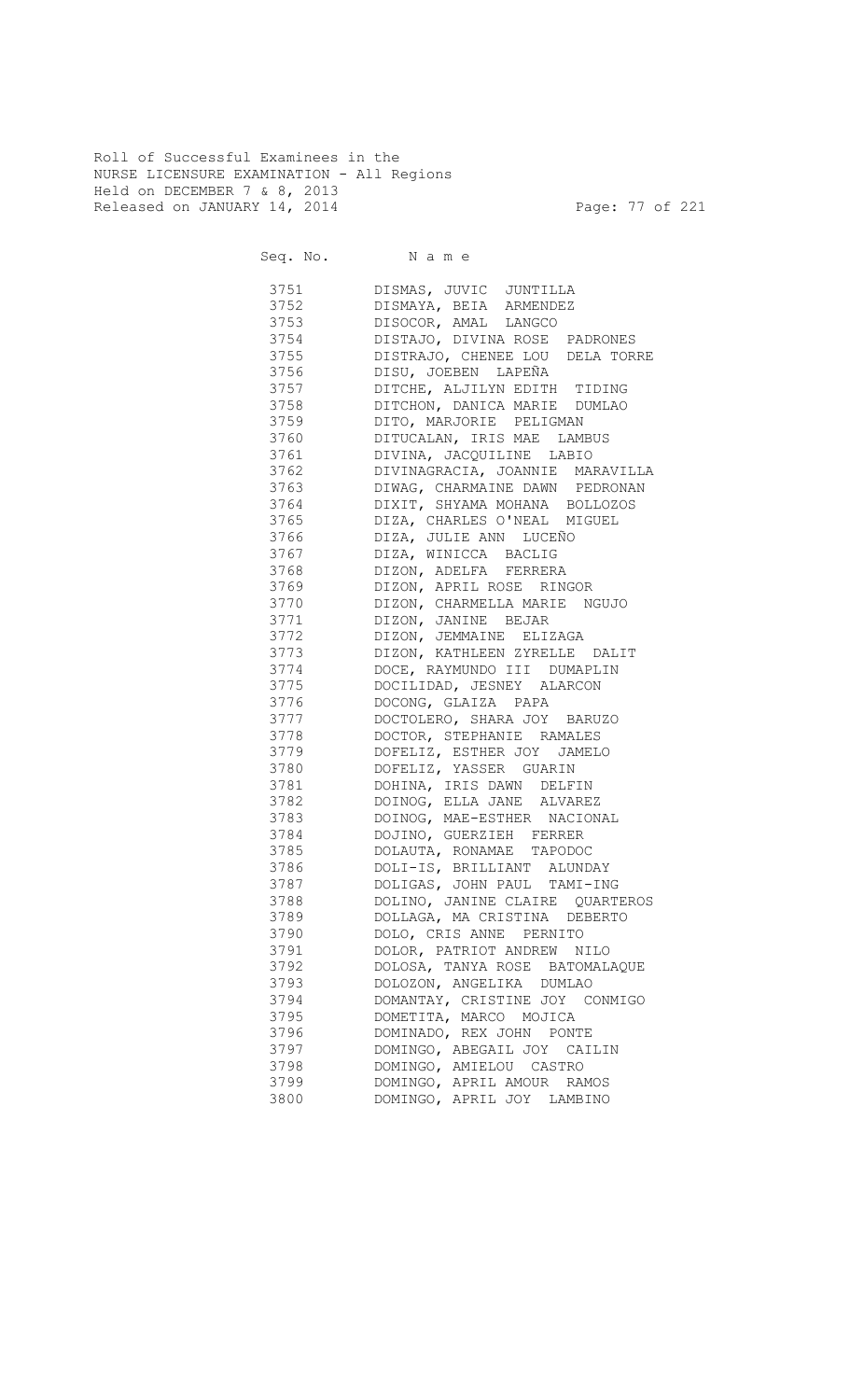Roll of Successful Examinees in the NURSE LICENSURE EXAMINATION - All Regions Held on DECEMBER 7 & 8, 2013 Released on JANUARY 14, 2014 **Page: 78 of 221** 

Seq. No. Name

 3801 DOMINGO, APRIL MAE TOLIBAS 3802 DOMINGO, BEVERLY DELA CRUZ 3803 DOMINGO, BON DAVID SARMIENTO 3804 DOMINGO, CHRISTINE JAY LIMJUCO 3805 DOMINGO, CINDY SALVADOR 3806 DOMINGO, ENRICO III TORRES 3807 DOMINGO, ERIKA PASION 3808 DOMINGO, GRETA MAE CRISTOBAL 3809 DOMINGO, JHAN BRYAN GAGARIN 3810 DOMINGO, JULIE ANN UMALI 3811 DOMINGO, KRASMER SOBERANO 3812 DOMINGO, KYLE MARTIN LLARENAS 3813 DOMINGO, LANA MIRANDA 3814 DOMINGO, LYCEL BULUSAN 3815 DOMINGO, MAJESSA JOY CORRALES 3816 DOMINGO, MARIA KATHRINA GUILLERMO 3817 DOMINGO, MARK JAYSON BARROGA 3818 DOMINGO, MARY JOYCE MARZAN 3819 DOMINGO, MICHAELLA TABACO 3820 DOMINGO, REGENE GRACE SANSANO 3821 DOMINGO, VANESSA OMILA 3822 DOMINGUEZ, ABIGAIL KRISHA BERNAL 3823 DOMINGUEZ, CHRISTINE JOY DUCUSIN 3824 DOMINGUEZ, DREXIE DIANE GUMARIN 3825 DOMINGUEZ, KATLEEN KATE SUGATAN 3826 DOMINGUEZ, KEVIN JOHNSON LOVINDINA 3827 DOMINGUEZ, LEEANEL MARIELLE CRUZ 3828 DOMINGUEZ, MIA SHANE ALEGRO 3829 DOMINGUIANO, LEVINIA MARIE REALINO 3830 DOMINISE, RHEA ROSARITZ DULU 3831 DOMOSMOG, MAUREEN CLAIRE SABANAL 3832 DON, DENI LEY VIEJO 3833 DON, VIBERT WILLIAM SAPALARAN 3834 DONAIRE, ANNA ELIZA SENO 3835 DONATO, CHIARA JOLINE CARONAN 3836 DONAYRE, ALMER JAY MENINA 3837 DONCILLO, ERICA FARRA AMOR 3838 DONCILLO, LEIDY JEAN ANN SOLDE 3839 DONGALLO, JONI LEIH VILLANUEVA 3840 DONGIAPON, BENSEN MASUMPAD 3841 DONGON, THERENCE JOY ARANAS 3842 DONGOSA, JANINE KANE CELETARIA 3843 DONGUINES, JIMZIE LANE PALISADA 3844 DOOMA, ELENA PALMARES 3845 DORADO, BRIAN ENRILE 3846 DORADO, KAREN GANNABAN 3847 DORIA, RHODA MARI QUIJOY 3848 DORMILE, TRINIDAD RAMIREZ 3849 DOROJA, KIM PHOEBE APRIL DERIT 3850 DOROJA, MA RUSSELL BANTILO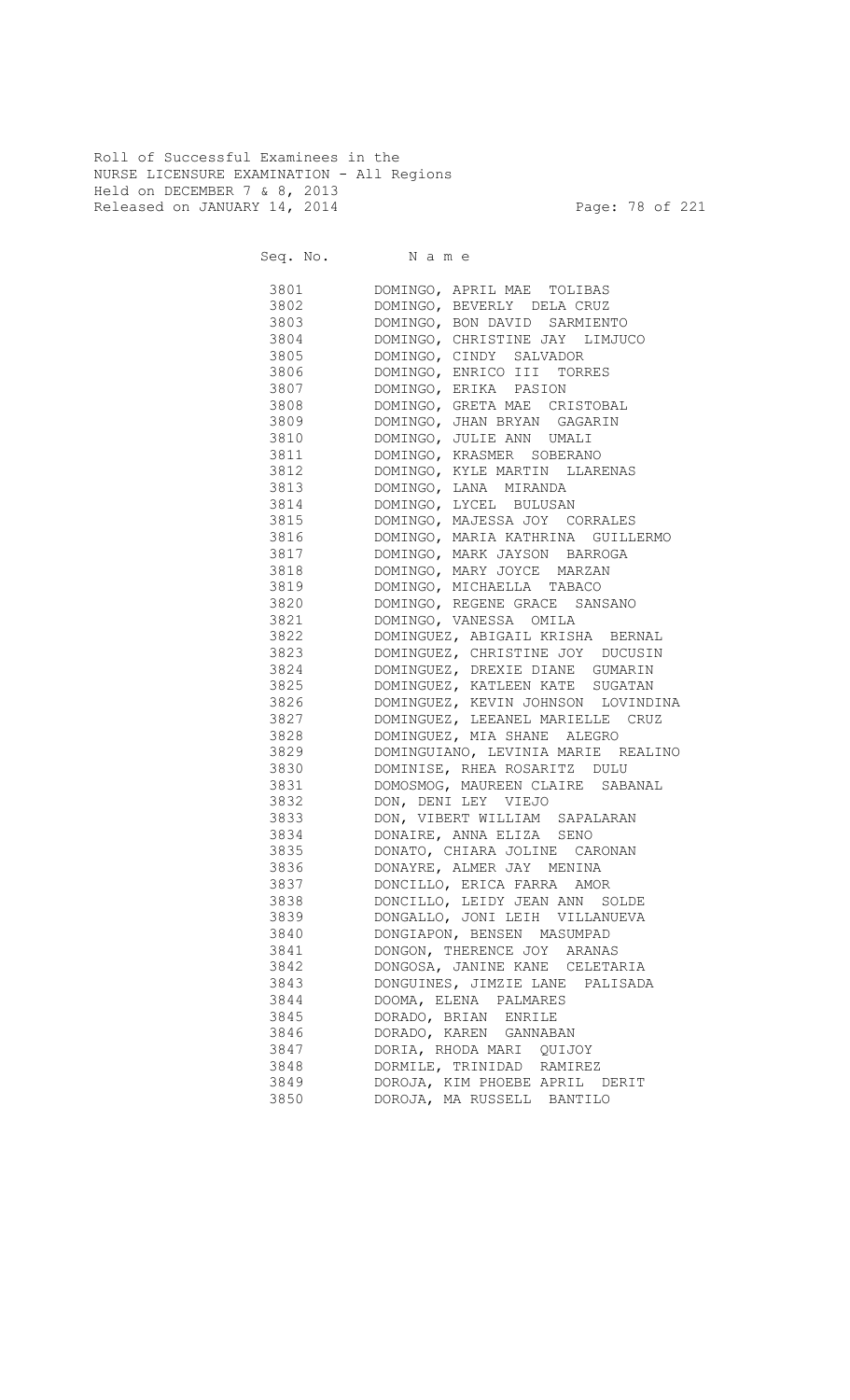Roll of Successful Examinees in the NURSE LICENSURE EXAMINATION - All Regions Held on DECEMBER 7 & 8, 2013 Released on JANUARY 14, 2014 **Page: 79 of 221** 

Seq. No. Name

 3851 DOROMAL, IRENE BLESS DOGOLDOGOL 3852 DORON, JIMBOY ORTIZ 3853 DORONILA, JACKY LYN GARDOSE 3854 DOROQUEZ, MARIE JANE CRUZ<br>3855 DORUELO, QUENNIE BICODO 3855 DORUELO, QUENNIE BICODO 3856 DOSANO, LAMOR ANN CEPEDA 3857 DOSDOS, JACQUELINE KELLY LIBRES 3858 DOSS, JILL GRACE ALVEAR 3859 DOTDOT, JOICE ANNE VALDEHUEZA 3860 DOTILLOS, WENDEL ROSE MORENO 3861 DOTOLLO, CAMILLE MOJICA 3862 DOTON, SELENE MARTINEZ 3863 DOTONG, KIMBERLY CLAIRE ONG 3864 DOTOR, ARLIE JUANITE 3865 DRAGIDO, ANDREA LEE LANDOY 3866 DUAG, PAUL VINCENT TOBILLO 3867 DUAMAN, KATHLEEN INGUITO<br>3868 DUBLADO, JESSIKA JOYCE K 3868 DUBLADO, JESSIKA JOYCE KANGLEON 3869 DUCA, IONY MAAGAD 3870 DUCA, QUEENEE REYES 3871 DUCADO, JULIE PACETE 3872 DUCANES, MARIEL KRISTA CABACUNGAN 3873 DUCO, JANICE VIEJO 3874 DUCOY, MIGUELITO ROSALES<br>3875 DUCUSIN, WINNIE JULLIENE 3875 DUCUSIN, WINNIE JULLIENE QUIAOIT 3876 DUEÑAS, CHIARA IRA BURCA 3877 DUEÑO, JETT PALER 3878 DUG-A, MHEL ALEXANDER CHUGSAYAN 3879 DUGCAL, VALERIE ROSE INAC 3880 DUHAYLUNGSOD, RALPH JULIUS GUEVARRA 3881 DULAGAN, AILEEN PENINGEO 3882 DULAGAN, JENIEBETH BALSINA 3883 DULALAS, MARTIN JAMES ESPINA 3884 DULAY, ANA ROCEL MONREAL 3885 DULCE, KRISTEL ANN PANGILINAN 3886 DULDULAO, ARIANE GENE ANDRES 3887 DULDULAO, BRYAN OWEN GENGANIA 3888 DULDULAO, LORENA MAE CORTEZ 3889 DULDULAO, MARC KIM DAY 3890 DULIN, MARICAR GARO 3891 DULINAYAN, GEMMA LUMACDAG 3892 DULNUAN, BERNARD VARIK BOADO 3893 DULNUAN, BRENDA HINADAC 3894 DULNUAN, DENNIE MAE BUYUCCAN 3895 DULNUAN, GENEVIVE DULNUAN 3896 DULTRA, KWEN BERLIE CATOG 3897 DUMABOC, JORLOU ANN CAÑAL 3898 DUMAGAT, CHRISTIAN QUIMPO 3899 DUMAGDAG, DENVER CALSIYAO<br>3900 DUMAGPI, ALYSSA MARIE BEN DUMAGPI, ALYSSA MARIE BENIGLA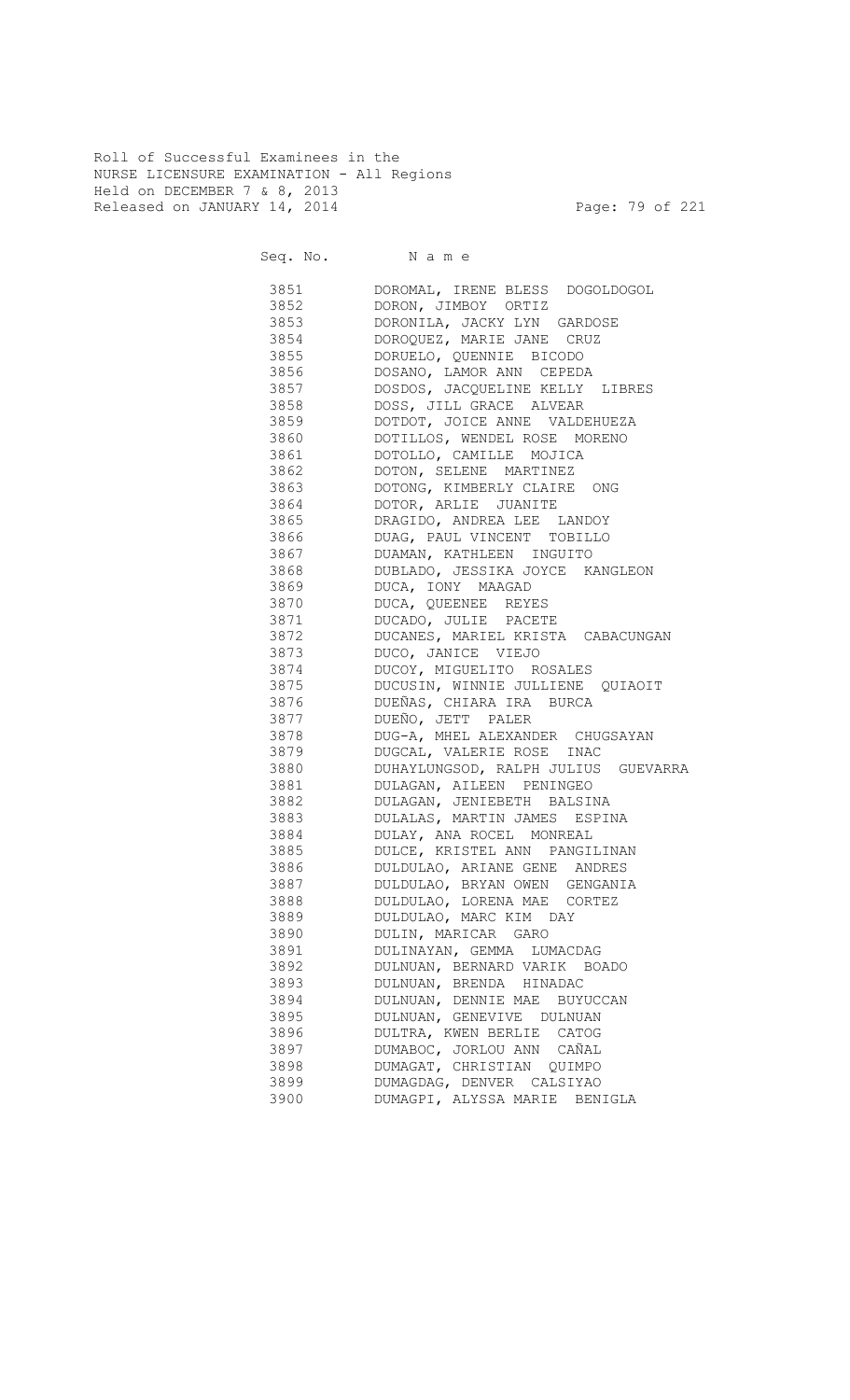Roll of Successful Examinees in the NURSE LICENSURE EXAMINATION - All Regions Held on DECEMBER 7 & 8, 2013 Released on JANUARY 14, 2014 **Page: 80 of 221** 

Seq. No. Name

 3901 DUMAGUIT, CHATT FAIRLY SUNGKIP 3902 DUMALAG, MARIA GRACE ASOK 3903 DUMALAGAN, CHARAFE GACASAN 3904 DUMANCAS, DANNIE MARC BALDONADO DUMANGENG, PRISENCIA KIDUNGON 3906 DUMANGLIG, BOBBY GAHIDAN 3907 DUMANON, LEA CALINAYA 3908 DUMAT-OL, ARNIE JHOANNA SONY 3909 DUMAYAS, JESSICA FEDERIS 3910 DUMDUM, JOYCE RAZEL BALQUIN 3911 DUMLAO, ESTENIE PAGUIRIGAN 3912 DUMLAO, KRISTINE ABIGAEIL CUBA 3913 DUMLAO, LARA FLOR TULUAN 3914 DUMLAO, SCHWENCY LERIOS 3915 DUMO, ZARAH LEOPARDAS 3916 DUMON, ZEDRICK JADE ANDRES 3917 DUNGAN, REA JOI STA ANA 3918 DUNGANON, CAROLINE APUD 3919 DUNGCA, RUSSELL DARELL TANHUECO 3920 DUNGOG, BRYAN BELL MARTIN 3921 DUNGOG, CHERILE LAWIS 3922 DUNGOG, JENNIFER ANN PERALES 3923 DUNUAN, ERWIN MAGDALENO WADWASIN 3924 DUPA, ROSE ANNE DURANGO 3925 DUPIO, PRECIOUS GIFT TAGNIPEZ 3926 DUQUE, BENITA DORIA 3927 DUQUE, ELVIES AUSTRIA 3928 DUQUEZ, JAYDEE MAY GUTIERREZ 3929 DURA, BRYAN GALOPE 3930 DURAN, FRANCIS PHILIP ALONZO 3931 DURAN, HAZEL MAY MORENO 3932 DURAN, JEAN MILUZ AGOLONG 3933 DURAN, JULIE ANNE MORENO 3934 DURAN, KURT PHILIP BALILING 3935 DURAN, MARJORIE GILBER 3936 DURAN, PRINCESS DIANA PAULA MENDOZA 3937 DURAN, ROMEO JR BASINILLO 3938 DURANA, ANALLA MARIE BARVILLA 3939 DURANA, LIZLEE SOLIS 3940 DURANGO, LEIZEL MAY SAGRADO 3941 DURANO, CHONA GRACE DIZON 3942 DURANO, KYLE ANGELIE BUCHAN 3943 DURANO, LOJEL DENRAY MARTE 3944 DUREZA, MA THERESA PAGDATO 3945 DURITAN, CHONA DE GUZMAN 3946 DUROG, LIANDRA DOMINIQUE CAPIO 3947 DURON, FRANCES CRISTEL CEDOÑO 3948 DUTING, MARY GRAZE ERIDA CABANSAG<br>3949 DUYAN, DIVINE GRACE SUGON 3949 DUYAN, DIVINE GRACE SUGON<br>3950 DY, ALYANNA KASSANDRA ALOI DY, ALYANNA KASSANDRA ALONZO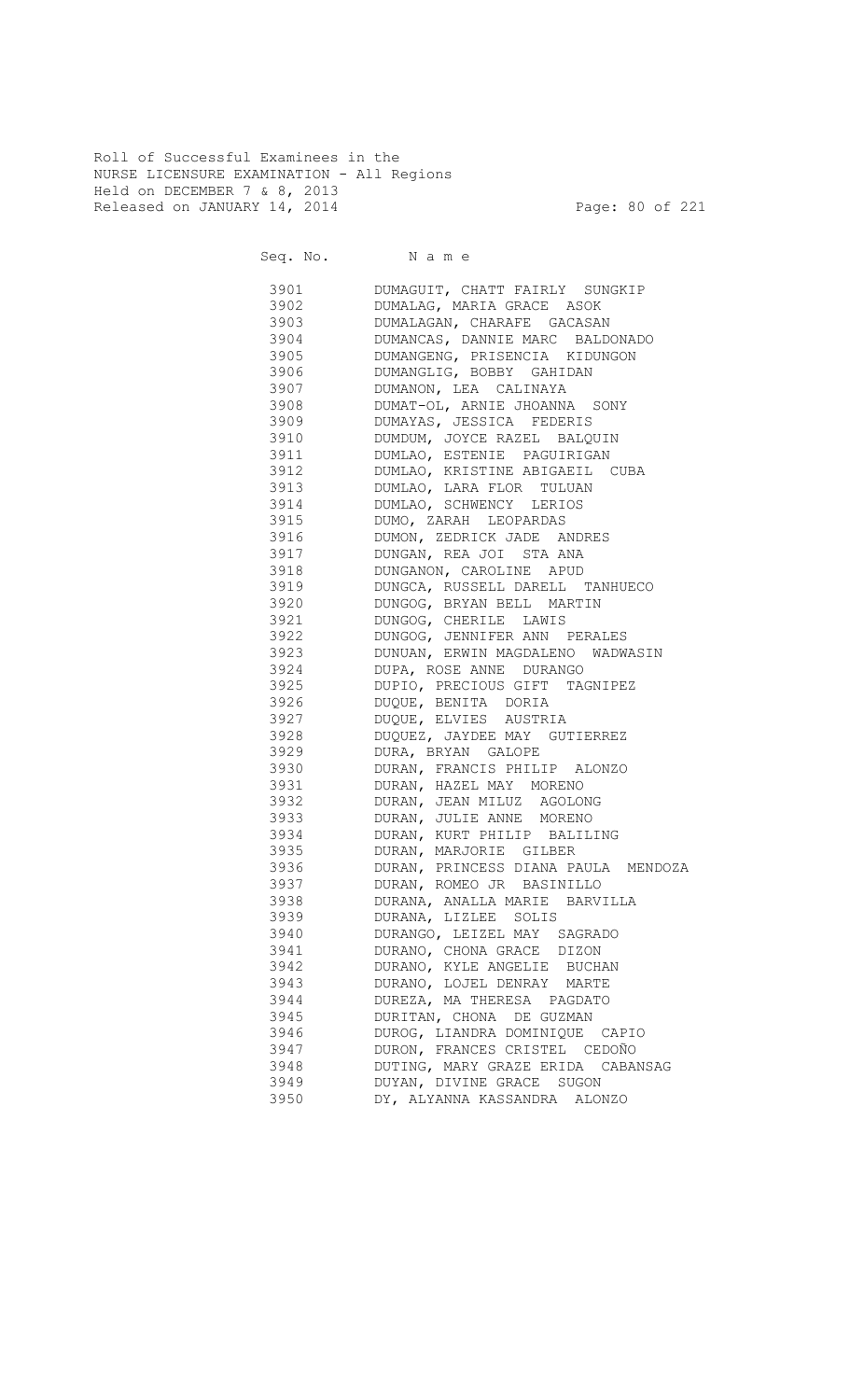Roll of Successful Examinees in the NURSE LICENSURE EXAMINATION - All Regions Held on DECEMBER 7 & 8, 2013 Released on JANUARY 14, 2014 **Page: 81 of 221** 

| 3951     | DY, BEATRIZ GALICINAO                 |
|----------|---------------------------------------|
| 3952     | DY, DIXIE GLENN JOAQUIN               |
| 3953     | DY, DOROTHY GUILLEN                   |
| 3954     | DY, GRETCHEN JENSAYA                  |
| 3955     | DY, LIEZEL MAE GOLEZ                  |
| 3956     | DY, LORMIL OREIRO                     |
| 3957     | DYCHAUCO, EARLA LIAN CASEÑAS          |
| 3958     | EBANOS, JAVEIL JOY FUSCABLO           |
| 3959     | EBDALIN, ZYRA BLANCHE TALAM           |
| 3960     | EBONIA, ROMULO JR DELEGENCIA          |
| 3961     | EBORLAS, LADY JANE ASENGO             |
| 3962     | EBRAHIM, ADAWEYA ARNAIZ               |
| 3963     | EBREO, FLORENZ ZARAGOZA               |
| 3964     | EBRO, DIANNE GERALDINE CONTE          |
| 3965     | EBUE, RHEYA PRADO                     |
| 3966     | EBUEN, RANDY JOHN PARMAN              |
| 3967     | EBUS, BABYLYN KATOG                   |
| 3968     | EBUS, BAI NAEZA SAMAL                 |
| 3969     | ECAL, MAICAH SAMBAJON                 |
| 3970     | ECARMA, QUEENLY DEAH ARSENAL          |
| 3971     | ECHAGUE, MARIBEL RAGUINDIN            |
| 3972     | ECHALUSE, AILENE ROMUALDO             |
| 3973     | ECHANIS, PAUL RIVERA                  |
| 3974     | ECHAVARRE, MARJORIE FERNANDEZ         |
| 3975     | ECHAVEZ, LEONARDO JR ALEGA            |
| 3976     | ECHAVEZ, ROMNICK BATAQUE              |
| 3977     | ECHAVIA, PAUL ROGER CAMPOS            |
| 3978     | ECHEM, ANGELICA RICHIE VACALARES      |
| 3979     | ECHEVERIA, LOREN RAMOS                |
| 3980     | ECHIN, JOYCE ANN ROSAS                |
| 3981     | ECHON, MICHELLE RUTH ARELLANO         |
| 3982     | ECONOMOPOULOS, JOHN CHRISTOPHER ANITO |
| 3983     | EDANG, JAYSON LAURON                  |
| 3984     | EDCHAMAG, MIRASOL MANALAY             |
| 3985     | EDEJER, KRENZ KARLO MISA              |
| 3986 398 | EDEJER, ROSE ANGELINE NICOLAS         |
| 3987     | EDJOC, TESHA JOY LANSANG              |
| 3988     | EDRADA, LAUREN KEI EGENIAS            |
| 3989     | EDRALIN, RHEA JAVIER                  |
| 3990     | EDRIS, NOR-SHIELA SALI                |
| 3991     | EGAR, ELEANOR GENE GONZAGA            |
| 3992     | EGARGUE, BRYAN HANZ RANA              |
| 3993     | EGAÑA, AIRA PASCASIO                  |
| 3994     | EGCA, EMANUEL LORENZ ANES             |
| 3995     | EGE, MARY ELEONOR LAMERA              |
| 3996     | EGLOFF, ANA LIZA ORONG                |
| 3997     | EGLORIA, VERA GALE OFINA              |
| 3998     | EGMIN, LARLIN JEANE MUGOT             |
| 3999     | EGUIA, ANGEVINE RODRIGUEZ             |
| 4000     | EGUIA, ARMELYN ELUMBARING             |
|          |                                       |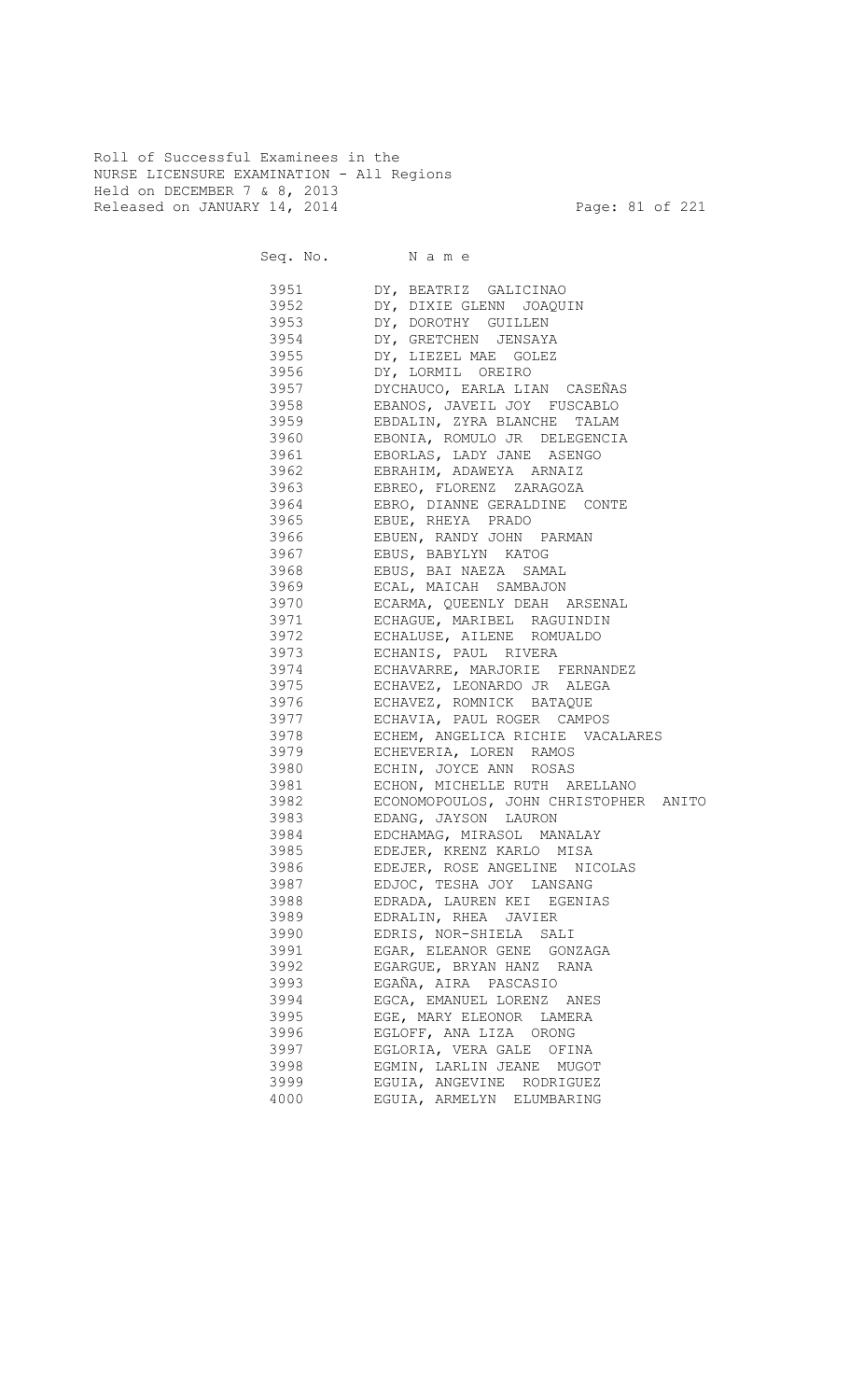Roll of Successful Examinees in the NURSE LICENSURE EXAMINATION - All Regions Held on DECEMBER 7 & 8, 2013 Released on JANUARY 14, 2014 **Page: 82 of 221** 

| 4001         | EGUID, SHARRA MAE DIAZ                |
|--------------|---------------------------------------|
| 4002         | EJE, DARYL JAYE BUSTAMANTE            |
| 4003         | EJERCITO, JONAS ESPIÑA                |
| 4004         | EKWASEN, RESTY ELAINE LINGCAYO        |
| 4005         | ELAMBRE, KEA SUNRISE LORIO            |
| 4006         | ELAURZA, JERRICA MARIE MALALUAN       |
| 4007         | ELEAZAR, JULIVER SANTOS               |
| 4008         | ELEGADO, JOANA DIOLAZO                |
| 4009         | ELEGIO, MARK ANTHONY FERNANDEZ        |
| 4010         | ELEJEDO, ROSEMARIE MORALES            |
| 4011         | ELEP, MARNELLIE DALIVA                |
| 4012         | ELERIA, IMMYLINE JOY SIMANGAN         |
|              | 4013 ELGARIO, MICHELLE MAGBANUA       |
|              | 4014 ELGINCOLIN, ROXANNE ELBO         |
|              | 4015 ELIGAN, MICHELLE LIGUTAN         |
| 4016         | ELINO, MERVIN RAY HARADJI             |
|              | 4017 ELISEEFF, CHRISTIAN ALLEN ZABAT  |
| 4018         | ELISON, DENNICK ROHLZ SAPIO           |
|              | 4019 ELIZONDO, KIM IRISH TALUA        |
|              | 4020 ELLANO, CHRISTINA KATRINA SOLIVA |
| 4021         | ELLORIN, MARK JAYSON BONGOLAN         |
|              | 4022 ELLSWORTH, ELAIZA LARUGA         |
| 4023         | ELMIDO, JUANITO JR GAMANA             |
|              | 4024 ELOLA, JHONNA MARIE SERRANO      |
|              | 4025 ELON, SHEILA CEPE                |
|              | 4026 ELOPRE, MA ROGINE CLAVE          |
|              | 4027 ELPEDES, ANNA GUIA RETARINO      |
|              | 4028 ELSE, AICELEDNE MEDINA           |
|              | 4029 ELUDO, LOREEN ANN PAGARIGAN      |
|              | 4030 ELUM, JOSALLEYL SYVILLE PALTINCA |
|              | 4031 ELUMBA, KATRINA CALIMPONG        |
| 4032         | EMATA, ANGELLEY DELA ROSA             |
| 4033         | EMBOLTORIO, JOY DELA CRUZ             |
| 4034         | EMBRADORA, DIOMARRU FARAON            |
| 4035         | EMBRADURA, KAREN REVELLEZA            |
| 4036         | EMILIANO, MARIANNE MAY CONSEBIDO      |
|              |                                       |
| 4037<br>4038 | EMNACEN, ALYN PAUL MONEVA             |
|              | EMNAS, JOY GRACE ABELLO               |
| 4039         | EMPASIS, AYANA CAITLIN LIBOR          |
| 4040         | EMPEDRAD, REYNOLD MULDES              |
| 4041         | EMPEYNADO, JOHN PHILIP JACINTO        |
| 4042         | EMPIG, PEA MAE ESMAYAN                |
| 4043         | EMPLEO, MARY ADRIENNE ESPINO          |
| 4044         | EMPLEO, NICA MARIE ERASMO             |
| 4045         | ENANO, MARY LIZA ESPAÑOLA             |
| 4046         | ENAR, MARY ROSE ELAMPARO              |
| 4047         | ENARDECIDO, LIEZL LARGO               |
| 4048         | ENASARIAS, RACHEL ANNE MOQUIA         |
| 4049         | ENCAJONADO, VENICE HIMAN              |
| 4050         | ENCARNACION, MICHELLE CENTILLO        |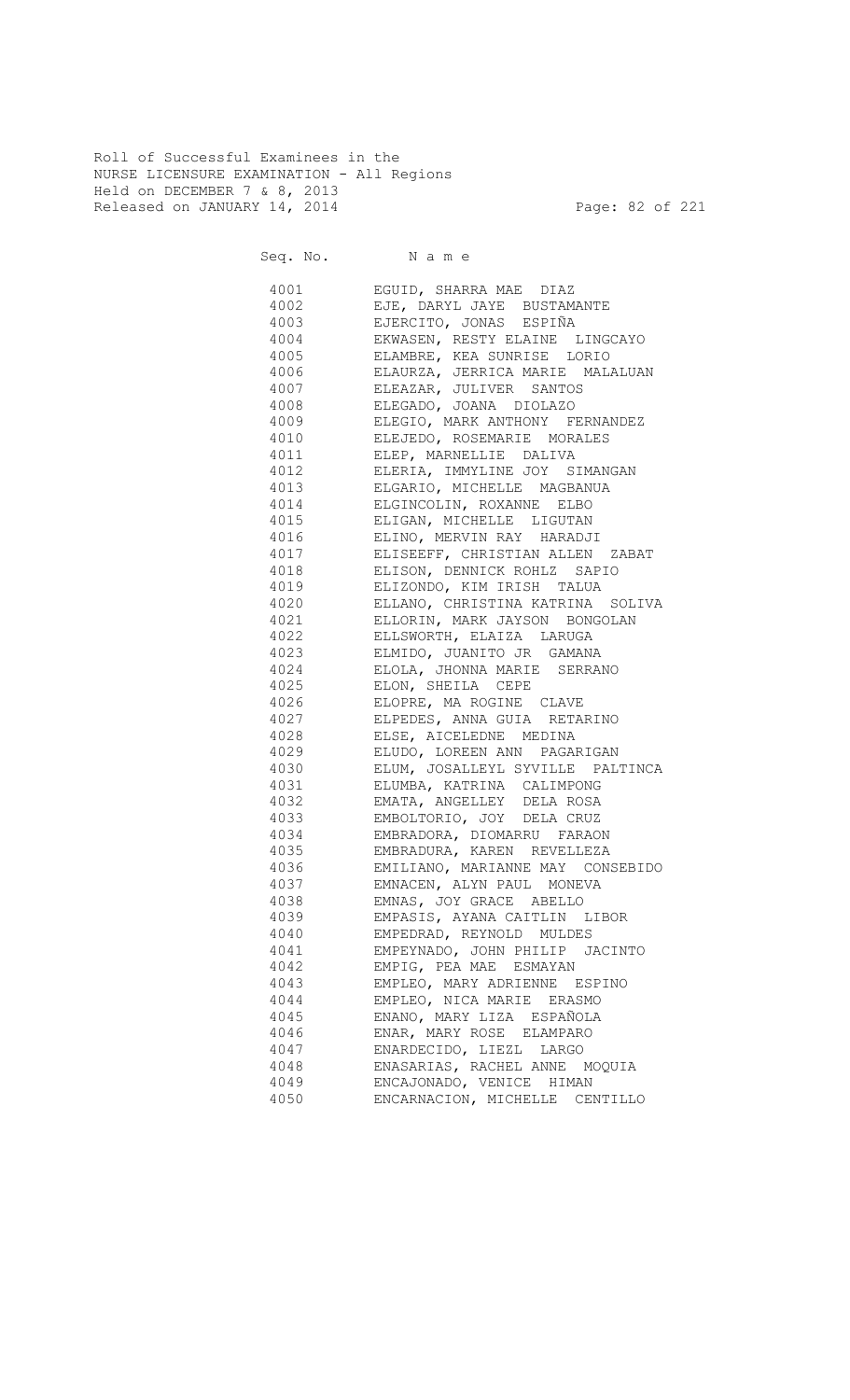Roll of Successful Examinees in the NURSE LICENSURE EXAMINATION - All Regions Held on DECEMBER 7 & 8, 2013 Released on JANUARY 14, 2014 **Page: 83 of 221** 

Seq. No. Name

 4051 ENCARNACION, STEPHANIE MAY CAJULIS 4052 ENCENDENCIA, MARKSON HANDUGAN 4053 ENCINA, KRYSTLE ANNE EDQUID 4054 ENCINAS, SHELLA LEQUIN 4055 ENCONTAD, GLADIES SARUYDA 4056 ENDOZO, JOYCE ESCAÑO 4057 ENDRINAL, RHEA OMALIN 4058 ENECUELA, JULIE ANN QUIROY ENGADA, JOE MARI SALES 4060 ENGUITO, MARY CRIS ANGELIE LEBORES 4061 ENGUITO, VAL KENNETH ESPERAT 4062 ENJAYNES, MA AUDREY LOISE GINOLOS 4063 ENOLPE, JOAN ENGRESO 4064 ENON, JEANELINE PAGASIAN 4065 ENRIQUEZ, ANGELI GASPAR 4066 ENRIQUEZ, ASHER AKIMS YBURAN 4067 ENRIQUEZ, CHARINA SESE 4068 ENRIQUEZ, CHRISTIAN CANO 4069 ENRIQUEZ, FRANCHESKA PALACIO 4070 ENRIQUEZ, HANNAH ANJELICA ANDAYA 4071 ENRIQUEZ, JOHN RAPHAEL REYES 4072 ENRIQUEZ, MA KAREN CHRISTIAN SY 4073 ENRIQUEZ, MARVIN ALVARADO 4074 ENRIQUEZ, MIA CATHERYN ILAY<br>4075 ENRIQUEZ, PAULA YNEZ ARGAWAI 4075 ENRIQUEZ, PAULA YNEZ ARGAWANON 4076 ENRIQUEZ, RODELIO JR VALDEHUEZA 4077 ENRIQUEZ, RUFFA THERESE MAE BUALAN 4078 ENRIQUEZ, SHARA MAE BU 4079 ENSALADA, DAN ATANIEL WARDE 4080 ENSEO, BEE JAY GAMO 4081 ENTAC, GRETCHEN OJERAS 4082 ENTERIA, ANNABELLE ANCERO 4083 ENTERINA, DIVINE CORDERO 4084 ENTIA, ELLOMER AMOG 4085 ENTRADA, ROSARIO ANN TAGAB 4086 EPAN, JOAN REGIDOR 4087 EPPIE, SITTIENOR ASLIMAH CARIM 4088 ERAMIS, ARMY JOY ANDAL 4089 ERANDIO, BEA JANE MADRID 4090 ERAZO, MARY ANN JANETTE CUBID 4091 ERCE, REYNALISA MOJICA 4092 ERCILLO, MARCO POLO MENODIN 4093 ERENEA, JAY-R MATORRES 4094 ERENIA, JOBELLYNE LAURENTE 4095 ERIBAL, GLADYS SUBIDO 4096 ERJAS, CRISLEEN ILUSTRISIMO 4097 ERMITAÑO, LAWRENCE SULIBET 4098 ERPELO, JEREMIAH SOLINAP 4099 ERYNKO, FARAH AILEEN DELA ROSA 4100 ESBER, JAY NOEL TAGADIAD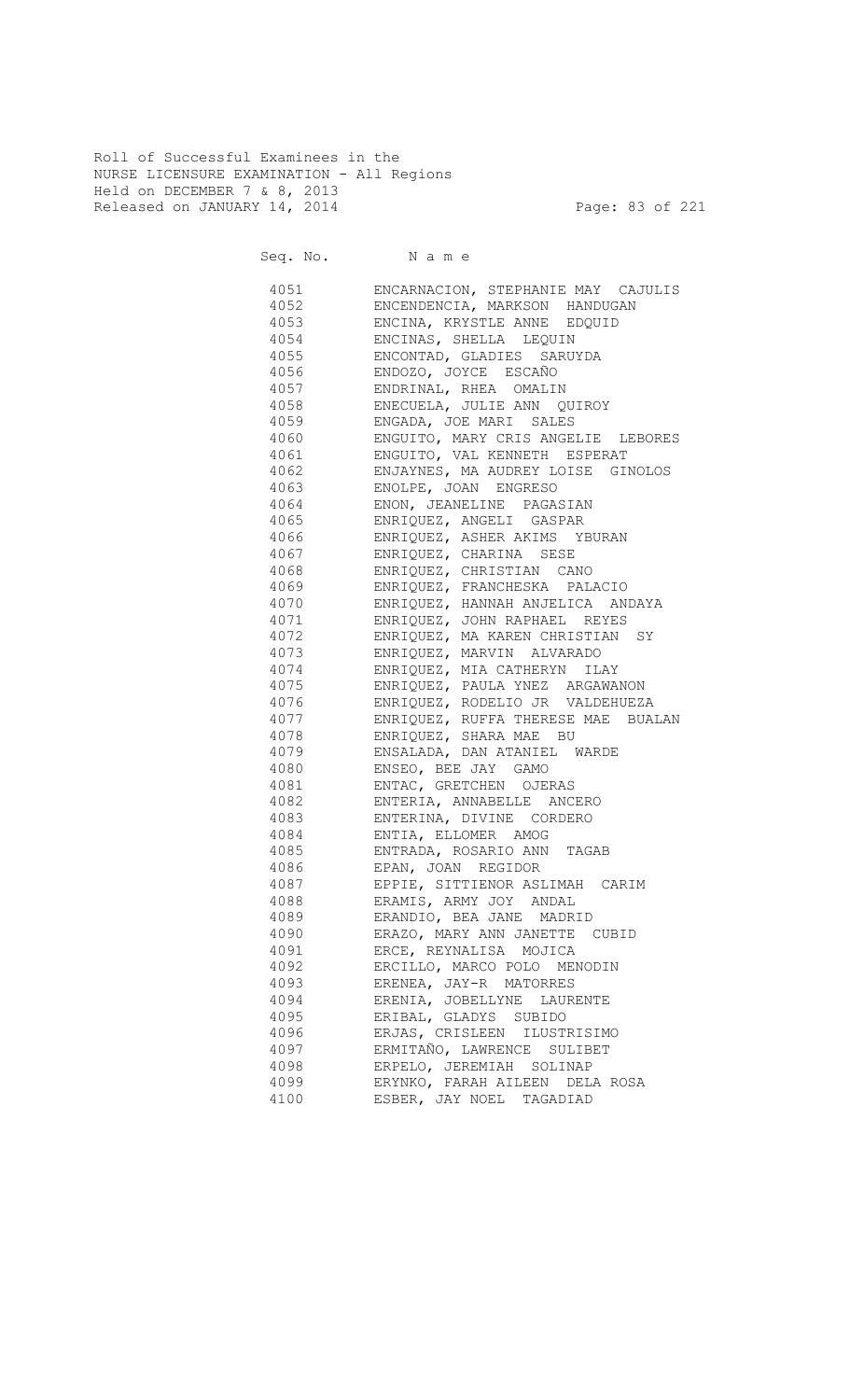Roll of Successful Examinees in the NURSE LICENSURE EXAMINATION - All Regions Held on DECEMBER 7 & 8, 2013 Released on JANUARY 14, 2014 **Page: 84 of 221** 

|      | 4101 ESCABARTE, NOVE MAE RAMOS                                                                                                          |
|------|-----------------------------------------------------------------------------------------------------------------------------------------|
|      | 4102 ESCALA, EUGENE JAY FABULARE                                                                                                        |
|      | 4103 ESCALA, RAYMOND ROM                                                                                                                |
|      | 4104 ESCALADA, RHOANN MEI GREEN                                                                                                         |
|      | 4105 ESCALANTE, JERWIN GAGASA                                                                                                           |
|      | 4106 ESCALONA, REGENT ABRIGO                                                                                                            |
|      | 4107 ESCAPE, MYLENE BELLE BOLANTE                                                                                                       |
|      | 4108 ESCARIAN, CERISA AIVA REJN RAAGAS                                                                                                  |
|      | 4109 ESCARIO, NESLY FELARCA                                                                                                             |
|      | 4110 ESCARNATE, NERIZZA FORONDA                                                                                                         |
|      | 4111 ESCAÑO, BRYAN DAVE CHIO                                                                                                            |
|      | 4112 ESCOBAL, MADILYN EBIDAG                                                                                                            |
|      | 4113 ESCOBAR, DANICA MENDOZA                                                                                                            |
|      | 4114 ESCOBER, ANA LOREJA                                                                                                                |
|      | 4115 ESCOBIA, ANGELA OLAYON                                                                                                             |
|      | 4116 ESCOBIDO, FISYL JOY PABI                                                                                                           |
|      | 4117 ESCOBILLO, ALTHEA LOUISE DAGOY                                                                                                     |
|      | 4118 ESCOMBIEN, ARGEL FERNANDEZ                                                                                                         |
|      | 4119 ESCOREAL, MA FHATIMA BARQUIN                                                                                                       |
|      | 4120 ESCORPIZO, RENELYN BENIGNO                                                                                                         |
|      | 4121 ESCOSIO, MYLENE SERVITO                                                                                                            |
|      | 4122 ESCOSORA, RALPH DEVIN GRENGIA                                                                                                      |
|      | 4123 ESCOVIDAL, DANICA DEDEL                                                                                                            |
|      | 4124 ESCUBIO, ISIDORE IVAN BERDIGUEL                                                                                                    |
|      | 4125 ESCUSA, LEAN TONGSON                                                                                                               |
|      | 4126 ESFUERZA, ANGELYN DESABILLE                                                                                                        |
| 4127 | ESGRA, AVRILLE FERIOELY RAMOS                                                                                                           |
|      | 4128 ESGUERRA, CANUELA MARE MARIANO                                                                                                     |
| 4129 | ESGUERRA, MA MARCELINA TERESITA PUNZALAN                                                                                                |
| 4130 | ESGUERRA, NOEMI RUTH CAO                                                                                                                |
| 4131 | ESGUERRA, PINKY ABIOG                                                                                                                   |
|      |                                                                                                                                         |
|      |                                                                                                                                         |
|      |                                                                                                                                         |
|      | 4132 ESGUERRA, SHADDILYN ANDRADE<br>4133 ESLABAN, MA LOUDIE ALAR<br>4134 ESLERA, JUDE MICHAEL DAGUNO<br>4135 ESMA, KRISTINA CAYLA PUGOY |
| 4136 | 1136 – ESMAS, KATRINA JANE BAS<br>4136 – ESMAS, KATRINA JANE BAS<br>4137 – ESMAÑA, REGINE ALAYON                                        |
|      |                                                                                                                                         |
| 4138 | ESMERALDA, JOEL BERNARTE                                                                                                                |
| 4139 | ESOY, LLEY ANN MAE OMOYON                                                                                                               |
| 4140 | ESPADA, MICHELLE ANN MATULAC                                                                                                            |
| 4141 | ESPANILLO, HONEY RUTH SAYAGO                                                                                                            |
| 4142 | ESPARAGOZA, LEO NEIL DE JESUS                                                                                                           |
| 4143 | ESPARAR, FAME ANDRES                                                                                                                    |
| 4144 | ESPARTERO, MARK SECORSECON                                                                                                              |
| 4145 | ESPARTERO, ROGER AREVALO                                                                                                                |
| 4146 | ESPAÑO, DAPHNE GRACE DOLERO                                                                                                             |
| 4147 | ESPAÑOL, FRANCES ROSE ROA                                                                                                               |
| 4148 | ESPAÑOLA, EDEN MAE ORTIZ                                                                                                                |
| 4149 | ESPAÑOLA, HYKA ESPINOSA                                                                                                                 |
| 4150 | ESPEDANG, AZIL MARIE CATABAY                                                                                                            |
|      |                                                                                                                                         |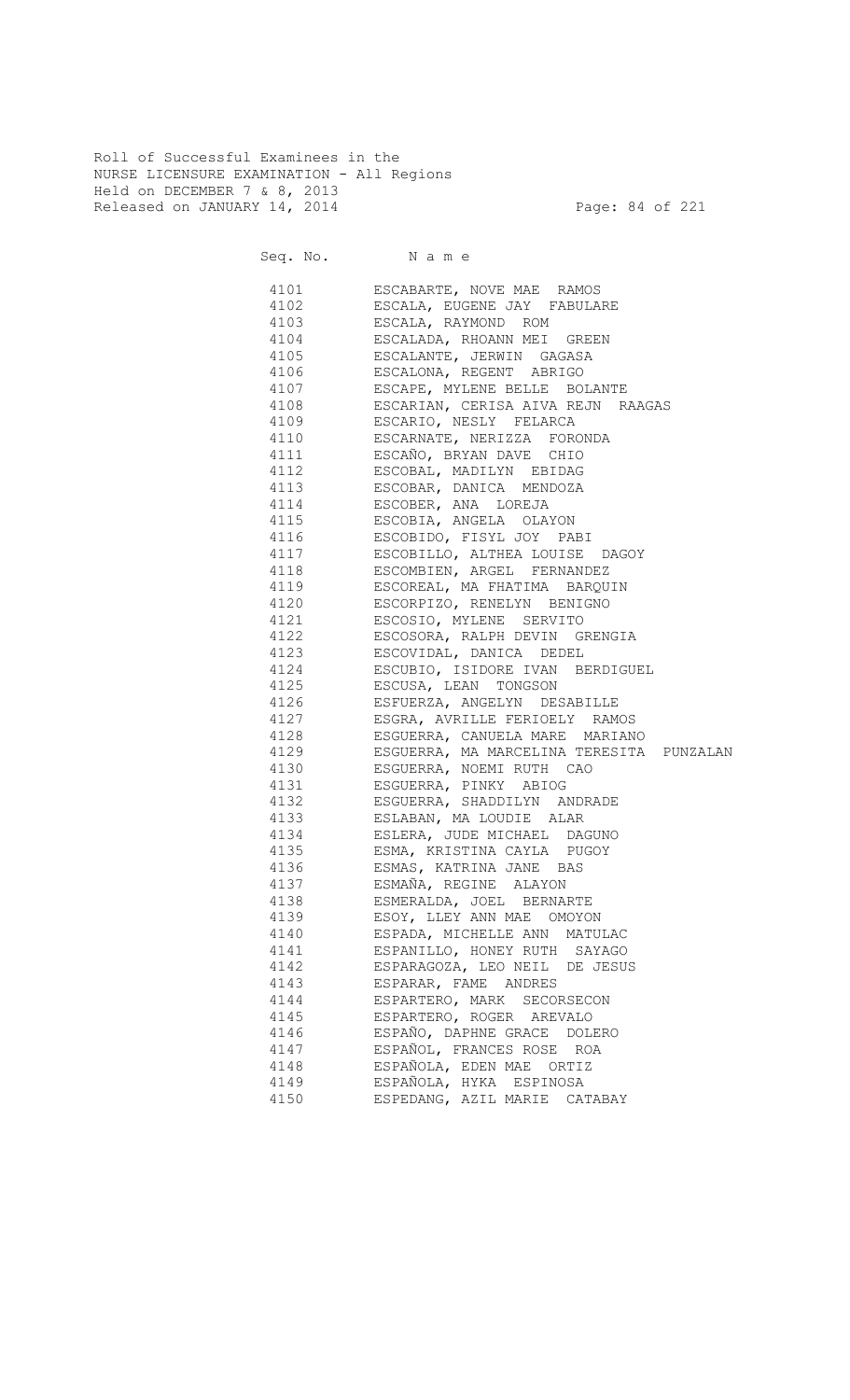Roll of Successful Examinees in the NURSE LICENSURE EXAMINATION - All Regions Held on DECEMBER 7 & 8, 2013 Released on JANUARY 14, 2014 **Page: 85 of 221** 

Seq. No. Name

 4151 ESPEDIDO, JANINE FRANCISCO 4152 ESPEJA, SWEETSHERLAND DEQUIÑA 4153 ESPEJO, CONRADO III TAMAYO 4154 ESPEJO, MARLEN SHEENA ROSACIA ESPENIDA, MARA KLAYTIL PALCE 4156 ESPENILLA, JOBELLE JEAN LOZADA 4157 ESPENILLA, JOY ANN CABANTING 4158 ESPERANZA, KIMBERLY FONTANOZA 4159 ESPERO, VANESSA LOU NONO 4160 ESPERON, MYRA ROSETE 4161 ESPIN, MARJIE COLLEEN HIBALER 4162 ESPINA, LYRA VERNCRIS RANGAS 4163 ESPINEDA, YVONNE ELLENE MUYANO 4164 ESPINO, ANGELINE NICOLE PASIA 4165 ESPINO, KATHRINA VEGA 4166 ESPINO, MAXENE THEA GUTIERREZ 4167 ESPINOSA, CHARHYS BALSAMO ESPINOSA, CHERRY-ANN 4169 ESPINOSA, JASPER LAZARA 4170 ESPINOSA, JILL OLAYER 4171 ESPINOSA, KAREN GRACE SUBONG 4172 ESPINOSA, KAREN MAE HOFILEÑA 4173 ESPINOSA, LEONE SULLERA 4174 ESPINOSA, MARIA LUCILLE JOY ESTOMO 4175 ESPINOSA, MARY GRACE FREDELUCES 4176 ESPINOSA, MELASEL GERDANE BELGICA 4177 ESPINOSA, MICHELLE SUBANO 4178 ESPINOSA, RACHELL CADAVERO 4179 ESPION, MICK KLINE CENTENO 4180 ESPIRITU, AARON GREGORIO 4181 ESPIRITU, CHRISTIAN MIACO 4182 ESPIRITU, JENEVIEVE SILVA 4183 ESPIRITU, LIZBHET HERRADURA 4184 ESPIRITU, MARGARET RANA 4185 ESPIRITU, MAY ANNE LACASTE 4186 ESPIRITU, MICHELLE OLOR 4187 ESPIRITU, RUVE ANN MANZON 4188 ESPORNA, KAYLA ALLYSSA GUCE 4189 ESPOSO, FRANCES MARIE ECHON 4190 ESPOSO, PATT VANESSA PAA 4191 ESPULGAR, JOEDE PAUL CRUCERO 4192 ESPULGAR, MA ISABEL ANA CABRILLOS 4193 ESQUIJO, ARIELLEN JADE LIBATO 4194 ESQUILLA, JAN CHRISTIAN ARMENTIA 4195 ESTACIO, JOCELYN CALLEJO 4196 ESTACIO, RHEA MARIE RAMOS 4197 ESTACIO, RM J-VEE CARL BABAS 4198 ESTACION, DAN PAOLO CARANDANG 4199 ESTACION, ENGLAND DAN CARANDANG 4200 ESTACION, LAURENCE GLENN LAROZA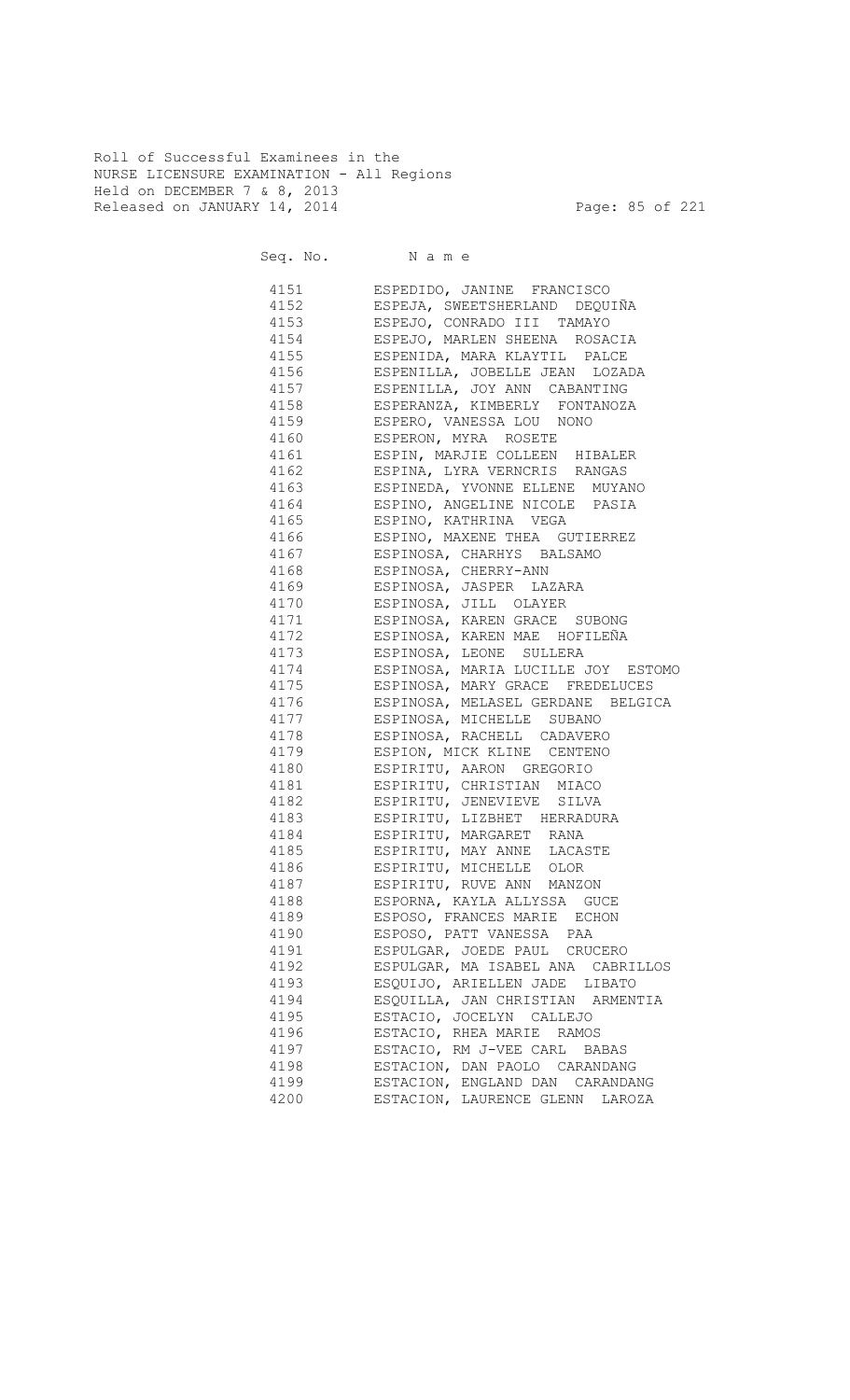Roll of Successful Examinees in the NURSE LICENSURE EXAMINATION - All Regions Held on DECEMBER 7 & 8, 2013 Released on JANUARY 14, 2014 **Page: 86 of 221** 

Seq. No. Name

 4201 ESTAMO, LOI-ANDREA DIABORDO 4202 ESTANDA, RUBY ATHENA MARIE FUENTES 4203 ESTANDARTE, KEVIN MIKHAIL RAGRAGIO 4204 ESTANISLAO, HERMEEZ BUSTAMANTE ESTANISLAO, RALPH RYAN LEYESA 4206 ESTAREJA, CELIA MAY MARAÑAN 4207 ESTEBAN, LEAH RICA ASUNCION ZUBIRI 4208 ESTEFANI, STEPHANIE GONZALES 4209 ESTEVES, CHRISTIAN CORCUERA 4210 ESTEVES, HELEN JOY UNTALAN 4211 ESTEVES, JENICO MAE FEGASON 4212 ESTIL, JOSHUA JOB CINCO 4213 ESTILLORE, JAZEL DALURIA 4214 ESTIOCA, MAE LADIE LAIN NOBLE 4215 ESTIPONA, JONATHAN QUILLOPA 4216 ESTIVA, KAREEN PULIDO 4217 ESTO, CHERYNEL AMANTE ESTOISTA, TRECY BRINA ROSALES 4219 ESTOLANO, LUCELLE APRIL DURANA 4220 ESTOQUE, CHARLOTTE ANNE BURGOS 4221 ESTOQUE, JHOMAR ALDE 4222 ESTOQUE, ROMMEL BINARAO 4223 ESTORBA, JUNE REY DIGAL 4224 ESTORES, ALDRIN BAUTISTA 4225 ESTORES, RAMELYN CABANIG 4226 ESTORES, STELLA MARIE DIONISIO 4227 ESTORNINOS, KENNETH ITURRIOS 4228 ESTOYA, KHIMER ARTIGA 4229 ESTRABO, MARIA LIZA MAESTRECAMPO 4230 ESTRADA, CATHY FUA 4231 ESTRADA, EMILA TROCHO 4232 ESTRADA, KIMBERLY YAP 4233 ESTRADA, KYL SOLIVEN 4234 ESTRADA, MIALYNNE PAJARILLO 4235 ESTRADA, PAUL HANES ANTHONY DEL PILAR 4236 ESTRADA, PIA MARIE TANTAY 4237 ESTRADA, VANESSA FE BAQUILLOS 4238 ESTREBILLA, AIRONIE BAYONETA 4239 ESTRELLA, CLYDE ALYSON PALOMA 4240 ESTRELLA, DIANNE MARIE BITUIN 4241 ESTRELLANES, CHARLIE JR DUHAYLUNGSOD 4242 ESTRELLER, IVAN TEQUILLO 4243 ESTRELLES, ANNA MARGARITA SIANGKO 4244 ESTREMOS, GREGER LEVI SALISE 4245 ESTRERA, CARMELA BORLADO 4246 ESTRERA, DONICA YAP 4247 ESTRERA, MAHANA APRILE YUSON 4248 ESTRIBOR, AILEEN BACULIO 4249 ESTRIBOR, CHARISH MAE VIRTUDAZO 4250 ESTROSAS, DARLENE CHRISTINE REYES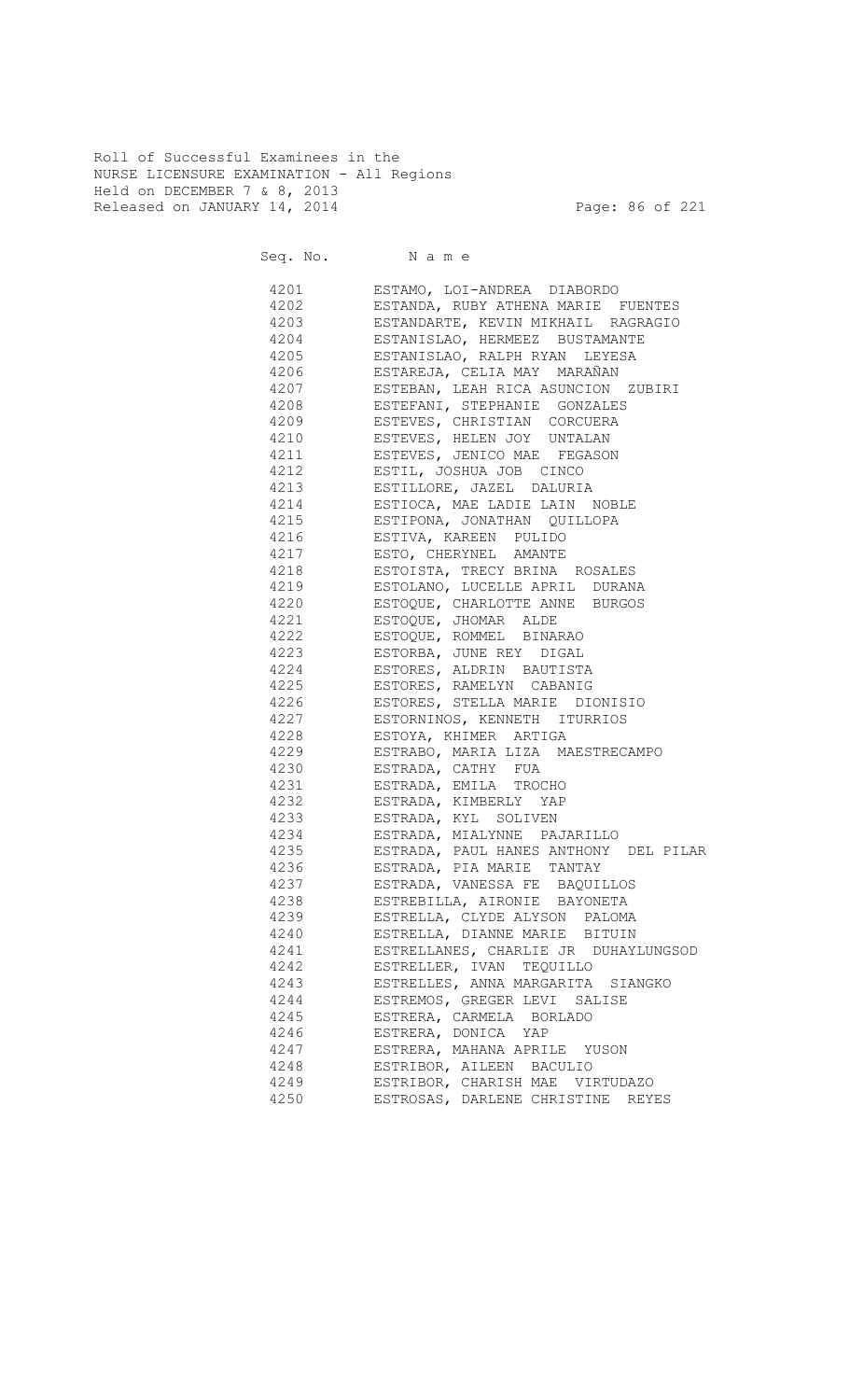Roll of Successful Examinees in the NURSE LICENSURE EXAMINATION - All Regions Held on DECEMBER 7 & 8, 2013 Released on JANUARY 14, 2014 **Page: 87 of 221** 

Seq. No. Name

 4251 ESTURAS, LYNSMITH ALFONSO 4252 ETQUIBAL, RICAROSE ARAUJO 4253 ETTEN, MARIE FIDELYN BALDEMOR 4254 EUGALCA, NOEL REY CABAL 4255 EUGENIO, HARLETTE JOY DELOS SANTOS 4256 EUGENIO, JEDIDIAH MAYO 4257 EUGENIO, JOMEL AWOY 4258 EUGENIO, KRISTINE KARLA RAMITERRE 4259 EULLARAN, MARA JOY LAPINIG 4260 EUMAGUE, JULREE YVEM VILLANUEVA 4261 EUMAGUE, PAULINE MARIE VIRTUDES 4262 EUPEÑA, EMELOU ESPANTO 4263 EUSEBIO, GRETCHEN QUIJOTE 4264 EUSEBIO, MA EDILAINE NAVARRO 4265 EUSEBIO, MA EDILYN NAVARRO 4266 EUSEBIO, RODESSA ANNE BASILIDES 4267 EUSORES, MAVILLE FERARIZA 4268 EUSTAQUIO, JOHN RAYMOND LENON 4269 EUSTAQUIO, LOUIS LORETO 4270 EUSTAQUIO, MICHAEL KEVIN MERCADO 4271 EUSTE, RUBY JOY CAMU 4272 EVALLAR, MARIAN NEL ORBOC 4273 EVANGELIO, CONNIE MAY FERNANDO 4274 EVANGELIO, JENELYN RAMOS<br>4275 EVANGELISTA, CHRISTOPHER 4275 EVANGELISTA, CHRISTOPHER JASON MAUMAY 4276 EVANGELISTA, PIA VEREA DE GUZMAN 4277 EVARDOME, ROSETTE MARIAN OABEL 4278 EVERO, CRISTINE JOY DEL CASTILLO 4279 EWICAN, JEMIMA ODTOHAN 4280 EWING, CLENTAY AGUILAR 4281 EZRAEL, NAHIYA INDA 4282 FABE, JESSAFLORE CAÑON 4283 FABELLA, ALYSSA MARIE DELGADO 4284 FABELLA, EFFIE TABUJARA 4285 FABELLA, RACHELLE MAE ARLANTE 4286 FABELLON, NICOLE BEATRICE MAQUILING 4287 FABIA, MA TERESA CACAPIT 4288 FABIA, MILADY ANN QUIÑONES 4289 FABIAN, MARIEL CHRISTINE MENDOZA 4290 FABIE, CHARITY CABLAY 4291 FABIE, CHEVY ANN ONG 4292 FABILLO, NOLAN FUMAR 4293 FABIO, NIÑO CELESTINO NICDAO 4294 FABON, AILEEN ANN AGUILERA 4295 FABON, RIO KHARYL BELARMINO 4296 FABRIA, GUIA ANN GENECA MADJOS 4297 FABROS, ERNESTY ERWIN ASTRERO 4298 FABURADA, WENGIELYN TIIN 4299 FACTOR, WARQUEEN MANDAPAL 4300 FACUNLA, CARYL COLOMA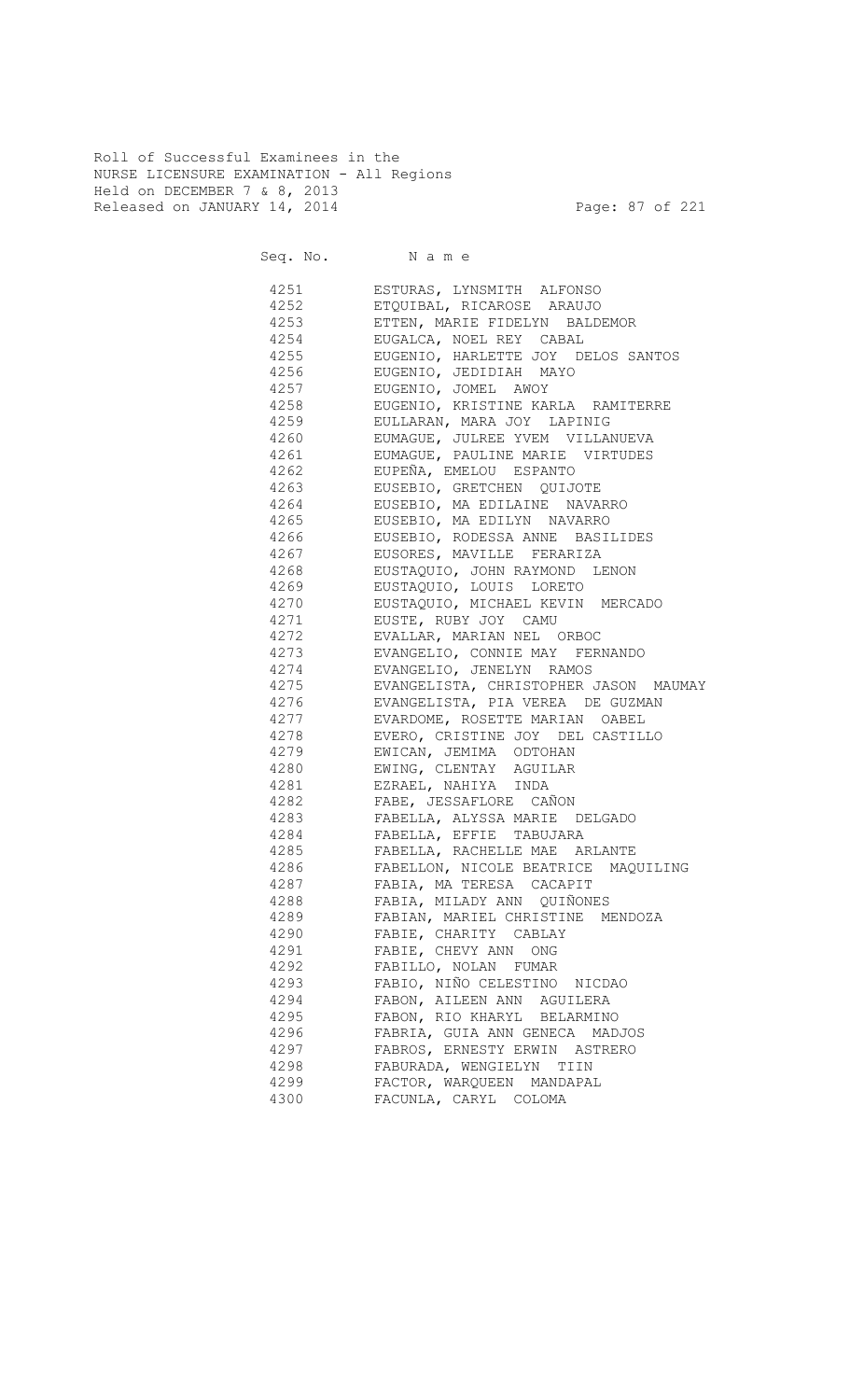Roll of Successful Examinees in the NURSE LICENSURE EXAMINATION - All Regions Held on DECEMBER 7 & 8, 2013 Released on JANUARY 14, 2014 **Page: 88 of 221** 

| 4301 7       | FADRIQUELA, RACHEL ANNE FABULA                            |
|--------------|-----------------------------------------------------------|
| 4302         | FADULLAN, KAREN PASCO                                     |
| 4303         | FAGYAN, PENELOPE FIAS-EO                                  |
| 4304         | FAJANILBO, RUTHIE BELLE MALASADOR                         |
| 4305         | FAJARDO, AIRIEN LUSUEGRO                                  |
| 4306         | FAJARDO, JOVELYN ZUNIGA                                   |
| 4307         | FAJARDO, MARIA PATRICIA PERLAS                            |
| 4308         | FAJARDO, MARVIN ZULUETA                                   |
| 4309         | FAJARDO, ZUELA MATUDAN                                    |
| 4310         | FAJARITO, MARY GRACE IBASITAS                             |
| 4311         | FAJILAGO, JAMIE DANGANAN                                  |
| 4312         | FALCASANTOS, KLEO KIMBERLY TACBOBO                        |
| 4313         | FALCASANTOS, MA ELAZZE RICA FERNANDEZ                     |
| 4314         | FALCO, ANNE MARGARET AHUNIN                               |
| 4315         | FALLERA, JANNICA MATEO                                    |
| 4316         | FALLORINA, ALVIE MAE GABANI                               |
| 4317         | FALOGME, ANN CHARMAIGNE MAGBATA                           |
| 4318         | FALSIS, STACEY PALMARES                                   |
| 4319         | FAMACION, LYNDIE MARIE CABRIZOS                           |
| 4320 320     | FAMADOR, MARK LEE LOPEZ                                   |
| 4321         | FAMILAR, JOSEF HANZEL ALBERT                              |
| 4322         | FAMILARA, MARY MEDIATRIX CASTILLO                         |
| 4323         | FAMILIARAN, JUNE FAITH ANJAO                              |
| 4324         | FAMULAR, VANESSA MIJARES                                  |
| 4325         | FANDAGANI, JOYCE TALIPING                                 |
| 4326         | FANGED, JENNYLEX CODIAMAT                                 |
| 4327         | FANGON, ALYSA JOY MERCADO                                 |
| 4328         | FANGON, KASSANDRA MAE ALVARADO                            |
| 4329         | FANGONIL, KAIMI CABUTOTAN                                 |
|              |                                                           |
| 4330<br>4331 | FANGONILLO, RICHILOU GALE AGCON                           |
|              | FANTINALGO, KEITH JAN GULMATICO                           |
| 4332         | FANTONE, DAVE COSTALES                                    |
| 4333         | FARAGSO, BRYL CHOMLING                                    |
| 4334         | FARENAS, MAE CLARE BERNARDO                               |
| 4335<br>4336 | FARINAS, JESSA JOY GULLEGOS<br>FARMA, ERIKA NOREEN SERING |
| 4337         | FARNE, JESSA MARIE MANINGO                                |
| 4338         | FAULVE, NICOLE LARGO                                      |
|              |                                                           |
| 4339         | FAUSTINO, ABBYGAIL QUISMUNDO                              |
| 4340         | FAUSTINO, RONA BASTIAN                                    |
| 4341         | FAUSTINO, ROXANNE CRISANDA DAR JUAN                       |
| 4342         | FAVILA, ATHENA JOY TIMBAS                                 |
| 4343         | FAVIS, KATHRINE MAE MAGPALI                               |
| 4344         | FAYLUGA, ANGELYN DACANAY                                  |
| 4345         | FEDERICO, BENNA MARIE AMARILA                             |
| 4346         | FEDERICO, RACHELLE JOY GUZMAN                             |
| 4347         | FEGARIDO, ARIZ EUBLERA                                    |
| 4348         | FEGARIDO, GENA MAE VENTURA                                |
| 4349         | FEGCAN, WINSTON ANECTOR                                   |
| 4350         | FELICANO, MICHELLE REYES                                  |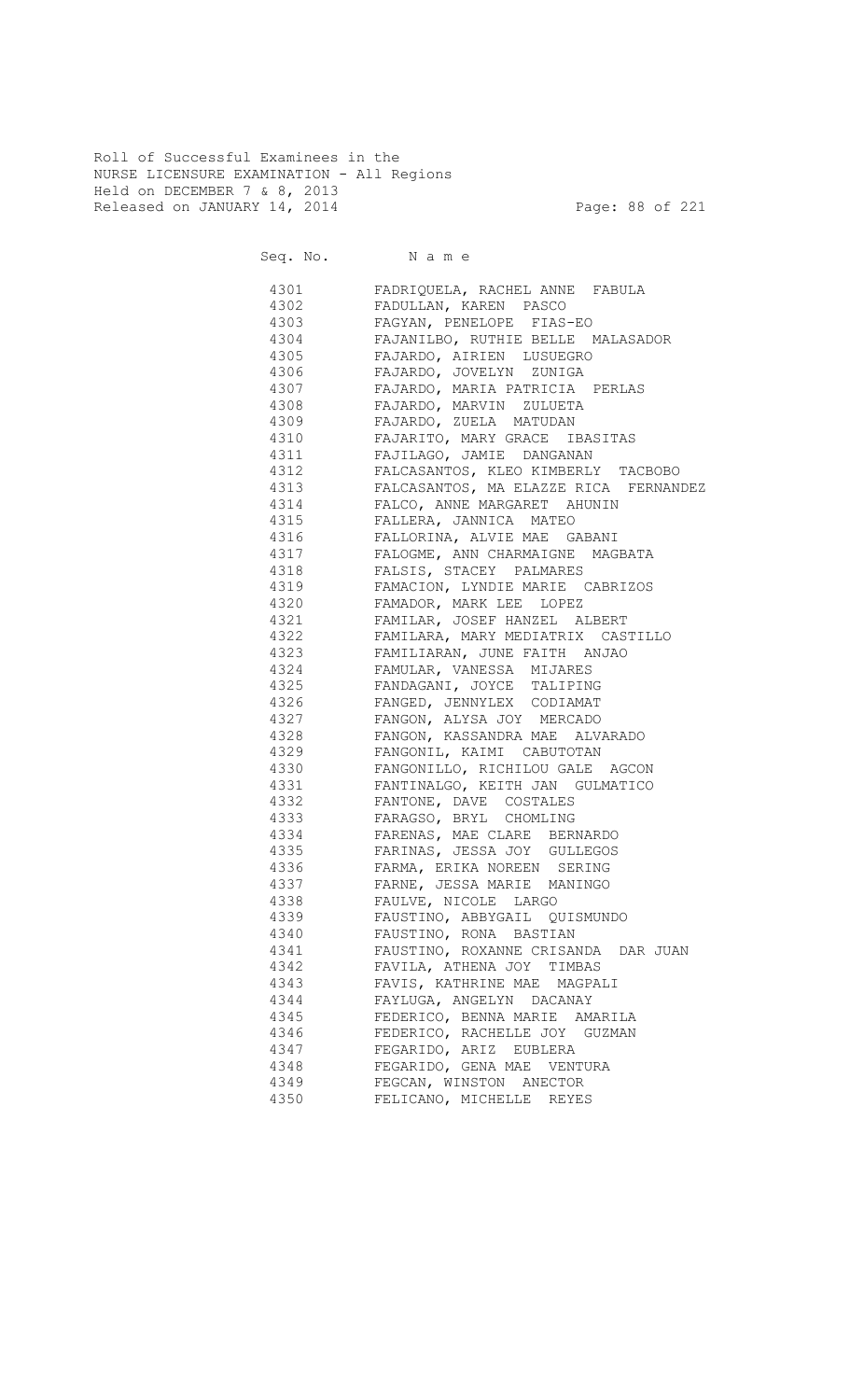Roll of Successful Examinees in the NURSE LICENSURE EXAMINATION - All Regions Held on DECEMBER 7 & 8, 2013 Released on JANUARY 14, 2014 **Page: 89 of 221** 

| Seq. No. Name |                                                                                                                                                                                                                   |
|---------------|-------------------------------------------------------------------------------------------------------------------------------------------------------------------------------------------------------------------|
|               | 4351 FELICEN, MIRIAM FATIMA ABRUGAR                                                                                                                                                                               |
|               | 4352 FELICIANO, JASPER GILLES                                                                                                                                                                                     |
| 4353          | FELICIANO, JOJIMA RAMIREZ                                                                                                                                                                                         |
| 4354          | FELICIANO, WINDY PESIGAN                                                                                                                                                                                          |
| 4355          | FELICISIMO, JASSI CORNELL BALANZA                                                                                                                                                                                 |
| 4356          | FELICITAS, KELSEY DI GACHO                                                                                                                                                                                        |
| 4357          | FELIPE, JAYSELLE COSTES                                                                                                                                                                                           |
| 4358          | FELIPE, JESTHONY GASMIN                                                                                                                                                                                           |
| 4359          |                                                                                                                                                                                                                   |
| 4360          | FELIPE, JONALYN CUNANAN<br>FELIR, VLADIMIR BAQUIRAN<br>FENIX, ANNASOL EUNICE ECAYAN<br>FERANIL, KIMBERLY ANNE STO TOMAS<br>FERMIN, ROSEPHINE BURDEOS<br>FERMIN, ROSEPHINE BURDEOS<br>FERMAN, TYRONE SERVAZIUS LAO |
| 4361          |                                                                                                                                                                                                                   |
| 4362          |                                                                                                                                                                                                                   |
| 4363          |                                                                                                                                                                                                                   |
| 4364          |                                                                                                                                                                                                                   |
| 4365          |                                                                                                                                                                                                                   |
| 4366          | FERNANDEZ, ANGELINE CANONIGO<br>FERNANDEZ, ARIANNE MAE BANAYO                                                                                                                                                     |
|               | 4367 FERNANDEZ, AYRA RHOLYN MACROHON                                                                                                                                                                              |
| 4368          | FERNANDEZ, CARRIE ANN SALUPASO                                                                                                                                                                                    |
| 4369          | FERNANDEZ, CHRISTIAN JAY DE GUZMAN                                                                                                                                                                                |
| 4370          | FERNANDEZ, DESIREE ZHOY SUMAIN                                                                                                                                                                                    |
|               | 4371 FERNANDEZ, DIANNE MAY ROSALES                                                                                                                                                                                |
|               | 4372 FERNANDEZ, EURIKA QUIAMBAO                                                                                                                                                                                   |
|               | 4373 FERNANDEZ, FERDINAND ALLAN SALVAN                                                                                                                                                                            |
|               | 4374 FERNANDEZ, GINALYN QUIBINA                                                                                                                                                                                   |
|               | 4375 FERNANDEZ, HANNAH RAMOS                                                                                                                                                                                      |
|               | 4376 FERNANDEZ, IRENE ANN BILOG                                                                                                                                                                                   |
|               | 4377 FERNANDEZ, JECELYN TOLEZA                                                                                                                                                                                    |
|               | 4378 FERNANDEZ, JESSA MAE VILLAR                                                                                                                                                                                  |
|               | 4379 FERNANDEZ, JESSICA JANE GEMEPINO                                                                                                                                                                             |
|               | 4380 FERNANDEZ, JULIETH DIAZ                                                                                                                                                                                      |
|               | 4381 FERNANDEZ, KEVIN WALLACE FERMIN                                                                                                                                                                              |
|               | 4382 FERNANDEZ, KRISTI ANN ANTONIO                                                                                                                                                                                |
|               | 4383 FERNANDEZ, KRIZZILINE AVILA                                                                                                                                                                                  |
|               | 4384 FERNANDEZ, MA KATHLEEN VILLANUEVA                                                                                                                                                                            |
|               | 4385 FERNANDEZ, MA TRICCIA UBANDO                                                                                                                                                                                 |
|               | FERNANDEZ, MARA CASSANDRA DIMAANDAL                                                                                                                                                                               |
| 4387          | FERNANDEZ, MAUREEN BERMUDEZ                                                                                                                                                                                       |
| 4388          | FERNANDEZ, MICHELLE ANNE BAYLON                                                                                                                                                                                   |
| 4389          | FERNANDEZ, RAYMUND QUEJA                                                                                                                                                                                          |
| 4390          | FERNANDEZ, RONNE ANN TALUBAN                                                                                                                                                                                      |
| 4391          | FERNANDEZ, SARAH JANE AGUDO                                                                                                                                                                                       |
| 4392          | FERNANDEZ, SHARMAINE DINO                                                                                                                                                                                         |
| 4393          | FERNANDEZ, SHERNA MAE GARCIA                                                                                                                                                                                      |
| 4394          | FERNANDEZ, SHYNE GUERRERO                                                                                                                                                                                         |
| 4395          | FERNANDEZ, TALA KRISHNA MARAVILLAS                                                                                                                                                                                |
| 4396          | FERNANDO, ABIGAIL VENTURA                                                                                                                                                                                         |
| 4397          | FERNANDO, CRISTINE JOY PACQUING                                                                                                                                                                                   |
| 4398          | FERNANDO, JAMES PAUL DEBOTIACO                                                                                                                                                                                    |
| 4399          | FERNANDO, JANINE LANUZA                                                                                                                                                                                           |
| 4400          | FERNANDO, KATRINA MAIKA QUE                                                                                                                                                                                       |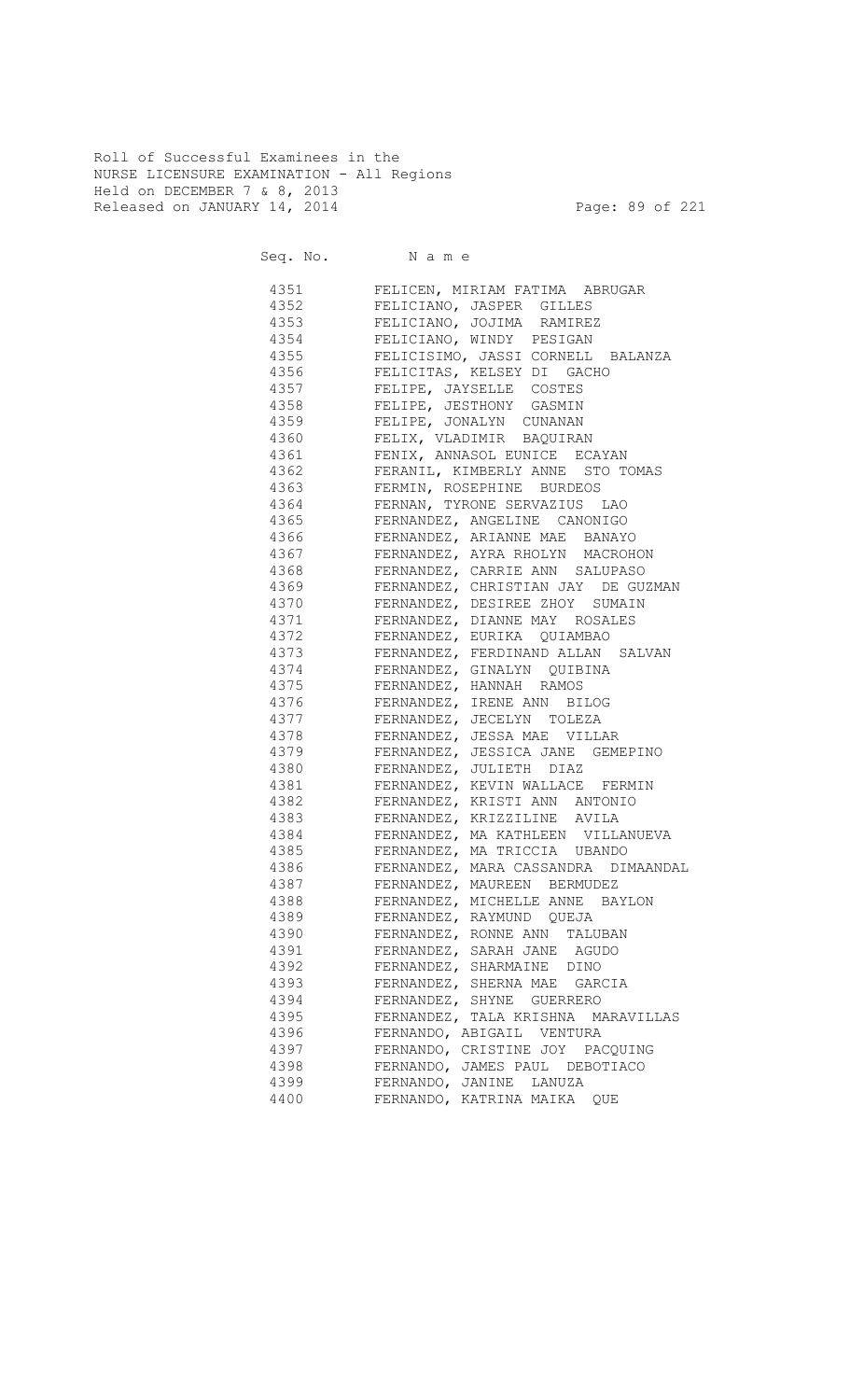Roll of Successful Examinees in the NURSE LICENSURE EXAMINATION - All Regions Held on DECEMBER 7 & 8, 2013 Released on JANUARY 14, 2014 **Page: 90 of 221** 

|              | Seq. No. Name                                               |
|--------------|-------------------------------------------------------------|
|              | 4401 FERNANDO, MARIA MARTEZA CAOAGAS                        |
|              | 4402 FERNANDO, MYLENE GANO                                  |
|              | 4403 FERNANDO, RONEILLE MANZANO                             |
|              | 4404 FERNANDO, VANESSA CLARET URO                           |
|              | 4405 FEROLIN, SELINA CUAJAO                                 |
| 4406         | FEROLINO, JOEDILYN PADILLA                                  |
| 4407         | FERRARIZ, RHIO MAE VALENZUELA                               |
| 4408         | FERRAS, MERIDEL RABAJA                                      |
| 4409         | FERRER, ANGELIE MAE SALAZAR                                 |
| 4410         | FERRER, ARIANNE MAE SALAZAR<br>FERRER, ARIANNE MARIE BORRES |
| 4411         | FERRER, ARMAINE GOYENA                                      |
| 4412         | FERRER, FRANCIS SISON                                       |
| 4413         |                                                             |
| 4414         | FERRER, JAMIE RUBIA<br>FERRER, JEFFREY BERNARDINO           |
| 4415         |                                                             |
| 4416         | FERRER, KIRK JANZIG TACTAQUIN<br>FERRER, LERMABELLE LALUNA  |
| 4417         | FERRER, MAREDEL DE GUZMAN                                   |
| 4418         | FERRER, RANIELYN JACOB                                      |
|              | 4419 FERRER, RICA KATHERINE RAMOSO                          |
| 4420         | FERRER, TIMOTHY JOHN LUGO                                   |
|              | 4421 FERRER, VANESSA SAGUN                                  |
|              | 4422 FERRIOL, JONELYN SOSA                                  |
|              | 4423 FERRY, LIZALEN FALLARIA                                |
|              | 4424 FESTIN, TEOFILO III BICOL                              |
|              | 4425 FEUDO, FRANCIS ELDRIECH FETALCORIN                     |
|              | 4426 FIEDALINO, REZZA MAE ARGUELLES                         |
|              | 4427 FIEL, CHINGKIE MARIE ABAD                              |
|              | 4428 FIEL, GERALD BAGOT                                     |
|              | 4429 FIEL, KRISTYL LOU ACELAR                               |
|              | 4430 FIESTA, MARCXTON JOHN AGCAOILI                         |
|              | 4431 FIGAROLA, ELAINE MARJORIE TALAY                        |
|              | 4432 FIGUEROA, CHRIZTYL DIANE TABARNILLA                    |
|              | 4433 FIGUEROA, KEYCIELYN RELLOTO                            |
|              | 4434 FIGUEROA, KRISELDA STA MARIA                           |
|              | 4435 FIGUEROA, SHEENA PEDREGOSA                             |
|              | FIGURA, JONALYN TOLENTINO                                   |
| 4437<br>4438 | FIGURA, WENEFREDO III ADIOVA                                |
|              | FIRMA, JOYCE DENISSE MACAHIG                                |
| 4439<br>4440 | FIRMALINO, MARIA SOPHIA PARULAN                             |
|              | FIRMEZA, MARY JEAN GANDECILA                                |
| 4441         | FIRMEZA, MARY JOY GANDECILA                                 |
| 4442<br>4443 | FISHER, PAULA IONE GURION                                   |
| 4444         | FLAMIANO, JECELYN DURANA<br>FLORA, SHERYL ANNE PAZ          |
| 4445         | FLORANO, RONNIELY JOY TAN                                   |
| 4446         | FLORENDO, RONALD BRYAN JOSE                                 |
| 4447         | FLORENTIN, MAY ANN RESPICIO                                 |
| 4448         | FLORENTINO, AMBER MARIE LEE                                 |
| 4449         | FLORENTINO, APRIL MARNELLY BOSI                             |
| 4450         | FLORENTINO, APRIL ROSE NAVA                                 |
|              |                                                             |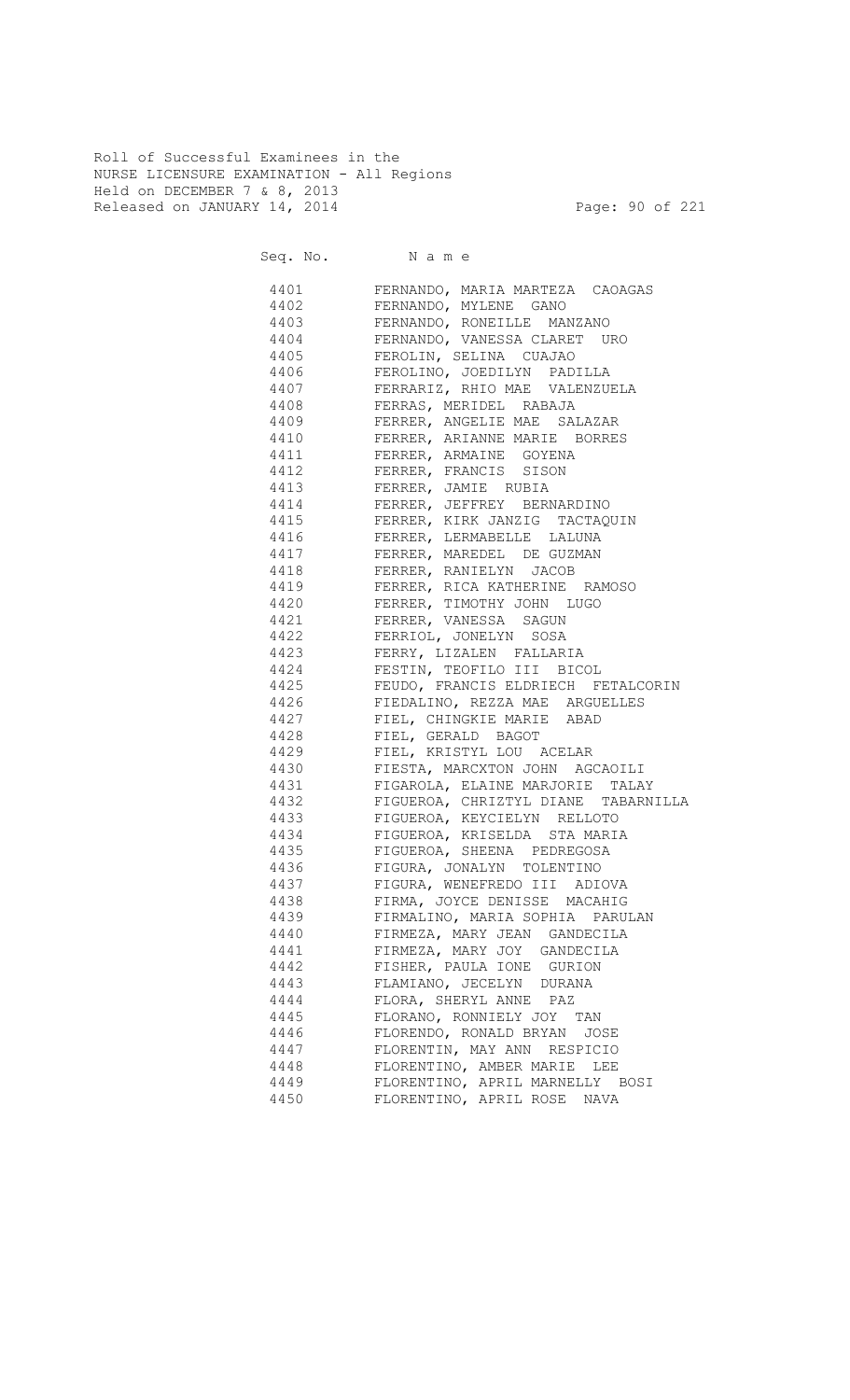Roll of Successful Examinees in the NURSE LICENSURE EXAMINATION - All Regions Held on DECEMBER 7 & 8, 2013 Released on JANUARY 14, 2014 **Page: 91 of 221** 

| Seq. No. Name |                                                                                                                                                                                                                                                       |
|---------------|-------------------------------------------------------------------------------------------------------------------------------------------------------------------------------------------------------------------------------------------------------|
|               | 4451 FLORENTINO, ARLYN BASTIAN                                                                                                                                                                                                                        |
|               | 4452 FLORENTINO, CZARINAH JANE BUCOD                                                                                                                                                                                                                  |
| 4453          | FLORENTINO, JENELYN BASTIAN                                                                                                                                                                                                                           |
|               | 4454 FLORENTINO, MA CONCEPCION MAGBANUA                                                                                                                                                                                                               |
|               | 4455 FLORES, AIRA GRACE MANUEL                                                                                                                                                                                                                        |
| 4456          | FLORES, ALHLEN RIO                                                                                                                                                                                                                                    |
| 4457          |                                                                                                                                                                                                                                                       |
| 4458          |                                                                                                                                                                                                                                                       |
| 4459          |                                                                                                                                                                                                                                                       |
| 4460          | FLORES, ALHLEN KIO<br>FLORES, AMIEL MANALO<br>FLORES, CHRISJUFER CADUNGON<br>FLORES, CRISTINE JOY GELILANG<br>FLORES, CRYSTAL MAE INFANTE<br>FLORES, DEANNA ANGELIQUE LAED<br>FLORES, DEBBIE MELODY DOMENDEN<br>FLORES, DIANE VELASCO<br>FLORES, EMER |
| 4461          |                                                                                                                                                                                                                                                       |
| 4462          |                                                                                                                                                                                                                                                       |
| 4463          |                                                                                                                                                                                                                                                       |
| 4464          |                                                                                                                                                                                                                                                       |
| 4465          |                                                                                                                                                                                                                                                       |
| 4466          |                                                                                                                                                                                                                                                       |
| 4467          | -<br>FLORES, JELAME SILUD                                                                                                                                                                                                                             |
| 4468          | FLORES, JERSON NAVARRO                                                                                                                                                                                                                                |
| 4469          | FLORES, JESELLE GALVAN                                                                                                                                                                                                                                |
| 4470          | FLORES, JOANE MARIE FRANCIA                                                                                                                                                                                                                           |
| 4471          | FLORES, JONAS DIZON                                                                                                                                                                                                                                   |
|               | 4472 FLORES, JULIETO JR RONDA                                                                                                                                                                                                                         |
|               | 4473 FLORES, MAMERTO III QUINTELA                                                                                                                                                                                                                     |
|               | 4474 FLORES, MARI MICHELLE CABAHUG                                                                                                                                                                                                                    |
|               | 4475 FLORES, MARIA LOURDES NAPAL                                                                                                                                                                                                                      |
|               | 4476 FLORES, MARIE ANGIELICA LIM                                                                                                                                                                                                                      |
|               | 4477 FLORES, MARIE DOMINIQUE HERMOSURA                                                                                                                                                                                                                |
|               | 4478 FLORES, MARY ABIGAIL AGUILAR                                                                                                                                                                                                                     |
|               | 4479 FLORES, MICHAEL CARIAGA                                                                                                                                                                                                                          |
|               | 4480 FLORES, MIEL AARON PADAL                                                                                                                                                                                                                         |
|               | 4481 FLORES, NIEZEL SARMIENTO                                                                                                                                                                                                                         |
|               | 4482 FLORES, NITZCHIE DAGPIN                                                                                                                                                                                                                          |
|               | 4483 FLORES, NOEL TAMONANG                                                                                                                                                                                                                            |
|               | 4484 FLORES, REGINE MARIE HERNANDEZ                                                                                                                                                                                                                   |
|               | 4485 FLORES, REXON PIÑON                                                                                                                                                                                                                              |
|               | FLORES, RIGGIE NIKO GONZALES                                                                                                                                                                                                                          |
| 4487          | FLORES, RINA JOYCE IGNACIO                                                                                                                                                                                                                            |
| 4488          | FLORES, ROSE JANE DE JESUS                                                                                                                                                                                                                            |
| 4489          | FLORES, SARAH JOYCE MANANDIC                                                                                                                                                                                                                          |
| 4490<br>4491  | FLORES, VENERIC PAGLINAWAN<br>FLORES, WINSLY CATES SUAREZ                                                                                                                                                                                             |
| 4492          |                                                                                                                                                                                                                                                       |
| 4493          | FLORESCA, MACHIAELLE MARIE<br>TAJO<br>FLORESTA, MANILYN LUMOTOS                                                                                                                                                                                       |
| 4494          | FLORIDA, LORA MAE PANER                                                                                                                                                                                                                               |
| 4495          | FOLIENTE, MARY ANN LANUZO                                                                                                                                                                                                                             |
| 4496          | FONACIER, ANNE KIRSTY MAGPANTAY                                                                                                                                                                                                                       |
| 4497          | FONDEVILLA, MARIANNE GABOC                                                                                                                                                                                                                            |
| 4498          | FONTANILLA, APRIL MADRONA                                                                                                                                                                                                                             |
| 4499          | FONTANILLA, MELODY BACAY                                                                                                                                                                                                                              |
| 4500          | FONTE, ANN MARIE ZOL HEYRES                                                                                                                                                                                                                           |
|               |                                                                                                                                                                                                                                                       |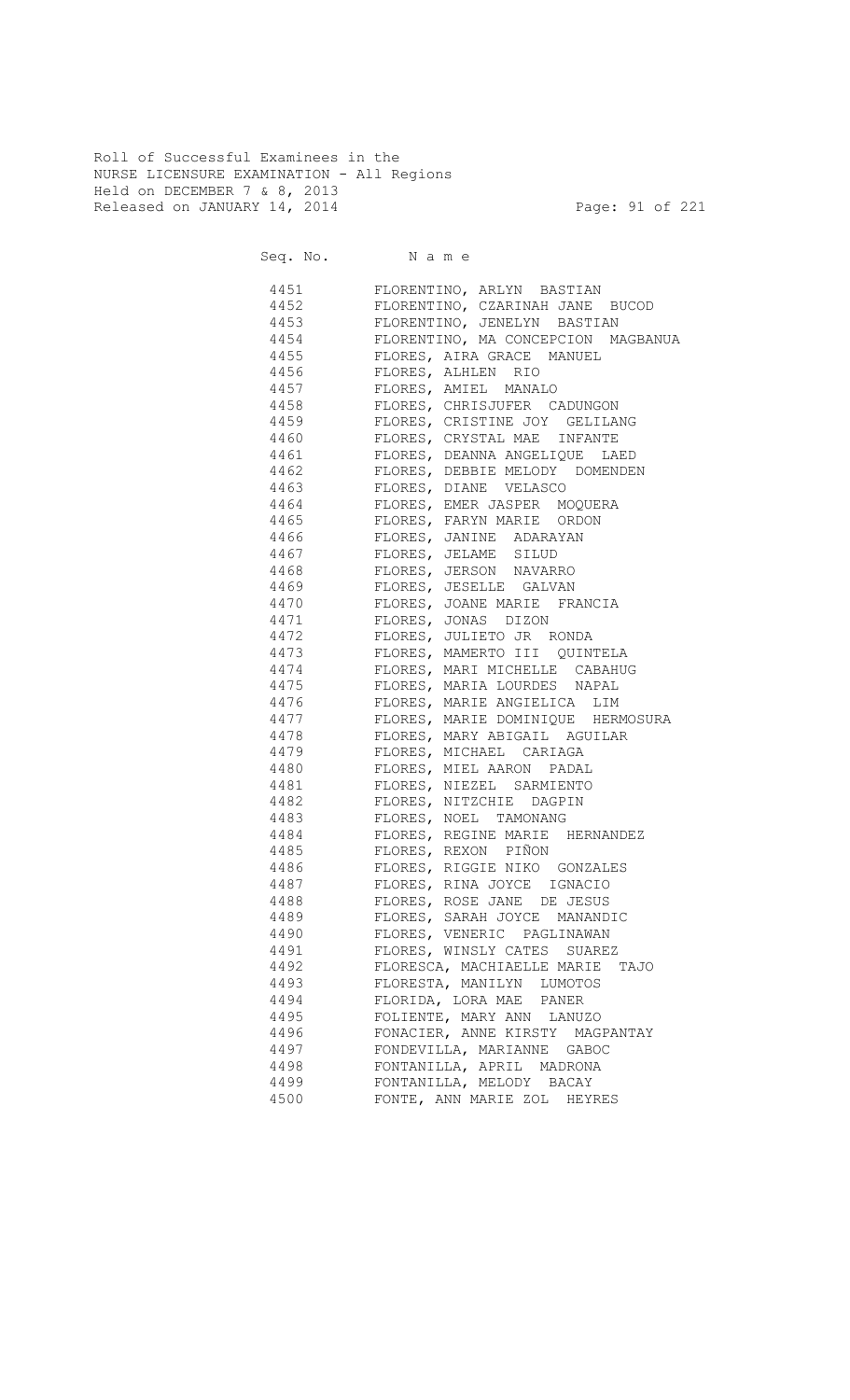Roll of Successful Examinees in the NURSE LICENSURE EXAMINATION - All Regions Held on DECEMBER 7 & 8, 2013 Released on JANUARY 14, 2014 **Page: 92 of 221** 

Seq. No. Name

 4501 FONTILLAS, CRISTINA MILANE ESTACIO 4502 FORMON, SWITZER CABATAC 4503 FORONDA, JOANA MARIE VERGARA 4504 FORONDA, KRISTOFFERSON EVANGELISTA 4505 FORONES, CHENEE CARYL ARGUELLES 4506 FORRO, REY LOUIE FUENTESPINA 4507 FORTEZ, SHYRILL ESPIRITU 4508 FORTIN, OLIVIA BEA FERNANDEZ 4509 FORTINEZ, RONAN IAN ANTONIO 4510 FORTO, JOHANA MANALANG 4511 FORTUNADO, JAYSA CALUSAY 4512 FOY-OS, MICHELLE PINGKIHAN 4513 FRAGINAL, JHAI DIEGO 4514 FRAGO, AUBREY LORLEAN DIMACULANGAN 4515 FRANCIA, JAK JENNA JINSON 4516 FRANCIA, LOVIE JAY ASTRERA 4517 FRANCIA, MATTHEW CECILIO MARIFOSQUE 4518 FRANCISCO, APRIL JANE ROPA 4519 FRANCISCO, CHARLES CHRISTOPHER GAMULO 4520 FRANCISCO, CHRISEL VILLAJUAN 4521 FRANCISCO, DANIELA PAOLA LAYOG 4522 FRANCISCO, FRANZ JUNJET TAMPARIA 4523 FRANCISCO, GLENNE MALONES 4524 FRANCISCO, HECTOR ABATA 4525 FRANCISCO, JAN KIMBERLY FRANCISCO 4526 FRANCISCO, JESSICA MONIQUE AMPER 4527 FRANCISCO, KAREN FAYE GALANG 4528 FRANCISCO, KATHLEEN KAY GALANG 4529 FRANCISCO, NIÑA ELEANA CALIMOSO 4530 FRANCISCO, SHAYNE SAGUIN 4531 FRANCO, AILENE SANCHEZ 4532 FRANCO, APRIL LOU AMPUNAN 4533 FRANCO, CHEER WILINA SIMBAJON 4534 FRANCO, JOBELLE LAGARTO 4535 FRANCO, WILSON AUSTRIA 4536 FRASCO, JAN MIKHAIL LOUISE PAOLO ESPINO 4537 FREDELUCES, JEMIELYN CAMILLE AQUINO 4538 FRIA, JANINE OYA 4539 FRIAL, PRECIOUS JOY FORTEZA 4540 FRIAS, MARIA PRISCILA LOPEZ 4541 FRIAS, MICHELLE FUNA 4542 FROILAN, ANTONIO JARITO 4543 FROILAN, PIA MARIE MANUEL 4544 FRONTERAS, RICHELLE BERNIDO 4545 FROYLAN, MARYCON OLAERA 4546 FRUGALIDAD, HAYZEL VILLAFANIA 4547 FRUTO, STEPHANIE BRIONES 4548 FUENTES, CRISTINE JUNE DALMACIO 4549 FUENTES, CRYSTNOVE ESTELA 4550 FUENTES, FAYE ALINAS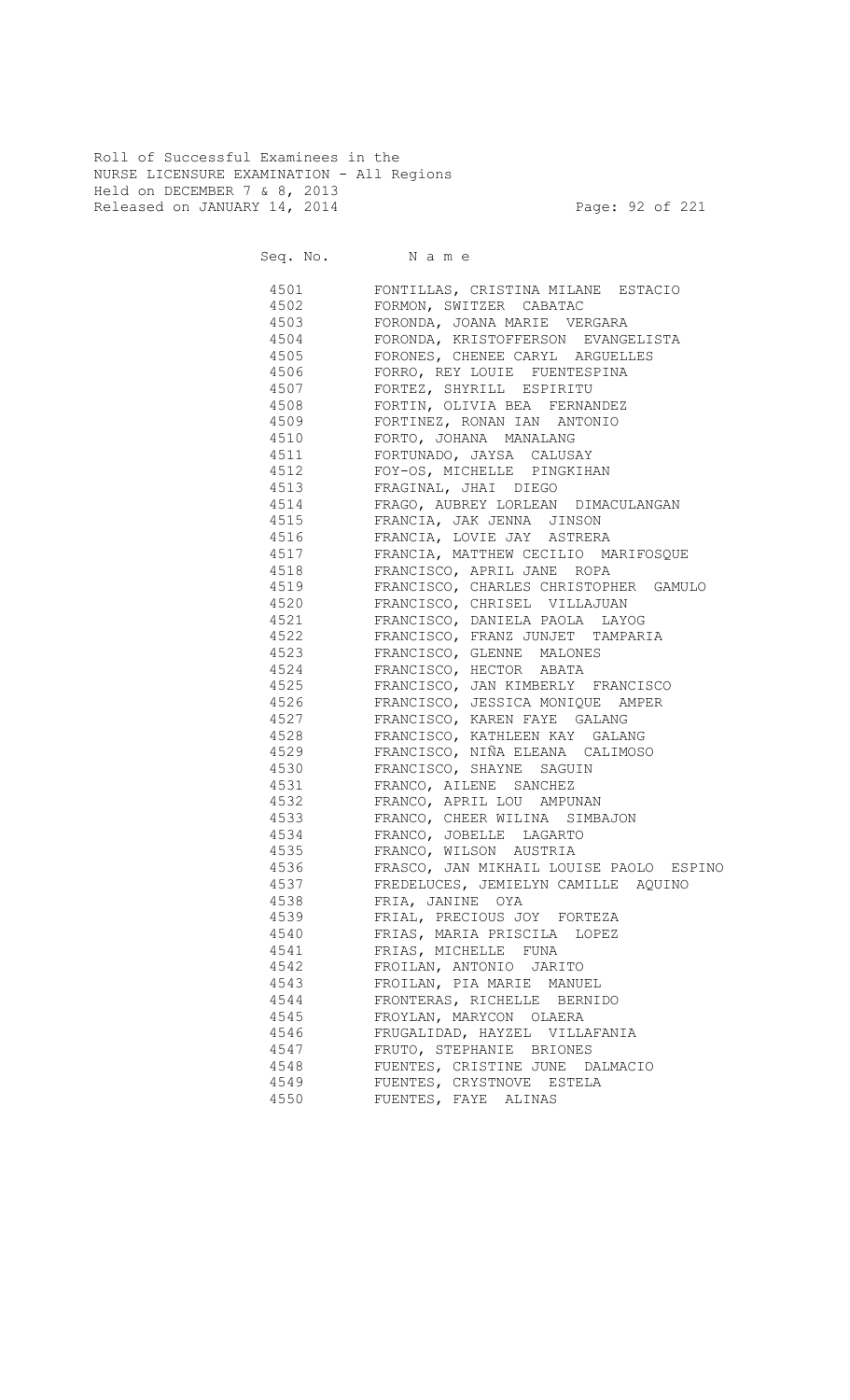Roll of Successful Examinees in the NURSE LICENSURE EXAMINATION - All Regions Held on DECEMBER 7 & 8, 2013 Released on JANUARY 14, 2014 **Page: 93 of 221** 

Seq. No. Name

 4551 FUENTES, KATHY ROSE BUENAVISTA 4552 FUENTES, NIMITZ BASTARECHE 4553 FUENTES, NORMA ELEANOR GO 4554 FUENTES, SYHRA DEGUIÑO 4555 FUERTE, APRYL DAWN EPISTOLA 4556 FUGABAN, ROSE ANN NAPOLES 4557 FULACHE, JANE BIBERA 4558 FULGAR, MARY ANN BARTOLOME 4559 FULLIDO, GERA VIRNADINE BACALSO 4560 FUNA, MARIANNE LYZA QUIACHON 4561 FUNDAN, FLORY-ANN SERENIO 4562 FUNTECHA, KIM DEXTER AGRIS 4563 FURAGGANAN, GENESIS MALAZZAB 4564 FUROG, KAREN ANN MIRANDA 4565 FUSCABLO, SHERRIE KATE CASALAN 4566 GA, MA MERCEDES APAC 4567 GAAD, JONIE BANTILOC 4568 GABAISEN, ABEGYL RANA 4569 GABALDON, SHEENA MAE TAMANG 4570 GABAN, ZENNY CLAIRE GENCIANEO 4571 GABANO, PRECIOUS JOY BAGNI 4572 GABATINO, ANGEL PEARL CABATINO 4573 GABAYERAN, JINGCHIE DICEN 4574 GABAYERON, MARK STEVIT SARAD 4575 GABI, CHARISH MAE BELLEZA 4576 GABILEÑO, ELLEN MARIE ORENSE 4577 GABION, DARYL ROSE ALFARAS 4578 GABIONZA, BETHUEL DAGAAS 4579 GABO, MARVIN JIM ECIJA 4580 GABON, ARLENE CASITAS 4581 GABON, CRIZZA JANE DELA PAZ 4582 GABONADA, REY GIL GUILLERMO 4583 GABOY, MICHELLE ANN TAN 4584 GABRIDO, WENMARI ALGUNA 4585 GABRIEL, ALBERT JOHN MALLARI 4586 GABRIEL, AMINA MENDIOLA 4587 GABRIEL, FRANZES JANINA SACRAMENTO 4588 GABRIEL, JAYPEE PARAYNO 4589 GABRIEL, JOY ANGELIQUE DURWIN 4590 GABRIEL, LOREEN KRISTIA BANDONG 4591 GABRIEL, PRECIOUS KATHLEEN HUGO 4592 GABRIEL, ROCAYAH DOMAGAY 4593 GABRIEL, ROWENA BACLASON 4594 GABRILLO, JULIUZ PAOLO PADILLA 4595 GABUCAN, JETHRO CYRIL SINGSON 4596 GABUTAN, GLENN ALEXIE ABAS 4597 GABUTIN, RAYE CASSEY BICLAR 4598 GABUYO, MICHELLE MAGPANTAY 4599 GACAD, JONELIX PARREÑAS 4600 GACER, DANLY MURILLO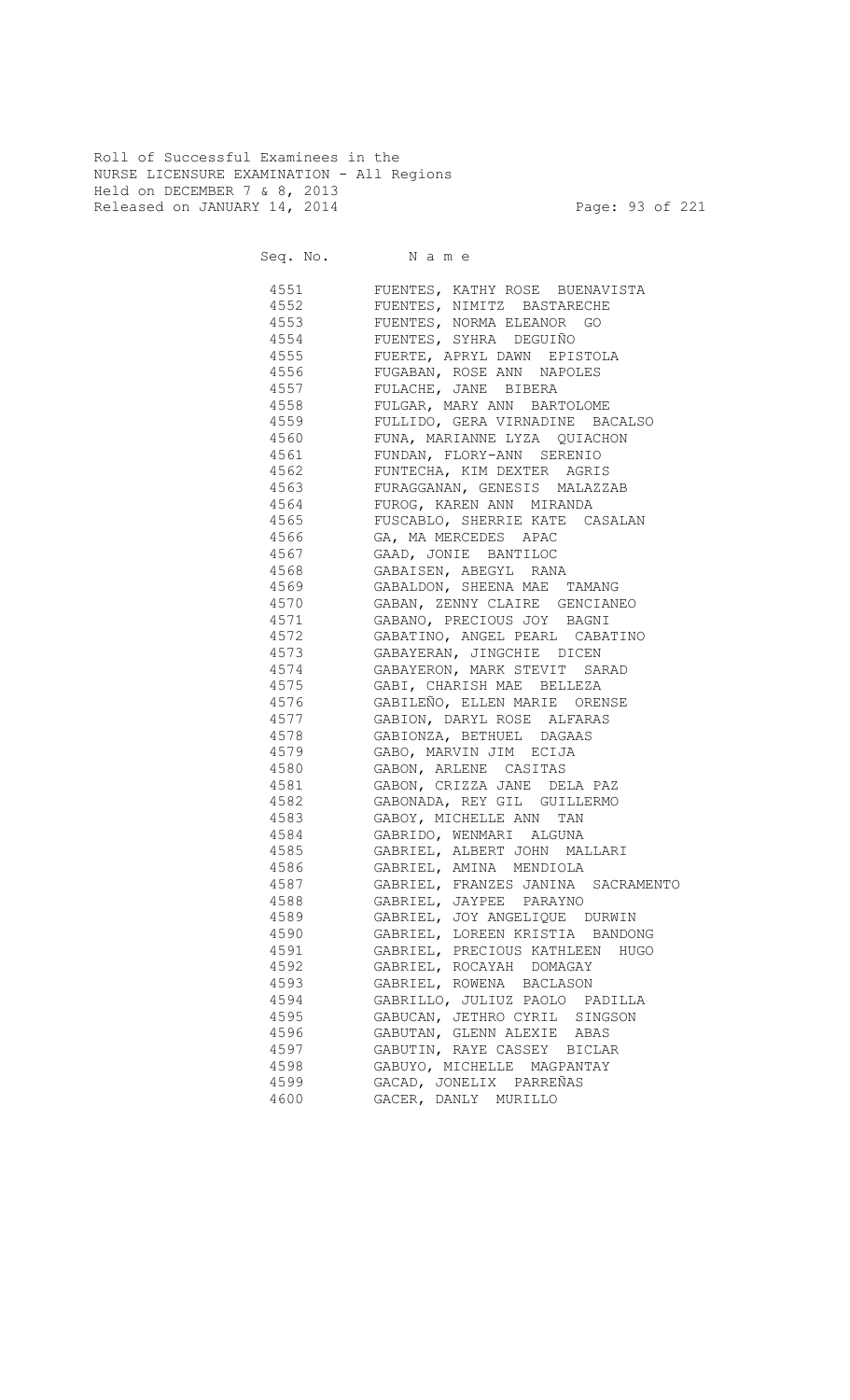Roll of Successful Examinees in the NURSE LICENSURE EXAMINATION - All Regions Held on DECEMBER 7 & 8, 2013 Released on JANUARY 14, 2014 **Page: 94 of 221** 

Seq. No. Name 4601 GACES, GHERELYN SUPLICO 4602 GACES, JANICE CALAPINI 4603 GACHALIAN, HAZEL ASIONG 4604 GACHALLAN, RODNEY CASTIGO<br>4605 GACHO, CHERISH GUY PAGASP. GACHO, CHERISH GUY PAGASPAS 4606 GACUS, JAY EDUARD BAAL 4607 GADDAWAN, FEBE PATTAL 4608 GADER, MARIA JOY SEMMA FUENTES 4609 GADIANO, MARY MARIEL CABULAO 4610 GADNANAN, MAE PALMA 4611 GADOR, DIANA ROSE CASTILLON 4612 GADOR, JAMES PATRICK PEDROLA 4613 GADUENA, MEDJIGORIE ROSE ZETA 4614 GAELA, MADELEINE BATACLAN 4615 GAERTNER, MARYEL CASUNCAD 4616 GAFFUD, DIANNE JAY RASPADO 4617 GAGARIN, CASANDRA TARDO 4618 GAGARIN, KRISTINE BERNADETTE TUMALE 4619 GAGULA, IVY MARIE LOYOLA 4620 GAHISAN, JANICE TOME 4621 GAHUMAN, ERWINA 4622 GAID, GLADYS NAINGUE 4623 GAITAN, RIZSHELL GAYOL 4624 GAJO, NIÑA JANE LISONDRA 4625 GAJULIN, ELAINNE JOY ZUELA 4626 GALAMAY, DIANA DEL ROSARIO 4627 GALANG, ALYSSA MARIE QUIAN 4628 GALANG, ELENE XYZZA JAMITO 4629 GALANG, EMMA ANGELA LIBERATO 4630 GALANG, JENNIFER PANGAN 4631 GALANG, JOSE MARCO JOAQUIN 4632 GALANG, KENNETH LEWIS SORIANO 4633 GALANG, VONN GAILE MARQUEZ 4634 GALANG, WENDELLE CAMERO 4635 GALANO, CLARK JONGKO

> 4636 GALANTA, MIA ROSE MINIANO 4637 GALAP, MERCY LANGBAYAN 4638 GALAPON, MA VIRGINIA ADAN 4639 GALARPE, NEIL MAR MENDOZA 4640 GALEA, RICHE ANN JAMAYBAY 4641 GALENZOGA, RITLENZ RITCHA 4642 GALEON, MAX ANTHONY EMPUESTO 4643 GALERA, LEAH FLOR LISONDRA 4644 GALERA, LIMUELLE MARCOS 4645 GALERA, ROCHAS PERALTA 4646 GALES, CHRISTY LOI BAJANA 4647 GALES, NIKKA ELOISA PALAMOS 4648 GALGALAN, KRISTALYN GIGATA 4649 GALIA, MICHELLE ANN JUAN 4650 GALICHA, NOIME BRIZA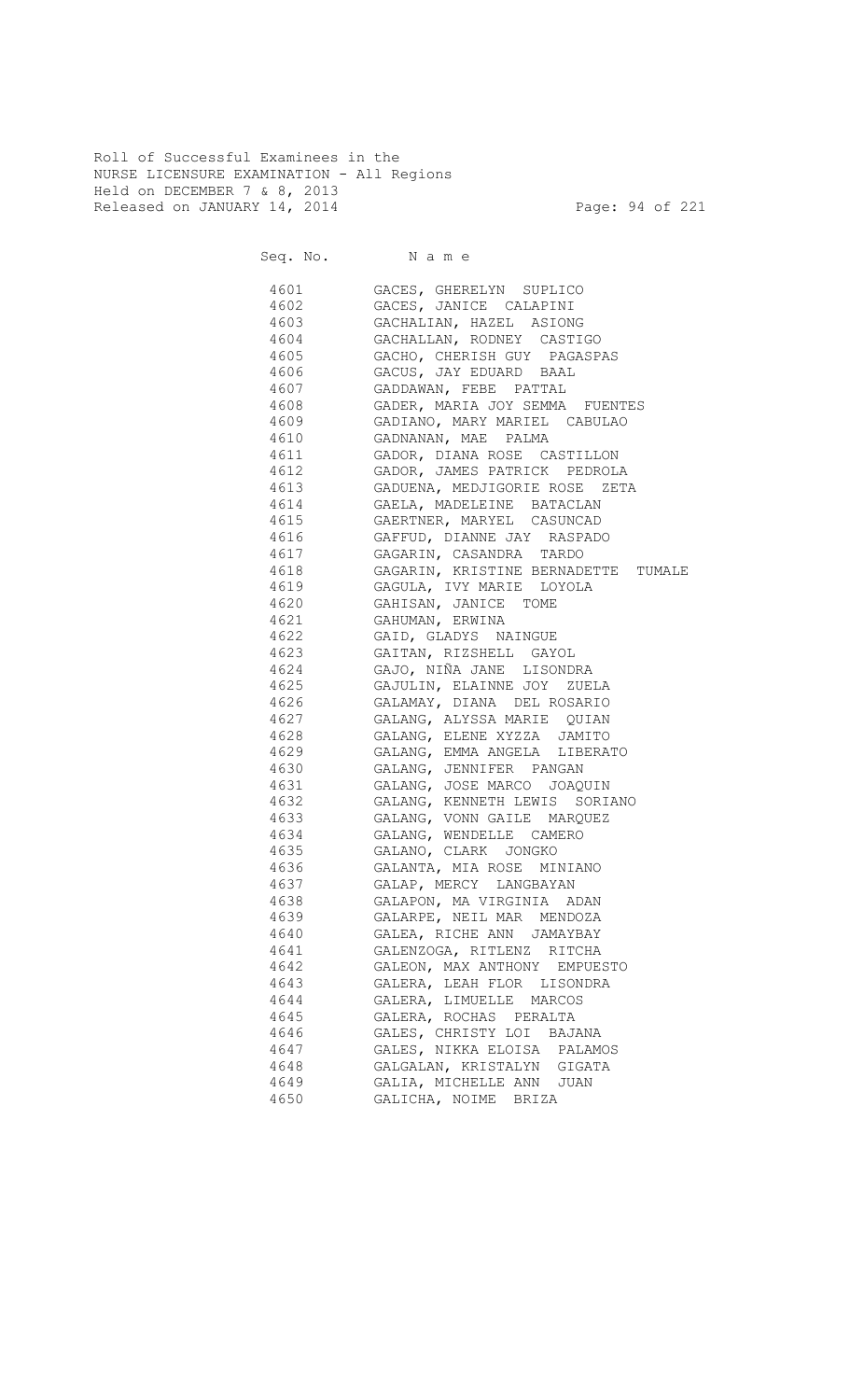Roll of Successful Examinees in the NURSE LICENSURE EXAMINATION - All Regions Held on DECEMBER 7 & 8, 2013 Released on JANUARY 14, 2014 **Page: 95 of 221** 

|      | 4651 GALICIA, JANINE MARIE ELAGO          |
|------|-------------------------------------------|
|      | 4652 GALICIA, KRIZZLE CRISOSTOMO          |
|      | 4653 GALIDO, KATHERINE GRACE CADUT        |
|      | 4654 GALIDO, MA JOANN IDO                 |
|      | 4655 GALIDO, MARY KAREEN CHESTER COMEDOR  |
|      | 4656 GALIDO, PRINCESS MAE DELGADO         |
|      | 4657 GALIGUIS, KATHERINE DURAN            |
|      | 4658 GALINDEZ, LEAH OCON                  |
|      | 4659      GALINDEZ, RICEL CRIZIA LAGDAMEN |
|      |                                           |
|      | 4661 GALINDON, BING BACCAY                |
|      |                                           |
|      | 4663 GALINO, SHERYL BANWAGEN              |
|      | 4664 GALISIM, EVANGELIN GABON             |
|      | 4665      GALLA, MIKO RUEL  SARIGUMBA     |
|      |                                           |
|      |                                           |
|      | 4668 GALLARDO, ANALISA MAREGMEN           |
|      |                                           |
|      | 4670 GALLARDO, JAY DEPAKAKIBO             |
|      | 4671      GALLARDO, JOHN MURIEL   LIM     |
|      | 4672 GALLARDO, LELITH                     |
|      | 4673 GALLARDO, MARIANNE KAYE ORDONIA      |
|      | 4674 GALLARDO, MICHA REGLOS               |
|      |                                           |
|      | 4675 GALLARDO, ROBEE ROSE CORDERO         |
|      | 4676      GALLAZA, ANA MARIA ABIERAS      |
|      | 4677 GALLEGO, CATHRENA MONILLO            |
|      | 4678 GALLEGO, LORY GEAN MUTYA             |
|      | 4679 GALLEGO, MA MABETH DELICANA          |
|      | 4680 GALLEMIT, CARL RUDOLF CINCO          |
| 4681 | GALLENTA, KENNETH BAJALA                  |
|      | 4682 GALLERMO, TWEENEE ALIMANGO           |
|      | 4683 GALLERMO, TWEETEE ALIMANGO           |
| 4684 | GALLO, GUIA MARIE CANEO                   |
| 4685 | GALLO, KRISTINE MAE CLAUD                 |
| 4686 | GALLO, RACHEL BAYLEN                      |
| 4687 | GALLORA, RACHELLE SAMBRANO                |
| 4688 | GALON, MEL ANGELICA TORNO                 |
| 4689 | GALOS, CATHERINE PANDE                    |
| 4690 | GALSOTE, GRACHEL ANN PALOMERO             |
| 4691 | GALUPO, SHEPALYN CANATOY                  |
| 4692 | GALUTAN, JEN JEN VIERNES                  |
| 4693 | GALUTAN, KIMBERLY LYNNE SORIANO           |
| 4694 | GALVAN, GRETCHEN GONZALES                 |
| 4695 | GALVAN, KIESHA JOY ESCULTURA              |
| 4696 | GALVE, MARY THERESE GUILBERT              |
| 4697 | GALVEZ, BENHUR GAMIDO                     |
| 4698 | GALVEZ, ELENA AGUSTIN                     |
| 4699 | GALVEZ, JENNY-LYN HABAB                   |
| 4700 | GALVEZ, JUAN ENRIQUE BALILLA              |
|      |                                           |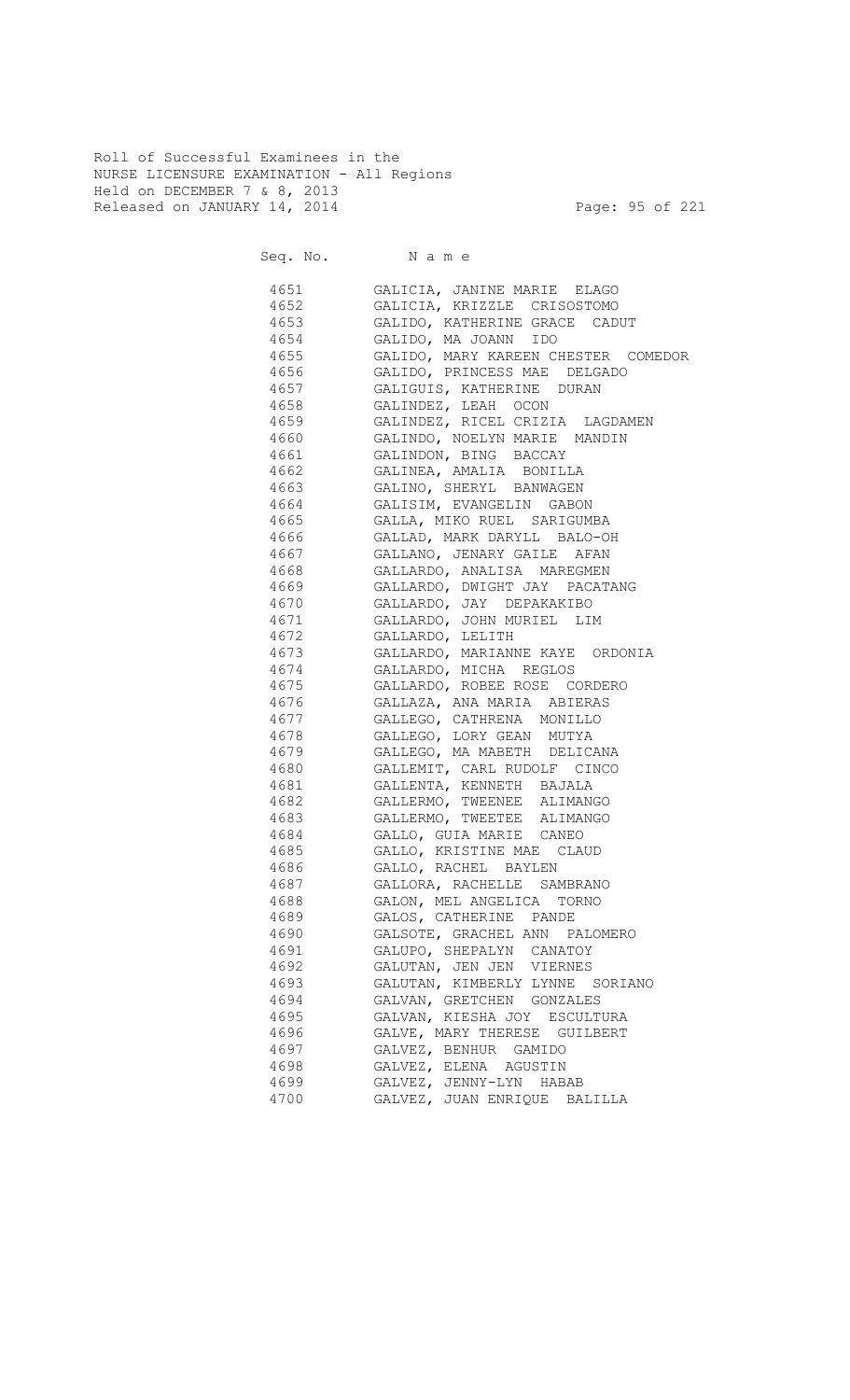Roll of Successful Examinees in the NURSE LICENSURE EXAMINATION - All Regions Held on DECEMBER 7 & 8, 2013 Released on JANUARY 14, 2014 **Page: 96 of 221** 

Seq. No. Name

 4701 GALVEZ, MARIA JESIECA VANESSA CATILO 4702 GALVEZ, MAVIEL FAYE PINKIAN 4703 GAMALLO, MITCHEL RAUT 4704 GAMAO, SHIELA MIRANDA GAMARO, WINDELYN VILLANUEVA 4706 GAMAS, PEDRILUZ JOY LOVE SALVIO 4707 GAMAT, LADY ANAFEL GUINTO 4708 GAMAYAN, MELISSA GAMBOA GAMAYON, ROMHELYN VILLANUEVA 4710 GAMAYOT, JOCELYN ESPINOSA 4711 GAMAZON, JANICE MORALES 4712 GAMBA, ICA NYLL NASHRA TAN 4713 GAMBITO, JENNILYN TAAY 4714 GAMBOA, IRISH MAY LAGMAN 4715 GAMBOA, JAREID SINCHIOCO 4716 GAMBOA, JOHN PAUL ELARMO 4717 GAMBOA, LIZEL JANE VALENZUELA GAMBOA, RUPERT GEORGE GARCIA 4719 GAMILONG, LEAN JANE DE JESUS GAMINO, ROANNA FLOR ABALOS 4721 GAMISERA, RIA JANELLA PACIS 4722 GAMIT, GLAIZA MIA TAUPAN 4723 GAMO, JOHN ROMWELL CABRAL 4724 GAMO, REXELL FARAON<br>4725 GAMOSO, ATHENA MICHEL GAMOSO, ATHENA MICHELLE TIMBOL 4726 GAMOTIN, TRIXIE ANNE GALLARON 4727 GAMOY, VANESSA FRANCES VILLANUEVA 4728 GAMUS, NICK CLIFFORD ENOY 4729 GAN, EMUELLE VERDAN 4730 GAN, IMAN HADIYA STA RITA 4731 GANAL, CHRISTIAN SABLAN 4732 GANANCIAS, SHYRA DE LEON 4733 GANAR, MARJOREE ANN ARNOCO 4734 GANASE, SHELLEY MAY BALIWAN 4735 GANATE, HALLELLE DAINE DE LA CRUZ 4736 GANDAMRA, ABEDA ABEDIN 4737 GANDEZA, ANALIZA ANGELICA CABINTOY 4738 GANDOLA, DOROTHY MEI DE GUZMAN 4739 GANE, LOUIS ANGELO ESCOBILLO 4740 GANGAT, MA FE ZARRINAH MORALES 4741 GANIOLON, ERICA TIU 4742 GANNABAN, BRIDGETTE SALVADOR 4743 GANO, CLAIRE NAPILOY 4744 GANOT, MYLA VILLANUEVA 4745 GANZON, FRANCES CAMILLE RICHVIOL MARIE BALLESTEROS GANZON, JOYCE BANAG 4747 GAOAT, SHERMAINE CLOE MIGUEL 4748 GAOIRAN, MARINELLE ANGELICA 4749 GAPAD, THELMA AMANGO 4750 GAPAS, HEBAH ABDULLAH MABALLO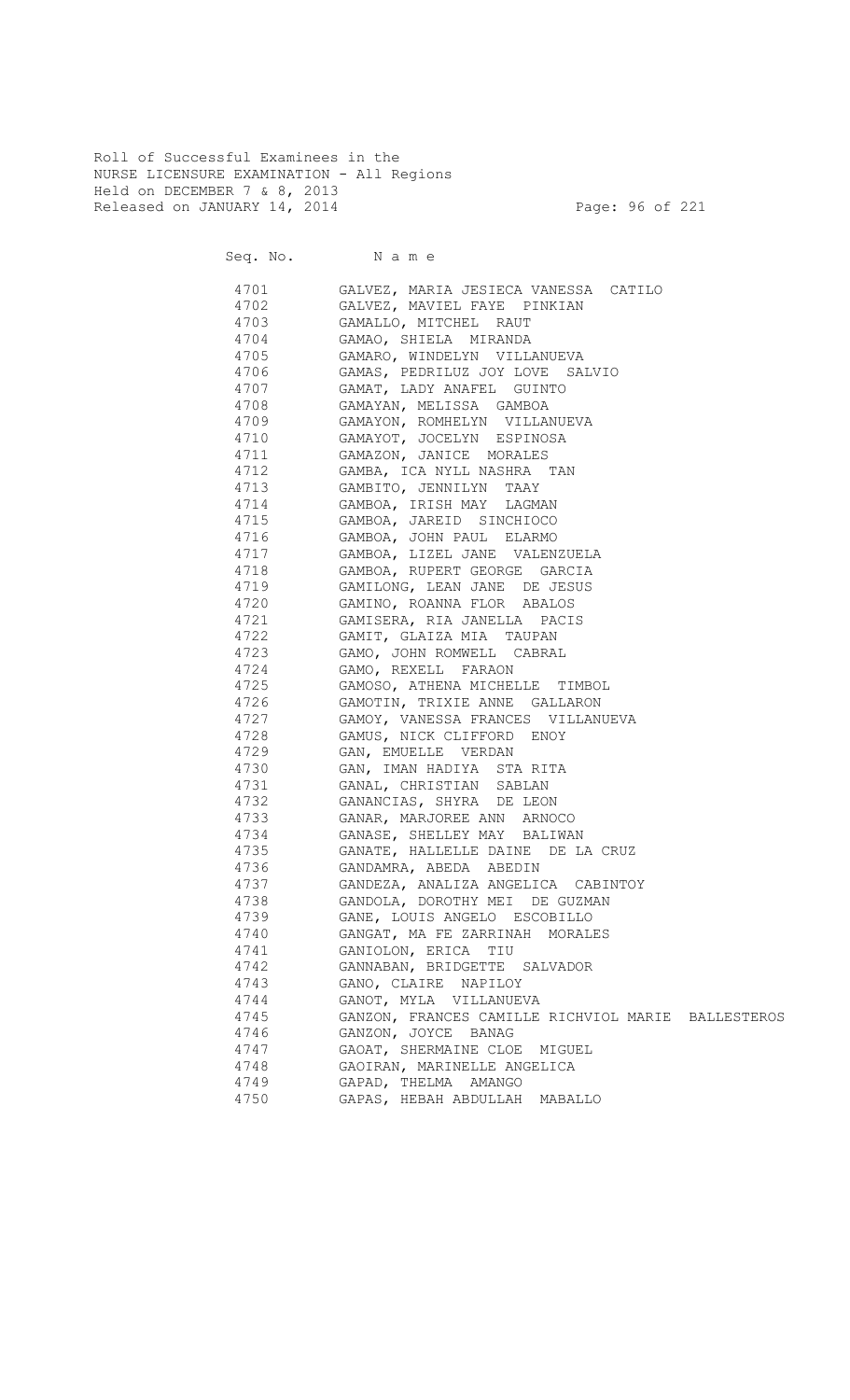Roll of Successful Examinees in the NURSE LICENSURE EXAMINATION - All Regions Held on DECEMBER 7 & 8, 2013 Released on JANUARY 14, 2014 **Page: 97 of 221** 

| 4751     | GAPAY, IVY KATE GAGARINO                                      |
|----------|---------------------------------------------------------------|
| 4752     | GAPAZ, MAC STEEVEN GABRIELLE DELA PEÑA                        |
| 4753     | GAPUZAN, JANE FRANCES PAREDES                                 |
| 4754     | GAQUI, ANTTONETE KIANGAN                                      |
| 4755 300 | GAQUIT, GRETCHE MAE AUXTERO                                   |
| 4756 300 | GARADO, FRANCE ROQUE TY                                       |
| 4757     | GARALDE, APRIL ORTIZ                                          |
| 4758 30  | GARALDE, LIEZEL BANAYOS                                       |
| 4759     | GARAN, JANINE BUGAOISAN                                       |
| 4760 300 | GARANGAN, SITTIE AMINAH DATUDACULA                            |
| 4761     | GARBIN, CAROLYN OLE                                           |
| 4762     | GARBINO, ANGELIE GRACE MANZALENTO                             |
| 4763     | GARBO, BEJAY GAMAYAO                                          |
| 4764     | GARBO, GRETTA CARMELA SIASON                                  |
| 4765     | GARCELLANO, JAZELLE ANN ADORNA                                |
| 4766     | GARCERA, AILYN CHRISTI CASTILLO                               |
| 4767     | GARCES, JANET MAE PEARL SABACAHAY                             |
| 4768     | GARCES, JEAVIE MARIE OAMILDA                                  |
| 4769     | GARCES, MA ANTONETTE ISHTAR NOTARIO                           |
| 4770     | GARCES, MARIELLE ALEXIS PASCUAL                               |
| 4771     | GARCES, SEAN CRISTOPHER LIMBAGA                               |
| 4772     | GARCIA, AFRILLE VERGARA                                       |
| 4773     | GARCIA, ANN CATHERINE FRANCO                                  |
| 4774     | GARCIA, ANSHERINA KAYE ESTABILLO                              |
|          | GARCIA, ARCREY BULANANDI                                      |
| 4775     |                                                               |
| 4776     | GARCIA, BETINNA THERESE AZARCON<br>GARCIA, CARA LOUISE BEJASA |
| 4777     | GARCIA, CATHERINE YBAÑEZ                                      |
| 4778     |                                                               |
|          | 4779 GARCIA, CELINE RAMISO                                    |
| 4780     | GARCIA, CHARLES ANDREW SOLIS                                  |
| 4781     | GARCIA, CHERRY ANN DELOS REYES                                |
| 4782     | GARCIA, CLARISSE NAIVY CARIAGA                                |
| 4783     | GARCIA, DON PATRICK MOLINA                                    |
| 4784     | GARCIA, DWEZELLE VICENTE                                      |
| 4785     | GARCIA, ELMON REI ROMERO                                      |
| 4786     | GARCIA, ESTELLEE BEATRICE AZARCON                             |
| 4787     | GARCIA, ETHEL GUTIERREZ                                       |
| 4788     | GARCIA, EUGENIE BARCELLANO                                    |
| 4789     | GARCIA, FRANCESCA LILIANE CASTAÑETO                           |
| 4790     | GARCIA, GINA-MAY ESTOCADA                                     |
| 4791     | GARCIA, GLENDA GURREA                                         |
| 4792     | GARCIA, JAM ANGELICA PACIS                                    |
| 4793     | GARCIA, JAN MICHAEL BRAVO                                     |
| 4794     | GARCIA, JANETTE SUPREMIDO                                     |
| 4795     | GARCIA, JANINE PSYCHE PADUA                                   |
| 4796     | GARCIA, JEARIKA BELTRAN                                       |
| 4797     | GARCIA, JENIFER DELEOS                                        |
| 4798     | GARCIA, JHADD JOSHUA ROAN                                     |
| 4799     | GARCIA, JOANNA LIZA MALLARE                                   |
| 4800     | GARCIA, JOHN MICHAEL ANDICOY                                  |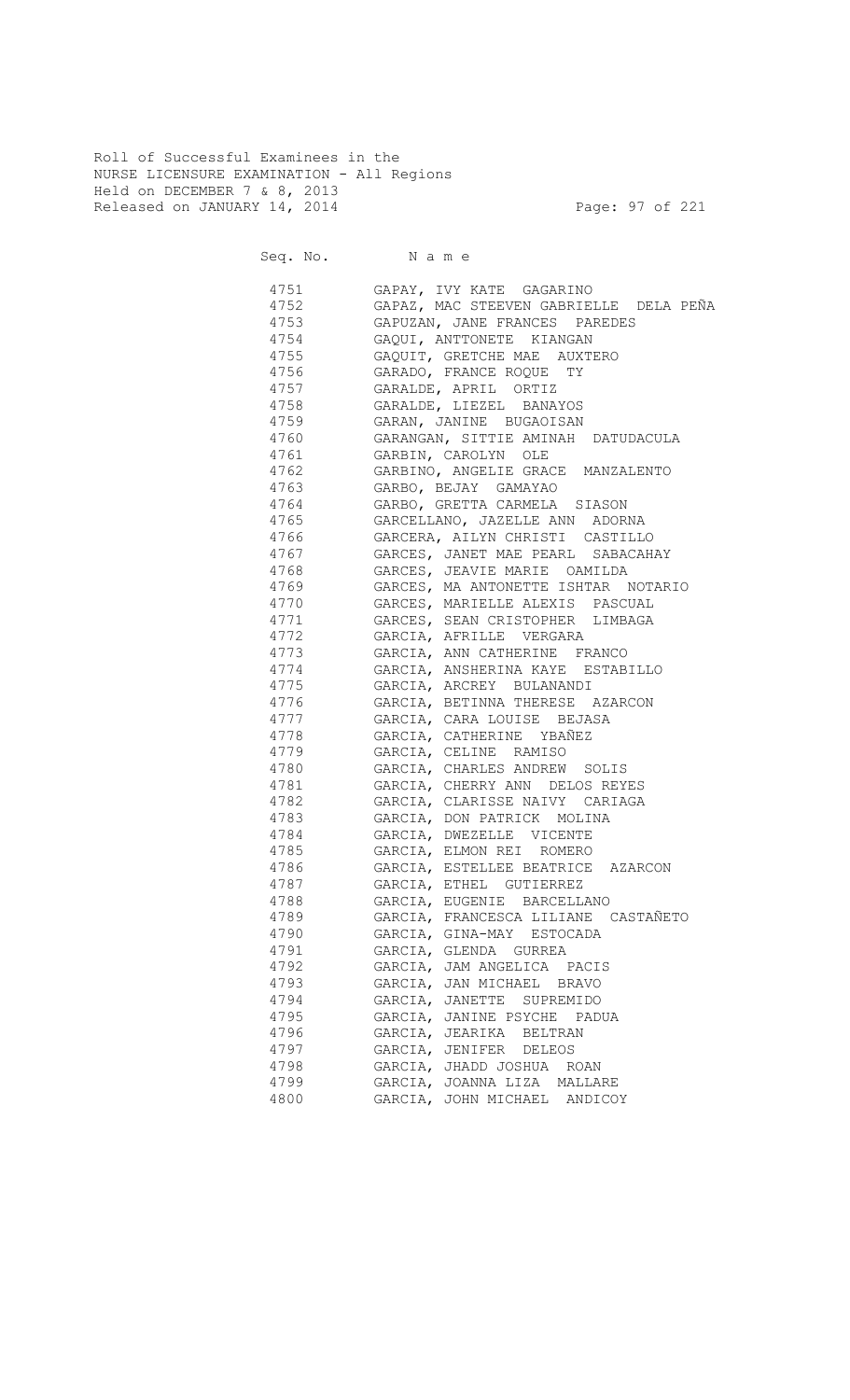Roll of Successful Examinees in the NURSE LICENSURE EXAMINATION - All Regions Held on DECEMBER 7 & 8, 2013 Released on JANUARY 14, 2014 **Page: 98 of 221** 

|      | 4801 GARCIA, JONATHAN LAMINOZA         |
|------|----------------------------------------|
|      | 4802 GARCIA, JONESEL LOCQUIAO          |
|      | 4803 GARCIA, JOSE PEDRO LARRAZABAL     |
|      | 4804 GARCIA, JUAN MIGUEL GUSTILO       |
|      | 4805 GARCIA, KAELA LORRAINE DULCE      |
|      | 4806 GARCIA, KARL ADRIAN IDMILAO       |
|      | 4807 GARCIA, KARL PHILIP SANTIAGO      |
|      | 4808 GARCIA, KEITH GERALD TADEO        |
|      | 4809 GARCIA, KEN KAYCEE VALDEHUESA     |
|      | 4810 GARCIA, KESHA FE BURDEOS          |
|      | 4811 GARCIA, KEVIN SANTIAGO            |
|      | 4812 GARCIA, KHAREEN MEDINA            |
|      | 4813 GARCIA, KRIANNE BALAYO            |
|      | 4814 GARCIA, MARIA KASSANDRA RODRIGUEZ |
|      | 4815 GARCIA, MARIA LUREYLOU CASTILLO   |
|      | 4816 GARCIA, MARIANNE APAREJADO        |
|      | 4817 GARCIA, MARIBETH GALO             |
|      | 4818 GARCIA, MARY JANE                 |
|      | 4819 GARCIA, MELANIE MARZAN            |
|      | 4820 GARCIA, MERRY JOY MEJOS           |
|      | 4821 GARCIA, MICAH EUNICE MATREO       |
|      | 4822 GARCIA, MICAH JOYCE               |
|      | 4823 GARCIA, PATRICIA KAYLE SERRANO    |
|      | 4824 GARCIA, PAUL GABRIEL RIVERA       |
|      | 4825 GARCIA, REGINE MACASA             |
|      | 4826 GARCIA, REXIE RAMIREZ             |
|      | 4827 GARCIA, REYNALDO AGAN             |
|      | 4828 GARCIA, RODOLFO LUIS URSOLINO     |
|      | 4829 GARCIA, ROMAN BULANADI            |
|      | 4830 GARCIA, RONNIE BENITEZ            |
| 4831 | GARCIA, SHENALYN LEMON                 |
|      | 4832 GARCIA, TRISHA MARIE QUIÑONES     |
| 4833 | GARCIA, ZARAH JANE ARGUELLES           |
| 4834 | GARCIANO, CHIRIL SARAUM                |
| 4835 | GARCIANO, VANESSA LIESELL BOTIGAN      |
| 4836 | GARDE, KRISHA LAVON SAMPELO            |
| 4837 | GARDE, MARICAR RAPALES                 |
| 4838 | GARDE, THEODORE JR SAPALO              |
| 4839 | GARGAR, PAMELA CLARIN                  |
| 4840 | GARILLO, AILEEN CABUGUANG              |
| 4841 | GARIN, PAULA LOUISSE ALMEN             |
| 4842 | GARING, AARON JERICO DE LUNA           |
| 4843 | GARLAN, ROSEMARIE BUNGAY               |
| 4844 | GARMA, KARL ANGELO VALERA              |
| 4845 | GARNADA, JECYL CANASA                  |
| 4846 | GARO, CHERRY JOY                       |
| 4847 | GARO, MARY KRIS EUGENIO                |
| 4848 | GAROL, KRIZIA ANN SARMIENTO            |
| 4849 | GARRATON, DANIEL SALGADO               |
| 4850 | GARRIDO, CHARESS GAHIRA                |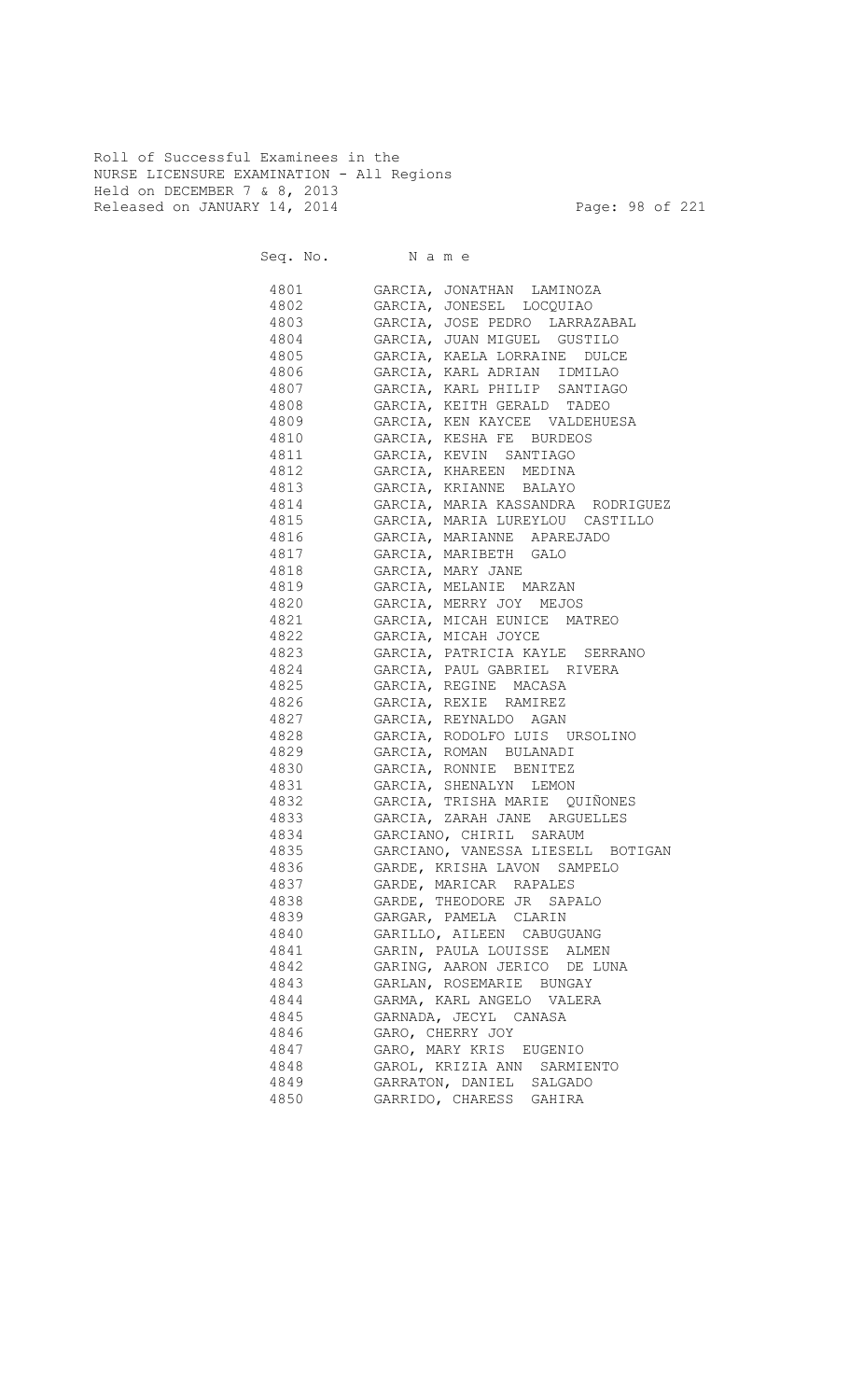Roll of Successful Examinees in the NURSE LICENSURE EXAMINATION - All Regions Held on DECEMBER 7 & 8, 2013 Released on JANUARY 14, 2014 **Page: 99 of 221** 

Seq. No. Name

 4851 GARRIDO, GEMALYN SUYOM 4852 GARRIDO, JOFFREY JAY TAN 4853 GARRINO, TERESITA ALAMAN 4854 GARROTE, KEVIN KEITH MATURA 4855 GARROVILLO, STEPHANE THADDEUS CAL 4856 GASCON, ARCHIE MOLINA 4857 GASCON, CARLA CATIMBANG 4858 GASCON, JAKE PAGADUAN 4859 GASENDO, GERROU DE LA TORRE 4860 GASILAN, PAULO ROMMEL AGUITEZ 4861 GASMEÑA, JOYCE COTARAN 4862 GASO, JAMES MARK CABCABAN 4863 GASOLASCO, MARIA NORMA TUBUNGBANUA 4864 GASPAR, ALLYSSA JOY SATIN 4865 GASPER, GLENDALE BAGALANGIT 4866 GASTON, HANNAH MADERA 4867 GATAN, JAECEL MARIE GALLEBO 4868 GATAN, Q-JAE ANJELA DUMELOD 4869 GATBONTON, RAYMOND MORALES 4870 GATCHALIAN, KARLA CARO 4871 GATCHOLA, ALYSSA FRANCHEZCA BERMUDO 4872 GATDULA, MA INAH REQUERME 4873 GATDULA, MARINELLE CAMILLE TEVES 4874 GATILOGO, ALYSSA FAYE FALLARCO 4875 GATLABAYAN, JOEY MARK SAGALA 4876 GATMAITAN, PRECIOUS SYLVANNA SATORRE 4877 GATMAYTAN, ANN MEGAN JATULAN 4878 GATPOLINTAN, HAZZEL MAE ZAPORTIZA 4879 GATUNGAN, KRISTINE KATE ARENGA 4880 GATUNGAY, RONNIE JANE LUMBO 4881 GAVINO, KRISTEL CHARMAINE FAMUCOL 4882 GAVIOLA, KRISHELLE RIETA 4883 GAVIOLA, VANESSA AVES 4884 GAW, KIM JUSTIN NARVACAN 4885 GAYADING, AGUSTIN WASIT 4886 GAYAGAY, PEARL HESTER MAXIMO 4887 GAYAGOY, PRINCESS IMPERIAL 4888 GAYANGOS, CRAZELIN VILLAFLOR 4889 GAYANILO, MARTHY PAGUNSAN 4890 GAYAPA, KIMBERLY MAE GEOLLEGUE 4891 GAYEM, RHODINE RELLON 4892 GAYGAY, DANIEL JR LIBAN 4893 GAYON, ROSE ANN JOY GEOCADIN 4894 GAYONGAN, RIZADEL GRACE DIMAYMAY 4895 GAYONGORSA, JHENNIFER BADIAN 4896 GAYOTIN, JENNIFER TIBUS 4897 GAYTOS, VINA CABLAO 4898 GAZZINGAN, LORENA DUMAWA 4899 GAÑA, KRISTINE NICOLE VERBO 4900 GAÑACA, EDEN MANA-AY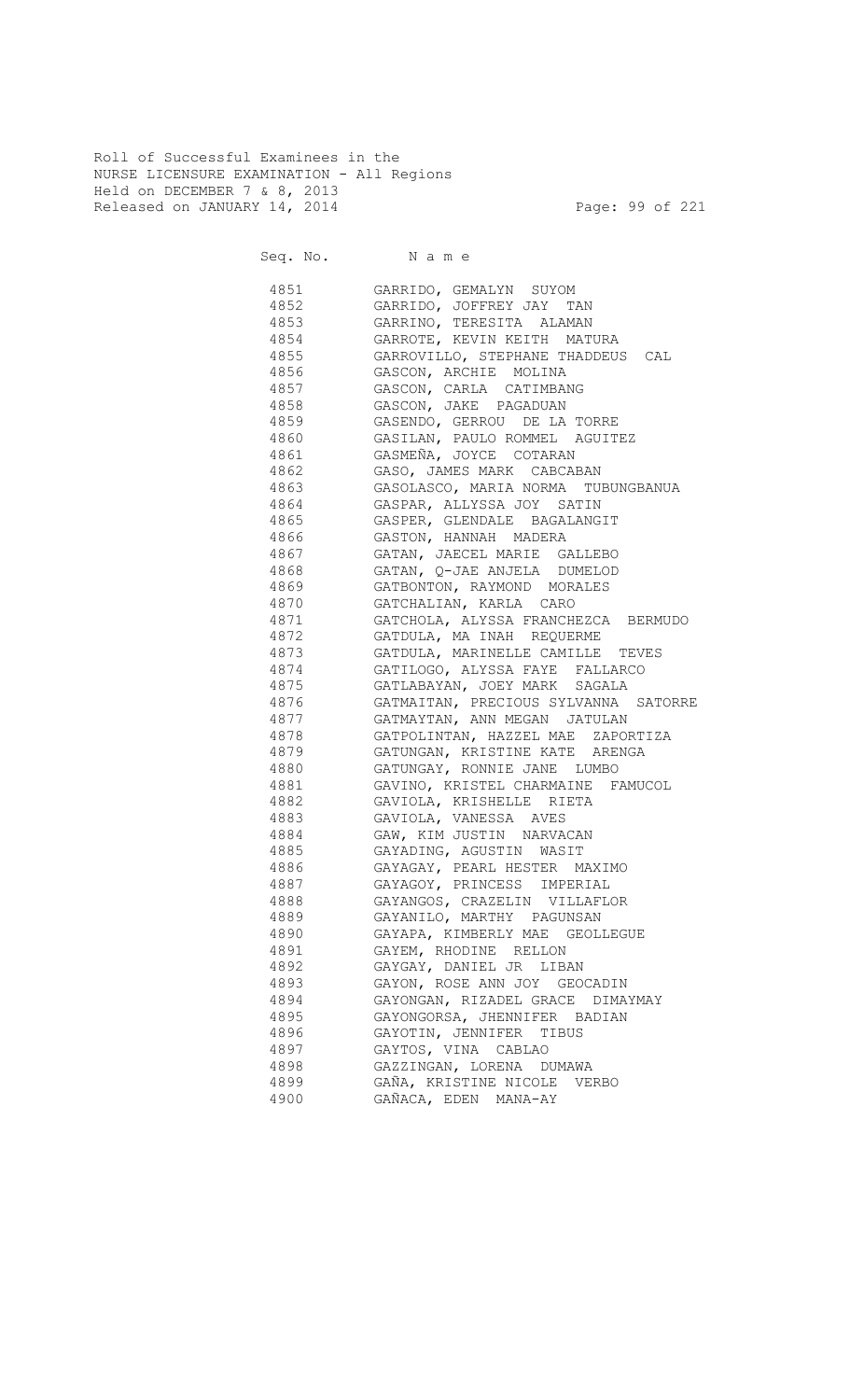Roll of Successful Examinees in the NURSE LICENSURE EXAMINATION - All Regions Held on DECEMBER 7 & 8, 2013 Released on JANUARY 14, 2014 **Page:100 of 221** 

Seq. No. Name 4901 GAÑO, JHOAN BALICAO 4902 GEALONE, ALDRIN CARPIO 4903 GEBAÑA, GINALYN II ERALDO 4904 GEDALANGA, MARY JOY GALGO GEDURIAGAO, THEA FRELAINE MENESES 4906 GELACIO, LOUIE UY 4907 GELACIO, ZYRA HYACINT PAMITTAN 4908 GELERA, GEZZALYN DIOR ZARA 4909 GELICAME, MARY CHRIS VALLE 4910 GELISANGA, GERALDINE SERVIDAD 4911 GELORYAO, RELMSLEY BUDOL 4912 GEMENTIZA, NARRIEL JOHN FRANCISCO 4913 GEMINA, JUDELYN ALIPAN 4914 GEMINIANO, JON MELVIN GERARDO 4915 GENARO, ROSE ANN LITAS 4916 GENARO, ROXAN LITAS 4917 GENCIANA, MA ANGELIQUE CELESTIAL 4918 GENEGA, IRAH JADE SANCHEZ 4919 GENETE, ERICK JOHN FELICIANO 4920 GENKO, AYA DINAMLING 4921 GENOBATA, LUIS MARTIN CABATO 4922 GENOSA, KARLA JANE DELA CRUZ 4923 GENOTIVA, WARREN ENSENIALES 4924 GENOVEA, BLESSIE BADUA 4925 GENTALLAN, ROQUELENE NAVACILLA 4926 GEOLINGO, JINET GONZALES 4927 GEONANGA, RONADEL FLOR ALIMONSORIN 4928 GEOPANO, MONIQUE SHANE DELUBIO 4929 GEPA, DONA MAE GRACIANO 4930 GERADA, CARMELA PAULENE DAYOT 4931 GERALDE, MARAH DOROTHY AYOP 4932 GERALDOY, JERALDINE ESTIMERA 4933 GERARDO, JANINE MAE LORENZO 4934 GEREÑA, AIZEL PERLADA 4935 GERILLA, TRESHIA MAE NOGAL 4936 GERMAN, SHEILA MAE FUNCION 4937 GERMAR, ORLINDA GIMENO 4938 GERMONES, ANALYN DACOY 4939 GEROMO, MARY FLOR RUSIANA 4940 GERONA, HANNAH JANE PE BENITO 4941 GERONAN, GERALD JAY GULANES 4942 GERONG, RIZA MAE COMBESTRA 4943 GERONIMO, ANGELI PANGILINAN 4944 GERONIMO, CHINIEDESSA VALENCIA

 4945 GERONIMO, LEOLINA ULIBAS 4946 GERUNDIO, SHEENA MAE MAGUNOT 4947 GERVACIO, APRIL MICAH ULAY 4948 GERVERO, PAULINE JEAN INFANTE 4949 GESTIADA, LOVELY ARRYANE ANTONIO

4950 GESULGA, EVELYN LUNA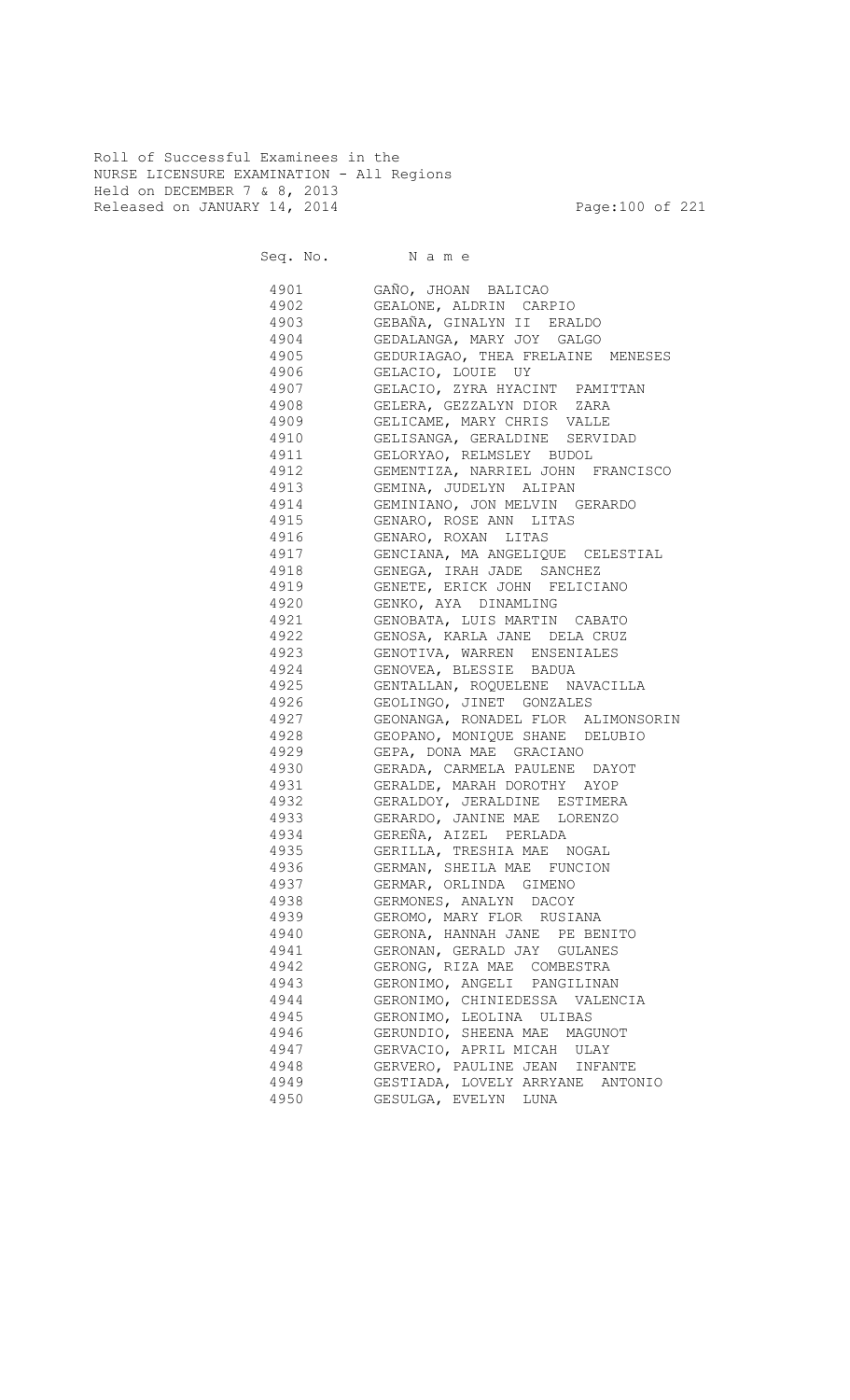Roll of Successful Examinees in the NURSE LICENSURE EXAMINATION - All Regions Held on DECEMBER 7 & 8, 2013 Released on JANUARY 14, 2014 **Page:101 of 221** 

Seq. No. Name

1951 GEVIDO, ST JOHN LAO<br>1952 GEÑORGA, MARTA CHRIS GEÑORGA, MARIA CHRISTINE MICAH MARCOS 4953 GEÑOSO, CHERYL TIBOOC 4954 GIBAS, CHRISTINE JOY LIPIO<br>4955 GICALE, DONATO III DIÑO 4955 GICALE, DONATO III DIÑO 4956 GICANA, ANNA MYLA NOGRA 4957 GIGANTE, DANIEL JR ALCANTARA 4958 GIGANTO, JEAN CHRISTI VILLARUEL 4959 GIGANTONE, NIEL SHERWIN ROBRIGADO 4960 GIGATARAS, MYLENE TORADO 4961 GIL, SIMEON REY JIMENEZ 4962 GILLERA, LEAHNA MARIE CABAHUG 4963 GILLERA, MIKKA DOSOHAN 4964 GILLUANO, CARMEL ANN ABASTILLAS 4965 GILTENDEZ, KEVIN JAMES DORIA 4966 GIMOTEA, JENNIFER SALVE SENSAL 4967 GIMOTO, APRIL CYRENE HERMIDA 4968 GINES, ROMA RICA ZATARAIN 4969 GINETTE, RIZZA UY 4970 GINGINO, ERICKSON POL-OC 4971 GINGO, MA DARLENE HINAY 4972 GINGONE, CHERRY FE LADAO 4973 GINSIL, ALYSSA BULAONG 4974 GIRAY, GENCRIS MEDRANO 4975 GIRAY, IVY ESPIÑA 4976 GIRAY, JONATHAN MESTICA 4977 GLIAM, MARICOR DAR 4978 GLOBA, CHERRY MAE TURTOGO 4979 GLODOVE, NOREEN GLAZE LACEA 4980 GLODOVE, SHARLYN NAYNE 4981 GLORIA, JEANETTE LLAVADO 4982 GLORIANA, RUSSELL STEPHEN BUENA 4983 GLORIANI, RIZZA MAE PANTI 4984 GO, ALNA PAULA ODTOJAN 4985 GO, ALVIN DEL PILAR 4986 GO, ANNE MARJORIE EBOL 4987 GO, BENIFRED MARMITA 4988 GO, BEVERSON NOCOS 4989 GO, DIXIE GONZALES 4990 GO, EDGARD JR ANGEL 4991 GO, GIAN CARLO PARILLA 4992 GO, LORENZ NUDO 4993 GO, MARK JESTIE HOPE BAUTISTA 4994 GO, MARY GRACE LOURDES ONG 4995 GO, RASHINI RAE NIKKO BAGGAYAN 4996 GO, SHARIE BELLE GACUTNO 4997 GO, VICTORCIANO QUINTO 4998 GO, YVETTE CARL TERESE URO 4999 GOBRIN, DAREEN FUA 5000 GOBUI, ALBERT HANSEL YAP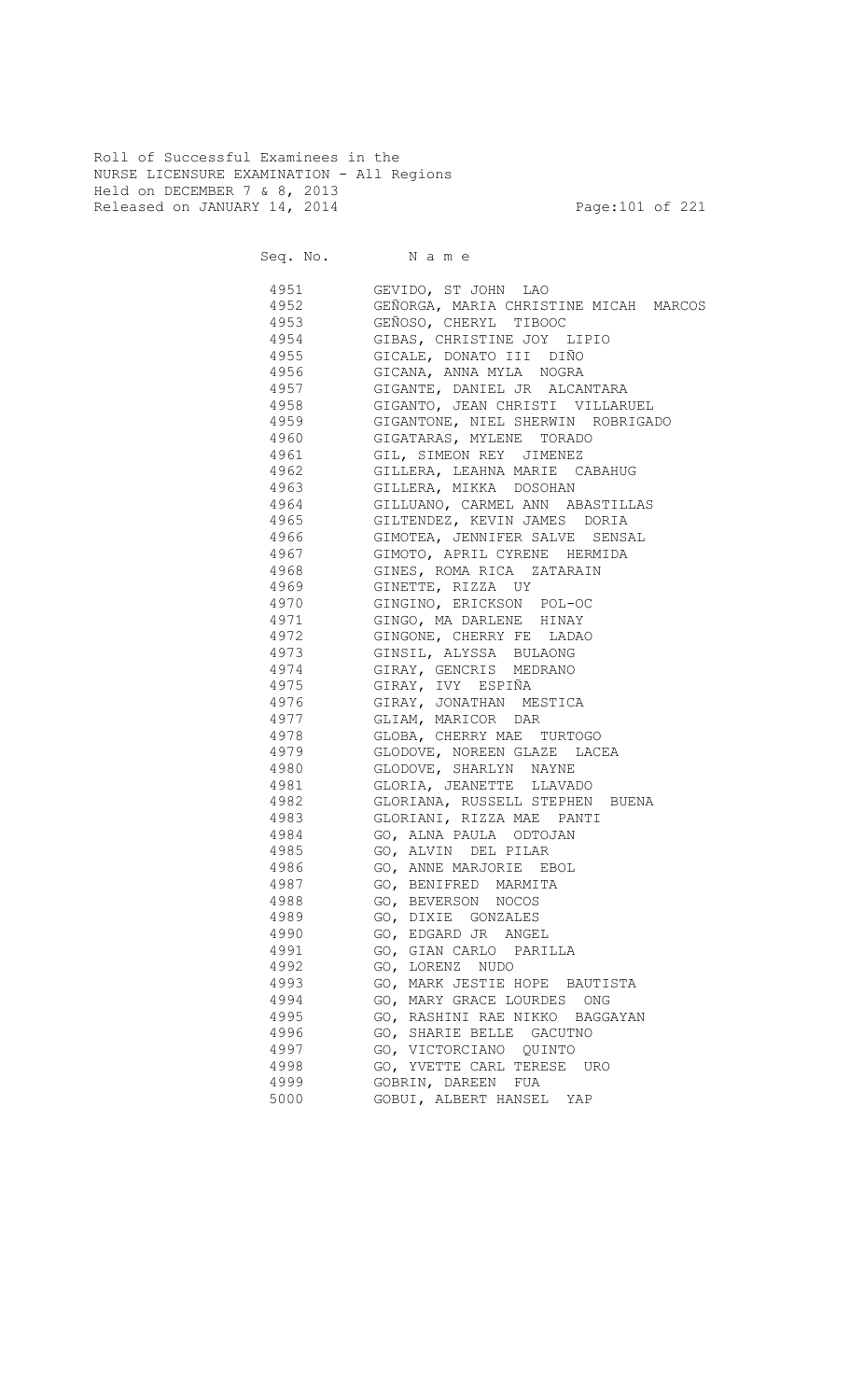Roll of Successful Examinees in the NURSE LICENSURE EXAMINATION - All Regions Held on DECEMBER 7 & 8, 2013 Released on JANUARY 14, 2014 **Page:102 of 221** 

Seq. No. Name

 5001 GOCELA, DANICA GRACE MAE ODICTA 5002 GODEN, JESSA MAE TABARANZA 5003 GODES, RICHELL DAGTA 5004 GODINEZ, MELBE PARDILLO GOHING, MA LEDA MAGUAD 5006 GOLEZ, KIMBERLY ANN LAMAYO 5007 GOLEZ, SHELURACE MAY BIHIS 5008 GOLIMLIM, NERI MONTEJO 5009 GOLINDANG, KYLE BOQUILON 5010 GOLINGAN, MICHELLE ANN GARRIDO 5011 GOLLA, RHEGINE CAWICAAN 5012 GOLO, MA THERESA ISABEL ALEJAGA 5013 GOMAMPONG, ASMAIRAH CABILA 5014 GOMEZ, APRILYN HUDENCIAL 5015 GOMEZ, ASHLEY JAYMARX TUMANGDAY 5016 GOMEZ, CHARMAINE BUSCAINO 5017 GOMEZ, DIANA MAY NUEVA 5018 GOMEZ, EDRIANE EQUIT 5019 GOMEZ, GEMANY RUEDAS 5020 GOMEZ, HANNAH MER SABADO 5021 GOMEZ, LAILA MOLINA 5022 GOMEZ, MANUEL JR PANGAN 5023 GOMEZ, MARIA LARA CABINGAN 5024 GOMEZ, MARY FRANCES DURANTE<br>5025 GOMEZ, MARY LUZ CASTRO 5025 GOMEZ, MARY LUZ CASTRO 5026 GOMEZ, MYLENE 5027 GOMEZ, NURJEMMA ANDUANG 5028 GOMEZ, ROMMIL RYAN SIAPNO 5029 GONSAY, JOY RICHELLE BINWAG 5030 GONZAGA, ANTONIO JR PAPALID 5031 GONZAGA, ASHLEY LEERAE PALENCIA 5032 GONZAGA, CATHERINE KAYE SALVACION 5033 GONZAGA, DEMSIE GUERRERO 5034 GONZAGA, JOCELYN PAGAS 5035 GONZAGA, KATHY KIMBERLY NG 5036 GONZAGA, KRIS ABIGAIL DE PERALTA 5037 GONZAGA, MARY ANN VILLOREJO 5038 GONZAGA, NORALYN JARAPAN 5039 GONZAGA, PETER FRANCIS OPIÑA 5040 GONZAGA, RENELLI ANNE METRA 5041 GONZAGA, RINA ABAO 5042 GONZAGA, SHEILA MAY MELIZA 5043 GONZAGA, SIMEON III SARROSA 5044 GONZALES, ARIEL LEGORIO 5045 GONZALES, BERNADETTE FIDELIA CACAS 5046 GONZALES, CARLO RAPHAEL BALISORO 5047 GONZALES, CHARIMAE NIÑA SIMPLICIANO 5048 GONZALES, CHRISTIAN APPLE ANGWAS 5049 GONZALES, CHYNNAH CHRISTAL-LYNN HUELAR 5050 GONZALES, HERCHELLE CLYDE PERA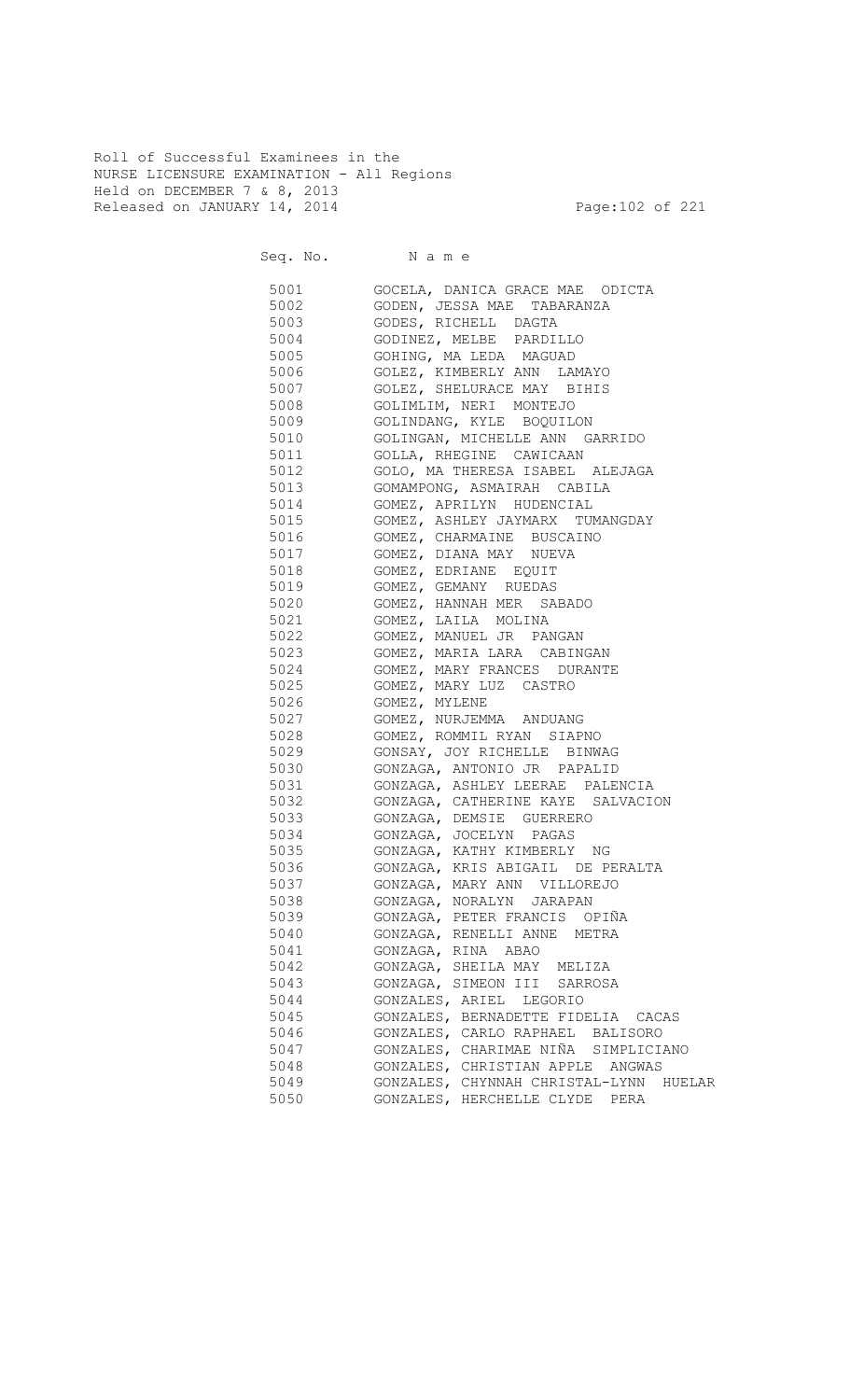Roll of Successful Examinees in the NURSE LICENSURE EXAMINATION - All Regions Held on DECEMBER 7 & 8, 2013 Released on JANUARY 14, 2014 **Page:103 of 221** 

| 5051 700 | GONZALES, JAN MICHAEL BORRES        |
|----------|-------------------------------------|
| 5052     | GONZALES, JANICA MAE BITAGUN        |
| 5053 300 | GONZALES, JOHN KENNETH LAMERA       |
| 5054     | GONZALES, JOICYLETTE DIOSEMITO      |
| 5055     | GONZALES, JOSHUA PILAPIL            |
| 5056     | GONZALES, JOY DE CHAVEZ             |
| 5057     | GONZALES, JUSTIN PILAPIL            |
| 5058     | GONZALES, LAILIN LIGAYA DATUIN      |
| 5059     | GONZALES, LEAN MARK JUEGO           |
| 5060     | GONZALES, LENNY JOY AGUIRRE         |
| 5061     | GONZALES, LEONARD GAMBOA            |
| 5062     | GONZALES, LESLIE MAE BONIEL         |
| 5063     | GONZALES, MA ADORACION ALINDOGAN    |
| 5064     | GONZALES, MELISSA BAUTISTA          |
| 5065     | GONZALES, MYDA REVEZA               |
| 5066     | GONZALES, NIKKO PASILABAN           |
| 5067     | GONZALES, PAUL ANTHONY MISAJON      |
| 5068     | GONZALES, PIA ALELI ENRIQUEZ        |
| 5069     | GONZALES, PRINCESS JOCAR GUEVARRA   |
| 5070     | GONZALES, RHODA BETH                |
| 5071     | GONZALES, RIENALYN DE LUNA          |
| 5072     | GONZALES, RITCHELLE BASCAR          |
| 5073     | GONZALES, TARYN LAYE YUSON          |
| 5074     | GONZALES, WARLITO JR FLORES         |
| 5075     | GONZALEZ, EMIL BASTARRECHIA         |
| 5076     | GONZALEZ, FREDERICK JOSEPH FELICES  |
| 5077     | GONZALVO, KRIZZIA JANE DE ROXAS     |
| 5078     | GORGONIA, JAY RULL                  |
| 5079     | GORORDO, MICHELLE ANGELICA ALVARADO |
| 5080     | GOROSPE, BEVERLY PALOR              |
| 5081     | GOROSPE, ELI GOLD GOMEZ             |
| 5082     | GOROSPE, EVELYN JUAN                |
| 5083     | GOROSPE, MARY JAME LAGUARDIA        |
| 5084     | GORRE, JELSA TUADLES                |
| 5085     | GORRICETA, MARY JANET CAYETANO      |
| 5086     | GOTOMAN, MARVIE LUCAS               |
| 5087     | GOZON, KRISTINE JOYCE REMO          |
| 5088     | GOZUM, ELLA JOYCE ARCILLA           |
| 5089     | GOÑA, MARICEL MACALDO               |
| 5090     | GRAGASIN, JEZL LYKA AGUSTIN         |
| 5091     | GRANADA, JOSHUA JOHN ARTIEDA        |
| 5092     | GRANADA, MARK GHIEBONG ORTILLO      |
| 5093     | GRANADOS, GLAIZA MAE MARCELINO      |
| 5094     | GRANDE, REGINA MARIE BERNARDINO     |
| 5095     | GRANETA, KAREN CAPUNO               |
| 5096     | GRAVAMEN, WARLITO                   |
| 5097     | GREFALDEA, ANNA CLAIRE ENDIAPE      |
| 5098     | GREFALDEO, JONA ROSS MOSCOSA        |
| 5099     | GREGORIO, JOBEL PAGLINAWAN          |
| 5100     | GREGORIO, LYLE LIM                  |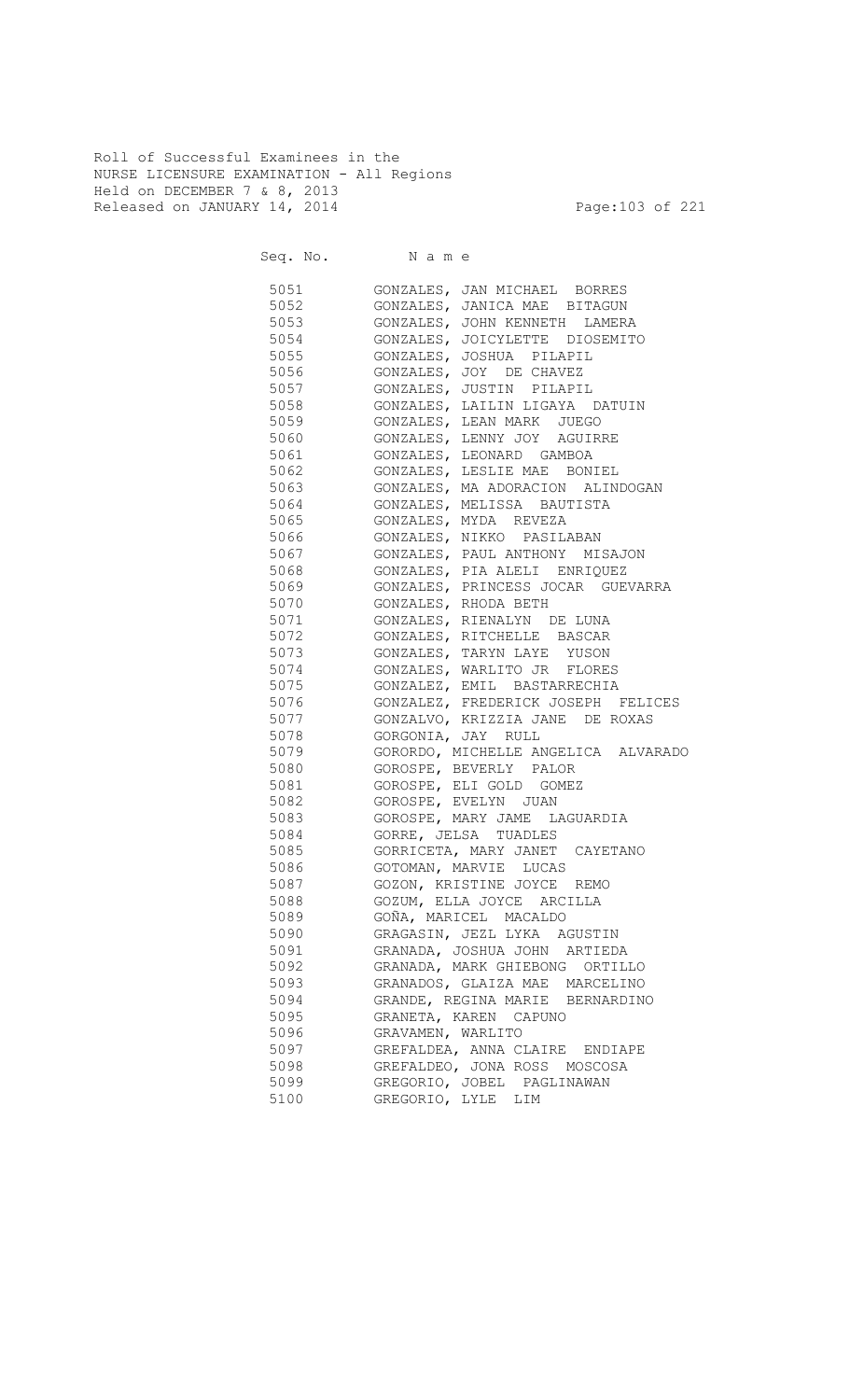Roll of Successful Examinees in the NURSE LICENSURE EXAMINATION - All Regions Held on DECEMBER 7 & 8, 2013 Released on JANUARY 14, 2014 **Page:104 of 221** 

| 5101     | GREGORIO, MARLYN MEMBRADO             |
|----------|---------------------------------------|
| 5102     | GRINGIN, LOVELY MARY SULLANO          |
| 5103     | GRIÑO, KATRINA VILLAESTER             |
| 5104     | GRIÑO, KRISTELLE EVE ALCALA           |
| 5105 7   | GUADALUPE, JESIMAY RAMBOYONG          |
| 5106 700 | GUALBERTO, CHARLE MAGNE HILAO         |
| 5107     | GUALON, RODNEY SIBAYAN                |
| 5108     | GUALVEZ, FRANCIS SAMBAJON             |
| 5109     | GUANCO, ATHENA MAE LAURENTE           |
| 5110     | GUANSING, SHARRA ROSE PAPARO          |
| 5111     | GUANSO, SUZANNE JOY MONTOYA           |
| 5112     | GUANTERO, MARIA JOANNAH ALLENA        |
| 5113     | GUANZON, ANNA MARIE DELA CRUZ         |
| 5114     | GUANZON, CZARINA MAE BONTALIDAD       |
| 5115     | GUANZON, JEMAR LEOPOLDO OQUINDO       |
| 5116     | GUARDAMANO, PATRICIA SOLDEVILLA       |
| 5117     | GUARDIARIO, MARILOU CABISAN           |
| 5118     | GUARIN, JOAN ROSALES                  |
| 5119     | GUARIN, RUBIE AMAL                    |
| 5120     | GUARRA, JANINE MONTES                 |
| 5121     | GUAZO, JIMMY JR CABRESTANTE           |
| 5122     | GUBAC, TRACY ANN BUGA-AY              |
| 5123     | GUBALANE, IVAN MARQUEZ                |
| 5124     | GUBAN, SARAH GRACE ANNE BALAMBAN      |
| 5125     | GUCE, ANGELEA FELIZARDO               |
| 5126     | GUDELOSAO, RICA THERESA AÑORA         |
| 5127     | GUELAS, PAULA MONIQUE                 |
| 5128     | GUERRERO, AUBREY JOY JIMENEZ          |
| 5129     | GUERRERO, ELOISA KAY DELA CRUZ        |
| 5130     | GUERRERO, GLYNDA MAE GENERALAO        |
| 5131     | GUERRERO, JAMIE ELAINE DAMO           |
| 5132     | GUERRERO, MARK LESTER VASQUEZ         |
| 5133     | GUERRERO, MAY ANNE BERNARDINO         |
| 5134     | GUERRERO, RENALYN SUMAOANG            |
| 5135     | GUERRERO, TEEJAY ESPOLONG             |
| 5136     | GUERUELA, LINDA BLUE ANDAYA           |
| 5137     | GUEVARA, REGINE CLAIRE ACACIO         |
| 5138     | GUEVARRA, ANTON GERARD FONTANILLA     |
| 5139     | GUEVARRA, CATHERINE ARRIZA            |
| 5140     | GUEVARRA, JENALYN ORTIZ               |
| 5141     | GUEVARRA, JOCELLE NAPIERRE<br>SANARIZ |
| 5142     | GUEVARRA, LINETTE MAE SARZADILLA      |
| 5143     | GUEVARRA, MICHELLE PUMATONG           |
| 5144     | GUEVARRA, MONALEI ERIKA MARQUEZ       |
| 5145     | GUEVARRA, NISA MARIE SUMAYLO          |
| 5146     | GUIA, FATIMA GEL PEREZ                |
| 5147     | GUIA, MARIE HOPE MAHINAY              |
| 5148     | GUIAMAN, BAISARAH QUIMNO              |
| 5149     | GUIANG, DIVINA GRACIA PASCUAL         |
| 5150     | GUIANG, ROSEMARIE MIRANDA             |
|          |                                       |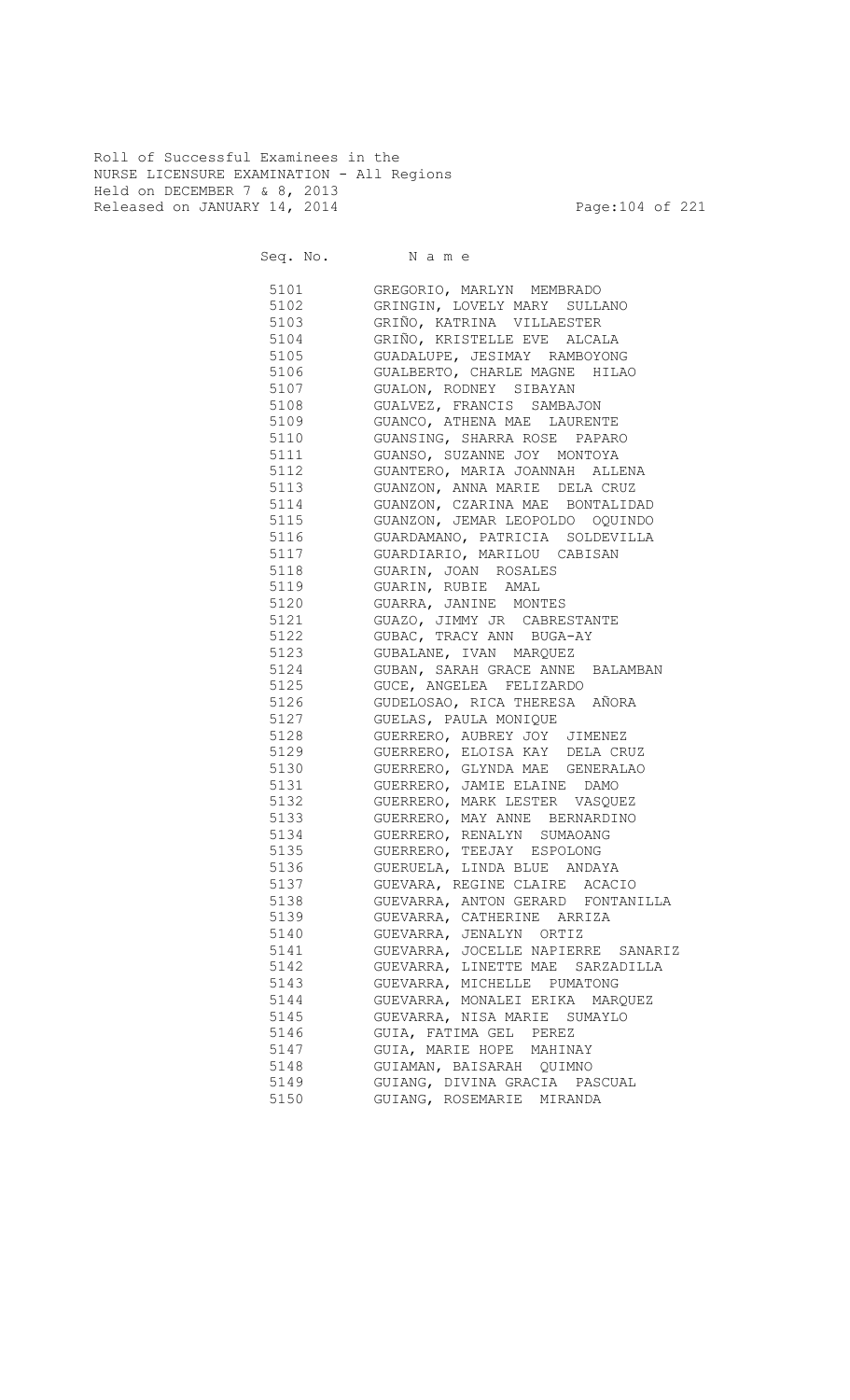Roll of Successful Examinees in the NURSE LICENSURE EXAMINATION - All Regions Held on DECEMBER 7 & 8, 2013 Released on JANUARY 14, 2014 **Page:105 of 221** 

Seq. No. Name

 5151 GUIAO, NICOLE GIANNE DE GUZMAN 5152 GUICO, JEZRYL RAMOS 5153 GUIEB, ANNE MAVERICK MANINANG 5154 GUILAS, DONNA JEAN PAULA GACHE 5155 GUILLERMO, CHARMAINE JO TABIOS 5156 GUILLERMO, JOENEL RITARITA 5157 GUILLERMO, ROSIEL DELA CRUZ 5158 GUILLO, KARREN ATIENZA 5159 GUIMBARDA, ROXETTE CRISOSTOMO 5160 GUIMTE, SANTY DOGCOTANON 5161 GUINCHOMA, SHARMAINE RONAN 5162 GUINGAB, LASPER LAPPAY 5163 GUINGAYAN, EVANLEE BANAWAN 5164 GUINID, MARK DUNHILL CAYONG 5165 GUINTO, GOLDWYN 5166 GUINTO, GRACE KELLY 5167 GUINTO, MARCK ARNOLD JHUSTINE PINGOL 5168 GUINTO, MERLA MAÑALAC 5169 GUIPETACIO, MAE SHIEL SACOTE 5170 GUIPO, TRINA MARIE LANDERO 5171 GUIYAB, JAN VALERY GABBUAT 5172 GUIÑEZ, VAN ALLAN ZARRIZ 5173 GULANE, PIERRE ANGELO TOH 5174 GULAR, DULCE DELGADO<br>5175 GULAY, WARMMAE BLAIZE 5175 GULAY, WARMMAE BLAIZE NEÑERIA 5176 GULBIN, JOAN MAMENTA 5177 GULINAO, ARVIN PATRICK PENA 5178 GULINGAY, IRENE PALLAY<br>5179 GULMATICO, GENIE DONGUI 5179 GULMATICO, GENIE DONGUINES 5180 GULMATICO, RALPH JOHN ABRAZADO 5181 GULPAN, JIM PAULL REAL 5182 GUMAPAC, ZHARDYX BULALACAO 5183 GUMARO, RAMON ANGELO LIBRE 5184 GUMARU, GIGIE BAGUNU 5185 GUMAYAO, JEANETTE DAGUPLO 5186 GUMBAN, GENNY MAE SABINO 5187 GUMBAN, GRACELLE JOY ARISTOTELES 5188 GUMBAN, MERIAM ROMERO 5189 GUMPENG, MAR LALPUOT 5190 GUMPIC, ROANNE PAWID 5191 GUMTANG, KRISTINE LEI BARZUELA 5192 GUNDRAN, BERNICE BADAJOS 5193 GUNGON, JESRYLL CARL NOROÑA 5194 GURANGO, SARAH COLLADO 5195 GURAT, NICOLEI DE OCAMPO 5196 GUREMBALIM, ROUEL VALDEMORO 5197 GURO, RUFFAIDAH BALT 5198 GURTIZA, SHARLAYNE DE LOS SANTOS 5199 GUSTAFSON, LUZANNA CASTRILLO 5200 GUSTILO, MARY ANGELINE HARDER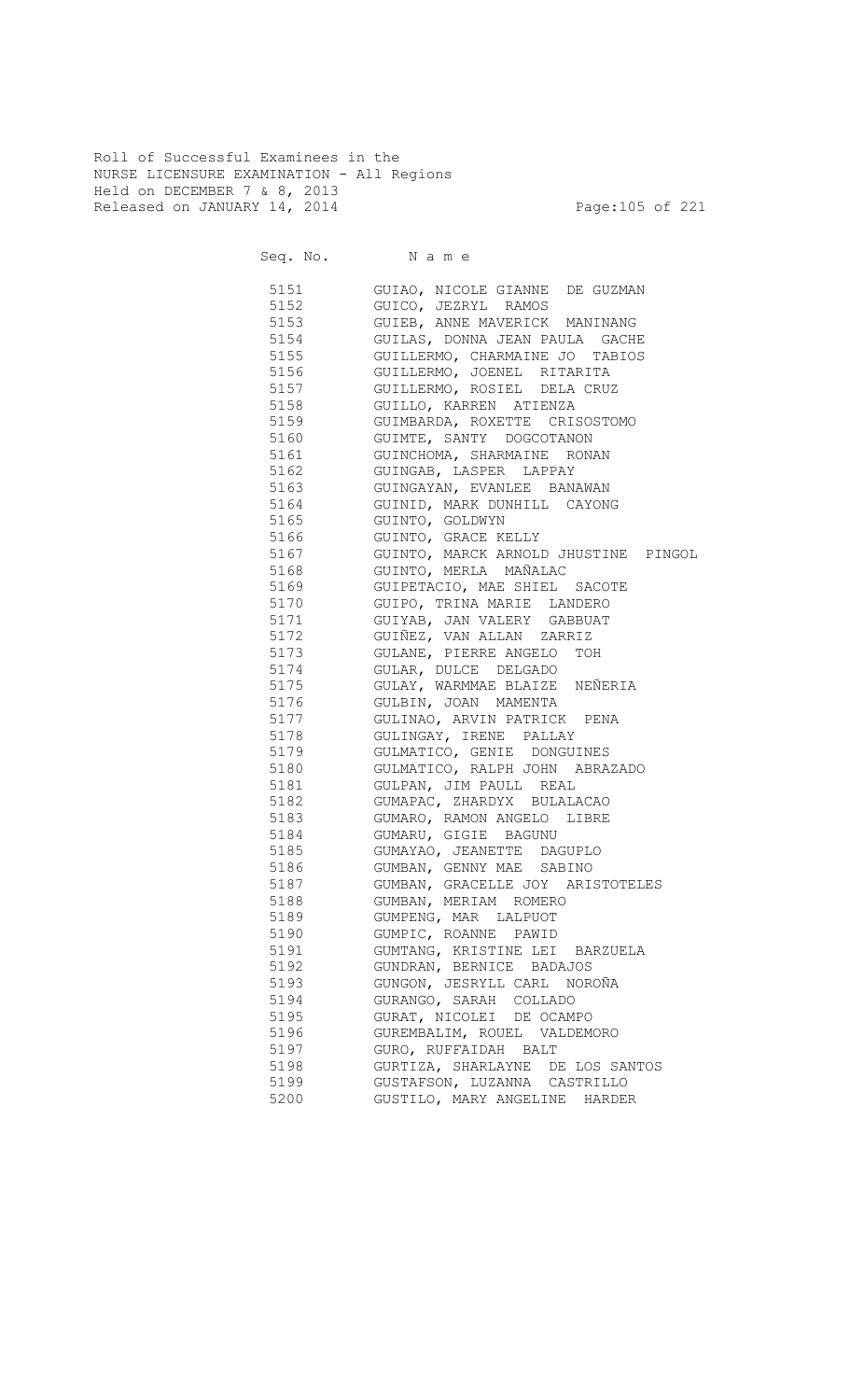Roll of Successful Examinees in the NURSE LICENSURE EXAMINATION - All Regions Held on DECEMBER 7 & 8, 2013 Released on JANUARY 14, 2014 **Page:106 of 221** 

Seq. No. Name

 5201 GUSTILO, SHERHO SABIA 5202 GUTIB, ABELYN BELGICA 5203 GUTIERREZ, BEATRIZ LOUELA RAMOS 5204 GUTIERREZ, FE ROSA PAMPLONA 5205 GUTIERREZ, GERALYN ROSE SANTOS 5206 GUTIERREZ, JERENE PICO 5207 GUTIERREZ, JULIE ANN SOLA 5208 GUYA, CHRISTINE MARIE GAY CAMPALLO 5209 GUYGUYON, JHYRILLE VICENTE 5210 GUZMAN, STEPHANIE PADILLA 5211 GUZMANA, JIMMAR DELA CRUZ 5212 HABABAG, DEMI KISHEA TIROL 5213 HABABAG, JON KENIX LAÑAS 5214 HABARADAS, RACHEL FAITH INTICO 5215 HABER, PSYCHE KRISTINE FAYE SAGUN 5216 HADJI, NUR-AISHA DAYMIEL 5217 HADJI, RAFIQ SALAHUDDIN UNSANG 5218 HADJI ALI, ZAINAB BINDANILLA 5219 HADJI NASSER, JOHAIRAH AYO 5220 HADJI NOUR, NADJEHA HADJI RAHMAN 5221 HADJI OMAR, NOR-AYN MANSA 5222 HADJULA, WARDASA MADJID 5223 HADJULA, WARDISA MADJID 5224 HAFALLA, ANGELICA HUFEMIA 5225 HAGUISAN, JOSEPH THEODORE ADECER 5226 HAJAL, DIANALYN MUKARAM 5227 HAKEEM SHAIKH RASOOL, SANIYAH SAPINOSO 5228 HALAGO, ANGELICA MACAWILI 5229 HALIPA, FARSANA SAPPARI 5230 HALLARES, KIRSHTI PANIZALES 5231 HALLIG, JOHN ERIC COFINO 5232 HALUD, FATIMAH SHIENA AQUINO 5233 HAMJAN, NISA HALBI 5234 HAMOR, JOICE KAREN TAÑAG 5235 HAMOY, MARIA JOAN DURANGPARANG 5236 HAMPAC, NELSON JOHN BACARISAS 5237 HAMPAC, RED HART CAINDAY 5238 HANDUMON, KHRISTOPHER ROBERT YANCHA 5239 HANGAD, KRISTIE JOYCE CATINA 5240 HANGINAN, PHILIP ARTHUR LARRAGA 5241 HAPIE, NUFAYZA AMPING 5242 HAPITANA, JOANN GALANZA 5243 HARO, KATHLEEN LOR CAINGLET 5244 HART, JANELLE RIVERA 5245 HARVEY, AL-WIDATA MUIN 5246 HASAN, MELYN BADIRI 5247 HASAN, SUMAYYA TUTOH 5248 HATALAN, FATIMA SAMAT 5249 HATOC, JERIC MICHELENA 5250 HAWAY, RANCE DE LUNA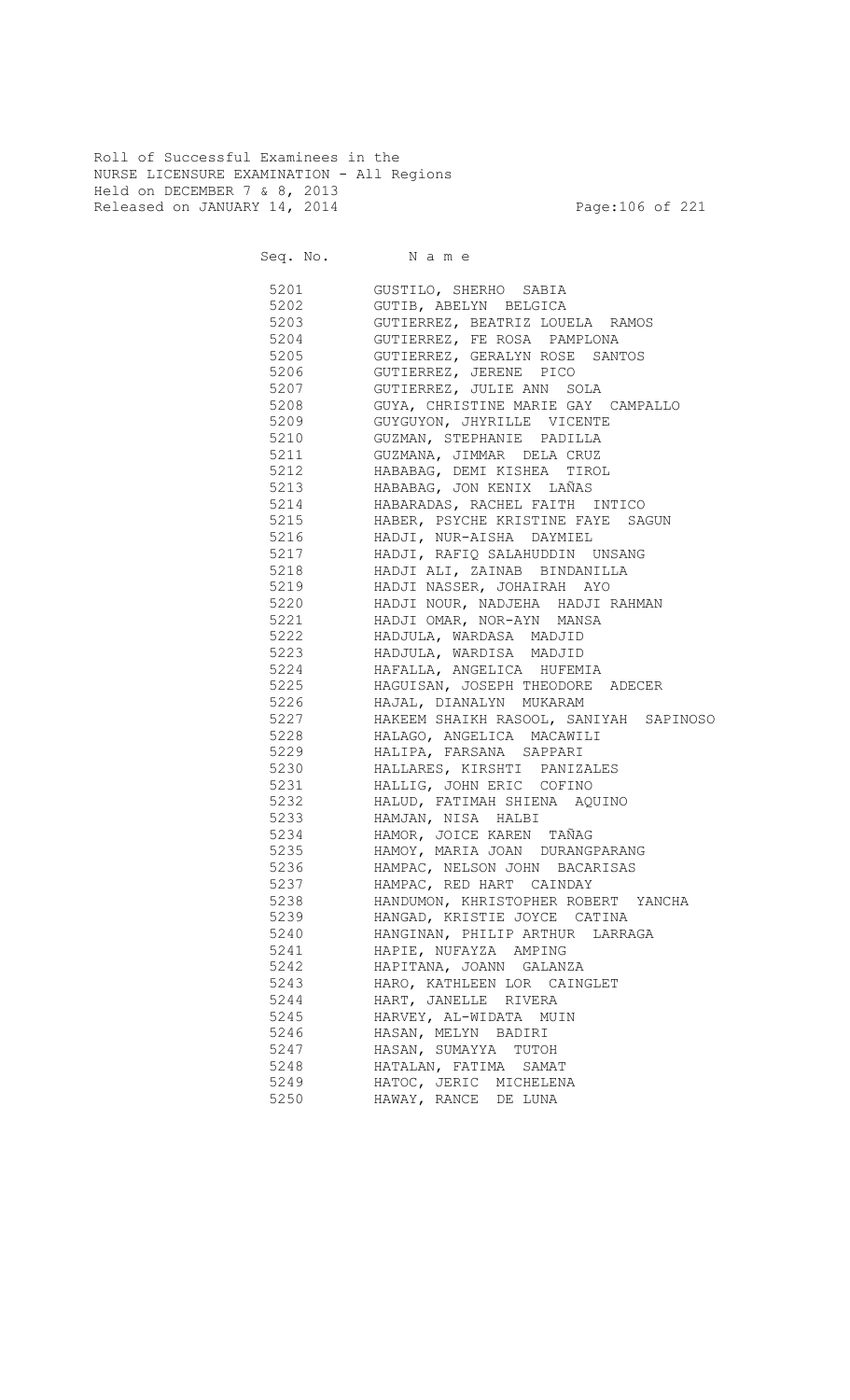Roll of Successful Examinees in the NURSE LICENSURE EXAMINATION - All Regions Held on DECEMBER 7 & 8, 2013 Released on JANUARY 14, 2014 **Page:107** of 221

| 5251            | HAY, REYMAR IMPERIAL                               |
|-----------------|----------------------------------------------------|
| 5252            | HAYDIN, NURSIDA ARAJAN                             |
| 5253 and $\sim$ | HAYUDINI, DESDIMONA ALBANI                         |
| 5254            | HEBRON, DHARELL PURIFICACION                       |
| 5255 32         | HECHANOVA, AUBREY SAMANTHA TERUEL                  |
| 5256 100        | HECHANOVA, CHLOE ANNE BARATO                       |
| 5257            | HEDEGAARD, JEAN JORDAN CELOCIA                     |
| 5258 325        | HEMBRADOR, APRIL MENDOZA                           |
| 5259 325        | HEMMATI, FARIDEH ESPANA                            |
| 5260 32         | HENSON, JOHN REYNOLD DE MESA                       |
| 5261            | HENSON, SHERINA ROXANNE SALAZAR                    |
| 5262            | HERAMIA, KENNETH DIAZ                              |
| 5263            | HERAÑA, ALFRED AGBAYANI                            |
| 5264            | HERBITO, JOHN REMY JR SANDOVAL                     |
| 5265            | HERMANO, VINCENT JUSTALERO                         |
| 5266            |                                                    |
| 5267            | HERMIA, ANGELA SIAN<br>HERMOSO, PETER DANTE AMBAIC |
|                 |                                                    |
| 5268            | HERMOSO, ROLLY CARREON                             |
| 5269            | HERMOSURA, JESSICA ESQUIVEL                        |
| 5270            | HERNAEZ, MICHELLE CESSNA MAYOL                     |
| 5271            | HERNAN, BAVELYN AYAG                               |
| 5272            | HERNANDEZ, FAITH GAIL SARAOSOS                     |
| 5273            | HERNANDEZ, GLADYS RECEPCION                        |
| 5274            | HERNANDEZ, HAZEL VARGAS                            |
| 5275            | HERNANDEZ, JANE LYNN SIBUNAL                       |
| 5276            | HERNANDEZ, JANNEFER DAZO                           |
| 5277            | HERNANDEZ, JOANNA MAY MIGRIÑO                      |
| 5278            | HERNANDEZ, JUN CARL LEWIS EDER                     |
| 5279            | HERNANDEZ, KAREN KAY RIVA                          |
| 5280            | HERNANDEZ, KRYSTAL JANE CHAVEZ                     |
| 5281            | HERNANDEZ, LEIZL YANESA                            |
| 5282            | HERNANDEZ, MARY EDNESS SERRAN                      |
| 5283            | HERNANDEZ, MARY GRACE LAVIBO                       |
| 5284            | HERNANDEZ, NONELYN OGAÑA                           |
| 5285            | HERNANDEZ, PATRICIA YSABEL RIVERO                  |
| 5286            | HERNANDEZ, PAUL ANDREW MACATANGAY                  |
| 5287            | HERNANDEZ, PRINCESS GEM QUIBRANTOS                 |
| 5288            | HERNANDEZ, ROGELIO GARCIA                          |
| 5289            | HERNANDEZ, TEOFILA MERCADO                         |
| 5290            | HERNANDEZ, VHEN JOSEPH REYES                       |
| 5291            | HERNANDO, MA LORAINE LAGMAN                        |
| 5292            | HERRADURA, GLORY HOPE TOPE                         |
| 5293            | HERRERA, ANDREW RAY RANA                           |
| 5294            | HERRERA, FE MARICAR<br>OCDE                        |
| 5295            | HERRERA, GENGHIS ARANDA                            |
| 5296            | HERRERA, KAREN PATRICIA GAMER                      |
| 5297            | HERRERA, MARY ABELYN MAGLASANG                     |
| 5298            | HERRERA, NIÑA ROSSANA ZABALA                       |
| 5299            | HERRERA, PAULA CHRISTINE                           |
| 5300            | HERRERA, REGGIN CARYL VELASCO                      |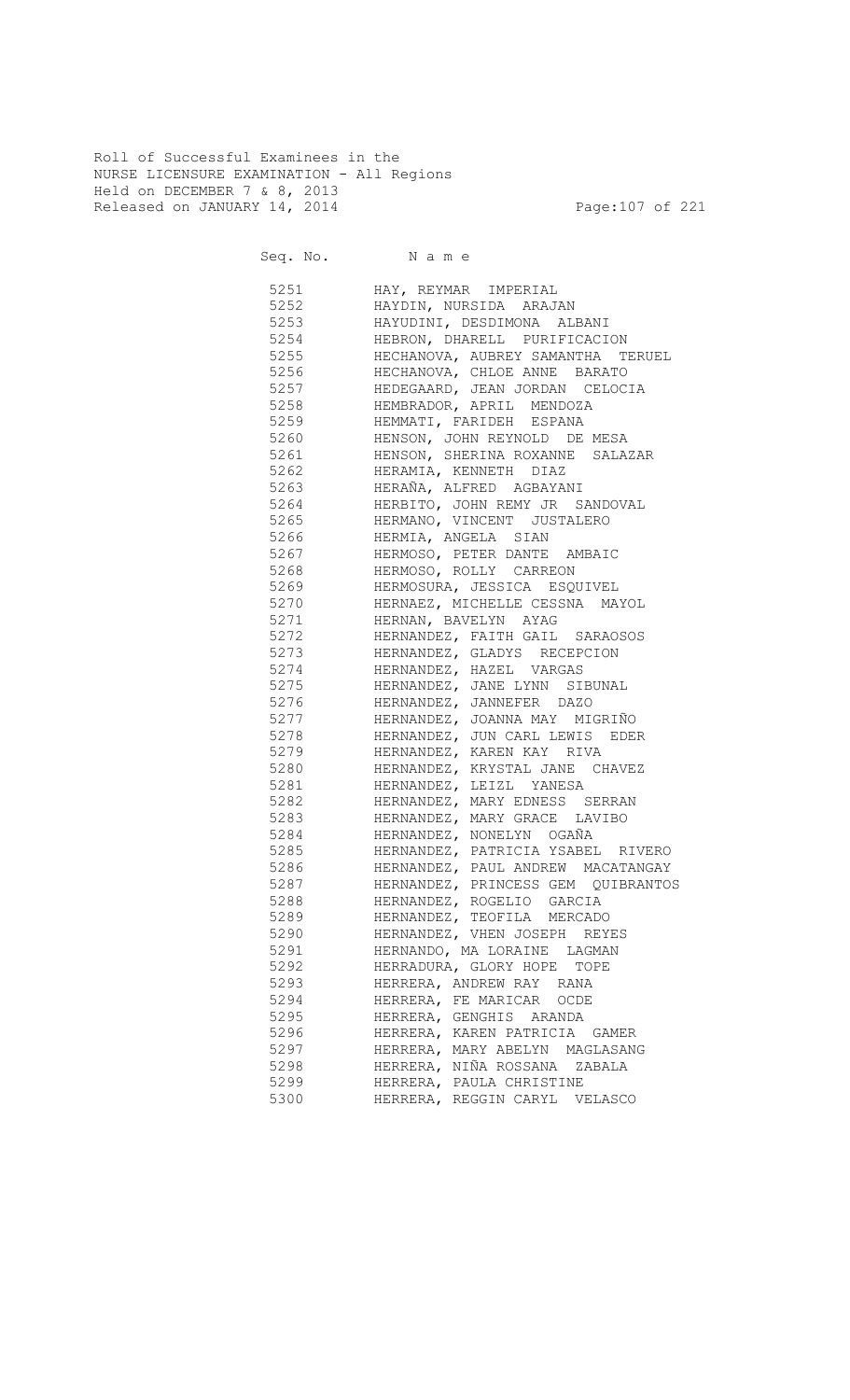Roll of Successful Examinees in the NURSE LICENSURE EXAMINATION - All Regions Held on DECEMBER 7 & 8, 2013 Released on JANUARY 14, 2014 **Page:108 of 221** 

Seq. No. Name

 5301 HERVAS, GEMARIE PELISAN 5302 HIBAYA, MAY CHARLOTTE RELENTE 5303 HIBE, SHERILYN VILLANUEVA 5304 HIDALGO, JEDD JOSE MICKAEL MADRONIO 5305 HIDALGO, KIM UMALI 5306 HIDALGO, PATRICK DINICO 5307 HIDALGO, VENUS MALLILLIN 5308 HIERCO, MARA VANESSA GUTIERREZ 5309 HIGGINS, APRIL ROSE OBREGON 5310 HIGUTI, MICHAEL NORIO DUASO 5311 HILARIO, CRISTY GLENN RAMIREZ 5312 HILARIO, JUDEA MARTHA LACSON 5313 HILARIO, LADY DIANA MAGNO 5314 HILARIO, MA CHRISTINA JUNE 5315 HILARIO, ROSE VERONICA PONTANES 5316 HIMAYA, ANGELIE PALMES 5317 HINAUTAN, PRESCIOUS MAI ACAB 5318 HINGGO, JEFF FRANCES DARUNDAY 5319 HINGHING, RODRIGO JR GARAN 5320 HINGPIT, LEA FATIMA BEBURA 5321 HINOGUIN, MATTHEW GARY DELEVERIO 5322 HINOLAN, VALERY PEARL DELGADO 5323 HINOYOG, FARAH JANE JOMOC 5324 HIPOLITO, CRISTINE MAE AGUINALDO 5325 HIPOLITO, HAYANNA JEAN JAVIER 5326 HIPOLITO, JELLENE REGANIT 5327 HIPOLITO, KIM RAYMUND BALANGUE 5328 HIPOLITO, RACHEL JUNIO 5329 HIPONA, BLYTHE TOM 5330 HIPONIA, VIA MARIE SOLTIS 5331 HIQUIAL, AIZA RUFO 5332 HISTORILLO, MARGARETT ANNE LAURESTA 5333 HIYA, HADJI ALJADID MASAHUD 5334 HIYANG, PUTLIH BARKISA MUKSAN 5335 HIZAM, ZARAH SALANDANAN 5336 HIÑOLA, SOPHIA LAUREEN MANUA 5337 HOCNALON, LESLIE BUTATA 5338 HOFFMAN, SHEILA MARIE ARONG 5339 HOLGADO, JENNELYN MACATIGBAC 5340 HOLGANZA, KAETHE ALLYSTAIRE 5341 HOLLITE, MHINXYLLE ESMEÑA 5342 HOMENA, TYNE JANE TOLENTINO 5343 HOMERES, FRANCES ANN ACUÑA 5344 HONDOLERO, DARHIL MAE 5345 HONDOLERO, EVAN RALPH 5346 HONEY, CZARINA ORIÑO 5347 HONEY, WALBERTO JR GALING 5348 HONRA, MARILYN BATITAY 5349 HONTIVEROS, GREZETTE KAY LURIZ 5350 HORMIGOS, CHARMAINE JOY LICANTO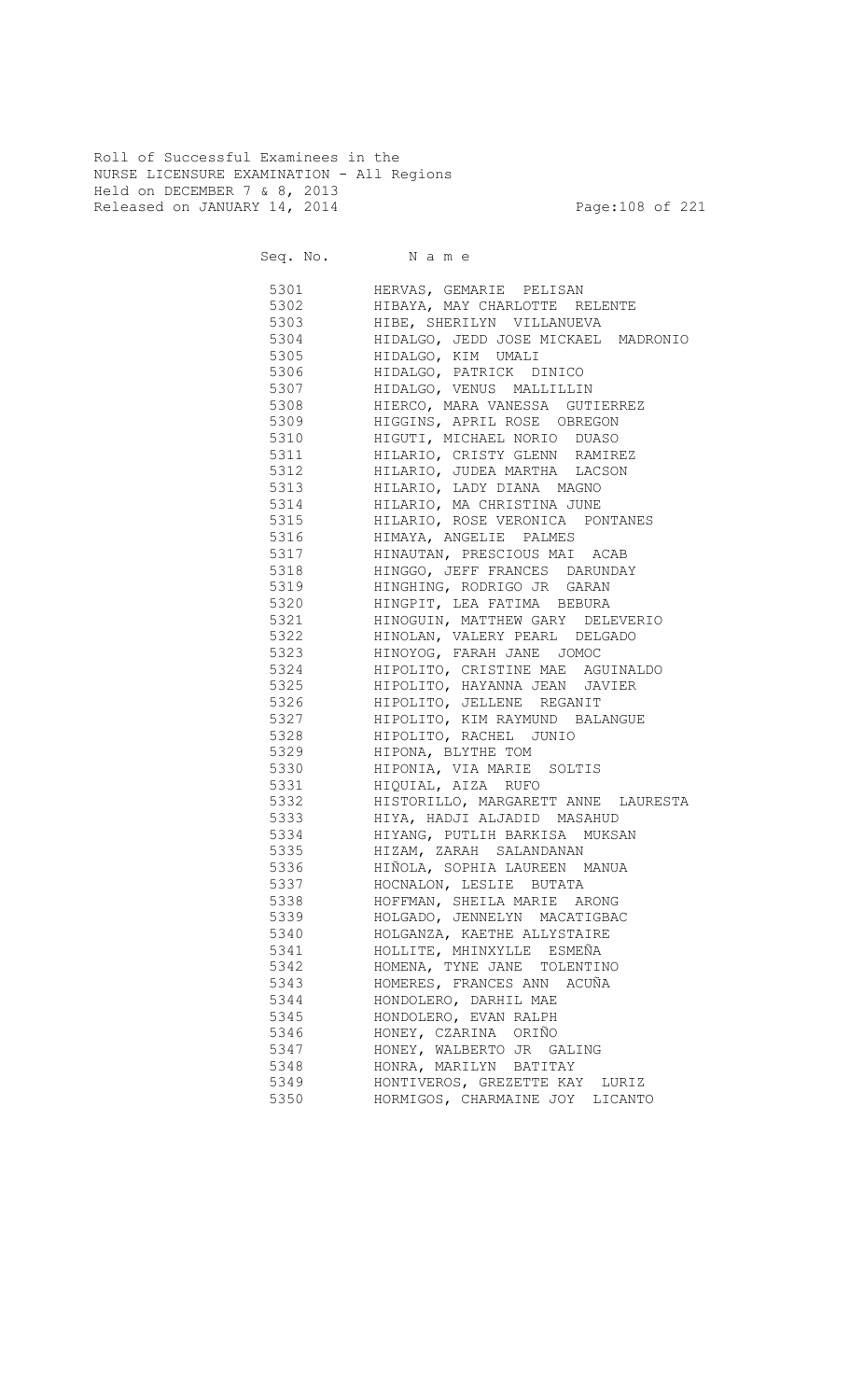Roll of Successful Examinees in the NURSE LICENSURE EXAMINATION - All Regions Held on DECEMBER 7 & 8, 2013 Released on JANUARY 14, 2014 **Page:109 of 221** 

Seq. No. Name

 5351 HORTEL, APRIL DIANE MANON-OG 5352 HORTEZANO, CAROLYN PANTINO 5353 HOSIER, LOVELYMAE CARAMAT 5354 HUBAHIB, PAULO II DY<br>5355 HUELAR, MAE FANNIE ZA 5355 HUELAR, MAE FANNIE ZAMORA 5356 HUERTAS, KRISTINE CAMILLE MONFERO 5357 HUGO, KATHERINE LISAMA 5358 HUGO, MICHAEL ANGELO SAN ROQUE 5359 HUILAR, LESTER HOOVER 5360 HUISO, JEFFREY BAYOCOT 5361 HUMILDE, ABIGAIL MACABEO 5362 HUNTINGTON, SAMIE ROSE GAYOMALE 5363 HUSANA, TRACY JOYNER SALVANERA 5364 HUSIN, NUR-AISA LAGAY 5365 HUSSIN, INTHEZAR ADJAP 5366 HUSSIN, RABIA SHEHA CALUANG 5367 HUYATID, HERLYN GRACE SOLINAP 5368 HUYONG, ALYSSA KIM EDEJER 5369 IBALE, JUNGEEN MATA 5370 IBALE, MICHAEL JOHN BASCO 5371 IBANADA, RIZHEL SUMICAD 5372 IBARDALOZA, KRISTIE LANE EMPOC 5373 IBARRA, ALDRIN JOHN ACAPULCO 5374 IBARRA, GENEROSE BUMANGLAG<br>5375 IBARRA, GIRLIE SIMANGAN 5375 IBARRA, GIRLIE SIMANGAN 5376 IBARRA, LEO CONCHA 5377 IBARRA, NISSAN GRACE SARANGAYA 5378 IBASAN, AESCHYLE JANE PALOR 5379 IBASAN, YELYNE AISA DE VERA 5380 IBATUAN, JHONAVHE SEÑA 5381 IBAÑES, JAMYKA MABBORANG 5382 IBAÑEZ, GRETCHIN LOBRIGO 5383 IBAÑEZ, JENNIFER LAURIAGA 5384 IBAÑEZ, MEL KEVIN QUIMSING 5385 IBERA, EMAN RABANG 5386 IBERA, KARENMIE GIRON 5387 IBNOKASIM, JERNA ISNAIN 5388 IBO, RONNALIN PEDROZA 5389 IBONA, ELAINE REYES 5390 IBOT, GERVIN JOHN GILUANE 5391 IBRAHIM, AMIRA PELAEZ 5392 IBRAHIM, HAYFAH LEYSON 5393 IBRAHIM, MERME KASIM 5394 IBRAHIM, RAISA ELANG 5395 IBRE, GERICK TOLENTINO 5396 IBUÑA, EMMA JEAN DIMZON 5397 ICALINA, ANDREMIE ONLOS 5398 ICAMEN, MAVIRIC JON REYES 5399 ICARO, ROXANNE JANE GAMBOA 5400 ICAWAT, MARK LOBIGAS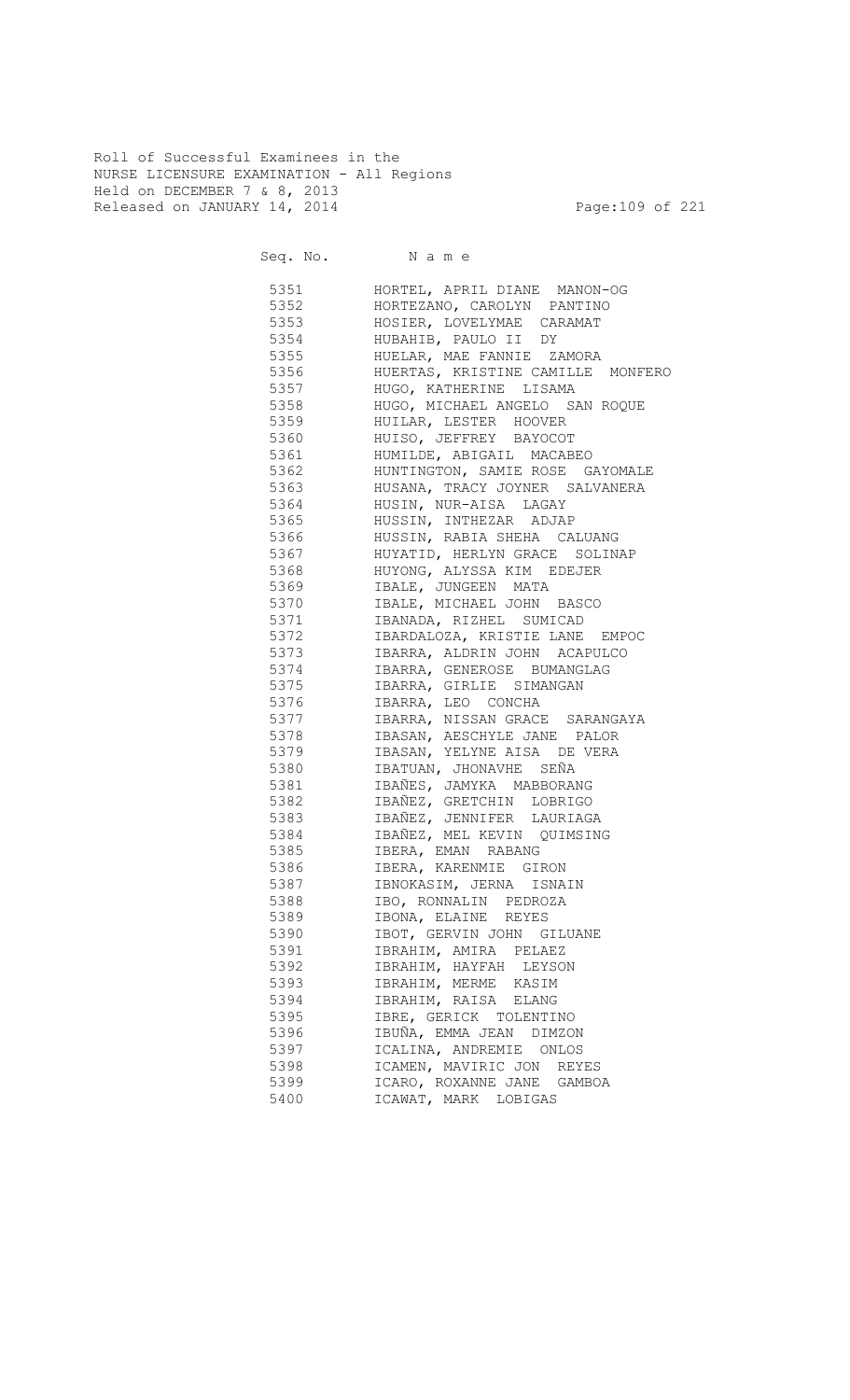Roll of Successful Examinees in the NURSE LICENSURE EXAMINATION - All Regions Held on DECEMBER 7 & 8, 2013 Released on JANUARY 14, 2014 **Page:110 of 221** 

Seq. No. Name

 5401 ICAY, ANYA PLACER 5402 ICO, CLINT BASABAS 5403 IDAGO, PRECIOUS DE GUZMAN 5404 IDEA, JOSARY BRUTAS 5405 IDEL, IVY KAREN ORTIZ 5406 IDJIRANI, SARUMA ASGALI 5407 IDONG, CRISTY MARIE CAPUPUT 5408 IDORITA, ALLYSSA MARIE BUMAGAT 5409 IDRIS, AIHAN ZADER MIHASUN 5410 IFEOBU, EMILYN TERUEL 5411 **IGARTA, RAHAIDE IBE**  5412 IGBARAS, CHRISTINE PEREZ IGLESIAS, CLAIRE TORIBIO 5414 IGLESIAS, LADIELEE CEREZO 5415 IGLORIA, STEPHANIE ESPINOSA 5416 IGNA, DARWIN MATIAS 5417 IGNACIO, AIVEE CASSANDRA ASTRERA 5418 IGNACIO, BARRY ROY ELICO 5419 IGNACIO, CHAILA MAKITAY 5420 IGNACIO, DANIEL LLOBRERA 5421 IGNACIO, KRISTINE MENSORADO 5422 IGNACIO, NICOLE TARA JAVIER 5423 IGNACIO, NYDIA SHARVI DIANA 5424 IGOT, FRANCHETTE LUCILLE TAMPUS 5425 IGOT, PAULA LUZ EDROLIN 5426 IGOY, ANN THERESE HYACINTH ABLERO 5427 IGOY, REA MAE CABALHUG 5428 IGSOC, FLORIE MAY SIMPLICIO 5429 IGTANLOC, RAMA VLADIMIR CARILLO 5430 IGUANA, JUDITH EJARES 5431 IGUIÑA, SHIENA MAE BELLO 5432 IH, JACKIE MADRAZO 5433 ILAC, KRISTINE MARIE RESO 5434 ILAGA, MARY GRACE NACION 5435 ILAGAN, ANDREA MAE RAMIREZ 5436 ILAGAN, ERRICKA RAMIREZ 5437 ILAGAN, JOHANN MARI CASURAO 5438 ILAGAN, MA JHOSAN RAMOS 5439 ILANO, MELVIN SARANGHILO 5440 ILAR, ASHLEY INES 5441 ILARDE, YVONNE GRACE CONCEPCION 5442 ILIGAN, WILLIE JR VILLANTES 5443 ILISAN, STEPHANIE BLANCH TAGALOGUIN 5444 ILOGON, KARLA TADENA 5445 ILORETA, GRACE DONATO 5446 ILORETA, MARIA JESSABELLE ZABALA 5447 ILUSTRE, JEFFREY EDMAR ROY 5448 IMAM, MOSMERAH REGA<br>5449 IMAYSAY, CHRISTIAN JO 5449 IMAYSAY, CHRISTIAN JOY SABINO 5450 IMBANG, DONNA ADENIC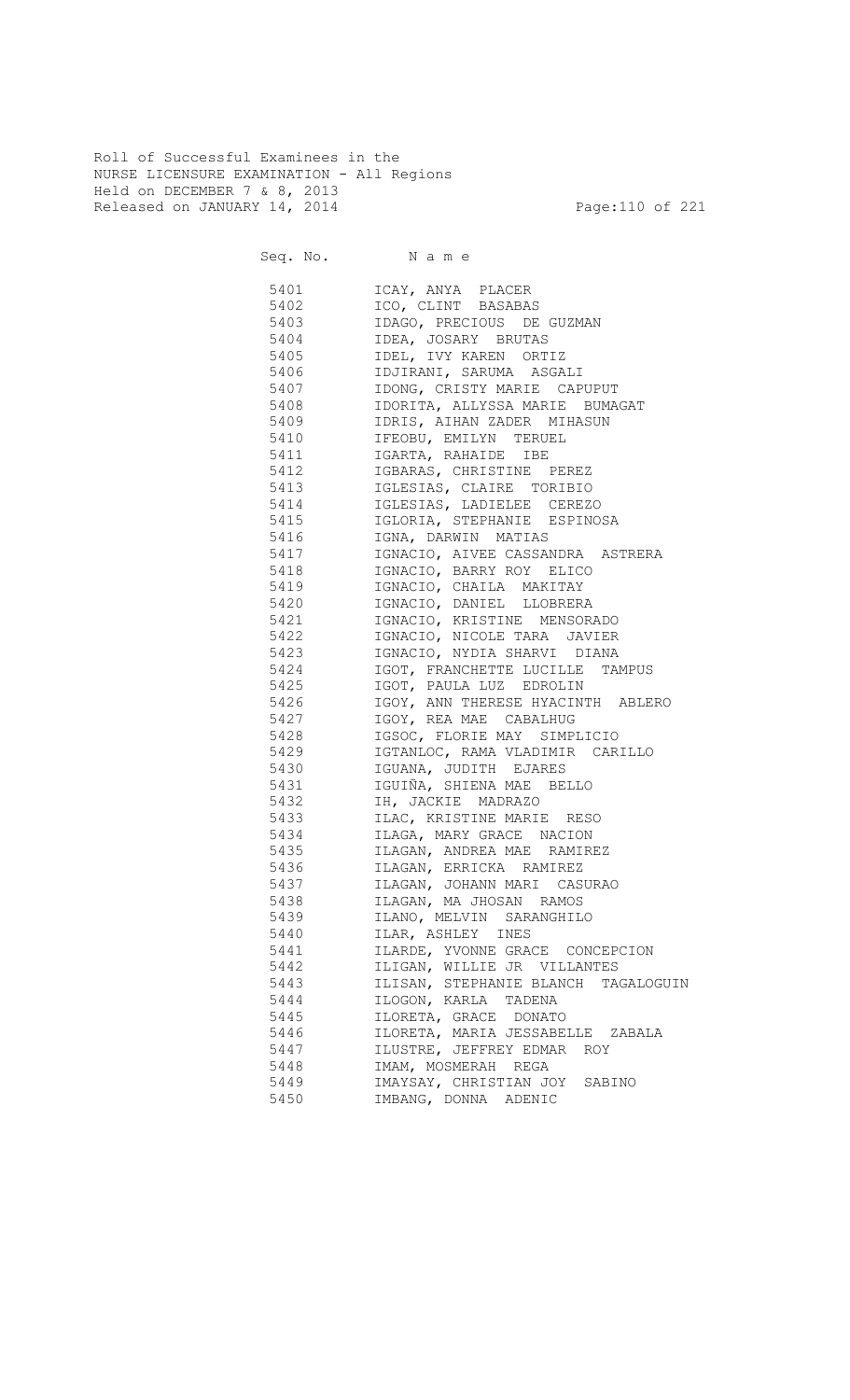Roll of Successful Examinees in the NURSE LICENSURE EXAMINATION - All Regions Held on DECEMBER 7 & 8, 2013 Released on JANUARY 14, 2014 **Page:111 of 221** 

Seq. No. Name

 5451 IMBAT, LYKA MAE PANGRAM-UYEN 5452 IMPAS, GRACE LYN BORRES 5453 IMPAS, ROMANITO III COSTORIO 5454 IMPE, KIMBERLY FRANCISCO<br>5455 IMPERIAL, ALLIZA CLAIRE ( 5455 IMPERIAL, ALLIZA CLAIRE GREY 5456 IMPORTANTE, ANNA KRISTINA FELICHI 5457 IMSON, DAN ALBERT SANTIAGO 5458 INAMAC, MARY ADELAINE SUZANNE CASTRE 5459 INCHAONA, THELMA OJHOMNA 5460 INCILLO, MARY ROSE MONNETTE RIVERA 5461 INDAL, NAHARAH SALUAN 5462 INDANAN, FAHADZ HUSSIN 5463 INDANAN, SARA FAITH ISHMAEL 5464 INDENCIA, TRIXIA MAE MALAKI 5465 INDONG, CHERRY MAE BANGQUIAO 5466 INDONG, ELAINE KAY LIBERATO 5467 INDULO, JOHN PATRICK DELOS REYES<br>5468 INES, KEVIN RALPH INES INES, KEVIN RALPH INES 5469 INESIN, DONA BE SOJETADO 5470 INGGAL, NURMEENA GULDAM 5471 INOC, SHANEN CAROL TUBIG 5472 INOCENCIO, ALYANNA JOCELLE ALIPIO 5473 INOCENCIO, ALYSSA JONETTE ALIPIO 5474 INOJOSA, LOVELY JOY PAGANA<br>5475 INSELADA, JOENEL FERNANDEZ 5475 INSELADA, JOENEL FERNANDEZ 5476 INSIGNE, CHERY-AN BALLESTEROS 5477 INSIK, EDEN MAE BAUTISTA 5478 INSO, EDGARDO JR SAGUN 5479 INSONG, KHIMELYN DELA MASA 5480 INSONG, MHAE JAY GIL 5481 INTERNO, KEVIN MCHALE CABOG 5482 INTICO, JOHN MARVIN SALAZAR 5483 IRABON, YVET DAVID 5484 IRAGANA, SYDNEY FLORENCE ALBARAN 5485 IRINGAN, JOHN VINCENT SAMONTE 5486 IRINGAN, MARK TAGUMASI 5487 IRLANDEZ, RALPH PATRICK ARROYO 5488 IROL, DARWIZA DEPIO 5489 IRORITA, REMAR JAY PALMA 5490 ISA, LADY WADZNA USMAN 5491 ISERAIL, ABDUL-AZEEM MATUGOL 5492 ISIDRO, GILYN LABADOR 5493 ISIP, ALESSANDRA TABABA 5494 ISIP, DONNA FATIMA BANSIL 5495 ISIP, KC CLARK YAMBAO 5496 ISLA, BERWYN JOE FORONDA 5497 ISLA, KATE LOUREVIC CAYETANO 5498 ISMAIL, SHEHANAZ IBNO 5499 ISNAIN, ELENA JARMAANI 5500 ISNANI, SHARIMA BALLA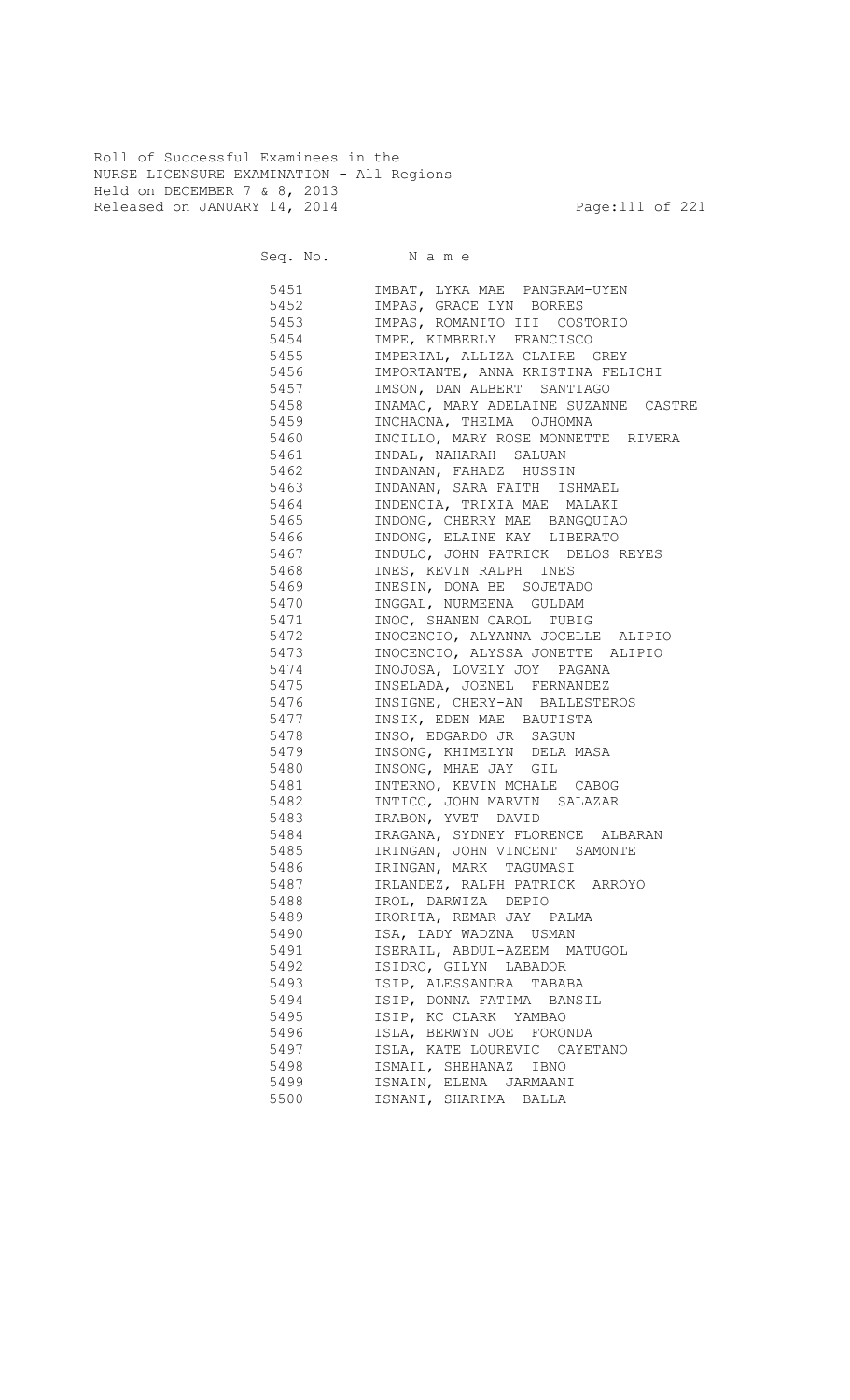Roll of Successful Examinees in the NURSE LICENSURE EXAMINATION - All Regions Held on DECEMBER 7 & 8, 2013 Released on JANUARY 14, 2014 **Page:112 of 221** 

Seq. No. Name

 5501 ISO, ROSEMARIE BARREDO 5502 ISRAEL, FELGRACE SENINING 5503 ISRAEL, MARISSA FEL MORALES 5504 ISRAEL, MONICA YASMEEN DELARMENTE<br>5505 ISUGA, RACHELLE ANN BIAGTAS 5505 ISUGA, RACHELLE ANN BIAGTAS 5506 ITAAS, JOHN PAUL VILLAR 5507 IWAG, ERICK LAINE PATANINDAGAT 5508 IYA, BEVERLY HAPI 5509 IYOY, CARRIE KATHLEEN VALDEZ 5510 IZON, KATRINE JANE RODRIGO 5511 IÑA, JENNY-ANN ANACLETO 5512 JABARAL, SARAHJANE ZAPANTA 5513 JABARANI, SITTI AMRA ORIO 5514 JABAY, JAMELEI STESA ORTIZ 5515 JABONETE, KATRINA YUNTING 5516 JABONETE, RENEE LAINE SABENORIO 5517 JACA, ALFRED BUD-OY<br>5518 JACA, NESTOR CLARO I 5518 JACA, NESTOR CLARO DORADO 5519 JACINTO, FARRAH NOOL 5520 JACINTO, HANZON CARL DULNUAN 5521 JACINTO, JOYCE MARIE PASCUAL 5522 JACINTO, NATHANEIL MAPUTOL 5523 JACINTOS, JONARICE CHARMAINE GULMATICO 5524 JACKSON, PATRICK LLOYD MERINO 5525 JACOB, JENINA JANE CUEVAS 5526 JACOBE, ANGIE-LA VILLANUEVA 5527 JACOBE, KRYSTAL MARIS SANCHEZ 5528 JACOLBE, JENNY ANN PRE 5529 JACONES, RHONA ANDUTAN 5530 JACOSALEM, MARK ANGELO ROBIN 5531 JACOT, JEMIMA REYES 5532 JACOT, KEZIA SABELLA 5533 JACULBA, CHERRYMIE ALMOSA 5534 JACULO, STEPHEN MALONES 5535 JACUTIN, MONTE CARLO ROYO 5536 JADEAR, EARVIN JOHN MARQUEZ 5537 JADENA, MARIANNE JADE ARANETA 5538 JAGO, JOYLEN ALEJANDRIA 5539 JAGUPIT, JOEMARI BAS 5540 JAHALUDEEN, MOHAMMED JR DACANAY 5541 JAICTEN, JENENT JUMAWAN 5542 JAIN, ALWEDA SULAIMAN 5543 JAKOSALEM, JOYZIE LEZAH BASALO 5544 JALA, MARY ANN VERANO 5545 JALANI, FATIMA NAYEFFA AUSAD<br>5546 JALANI, ROWIZA LOBETAÑA 5546 JALANI, ROWIZA LOBETAÑA 5547 JALAPA, VANNESA TAYOTO 5548 JALECO, BRENELY SHYNNE ESPERACION 5549 JALECO, MARICAR GALANZA 5550 JALLORINA, LLOYD GROSPE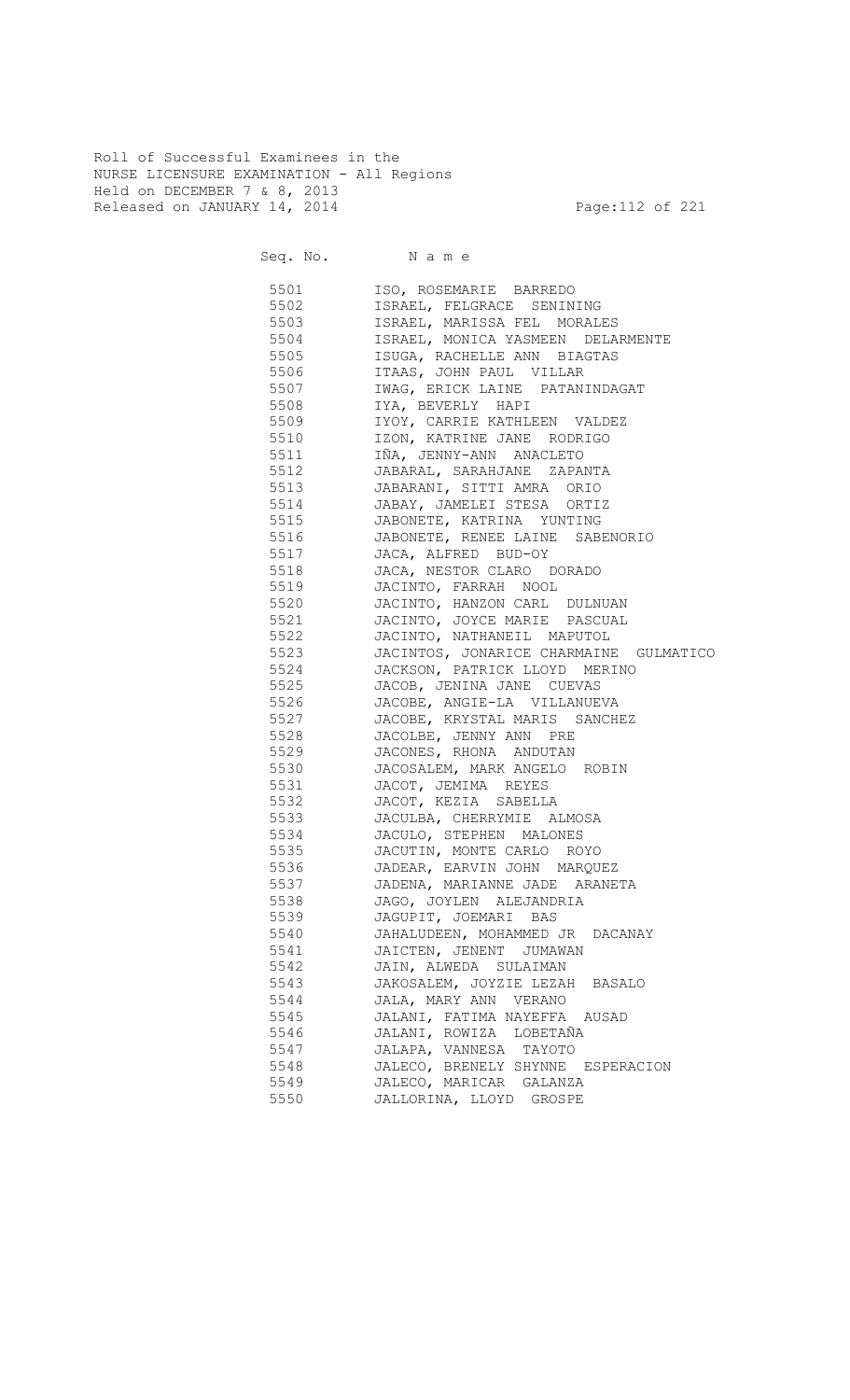Roll of Successful Examinees in the NURSE LICENSURE EXAMINATION - All Regions Held on DECEMBER 7 & 8, 2013 Released on JANUARY 14, 2014 **Page:113 of 221** 

Seq. No. Name 5551 JALON, ERIC MARK EIJANSANTOS 5552 JAMAL, NUR-AINA BALUAN 5553 JAMBONGANAN, KEVIN FUENTEBELLA 5554 JAMELARIN, MA CARMELA LOPERA 5555 JAMIL, ANALYN SARABI 5556 JAMILA, JEANNA GALLENTES 5557 JAMILANO, LAWRENCE KARL SALAZAR 5558 JAMIR, ARWIDA SAKKAM 5559 JAMONER, QUEENIE JANE QUIMBO 5560 JAMORA, MARC CHEEZER ESPINA 5561 JANDA, PAUL DANTE NADONGA 5562 JANDAYAN, APRIL EUNICE VILLANUEVA 5563 JANDAYAN, JESSA URBINA 5564 JANEA, MILDRED BEYERSDORFFER 5565 JANER, IVY MONICA PACALDO 5566 JANO, ARRA JESSICA ENTRINA 5567 JANOLINO, LADY LEE LAUD<br>5568 JAO, MYLA MICHELE QUINT 5568 JAO, MYLA MICHELE QUINTIA 5569 JARANAY, LANIE ROSE CASTILLON 5570 JARAP, JANELLE NOVILLE PAGALAN 5571 JARDINICO, CHRISTINE MONICA GOMEZ 5572 JARDINICO, CHRISTOPHER HARRON ESPARTERO 5573 JARDO, LILY ANN MECHA 5574 JARLEGA, EULA MAE LUMACTOD<br>5575 JARO, CZARINA LABORTE 5575 JARO, CZARINA LABORTE 5576 JARO, JONATHAN CENIZAL 5577 JAROPOJOP, MARY ELLEN BAGAY 5578 JAROPOJOP, MINERVA MAGHACOT 5579 JARUMAYAN, CYRILLE CAPUNITAN 5580 JASO, JERAMAE MARTINEZ 5581 JASPE, VANESSA MAE MACANTAN 5582 JATICO, MISTY EIMIELLE AMARARON 5583 JAUHARI, OMBRAINA SABDANI 5584 JAVELLANA, ARCELIE ESCAÑO 5585 JAVIER, ALVIN NEIL QUINTIN 5586 JAVIER, DENNIS GARRY CANTIMBUHAN 5587 JAVIER, HANNA LOU GRANOLE 5588 JAVIER, JANINA CELINE JOSE 5589 JAVIER, KATRINA PELAYO 5590 JAVIER, LOUISE LANE CRUZ 5591 JAVIER, MA CHARMAINE AREJOLA 5592 JAVIER, MAJA CYNIEL MAANO 5593 JAVIER, MARIA ANGELICA 5594 JAVIER, MARIA ISIDORA GALBAN 5595 JAVIER, MONA LISA DEFIÑO 5596 JAVIER, RAKEL GARCIA 5597 JAVIER, SHARMAINE KATE MANON-OG 5598 JAVIER, SHERILYN TUPAS 5599 JAWALI, MADZDHA IBRAHIM 5600 JAYME, ALMA LYNN ISONG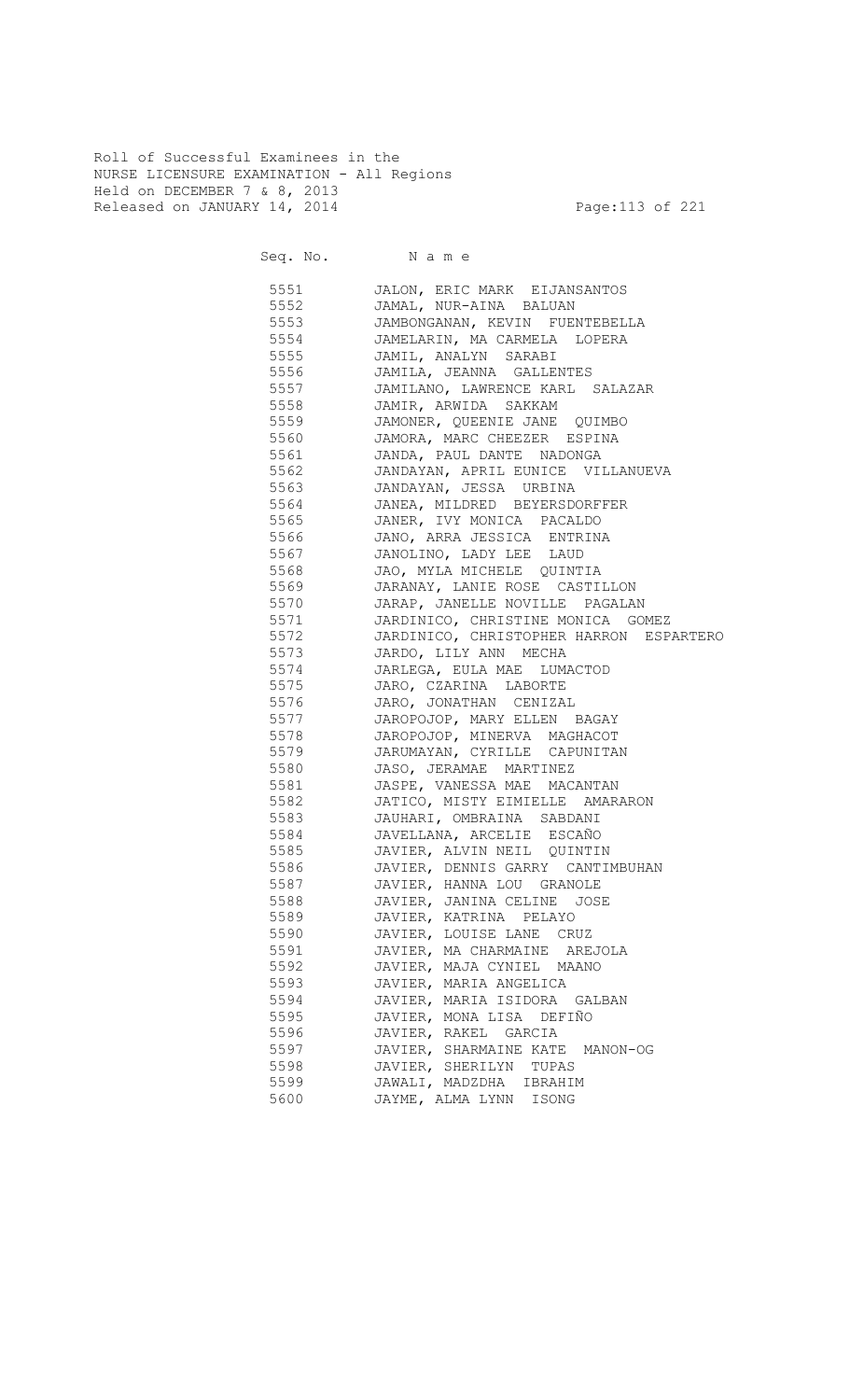Roll of Successful Examinees in the NURSE LICENSURE EXAMINATION - All Regions Held on DECEMBER 7 & 8, 2013 Released on JANUARY 14, 2014 **Page:114 of 221** 

Seq. No. Name

 5601 JAYME, LAARNE OUANO 5602 JAYOMA, JAYVALYN JOY VALLECERA 5603 JAYSON, JINELYN SINGSON 5604 JAZMINES, XANDRA LIN UY<br>5605 JEAN, JAIMIE MURIELLE P 5605 JEAN, JAIMIE MURIELLE PINTADO 5606 JEMILO, JEFHERRSON NERICUA 5607 JENOVA, KENITH SANCHEZ 5608 JERUSALEM, LORNEL JANE MAJILLANO 5609 JERUTA, LYRA LYNN ROBLES 5610 JIKIRI, ANITA MOHAMMAD 5611 JIMENA, JENNIMA JOY DEFENSOR 5612 JIMENA, PHIL ANTHONY BALINAS 5613 JIMENEA, ALYANNA KAYE TIA 5614 JIMENEA, MILLICENT AYN JAVELOSA 5615 JIMENEZ, JERNEST LAJATO 5616 JIMENEZ, KANISHKA MONTECINO 5617 JIMENEZ, KRYSTEL JOY CALUYO<br>5618 JIMENEZ, MA VICTORIA LISING 5618 JIMENEZ, MA VICTORIA LISING 5619 JIMENEZ, RACHEL MAE LAREÑA 5620 JIMENEZ, ROLAND JAY GALICIA 5621 JIMENEZ, ROMECEL ARCO 5622 JIMENEZ, SHERYL ANDRADE 5623 JIMENO, ABELORMA CAL 5624 JIMENO, PAUL EARVIN ASTURIAS<br>5625 JIMLANI, SHAREEN CASTRO 5625 JIMLANI, SHAREEN CASTRO 5626 JINGCO, MEIJI ROSE MATIC 5627 JINON, ALVELLA JEAN SOLIS 5628 JOAQUIN, ALVHEENSON ANTONIO 5629 JOAQUIN, GIANNINA FELIZIA SEVILLA 5630 JOAQUIN, JOAN CATHLEEN DE JESUS 5631 JOAQUIN, KEEM ROD DANGIWAN 5632 JOAQUINO, ANGELIQUE ABAD 5633 JOCSON, JOSIEDY JILL LANGREO 5634 JOLIGON, ELISA ROSE PARREÑAS 5635 JOLINGAN, REGINA JAY MUYCO 5636 JOMPILLA, JAZEL ANNE ALGARA 5637 JORDAN, SHARYL ABAN 5638 JORE, MARK GERALD CANDIDO 5639 JOROLAN, ROSIEVAR JR ABELLA 5640 JOSE, IRENE ZAPANTA 5641 JOSE, JACQUELINE FORTES 5642 JOSE, KIMBERLY BUNUAN 5643 JOSE, KRISTINE THERESE ANDRES 5644 JOSE, PAMELA JOY MATIAS 5645 JOSE, PAUL GABRIEL SIMEON 5646 JOSE, RANDOLPH VILLAFLOR 5647 JOSE, RHIZEL AR FLORES 5648 JOSE, RYAN GABRIEL DOCABO 5649 JOSE, SHIENA 5650 JOSEPH, AARON KIM PADSUNGAY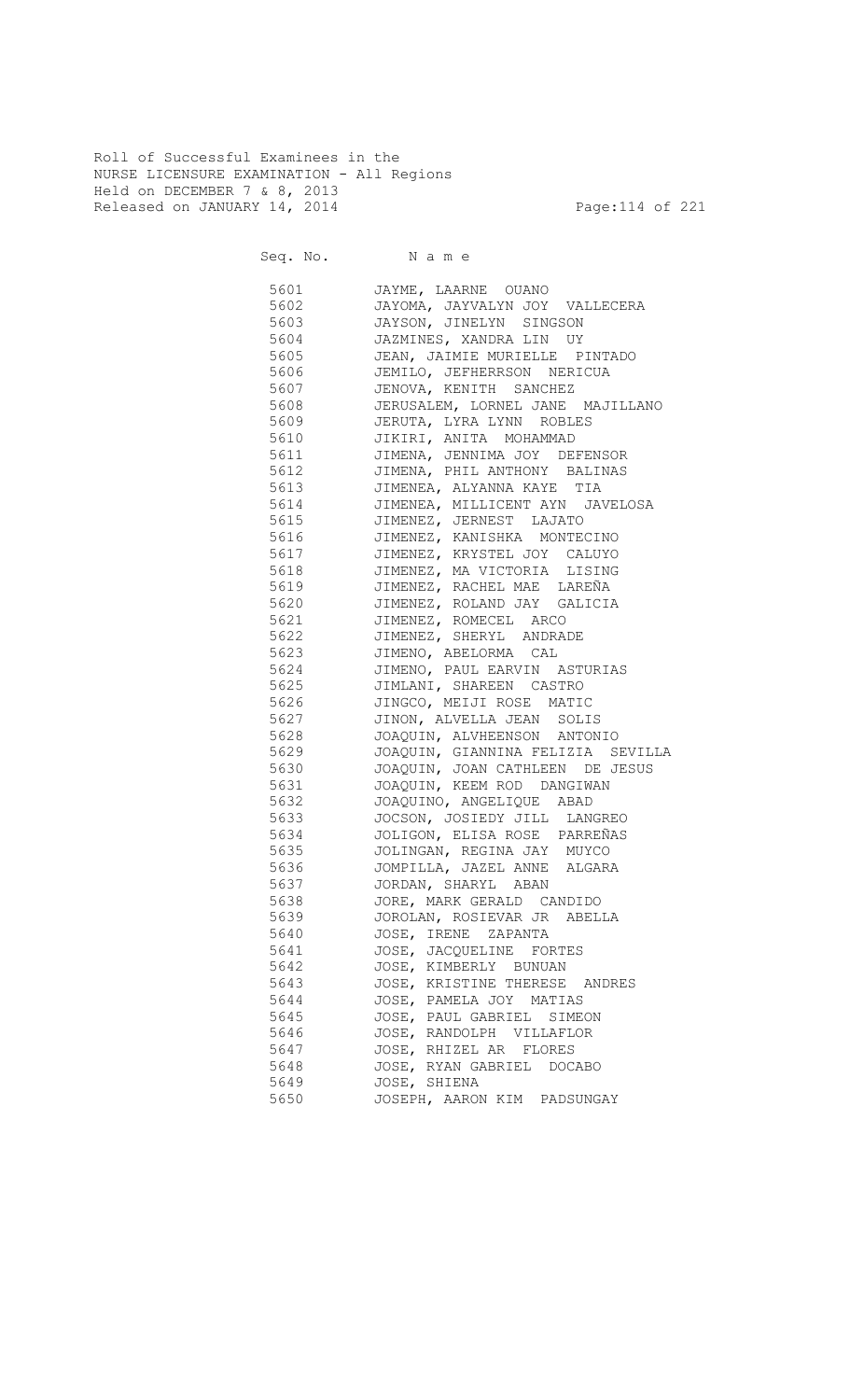Roll of Successful Examinees in the NURSE LICENSURE EXAMINATION - All Regions Held on DECEMBER 7 & 8, 2013 Released on JANUARY 14, 2014 **Page:115 of 221** 

Seq. No. Name

 5651 JOSON, JOAN FRAYNA 5652 JOSUE, MONICA MATIAS 5653 JOVELLANO, APRIL BONAYON 5654 JOVEN, KIETHLY RAMILO 5655 JOVENAL, EDISON TORREGOZA 5656 JOVES, MAUREEN MARY SOLIS 5657 JOVITA, AMALIE FERNANDEZ 5658 JOWAK, HALIMA BASIL 5659 JUALO, SHEENA VERGINE PATRICE MIEL 5660 JUAN, ANTHONY SORO 5661 JUAN, KRIZIA MARIE GELACIO 5662 JUAN, PAMELA NINETTE APOSTOL 5663 JUANEZA, JOANNE LORELIE MIRASOL 5664 JUANICO, MAFEL GRACE ISAAC 5665 JUANILLO, VIVIELYN PRESNO 5666 JUANTALA, TERESITA KILASEN 5667 JUAREZ, JOY CARMEL CAÑABANO<br>5668 JUAT, AIKA MANALAYSAY 5668 JUAT, AIKA MANALAYSAY 5669 JUATCHON, WINDY MARIE SILOTERIO<br>5670 JUBILO, GEOFFREY ASUNCION JUBILO, GEOFFREY ASUNCION 5671 JUCABAN, LHAVEN DIVINE SOBREMISANA 5672 JUCAY, GLORICYLL MAGADAN 5673 JUDAIN, AIZA PACHECA 5674 JUDAN, MAURENE JORDAN<br>5675 JUDILLA, SHIELA LUCEN 5675 JUDILLA, SHIELA LUCENO 5676 JUDIT, THOMAS MARIE OMBID 5677 JUELE, JUN MICHAEL DONGUINES 5678 JUGADORA, EFFIEMAE ARIAS 5679 JUGNO, BON ARGEE SALABE 5680 JUGUILON, ABIGAIL ARGUELLES 5681 JUIT, JEAN LUMUSBOG 5682 JUIT, RUEL JR BONCALES 5683 JUL-OMAR, VINA KAHAL 5684 JULHAN, FATIMA DHIENA DIHAGAN 5685 JULI, JOY BAYLON 5686 JULIAN, CHARISSE TENORIO 5687 JULIAN, ELYN ARROYO 5688 JULIANO, PRINCESS ANN EUGENIO 5689 JULKANI, SHAHIRA DAMBONG 5690 JULKARNAIN, AHMARI ZAMORA 5691 JULLEZA, JACKELYN SAAVEDRA 5692 JUMADIL, NAJIBA USMAN 5693 JUMAH, NARDA KAMDAN 5694 JUMALON, ERNEST JAMES PRADO 5695 JUMAO-AS, NICO TAGAYON 5696 JUMARANG, JOCELYN MANALO 5697 JUMAWAN, EMMANUEL HARVEY NALZARO 5698 JUMAWID, SHIELA MAE SANAMA 5699 JUMAYAO, ANNE MARGRETTE LAMASON 5700 JUMAYAO, ANNE MARIE LAMASON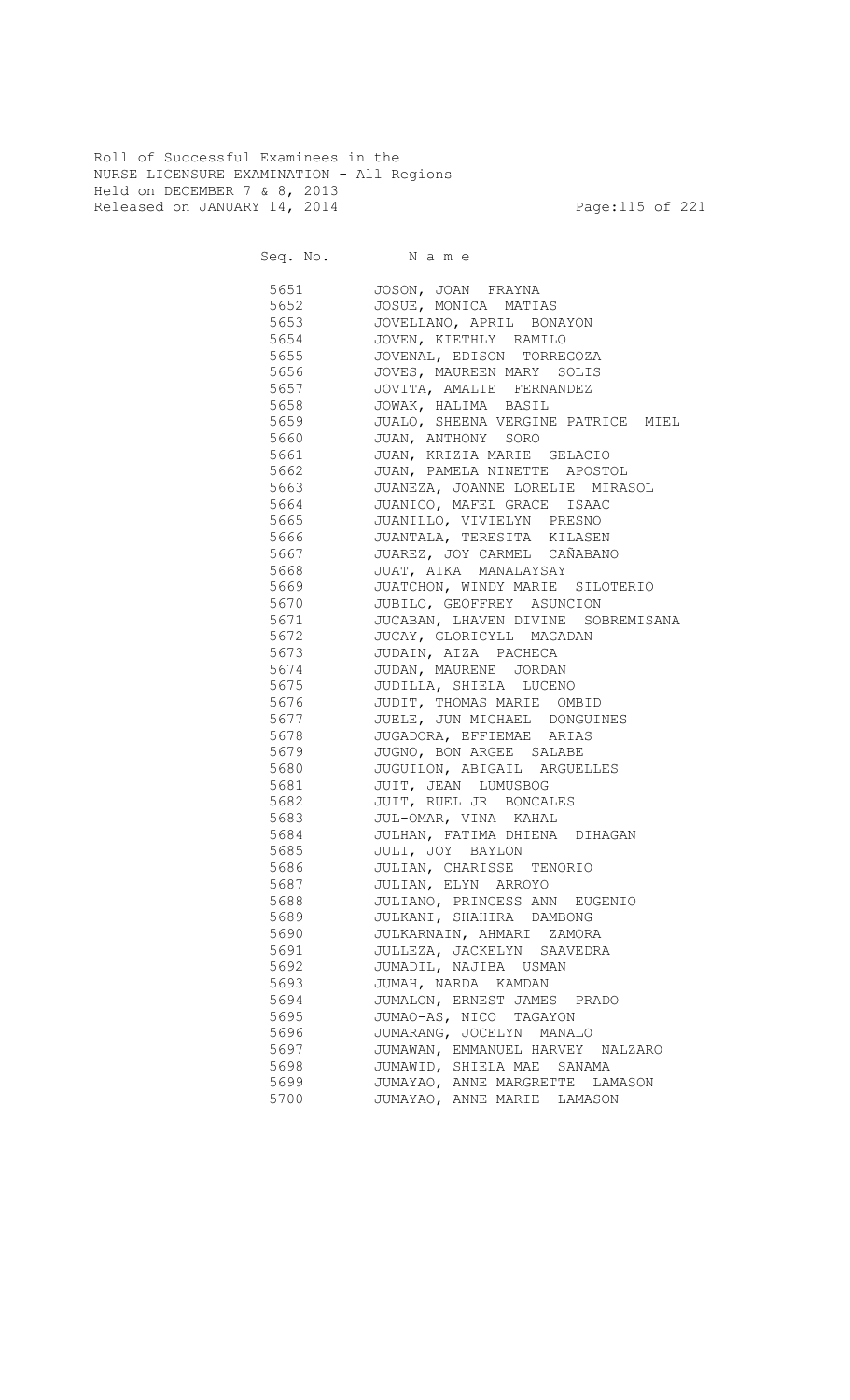Roll of Successful Examinees in the NURSE LICENSURE EXAMINATION - All Regions Held on DECEMBER 7 & 8, 2013 Released on JANUARY 14, 2014 **Page:116 of 221** 

Seq. No. Name

 5701 JUMLI, SHARIMA INDANAN 5702 JUMUAD-PANDAY, ALYSSA JANE FRANCO 5703 JUNATAS, LORIE ANN CARINGAL 5704 JUNDANERO, CHARMAINE JOY SUBONG<br>5705 JUNGAY, VANESSA MARIE PUNZALAN 5705 JUNGAY, VANESSA MARIE PUNZALAN 5706 JUNIO, BRAIAN TUAZON 5707 JUNIO, JOY RAMOS 5708 JUNIO, MARIE JOY DEL ROSARIO 5709 JUNIO, RENATO JR SALVA 5710 JUNIO, SHRYLANE MAE ABOC 5711 JUPURIE, FATRAIZA HADJIULA 5712 JURILLA, JOANNA RUTH RENTUZA 5713 JUSAY, BARBARA DIMPAS 5714 JUSI, MARY GLEN JOIE CAMARADOR 5715 JUSTINIANI, LOVELY ANN NAPILOT 5716 JUSTO, JENNY ROSE NERI 5717 JUSTO, ROSEBELL BILLONES 5718 JUSTO, SHARA JANE BUÑAG 5719 JUYO, JOY LIPARDO KAKOI, HONAMI RIKKA IBO 5721 KALAMBAKAL, AIVY VIVIEN MIRAM 5722 KALANO, PEARL IVY LAGAT 5723 KALAW, GEMILYN TAN 5724 KAMANSA, NORAISA LUNA KANG, RIZZA MAY MALINES 5726 KANGILUHAN, IRAIZZA FAYE PIDLAC 5727 KANITENG, CHRISTOPHER OGNAYON 5728 KARMIN, NORLIZA SAKIR 5729 KASILAG, ALYANNA KATRIZIA YÑIGUEZ 5730 KASING, ABEGAIL PAGADUAN 5731 KATIGBAK, VERONICA DAGATAN 5732 KEE, JAMES RYAN LIM KEMPIS, ORIETA ASIS 5734 KHO, MICRO PHILIP PABILLORE 5735 KHO, MILLION THEA DARUNDAY 5736 KHO, PATRICIA VILLADELGADO 5737 KIDANG, SHERYL DAE LUNES 5738 KIDUNGON, ARCELY BALLATONG 5739 KILALA, PRINCESS KRISETH FHEY BARREYRO 5740 KILAPIO, RITCHIE DE GRACIA 5741 KILEM, BAEH ESMAIL 5742 KIMAYONG, REDENNE MAE DULNUAN 5743 KINDIPAN, FLORDELIZA ANABLON 5744 KING, KEVIN IMM SILVA 5745 KINGGINGAN, EMMANUEL NABEHET 5746 KINTANA, GRETCHEN TORREROS 5747 KINTANAR, GAY MARIE SALDAÑA 5748 KINTANAR, JOHN EMMANUEL DELGAMO 5749 KIONISALA, IDYLAH ROMANILLOS 5750 KIS-ING, DAVID WINSTON RAMON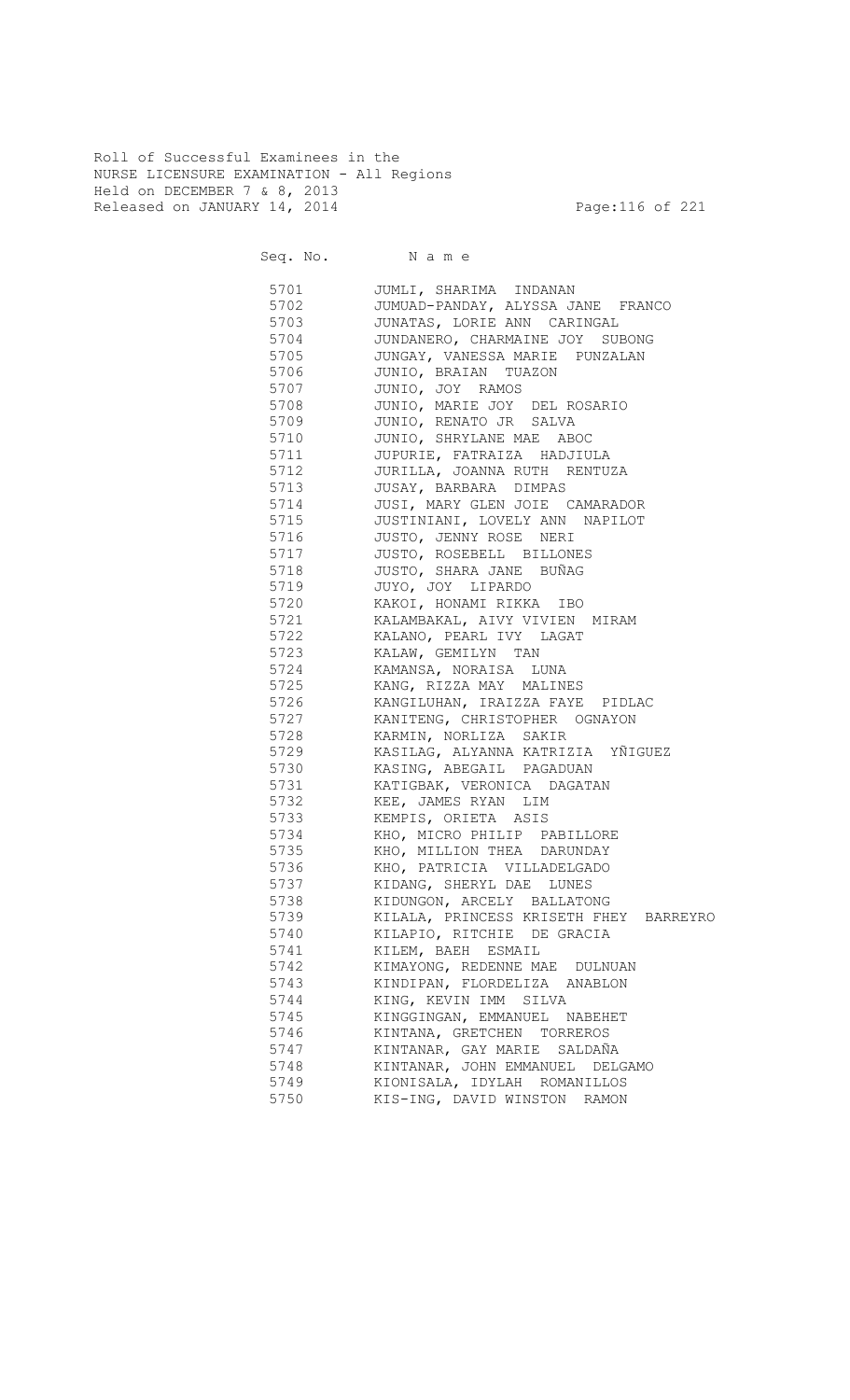Roll of Successful Examinees in the NURSE LICENSURE EXAMINATION - All Regions Held on DECEMBER 7 & 8, 2013 Released on JANUARY 14, 2014 **Page:117** of 221

Seq. No. Name

| 5751     | KIWAS, JENY DANGGAN                       |
|----------|-------------------------------------------|
| 5752     |                                           |
|          | KO, KORINA ROSE GUERRERO                  |
| 5753     | KOBAYASHI, ERIKA VELASCO                  |
| 5754     | KONG, DARLENE CARILLO                     |
| 5755     | KUIZON, JAIME ESPINA                      |
| 5756     | KULLONG, ARCHIBAL RULE                    |
| 5757     | KUMAR, NISHARANI VALLAR                   |
| 5758     | KUMAR, RAJINI VALLAR                      |
| 5759     | KUNTONG, JAMAICA ABO                      |
| 5760     | KWAN, ROSELYN DE JESUS                    |
| 5761     | LA MADRID, SHANY JASON CABALLERO          |
| 5762     | LAAG, GLOMERLINA ABRERA                   |
| 5763     | LAAM, HEROLE RAVE MAGKIDONG               |
| 5764     | LABA-ON, DONNABELLE LING-O                |
| 5765     | LABADOR, JERVESON CABUSAS                 |
| 5766     | LABAO, GIANNA CADAG                       |
| 5767     | LABAO, JERWIN SANTIAGO                    |
| 5768     | LABARINTO, JILYN MILO                     |
| 5769     | LABASTILLA, DRIALYN MARA                  |
| 5770     | LABATA, ANGELA KAY 0ZOA                   |
| 5771     | LABAYAN, APRIL JANE SUPAPO                |
| 5772     | LABINTAS, JANICE PALANGDAN                |
| 5773     | LABIS, BIANCA ZAMORA                      |
| 5774     | LABIS, FLORELIE VILLANUEVA                |
|          | LABIS, RUTH ANN RECTO                     |
| 5775     |                                           |
| 5776     | LABISTO, JOSEPH CHRISTIAN HAYO            |
| 5777     | LABO, REJINA MAE MARFIL                   |
| 5778     | LABON, EURISA BAKIL                       |
|          | 5779 LABONITE, SARAH ANN KIMBERLEY BERMOY |
|          | 5780 LABORDO, ROWENA JENNIESA CACHUELA    |
|          | 5781 LABORTE, CERENESSA GALLEMIT          |
|          | 5782 LABORTE, CHRISTOPHER JR MASCARINAS   |
|          | 5783 LABORTE, GLADYS ANNE BONAO           |
|          | 5784 LABOS, ESCOLASTICO III AGRAVANTE     |
|          | 5785 LABRADOR, ANNIE ROSE RAMA            |
|          | 5786 LABTANG, GRACE ANN GRABATO           |
|          | 5787 LABUGUEN, LAVILYHN MAE VILLAR        |
| 5788 300 | LABUGUEN, VERNICE JENNIFER GUICO          |
| 5789     | LACABA, OYYORA AMPER                      |
| 5790     | LACADEN, MARY CHRIST BOBIER               |
| 5791     | LACAMBRA, AMIR GERE                       |
| 5792     | LACAMBRA, ANGELIE CORPUZ                  |
| 5793     | LACAMBRA, MARNELLIE CABILDO               |
| 5794     | LACANARIA, DEXTER JOHN BACABAC            |
| 5795     | LACANILAO, DON JAMIR GALANG               |
| 5796     | LACASTE, ARNOLD ARVEE LIM                 |
| 5797     | LACDO-O, CINDY MARIE ALECIDA              |
| 5798     | LACERNA, ALYSSA RUTH CABANOS              |
| 5799     | LACERNA, KRISTEL MARIE VILLARIBA          |
| 5800     | LACESTE, GLAIZA MUNAR                     |
|          |                                           |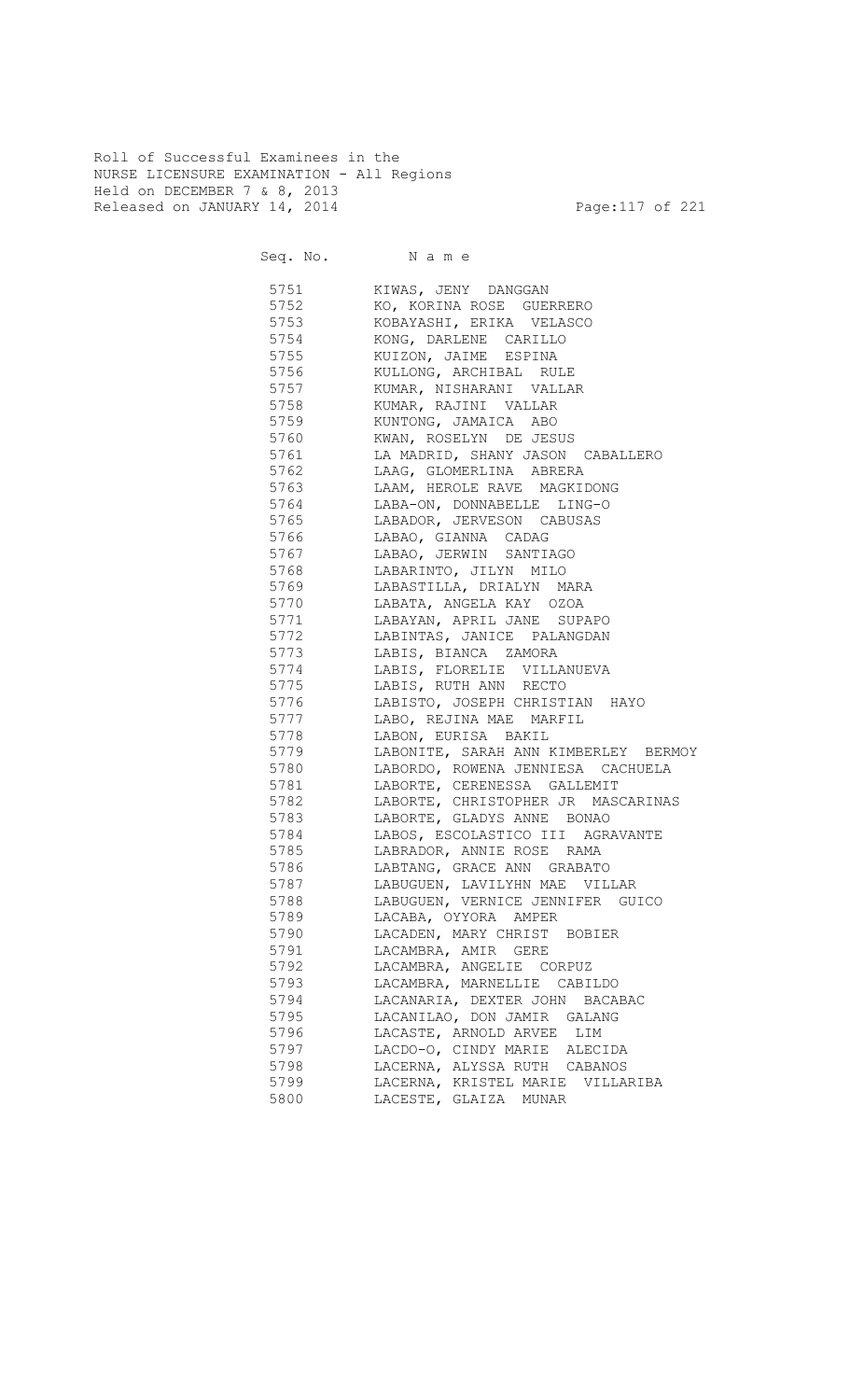Roll of Successful Examinees in the NURSE LICENSURE EXAMINATION - All Regions Held on DECEMBER 7 & 8, 2013 Released on JANUARY 14, 2014 **Page:118 of 221** 

Seq. No. Name

 5801 LACHICA, JORDAN NARAVAL 5802 LACHICA, KRISTINA CASANDRA CACAS 5803 LACHICA, REDA BELLE DEOCAMPO 5804 LACIAPAG, JENNILYN MINDE LACIO, JESSIEBEL HOBAN 5806 LACISTE, MARY JOYCE RAMEL 5807 LACORTE, ELAINE KISON 5808 LACSI, PAUL GARRET CAGAS 5809 LACSON, FARRAH MAE LONTOC 5810 LACSON, LAURIE ANNE MONTEVIRGEN 5811 LACSON, PIERE ANGELIE SOTTO 5812 LACUATA, CAMILLE SALCEDO 5813 LADAGA, VANESSA MACAS 5814 LADAN, DANRA-ANN ROBIN 5815 LADLAD, EDELYN REYES 5816 LADRA, MARY GRACE LEONA 5817 LADROMA, GENE BOY CUADRILLERO 5818 LADSAC, AMYRH PRINCE SUMAIL 5819 LAERIN, CATHERINE UGAY 5820 LAFORTEZA, FELYZIA JUNAMY MONTEBON 5821 LAFORTEZA, KRISTINE CLAIRE AGUIRAN 5822 LAFORTEZA, LARDEL BALBIRAN 5823 LAGA, NIÑA LESLEY CONCHA<br>5824 LAGABAN, JANE TANAWE LAGABAN, JANE TANAWE 5825 LAGAN, PRECIOUS ETHEL MAE DORONI 5826 LAGAO, ANGENE BERNALDEZ 5827 LAGARE, ALICE DALEON 5828 LAGAS, MARISTELA LEOPOLDO 5829 LAGASCA, ALYSSA TABUGADER 5830 LAGASCA, LESTER EDZEL BALANON 5831 LAGAT, FLORDELIZA ONOD 5832 LAGAÑA, ALDRIN SACRO 5833 LAGCO, AVA GRACE DOROL 5834 LAGDAMEN, ADRIEL JHON CEBALLOS 5835 LAGGUI, CHRISTINE MAY YRREVERRE 5836 LAGGUI, MIKA VINARAO 5837 LAGGUI, WINNIE CABASAG 5838 LAGLARIO, HONEYBELLE CALDITO 5839 LAGMAY, MARY ELAINE PANER 5840 LAGOC, LUCKY JANE RESPICIO 5841 LAGRITO, VANESSA MARIE PILOTA 5842 LAGROSAS, CANDICE FAYE ONG 5843 LAGUA, SARAH JEAN PANDI 5844 LAGUIPO, JANELLE ANN DACARA 5845 LAGUMBAY, JAMES BERNIE GALULA 5846 LAGUNA, APRIL ORETA 5847 LAGUNAY, CHERRY LYNNE OMBOY 5848 LAGUNDI, BEVERLY ESPADA 5849 LAGUNZAD, SHERLY PALEJARO 5850 LAGURA, HANNAH GRACE CANCERAN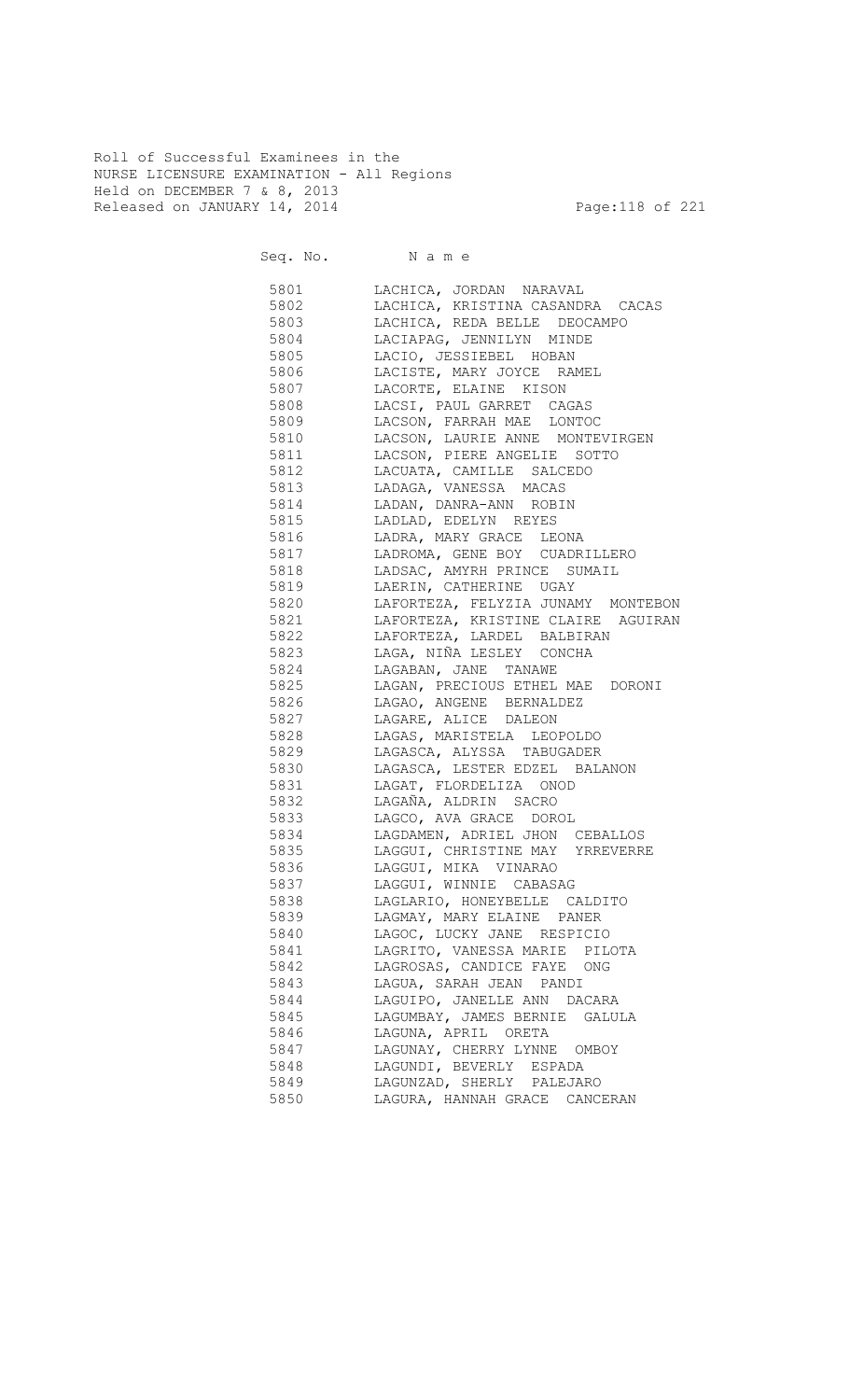Roll of Successful Examinees in the NURSE LICENSURE EXAMINATION - All Regions Held on DECEMBER 7 & 8, 2013 Released on JANUARY 14, 2014 **Page:119 of 221** 

Seq. No. Name

| 5851 | LAGURA, RACHELLE JANE NAMUAG                 |
|------|----------------------------------------------|
| 5852 | LAGURIN, REYMOND MANGUNDAYAO                 |
| 5853 | LAGUTAN, CHARMAINE LIZ REGIS                 |
| 5854 | LAHER, PRENCESS ROSELL TOMINES               |
| 5855 | LAIGO, ROSE ANN BAUTISTA                     |
| 5856 | LAJATO, CHRISTE                              |
| 5857 | LAJO, MARY ROSE MARTEJA                      |
| 5858 | LAKIBUL, AHMAD SHARIFF AL-HUSSIN             |
|      | 5859 LAKIBUL, JASEM ISAHAC                   |
|      | 5860 LAKIBUL, KARMINA JUHURI                 |
|      | 5861 LALANTACON, JENNIFER MAGSALANSAN        |
|      | 5862 LALAP, EUFEIMA KARA GONZALES            |
|      | 5863 LALUAN, GISELLE RAMIREZ                 |
|      | 5864 LAMAGON, EMILINDA OMEHANG               |
|      | 5865 LAMANGEN, SHAHANI MOHAMMAD              |
|      | 5866 LAMANILAO, VON ARNIE FUELLAS            |
|      | 5867 LAMARCA, RUTH MIRANDA                   |
|      |                                              |
|      | 5869             LAMBAYONG,  OLIVIA   CARIÑO |
|      | 5870 LAMBIQUIT, GRACE RICA                   |
|      | 5871 LAMELA, CHARLIE MAE HERRERA             |
|      | 5872 LAMIGO, REDEM ALAMEDA                   |
|      | 5873 LAMIS, SUNSHINE ALALIN                  |
|      | 5874 LAMORENA, AUBREY MARIE MANGOSING        |
|      | 5875 LAMOSTE, MARITCHELL TAMPOS              |
|      | 5876 LAMPA, RIGEL LEO AMURAO                 |
| 5877 | LAMPITOC, MARY ROSE OBRERO                   |
| 5878 | LAMPREA, NICOLE FAYE MAGLUPAY                |
|      | 5879 LAMPREA, RICHARD DEAN MAGLUPAY          |
|      | 5880 LAMUD, CATHERINE JANE FERMIN            |
| 5881 | LANANTE, CRISTY JANE ADRALES                 |
| 5882 | LANCOUR, EARLENE KADAVA                      |
| 5883 | LANDAYAO, CENIJOY FERNANDEZ                  |
| 5884 | LANDO, SITTI-RUFAIDA BALAMO                  |
| 5885 | LANDOY, BEVERLY UMLANO                       |
| 5886 | LANGA, CHARISH MAE BALONGAG                  |
| 5887 | LANGCAYAS, MARY ANN OLARTE                   |
| 5888 | LANGOEY, CATERINA ANDRADA                    |
| 5889 | LANGOYAN, RENEROSE MAY ELLEN SINGSON         |
| 5890 | LANGUIDO, SHIRLEY DUQUE                      |
| 5891 | LANGURAYAN, DEO RAY CHU                      |
| 5892 | LANIOHAN, MARK REMUEL GUMAWID                |
| 5893 | LANTACA, REXY II LAPITAN                     |
| 5894 | LANTAJO, WINGELA HAZEL RANTE                 |
| 5895 | LANTORIA, MONA KAYCIL LIBARDO                |
| 5896 | LANUZA, ABIGAIL ACEJO                        |
| 5897 | LANUZA, MARY RUNA GRACE CLAVERIA             |
| 5898 | LANZANAS, JEWEL ANNE MARIE NAVARRO           |
| 5899 | LAO, EARL MEL DUSTIN BILLATE                 |
| 5900 | LAO, JOHN DAVID DIMALIBOT                    |
|      |                                              |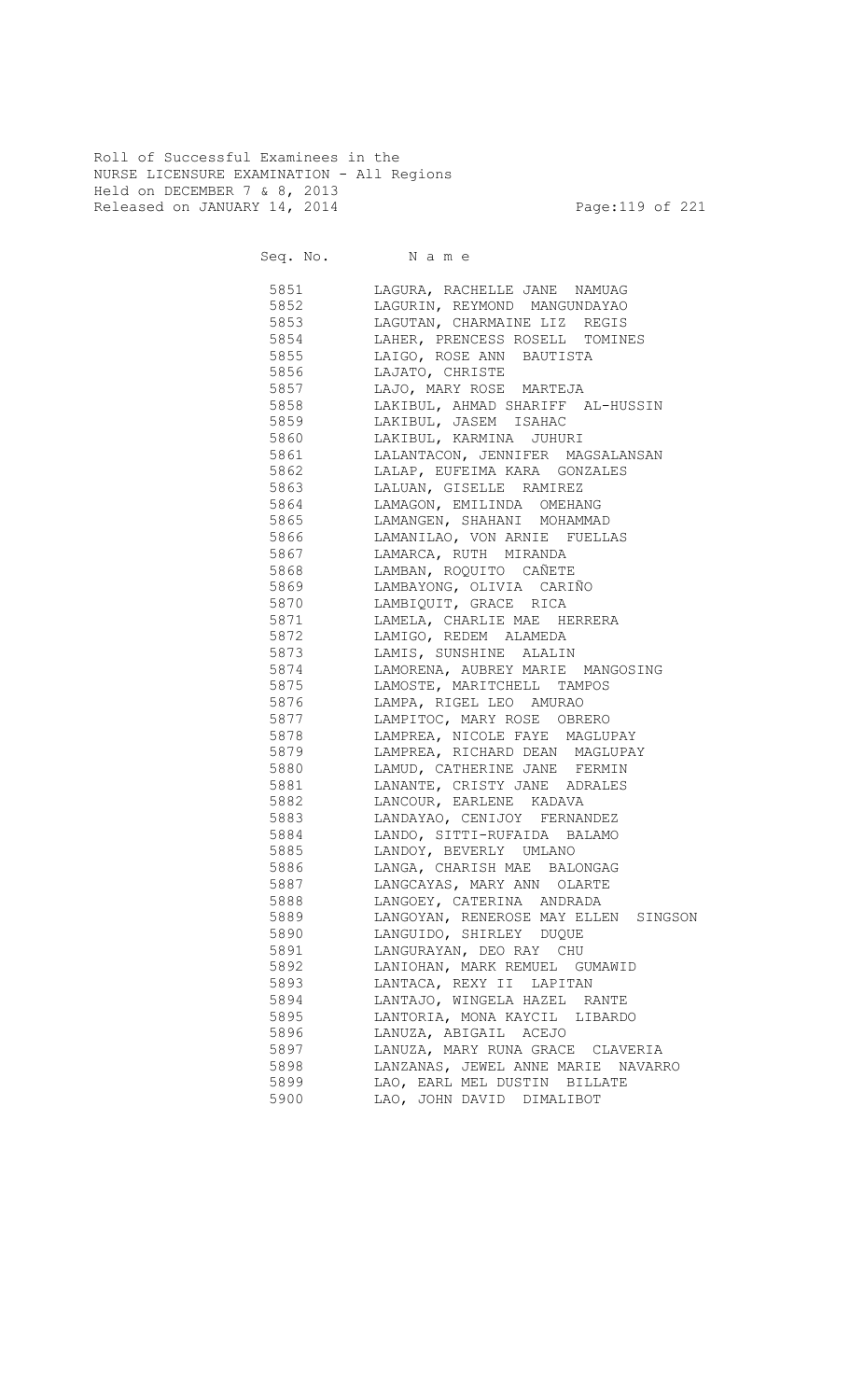Roll of Successful Examinees in the NURSE LICENSURE EXAMINATION - All Regions Held on DECEMBER 7 & 8, 2013 Released on JANUARY 14, 2014 **Page:120 of 221** 

Seq. No. Name

 5901 LAO, PATRICIA REGINE NUÑEZ 5902 LAO, RITCHELL MAE HERRERA 5903 LAO, TERENZ DICK GONZALES 5904 LAO CUBELO, AUBREY MAY PALACA LAORDEN, THERESA MAE NUÑEZ 5906 LAPAC, J WELZON CASOY 5907 LAPADA, BERNA MAYE STO DOMINGO 5908 LAPASARAN, ROGIEN WAMAR 5909 LAPAZ, CHARM GRACE LAGAS 5910 LAPDEZ, JEFFERSON DE OCAMPO 5911 LAPE, JIZA MAE FRANCISCO 5912 LAPEÑA, ROMEO ROY BORROMEO 5913 LAPEÑAS, JANINE ERICA ESCOBAR 5914 LAPID, CRISPIN ANGELO REI MARCIAL 5915 LAPIDARIO, JUSTINE VENICE AGRON 5916 LAPIDO, AMELIA VILLARIZA 5917 LAPUT, MA LOU HIPULAN 5918 LAPUZ, AILENE GRACE ALANAN 5919 LAPUZ, ALLAN PEDRAYA 5920 LAPUZ, MADELAINE MANAPAT 5921 LAQUI, ZAYIEDA FLORES 5922 LARA, BERLEY DONAIRE 5923 LARA, JANESSA JESSICA ABLAO 5924 LARA, PLINKY SABELLANO 5925 LARAN, MARK JOHN TORDILLO 5926 LARANJO, ALBERT QUINN GILTENDEZ 5927 LARANJO, MICHELLE LOZADA 5928 LARDA, JANICE SANTANDER 5929 LARGO, MERYLL MACARAYAN 5930 LARGO, REZIEL BAGALLON 5931 LARIDA, LIEZEL PAMA 5932 LARIEGO, ADRIANE CLARK ARNADO 5933 LARION, HYACINTH URQUIOLA 5934 LARION, XYLAS INERTIA OSBAL 5935 LARIOSA, BERRYL FLORES 5936 LARIOSA, CAEJAY ANTONETTE MURADO 5937 LARIOSA, KRIZZA ANGELI BAYONA 5938 LARISMA, BEA ANDREA RUSIANA 5939 LARON, DARREN DACOYCOY 5940 LAROZA, MERCED ANN COCJIN 5941 LARRAQUEL, MAEZEL LIMPIADA 5942 LARRODER, TIFANNY BUASA 5943 LARUPAY, GIAN CARLA BLANDO 5944 LASAFIN, JAN VINCENT CONSTANTINO 5945 LASALA, SHENNA MAE BARBAS 5946 LASAM, ROVELYN BACUD 5947 LASAN, RAZEL YANONG 5948 LASMARIAS, HAZEL VERA GAMIT 5949 LASTICA, VANESSA CABAÑERO<br>5950 LASTIERRE, KRISTINE GAYAN LASTIERRE, KRISTINE GAYANOCHE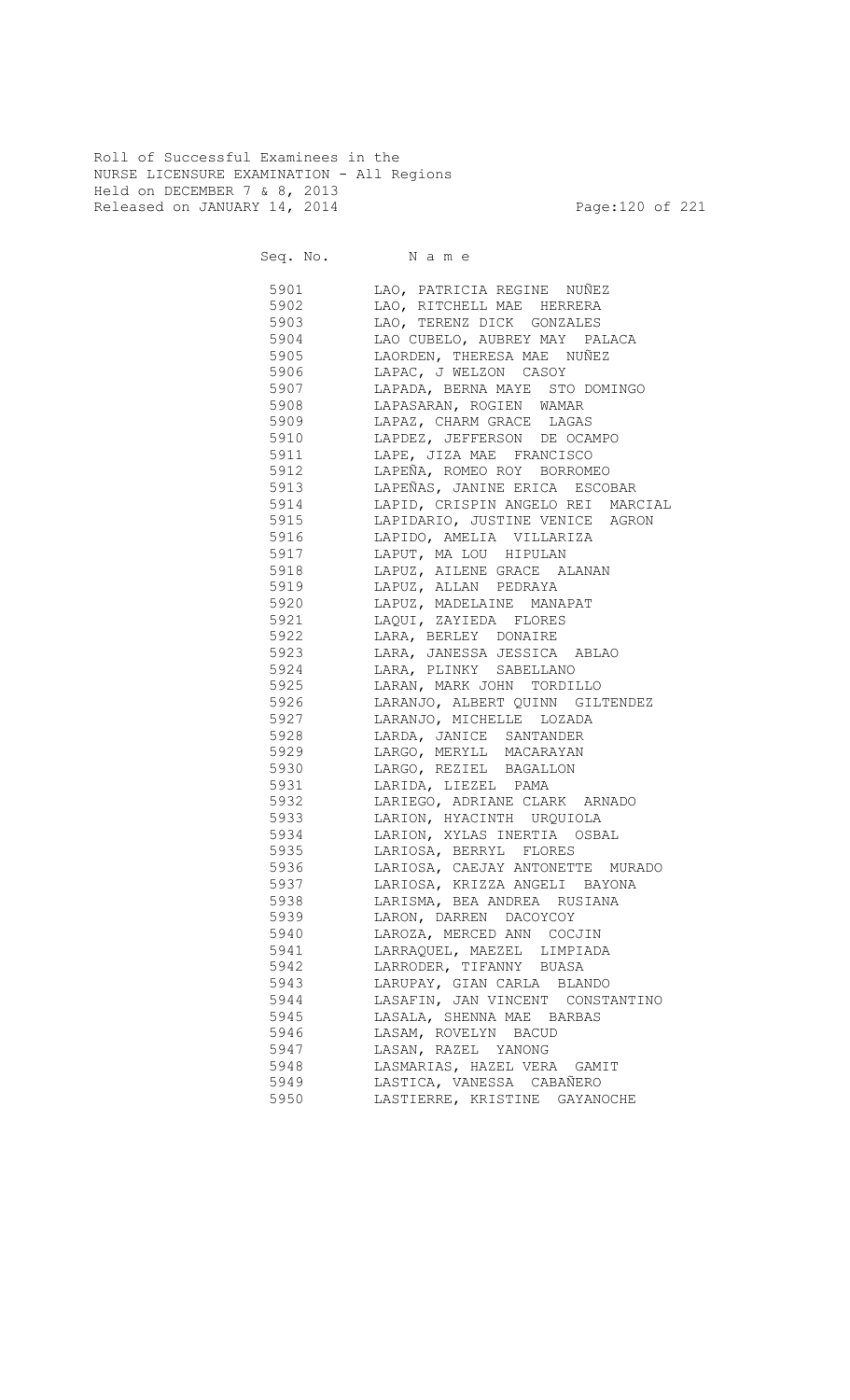Roll of Successful Examinees in the NURSE LICENSURE EXAMINATION - All Regions Held on DECEMBER 7 & 8, 2013 Released on JANUARY 14, 2014 **Page:121 of 221** 

Seq. No. Name

 5951 LASTIMADO, CHERRY VI VILLALONGJA 5952 LATA, PRINCESS TRAVILLA 5953 LATEO, JOHN CHRISTOPHER PARAGAS 5954 LATIP, HUSNA IBRAHIM LATONIO, TOMAS JR GARCIA 5956 LATOZA, ISSANDRA ROSE ROSARIO 5957 LATOZA, MICHAEL JAY PACIENTE 5958 LAUBAN, ALLYSSA BIRUAR 5959 LAUDENORIO, SWEDEN DIARESCO 5960 LAUDERES, SEPTROSS TUAZON 5961 LAUREA, KENNETH BRIAN AGUILAR 5962 LAUREANO, MA KATHERINE ECO 5963 LAUREL, MARIA KRISTINA BENIGNOS 5964 LAUREL, ROSIL SATURNINO 5965 LAURENTE, LOVELY LUCENA 5966 LAURETA, CAMILLE BAÑEZ 5967 LAURETA, REL JOICE DE GUZMAN LAURON, CZARINA KINTANAR 5969 LAURON, JASMIN JOYCE ALAIR<br>5970 LAUSPLE, GREANNE YEN SALAS LAUSPLE, GREANNE YEN SALAS 5971 LAUZ, DWIGHT TUPAZ 5972 LAVA, MARIA ROSANNE QUILIT 5973 LAVADO, KATHLYN KAY DACER 5974 LAVADOR, QUEENIE JOY MAYOL 5975 LAVARRO, VIANCA LOURIELE BARROGA 5976 LAVASTILLA, LIEZEL RAMIREZ 5977 LAVEGA, MARIANNE GALLEGO 5978 LAVILLA, PAMELA MARIE MELLIZO 5979 LAWAN, JASON PATIGAS 5980 LAXAMANA, CEDIERICK LIANG 5981 LAXAMANA, JHOSON IGE ELCAMEL 5982 LAXAMANA, JOSANNE MARIE ELCAMEL 5983 LAYA, CHARLES JOSEPH BAUTISTA 5984 LAYLO, ANNELINE GUCE 5985 LAYNO, MA JULIVEL ABRIÑO 5986 LAYOG, ZHARMAINE MALLARE 5987 LAYOSA, JOYCE ANN JAVIER 5988 LAYUGAN, ANNIE MERCADO 5989 LAYUGAN, JIGET LYN BULAN 5990 LAZAGA, PATRICIA MAY JIMENEZ 5991 LAZARITO, ELLAN KRISTINE LIBRADO 5992 LAZARO, MEL TESS MIRANDA 5993 LAZARO, SARAH JANE GUARNES 5994 LAZCANO, ANNA JAMAICA RAYRAY 5995 LAZO, FREDDIE GENE PATACSIL 5996 LAZO, JAZZLE ANN PATERNO 5997 LAZO, JIVELYN VITTO 5998 LAZO, KATRINA MAE PERMOSIL 5999 LAZO, KRISTA MAE CAPULONG 6000 LAZO, KRISTYL ANNE CAPULONG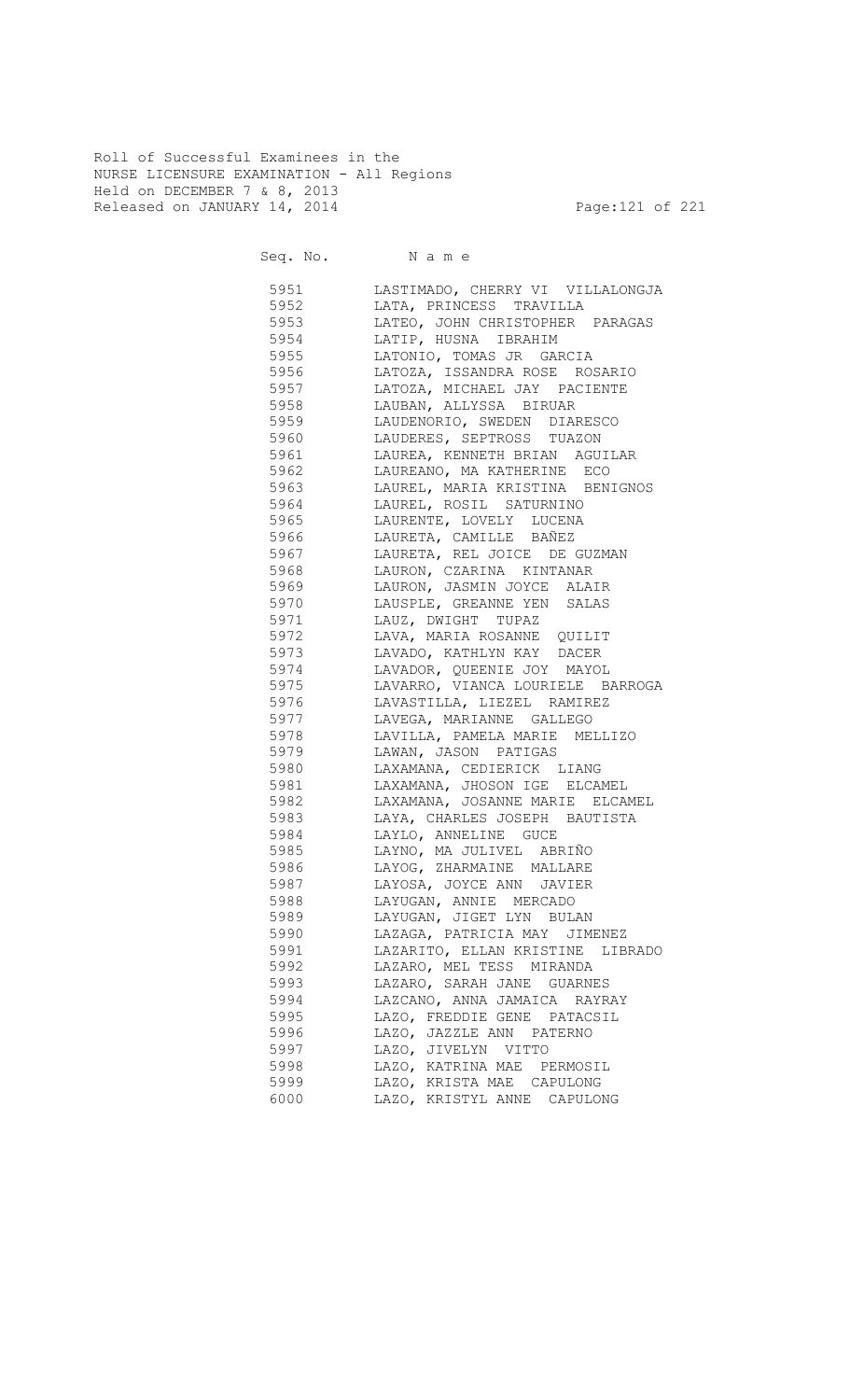Roll of Successful Examinees in the NURSE LICENSURE EXAMINATION - All Regions Held on DECEMBER 7 & 8, 2013 Released on JANUARY 14, 2014 **Page:122 of 221** 

Seq. No. Name

 6001 LAZO, MAE ANNE RAMOS 6002 LAZONA, SHERYL MEDEL 6003 LEAL, KIMBERLY JOYCE DELA CRUZ 6004 LEANDADO, DRANYL RALPH GEO BACOLCOL LEANDADO, JONALYN ULNAGAN 6006 LEAÑO, CRISTAL GRACE GONZALES 6007 LEAÑO, KRISTINE CINENCE 6008 LEAÑO, MARY JOYCE TACANG 6009 LEBII, BILLY JAY ESTABILLO 6010 LECAROS, PAOLA BETTINA LUZ MARCELINO 6011 LECHIDO, SUSSY CABATAÑA 6012 LEDESMA, ANGELICA GRACE SUICO 6013 LEDESMA, ELIANDRAE CATAGUE 6014 LEDESMA, FLOREMINE LOZADA 6015 LEDESMA, LORDEI NEMENZO 6016 LEDESMA, MA CORAZON PRECIOUS 6017 LEDESMA, MARY ANNE JOSELLE NIELES LEDESMA, WILHELMINA REY 6019 LEDRES, GUELLEN MARIE CARDENTE 6020 LEDUNA, DONALD SUARNABA 6021 LEE, ANA MARIE DE LOS SANTOS 6022 LEE, IRISH JANE MOYA 6023 LEE, JAN MAE RAMOS 6024 LEE, KIM IRISH RECINTO 6025 LEE, MARIA ROSALYN CASTILLO 6026 LEE, RALPH SCOTT BACOD 6027 LEGADA, DENIZE PESCANTE 6028 LEGADOS, KRISTAL LUMANAO 6029 LEGARAY, KARLO LAURITO 6030 LEGARDA, VINNIE CO 6031 LEGARDE, LYKA ALINDAO 6032 LEGAS, VIVIEN MARIE LASALITA 6033 LEGASPI, AILEEN MAY IDRIS 6034 LEGASPI, ALLYNN BUNITE 6035 LEGASPI, JENNIFER ALEGADO 6036 LEGASPI, JENNYLYN LORA 6037 LEGASPI, JHENNIE ROSE PRINCES ACOSTA 6038 LEGASPI, JOSEPH BAAWA 6039 LEGASPINA, JOHN PAUL LARIOZA 6040 LEGAYADA, JESSA MIAH LEMANA 6041 LEGAYADA, KRISTIN IANNE MAE ACELAR 6042 LEGION, MA DOLLY-ANN OPIMO 6043 LEGO, LLOYD PINGOLLO 6044 LELIS, HAREL JAY LEYSA 6045 LEMERY, MARY PAZ MACAINAN 6046 LEMORAN, EURIS GABISAN 6047 LEMOSNERO, JOANNA MAE SALE 6048 LENON, EURICK IAN JAY ESMANE 6049 LENON, LOUIE ADRIAN TUAZON 6050 LENSICO, ALONA MAY ARCEGA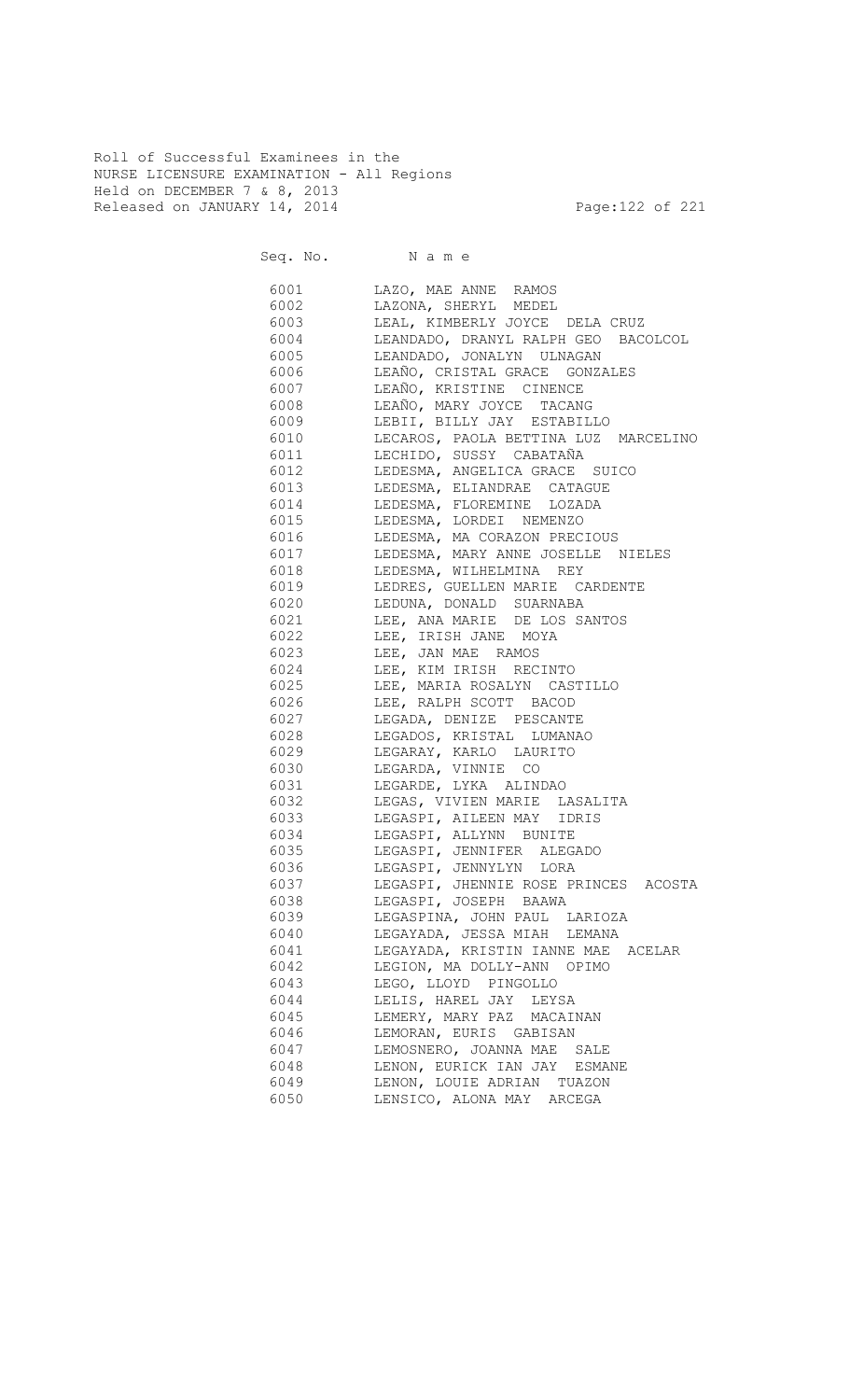Roll of Successful Examinees in the NURSE LICENSURE EXAMINATION - All Regions Held on DECEMBER 7 & 8, 2013 Released on JANUARY 14, 2014 **Page:123 of 221** 

Seq. No. Name

 6051 LENTEJAS, MARY JANE ANGELICA SOY 6052 LEOCHICO, PAUL ROBERT ATIENZA 6053 LEONARDO, AYRA FAYE MAMON 6054 LEONARDO, GARRY SARMIENTO LEONARDO, KRIZZELE CUERPO 6056 LEONES, LEYHAN VILLACARTA 6057 LEONG, DALE ERWIN PAULIN 6058 LEONIDA, CATHERINE CARRANZA 6059 LEONOR, AZRIEL GEN OFALLA 6060 LEQUIP, NORLYN ARELLANO 6061 LERA, MARIA CHONA ROCAMORA 6062 LERIT, JENNY CANO 6063 LERO, MARIAN ELUMBA 6064 LERO, MARIELLE CARDOZA 6065 LESWE, JOHN NICHOLE CERVAS 6066 LETABA, CHERRYMAE CABERTE 6067 LETRADA, SHEILA GALEA LEVISTE, SYDNEY BOMBAN 6069 LEYRIT, KIESHA BUENA MYRA OCTAVIANO 6070 LEYSA, MA JOSIE ANNE LADUA 6071 LEYSON, JOHN KEVIN DIVINAGRACIA 6072 LIBED, ELENIE CONANAN 6073 LIBERATO, ELNEDEN PATIÑO 6074 LIBETARIO, CHRISTINE ANNE BAGAIPO<br>6075 LIBIRAN, JACQUELINE ROY 6075 LIBIRAN, JACQUELINE ROY 6076 LIBIRAN, JOHN LEONARD FRUTO 6077 LIBO-ON, CHRISTERON PALMARES 6078 LIBO-ON, DUELA GRACE CALOPEZ 6079 LIBORIO, PHOEBE KRISTINE KISPAY 6080 LIBORO, CARLO AREVALO 6081 LIBOT LIBOT, JULIET OLAJE 6082 LIBRES, RHEA DOMOPOY 6083 LIBRIL, FERDINAND IBANEZ 6084 LIBRODO, BLESSIE JANE SABALA 6085 LIBRON, JEDH COREEN LOUISE GERMINO 6086 LIBRON, JHEA ISAGA 6087 LIBUNAO, ANGELICA NUCOS 6088 LICO, JAZZJIN CAGABHION 6089 LICOPIT, NICHOLLE ULFINDO 6090 LICOS, MARK ANTHONY MONLOY 6091 LICUAN, HANNAH MAY BALIOTA 6092 LICUDAN, KENNETH IAN GUERRERO 6093 LIGAD, APRIL BINOLOC 6094 LIGALIG, FLORANTE MAGBANUA 6095 LIGAN, EVELLI GAYLE PADREGANDA 6096 LIGAYO, WINONA JANE OMBAY 6097 LIGGAYU, DOIMAR NADAL 6098 LIGUTAN, GINIEFREN NAPITAN 6099 LIM, ABEGAIL BANTILES 6100 LIM, ALICE TY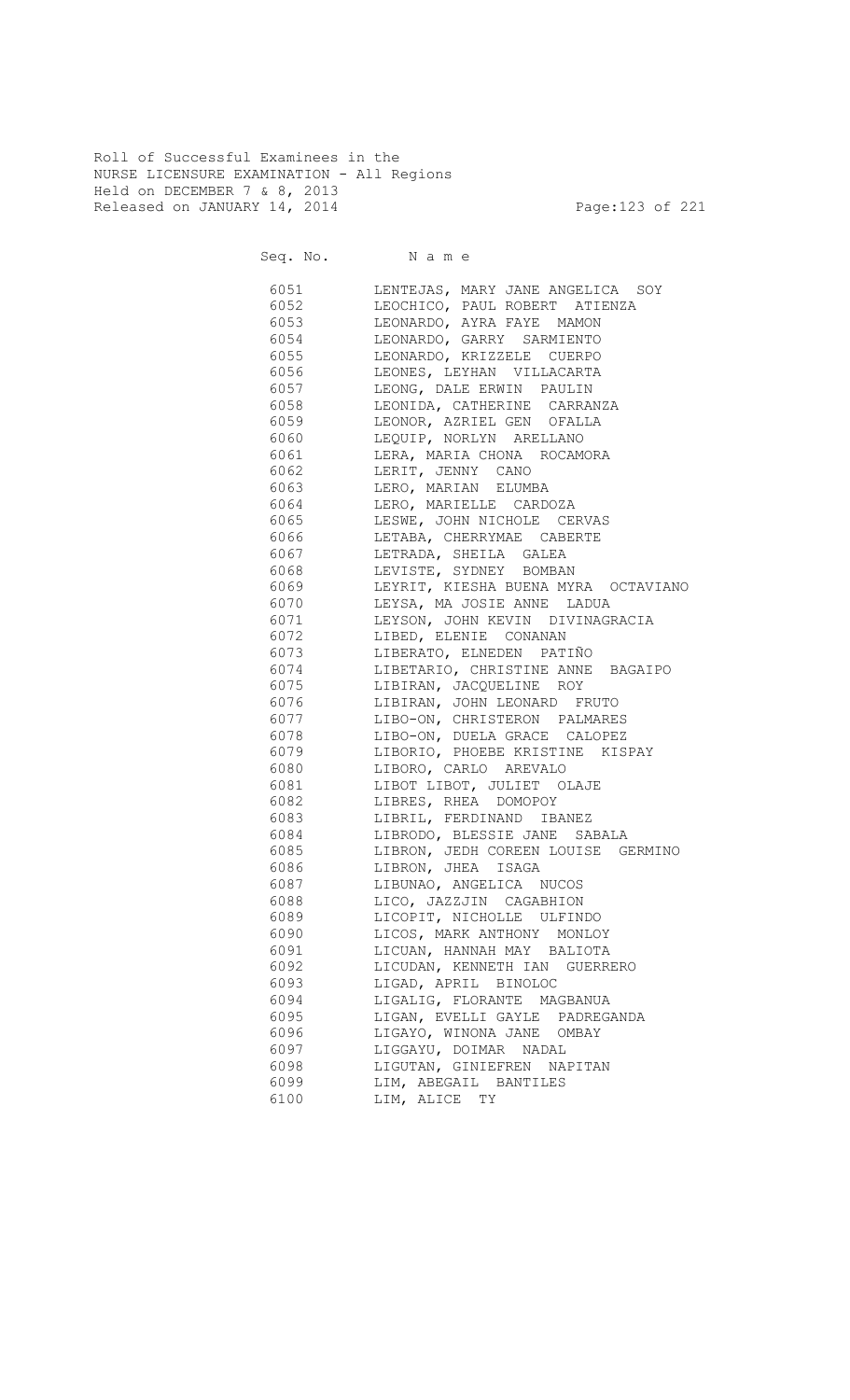Roll of Successful Examinees in the NURSE LICENSURE EXAMINATION - All Regions Held on DECEMBER 7 & 8, 2013 Released on JANUARY 14, 2014 **Page:124 of 221** 

|              | Seq. No. Name                                             |
|--------------|-----------------------------------------------------------|
| 6101         | LIM, ARTHUR II AQUINO                                     |
| 6102         | LIM, AUDREY ANNE GRACE RAZA                               |
| 6103         | LIM, CHARISSA ANNE VILLEGAS                               |
| 6104         | LIM, DENNIS ALEXANDER RANARIO                             |
| 6105         | LIM, EIMAN JHAINA ASDAON                                  |
| 6106         | LIM, EMELYN CULLANO                                       |
| 6107         | LIM, EVA LUZ GO                                           |
| 6108         | LIM, GRETCHEN ANN PONTERAS                                |
| 6109         | LIM, JOVREL TAMAYO                                        |
| 6110         | LIM, JUERGEN MARX CHIVA                                   |
| 6111         | LIM, KATHLEEN KAY PAPELLERIN                              |
| 6112         | LIM, KENT ANTHONY SINADJAN                                |
| 6113         | LIM, KIM NORLYN DACLES                                    |
| 6114         | LIM, KIMBERLY SUZZANE MAGALLANO                           |
| 6115         | LIM, KISMETH JOY BALCERA                                  |
| 6116         | LIM, LUCHEN SABANDON                                      |
| 6117         | LIM, MARY ANGELLI JOYCE MANA-AY                           |
| 6118         | LIM, MICHAEL VINCENT PINEDA                               |
| 6119         | LIM, MONIQUE MARIANNE MALLARI                             |
| 6120         | LIM, QUINMARC TABARANZA                                   |
| 6121         | LIM, RAYMOND DONGGON                                      |
| 6122         | LIM, ROCHELLE FAUSTINO                                    |
| 6123         | LIM, TRISHA MARIE ESPINA                                  |
| 6124         | LIMALIMA, QUEENY PEREZ                                    |
| 6125         | LIMARE, BELLE MAERIE ISMULA                               |
| 6126         | LIMBAGA, CRYSTAL LYN ROSALES                              |
| 6127         | LIMBAGA, MARIA SUZETTE MORALA                             |
| 6128         | LIMBAGA, PAUL JULLIAN ALOJADO                             |
| 6129         | LIMBING, MILYNNE TORRECAMPO                               |
| 6130         | LIMBO, JOVHENZ CLARENCE CATANGAY                          |
| 6131         | LIMCHIU, JENNIFER ONG                                     |
| 6132         | LIMEN, ANGELICA ALLAYBAN                                  |
| 6133         | LIMJOCO, FRINCESS CARLA CAPAN                             |
| 6134         | LIMON, ANALYN TIDOR                                       |
| 6135 — 13    | LIMPIN, ALDREFF CATLI                                     |
| 6136         | LIMSIACO, KRISNA DAWN DADOR                               |
| 6137         | LIMSON, JUVEN CASTRO                                      |
| 6138         | LIN, JENNIFER WONG                                        |
| 6139         | LINA, JAVELINE                                            |
| 6140         | LINA, JOSEPHINE GABREZA                                   |
| 6141         | LINAS, MANILLE ANN JUGUAN                                 |
| 6142         | LINASA, HAZEL JANE PATINIO                                |
| 6143         | LINDE, GIEANN REJUSO                                      |
| 6144         | LINDERO, JELOURD GALLEGO                                  |
| 6145<br>6146 | LINDONG, HAZEL MAY SEPANTON<br>LINGAOLINGAO, RAPUNZEL MAE |
| 6147         | MALAGA<br>LINGAYO, ARSENIA RODRIGO                        |
| 6148         | LINGBAOAN, CHRISABELLE OMAOID                             |
| 6149         | LININDING, HANNA SOPHIA ABATO                             |
| 6150         | LINTAG, JILL AUDREY BACANI                                |
|              |                                                           |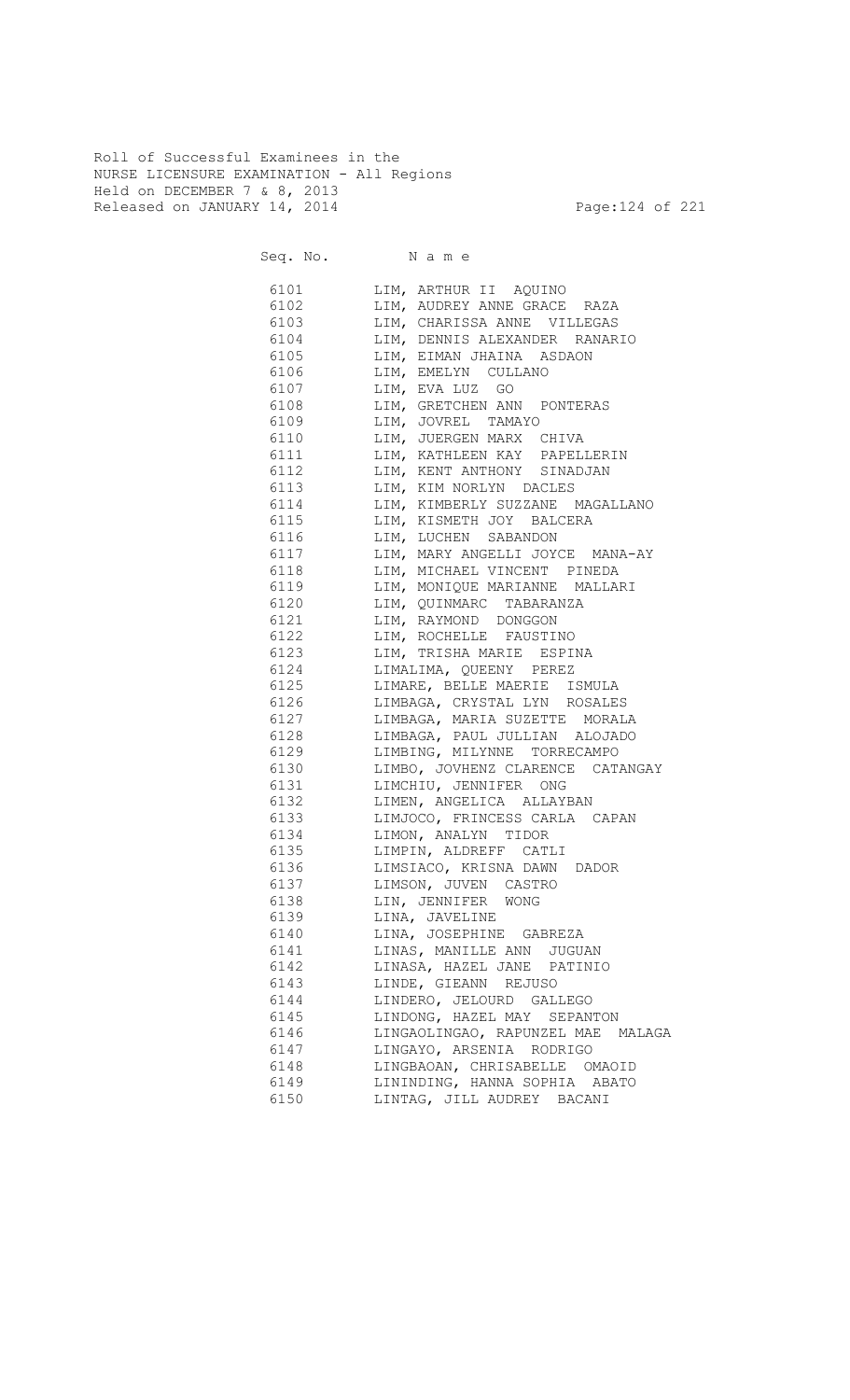Roll of Successful Examinees in the NURSE LICENSURE EXAMINATION - All Regions Held on DECEMBER 7 & 8, 2013 Released on JANUARY 14, 2014 **Page:125 of 221** 

Seq. No. Name

 6151 LINTAG, PATRICIA BLAIRE DABU 6152 LIPATA, NERISSA MARIBOJOC 6153 LIPURA, ROCELLE EVANGELISTA 6154 LIQUIDO, JANNA DANIECA CUIZON 6155 LIQUIRAN, JAYSON DIALA 6156 LIQUIT, IRAINE GAY JAYECTIN 6157 LIRA, LYKA LOU 6158 LISAO, PINKY LAREDO 6159 LISONDRA, FAITH CLOVELL 6160 LISTON, JUNABELLE VAÑO 6161 LITERATO, GENNIEVEB CAPA 6162 LIWANAG, DIXIE MANABAT 6163 LIWANAG, JOHN CHRISTOPHER SALANDANAN 6164 LIWANAGAN, JOANNE GABOR 6165 LIZADA, MARICEL YMALAY 6166 LIZARDO, JOHN KEVEN VADAL 6167 LIÑAN, ABRENE ZOAN DORMENTES 6168 LIÑGA, DIXIE MERCURIO 6169 LLACER, YVONNE MAE<br>6170 LLAGAS, JENCY CLAIP LLAGAS, JENCY CLAIRE DOLLANO 6171 LLAGUNO, JOSEPHINE AYUNON 6172 LLAMAS, DEO MICHAEL GABRIEL RIVERA 6173 LLAMELO, MARK ANGELO CACAL<br>6174 LLAMERA, DON PERFECT LAMBERT 6174 LLAMERA, DON PERFECT LAMBERT QUIJANO<br>6175 LLAMIDO, ROBIN ANDREW ANTOLIHAO LLAMIDO, ROBIN ANDREW ANTOLIHAO 6176 LLAMIS, WENCES GUCO 6177 LLAMOS, ANNA LOU NIEVES 6178 LLANES, RALPH DONOVAN ENRIQUEZ 6179 LLANES, ROBERT MAMPUSTI 6180 LLANTO, DAN KENNETH LIBAN 6181 LLAUDERES, JEZA MAE PARREÑAS 6182 LLAVE, ALDWIN ORDOÑA 6183 LLAVE, VIVIEN FONTILLAS 6184 LLAVOR, MARGARET MAY BANZUELO 6185 LLEDO, MERRY GRACE SEBALLOS 6186 LLEGO, JOAN HISO 6187 LLEGO, KRISTINA GUZMAN 6188 LLENADO, PATRICK ABERGAS 6189 LLENAREZ, GRACEL JOY CUTILLAS 6190 LLORENTE, JOHN ALVIN DE BLAS 6191 LLUISMA, THEA GALORIO 6192 LOABLE, CHERRY LYN ARTILLO 6193 LOADER, MA JACINTA BELARMINO 6194 LOBENDINA, RACQUEL YLANAN 6195 LOBERES, MARIELLE VILLAS 6196 LOBUSTA, CHRISTIAN ALFE DEGILLA 6197 LOCANILAO, SERLYN PLAYDA 6198 LOCRE, IRISH ESQUIVEL 6199 LOCSIN, MELMAR SELGA 6200 LODIVICO, PRESLYN GRACE MALAYAO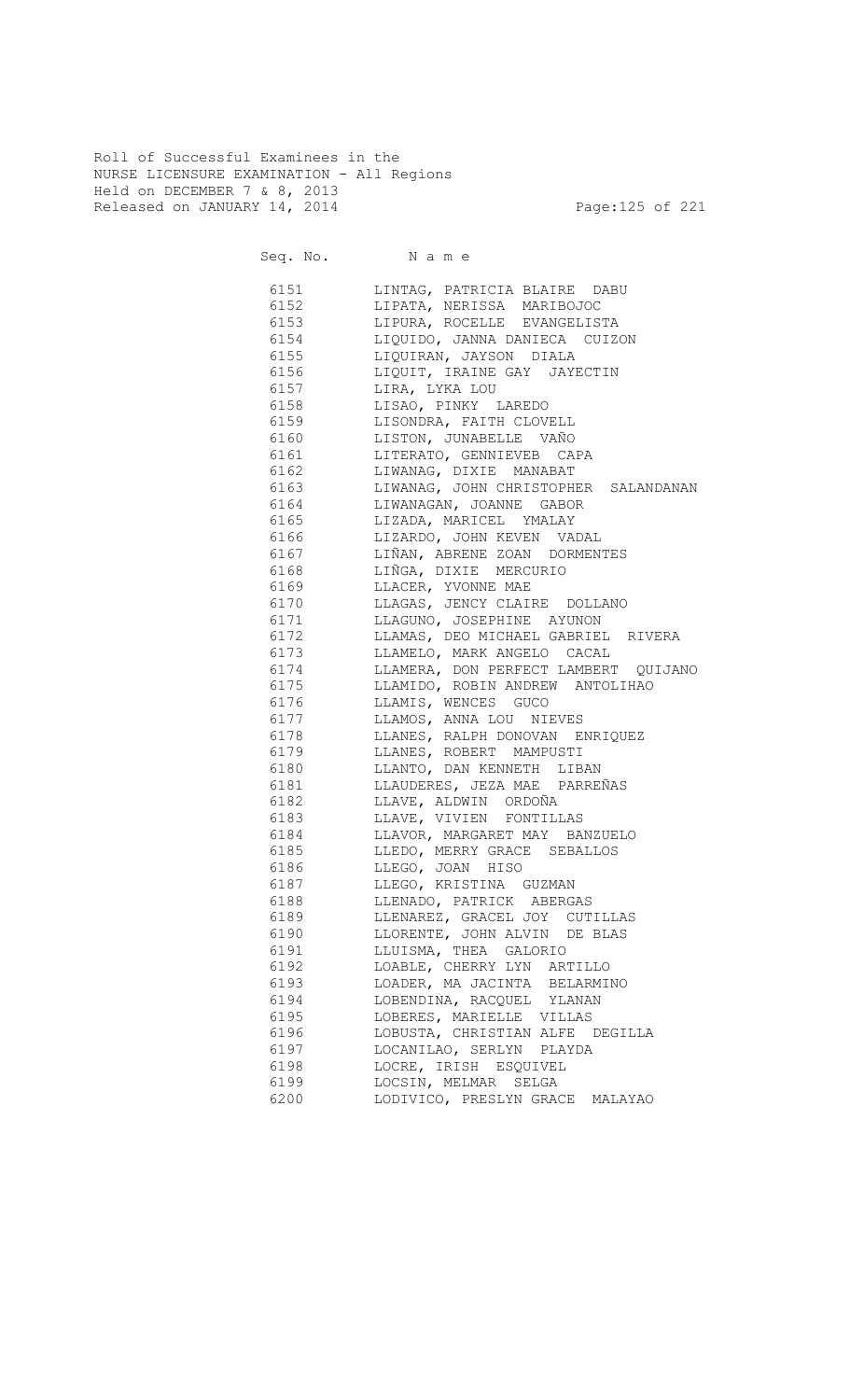Roll of Successful Examinees in the NURSE LICENSURE EXAMINATION - All Regions Held on DECEMBER 7 & 8, 2013 Released on JANUARY 14, 2014 **Page:126 of 221** 

Seq. No. Name 6201 LODONIA, JONNA MAE SUICO 6202 LODONIA, MA THERESA SOQUILLO 6203 LODRIGA, PAULO GONZALES 6204 LOGMAO, JEROLD JIRX BARADE 6205 LOGROSA, APRIL ROSE GARADO 6206 LOGROÑO, DARLEEN SALAZAR 6207 LOGUIBIS, JANETH RUFINO 6208 LOJA, LADY FRITZ MALIMA 6209 LOJA, LI VERNELLE DAJAO 6210 LOKING, RONA GULLOS<br>6211 LOMA, DESIREE MAY F. LOMA, DESIREE MAY FABIAN 6212 LOMARDA, SOLAR FABURADA 6213 LOMBOY, GRACE ANN ROLLODA 6214 LOMIBAO, BENJAMIN JOSEPH BALUYOT 6215 LOMIBAO, DYESIE-BETH MIRANDA 6216 LOMIBAO, JARED JACOB PANGANIBAN 6217 LOMOD, MARY ANN STEPHANY CANCILLER LOMOLOY, ANDREW QUIRIM 6219 LOMUGDANG, ANGELETTE MAGSIPOC 6220 LONDONIO, SARAH RUTH UAL 6221 LONGINO, VAL LEMUEL MAG-ASO 6222 LONTOC, PAULINE NAPALAN 6223 LOOK, APRIL ROSE ANN FERMANO 6224 LOPEZ, ADRIENNE FAITH JOSE 6225 LOPEZ, ANA MARIE GANDO 6226 LOPEZ, ANTHONY JAN LIONGZON 6227 LOPEZ, ANZEN KATE AUTAJAY 6228 LOPEZ, BECKY SUE DULNUAN 6229 LOPEZ, CAROL GRACE CHAVEZ 6230 LOPEZ, GLORY ANNE ROSELLE FAROLAN 6231 LOPEZ, HERA PATRICIA NICOLE NUEVO 6232 LOPEZ, IVY CHRISTEL ADIAO 6233 LOPEZ, JANINE MARIE PALABRICA 6234 LOPEZ, JENNY MAE DEL ROSARIO 6235 LOPEZ, JENNYLYN DORIAS 6236 LOPEZ, JOANNA MARY RAMOS 6237 LOPEZ, KARISSA IVANNA MARIZ LEACHON 6238 LOPEZ, KARL VINCENT BRILLOS 6239 LOPEZ, LORNDALE TRINIDAD 6240 LOPEZ, MARIA MELODY CARRETERO 6241 LOPEZ, MARIA PRISCILLA THERESA PAKINGAN 6242 LOPEZ, MAXIMO III KING 6243 LOPEZ, MILKY RICA OLEDAN 6244 LOPEZ, MYRA ROSSEL PATRIMONIO 6245 LOPEZ, MYRINE CALAS 6246 LOPEZ, NESLIE BELLOCILLO 6247 LOPEZ, RAYCIE QUEENIE BELLE ARANDUQUE 6248 LOQUE, GRETA MARGARET ALOG 6249 LOQUINARIO, ANGELIQUE GALBAN 6250 LOQUITE, SAMUEL JR VERTERRA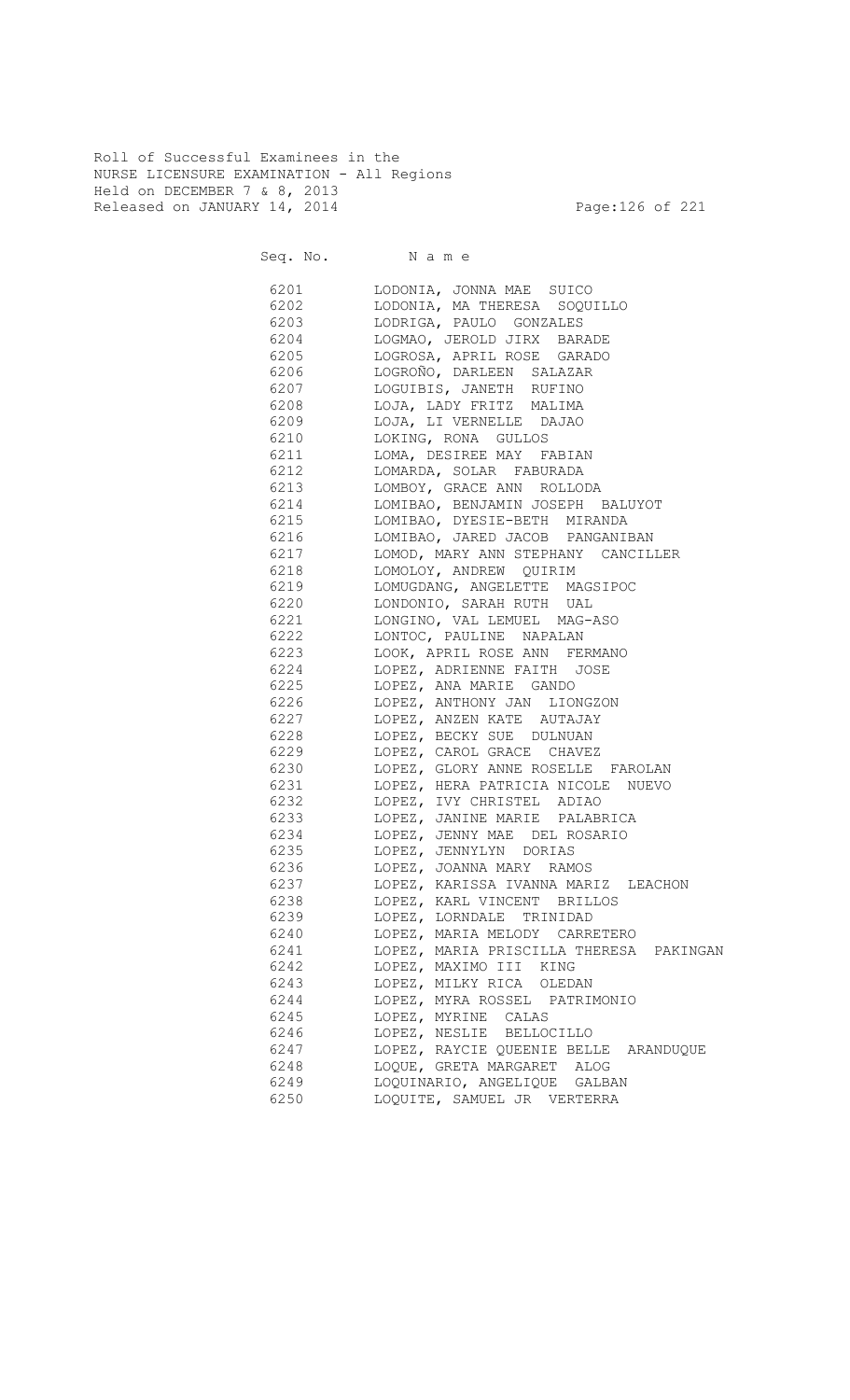Roll of Successful Examinees in the NURSE LICENSURE EXAMINATION - All Regions Held on DECEMBER 7 & 8, 2013 Released on JANUARY 14, 2014 **Page:127 of 221** 

Seq. No. Name

 6251 LOR, ROY JASON PAO 6252 LORAÑA, FLOREVIL ANINO 6253 LORENA, CHARIZA HUERNO 6254 LORENO, ROMELYN CABALLERO<br>6255 LORENZANA, HAZEL ANN CASSAI 6255 LORENZANA, HAZEL ANN CASSANDRA ALCANTARA 6256 LORENZO, ALMA CAACBAY 6257 LORENZO, DANICA VILLANUEVA 6258 LORENZO, EMILY MARIE OMLANG 6259 LORENZO, RAQUEL HERNANDEZ 6260 LORENZO, STEPHENSON ZABAT 6261 LORENZO, SYRA MAE YULO 6262 LORESCO, JOSEPHINE GRACE DAROY 6263 LORETO, BERNADEL SILVANO 6264 LORETO, JHANNICA PAYLANGCO 6265 LORIA, JUDAH JANE SUNGA 6266 LORILLA, VENUS DURAN 6267 LORO, SHERYL LYNN MINISTERIO LOSAURO, JUNE CRISTY SUICO 6269 LOSTRENO, SHENE TAVAS 6270 LOTERO, RANDOLF GREGORE CHAN 6271 LOVEDORIAL, ARVIN CULTIVO 6272 LOYOLA, GESTER PAREDES 6273 LOZADA, JASMINE DELGADO 6274 LOZANO, ALCHEMO GRIETTO ASUNCION<br>6275 LOZANO, ANN RACHELLE GALLA LOZANO, ANN RACHELLE GALLA 6276 LOZANO, GIN PENIEL BAQUIANO 6277 LOZANO, MARY JANE ANSALDO 6278 LOZANO, ROMA SUAREZ 6279 LOZANO, XEREZ ROCHELLE PEPITO 6280 LOZARES, JAN MACAYAN 6281 LOZARITA, JANINE TORREON 6282 LU, MARIA CRISTINA ANTONIO 6283 LU, SARAH JANE JIMENEZ 6284 LUA, JANICE CHING 6285 LUAB, CHARLITO JR CATAHAY 6286 LUARTES, MARIA DIVINA GRACIA OBRIQUE 6287 LUAYON, JESSICA MAY LECHIDO 6288 LUBATON, MARIA SOCORRO SABATE 6289 LUBATON, SHERILYN VIGIL 6290 LUCAS, AUBREY NICOLAS 6291 LUCAS, CARLA ROXAS 6292 LUCAS, MARIECRIS AGAD 6293 LUCAS, NATASHA ALEKXIS TAGUBA 6294 LUCAS, ROANN AGCAOILI 6295 LUCAS, RONALDO GERALD DELOS SANTOS 6296 LUCAS, THEA FAYE GUERRERO 6297 LUCERO, AARON ELY PADRIGO 6298 LUCERO, DONNA JANE MATA 6299 LUCERO, MARYNELL ENALPE 6300 LUCES, DAN JOERY AKOL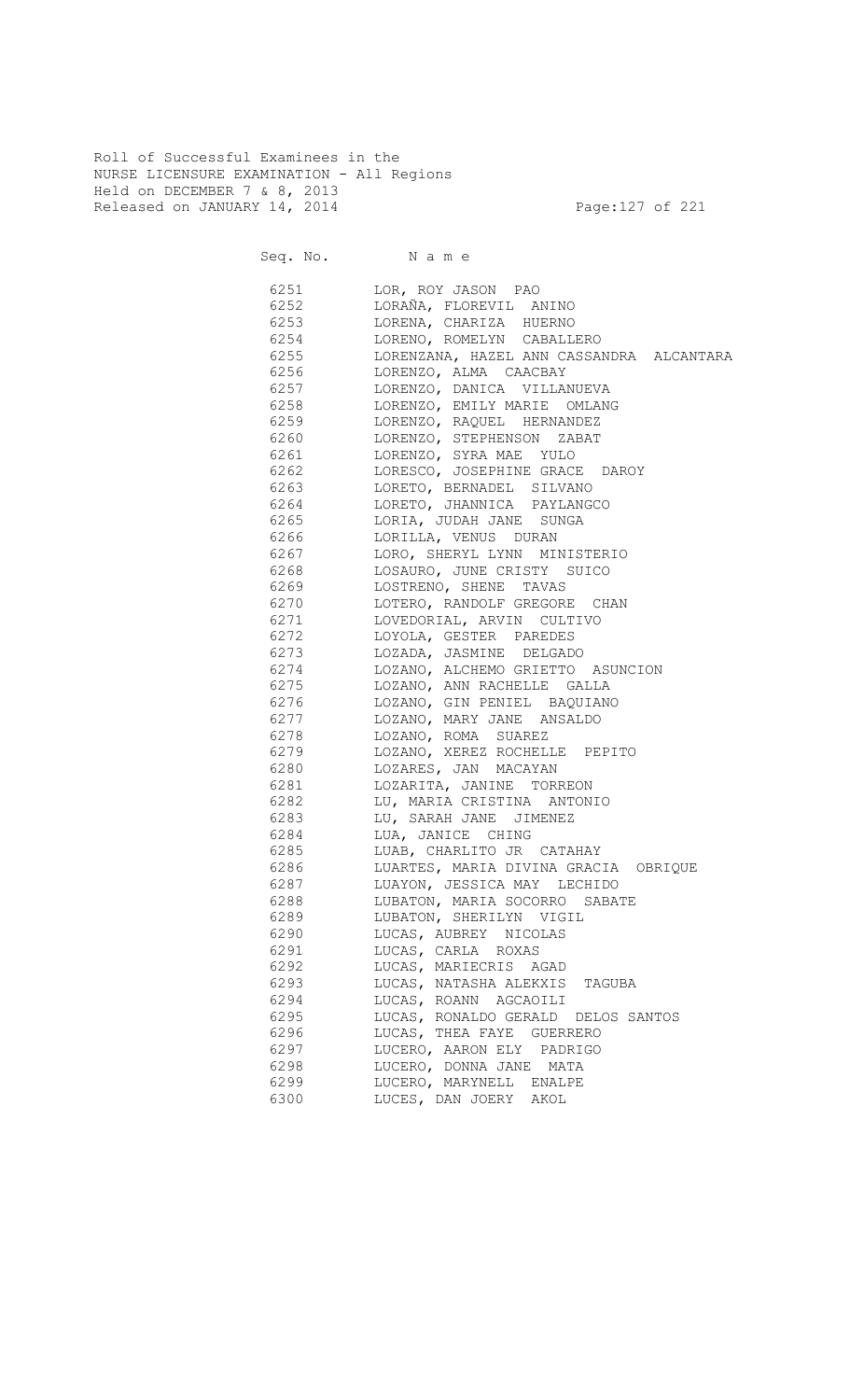Roll of Successful Examinees in the NURSE LICENSURE EXAMINATION - All Regions Held on DECEMBER 7 & 8, 2013 Released on JANUARY 14, 2014 **Page:128 of 221** 

Seq. No. Name 6301 LUCES, JOY ANNE ROSE SAGUN 6302 LUCHING, ALMA MARICRIS ANDRADA 6303 LUCIDA, TANYA MAY DE LA CRUZ 6304 LUCIDO, PRINCESS URDAS<br>6305 LUCIO, EDNALYN TAGLE LUCIO, EDNALYN TAGLE 6306 LUCIP, GERALDINE MANILLA 6307 LUGOD, RHODORA OBAÑA 6308 LUIS, JAN CARL SALVADOR 6309 LUISON, ELGINE DE OCAMPO 6310 LUMAAD, ERIKA CHARMAINE HONRADO 6311 LUMACAD, JACKY LOU TABAMO 6312 LUMACANG, JUCRIST ABARQUEZ 6313 LUMACTOD, ROY GABATAN 6314 LUMAGUE, ALLYANNA MUNOZ 6315 LUMAGUE, JUSTINE ANNE NICOLE ANGELES 6316 LUMAHO, EMILIO JR RAMON 6317 LUMAIN, ROSE ANN LAURON LUMAMPA, SITTIE RAYHANA MACAWADIB 6319 LUMAMPAO, MARIA ANITA MENDIJAR 6320 LUMANG, AIZA KATRINA 6321 LUMANOG, ALEXI JERMAINE ENRIQUEZ 6322 LUMANOG, RACHELLE KIM QUIDILIG 6323 LUMBA, JOSEPHINE ANN LANTORIA 6324 LUMBRE, KIMBIE MAAGAD 6325 LUMELAY, KHRIZALEEH BINULUAN 6326 LUMIBAO, SHARMAINE BUGAYONG 6327 LUMINATE, RALPH JAPHET CUSTODIO 6328 LUMINGIS, ANDRELYN BALANGUI 6329 LUMITAP, RUVELYN DOMALUS 6330 LUMOYOD, JOYCE BREZELLIN GUZMAN 6331 LUNA, ABY LEIGH MINA 6332 LUNA, DENNIS CABARONG 6333 LUNA, DONNA BORRERO 6334 LUNA, JEFFREY 6335 LUNA, MARIA MAYA ABAYON 6336 LUNA, MILDRED TRINIDAD 6337 LUNA, RACHEL AMPONG 6338 LUNATO, MA CRISTINA AGCAOILI 6339 LUNGAN, ALECSZICA CANO 6340 LUNTAO, ALVIN JOHN URBANO 6341 LUPANGO, JUSTINE MARIE ROSERO 6342 LUPENA, JESSICA MAE AMADOR 6343 LUSICA, ANGELICA SHANE ANDRADE 6344 LUSTINA, JANINE ROMERO 6345 LUSTINA, MARIANE JOY TAACA 6346 LUSTRE, CATHERINE APOR 6347 LUSUEGRO, MARY GRACE NUNEZ 6348 LUZANTA, AYESHA MARFIL

> 6349 LUZENTALES, ARIANE FRONDOZO 6350 LUZON, FAYE VANESSA GACUMA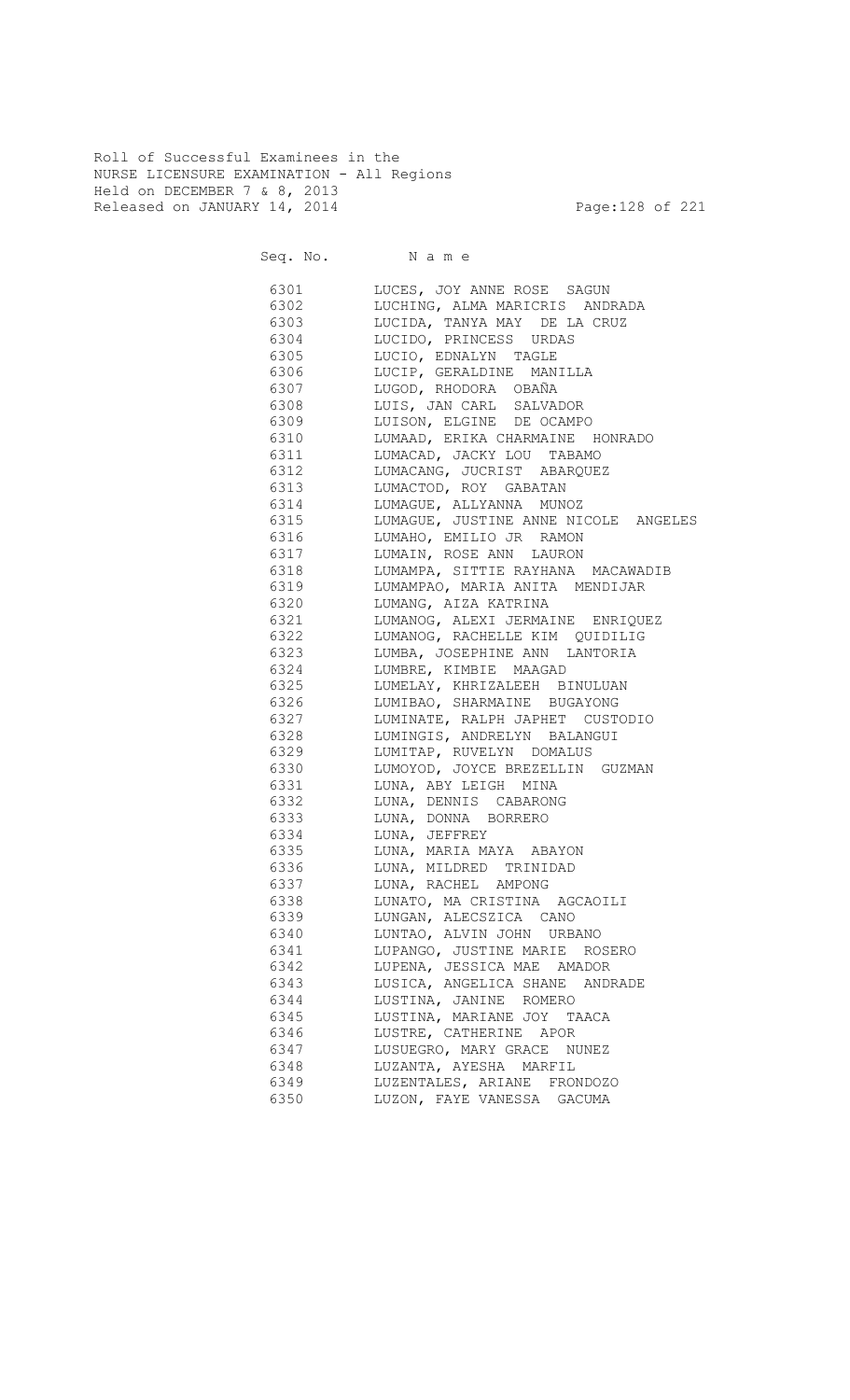Roll of Successful Examinees in the NURSE LICENSURE EXAMINATION - All Regions Held on DECEMBER 7 & 8, 2013 Released on JANUARY 14, 2014 **Page:129 of 221** 

Seq. No. Name

 6351 LUÑA, KRISTINE MANLAPAZ 6352 MAAGHOP, MA ISABELLE BIANCA VELEZ 6353 MAALAT, BILL JUNE LANOJAN 6354 MAAMBONG, JOSEPH DELA CRUZ 6355 MAANDIG, ELEANOR ACERON 6356 MAANDIG, MARIEL APPLE PUEBLOS 6357 MAAÑO, JOELLEE CONSTANTINO 6358 MABA, APIDAH SARIP 6359 MABALOT, RHONIDA VINLUAN 6360 MABANDOS, DIVINE MASINADING 6361 MABANDOS, NECY JANE BALDOZ 6362 MABANES, KESSIA AMAR 6363 MABAQUIAO, GWENDOLYN TAMPUS 6364 MABASA, ELSA RODRIGUEZ 6365 MABASA, JULIE MAE ALEGRIA 6366 MABINI, BIANCA JAYNE ANTIPORDA 6367 MABITAD, JORIEL CARO MABONG, ZAYRAH JOYCE POCOT 6369 MABULAY, RUBY PAULO LICAYAN 6370 MABUTI, DIANE MAY BUCARILE 6371 MABUTI, MONALISA ESTABILLO<br>6372 MACAAYAO, ROHAIDA TATO 6372 MACAAYAO, ROHAIDA TATO 6373 MACABABBAD, KATHRINA BIANCA CAGURUNGAN 6374 MACABADA, YASMIN BULAGAS 6375 MACABAGO, ABDULJALIL MATUAN 6376 MACABAGO, SITTIE HEDJARA PUNDIROGONG 6377 MACABUDBUD, JEROME SALAO 6378 MACABUNGA, SHEILA RAMBAYON 6379 MACADAEG, ROMNICK CALACALA 6380 MACADANGDANG, JEREMY ABAYA 6381 MACADANGDANG, MARY ANN MINDO 6382 MACADATO, ANIDAH ALI 6383 MACADATO, NASIF NORJANNAH 6384 MACAHILOS, LILIBETH PALACA 6385 MACAIRAN, MA VICENTA REJOLLO 6386 MACALALAG, JUAN CARLOS PAMBO 6387 MACALANDA, ANNABEL ALVARO 6388 MACALDE, CHARLES JO FRITZ PECINA 6389 MACALDO, MARIA GERALDINE PLANILLAS 6390 MACALE, MA MONETTE AYATON 6391 MACALINAO, JOANNA LUCIO 6392 MACALINDONG, EMMANUEL GLENN ABERGOS 6393 MACALINDONG, RONNIEL CANARIAS 6394 MACALINO, MARICOR BOTACION 6395 MACALINTAL, FRANZ MICHAEL PECSON 6396 MACALIPAT, ALFIJEDD CAMANTO 6397 MACALISANG, MARY JOIE TUTAS 6398 MACALISANG, SHEENA MIE PALALLOS 6399 MACALMA, MA REMADEL AGUSTIN 6400 MACAMAY, PAUL JOSEPH PLAZA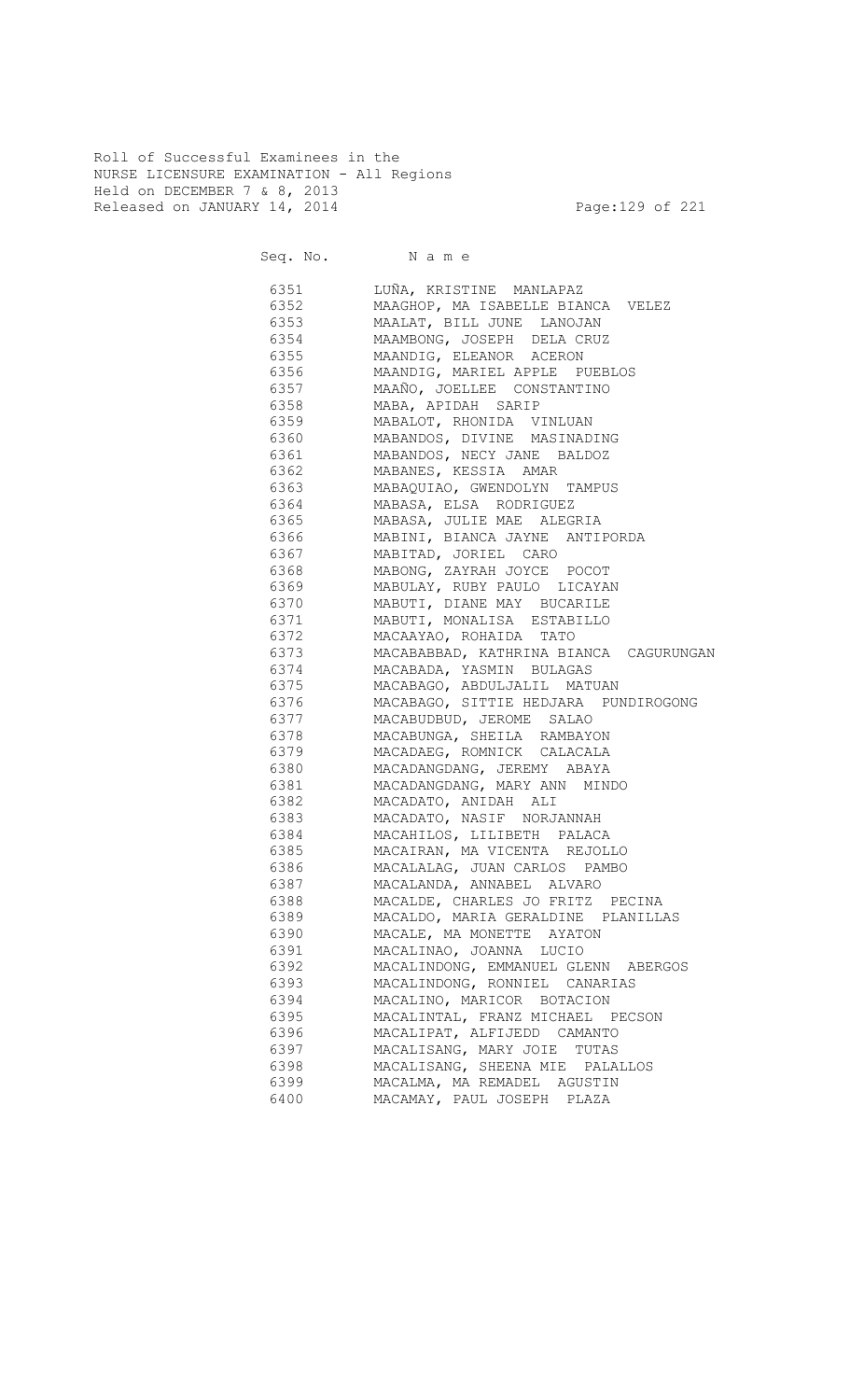Roll of Successful Examinees in the NURSE LICENSURE EXAMINATION - All Regions Held on DECEMBER 7 & 8, 2013 Released on JANUARY 14, 2014 **Page:130 of 221** 

Seq. No. Name

 6401 MACANLALAY, IVY LEAH AGCAOILE 6402 MACAPAGAL, JOANE MAY ALCALA 6403 MACAPAGAL, MAAN JOY MANALO 6404 MACAPANAS, SHIEMAY BACULIO 6405 MACAPILI, CRISTOBAL JR ALVARADO 6406 MACAPOBRE, WILLY ANTIPOLO 6407 MACAPONDAG, KARLA BAGTING 6408 MACARAEG, BRYLE JAY MANINGDING 6409 MACARAEG, SHERRYLYN SEVILLA 6410 MACARAEG, STACEY LYN UY 6411 MACARAIG, JUJILLE AZARCON 6412 MACARAIG, REYNALDO III CACANOG 6413 MACARAIG, SAULA JOANNE PAMBID 6414 MACARAMBON, MOHAMMAD HOSNE MODA-ALAY 6415 MACARANDAN, JENNY JANE MALINIS 6416 MACARAT, FRITZEL RIVERA 6417 MACARIMBANG, SAIDAMEN MACASALUNG<br>6418 MACASAET, KRISTINA RAE VIRTUDAZO 6418 MACASAET, KRISTINA RAE VIRTUDAZO 6419 MACASAET, RACHEL HUELBA 6420 MACASIEB, ETHEL MARIE MANABAT 6421 MACASINDEL, NORHATA BANDRANG 6422 MACASO, FERNANDO WEE 6423 MACATO, AUBREY CAÑAVERAL 6424 MACATOL, ABBA CEELINE FABELA 6425 MACATUGGAL, MARIE LOUISE DELA CRUZ 6426 MACAVINTA, MARVI MARCELINO 6427 MACAWILE, JANELA LONGATANG 6428 MACAWILE, MARY GRACE ALBUTRA 6429 MACEDA, ANECITH ANITA AUNZO 6430 MACEDA, MICHELLE UDTUJAN 6431 MACIAS, LEONA GI SECONG 6432 MACIAS, MANILYN ALATAN 6433 MACION, EDZEL RON SANZ 6434 MACLIT, JOSE MARIE BERNARDO 6435 MACROHON, JAIMA HIYA 6436 MACUGAY, SHEENA MARIA CALZADO 6437 MACULANLAN, SHANE GUIRGEN 6438 MACUTE, PHILIP GANDAMON 6439 MADAG, NORMINA LINDONGAN 6440 MADAMBA, MIKEN JELO TORRALBA 6441 MADARANG, CATHY MAY CABONUAN 6442 MADARCOS, KEZEE BUCALBOS 6443 MADCHIW, NOREA TABAYAG 6444 MADDARA, RONA ANNE MARIE ARGONZA 6445 MADDAS, EMIR RAFI MATOLO 6446 MADDAS, KARNALYN BISARRA 6447 MADELO, MAY ANN SEDILLO 6448 MADELO, THOMAS LITO MOSENDE 6449 MADERA, JAMAIKA LOAÑA 6450 MADERA, REGEI DIOLA PANAL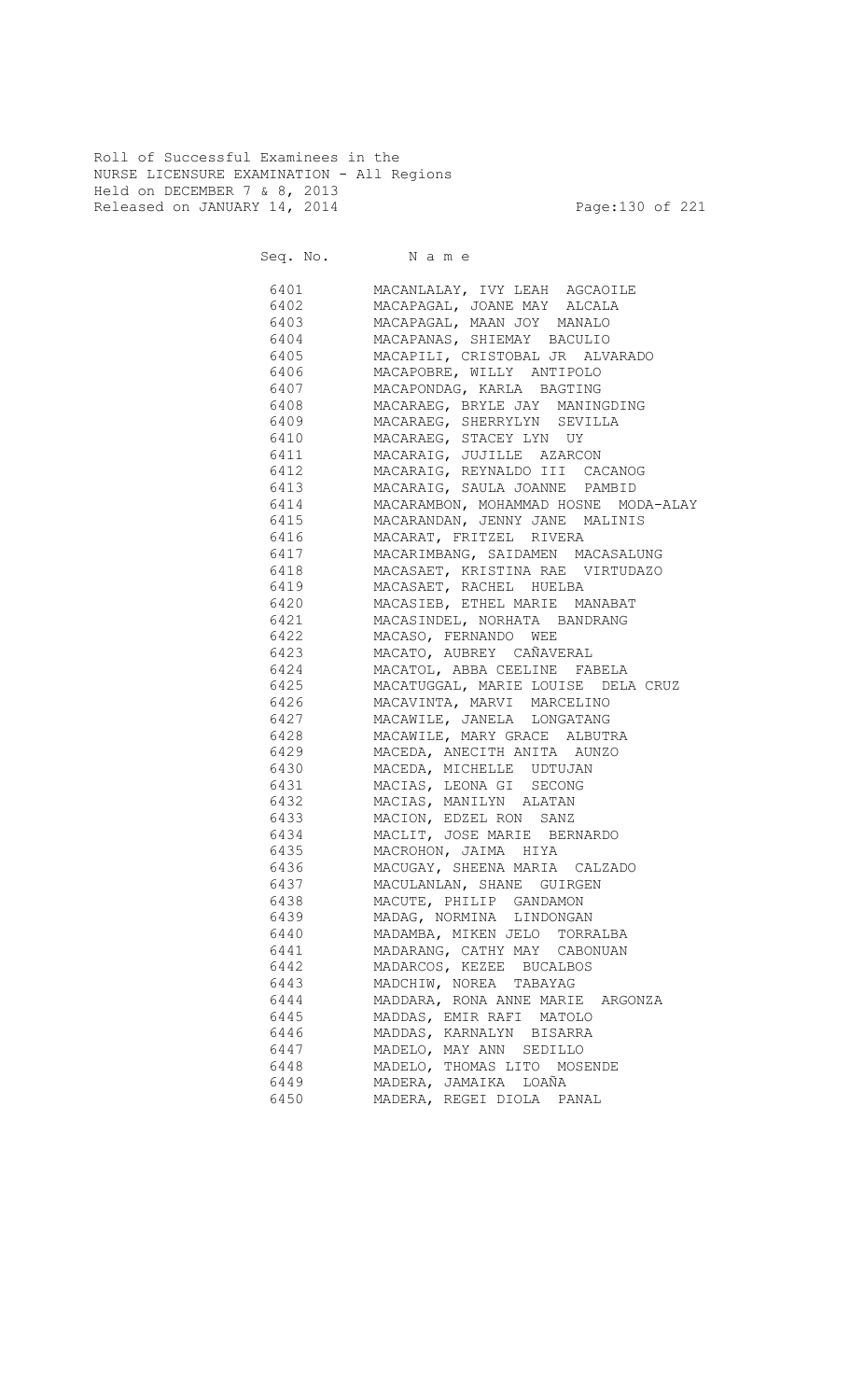Roll of Successful Examinees in the NURSE LICENSURE EXAMINATION - All Regions Held on DECEMBER 7 & 8, 2013 Released on JANUARY 14, 2014 **Page:131 of 221** 

Seq. No. Name

 6451 MADERADA, ERFA CABRA 6452 MADERIA, PETER MARK FERRER 6453 MADIWO, JANE PUCDIHON 6454 MADJUS, ANAFE QUIAPO 6455 MADLANGBAYAN, CHRISTIAN BOY CARINGAL 6456 MADOLORA, JENNILYN CALDA 6457 MADRAZO, JANCYN GEM GABUCAN 6458 MADRID, ELMOORE MENESES 6459 MADRID, GILBERT JR CABANTAC 6460 MADRID, KRISTINE BUENO 6461 MADRID OESTEREICH, KAREN MOLINA 6462 MADRIDEJOS, ALMIRA PERUCHO 6463 MAEDA, JEAN FUDALAN 6464 MAG-ATAS, IRISH MAY SUBAAN 6465 MAGADDON, ANA MARIE URIANZA 6466 MAGADIA, GEROAME OBCEMEA 6467 MAGADIA, KEISHA NICOLE REYES 6468 MAGAHIS, JEMARC MONTEAGUDO 6469 MAGALIT, JOSELLE GLECY VIGO 6470 MAGALLANES, ALYSSA THERESE TELOG 6471 MAGALLANES, VANDIE PUNZALAN 6472 MAGALLANO, CHARL JESSUN JUANITEZ 6473 MAGALLON, MARY JONAMIE JOY CAPAQUE 6474 MAGALO, STELLA MARISSE BAJADA<br>6475 MAGALONA, JENNIFER SANTOS MAGALONA, JENNIFER SANTOS 6476 MAGALONA, MA NIMFA ANTONIETTE ATASAN 6477 MAGANYAN, NELZE BUCTUANON 6478 MAGARO, JESSA MARIE LAGRADA 6479 MAGARRO, JULIE MAGDA RIVAMONTE 6480 MAGAT, JULIE ANN GORRA 6481 MAGAY, CHARMAINE KAYE MAGRACIA 6482 MAGAYANO, CHAEYZZA LHEI QUIAOIT 6483 MAGAYONDATO, JEANIE ANN SURIAGA 6484 MAGBAGAY, MIRASOL OCHEA 6485 MAGBALOT, AL BHERT TIMBAL 6486 MAGBANUA, ALYSSA DANICE VILLANUEVA 6487 MAGBANUA, BEA CZARINAH LUCES 6488 MAGBANUA, FERDIE PILLADO 6489 MAGBANUA, JENNIFER JOY ESQUILARGA 6490 MAGBANUA, KIMBERLY JOY MALLO 6491 MAGBANUA, MAECEL FAITH ORBIDO 6492 MAGBANUA, SHEMAE SARMIENTO 6493 MAGBATA, JESSABEL AREOLA 6494 MAGBOJOS, VEODEL HARRISON SANTOS 6495 MAGBUJOS, ANNA GAY SADSAD 6496 MAGCALAS, ROSE ANNE LUMANLAN 6497 MAGDANGAL, MARCHELLE MAY CASAÑARES 6498 MAGDARAOG, KENT CHESTER CABAHUG 6499 MAGDOG, JOBELLE 6500 MAGGAY, MICHELLE QUENDANGAN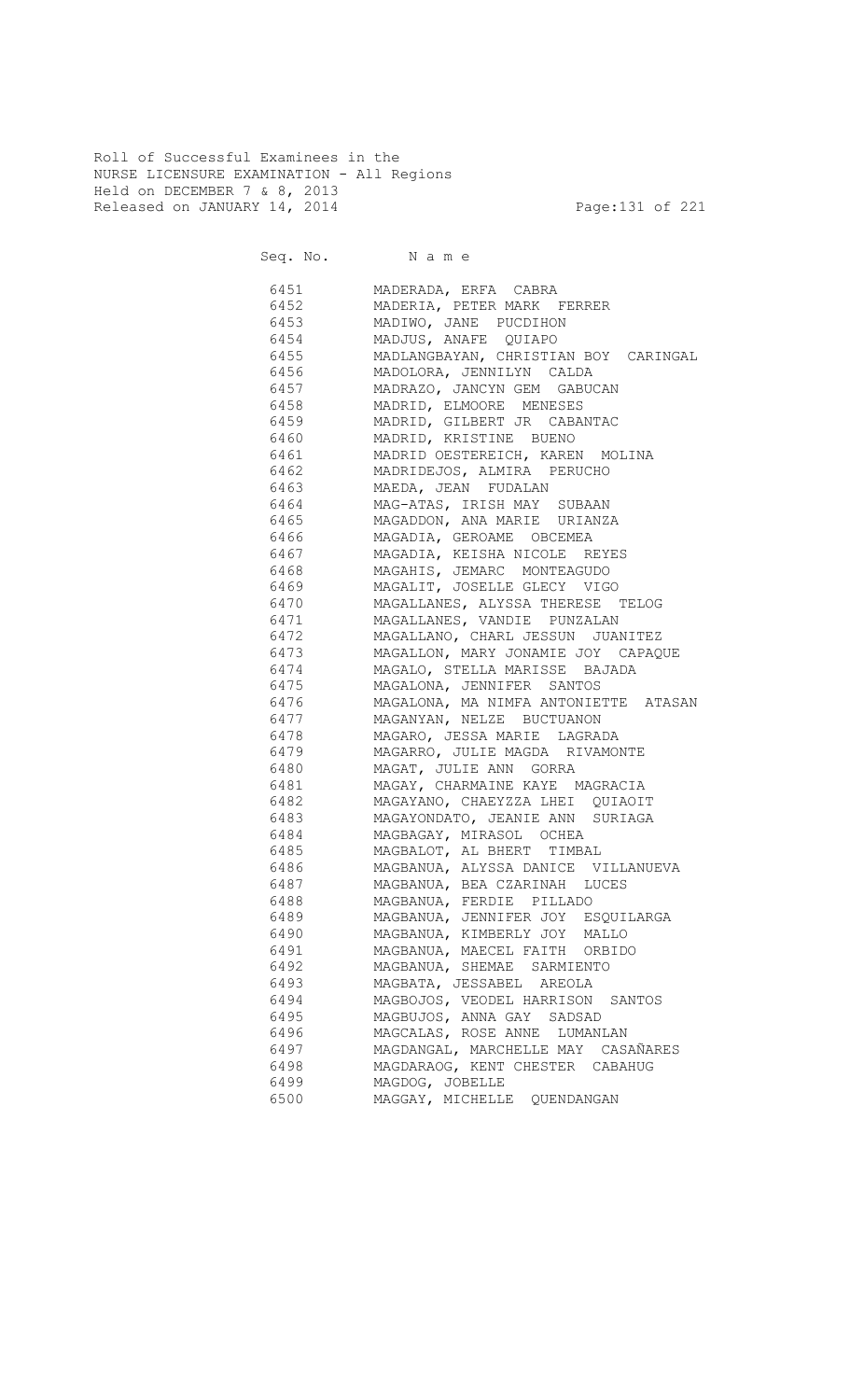Roll of Successful Examinees in the NURSE LICENSURE EXAMINATION - All Regions Held on DECEMBER 7 & 8, 2013 Released on JANUARY 14, 2014 **Page:132 of 221** 

Seq. No. Name

 6501 MAGHANOY, KEVIN CHESTER PASTRANO 6502 MAGHIRANG, CLAUDINE MAE URRIQUIA 6503 MAGLAIN, AQUILAH SARAGONTING 6504 MAGLALANG, LILIFER RAZONABLE<br>6505 MAGLAQUI, BIANCA ATHENA MARI MAGLAQUI, BIANCA ATHENA MARI RODRIGUEZ 6506 MAGLASANG, BERCHELLE 6507 MAGLASANG, CHEERISH JEANE TALDE 6508 MAGLASANG, NESSA JOY CATADMAN 6509 MAGLASANG, NILDA ORIT 6510 MAGLAYA, BRYAN MATTHEW SANTIAGO 6511 MAGLINAO, ANNA CARMELLA SULIT 6512 MAGLINTE, CARLO JOSE GUERRA 6513 MAGMANLAC, EVALYN ORTEGA 6514 MAGNAYE, LIEZELYN MAY PEREZ 6515 MAGNO, DARA JECYN CAAGBAY 6516 MAGNO, EDDHELIZA ABELLO 6517 MAGNO, JHUANALENE SANDOVAL<br>6518 MAGNO, LOIS MARIELLE RAMOS MAGNO, LOIS MARIELLE RAMOS 6519 MAGNO, MARIELLE JOY BUGADOR 6520 MAGNO, NOVA VALDEZ 6521 MAGNO, RONIEL DELA CRUZ 6522 MAGOS, NIEL MARVIN LEYSA 6523 MAGPANTAY, MARY JOY NEMES 6524 MAGPUYO, JUDE KAREN GAYATIN 6525 MAGRACIA, JORGE IAN OPEÑA 6526 MAGRACIA, MARIA NINYA JOANNA CAPAREDA 6527 MAGSAYO, QUENNIE MAY LINGCODO 6528 MAGSINO, DENMARK ROSALES 6529 MAGSUMBOL, KATHLEEN KAYE PASILIAO 6530 MAGSUMBOL, LILIBETH BROTONEL 6531 MAGTABOG, VANESSA BULLEN 6532 MAGTALAS, KRISTINE SALUNDAY 6533 MAGTAOS, MARY JANE RAMIREZ 6534 MAGTIBAY, CHRISTIAN JOSE ENAL 6535 MAGTO, KIRSELLE TRITT ABENOJA 6536 MAGUIDE, GLENDA CASTRO 6537 MAGUMPARA, DAHNEL SUAN 6538 MAHAMOD, RHAJIYA BALAHIM 6539 MAHICON, GEFFLARY BATINGAN 6540 MAHILUM, DENISSE PANGILINAN 6541 MAHILUM, TESSA ESPINOLA 6542 MAHINAY, ARIEL WENCESLAO 6543 MAHINAY, CARLWIN SALDAÑA 6544 MAHINAY, JOSE CHANIE JR FUELLAS 6545 MAHINAY, MAY ANTHONY ECHAVIA 6546 MAHINAY, RICXAN MENDOZA 6547 MAHOMETANO, JOCELYN ESTALOGO 6548 MAHYOUB, ADEL HISHAM 6549 MAIDIN, RAYSHA ABDURAHMAN 6550 MAIDO, JAMIE AGUSTINE BARBOSA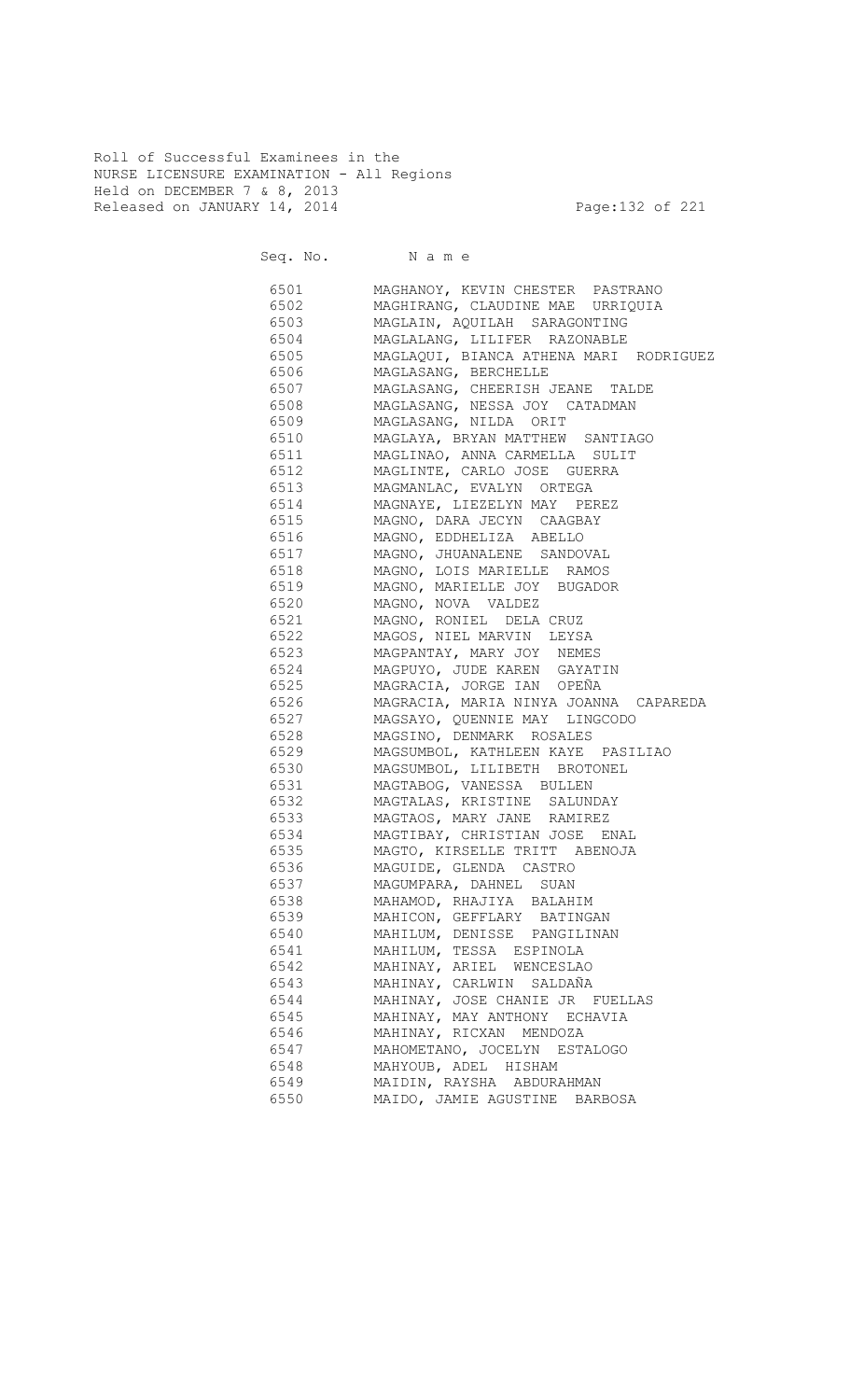Roll of Successful Examinees in the NURSE LICENSURE EXAMINATION - All Regions Held on DECEMBER 7 & 8, 2013 Released on JANUARY 14, 2014 **Page:133 of 221** 

Seq. No. Name

 6551 MAINGAG, CLAUDIA SAWADAN 6552 MAISULA, SHEEVA BUSTAMANTE 6553 MAKABENTA, DACEL LIGUTAN 6554 MAKILALA, MARIEL MELODY BLANCAFLOR 6555 MAKILING, MAEBELLE ANN DE LA PEÑA 6556 MAKINANO, KRIS-ANN DACLAN 6557 MALABAD, LILET SIMANGAN 6558 MALABANAN, LOVELY ROSE MODESTO 6559 MALABAR, JENINAH NICAH AVISADO 6560 MALABONGA, JEANNIE ANN DERECHO 6561 MALACAD, RHEA ANGELA COJAMCO 6562 MALACAS, ZARAK II CORDERO 6563 MALACAT, BEVERLY RECENTES 6564 MALACHICO, NINA ROSE DIMAS 6565 MALAGA, KARL KEVIN ALMENDARES 6566 MALAHITO, RUBY ORTIZ 6567 MALAKI, ALEXIS EWAY 6568 MALANA, AARON DANAO 6569 MALANA, DAREN MAE CABAÑA 6570 MALANG, JAMAICA CARIAGA 6571 MALANUM, CAROLYN NARVASA 6572 MALAPIT, ANNA MAE MUTYA 6573 MALAPIT, NATTY ANN CORPUZ 6574 MALAQUE, RICHEL ENOY<br>6575 MALATA, JULIE ANN KHO MALATA, JULIE ANN KHO 6576 MALATE, BON ADRIANNE MOLON 6577 MALATE, IZEE LOUISE 6578 MALAZARTE, VINCENT RAY SUMPIO 6579 MALAZZAB, REINA JOY SIRIBAN 6580 MALCE, MARY ANN BAGUIO 6581 MALEZA, JOANNE KATHLYN MALALUAN 6582 MALGAPO, MA JOANNA MONTALBO 6583 MALIBIRAN, DANIEL ANGELO SALAÑO 6584 MALIBIRAN, JAY PEE CARANDANG 6585 MALICIA, ROCHERE SHAYNE SORONGON 6586 MALIFICIADO, RIA JANE BALA 6587 MALIG, JHONICA MYCAH SANDOVAL 6588 MALIGAD, LORENZO PAOLO RAS 6589 MALIGMAT, REA FEY ANUB 6590 MALIGON, MICHELLE PONTEVIDRA 6591 MALIGRO, JOSE JULY SANGCOM 6592 MALINAO, FATIMA JANE MARAÑAN 6593 MALINAO, JANETTE TUMALIP 6594 MALINAO, MISELLE AIGLE ADOLAR 6595 MALINAO, MYSEL ANNE ADDAUAN 6596 MALINAO, VENICE ENRIQUEZ 6597 MALING, JEFFREY RANCHEZ 6598 MALINNAG, GRETCHEN GRACE DOLIENTE 6599 MALLA, HAROLD KING LAQUINDANUM 6600 MALLANTA, DANNA FAITH ROCIO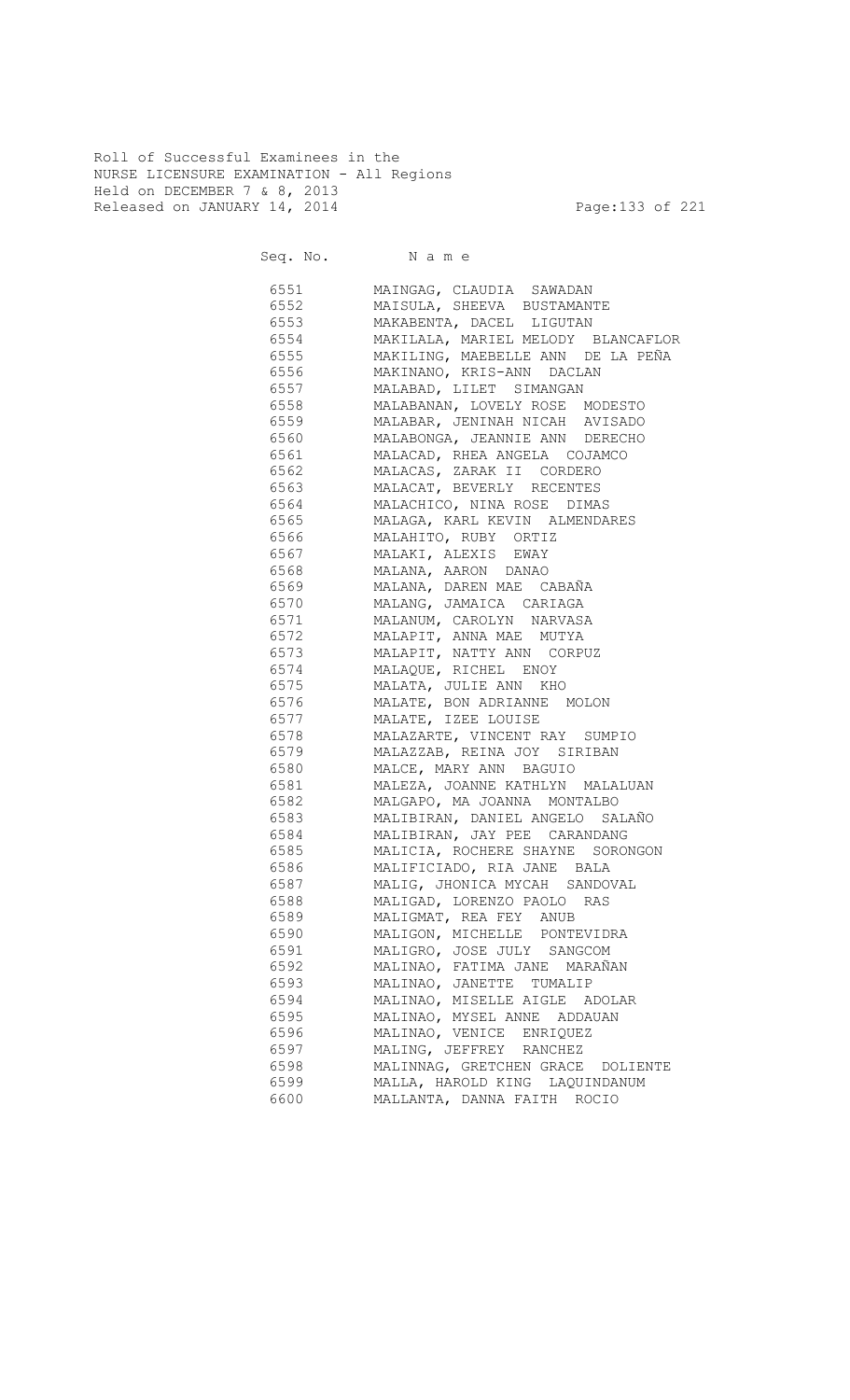Roll of Successful Examinees in the NURSE LICENSURE EXAMINATION - All Regions Held on DECEMBER 7 & 8, 2013 Released on JANUARY 14, 2014 **Page:134 of 221** 

Seq. No. Name

 6601 MALLARE, NATHANIEL JR DELA CRUZ 6602 MALLARI, HELEN LORENZO 6603 MALLARI, JELICA ANNE MAGAT 6604 MALLARI, LORAINE ANNE NAVARRO 6605 MALLARI, ROXANNE DELINO 6606 MALLILLIN, GELYN EVALLO 6607 MALLILLIN, HANS RUSSEL DAYAG 6608 MALLILLIN, MARVIN MARIBBAY 6609 MALLORCA, NICCIE ROSE MATULAC 6610 MALOLES, AVEGAIL ARLENE GAY PASIA 6611 MALONES, AIZEL MAE PALEC 6612 MALONES, JOHN BRYAN MAGBANUA 6613 MALUYA, MARK JASON QUILINGAN 6614 MAMAC, MARY GRACE BARHIYO 6615 MAMALO, ALIZA MARI SUBSUBAN 6616 MAMANGUN, KAREN PALLASIGUE 6617 MAMAY, MARY NHEDY TRECYL MEREN 6618 MAMBUAY, JANNAH TAMANO 6619 MAMBUAY, RACHELL ANN VILLANO 6620 MAMBUAY, YASER TAMANO 6621 MAMINTA, DIAN ROSE SEBANES 6622 MAMITAG, JULIENNE MARIE GUMIA 6623 MAMUYAC, RHEA MARINEL UCOL 6624 MANABAT, CAMILL 6625 MANABAT, MELANIE DELA CRUZ 6626 MANABAT, MORRAINE BACULI 6627 MANABILANG, ASLIA BARRIOS ed.<br>6628 MANAGBANAG, JOANNA GRACE OYAO 6629 MANAGUELOD, CATHERINE SALAZAR 6630 MANALANSAN, GAZELLE JOY MENDOZA 6631 MANALANSAN, ROMEO JR ALIPIO 6632 MANALASTAS, CONCORDIA SANTA ROMANA 6633 MANALASTAS, MA DECERIE ANN GUEVARRA 6634 MANALAYSAY, ELYJHUN ROMANO 6635 MANALIGOD, MARK JOHN MALLARI 6636 MANALILI, JAN THERESE PARAS 6637 MANALO, AILEEN MAY AMURAO 6638 MANALO, ANGELICA MACATANGAY 6639 MANALO, ANGELO MARI LEONOR 6640 MANALO, CINDY JOY MINGAN 6641 MANALO, DHAISY DAEN 6642 MANALO, EDISON SANTIAGO 6643 MANALO, JENELYN CALALO 6644 MANALO, JESSICA DELA CRUZ 6645 MANALO, KAREN MENOR 6646 MANALO, KING RAMIR BAUTISTA 6647 MANALO, MARICHELLE MERCADO 6648 MANANGAN, FRANCES JEAN BUDUAN 6649 MANANGKIL, CHARISSE DUMALE 6650 MANANQUIL, LYKA MACHATE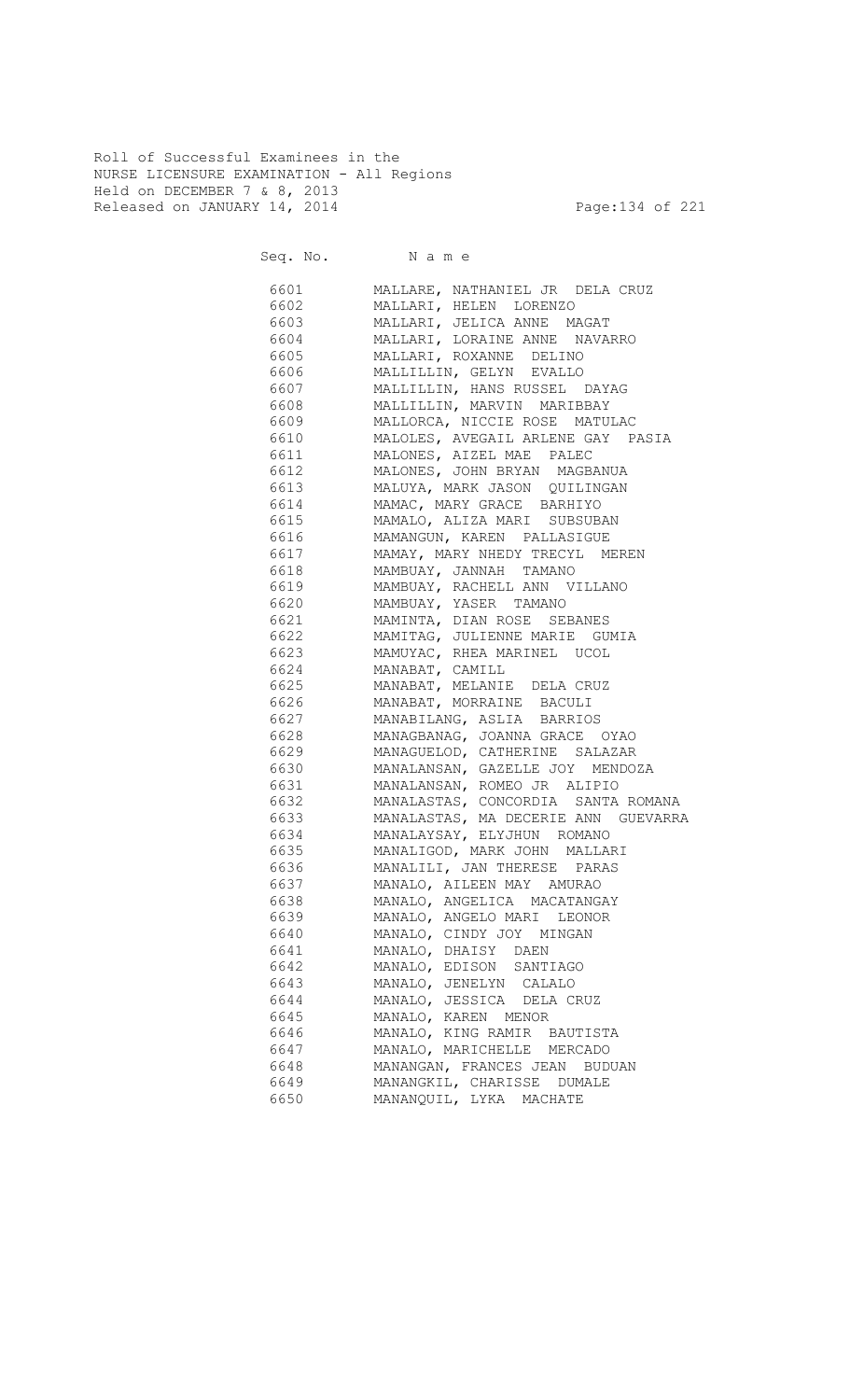Roll of Successful Examinees in the NURSE LICENSURE EXAMINATION - All Regions Held on DECEMBER 7 & 8, 2013 Released on JANUARY 14, 2014 **Page:135 of 221** 

Seq. No. Name 6651 MANANQUIL, PEARL JOY ATIDO 6652 MANANSALA, FRANCIS MAGAT 6653 MANANSALA, KIM BATAC 6654 MANAOG, BUEN ARGENE MINO MANAOIS, MARIA ADELEINE SAROL 6656 MANAPAT, JESSICA ROSAN HEWALD 6657 MANAPOL, RENALYN 6658 MANARANG, JENIFEARL ADRIANO 6659 MANATAD, EMILY MONTUERTO 6660 MANATAD, PAOLO LUIGI FIGUEROA 6661 MANAYAN, JAQUELYN NIDO 6662 MANCELITA, JHAPET DEIPARINE 6663 MANCHING, CATHYLYN BELLO-AN 6664 MANDA, ASNIAH SAMPACO 6665 MANDAL, MARIE CARMELLE LOUISE MARAÑON 6666 MANDAPAT, KRISTINE LYN GARCIA 6667 MANDAWE, HARVY REGIS<br>6668 MANDERICO, SHREDIVEE MANDERICO, SHREDIVEE GELLADUGA 6669 MANDIN, CHRISTINE NATAD 6670 MANEJA, ANA LIEZLE SARMIENTO 6671 MANGA, FERNANDO CERRO 6672 MANGACCAT, AMOR CARLO MIJARES 6673 MANGACOP, OMAYMA DILANGALEN 6674 MANGALAO, ANA ANTONIA LABANTA 6675 MANGALINDAN, ARVEEN MANABAT 6676 MANGALUS, BRYAN JOSEPH BUZON 6677 MANGAOANG, JANIVE AMETH DURAN 6678 MANGAOANG, JOSEF RAPHAEL APIGO 6679 MANGAOANG, RYAN JORDAN RESQUIR 6680 MANGAOIL, EUNICE AUJENCIA EYAY 6681 MANGARON, JOSEPHINE CAMPOAMOR 6682 MANGASEP, BERNADETTE MAE TORRES 6683 MANGGA, HAEDY MILLA ALONZO 6684 MANGIBIN, ALISA LORENZ MAALA 6685 MANGILIN, JAMES RUSSELL TUTOR 6686 MANGLIGOT, JOHN RODNEY RAMELB 6687 MANGOB, SHERWIN YAGCO 6688 MANGONON, DONNA BELLE ZILMAR 6689 MANGUBAT, RECHEL BAGASLAO 6690 MANGUIAT, AARON MARK CASIBU 6691 MANGUIAT, MA CHRISTELLE BUENACOSA 6692 MANGUIAT, RAINIER GONZALES 6693 MANGUIL, MELANIE ARCEO 6694 MANIEGO, CLARICE BALAGTAS 6695 MANIEGO, EL-JEROME LALU

 6696 MANILA, APOLLO JING DULTRA 6697 MANIPIS, DIORELLA SACLOLO 6698 MANIQUIS, IRENE MASCUD 6699 MANIQUIZ, ANGELINA PUNZALAN 6700 MANITO, MA CATHERINE MALAYAO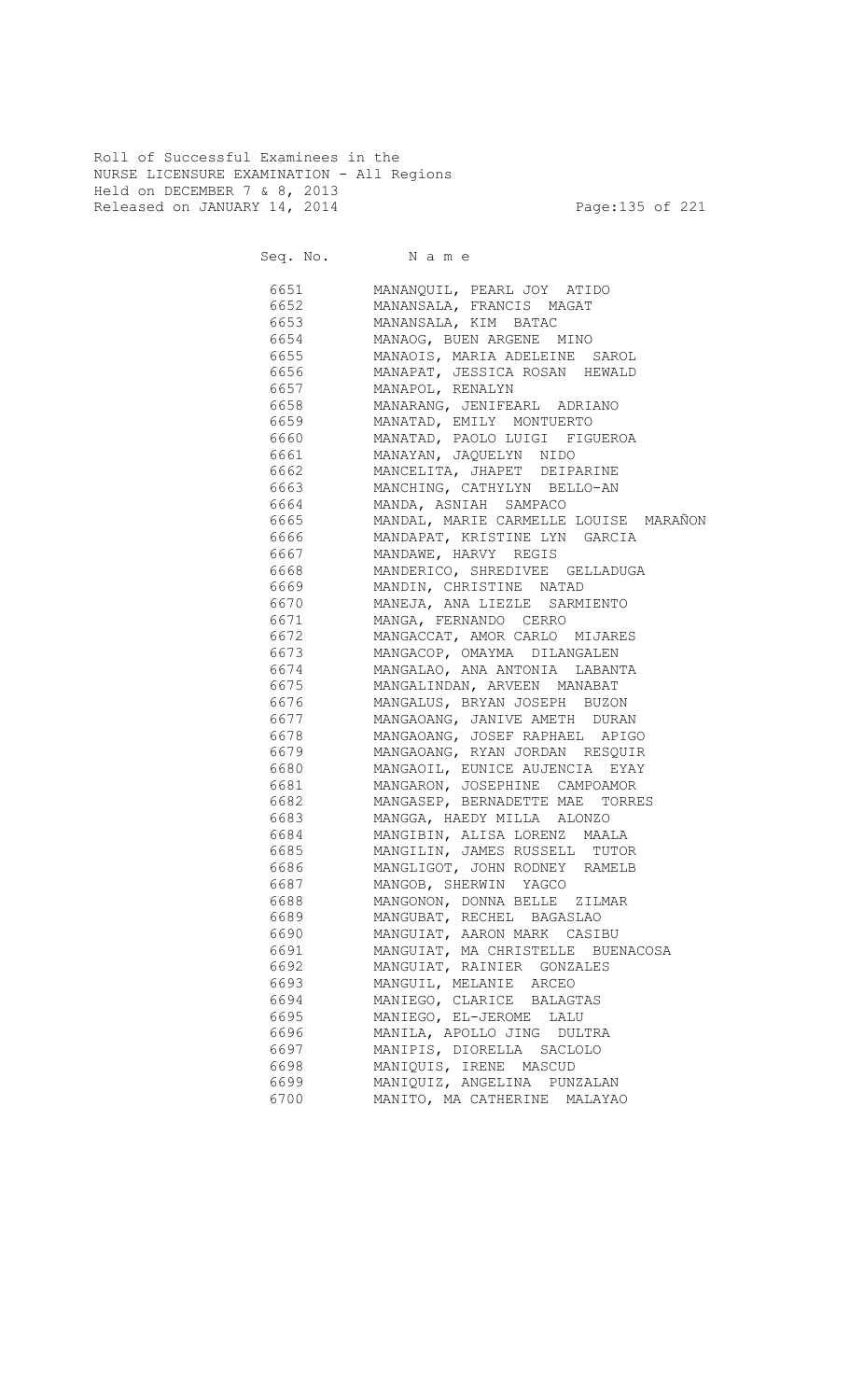Roll of Successful Examinees in the NURSE LICENSURE EXAMINATION - All Regions Held on DECEMBER 7 & 8, 2013 Released on JANUARY 14, 2014 **Page:136 of 221** 

Seq. No. Name

 6701 MANJARES, GRACIELLE FAYE DASAS 6702 MANLANGIT, JUDITH SANTIAGO 6703 MANLIGUIS, MARY JANE RAMIREZ 6704 MANODOM, RICHELLE AGWAYAS<br>6705 MANRIQUE, ERICSON JALOS 6705 MANRIQUE, ERICSON JALOS 6706 MANRIQUE, JUMYFLOR RIOGA 6707 MANTES, EREKA AÑONUEVO 6708 MANTILLA, JAY HAZEL SOLIVERES 6709 MANTOC, ALMIRA PIANG 6710 MANTOS, LOUIS IVAN MAPULA 6711 MANTUHAC, RALPH JOHN MANTOS 6712 MANTUJAC, LEA MAE MANAAY 6713 MANUALES, EDEN ACOSTA 6714 MANUCDUC, COLYN LEYSON 6715 MANUEL, ANGELA JANE SUGUITAN 6716 MANUEL, ANN MARGARETH PEREZ 6717 MANUEL, CHARIES MAE RAGADI 6718 MANUEL, DAISY MAE NGATIYON 6719 MANUEL, GWEN LAY CABAGAY 6720 MANUEL, JANMIRE BERNARDO 6721 MANUEL, JEAN-JAYROSE SEROMA 6722 MANUEL, JEREMIAH CRUZ 6723 MANUEL, LORAINE MAE DAGALEA er<br>1972 - MANUEL, LORE JEAN MORANTE<br>19725 - MANUEL, MARC JEREMY JUINI MANUEL, MARC JEREMY JUINIO 6726 MANUEL, MARIA KASSANDRA MALILAY 6727 MANUEL, MARIA KATRIONA MALILAY 6728 MANUEL, ROBERTO II DUERO 6729 MANUEL, RYDIANT JOY BLESSING LAPADA 6730 MANUEL, VIRGILIO MILLENA 6731 MANUGAS, MAE JASMIN ALCOS 6732 MANZANARES, KAYLA MICHELLE GALIDO MANZANILLA, GENELYN PARABUAC 6734 MANZANO, ANDREA DAUZ 6735 MANZANO, ERAH AGYAPAS 6736 MANZANO, JESHAN LAGASCA 6737 MANZANO, JOHN DAVE ROUGEL ROMUALDO 6738 MANZO, GHEA RATILLA 6739 MANZO, MC QUEEN MALLEN 6740 MAPA, RACHEL JUMAO-AS 6741 MAPANDI, ANNIEKHA MACARAMBON 6742 MAPANO, HANI JANE GONZALES 6743 MAPIZA, HAZEL NICKO CABUTOTAN 6744 MAPLE, MACK HENRY GRAPINAG 6745 MAPPALA, AILYN PONCIO MAPUTE, MARY CRISTINE MAE YPIL 6747 MAPUTOL, GERRY JAY ENTE 6748 MAQUEMA, MARIA VERONICA RICAMORA 6749 MAQUILING, JOEZELOU DICO MAQUIRANG, SHANE PARPA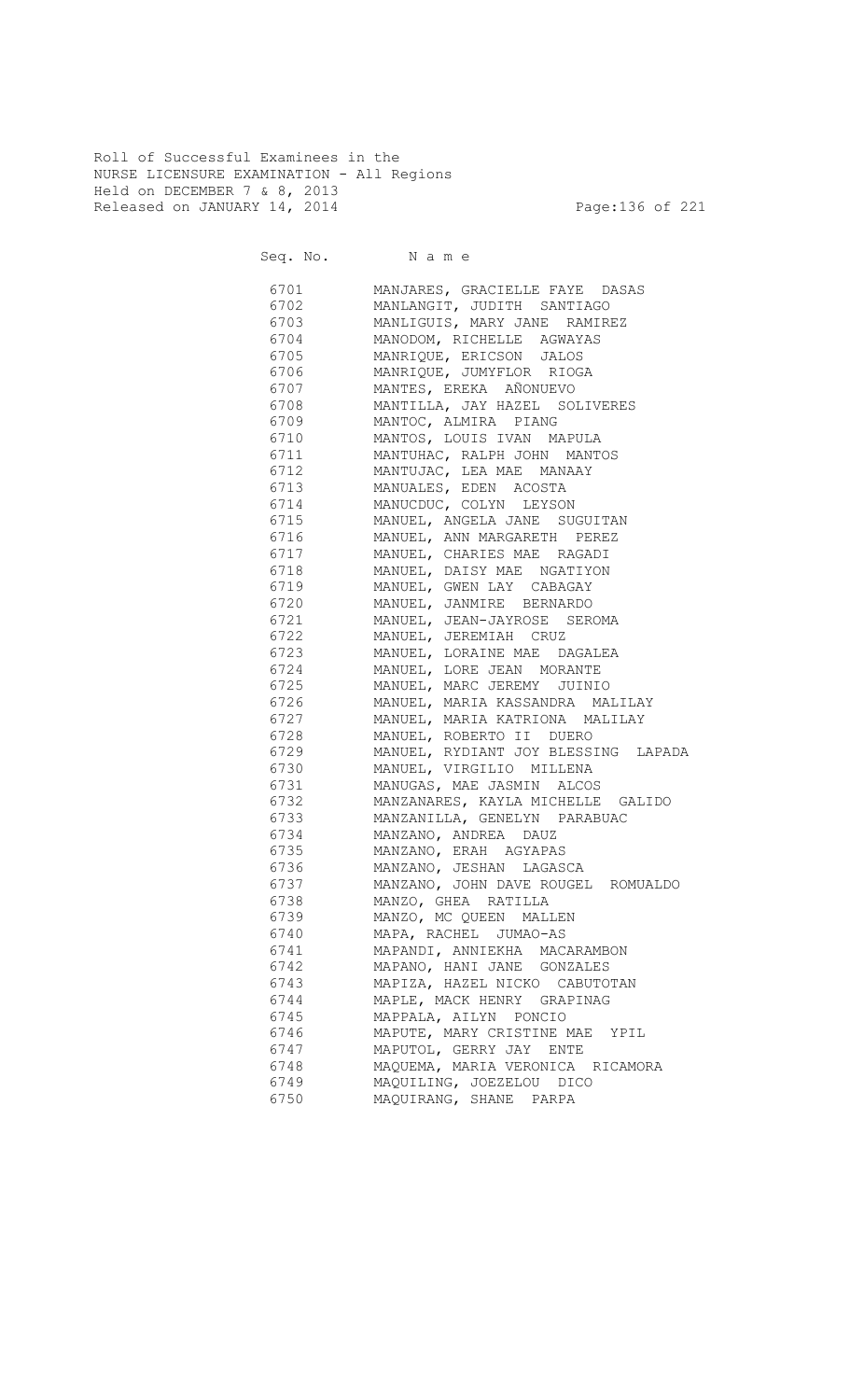Roll of Successful Examinees in the NURSE LICENSURE EXAMINATION - All Regions Held on DECEMBER 7 & 8, 2013 Released on JANUARY 14, 2014 **Page:137** of 221

Seq. No. Name

| 6751 679 | MARALLAG, EMERALD JEWEL NAPAL               |
|----------|---------------------------------------------|
|          | 6752 MARAMBA, JAZEL MELENDEZ                |
|          | 6753 MARAMBA, PRINCESS LYN DELA CRUZ        |
|          | 6754 MARANAN, CHARMAINE ANN PALMARES        |
|          | 6755 MARANAN, CINDY TORRES                  |
|          | 6756 MARANAN, EUGENE ROME BOLIVAR           |
|          | 6757 MARANAN, JELLYNE GRACE FRAYNA          |
|          | 6758 MARANAN, JOHN SISON                    |
|          | 6759 MARANAN, ROLANDO IAN LIBUNAO           |
|          | 6760 MARANTAL, ANGELO SANTOS                |
|          | 6761 MARANTAN, LESLIE ANN PABLO             |
|          | 6762 MARANTAN, SALVIE MACALALAD             |
|          | 6763 MARAPAO, GABRIEL LOUIS SOLAJES         |
|          | 6764 MARARAC, MARJORIE BATAAN               |
|          | 6765     MARASIGAN, ARNEL PATROCIÑO         |
| 6766     | MARASIGAN, INGRID SALAYO                    |
| 6767     | MARASIGAN, KATHREEN LYKA CUENO              |
| 6768     | MARASIGAN, MAE ANN GRACE VILLACRUSIS        |
|          | 6769     MARASIGAN, MICHAEL VICTOR PEÑAFLOR |
| 6770     | MARASIGAN, RINALYN BISCOCHO                 |
| 6771     | MARAVELES, MARIA RUCELLE ANN ANTIGUA        |
| 6772     | MARAVILLA, LEONIE ONG                       |
| 6773     | MARAVILLA, SHAINE ECHEVARIA                 |
| 6774     | MARAYE, CAISA LIM                           |
| 6775     | MARAÑO, MARY ANN UY                         |
| 6776     | MARAÑON, JENNIFER NECASIO                   |
| 6777     | MARCABAN, SARAH JANE JUAN                   |
| 6778     | MARCAIDA, JOHN RAYMOND ADRIANO              |
| 6779     | MARCALAS, HANS GABRIEL AMARGO               |
| 6780     | MARCELINO, ANGELYN RANA                     |
| 6781     | MARCELINO, ANNALYN TENORIO                  |
| 6782     | MARCELINO, GENESELLE DIVINAGRACIA           |
| 6783     | MARCELINO, MARLA THEREZA AGPAOA             |
| 6784     | MARCELINO, MONICA MAE ALIPAT                |
| 6785     | MARCELO, ANGELINE VITALES                   |
| 6786     | MARCHA, MIRIAM DOMALANTA                    |
| 6787     | MARCIAL, IRISH CLARIVEL CARIÑO              |
| 6788     | MARCIANO, TRESHA JEAN NARVAEZ               |
| 6789     | MARCO, CARISSA NAVARRO                      |
| 6790     | MARCON, JANINE LUMASAG                      |
| 6791     | MARCOS, CHRISTY ANN AGRAVANTE               |
| 6792     | MARCOS, JACKIE LOU GIO                      |
| 6793     | MARCOS, MA KARINA YULO                      |
| 6794     | MARCOS, MA MOLINA MAE BUNDA                 |
| 6795     | MARCOS, MYRA QUITOLA                        |
| 6796     | MARFIL, LUX JULIE ROSE                      |
| 6797     | MARFIL, MILCAH ROSE PE                      |
| 6798     | MARGAJAY, ALDRIN HITEROZA                   |
| 6799     | MARGARIJO, GERALD VELLOSILLO                |
| 6800     | MARI, ERIKA JOY ECHIPARE                    |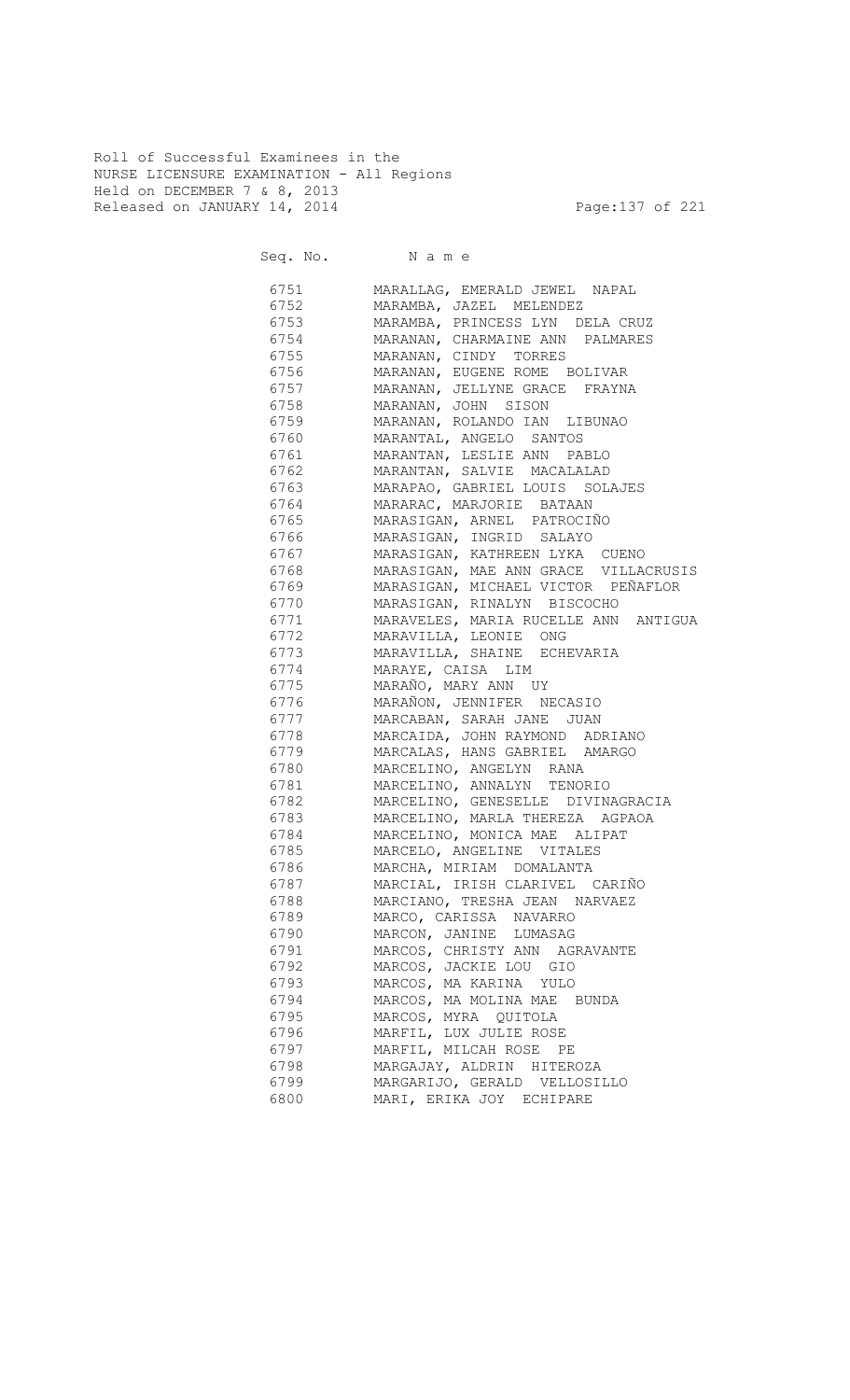Roll of Successful Examinees in the NURSE LICENSURE EXAMINATION - All Regions Held on DECEMBER 7 & 8, 2013 Released on JANUARY 14, 2014 **Page:138 of 221** 

|          | Seq. No. Name                                                                                                                                                                                                                                          |
|----------|--------------------------------------------------------------------------------------------------------------------------------------------------------------------------------------------------------------------------------------------------------|
|          | 6801 MARIANO, ANGELICA MANABAT                                                                                                                                                                                                                         |
| 6802     | MARIANO, CAMILLE SIBAL                                                                                                                                                                                                                                 |
| 6803     | MARIANO, ELIZABETH ANN NACAR                                                                                                                                                                                                                           |
| 6804     | MARIANO, GREGORY FARIS                                                                                                                                                                                                                                 |
| 6805     | MARIANO, GRETCHEN EMILY FARIS                                                                                                                                                                                                                          |
| 6806     | MARIANO, HAJIE BUCA                                                                                                                                                                                                                                    |
| 6807     |                                                                                                                                                                                                                                                        |
| 6808     |                                                                                                                                                                                                                                                        |
| 6809     |                                                                                                                                                                                                                                                        |
| 6810     |                                                                                                                                                                                                                                                        |
| 6811     | MARIANO, IAN DUE<br>MARIANO, JERBY SIBAYAN<br>MARIANO, JOI ANDRES<br>MARIANO, LEAH LYN CORTEZ<br>MARIANO, MA ANNALIZA PECHAY<br>MARIANO, MADELAINE ESPAÑOL<br>MARIANO, MARK ANTHONY DEQUIÑA<br>MARIANO, MARK ANTHONY DEQUIÑA<br>MARIANO, MAY-AN ACADEM |
| 6812     |                                                                                                                                                                                                                                                        |
| 6813     |                                                                                                                                                                                                                                                        |
| 6814     |                                                                                                                                                                                                                                                        |
| 6815     | MARIANO, PETER LAGO                                                                                                                                                                                                                                    |
| 6816     | --<br>MARIANO, RAFFY JAMES ESCASULATAN                                                                                                                                                                                                                 |
| 6817     | MARIBOJOC, EUR ALQUILOS                                                                                                                                                                                                                                |
| 6818     | MARIN, DEMI MAE EDRALIN                                                                                                                                                                                                                                |
| 6819     | MARIN, DONAVEL MENORCA                                                                                                                                                                                                                                 |
| 6820     | MARIOT, TEEHANIE FRANS REYES                                                                                                                                                                                                                           |
| 6821     | MARISCAL, ANGELICA YEE                                                                                                                                                                                                                                 |
| 6822     | MARIWA, FATIMA SURAIDA ESMAEL                                                                                                                                                                                                                          |
|          | 6823 MARMOL, REGINE CAMILLE UMALI                                                                                                                                                                                                                      |
|          | 6824 MAROHOMBSAR, SITTIE JAMELA FERNANDEZ                                                                                                                                                                                                              |
|          | 6825 MARQUEZ, APRIL VALERIO                                                                                                                                                                                                                            |
|          | 6826 MARQUEZ, ASHLEY FILMA SARIO                                                                                                                                                                                                                       |
|          | 6827 MARQUEZ, BRYAN LADDARAN                                                                                                                                                                                                                           |
|          | 6828 MARQUEZ, CAMILLE NAPIZA                                                                                                                                                                                                                           |
|          | 6829 MARQUEZ, CHRISTIAN ANDERSON MALAPAD                                                                                                                                                                                                               |
|          | 6830 MARQUEZ, HANNA SHARISSA SILVESTRE                                                                                                                                                                                                                 |
|          | 6831 MARQUEZ, JETHRO JOHN VIDAL                                                                                                                                                                                                                        |
|          | 6832 MARQUEZ, JOANNA MARIE BELARMINO                                                                                                                                                                                                                   |
|          | 6833 MARQUEZ, KRYSTAL IVEE AGUSTIN                                                                                                                                                                                                                     |
|          | 6834 MARQUEZ, LORAINE ESTORIAS                                                                                                                                                                                                                         |
|          | 6835 MARQUEZ, MIGUEL ABEJERO                                                                                                                                                                                                                           |
| 6836 100 | MARQUEZ, ROMEO JR AUTOR                                                                                                                                                                                                                                |
| 6837     | MARTE, MELITA CECILLE MALLARI                                                                                                                                                                                                                          |
| 6838     | MARTIN, ANA RODEZA AGUIRRE                                                                                                                                                                                                                             |
| 6839     | MARTIN, BABY LUCKY MALIG                                                                                                                                                                                                                               |
| 6840     | MARTIN, CRISTIAN FRANCISCO                                                                                                                                                                                                                             |
| 6841     | MARTIN, MARK GAUDY GUTIERREZ                                                                                                                                                                                                                           |
| 6842     | MARTIN, RECHILDA PARCON                                                                                                                                                                                                                                |
| 6843     | MARTIN, ROGELIO JR TOLENTINO                                                                                                                                                                                                                           |
| 6844     | MARTINEZ, CESAR SARMIENTO                                                                                                                                                                                                                              |
| 6845     | MARTINEZ, FRANZ SABANGAN                                                                                                                                                                                                                               |
| 6846     | MARTINEZ, GLADYS JUAREZ                                                                                                                                                                                                                                |
| 6847     | MARTINEZ, JAYVEE RENZ ORENSE                                                                                                                                                                                                                           |
| 6848     | MARTINEZ, JEZZEL ACE ALAJAR                                                                                                                                                                                                                            |
| 6849     | MARTINEZ, JOSE MARTIN MEJICA                                                                                                                                                                                                                           |
| 6850     | MARTINEZ, LYNN ABELLA                                                                                                                                                                                                                                  |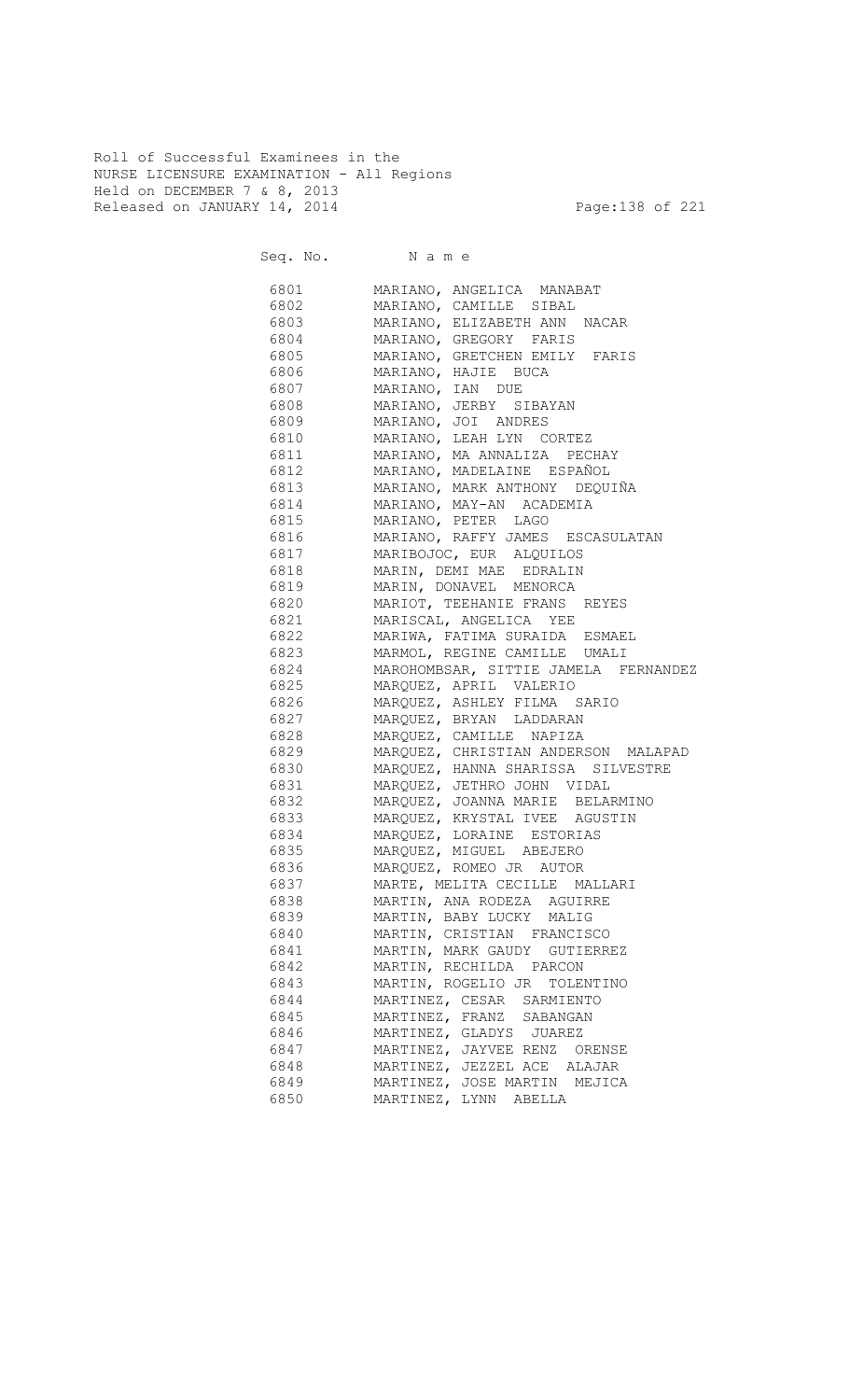Roll of Successful Examinees in the NURSE LICENSURE EXAMINATION - All Regions Held on DECEMBER 7 & 8, 2013 Released on JANUARY 14, 2014 **Page:139 of 221** 

Seq. No. Name

 6851 MARTINEZ, MAORI ANTOINETTE BAEL 6852 MARTINEZ, MAUREEN ROBLES 6853 MARTINEZ, MONEMAH ESSA FRANCISCO 6854 MARTINEZ, RIZELLE CAYABYAB 6855 MARTIZANO, CASANDRA 6856 MARTOS, KAREN JOY MENESE 6857 MARTY, ENE REBUTE 6858 MARUCUT, JEAN LEANE GONZAGA 6859 MARULLO, MICHAEL MARTINEZ 6860 MARZAN, KAVIN LEWIS LUMAUIG 6861 MARZAN, KRYSTEL ANN DELOS REYES 6862 MARZAN, MAHARBA CHIN FUEGO 6863 MARZAN, ROMALYN MANZON 6864 MASACOTE, MARINO ANGELO III DELGADO 6865 MASAKAYAN, EMIL PANER 6866 MASAMAYOR, MARIVI GARCIA 6867 MASANGCAY, MARIE CARREL DUMLAO 6868 MASANGKAY, ANNALYN AGUILAN 6869 MASARIK, NAFIZA YAP 6870 MASAYA, LOURDES CRUZ 6871 MASBANG, CAMILLE ANN LOUICE DAVID 6872 MASCARIÑA, ZARAH POLO 6873 MASCARIÑAS, MARISKA SAMANTHA 6874 MASCARIÑAS, MARVIN CHRIS CABARLO<br>6875 MASCARIÑAS, THERNELL SINGCAY MASCARIÑAS, THERNELL SINGCAY 6876 MASILANG, MARK EDWIN 6877 MASINDA, MIEL ACUBA 6878 MASINDO, VESALINE SHEENA MACAMAY 6879 MASORONG, CZARINA JOY DE LA CRUZ 6880 MASTELERO, CHARLES ANGELO LIM 6881 MATA, MARJORIE ANDRADE 6882 MATA, ROGELIO JR PEPITO 6883 MATACOT, MARIELLE CARABALLOS 6884 MATAPAJA, ROCELYN JALANDONI 6885 MATAWARAN, JANNINE GAPUZ 6886 MATCHAN, MARY QUEEN ROSE BELARMINO 6887 MATE, CHARMANE GALVEZ 6888 MATE, IVY GALVEZ 6889 MATEO, CHRISTOPHER JOHN ABLAO 6890 MATEO, JANINE VALDEZ 6891 MATEO, JENNIFER MAPESOS 6892 MATEO, JUDITH CAMAT 6893 MATEO, LYNN JOY CASTILLO 6894 MATEO, MA ROSARIO FATIMA ALEMANIA 6895 MATEO, NORA 6896 MATERUM, ELIAKIN EINSTEIN ERNESTO II TIU 6897 MATES, RAISSA ANDREA ESTANTE 6898 MATFESS, MILAGROS NARTEA 6899 MATIAS, ABEGAIL NAVA 6900 MATIAS, AISHIEN PASCUAL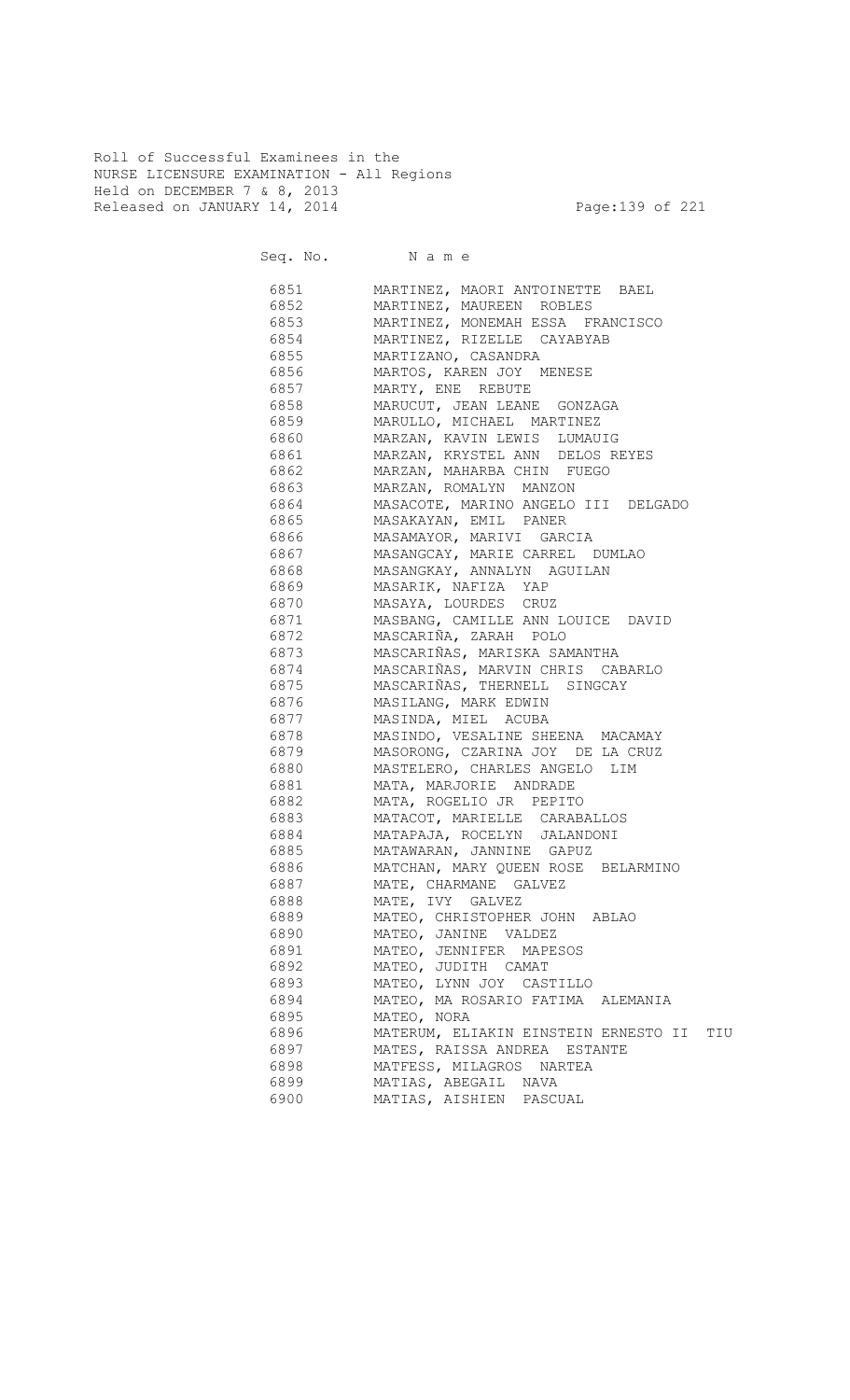Roll of Successful Examinees in the NURSE LICENSURE EXAMINATION - All Regions Held on DECEMBER 7 & 8, 2013 Released on JANUARY 14, 2014 **Page:140 of 221** 

Seq. No. Name

 6901 MATIAS, ALBERT JERSON OGAMA 6902 MATIAS, JUSTIN LOUISE YLARDE 6903 MATIC, MARILOU LISING 6904 MATIENZO, ABEGAIL MANATAD 6905 MATIENZO, CHRISCIELA JOY DEL MUNDO 6906 MATILDO, SHARAH MAE TUTOR 6907 MATILLANO, MARY LOUISE PAMPOLINA 6908 MATIONG, RONALYN BAID 6909 MATIS, NEIL BEMBER TAN 6910 MATLING, NORHANAH ANSAO 6911 MATOBATO, JOYCE ANN TINANAC 6912 MATOTE, JELORD MALAMUG 6913 MATUGUINA, JANINE BARBARIN 6914 MATULAC, JESSICA RAFA 6915 MATUS, MARIA CLAVEL LABTIC 6916 MATUTINO, MARIA GALE UTTO 6917 MATUTINO, NEIL KEITH TRINIDAD MAUHAY, KRISTINE JOY CEBU 6919 MAULANA, PUTLIH JAMELLA CAPUSO 6920 MAULANA, ROSDA MALAYANG 6921 MAULEON, MA GRACIELA IGNACIO 6922 MAUNEZ, JEN KARLA PELOBELLO 6923 MAURICIO, JONNALYN KINJIYO 6924 MAURICIO, KAREN FAYE SARENAS 6925 MAURICIO, MARK KIM EMBOLTORIO 6926 MAWALI, NORMA UNAID 6927 MAYANI, ROTCHE GALVEZ 6928 MAYLIG, REYDHEN MARIKIT 6929 MAYO, ALBERT MOMOG 6930 MAYO, KENNETH CHAWATEN 6931 MAYO, MATTHEW RIVERA 6932 MAYOL, HAZELLYN NATHALIE ROSALES 6933 MAYOL, WITEL MANUEL 6934 MAYOLA, RACHELLE ANNE CURAMENG 6935 MAYON, EDELAINE JIPUS 6936 MAYOR, JULIA RAFAELA ODCHIGUE 6937 MAYOR, KRISMORE CODERIAS 6938 MAYOR, REYBIN GALVEZ 6939 MAYORDOMO, ALDRIN CALIBO 6940 MAYUGA, IAN KRISTOFFER BACCAY 6941 MAYUGA, RUZELLE DENIECE YLAGAN 6942 MAÑACAP, DORIS ALTHEA DACUA 6943 MAÑAGA, VIRGINIA CATINDIG 6944 MAÑAGO, KIM JANE ALCANTARA 6945 MAÑALAC, LOUJERIMAICA MORALES 6946 MECA, MARFRED GOMOS 6947 MEDAIROS, KIMBERLY NICOLE DE LEON 6948 MEDALLA, RALPH LAURENCE SESALDO 6949 MEDALLA, REXEL DELIMA 6950 MEDEL, REINA MARIE TAGUINOD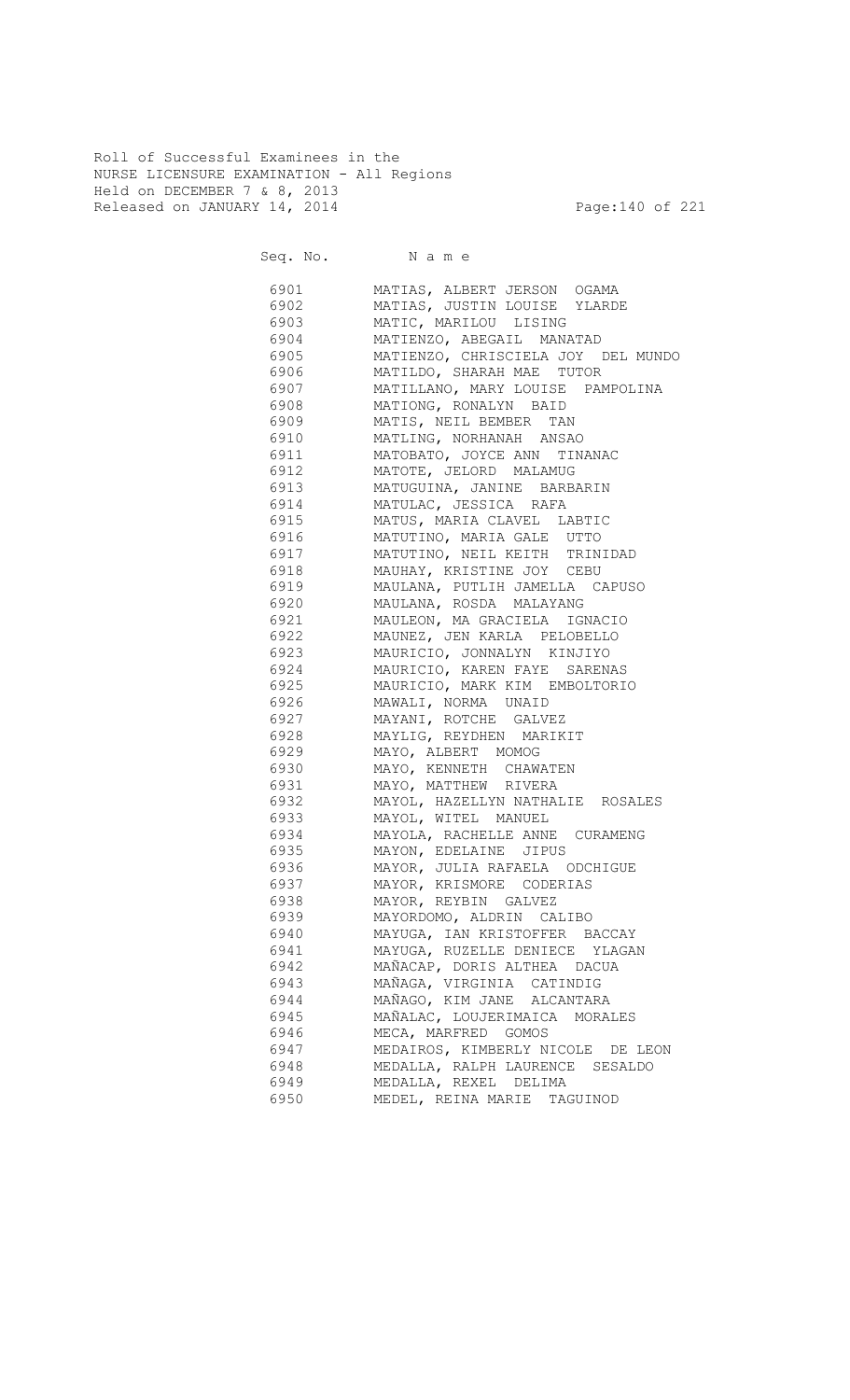Roll of Successful Examinees in the NURSE LICENSURE EXAMINATION - All Regions Held on DECEMBER 7 & 8, 2013 Released on JANUARY 14, 2014 **Page:141** of 221

Seq. No. Name

 6951 MEDENCELES, KRISTEL LACHICA 6952 MEDEQUISO, CLARISSE JOY NEPOMUCENO 6953 MEDILLO, HAZEL BUNGAY 6954 MEDINA, ANGELIQUE JACINTO MEDINA, BEVERLY RAMOS 6956 MEDINA, DIANE GENEMYLL SOLANO 6957 MEDINA, FERNANDO JAKE DELA VEGA 6958 MEDINA, IRIS JEAN GARAYGAY 6959 MEDINA, JOAN LUZ MAE MENESE 6960 MEDINA, MARIA KRISZADEL MEDRANO 6961 MEDINA, MUTYA GUTIERREZ 6962 MEDINA, REX NOEL DEL ROSARIO 6963 MEDINA, ROBERT DARYLL BUSTAMANTE 6964 MEDIODIA, RHODALYN ECHAVERIA 6965 MEDRANO, ALVIN AMBROS 6966 MEDRANO, EDWARD BACTAD 6967 MEDRANO, OLIVE CLAIRE BASE 6968 MEDRANO, VEVERLYN GARCIA 6969 MEGIO, KEVIN PAUL CATIPAY 6970 MEJARITO, K-SHA MARIE CAMAN 6971 MEJARO, ROSELLE PARDIÑAS 6972 MEJIA, ANTHONY ENRIQUEZ 6973 MEJIA, ELIZABETH NITRO 6974 MEJIA, GENELEN MAE ABALOS<br>6975 MEJIA, NIKKO PATRICK VINL MEJIA, NIKKO PATRICK VINLUAN 6976 MEJIA, THESS ALONICAH AGRAM 6977 MEJILLA, ZIEL NIKKI BALETIN 6978 MEJORADA, GIRLIE ALIPAYO 6979 MEJORADA, MARY GRACE ALIPAYO 6980 MEJOS, CYRUS YONG 6981 MEL, BABY FAITH MALARANG 6982 MELAD, CHARMAINE MONTUYA 6983 MELCHOR, JACOB DE LA VEGA 6984 MELENCION, CHRISTINE JADE TAMPARONG 6985 MELENDEZ, PAUL WILLIAM TAMBA 6986 MELENDEZ, ROSEMARY JANE DELOS REYES 6987 MELENDEZ, WILBERT JAN DE LA CRUZ 6988 MELENDRES, GIEZEL GUBALANE 6989 MELENDREZ, JANE VALLERY MONSERRAT 6990 MELENDREZ, JENILEE GARCIA 6991 MELENDREZ, ROALD AYUMA 6992 MELGAR, BRAILE DIAMOND PABON 6993 MELGAZO, MAREVIC BACALSO 6994 MELLIZA, ROMELYN GAYOSO 6995 MELO, MARCO LARACOCHEA 6996 MEMAN, MARK GREGOR QUINAN 6997 MEMORACION, PRECIOUS JOY PINUELA 6998 MEMPIN, LINDON RUDAS 6999 MENA, ALYSSA PUNZALAN 7000 MENCHAVEZ, MARY LOU ABEQUIBEL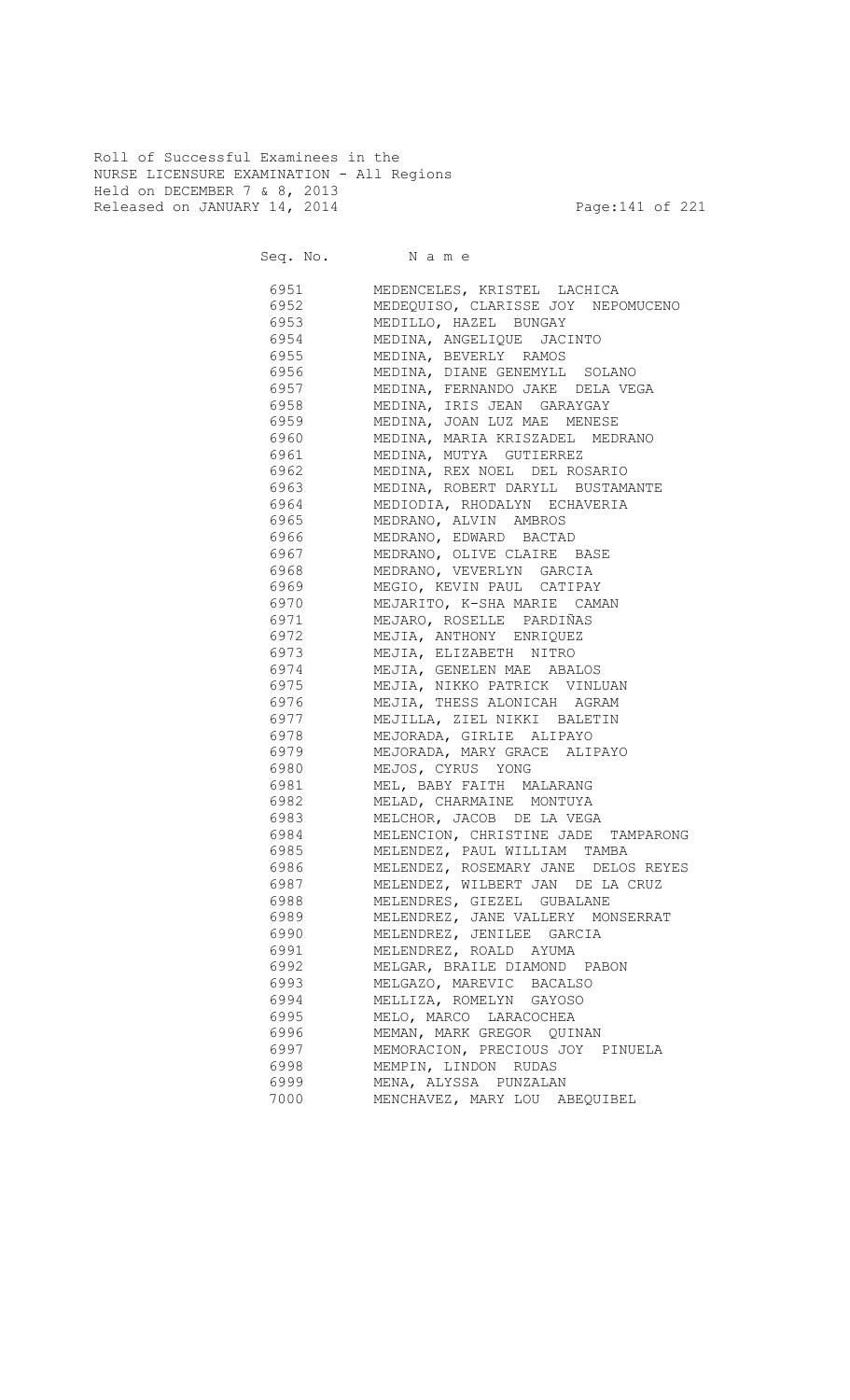Roll of Successful Examinees in the NURSE LICENSURE EXAMINATION - All Regions Held on DECEMBER 7 & 8, 2013 Released on JANUARY 14, 2014 **Page:142 of 221** 

Seq. No. Name

| 7001     | MENDEGORIN, MEANNE CAYABAN              |
|----------|-----------------------------------------|
| 7002     | MENDEZ, ARACELI ALEGARME                |
| 7003     | MENDEZ, JANE LAPINIG                    |
| 7004     | MENDEZ, JENEMIE TOMAMPOC                |
| 7005     | MENDIOLA, FRANCIS VITO FABI             |
| 7006     | MENDIOLA, GLENN JOHNSON VAILOCES        |
| 7007     | MENDOZA, ARCHIEMAGNE VIDAD              |
| 7008 700 | MENDOZA, BEVERLY NOCES                  |
|          | 7009 MENDOZA, CARL PAMILLARAN           |
|          | 7010 MENDOZA, CHERRY MAY HILARIO        |
|          | 7011 MENDOZA, CHRISTINE JOY JUNTILA     |
|          | 7012 MENDOZA, CHRIZZA MAE VENTURA       |
|          | 7013 MENDOZA, EDITHA GRACE DIPASUPIL    |
|          | 7014 MENDOZA, ELDON SUELO               |
|          | 7015 MENDOZA, ESTELA MAE MAGALINAO      |
|          | 7016 MENDOZA, FRANCIS DOMINIC MILLENDEZ |
| 7017     | MENDOZA, GOLD                           |
| 7018     | MENDOZA, JAMILLE PABITON                |
| 7019     | MENDOZA, JENNIFER ANDAYA                |
| 7020     | MENDOZA, JETHRUTH LANTING               |
|          | 7021 MENDOZA, JILLIAN MARI GO           |
|          | 7022 MENDOZA, JO-AN CARMEVEL JOSE       |
|          | 7023 MENDOZA, JUSTIN ABRAHAM DIPASUPIL  |
|          | 7024 MENDOZA, KAREN TAGUDIN             |
|          | 7025 MENDOZA, KATREEN ANNE MARTINEZ     |
|          | 7026 MENDOZA, KRANZ MELANIE DIAZ        |
|          | 7027 MENDOZA, LUZIENNE KIM MALLETA      |
|          | 7028 MENDOZA, LYZA VILLANUEVA           |
|          | 7029 MENDOZA, MA ALLYZA ALLADO          |
|          | 7030 MENDOZA, MACRINE MAE DALISTAN      |
| 7031     | MENDOZA, MARIA THERESA ZAUSA            |
| 7032     | MENDOZA, MARITES BALCE                  |
| 7033     | MENDOZA, MARK ALEGRE                    |
| 7034     | MENDOZA, MARK CHRISTIAN PARAISO         |
| 7035     | MENDOZA, MAXIMA GAMBOA                  |
| 7036     | MENDOZA, MICHAEL PAULETTE GUEVARRA      |
| 7037     | MENDOZA, MICHELLE LAYUG                 |
| 7038     | MENDOZA, MILKEE MAY AGUILAR             |
| 7039     | MENDOZA, MOBELLE JOSEPH FORTINEZ        |
| 7040     | MENDOZA, MONALISA NAKIW-WEP             |
| 7041     | MENDOZA, MONO YNGWIE RUBIANO            |
| 7042     | MENDOZA, NOEL ALTAREJOS                 |
| 7043     | MENDOZA, SHIERLYN ORTEGA                |
| 7044     | MENDUA, JAMIELYN VILLEGAS               |
| 7045     | MENESES, KONSTANTIN BERMIDO             |
| 7046     | MENESES, LLOYD EMIR AREJA               |
| 7047     | MENESES, MELOUVIEVE JAMEEL<br>BUSTOS    |
| 7048     | MENGALA, JEFFERLYN RIGOS                |
| 7049     | MENINGUITO, EYERIZ GOLD DANDA           |
| 7050     | MENOR, HAMIDA DECAMPONG                 |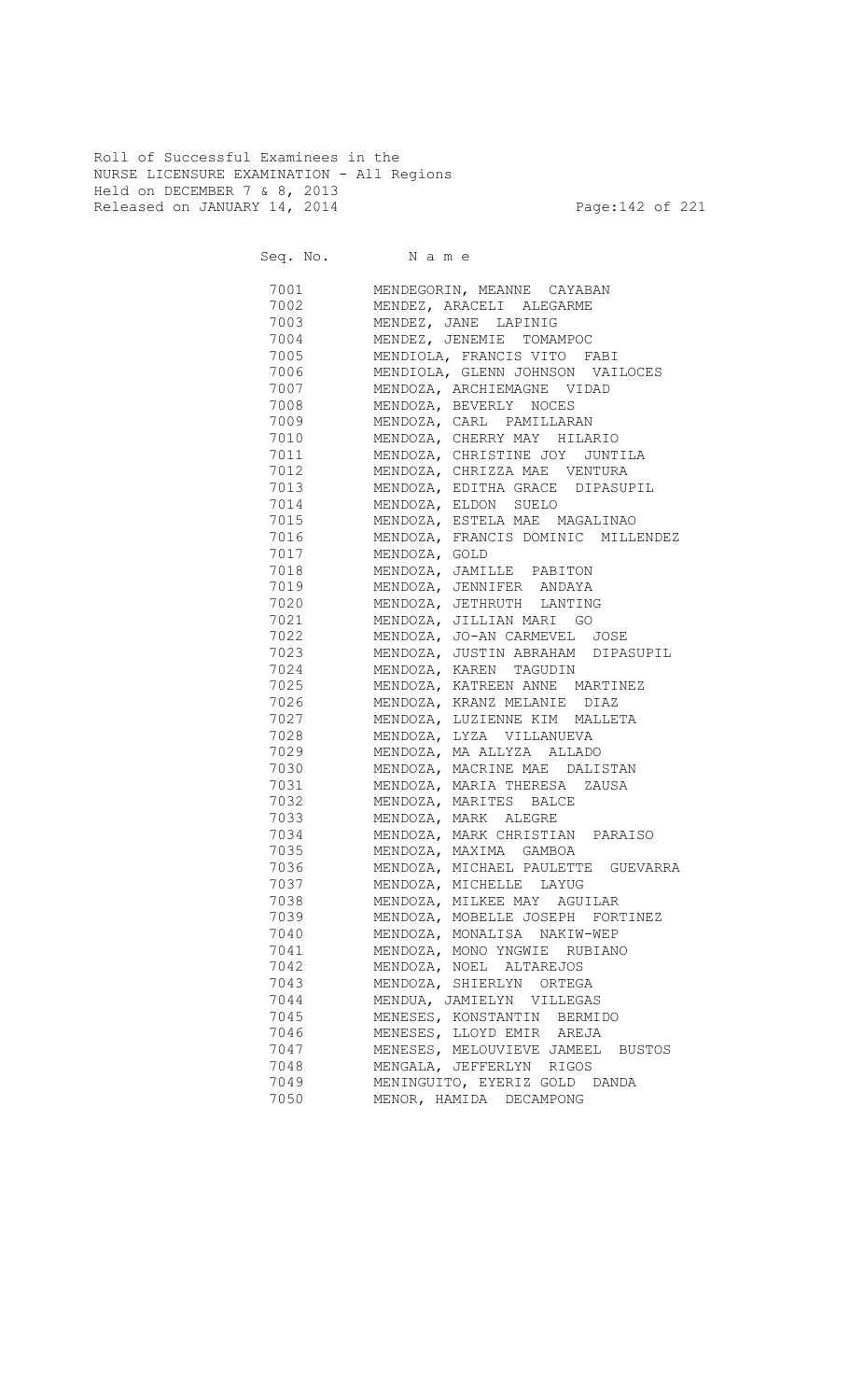Roll of Successful Examinees in the NURSE LICENSURE EXAMINATION - All Regions Held on DECEMBER 7 & 8, 2013 Released on JANUARY 14, 2014 **Page:143 of 221** 

Seq. No. Name

 7051 MENTAC, ALAIZA JOY FLORES 7052 MENTINO, DINA ROSELLOSA 7053 MERA, DANISE ANN RIVERA 7054 MERANO, AGPHA GADO MERAS, XYZA PYR TAGALOG 7056 MERCADEJAS, JASMIN MANAGUIT 7057 MERCADER, GELLI MAE GERMANO 7058 MERCADO, ANN NICOLAE MARCHADESCH 7059 MERCADO, ANNA MARIE STA MARIA 7060 MERCADO, APPLE MAE VALERIE IDONG 7061 MERCADO, BEATRIZ JOYCE LIÑAN 7062 MERCADO, CHARMAIN GERRIECA MONTESENES 7063 MERCADO, CHRISTINE JOY MAGLAQUE 7064 MERCADO, EDU ISMAEL CARLOS 7065 MERCADO, JERLINDA LOREINE TOLENTINO 7066 MERCADO, JOAN HERRERA 7067 MERCADO, KARLA MARIE ALORIA<br>7068 MERCADO, MARIEBERT WONG 7068 MERCADO, MARIEBERT WONG 7069 MERCADO, MAY JOY GAMBOA 7070 MERCADO, MELESSA JAMITO 7071 MERCADO, NICOLAS REX II LUMBAD 7072 MERCADO, NOAME APAN 7073 MERCADO, ODYVIANNE OLIVEROS **7074** MERCADO, REGEAN AVANCIÑA<br>7075 MERCADO, ROSECHED MERCADO MERCADO, ROSECHED MERCADO 7076 MERCADO, SEAN DERICK CARIÑO 7077 MERCED, CHERIZZ CABRERA 7078 MERCURIO, GENUS MARTI CHUA<br>7079 MERCURIO, JULIE ANN AJEDO MERCURIO, JULIE ANN AJEDO 7080 MERCURIO, JULIESYL IDIO 7081 MERESTELA, MA KINYA MAE ZOLETA 7082 MERIDA, MA ALEXA ABALOS MERILOU, KELVIN MARASIGAN 7084 MERINO, JEMALYN HILARIA LOPEZ 7085 MESA, GENEVA MAY NUÑEZ 7086 MESAJON, JENNY PADLAN 7087 MESDE, GRACIELA MARGARITA GONZALEZ 7088 MESIAS, JEIZL CLAIRE GATINAO 7089 MESIONA, JESIEMIER BRITAL 7090 MESIONA, THERESE ECHIVERRIA 7091 MESTIDIO, KEVIN GERARD ALCAZAR 7092 MEÑA, GENEBOY BARRO 7093 MIANO, KIMBERLY ROSE SALES 7094 MICABALO, JEZREEL ANN SABIO 7095 MICABEL, MARY VILLACASTIN<br>7096 MICAYABAS, AILYN LAYAO MICAYABAS, AILYN LAYAO 7097 MICKDAL, SHIRIB AIDALUS 7098 MICLAT, MARIA CHRISTINA CAPINA 7099 MICUA, JOHNNY AMBASING 7100 MICUA, MARIA SIENNALYN DIMATA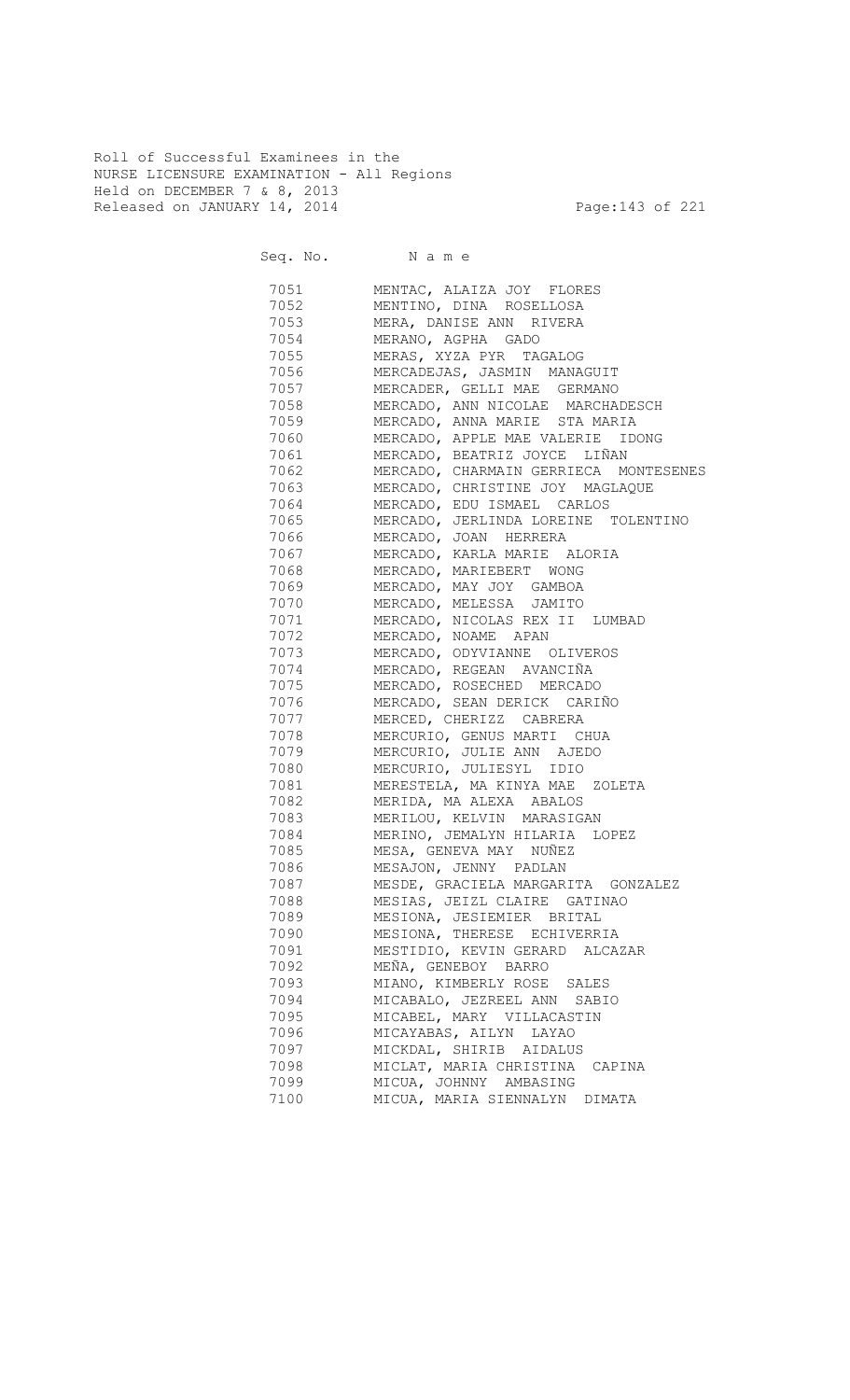Roll of Successful Examinees in the NURSE LICENSURE EXAMINATION - All Regions Held on DECEMBER 7 & 8, 2013 Released on JANUARY 14, 2014 **Page:144 of 221** 

Seq. No. Name

| 7101 | MICUA, RITA FAYE HHONEYANA PINEDA                              |
|------|----------------------------------------------------------------|
| 7102 | MIEDES, JEANNE REMIE REMANESES                                 |
| 7103 | MIGABON, DERREK CLYDOLF SUPILANAS                              |
| 7104 | MIGALANG, AILEEN MAE CLINACION                                 |
| 7105 | MIGUEL, ANGELITO SALVADOR                                      |
| 7106 | MIGUEL, APRIL ANN MARIE TAMALA                                 |
| 7107 | MIGUEL, KAISERJY TOMAS                                         |
| 7108 | MIGUEL, LESLIE KATE AGCAOILI                                   |
| 7109 | MIGUEL, MARIE THEA SANTOS                                      |
| 7110 | MIGUEL, MARILYN MALUNAS                                        |
| 7111 | MIJARES, ANN CLARISSE MINO                                     |
| 7112 | MIJARES, CLAYTON ANGELO NAIGAN                                 |
| 7113 | MIJARES, NERISSA DINGLASAN                                     |
| 7114 | MIJARES, RALPH RYAN CAGA                                       |
| 7115 | MILAGROSA, ROSE VIRGIL SAMSON                                  |
| 7116 | MILANO, DELMA CINTO                                            |
| 7117 | MILANO, ELLIZA JULI RAMOS                                      |
| 7118 | MILANO, VANESSA SUMILHIG                                       |
| 7119 | MILAY, BERNADETTE LAMANO                                       |
| 7120 | MILITAR, PRINCESS JOY ALAYON                                   |
| 7121 | MILITAR, RITZI TILLANO                                         |
| 7122 | MILLAN, RICHARD STEVEN PAPISTA                                 |
| 7123 | MILLAR, GENEBY PAREDES                                         |
| 7124 | MILLARE, CHARMAINE RAMOS                                       |
| 7125 | MILLARE, ROMMAJOY DIGMA                                        |
| 7126 | MILVAR, MICHIE DIANNE MANOS                                    |
| 7127 | MINAS, ZYRA OCTAVIANO                                          |
| 7128 | MINGMING, RICKY JOHN ALUNAN                                    |
| 7129 | MINOC, JULIAN MARIE ELISEO                                     |
| 7130 | MINONG, FERSIA HARUN                                           |
| 7131 | MINOR, AVERY LORRAINE JIMENEZ                                  |
| 7132 | MINOY, JESILDA JOY PACETE                                      |
| 7133 | MIRA, BRYAN LOU DE VERA                                        |
| 7134 | MIRA, JOSHUA DE GUZMAN                                         |
| 7135 |                                                                |
| 7136 | MIRABUENO, BRISTLE KAYE CANLAS<br>MIRAFLOR, CHRISTY DELGADO    |
| 7137 | MIRAFUENTES, AIKO SUESO                                        |
| 7138 | MIRALLES, FRANZ MARES<br>SABAC                                 |
| 7139 | MIRALLES, JOZELLE MAY                                          |
|      | TAYAD                                                          |
| 7140 | MIRANDA, CHARMAINE CIMAFRANCA<br>MIRANDA, CHRISTIANNE LANGAMAN |
| 7141 |                                                                |
| 7142 | MIRANDA, DARAGEM CABALLERO                                     |
| 7143 | MIRANDA, EDUARDO JR CAISIP                                     |
| 7144 | MIRANDA, EILEEN ALMERON                                        |
| 7145 | MIRANDA, MARIA KATRINA CHICO                                   |
| 7146 | MIRANDA, MARIDEL NOVILLA                                       |
| 7147 | MIRANDA, MILKEE GUEVARRA                                       |
| 7148 | MIRANDA, NEIL PARAGAS                                          |
| 7149 | MIRANDA, PHOEBE ANNE BELANDRES                                 |
| 7150 | MIRANDA, RODNEY<br>MANONTAG                                    |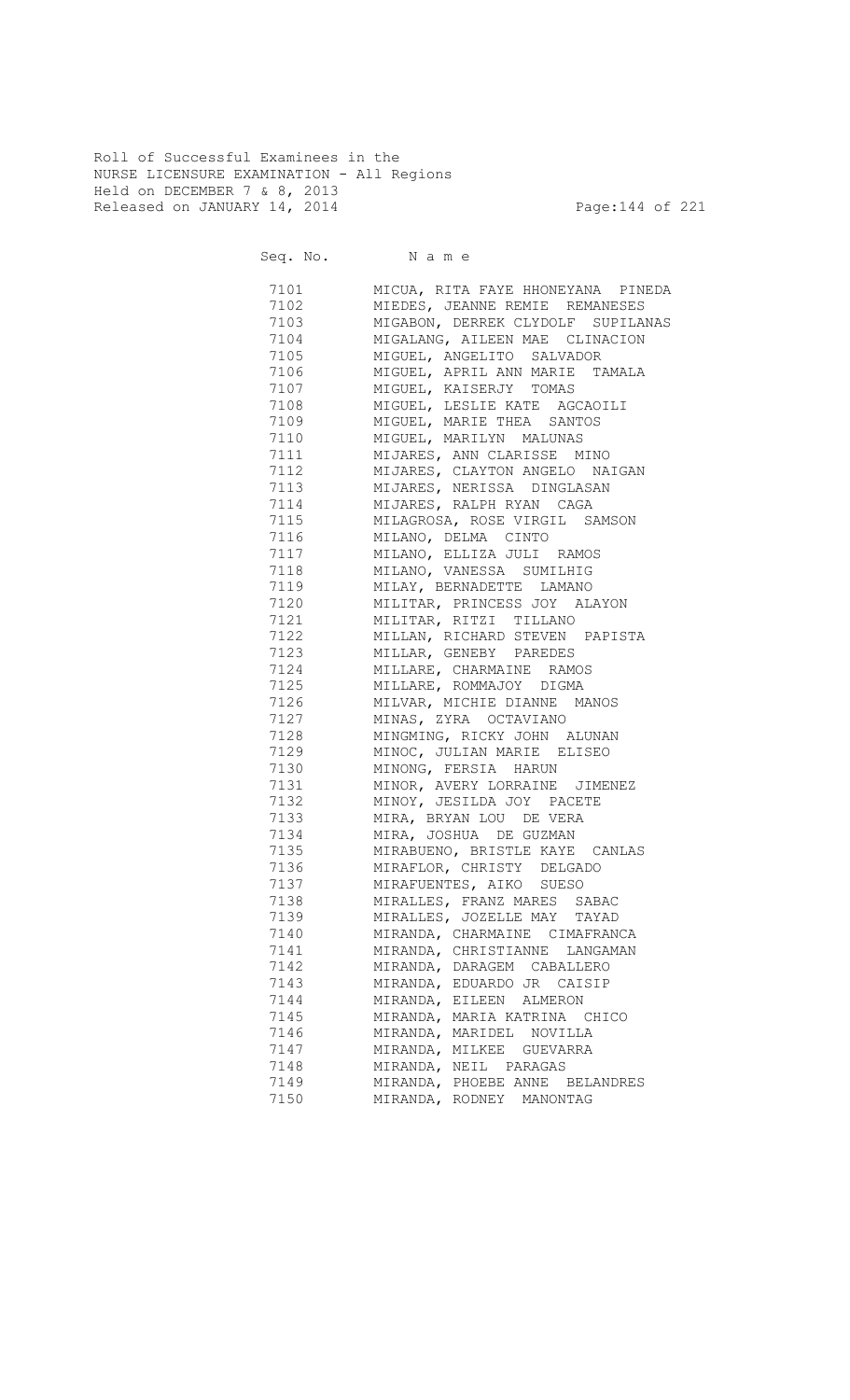Roll of Successful Examinees in the NURSE LICENSURE EXAMINATION - All Regions Held on DECEMBER 7 & 8, 2013 Released on JANUARY 14, 2014 **Page:145 of 221** 

Seq. No. Name 7151 MIRANDA, SHEILA MAY BENIDA 7152 MIRAS, DIANNE ARANETA 7153 MIRASOL, MARY GRACE SORONGON 7154 MIRAVALLES, BILL GREGORY TUBAYAN MIRONTOS, EDRALENE CABATIC 7156 MISADOR, GRACE GIANINA GOROSPE 7157 MISAJON, JOECON FENOL 7158 MISLANG, IMELDA ESCANO 7159 MISLANG, MARIELLA JANELLE SATUROS 7160 MISOLA, JONALYN SUMANGKANG<br>7161 MISON, LANCE LESTER MORENO MISON, LANCE LESTER MORENO 7162 MITRA, JAMES ROBERT LEGASPI 7163 MITRA, KATRINA CLAIRE HIPOLITO 7164 MIÑA, JACQUILINE LORENO 7165 MIÑANO, JULIUS ANTHONY LAURENTE 7166 MIÑOSA, GERALDINE OBISPO 7167 MIÑOZA, DANIELLE SHEARLE QUIBAL 7168 MOAÑA, DANIZA SABALLE 7169 MOC-ENG, JESSINY BULI-E<br>7170 MOCON, JUNABEL GABOT 7170 MOCON, JUNABEL GABOT 7171 MODEQUILLO, CLARISSE MARY LOYOLA 7172 MODESTO, IRISH JILL ELLARMA 7173 MODINO, ALFREDO II BANDOLA 7174 MOGATO, ANTHEA KRYSTEL MAJADUCON<br>7175 MOGATO, MARINIL ROSALDES 7175 MOGATO, MARINIL ROSALDES 7176 MOHAIMEEN, RASHEMA TARATINGAN 7177 MOHAMAD, JALMA BETE 7178 MOHAMAD, SHERYNA MAMANSAL 7179 MOHAMED ABDEL-SALAM KENAWI, NASRIN GULANG 7180 MOHAMMAD, NURHIDA SULAIMAN 7181 MOHAMMAD AMIN, SITTI DARNA ALIH 7182 MOHAMMADWALID, ASLAINIE MACADATAR 7183 MOHMEN, ACHIMAH EBRAHIM 7184 MOJICA, JOHN DAVID TORRES 7185 MOJICA, JOHN LEXTER GUERRA 7186 MOJICA, JONEL RACHZEL QUIBAR 7187 MOJICA, KIARRA MAE CONSUL 7188 MOJICA, KIM ESPONGJA 7189 MOJICA, TRICIA ERICA CREUS 7190 MOLAS, YURIKA RIE CASUMLONG 7191 MOLATE, MICHELLE DEDICATORIA 7192 MOLEJON, WILFREDO JR CARREON 7193 MOLINA, CAITLIN JOYCE PALATTAO 7194 MOLINA, JEAN UMBAY 7195 MOLINA, KARREN MAE CANDELARIO 7196 MOLINA, KRISTEL HAYETT PALMA 7197 MOLINA, LEA MAY LANZON 7198 MOLINA, MAMERTO DORIA 7199 MOLINA, MARIFE DIEGO 7200 MOLINA, MEGAN MARIE ESPEJO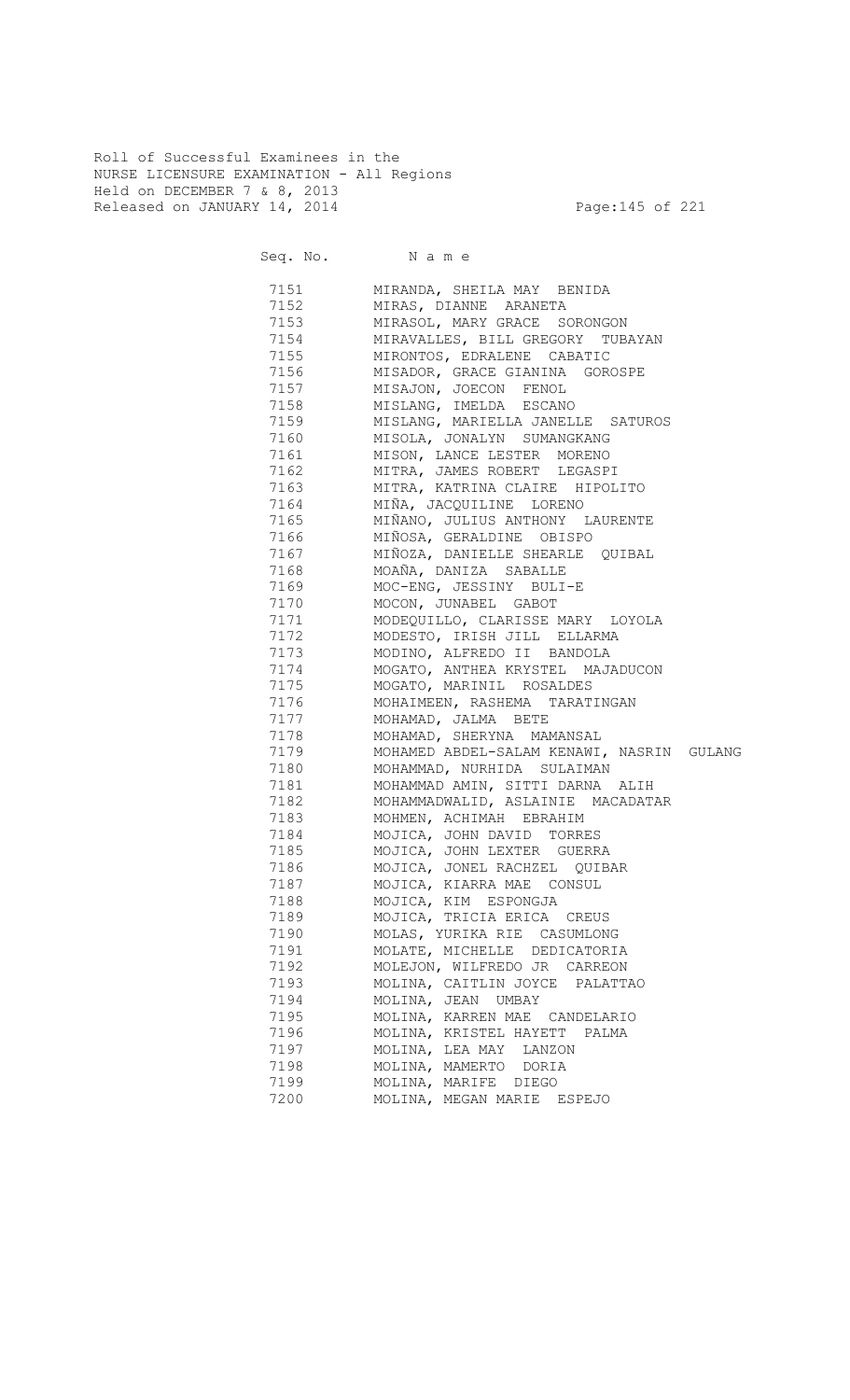Roll of Successful Examinees in the NURSE LICENSURE EXAMINATION - All Regions Held on DECEMBER 7 & 8, 2013 Released on JANUARY 14, 2014 **Page:146 of 221** 

Seq. No. Name

 7201 MOLINOS, REY DEEMSUR SALVILLA 7202 MOLINYAWE, MARY ANN KALAW 7203 MOLO, DARLENE MEI SUMAGAYSAY 7204 MOLO, NADINE YSABEL DEMADURA MOLOS, RHEA TABADA 7206 MOLVIZAR, RODOLFO JR FLORENTINO 7207 MOMONGAN, JEANNILYN CORTES 7208 MONAJAN, MARY TORNEA 7209 MONARES, NICHOL SAN AUREAL 7210 MONDALA, MARY ANGEL COLOMA 7211 MONDEJAR, ROXANNE LIBAS 7212 MONDEZ, MARIZTELA HEINES ALEGADO 7213 MONDIA, JOHN MARK IBAÑEZ 7214 MONDOY, MA HONEY ERASMO 7215 MONDOÑEDO, DENICE NICOLE SORIANO 7216 MONDOÑEDO, JOANNA TALBO 7217 MONDRAGON, CHARITY PANIERGO MONEVA, LAVELIE BUENACOSA 7219 MONEVA, SHERWYNNE MARIE NAPONE MONGCAL, MARIE ANN ROXANNE RODRIGUEZ 7221 MONGCUPA, SHARI QUENEE BARCENAS 7222 MONOSO, RIZA MAE DAYOT 7223 MONSALUD, KAREEN BACOY 7224 MONSERATE, SHINJI MAGNO MONSES, MARIFE LAROYA 7226 MONTALES, LESLIE JOY BALIGUAT 7227 MONTALVO, AARON CHRISTIAN ENRIQUEZ 7228 MONTAÑEZ, RHODORA CORPUZ 7229 MONTAÑO, LOREN ZAMORA 7230 MONTE DE RAMOS, ANNE BEATRICE ARCINAS 7231 MONTEBON, GEORJANE MAE DAÑO 7232 MONTEBON, MIKE LUTHER MANAPIN 7233 MONTECASTRO, DANIEL JR BALASA 7234 MONTECILLO, STEPHANIE MAE DELOLA 7235 MONTECLARO, EMMELINE PALMOS 7236 MONTEGRANDE, CHRISTOPHER ESPINA 7237 MONTEJO, CHRISTINE JOY ARCEGA<br>7238 MONTEMAYOR, KRYSTINE LOULETTE MONTEMAYOR, KRYSTINE LOULETTE UMACOB 7239 MONTENEGRO, GEE-ANN AYAPANA 7240 MONTENEGRO, JEFFREY TABADA 7241 MONTERO, CHEZNATH ARGUDO 7242 MONTERO, MICHAEL JOHN ASILO 7243 MONTERO, SHIENALYN LLANZANA 7244 MONTEROLA, SHERYL ANN EBALO 7245 MONTERONA, ERIKA TONIE DELFIN 7246 MONTERONA, HAZEL MARIE PANUNCIAL 7247 MONTERONA, MONHA SIAREZ 7248 MONTES, KIRT LASCOÑA 7249 MONTES, MARGOT FYNNE BASIERTO 7250 MONTES, MARK ANTHONY LISONDATO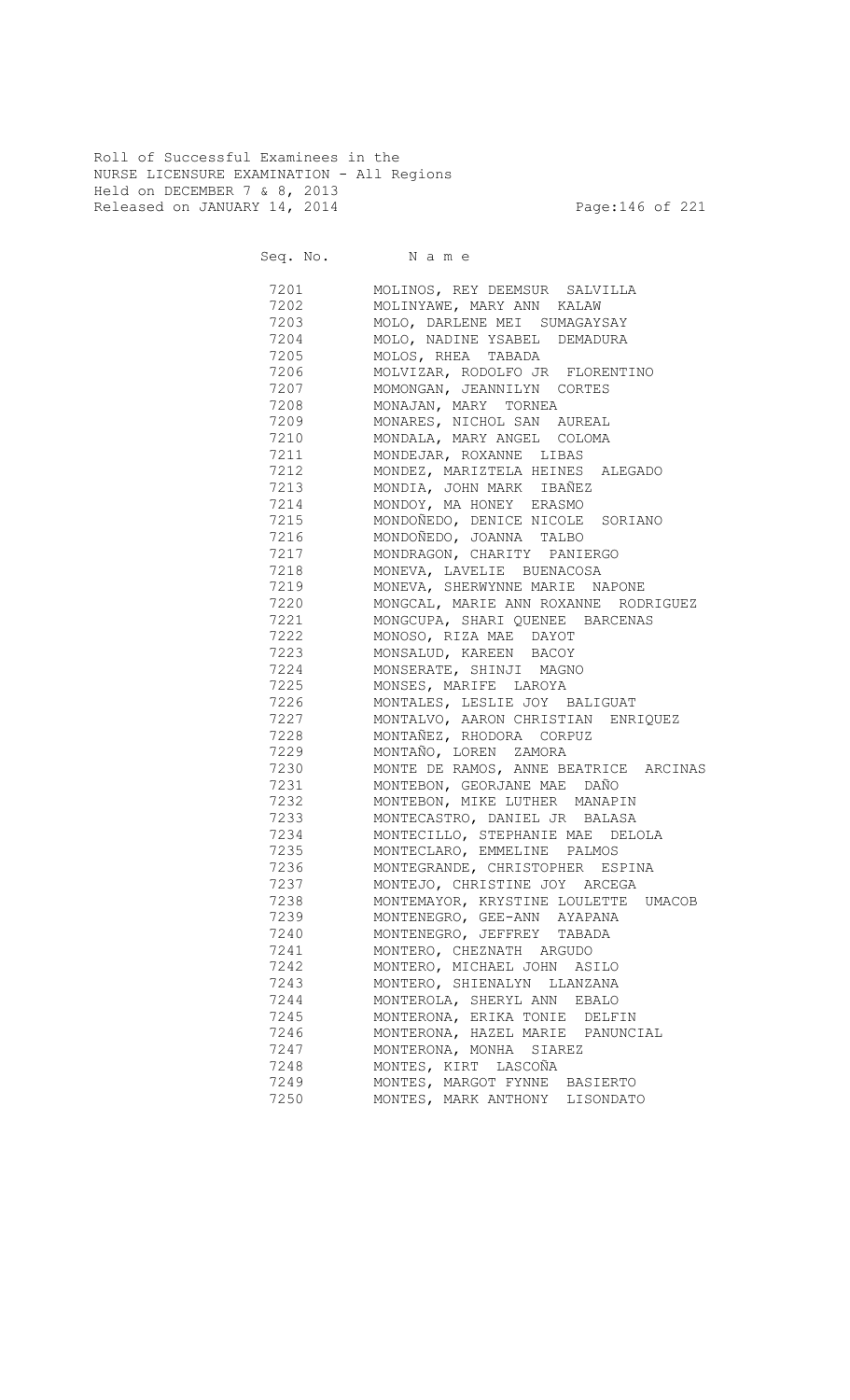Roll of Successful Examinees in the NURSE LICENSURE EXAMINATION - All Regions Held on DECEMBER 7 & 8, 2013 Released on JANUARY 14, 2014 **Page:147 of 221** 

Seq. No. Name

 7251 MONTES, PHOEBE MONDREZA 7252 MONTESA, MART MANALO 7253 MONTESCLAROS, CHARLYN MONTERDE 7254 MONTEVERDE, NEIL MERICK DELA VEGA 7255 MONTEZON, VALERIE HEARTY AMARILLE 7256 MONTIL, GWEEN MARIE OBENZA 7257 MONTILA, ROSENIAH TAWANO 7258 MONTILLA, MARY GOLD CALDEA 7259 MONTILLA, ROMA SIENA CEREZO 7260 MONTOJO, KIM BENJAMINE DELA CRUZ<br>7261 MONTON, JANA KRISTAL PANLASIGUI MONTON, JANA KRISTAL PANLASIGUI 7262 MONTOYA, DIANE KATHLEEN MILAN 7263 MONTOYA, SHERYL TEVES 7264 MOPAN, ELMHERE CLAIRE AREOLA 7265 MOPERA, CHRISTIAN JOSEPH TERTE 7266 MORA, LIBERTY SANTIAGO 7267 MORA, VIRTUS ARTEMIO SORIANO 7268 MORADA, EDGAR JR JABONETE 7269 MORADA, IMARI ROSE MENDOZA 7270 MORADO, REYNALDO JR BANCAYRIN 7271 MORALDE, MC ALBERT CARBON 7272 MORALDE, RACHEL BERESO 7273 MORALES, ANGELI FREYA MARTINEZ 7274 MORALES, CHRISTINE DIANE MAPA<br>7275 MORALES, ERILEH CAÑEDO 7275 MORALES, ERILEH CAÑEDO 7276 MORALES, GENEVIEVE TACLIBON 7277 MORALES, JEMALYN SANTOS 7278 MORALES, JOY LOURD ESPIRITU 7279 MORALES, KARMINA BARAYUGA 7280 MORALES, KATHRYN ALBERT BARAYUGA 7281 MORALES, MARIA ANGELICA VENENCIANO 7282 MORALES, MARY ROSE UCAB 7283 MORALES, MAUREEN TIOMICO 7284 MORALES, MYRMIE CRISPINO 7285 MORALES, RAYNER JEWEL TOMAS 7286 MORALES, REGINE TEMPLADO 7287 MORAN, MARK GLENN CAMILO 7288 MORANTE, MAUREEN ROSE CABIGUEN 7289 MORAO, JASTINE AMON 7290 MORARENG, JERRY NADNACHEN 7291 MORATA, RACHEL DANE GREGORIO 7292 MORATO, MELCHI DAVID 7293 MORDENO, MARY JOSEPHINE PLAZA 7294 MORECHO, NERRI ONG 7295 MORENO, IRENE SABENORIO<br>7296 MORENO, JESSALYN ESTABI MORENO, JESSALYN ESTABILLO 7297 MORENO, JULIE ROSE PASAYLO 7298 MORENO, MARY ANNE MARGARET MACASAET 7299 MORENO, RAY CHRISTIAN DONADO 7300 MORGA, JESSICA DOMALAON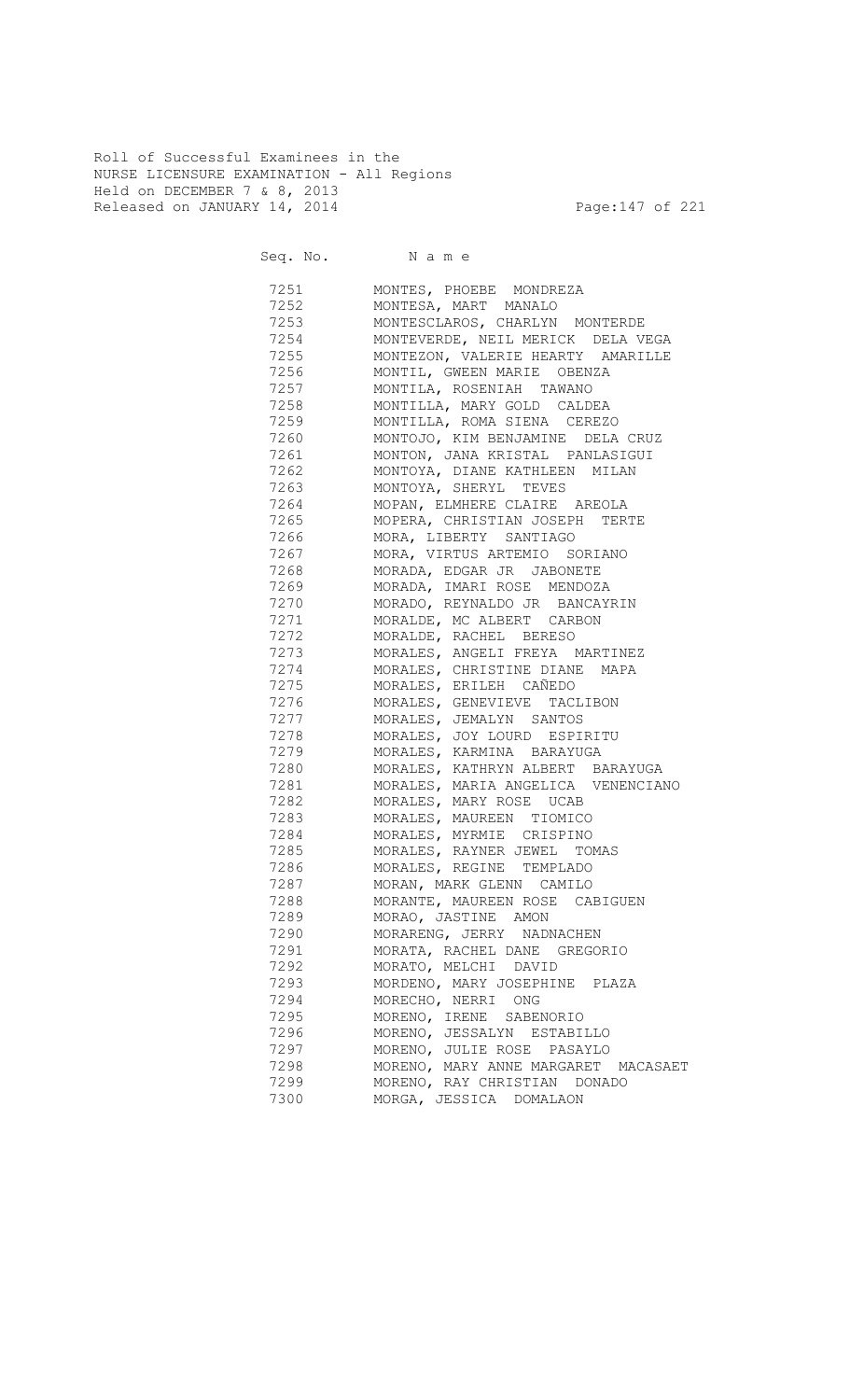Roll of Successful Examinees in the NURSE LICENSURE EXAMINATION - All Regions Held on DECEMBER 7 & 8, 2013 Released on JANUARY 14, 2014 **Page:148 of 221** 

Seq. No. Name

 7301 MORGADO, ROWELA GARDIOLA 7302 MORILLO, MA FATIMA REMPIS 7303 MORILLO, RICA MENDOZA 7304 MORIN, ANGIELYN SAMSON 7305 MORO, GENEVIEVE RAREZA 7306 MORONDOZ, CHRISTIAN TAMBALO 7307 MORONDOZ, JENNIFER TAURO 7308 MORRONDOZ, MARY ANN MONTON<br>7309 MORTA, JOHN CRISTOPHER MON' 7309 MORTA, JOHN CRISTOPHER MONTANTE 7310 MORTA, RASHA ALMONTE 7311 MORTERO, MARIANNE ANGELA QUINTANO 7312 MORTOS, GEBELYN BABARAN 7313 MORTOS, VIRGILIO DEO ABAD FLORES 7314 MOSCARE, BLESSY LABENIA 7315 MOSCOSO, KAYE CRESENCIO 7316 MOSCOSO, MARIA CONSUELO MEDINA 7317 MOSQUEDA, JACKLYN MAE FULLANTE 7318 MOSQUERA, FRANESSA GAYOBA 7319 MOSTER, REYNALD LEYESA<br>7320 MOSTER, ZENIA JANINE P 7320 MOSTER, ZENIA JANINE PINEDA 7321 MOSTRALES, NIÑA JOY PACAÑA 7322 MOTOL, LENY NECESARIO 7323 MOVIDA, MUCHI SANTANDER 7324 MOZO, KASSANDRA CABEGUIN<br>7325 MUAYADI, NUR-ANA SAHIBUL 7325 MUAYADI, NUR-ANA SAHIBUL 7326 MUAÑA, BLANCHE MARIE CLERINO 7327 MUECO, KENNY RANKIN BANIGA 7328 MUHAL, MARY MAE DATO-ON 7329 MUHALLIN, CHERYL HARDER 7330 MUHARRAM, RUFAIDA AKOK 7331 MUJAR, IRISH JANE VIDAL 7332 MUKAMMALI, RUAIDA MALLATI 7333 MULATO, KRIZZA ANN MADARICO 7334 MUNCADA, JANIENE JOYCE REBOSURA 7335 MUNDIA, CHRISTALYN ALMERO 7336 MUNIO, JHON KENNETH ALCANTARA 7337 MUPADA, SHAUN MICHAEL MAGBOO 7338 MURAKI, SITTIE HANIFAH SAGUSARA 7339 MURALLA, PRINCESS ANN GAVIOLA 7340 MURCIA, CLARICE SIGA-AN 7341 MURILLO, ANGELA CARLA NAZARRO 7342 MURILLO, DAWN SUAREZ 7343 MURILLO, EMMANUEL PINGA 7344 MURILLO, LUCCIA MICHAELA REFUGIO 7345 MUROS, MYRNAKRIS MILVAR<br>7346 MUSA, ALMON STEVE BALCIT MUSA, ALMON STEVE BALCITA 7347 MUSA, SHAHIRA RIVAC 7348 MUSNI, LUIS MARVIN VALDEAVILLA 7349 MUTIA, GAY ANTONETTE AGUILON 7350 MUYCO, JONAH DELA PEÑA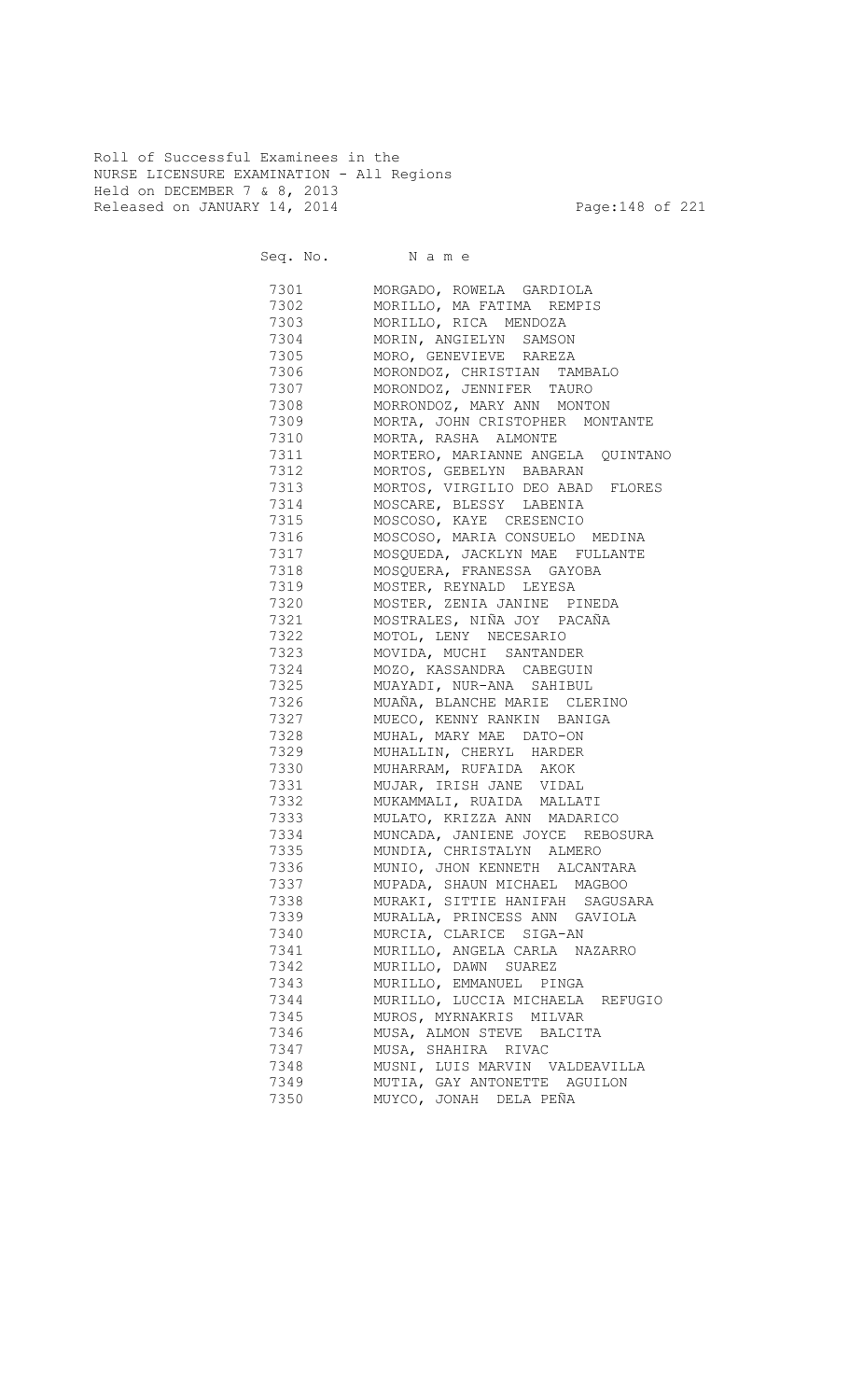Roll of Successful Examinees in the NURSE LICENSURE EXAMINATION - All Regions Held on DECEMBER 7 & 8, 2013 Released on JANUARY 14, 2014 **Page:149 of 221** 

| 7351    | MUÑOZ, CRISTY ROMERO               |
|---------|------------------------------------|
| 7352    | MUÑOZ, ELAINE BAYOG                |
| 7353    | MUÑOZ, GLAIZA SONIEGA              |
| 7354    | MUÑOZ, JENNILYN CARUZ              |
| 7355    | MUÑOZ, JESELYN CUBANGBANG          |
| 7356    | MUÑOZ, MARY LORENZ DUMALO          |
| 7357    | NA-OY, EDWIN CAWATIG               |
| 7358    | NAAG, LIBERTINE DOLOM              |
| 7359    | NAAGAS, THERESA JANE GONZALES      |
| 7360    | NABUA, AURORA FAYE AMIGLEO         |
|         | NACARIO, ANJELI EVALINE            |
| 7362    | NACARIO, DIDETH MIANO              |
| 7363    | NACARIO, FATIMA MARTIREZ           |
| 7364    | NACARIO, SAMANTHA PAMELA RODRIGUEZ |
| 7365 11 | NACENO, STEPHANIE GAIL ALCANTARA   |
| 7366    | NACIONAL, ESTHER LACSON            |
| 7367    | NACIONALES, DESIREE NAVALTA        |
| 7368    | NACIS, MICHIKO GRACE DINAMLING     |
| 7369    | NACO, IMELDA MARASIGAN             |
| 7370    | NACU, JOAN BERNADETTE MONTEMAYOR   |
| 7371    | NADELA, DOLLY JUNTARCIEGO          |
| 7372    | NADELA, KENNY JOHN VALEROS         |
| 7373    | NADUMA, MARICHRIS PRIETO           |
| 7374    | NAGA, ISMAEL LAZARTE               |
| 7375    | NAGAL, ELMA CRISTINE CABOTIJA      |
| 7376    | NAGAMATSU, JULIESSE BUMACOD        |
| 7377    | NAGAMOS, LANI DIOSO                |
| 7378    | NAGDER, NURSHIDA JAMASALI          |
| 7379    | NAGLE, ALDARREN ZEBRAN ANSAMA      |
| 7380    | NAGRAMPA, KAYCEE FILIO             |
| 7381    | NAGUIAT, CASEYLENE QUIAMBAO        |
| 7382    | NAIN, RHANIA ADJAWALI              |
| 7383    | NALANGAN, ELI JASPER DANTE         |
| 7384    | NALLOS, RONIE TOGADO               |
| 7385    | NALUGON, MAE VALERIE ESCLAMADO     |
| 7386    | NAMA, LOREMAR MERCADO              |
| 7387    | NAMOCO, JUZANELOU BALAHAY          |
| 7388    | NANAGAD, CARL JEROME PAMITTAN      |
| 7389    | NANDOG, SAHARA GANDUAN             |
| 7390    | NANIONG, CRIZELLE ANN ROLLO        |
| 7391    | NANIONG, LOUELLA VERGARA           |
| 7392    | NANTES, RALPH BENSON RAFAEL        |
| 7393    | NAPAT, PERELENE MANOCAN            |
|         |                                    |
| 7394    | NAPILOT, GIAN CASTRO               |
| 7395    | NAPOLES, ERIKA MARIE LEGASPI       |
| 7396    | NAPUCAO, JULIUS PUNO               |
| 7397    | NARAG, TERESA MARIE MARTINEZ       |
| 7398    | NARAGA, DIANA ROSE ALULOD          |
| 7399    | NARANJO, JUAN PAOLO LEZARDA        |
| 7400    | NARANJO, KATE JOHANNA OBLIG        |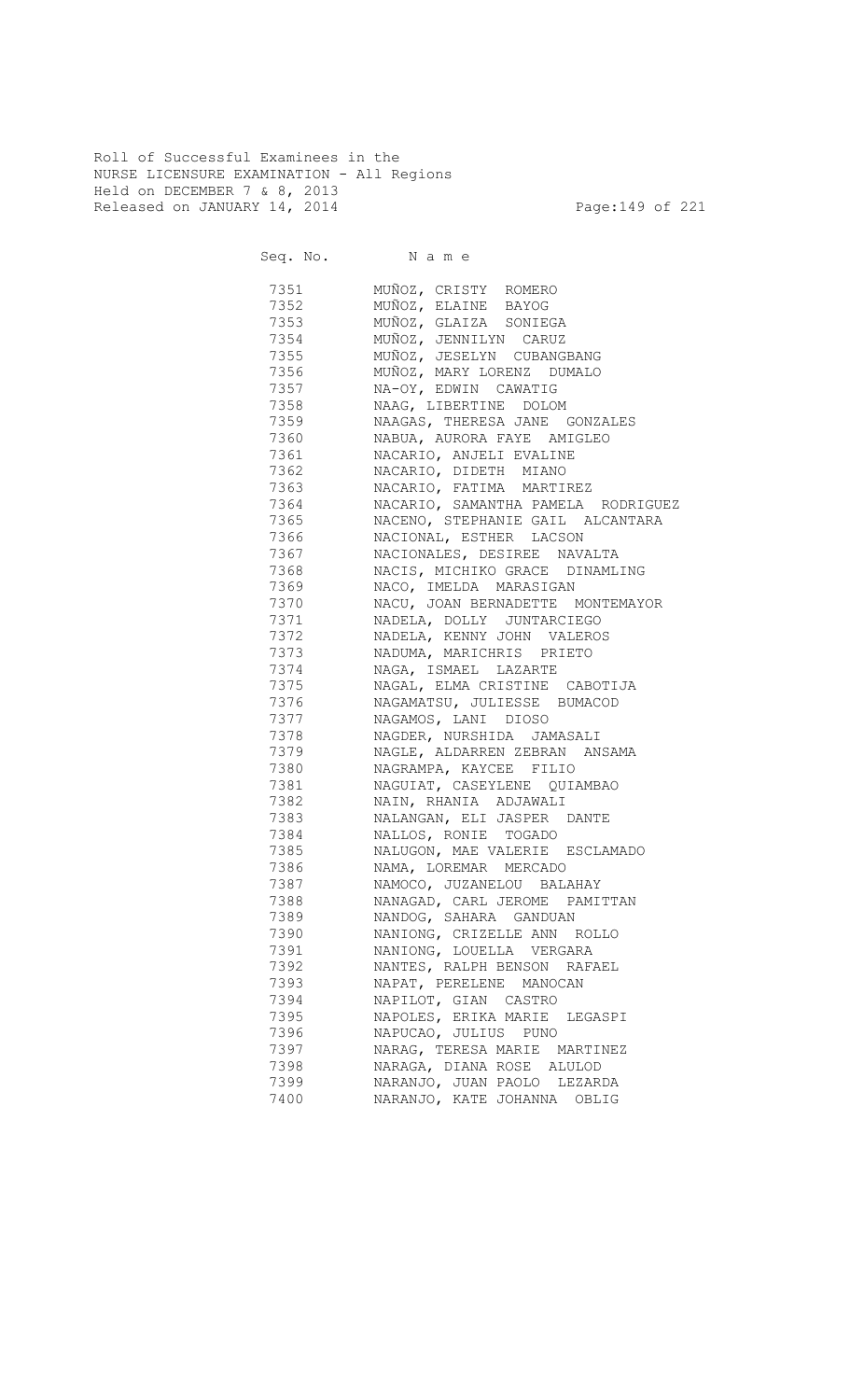Roll of Successful Examinees in the NURSE LICENSURE EXAMINATION - All Regions Held on DECEMBER 7 & 8, 2013 Released on JANUARY 14, 2014 **Page:150 of 221** 

Seq. No. Name 7401 NARCISO, ALVIN BARRIENTOS 7402 NARDO, FRANCES TRINA AVILES 7403 NARDO, MARYJANE CEPE 7404 NARGATAN, MARY CHED FILLARO NARISMA, LALAINE MAE ROY 7406 NARITO, ERIKA PAULA ANTONIO 7407 NARON, AYANA AUDREY CONCEPCION 7408 NARTE, JOHN CHRIS PALATINO 7409 NARTEA, MARIE GRACE BORILA 7410 NARVAEZ, MARY ANN REY NARVARTE, NIKOH ROCHELLE GOREMBALEM 7412 NARZABAL, MELLYDEL BATOLEÑO 7413 NASIBOG, JUSTINE HANZEL BALANSAG 7414 NATIVIDAD, BRIAN JOHN BATICULON 7415 NATIVIDAD, CLINT SAYSON 7416 NATIVIDAD, MARIANE BAMBI VILLAMOR 7417 NATIVIDAD, SHIELA ROSE MARCELO NATIVIDAD, URSULA CLAUDINE DEVELOS 7419 NATNAT, HANNA JEAN JUNIO NATNAT, MIA LORRAINE MACATLANG 7421 NAVA, ALYSSA MARIA MARTINEZ 7422 NAVA, DAHCEL MAE ELIZAGA 7423 NAVA, JENNIFER MOSTOLES 7424 NAVACILLA, RICH PRICELL GARGAR NAVAL, EULA MAE SANTOS 7426 NAVAL, HARREIN PALMA 7427 NAVAL, HENNA REI ALCORIZA 7428 NAVAL, JOANNA FELIZE CALALANG 7429 NAVAL, MARY GRACE VICENTE 7430 NAVAL, WILANIE VINES 7431 NAVALES, ARNOLD ORLAYEN 7432 NAVALES, JAY RALFF TRIUMFANTE NAVALTA, CRISSEL ANN 7434 NAVAREZ, ALLAN BEN LACHO 7435 NAVARRA, WES RIVERA 7436 NAVARRO, ANGELIQUE MAE OTANGUIN 7437 NAVARRO, CARLA MAE GUILLERMO 7438 NAVARRO, JIEANNE SABLAYA 7439 NAVARRO, JO-ELSON LOMOTAN 7440 NAVARRO, JONNIELYN DURBAN 7441 NAVARRO, KATE ARELLANO 7442 NAVARRO, MARY ANNE MANLA 7443 NAVARRO, ROEBEN DELA CRUZ 7444 NAVARRO, RUEL CESAR ORCULLO 7445 NAVERA, MARILEN LAGASCA NAVILLA, LIZA MARIE CALDA 7447 NAZAIRE, ROSE ANDULANA 7448 NAZARENO, DENISE ANNE PEREZ 7449 NAZARENO, ERIKA ANN VALERIA CAJOLES 7450 NAZARENO, MARK ANTHONY CAC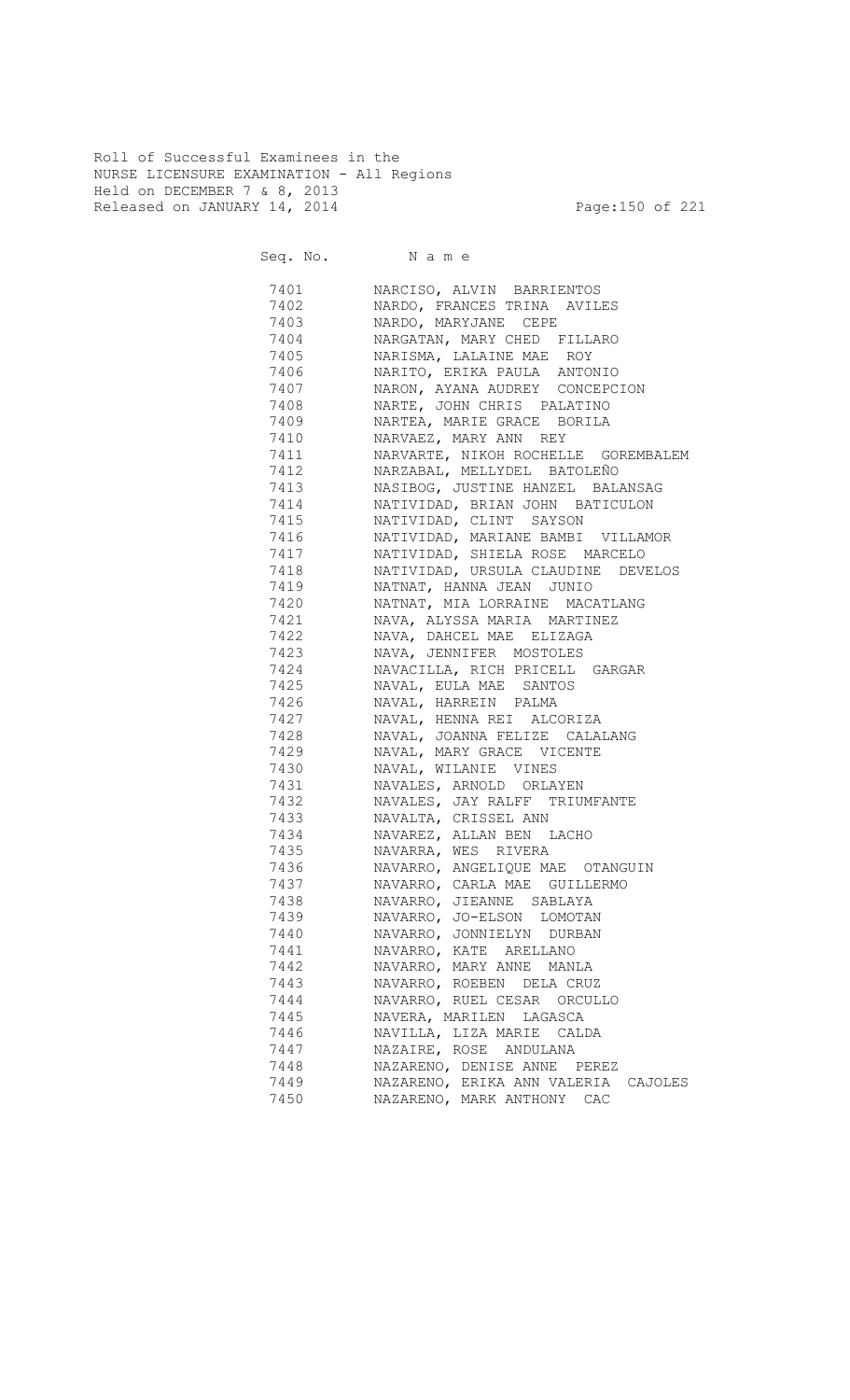Roll of Successful Examinees in the NURSE LICENSURE EXAMINATION - All Regions Held on DECEMBER 7 & 8, 2013 Released on JANUARY 14, 2014 **Page:151 of 221** 

Seq. No. Name

 7451 NAZARENO, ROSANNE JOY NUICO 7452 NAZARETH, KYLE MAVVRICK CASTILLO 7453 NAZARETH, MA CHRISTEL DIMAANO 7454 NEALA, JOVAN VARONA NEBRADA, STEPHANIE ANNE COMIA 7456 NEBRES, AILEENE BELAMIDE 7457 NEBRIJA, KRISTOFFER BUMATAY 7458 NECESARIO, KIZYL MAE YHAPON NECOR, JOAHNA SALVACION DAQUIPIL 7460 NEDIC, MARY ANNE AURELIA NEDRUDA, JESSA ANNE MADERAZO 7462 NEDULA, HILJEE GRACE AMPARO 7463 NEGRILLO, MARGIE REYES 7464 NEGRIN, JO VINCENT MACHACON 7465 NEIS, TRISHA RUIZ 7466 NELMIDA, JERMAINE PARARUAN 7467 NEMEÑO, MARIA VICTORIA ESQUIBEL<br>7468 NEO, AIFER AGUILAR 7468 NEO, AIFER AGUILAR 7469 NEPOMUCENO, DIANNE ELLAINE TALAMPAS 7470 NEPOMUCENO, JACHE WEDNSEN DIESTRO 7471 NERI, CHESKA MARI DAYANAN 7472 NERI, GLADYS MAE CONTRERAS 7473 NERI, JOSEPH ROJEN CULI TATA NERI, MARIZTEL JOY SEVILLA<br>7475 NERI, MERCY MICOL REMETIO NERI, MERCY MICOL REMETIO 7476 NERI, VANESSA ROSE QUINITA 7477 NERMAL, ANTHONY DE LOS REYES 7478 NERON, RACHEL ANNE NAYPA 7479 NESPEROS, MARISSA VINOYA 7480 NEYRA, CRISTINE MARIE ALIMPOLOS 7481 NG, CAMILLE SHAYNE PEÑA 7482 NGIPOL, LEVISE ATTABAN 7483 NGISLAWAN, DEPIA LEAH OLNOSEN 7484 NGO, GILBERT JEROME LU 7485 NGOJO, DORREN GIRON 7486 NICOLAS, CRISTEL JULIA 7487 NICOLAS, HANSEL JOBETTE BARAÑA 7488 NICOLAS, HAZEL MAE OGAYRE 7489 NICOLAS, IVEE MAY LACHICA 7490 NICOLAS, JEANY ROSE SERVITILLO 7491 NICOLAS, JEFF WILFRED BOCABAL 7492 NICOLAS, JENNIFER COSICO 7493 NICOLAS, NORDIYA LABAWAN 7494 NICOLAS, THEA JANICA DE REGLA 7495 NICOLAS, VIRGILIO II OCTUBRE 7496 NIEGAS, NOLITO RELATOR 7497 NIEGO, GRACEL ARRIGLADO 7498 NIELES, PATRICIA ANN SEQUIO 7499 NIELES, ROCELLE MAE NUGPO 7500 NIERE, JUNE ERIKA MACAHILOS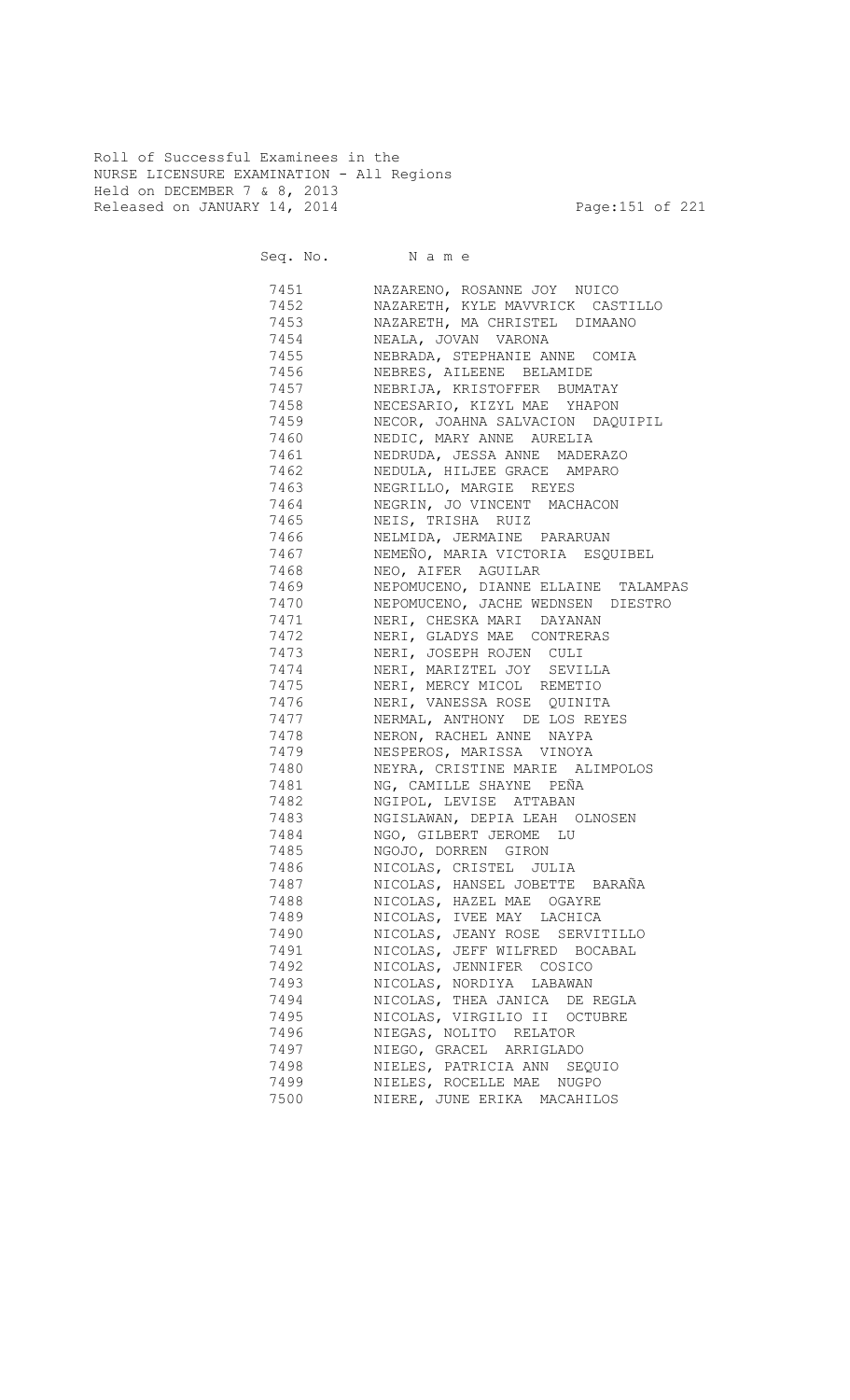Roll of Successful Examinees in the NURSE LICENSURE EXAMINATION - All Regions Held on DECEMBER 7 & 8, 2013 Released on JANUARY 14, 2014 **Page:152 of 221** 

| 7501     | NIERVA, CHARMELLA ANN TAN          |
|----------|------------------------------------|
| 7502     | NIETES, AICEL YVETTE MAGOS         |
| 7503     | NIETO, GIELY ANGEL VALENZUELA      |
| 7504     | NIEVES, GRACE ARMONIO              |
| 7505     | NIFRAS, LALYN ESPIDA               |
| 7506     | NILLAS, LOREJANE VANESSA FLORESCA  |
| 7507     | NILLO, EDEN ALBIA                  |
| 7508     | NILO, JASON TUCIO                  |
| 7509     | NINGASCA, MENDY PALCONIT           |
|          |                                    |
| 7510     | NINI, LEMARIE NERI                 |
| 7511     | NIOGAN, JESIROSE DAWN MAESTRECAMPO |
| 7512     | NIPAHOY, BERNADETH HINUMLA         |
| 7513     | NISPEROS, MARK ANTHONY LOPEZ       |
| 7514     | NITURA, SELINE MARIE CRUZ          |
| 7515     | NIVERA, CRISTINA THERESE NARAJA    |
| 7516     | NIÑEZA, JAN RIEL CALO              |
| 7517     | NIÑO, JIM ALLAN APOSTOL            |
| 7518     | NOBLEZA, NEL KEVIN LACSON          |
| 7519     | NOCES, ANTHEA FLORAINE MOTILLA     |
| 7520     | NOCHE, JENNYLYN MAGPILI            |
| 7521     | NOCOM, EMILY MAGTOTO               |
| 7522     | NOEL, GIEM RIZON                   |
| 7523     | NOGADAS, ALCONEN CABISO            |
| 7524     | NOLASCO, JESSYLE JANE SEDANA       |
| 7525     | NOLASCO, LINDSAY WAGNER VASQUEZ    |
| 7526     | NOLIDO, APRIL JOY BARREDO          |
| 7527     | NOLLEDO, DHEA JAYNE AVELLANO       |
| 7528     | NOMBRE, CRYSTAL JOY FERNANDEZ      |
| 7529     | NOMBRE, JENNIFER SOMBERO           |
| 7530     | NONAILLADA, KAYE ANN TEVES         |
| 7531     | NONES, MA MONICA BALETE            |
| 7532     | NONES, RIZZALIENE REMO DELIZO      |
| 7533     | NONO, CHARIS VICTORIA              |
| 7534     | NONO, JOANNA ELLAINE DECHETA       |
| 7535     | NONZARES, ROSEMARIE LYN LAGUDA     |
| 7536 758 | NOQUERA, JIMMIA CARLA ROMERO       |
| 7537     | NORA, WILMA BASAÑES                |
| 7538     | NORIEGA, YVONNE MARIAN PANTAS      |
| 7539     | NOTARIO, ARIANE PANILAG            |
| 7540     | NOTO, KLIENZA EVANGELIO            |
| 7541     | NOTOB, LEIZL FREOLO                |
| 7542     | NOVA, IRIS MYRTLE UBAG             |
| 7543     | NOVEDA, EDWARD PAUL MADRONIO       |
| 7544     | NOVELA, BANOLERVICA CAINGCOY       |
| 7545     | NOVERA, JUAN MIGUEL SY             |
| 7546     | NOVIDA, VIC MHAR PADUA             |
| 7547     | NOVILLA, GELINEE TAGORDA           |
| 7548     | NOVIZA, TANIA MARIE OCTAVIO        |
| 7549     | NUEDA, IVY NIEVES                  |
| 7550     | NUENA, JEZABEL ROBLEDO             |
|          |                                    |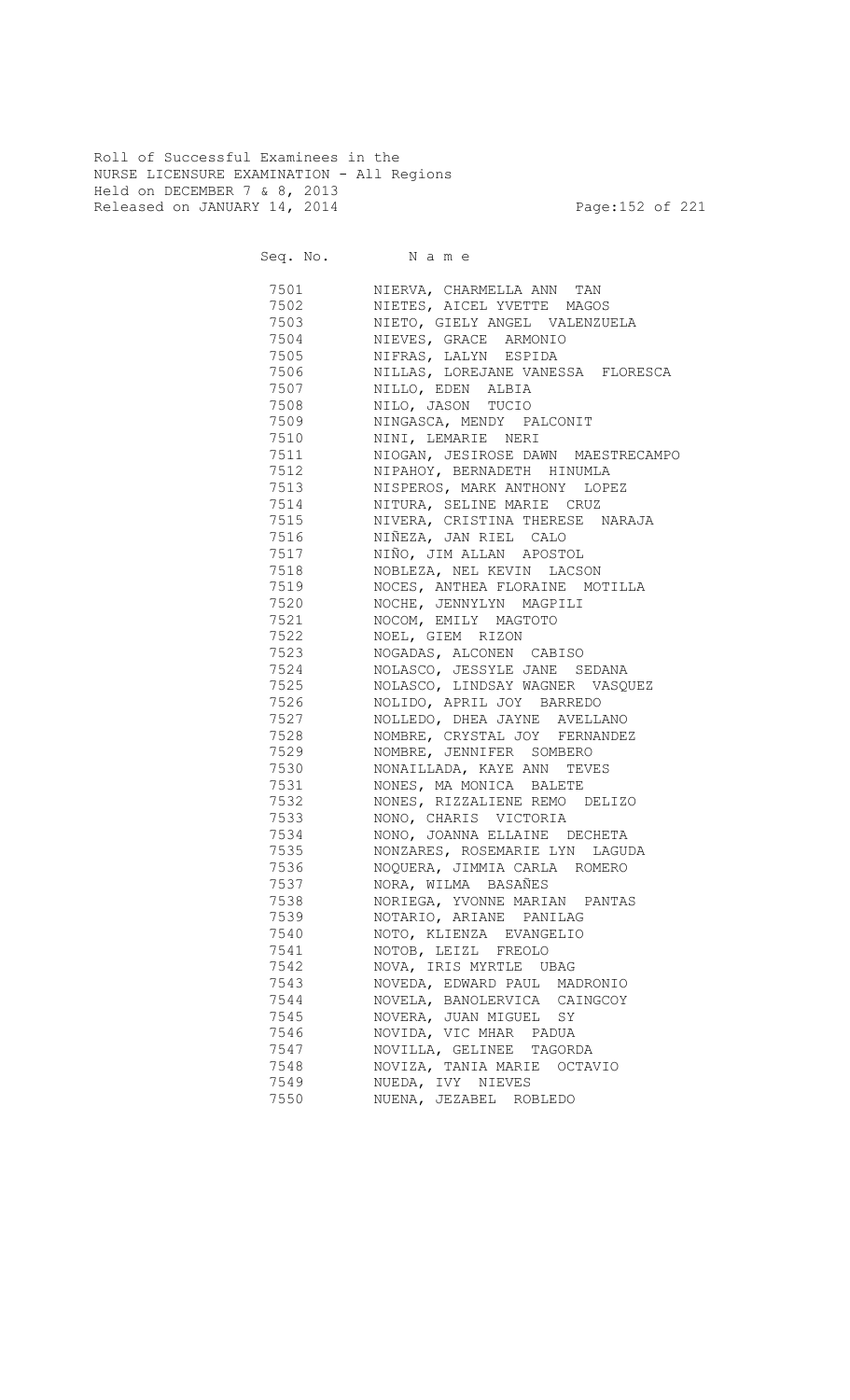Roll of Successful Examinees in the NURSE LICENSURE EXAMINATION - All Regions Held on DECEMBER 7 & 8, 2013 Released on JANUARY 14, 2014 **Page:153 of 221** 

| 7551 | NUESCA, EUNICE CASEM                 |
|------|--------------------------------------|
| 7552 | NUESTRO, KYLE KENDRICK MARABE        |
| 7553 | NUEVA, NOEMI ALEXANDRA GIRAY         |
| 7554 | NUEVO, GHILLI ROSE DOMAYAN           |
| 7555 | NUEVO, JANELLE ALJEAN NATALIO        |
| 7556 | NUEVO, JAYCELYN PIELAGO              |
| 7557 | NUEVO, JOBELL GAMUTIN                |
| 7558 | NUEVO, WEISNER PHIL OBTINALLA        |
| 7559 | NUGPO, JEFF MARQUEZO                 |
| 7560 | NUGUID, MICHELE ANN BASA             |
| 7561 | NULAGUIA, BAGUID MANTO               |
| 7562 | NUYTE, CHARLINE NAYVE                |
| 7563 | NUÑEZ, HARZEL MAE DELOS SANTOS       |
| 7564 | NUÑEZ, IAN RALPH DIVINAGRACIA        |
| 7565 | NUÑEZ, MA GEANELLI SANTOS            |
| 7566 | NUÑEZ, RIZALDY NEVALLO               |
| 7567 | NUÑEZA, FERLYN ANN PUEBLAS           |
| 7568 | OANES, ANGELICA TACADINO             |
| 7569 | OARDE, PAOLO VICTOR BALDO            |
| 7570 | OBALDO, PATRICK JAMES SOLIVEN        |
| 7571 | OBARRA, MARIA VICTORIA MAE JIMENEZ   |
| 7572 | OBAÑA, MICHAEL KEVIN GARCIA          |
| 7573 | OBEDENCIA, APRIL GALVADORES          |
| 7574 | OBEDOZA, ALTHEA QUEENNIE LUCERO      |
| 7575 | OBEÑITA, MARLA CHELSIA ALBA          |
| 7576 | OBGUIA, CHRISMEL ANNE ALBURA         |
| 7577 | OBIDOS, JONNALYN MUESCO              |
| 7578 | OBILLO, ANA MARIE LAREZA             |
| 7579 | OBINAY, SALWA ZAINODIN               |
| 7580 | OBISPO, JUNALYN DE GUZMAN            |
| 7581 | OBLEA, MIA MARIE GLORIOSO            |
| 7582 | OBLENA, ADELA REYES                  |
| 7583 | OBLIGACION, ERLENE ROSE ACOSTA       |
| 7584 | OBLIGADO, RONALIZA ROXAS             |
| 7585 | OBONGEN, REUBENELLE MARTINEZ         |
| 7586 | OBSIOMA, JOHN MICHAEL HERNANDEZ      |
| 7587 | OCA, ANA CARINA ATIENZA              |
| 7588 | OCAMPO, EDISON LAYNO                 |
| 7589 | OCAMPO, EMMANUEL CATACUTAN           |
| 7590 | OCAMPO, KIMBERLY<br>SANCHEZ          |
| 7591 | OCAMPO, KLIO<br>SAMSON               |
| 7592 | OCAMPO, LUIS III MAYORES             |
| 7593 | OCAMPO, MA TERESA BADAYOS            |
| 7594 | OCAMPO, MIGNONETTE ERIM<br>SINULDONG |
| 7595 | OCAMPO, MYREEN OCAMPO                |
| 7596 | OCAMPO, PATRICIA CHARMAINE DELA CRUZ |
| 7597 | OCAMPO, RIZZA JEAN GONZAGA           |
| 7598 | OCAMPO, SHAULA ALBELDA               |
| 7599 |                                      |
|      | OCAMPO, SUZANNE FAYE<br>JOSUE        |
| 7600 | OCAMPO, TRIXIE DIOSO                 |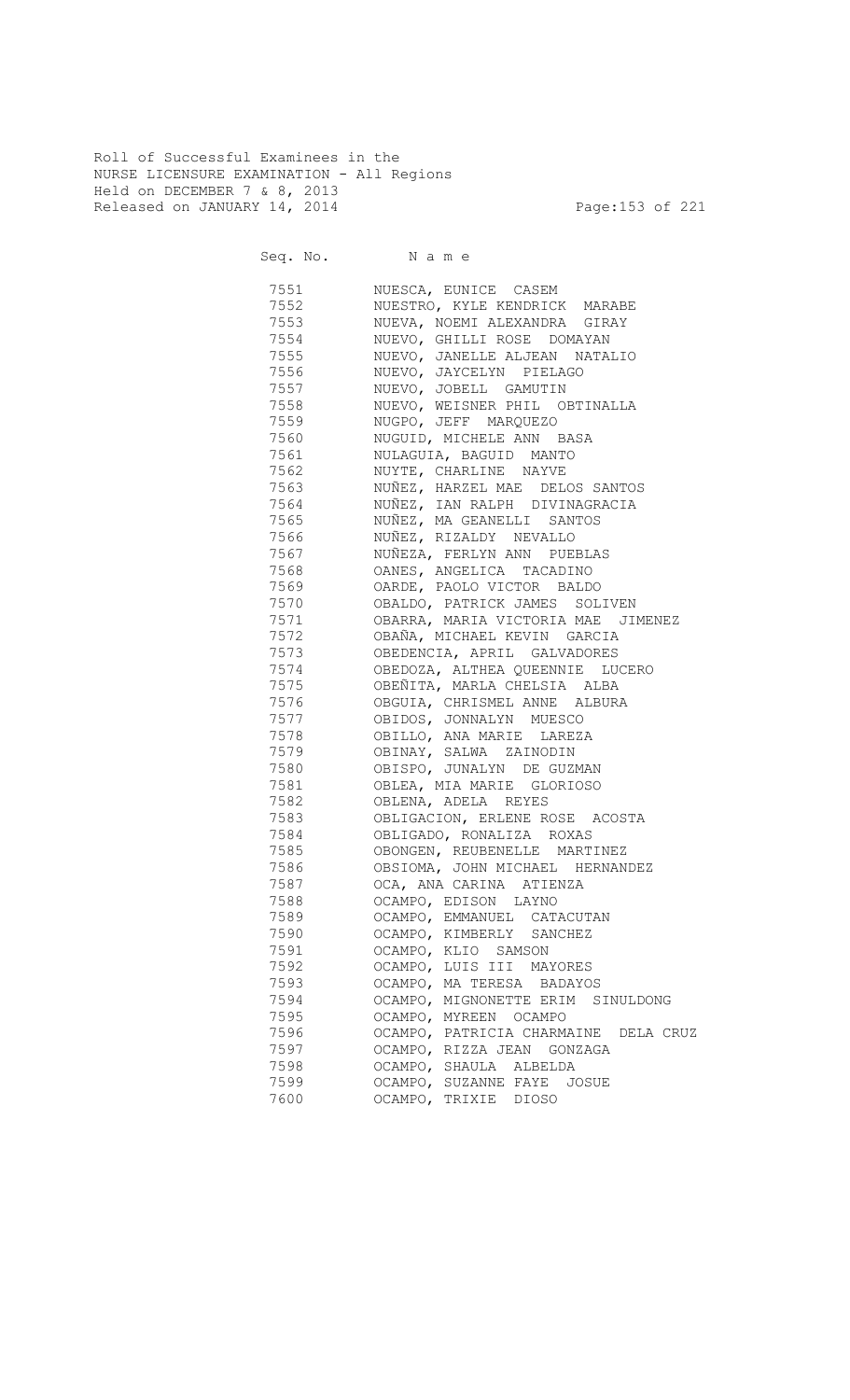Roll of Successful Examinees in the NURSE LICENSURE EXAMINATION - All Regions Held on DECEMBER 7 & 8, 2013 Released on JANUARY 14, 2014 **Page:154 of 221** 

Seq. No. Name

 7601 OCARIZA, CYRA NICOLE DELA MERCED 7602 OCAYA, MARY KAYE BUCOL 7603 OCAÑADA, APRIL GEED PATALINGHUG 7604 OCBA, RAZETTE ROCHA 7605 OCBANIA, MARICEL RUIZ 7606 OCCEÑA, CRISTINA DACALOS 7607 OCENAR, ANNE CORINNE NAKILA 7608 OCHALE, RALPH BENJHIE HONDANERO 7609 OCHAVO, RAPHAEL PELLETERO 7610 OCHEA, BEA JAYE NEDRUDA 7611 OCHEA, DAYDEN MONDEJAR 7612 OCHEA, STEPHANIE JANE OJEDA 7613 OCHOA, CRISTINE AQUINO 7614 OCHOA, MIA ELAINE SIDEÑO 7615 OCIONES, JOVEL ROSE ANGUB 7616 OCIONES, LIGAYA ETCHITAN 7617 OCLAY, JENNY ROSE IDOS OCON, JAMES JARED PIZARRO 7619 OCUBILLO, RAZNIM ZEAN MANREAL OCULAM, DANDEROSE SUNDAY DELFIN 7621 ODA, MELCY JOY MORADO 7622 ODAL, MAROHOMBSAR JR DIMARO 7623 ODAL, NICHOLE DAHIROC 7624 OEBANDA, MENNEN LOCSIN<br>7625 OFIANA, CELESTINE JOY OFIANA, CELESTINE JOY LOPEZ 7626 OGAN, GRACE HOPE CUSTODIO 7627 OGASNA, LEAH LIGMAY 7628 OGERIO, BUTCH ESTRELLA 7629 OGMA, KAMIL PABELONIA 7630 OGRIMEN, FRANCIS ROBREDILLO 7631 OJA, SERGS ANTHONY PADON 7632 OJALDE, MARY JANE CUDIAMAT OLA, PAMILA SADCAT 7634 OLA, PURPLE DOLLY MAWAGAY 7635 OLACO, JOHN CARLOS DABU 7636 OLAIREZ, KHRYCYS GAERLAN 7637 OLALO, MARY GRACE UMALI 7638 OLANGCO, MOONYEEN ROSE CATAGGATAN 7639 OLARTE, GLAIZA LORRAINE KAGUING 7640 OLARTE, MYLENE JOY PEREZ 7641 OLASO, CRYSTAL GRACE MARIÑAS 7642 OLASO, JHON KEVIN BORNAS 7643 OLAT, PAUL HENRI OSBUCAN 7644 OLAVERE, BERNADETTE MENDOZA 7645 OLAYAN, MAY ROSE BALICOG OLAYBAR, JESSA MAE REYES 7647 OLAYTA, NOEL SYDFRED PANOY 7648 OLBINAR, ARRVIE DANN MARK GALLAR 7649 OLEA, APRIL KHO 7650 OLEDAN, LAURICE ANN FLORENDO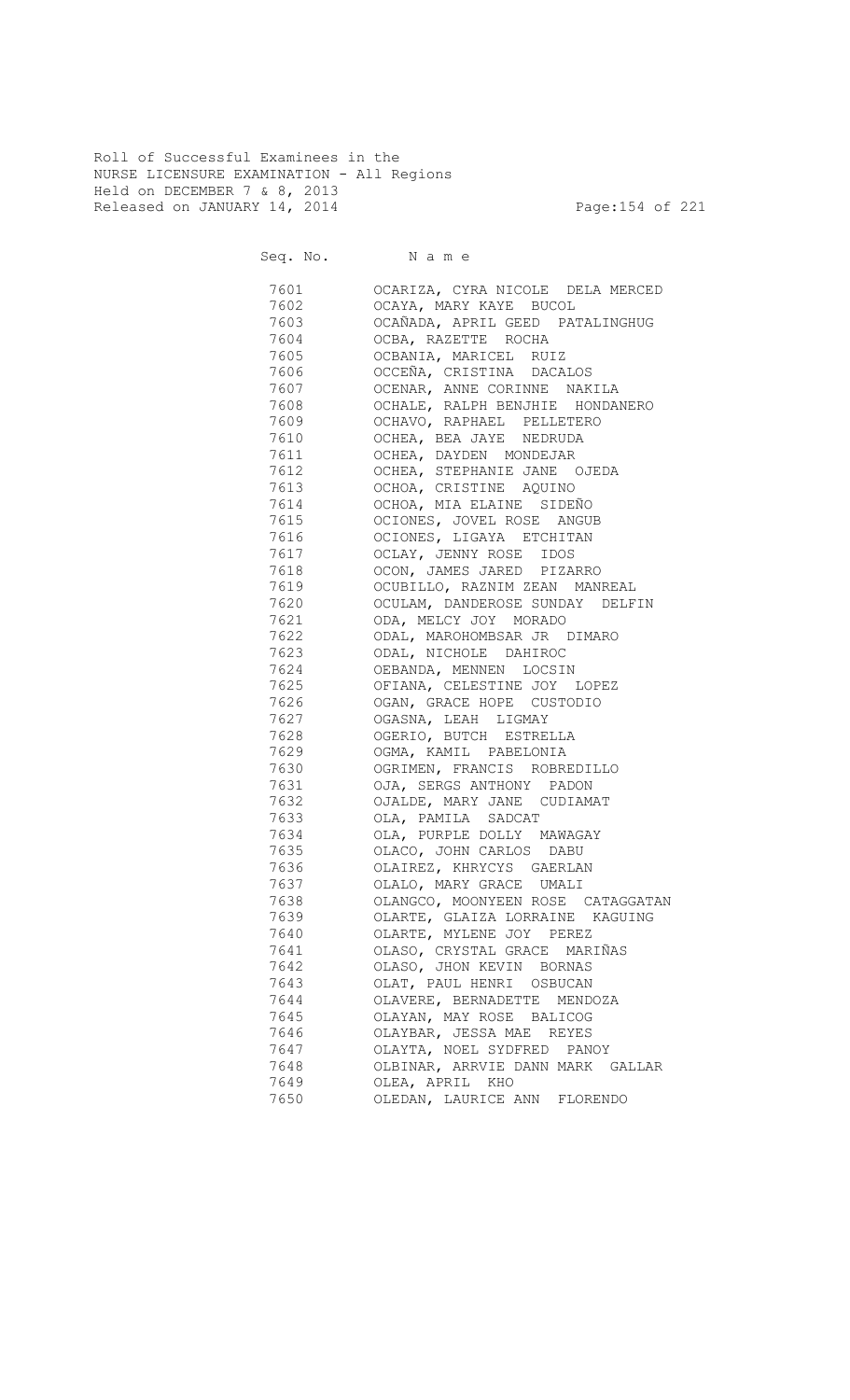Roll of Successful Examinees in the NURSE LICENSURE EXAMINATION - All Regions Held on DECEMBER 7 & 8, 2013 Released on JANUARY 14, 2014 **Page:155 of 221** 

Seq. No. Name 7651 OLI, EL KRISTOFFER CHAVEZ 7652 OLID, JAMBER MARIE RESUENA 7653 OLILA, CHERRY BAJAO 7654 OLIVA, JEANETTE JAMASALI 7655 OLIVA, LEMUEL LAGDAAN 7656 OLIVA, LOUSILANGELA ROSE PUJALTE 7657 OLIVA, LOUSILANGELO ROZZ PUJALTE 7658 OLIVA, MANILYN IGANA OLIVA, MARIA SALVACION AGUALADA 7660 OLIVAR, KAYE NORLYN SALAZAR 7661 OLIVAR, VIMA GRACE CUENCA 7662 OLIVARES, JOHN OLIVER MARPURI 7663 OLIVAREZ, JAYSON CARIÑO 7664 OLIVAS, RAFAEL DONOR 7665 OLIVEROS, BRYAN BUDUAN 7666 OLIVEROS, CHELAMAR GODOY 7667 OLIVEROS, ERIKA JOSE ESTRADA 7668 OLIVEROS, MITCHEL OSAM 7669 OLIVEROS, MONIQUE VILLEGAS 7670 OLIVEROS, RIZA NIETES 7671 OLLANO, PRINCESS ARGIELYN DEL ROSARIO 7672 OLMO, ROSANNA JANE BELLO 7673 OLMOS, PEARL JOY CAO 7674 OLPINDO, DIANNE KATHLENE OLPINDO OLVIDA, IZA COYNO 7676 OMA, PRINCESS MARLINA BANGON

| 7677 — 17    | OMAMALIN, ALVIC JOY ALOBA       |
|--------------|---------------------------------|
| 7678 3       | OMANDAM, CHARMAINE BESAS        |
| 7679 — 17    | OMANDAM, CHRISTINE MARIE VALLES |
| 7680 7680    | OMANDAM, MARICEL PERILLO        |
| 7681 7681 12 | OMAR, HAMIDA ABDILA             |
|              | 7682 OMAR, LIANOR GUINAL        |
|              | 7683 OMBRA, FATIMAH RUJIA HASID |
| 7684 768     | OMBROG, RIZA CASTILLO           |
|              | 7685 OMOL, HONEY LEE OSQUIANO   |
|              | 7686 OMOYON, MELANIE IMBO       |
| 7687 — 1768  | OMPAD, MIA SANTIANES            |
|              | 7688 OMRA, NORMILLAH DIMANG     |
|              | 7689 ONANAD, FEBRYL LAGMAN      |
|              | 7690 ONDA, JESSICA DEL ROSARIO  |
|              | 7691 ONDAY, SHANE ROSE CANTO    |
| 7692 769     | ONDOY, BUENCZAR DELA CRUZ       |
| 7693         | ONG, AIREEN MAE SALVA           |
|              | 7694 ONG, CARLITO JR ELLAZAR    |
| 7695 — 1769  | ONG, JHOANNA MARIE CABATINO     |
|              | 7696 ONG, MARC RUSTOM LAGARE    |
|              | 7697 ONG, MARY STEPHENIE GUMBAN |
|              | ONG, NICO RECLA                 |
| 7699         | ONG, NURHAYA JUMDAHANI          |

7700 ONG, PAOLO MARVIN BASCO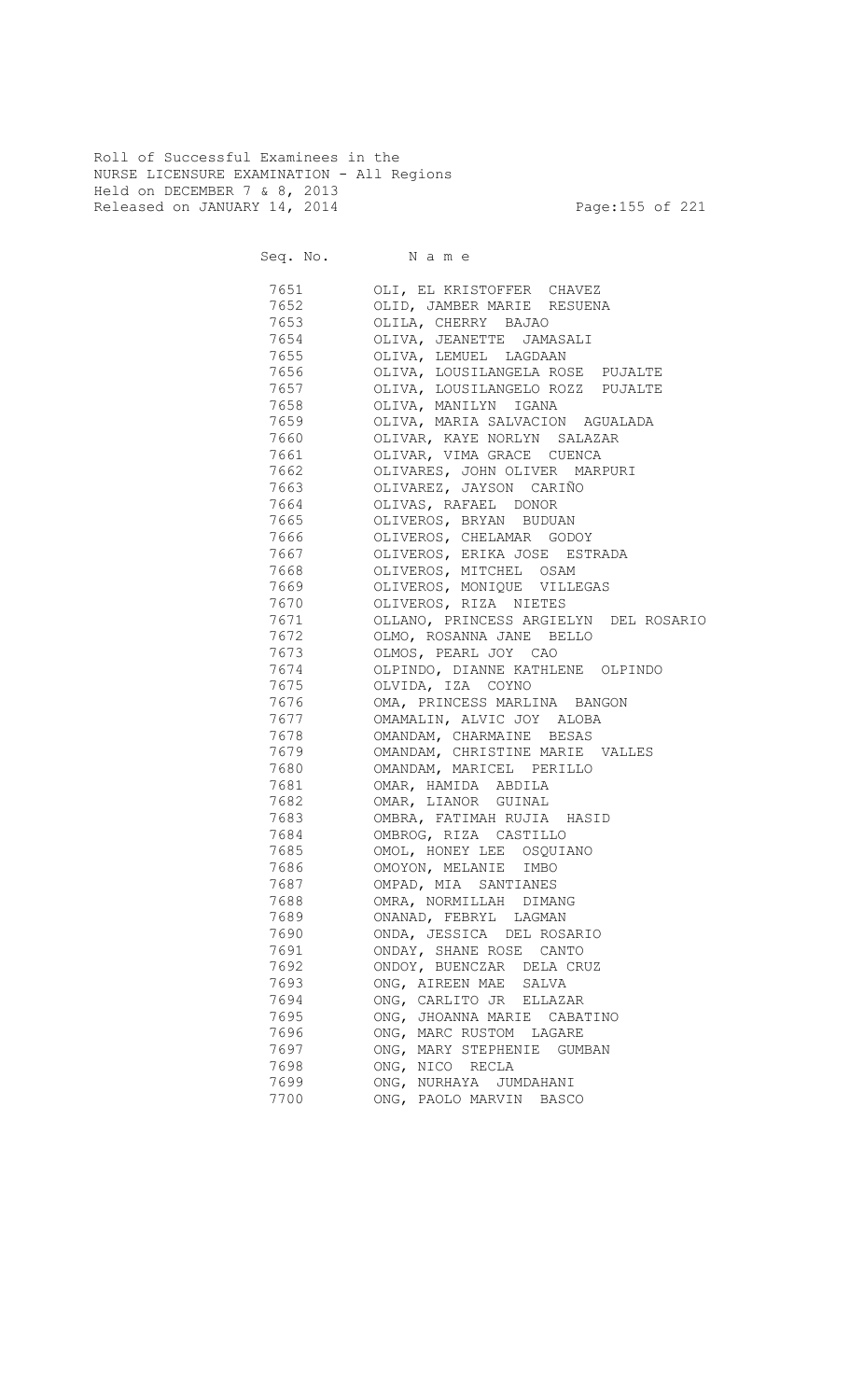Roll of Successful Examinees in the NURSE LICENSURE EXAMINATION - All Regions Held on DECEMBER 7 & 8, 2013 Released on JANUARY 14, 2014 **Page:156 of 221** 

Seq. No. Name

 7701 ONG, RAPH JAYZEL ZUBIRI 7702 ONG, SABRINA SHARMAINE CASTILLON 7703 ONG, TRIXIA MAE LAO 7704 ONGACO, ALIERA SOFIA FERMIN<br>7705 ONIOT, GENEVA BELLO 7705 ONIOT, GENEVA BELLO 7706 ONTAR, PRECIOUS GRACE MERCADO 7707 ONTING, JOHN REY BAYLON 7708 ONTINGCO, LEANZA ANGELIQUE MIRANDA ONTOY, DOMINIC FERNANDEZ 7710 OPADA, JESSA MAE CASINILLO 7711 OPAO, MARIA JAZREEL TAJO<br>7712 OPEDA, JEYNETTE ANN GARC OPEDA, JEYNETTE ANN GARCIA 7713 OPGUAR, NADINE ANNE MUNDO 7714 OPIMO, LEONEL ARQUILLANO 7715 OPINALDO, VICKY LOU GURAY 7716 OPINION, APLE JOY MUSA 7717 OPIÑA, RUSHELLE ANN GIANAN OPORTO, JOCEL ALFARO 7719 OPPIN, GRESSEL FAITH CHERWAKEN OPSAR, SWEET HEART 7721 OQUENDO, MARIE 7722 ORACION, GLAISA PESIDAS 7723 ORALE, MELIZA JOCOSOL 7724 ORATA, LORETA EMILY BENESA ORAYAN, MARY JANE DELFIN 7726 ORAYE, MA ELAINE PEVIDAL 7727 ORAZA, JENNY ROSE ACOSTA 7728 ORAÑO, MICHAEL JAMES TRABADILLO 7729 ORBASE, APRIL BAJARO 7730 ORBETA, ROCHELLE TOLENTINO 7731 ORBILLO, MARY ROSE PAJALLA 7732 ORBUDA, LOVELY GRACE GAUDICOS ORCAJADA, REBECCA FAJARDO 7734 ORCINE, CLARIZZA BERNADETTE ALMEDA 7735 ORCINE, RACHEL GLADYS ALBIA 7736 ORCULLO, KATRINA PRINCIPE 7737 ORCULLO, QUEENIE PAULINO 7738 ORDONIO, LYLE MARA ELAINE CAPITLY 7739 ORDOÑA, JAZMIN GAERLAN 7740 ORDOÑEZ, MARY GRACE CARCHA 7741 ORENSE, LEZIEL LATAG 7742 ORETA, JEFFREY DE LEON 7743 OREVILLO, CHRISTIAN DAVE WAGA 7744 ORIAS, MARK ANTHONY BAUTISTA 7745 ORIAT, JESSA PEÑA ORIBE, CINDY MARTINEZ 7747 ORIBELLO, CHARMAINE TAVAS ORIBELLO, MICAELA BACANI 7749 ORIGENES, SARAH PETRALUZ ROÑO 7750 ORIGINAL, MARY JONE SIMPAS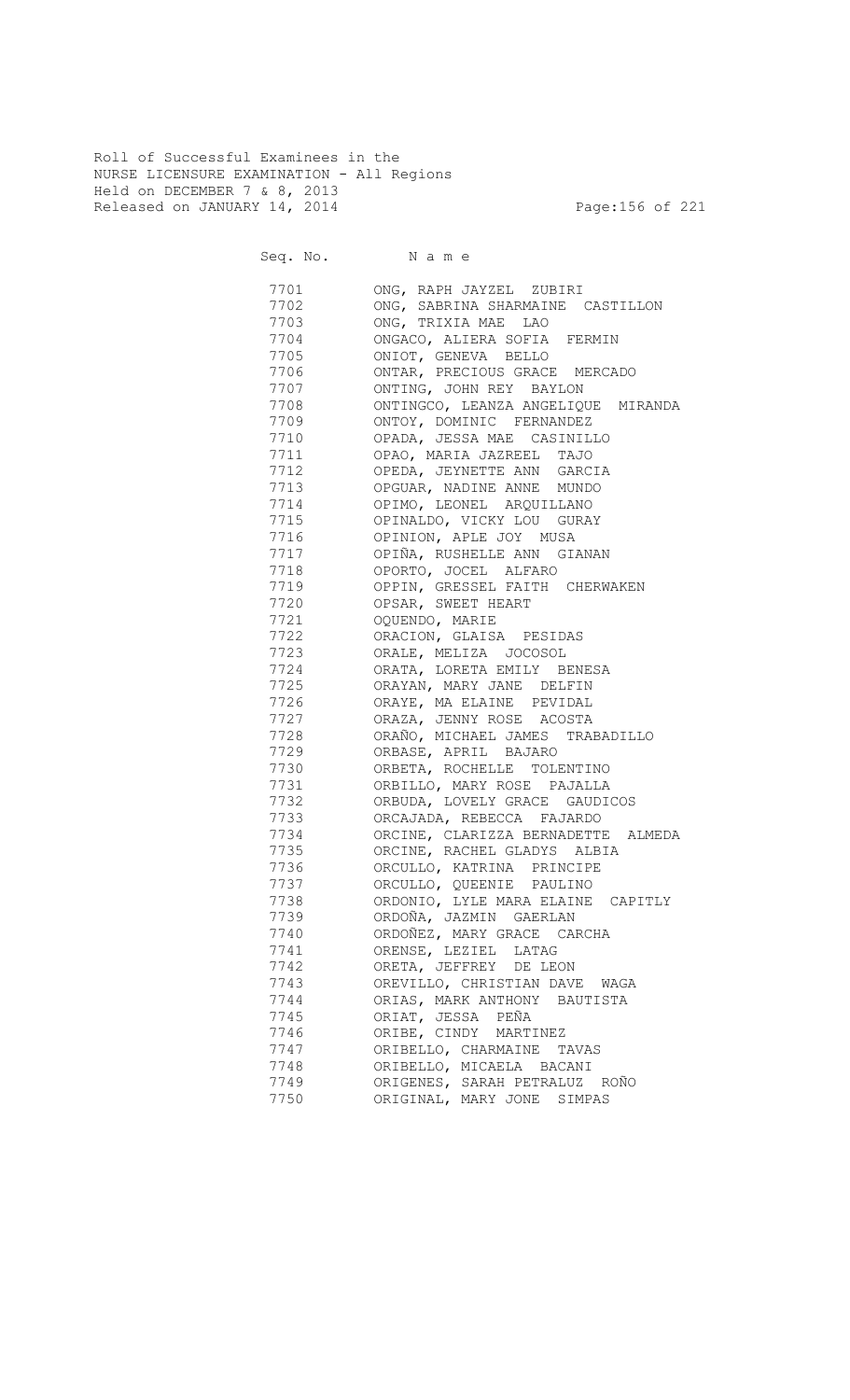Roll of Successful Examinees in the NURSE LICENSURE EXAMINATION - All Regions Held on DECEMBER 7 & 8, 2013 Released on JANUARY 14, 2014 **Page:157** of 221

| 7751    | ORIOQUE, GLENDALE MARYLUNA CABALLES |
|---------|-------------------------------------|
| 7752    | ORIS, WEDNESDAY ANNE LAMBINO        |
| 7753    | ORITO, ADAME JOSEPH GAVIOLA         |
| 7754    | ORLANDA, CATHRYN GILLIANE OCAMPO    |
| 7755    | ORLANDA, JESSEL ANNE ABAGAT         |
| 7756    | ORO, MA ALISAN ANYA FERRER          |
| 7757    | ORONGAN, LYRA BAGUIO                |
| 7758    | OROPESA, KEVIN TROY AMURAO          |
| 7759    | OROPEZA, BOBOT JULIUS CAMACHO       |
| 7760 77 | OROZCO, ROSEL CAPA                  |
| 7761    | ORQUIA, EULOGIA FELISA LOBRIO       |
| 7762    | ORQUILLAS, PRECIOUS JOY BENIGA      |
| 7763    | ORTALEZA, IRISH NATO                |
| 7764    | ORTEGA, BERNARDO II BACALA          |
| 7765 77 | ORTEGA, JAMIL MACALINAO             |
| 7766 77 | ORTEGA, JANELLE ALTHEA LEONARDO     |
| 7767    | ORTEGA, MELANIE LEABRES             |
| 7768    | ORTEGA, REY MART PALENZUELA         |
| 7769    | ORTEZA, JUVENA VALETE               |
| 7770    | ORTIZ, CHERYL ESPEDILLON            |
| 7771    | ORTIZ, JEREMIE ARIOLA               |
| 7772    | ORTIZ, LEAHKIM GOLO                 |
| 7773    | ORTIZ, MARIBELLE DOREGO             |
| 7774    | ORTIZ, MARY KATHERINE OMEGA         |
| 7775    | ORTIZ, MARY ROSE ONGLENGCO          |
| 7776    | ORTIZ, RHEA JOYCE BATENGA           |
| 7777    | ORTIZANO, DAISY JANE CAÑETE         |
| 7778    | OSAL, ALGIEN BARTOLOME              |
| 7779    | OSANO, DAVIDSON ROSALES             |
| 7780    | OSANO, DIELSON ROSALES              |
| 7781    | OSANO, VELLILEA MARIZ REALUYO       |
| 7782    | OSORIO, ANNE ROTH JARDIN            |
| 7783    | OSORIO, MAE CHRISTINE SALMAYOR      |
| 7784    | OSORIO, RAYMUND LOUIE GERARMAN      |
| 7785    | OSTAN, LOUVELYN LACUMBO             |
| 7786    | OTCULAN, JENNY ANN COMITING         |
| 7787    | OTEYZA, PATRICK                     |
| 7788    | OTTO, ERWENA HANAPI                 |
| 7789    | OUANO, JIEZL JEAH DACALOS           |
| 7790    | OWEK, KNOUME SALINGBAY              |
| 7791    | OYA-OY, KARL LUY-OD                 |
| 7792    | OZOA, HANITHA MAY ORDOÑA            |
| 7793    | OÑATE, MICHAELA GOZUM               |
| 7794    | OÑEZ, JOHN PAUL CAMINADE            |
| 7795    | PABALATE, MARVIN ESCUETA            |
| 7796    | PABAYO, ELVIE LORETCHE              |
| 7797    | PABELIC, CHRIZA LIZ UNDAG           |
| 7798    | PABIA, RANDY ALVAREZ                |
| 7799    | PABICO, MARY JANE PELO              |
| 7800    | PABILARIO, MAE GAPULAN              |
|         |                                     |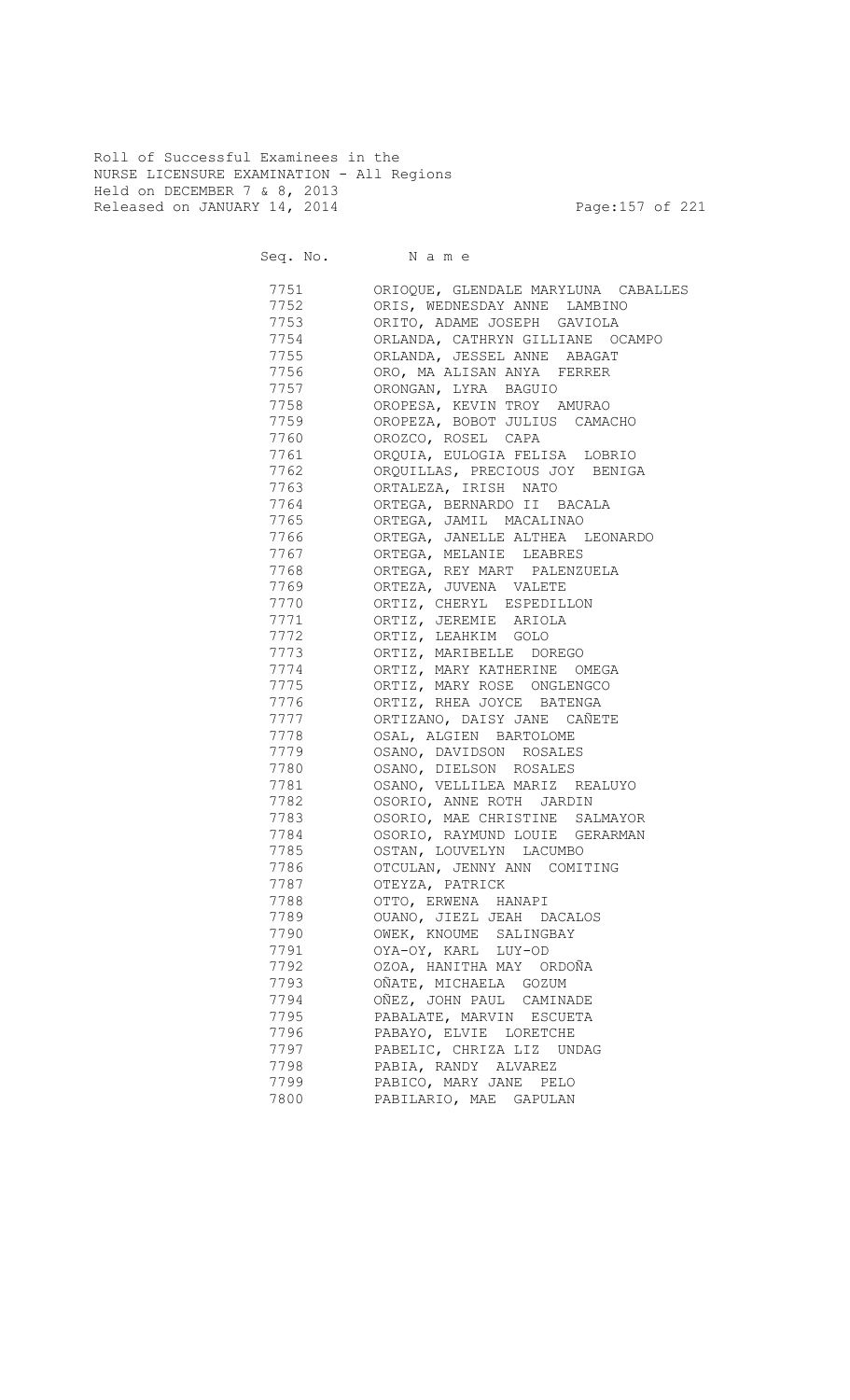Roll of Successful Examinees in the NURSE LICENSURE EXAMINATION - All Regions Held on DECEMBER 7 & 8, 2013 Released on JANUARY 14, 2014 **Page:158 of 221** 

Seq. No. Name

 7801 PABILLON, CHARL GULFAN 7802 PABILONA, MANUEL JOHN IBAÑEZ 7803 PABILONA, MARIA MADELENE GONZALES 7804 PABILONA, SHEENA MAE SATONERO PABLO, DANICA PUNZALAN 7806 PABLO, GERALDINE CASTRO 7807 PABLO, JANICE RAMOS 7808 PABLO, JOHN MATTHEW CABALCAR 7809 PABORADA, ANICETA CARITAN 7810 PABUAYA, APPLE MAE AMARILLE PABUAYA, JEZALINE LAGO 7812 PABUSTAN, LENDEL GERNALE 7813 PABUSTAN, MARK JOSEPH DIZON 7814 PACA, THERESA CARMEL RUSIANA 7815 PACABIS, DEBORAH MAE YLANAN 7816 PACALDO, MA CHRISTY JAY CABANES 7817 PACAMALAN, FATIMA ELAINE ANICAL PACAMO, MARY JOY PACTAO 7819 PACASUM, BAI SOHAIMA ISABEL GUNDAN PACDAAN, JOY PAGTEILAN 7821 PACER, RALPH JOHN LACSON 7822 PACETE, MARIA EDENELLE MABAQUIAO 7823 PACHECO, CHLARENCE MAY MAGBANUA 7824 PACHECO, JENEVA 7825 PACHECO, LAWRENCE MALABANAN 7826 PACHECO, ROCHELLE JUGAL 7827 PACIENTE, KYLE TARONGOY 7828 PACIFICO, RON BRENT LACIDA 7829 PACILAN, TIFFANY RHOGA MARIE BATUIGAS 7830 PACINABAO, KRISTY SHANE LABATA 7831 PACION, RYAN MARTIN 7832 PACIS, MARIA KATHRINA FIGURACION 7833 PACIS, MARY ALEXIS ROSCO 7834 PACLAY, AIZA DAWIGOY 7835 PACLIBAR, GIANNE KRISKA BAUTISTA 7836 PACLIBAR, KATHLEEN KAYE TOLEDO 7837 PACO, CAMELLA JOY BAGO-OD 7838 PACO, SHIELA MAE ORIG 7839 PACULANANG, MERYLL GUINTO 7840 PACULBA, TIFFANY MONOY 7841 PACURSA, KEESHIA MAE BALUD 7842 PADAMADA, KRIS ABIGAIL NALUMEN 7843 PADAMADA, PAUL JHON SIATREZ 7844 PADAR, MELISSA ANGELA 7845 PADATE, ALIZA NIZAR JAMIL 7846 PADDUYAO, ODESSA GLO PAGADDUT 7847 PADER, JOLLIBEE JOY ELLORIN 7848 PADERANGA, ROMEZA LEA CORTEZ 7849 PADERES, MARY ROSE CAMELLE GOMEZ 7850 PADERNA, CHRISTINE ANN BARRIDO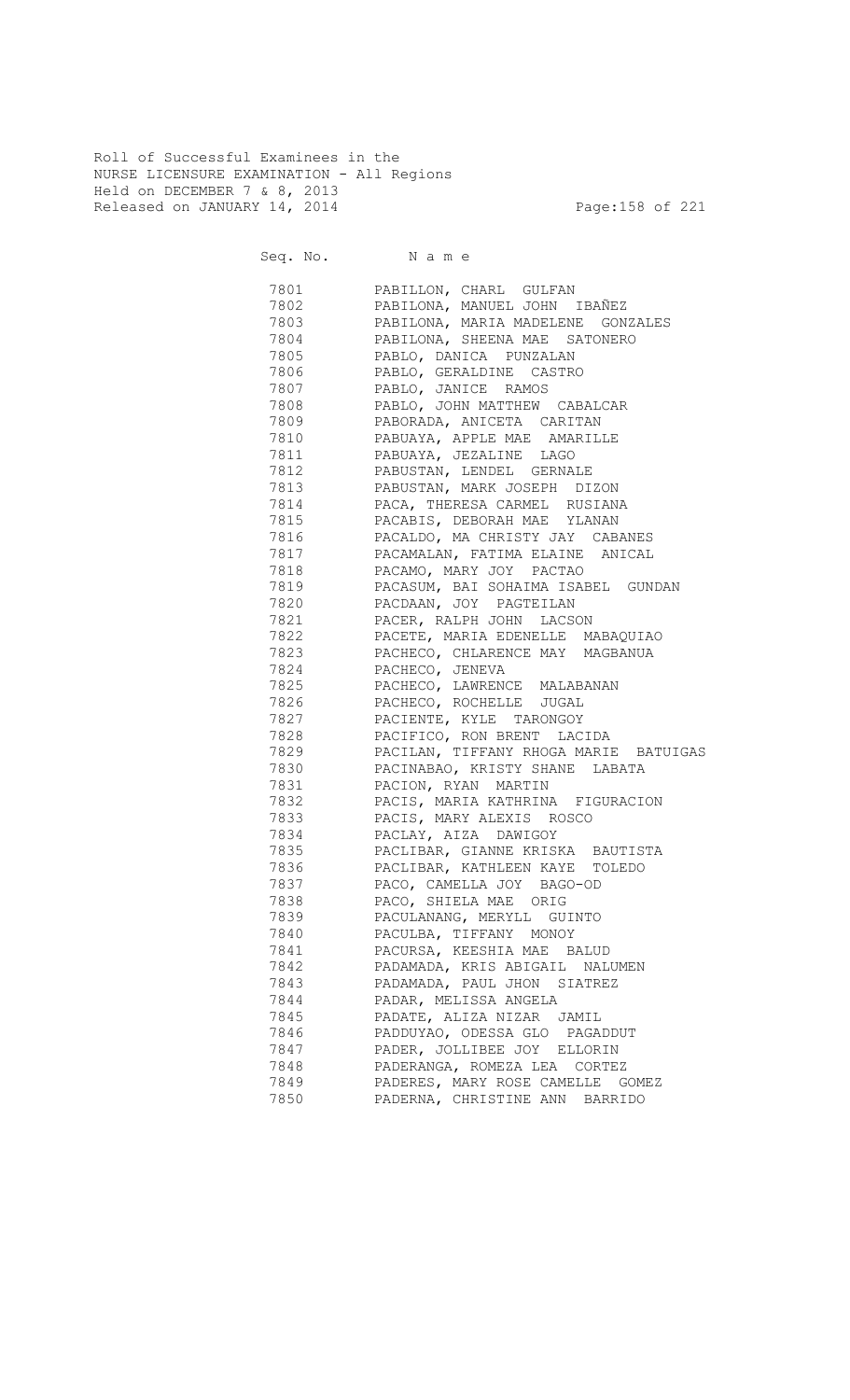Roll of Successful Examinees in the NURSE LICENSURE EXAMINATION - All Regions Held on DECEMBER 7 & 8, 2013 Released on JANUARY 14, 2014 **Page:159 of 221** 

|      | 7851 PADERNAL, MARY GRACE TAMARIONG            |
|------|------------------------------------------------|
| 7852 | PADEROG, DYNIEL CLAIRE QUILATON                |
| 7853 | PADILLA, ANDREA JEAN ACOSTA                    |
| 7854 | PADILLA, CHARMAINE KRIS ORION                  |
| 7855 | PADILLA, CLARISSA SANCHEZ                      |
|      | 7856 PADILLA, CRISSA GENETA                    |
|      | 7857 PADILLA, JENNIFER KHU                     |
|      | 7858 PADILLA, JESSICA DE LEON                  |
|      | 7859 PADILLA, MARI ELOIZA                      |
|      | 7860 PADILLA, MAY SHERYL FUENTES               |
|      | 7861 PADILLA, MERRY KRISH REYNON               |
|      | 7862 PADILLA, NAR PATRICK STA ANA              |
|      | 7863 PADILLA, RUSELLE DIMAANO                  |
|      | 7864 PADILLO, IVY LABAONON                     |
|      | 7865 PADILLO, JESSEL PAJULAS                   |
|      | 7866 PADILLO, KATHLEEN TAJONERA                |
|      | 7867 PADIN, HANNAH CHRISTIE ALESNA             |
|      | 7868 PADINIT, CHIARA KRISTIA LAGARET           |
|      | 7869 PADIOS, ANGELICA CAMMA                    |
|      | 7870 PADIOS, LARRY JR AGUDERA                  |
|      | 7871 PADIRAYON, JAMES JOHN REBOLDELA           |
|      | 7872 PADIZ, CHARMAINE ABLAN                    |
|      | 7873 PADLAN, JEAN PENTINIO                     |
|      | 7874 PADOLINA, MICHELLE RAYO                   |
|      | 7875 PADOR, KATHERINE KATE BERLANDINO          |
|      | 7876 PADPAD, CARLA MAGALLANES                  |
|      | 7877 PADRIQUE, MA CARMELA NATURILLA            |
|      | 7878 PADUA, JAMES VINCENT MASANGYA             |
|      | 7879 PADUA, ROXANNE ABANDIA                    |
|      | 7880 PADULLA, KRISTINE JOY CANAYA              |
|      | 7881 PAGADUAN, CATHY ABELLA                    |
|      | 7882 PAGADUAN, JESSA MARIE NARANJO             |
|      | 7883 PAGADUAN, LADY ANNE MILAGROSA             |
|      | 7884 PAGADUAN, SHEENA MARIE AGAYO              |
|      | 7885 PAGALA, JAYROLD JOHN BELAC                |
| 7886 | PAGALAN, ANGELA MIGUELITA BULLECER             |
| 7887 | PAGAPOS, JOE MARIE RAMIREZ                     |
| 7888 | PAGARA, TRISHA FAITH BALIDO                    |
| 7889 | PAGARAN, ELSPETH GLORY OCLARIT                 |
| 7890 | PAGARIGAN, JESHUA MARIE CUAS                   |
| 7891 | PAGATPAT, CHRISTIAN EMERSON TUDTUD             |
| 7892 | PAGAYON, CRISTINE JOY GELBOLINGO               |
| 7893 | PAGAYON, HOPE EARL TESSIEBIL TECSON            |
| 7894 | PAGAYON, MA VANESSA BAGUIORO                   |
| 7895 | PAGCALIWAGAN, ANN MARJORIE SAYOSAY             |
| 7896 | PAGDANGANAN, GECHEL ROGANDO                    |
| 7897 | PAGHASIAN, ANGIELOU WAYNE SANTIAGO             |
| 7898 | PAGUICAN, GRACE MONDOC                         |
| 7899 | PAGUIO, IVAN MANOLO RANDOLF "QUIA" III ANICETO |
| 7900 | PAGUNTALAN, JENIE ROSE FERMINDOZA              |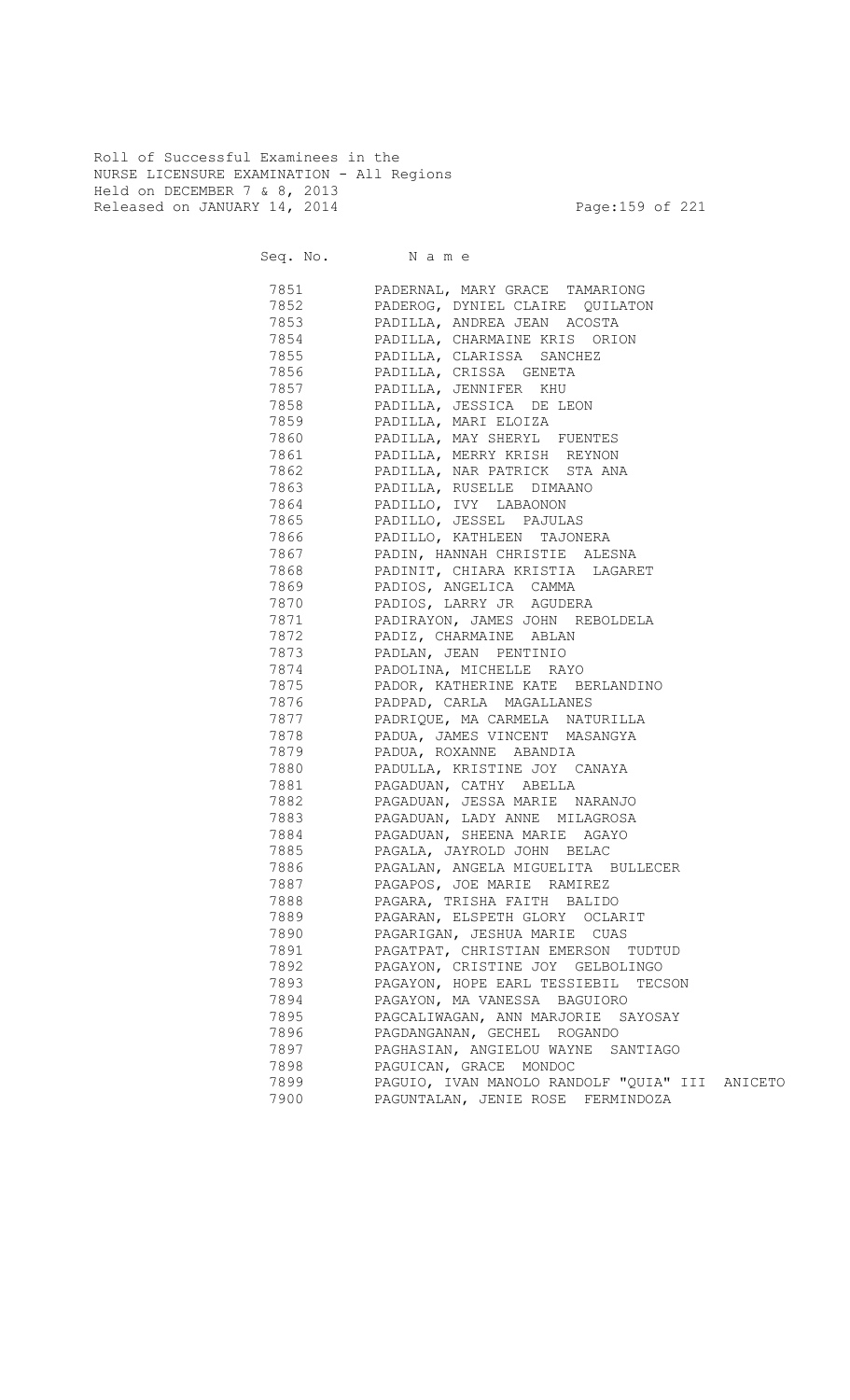Roll of Successful Examinees in the NURSE LICENSURE EXAMINATION - All Regions Held on DECEMBER 7 & 8, 2013 Released on JANUARY 14, 2014 **Page:160** of 221

Seq. No. Name 7901 PAGUNTALAN, PRECIOSA SESCON 7902 PAGUTE, DEMELYN JATICO 7903 PAGUYO, ANDREW JAMES FRESNO 7904 PAHATI, JANET TUAÑO 7905 PAHINAG, MAE ANGELICA CADALZO

| 7906      | PAILMA, GILBERT CURUTAN                |
|-----------|----------------------------------------|
| 7907      | PAIREZ, RACHELLE CATAGUE               |
| 7908      | PAJARILLO, MARY ANN TUNGPALAN          |
| 7909      | PAJELA, SHAYNE LYRRIE NAWAL            |
| 7910      | PAJULAS, MARY CLEM ALEMAN              |
| 7911      | PAKINO, EMMA JO THERESE LEUTERIO       |
| 7912      | PALABON, PATRICIA ANNE PINEDA          |
| 7913      | PALACIO, MARIAH NIE JULIET             |
| 7914      | PALACIOS, CRISTY ALBANCIA              |
| 7915      | PALACIOS, ELINAND CABAÑAS              |
| 7916      | PALAD, TRIXY NATO                      |
| 7917      | PALAFOX, ARMIE GLAZE MIRANDA           |
| 7918      | PALAJE, JONALYN PORTUGAL               |
| 7919      | PALAMPISI, EPTISAM SALI                |
| 7920      | PALANAS, JOY GONZAGA                   |
| 7921      | PALANG, AGNES ABEGAIL GUARDE           |
| 7922      | PALANG-AT, DAISY OLMEDO                |
| 7923      | PALANGYA, CHARMAINE BANSALEO           |
| 7924      | PALANOG, RIZZANE QUANICO               |
| 7925 792  | PALAO, RUBEN GABO                      |
| 7926      | PALARCA, DYAN ERIKA DELGADO            |
| 7927      | PALAROAN, PATRICIA ANNE THERESE BASA   |
| 7928 30   | PALARPALAR, JULIE ANN BANDOQUILLO      |
| 7929 7920 | PALATTAO, MA CRISTINE MARTIN           |
| 7930 794  | PALEC, ROSE ANN BALAGOSA               |
| 7931      | PALECPEC, LEAH JEAN DALUZON            |
| 7932      | PALECPEC, MARIA LOLITA BEATRIZ CALLEJO |
| 7933      | PALENCIA, LAVERNE FONTAMILLAS          |
| 7934      | PALER, JULIBETH GAYAWON                |
| 7935      | PALERMO, KELLY ROSE PALERMO            |
| 7936      | PALICAS, NARIE GISUBON                 |
| 7937      | PALICTE, GERTRUDE DENIELLE FLORES      |
| 7938      | PALIJADO, CHARIE TABARANZA             |
| 7939      | PALIMA, JESSICA GETA                   |
| 7940      | PALINGAYAN, ALMAY MATAMMU              |
| 7941      | PALIS, JUENNYSSE TORIADO               |
| 7942      | PALISOC, RAMIL JR BELLO                |
| 7943      | PALLON, PATRIZ ANNE SIASOL             |
| 7944      | PALMA, ADRIAN NAVARRO                  |
| 7945      | PALMA, JESUSITO JUAN                   |
| 7946      | PALMA, RYAN DENNIS WILLBERG            |
| 7947      | PALMA, SHERWAYNE KRISTELL AMBA         |
| 7948      | PALMARES, WHENONA CATES COSEPE         |
| 7949      | PALMES, CHARIZE MAE BALBA              |
| 7950      | PALMON, JESSICA ROSE ALMIRANTE         |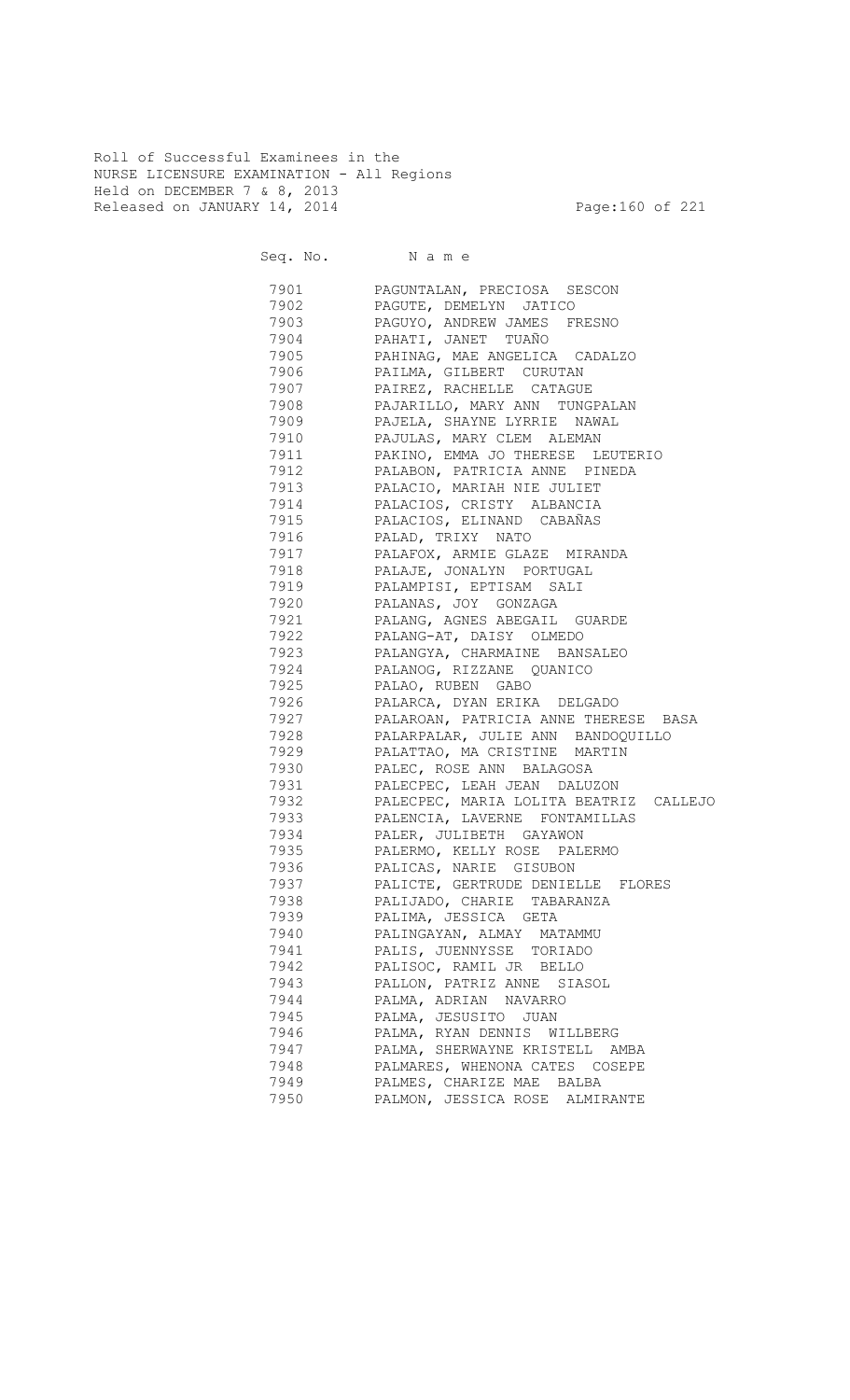Roll of Successful Examinees in the NURSE LICENSURE EXAMINATION - All Regions Held on DECEMBER 7 & 8, 2013 Released on JANUARY 14, 2014 **Page:161 of 221** 

Seq. No. Name

 7951 PALO, ALPHA CORTEZ 7952 PALO, KHRYSTYN ANGELYK PECHANGCO 7953 PALOMAR, FRANCES MARIE REMOLA 7954 PALOMAR, JAN MICHAEL CABANG PALOMAR, JED MARION CABANG 7956 PALOMO, PERRY JUNE MILDRED PARREÑO 7957 PALOMO, RONA MAE ESTEVES 7958 PALOR, GLORIANNE MARZHEL LISUD 7959 PALOR, MARVERICK DE LUMEN 7960 PALPAGAN, MARI KRIS DENGAL 7961 PALPALLATOC, PINKY PURA 7962 PALUCA, JAYHUN BULJATIN 7963 PAMAKID, GRACEAN GALE DINGCO 7964 PAMANIAN, SHEENAH GLER 7965 PAMIROYAN, JULIVER JOHN CEPEDA 7966 PAMISA, VENUS GRACE DUZAL 7967 PAMONAG, MARIA ENA VENESSE CONCHITINE OMEGA PANA, RENE TOSTOS 7969 PANADERO, JEZEL JOY GALINDEZ PANAGA, JOEMEL BANGAYAN 7971 PANALANGIN, JAZEL ABILLO 7972 PANALIGAN, ANA MAE DECLARO 7973 PANALIGAN, MARIA KATRINA BAQUIRAN 7974 PANAMBULAN, RAIHANAH MADID<br>7975 PANANDIGAN, AMINA ULA PANANDIGAN, AMINA ULA 7976 PANASE, ROXANNE JILLIAN NALLOS 7977 PANCHA, FRANZ MARIE LUNA 7978 PANCHACALA, CHRIZEL JANE FABRE 7979 PANCHO, HANNAH ELIZABETH HERNANDEZ 7980 PANDA, FARHANA MANABILANG 7981 PANDA-AG, NORONIHAR RASUMAN 7982 PANDAOG, JILHADELYN PAICA PANDI, ASNAIRAH MACASUNDIG 7984 PANDITA, ZENAIDA KASIM 7985 PANDOY, ELLENE JOY RAYMARO 7986 PANELO, DARREN JAY CABOTAJE 7987 PANER, ROSEMARIE YBARSABAL 7988 PANES, MAYCHEL GREJALDO 7989 PANES, MERRYL PONCE 7990 PANGA, VANETTE PINEDA 7991 PANGAHAS, MA ROSARIO CARIÑO 7992 PANGAN, KENT WILLIAM AQUINO 7993 PANGANDAMAN, AYNNAH SOLAIMAN 7994 PANGANIBAN, DAWN PATCHES 7995 PANGANIBAN, JAM ELI-ENAI VILLA PANGILINAN, ELLEN JOY BANGLOY 7997 PANGILINAN, JERRY JAKE BAYLON 7998 PANGILINAN, KARENOEL GELIDON 7999 PANGOD, FELY KISOFEN 8000 PANGPANGDEO, MICHELL DONGA-IL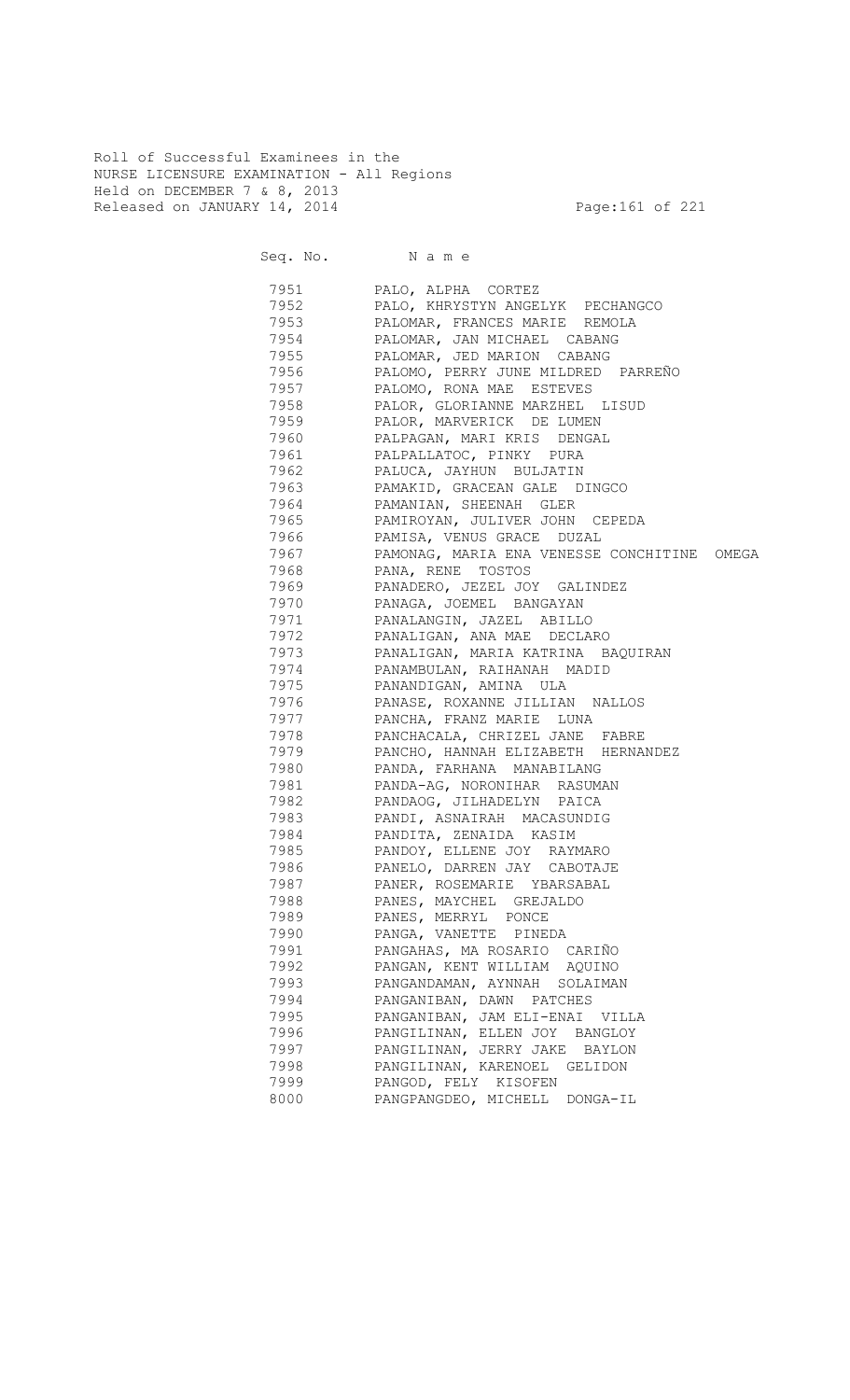Roll of Successful Examinees in the NURSE LICENSURE EXAMINATION - All Regions Held on DECEMBER 7 & 8, 2013 Released on JANUARY 14, 2014 **Page:162 of 221** 

Seq. No. Name 8001 PANIALES, ROHAYNE BANSALAO 8002 PANIS, ALDRIN PAULO ASALDO 8003 PANISAN, ALFIE CAMAT 8004 PANIZALES, KATHLEEN MORALIDAD PANLILIO, SHIELA CRUZ 8006 PANNOGAN, ALMA CLEOFE SANCHEZ 8007 PANO, JULAINE ROSE CASTILLA 8008 PANO, NICA SENTILLAS 8009 PANOPIO, LAURENT SHERMAYNE SAMANIEGO 8010 PANSOY, LARA MAE NOYA 8011 PANTALLANO, CHRISTINE MEDIDA 8012 PANTAO, ALMALIN MONADI 8013 PANTIG, MARIA KATRINA AGUILAR 8014 PANTILO, ALJUN BIEN SAKURA RIVAS 8015 PANTOJAN, MARIE ALISSANDRA ANTEPUESTO 8016 PANTONIAL, IVY JANE ESPINA 8017 PANTORILLA, GEORGIANA FLOR VISTAN PANTUA, MIRASOL OBAY 8019 PANUAYAN, ELPEDIO GATMAITAN 8020 PAPA, DEZIREE LIGSA 8021 PAPAT-IW, JHON MARK BALAQUE 8022 PAPEL, ROFECHELLE QUIBAL 8023 PAPELLERO, MA JELE ENAMNO 8024 PAPLONOT, MICHELLE GUMINIGUIN 8025 PARACUELLES, JERICK NINO BURGOS 8026 PARADA, CLAIRE ABOLUCION 8027 PARADELA, LISSA ANGELA MENDOZA 8028 PARADELA, PIUS AUGUSTUS CACHIN 8029 PARADERO, MARK FRANCIS HAMOT 8030 PARADJI, PARDIYA JUMAH 8031 PARAGAMAC, DARYL VAN MANAUG 8032 PARAJA, MEL-FHAYNA ABSARI 8033 PARANGAN, MARIA PAULINE SUYU 8034 PARANTAR, REYNA JOY MARQUEZ 8035 PARAS, EDWARD JEREMY GOLPEO 8036 PARAS, JUANITO II DELA ROSA 8037 PARAS, KRISTINE ELLAINE SERRATO 8038 PARAS, NERIZA REYES 8039 PARAS, SHIENA MARIE DIANO 8040 PARASO, EQUIZA GRACE DELA CRUZ 8041 PARAYAO, DYAN ZUBELLE ROQUERO 8042 PARAYNO, RIA ANGELICA GALAPON 8043 PARAZ, JANE MARIE RESTAURO 8044 PARCO, FRITZ SABALA 8045 PARCON, APRIL ROSE CARUMBA 8046 PARCON, MARY KLIEN DE LA PEÑA 8047 PARCON, SARAH JEAN GAMUTAN 8048 PAREDES, GRETSHEN JOY GREGORIO 8049 PAREDES, MA AMOUR GAIL VILLANUEVA 8050 PAREJA, ROSEMARIE CASTRO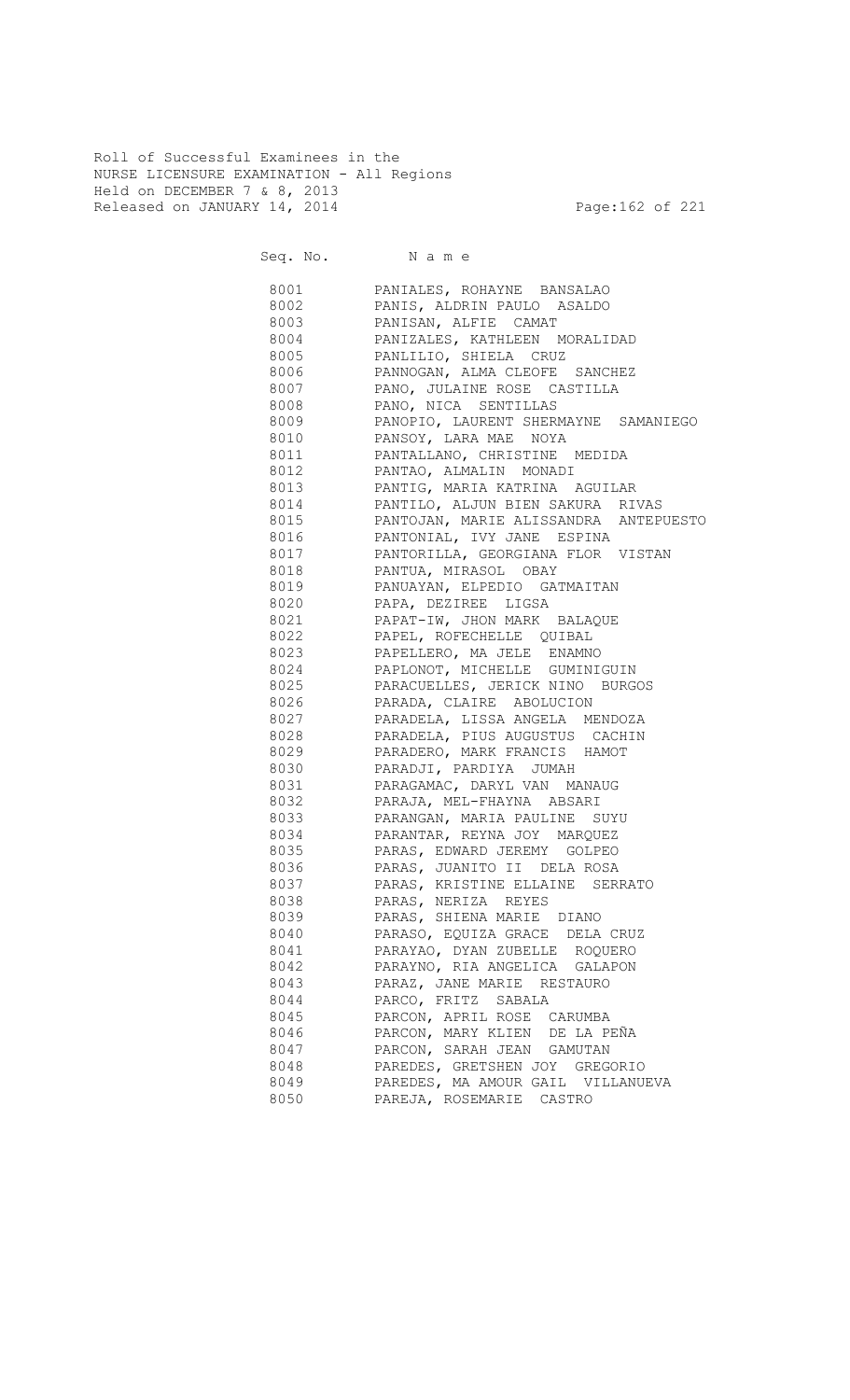Roll of Successful Examinees in the NURSE LICENSURE EXAMINATION - All Regions Held on DECEMBER 7 & 8, 2013 Released on JANUARY 14, 2014 **Page:163 of 221** 

Seq. No. Name

 8051 PAREL, ESTER DACQUIGAN 8052 PARILLA, LUCILLE FLORENCE TONGCO 8053 PARILLA, MA SARAH CRISTOBAL 8054 PARIS, TONI MAE TOBIAS PARMAN, ROSANA TEVES 8056 PARNALA, MA ARBIE SANCHEZ 8057 PARNALA, MA ELAINE SANCHEZ 8058 PAROCHA, SERGIO JR GUEVARRA 8059 PAROCHA, WINNIE GALAUS 8060 PAROGINOG, DECY LYN TANIO 8061 PAROT, MARY SHAYNNE LOPEZ 8062 PARREÑAS, JUMARIE CRUZ 8063 PARREÑAS, LISLEY PEARL PRAGADOS 8064 PARREÑO, JORIENT PEARL CALEON 8065 PARREÑO, MIKHAIL BRIAN SUDLAY 8066 PARRUCHO, EMMANUEL JUAN ENRIQUE KANG 8067 PARSRAM, FRANCES HETTY INSIGNE 8068 PARTOSA, RHYGEMM GRACE JAINAR 8069 PARULAN, EMMANUEL TAN 8070 PARUÑGAO, PATRICIA ANNE EUGENIO 8071 PASA, CHARMAINE IBONES 8072 PASAMBA, NOREEN AÑONUEVO 8073 PASAMBA, RONALD JR APAL 8074 PASAMONTE, SEAN LEONEN 8075 PASAPORTE, JOSEPH GUMBAN 8076 PASARON, RICH JUSTIN RABANAL **8077** PASAYLOON, JONA GRACE GALLONES 8078 PASCO, ANGELA MINETTE ARELLANO 8079 PASCO, APRILLE MARPA ROJAS 8080 PASCO, KATHERINE PACIFICO 8081 PASCUA, ADAM TROY VELBIS 8082 PASCUA, FAYE MARION BALALIO 8083 PASCUA, GILLIE CABALLERO 8084 PASCUA, JINKY 8085 PASCUA, JONA MARIE ROJO 8086 PASCUA, KAYCELYN ANINGALAN 8087 PASCUA, LORAINE RESPONSO 8088 PASCUA, LORENZO JR DIONISIO 8089 PASCUA, MADONA PRINCES CALLANGAN 8090 PASCUA, MILECENT JOICE ALBERVA 8091 PASCUAL, CHARLENE KATE 8092 PASCUAL, DANICA RAMIL 8093 PASCUAL, GELLY ANN VALDEZ 8094 PASCUAL, HART THIEL AGUSTIN 8095 PASCUAL, JACKILYN AMAGO 8096 PASCUAL, JEREMY MEJICO 8097 PASCUAL, JESSICA MAE BARRERA 8098 PASCUAL, JO MARY ANTONIO 8099 PASCUAL, KEISHA UMBLAS 8100 PASCUAL, KRISTINE BRIANA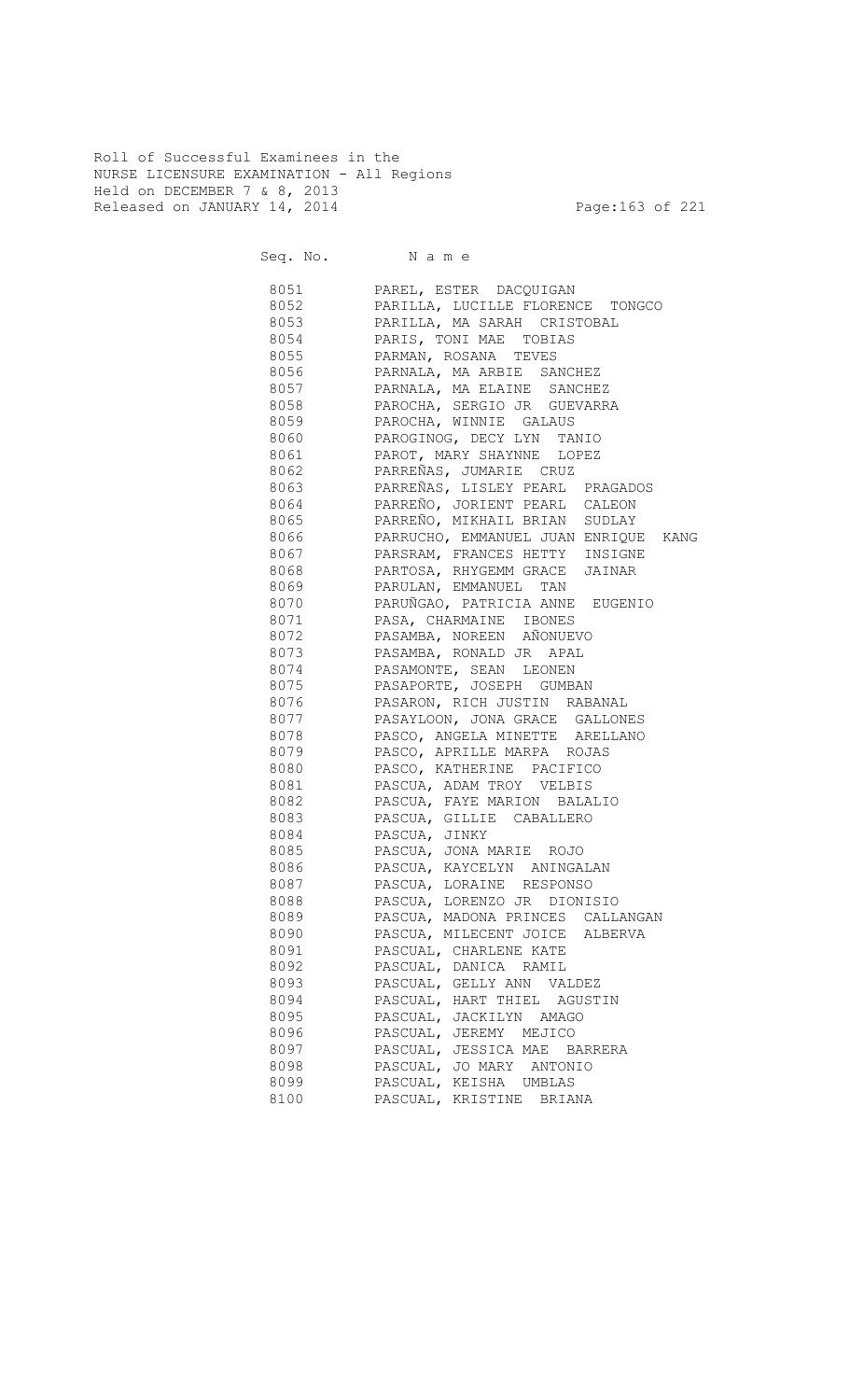Roll of Successful Examinees in the NURSE LICENSURE EXAMINATION - All Regions Held on DECEMBER 7 & 8, 2013 Released on JANUARY 14, 2014 **Page:164 of 221** 

Seq. No. Name

 8101 PASCUAL, MARIONETTE VALDEZ 8102 PASCUAL, MYCA VIEL VENIEGAS 8103 PASCUAL, ROMA KIM MARRA CRUZ 8104 PASCULADO, PRINCESS MARIE ROSE CHAN PASIA, MIQUELLE ANGELINE ALFELOR 8106 PASIA, PATRICIA MARIE MAGNAYE 8107 PASILAN, RHEM JOY AYDANTE 8108 PASIMIO, RAPHAEL RUSS MOSQUEDA 8109 PASTELERO, JUSTIN JOICE RADAM 8110 PASTOR, ANNIE MAY SABANAL 8111 PASTOR, DANICA ROSE LLAGAS 8112 PASTOR, FAITH JESCA TIGERO 8113 PASTORIN, JOJANE CALLEJA 8114 PASTRANA, JESSA PINEDA 8115 PASTRANA, QUENIE CRESSAR ANGELES 8116 PASUMBAL, MAUREEN LLANTOS 8117 PATA, NEIL CARLO SANTOS 8118 PATAGANI, MARJORIE JALOTJOT 8119 PATALINGHUG, CHRISTY LYNN MISA 8120 PATALINGHUG, ELAINE VILLARAIZ 8121 PATANAO, ANNA WELLA BAUTISTA 8122 PATAPAT, MICHELLE GO 8123 PATAUEG, CLIFFORD PUNGOD 8124 PATCHO, CHRISTINE BERNADETTE SABADO 8125 PATENIO, ALLAN DEO FLORES 8126 PATIC, LEA JEAN EMPEÑO 8127 PATILLA, MICHELLE VINGNO 8128 PATINDOL, JAYSON BONITA 8129 PATIU, JOHN PATRICK KENNETH PARAS 8130 PATIÑO, KRYSTAL JADE CANTOMAYOR 8131 PATRIARCA, REEZA SARMIENTO 8132 PATRICIO, HAZIL ANDRES 8133 PATROCINIO, JOHN CARL ALAVE 8134 PATTALITAN, ELQUEENNYLINE-ANN SARDAN 8135 PATUBO, RISHA JOYCE HILARIO 8136 PATUGAN, JULIE ANNE CIRUNAY 8137 PATUÑGAN, GERNETH TORMIS 8138 PAUIG, STEPHEN PAUL BULAUITAN 8139 PAULE, HONEY GRACE BERNAL 8140 PAULE, JAMIE SALENGA 8141 PAULINO, ZARIMA VILLANUEVA 8142 PAULO, ANNA CHRISTY FERMANO 8143 PAULO, GEMMA CACHIN 8144 PAULO, RAZZEL DUMAQUITA 8145 PAWIG, ERICKSON MANUEL OBSANIA 8146 PAYABYAB, RICHARD DOMINGO 8147 PAYAS, GRACYMAE ABENOSA 8148 PAYBA, JOAN SIOCO 8149 PAYO, MARY ROSE ANN TALICIO 8150 PAYOT, NOMER JOHN DUMLAO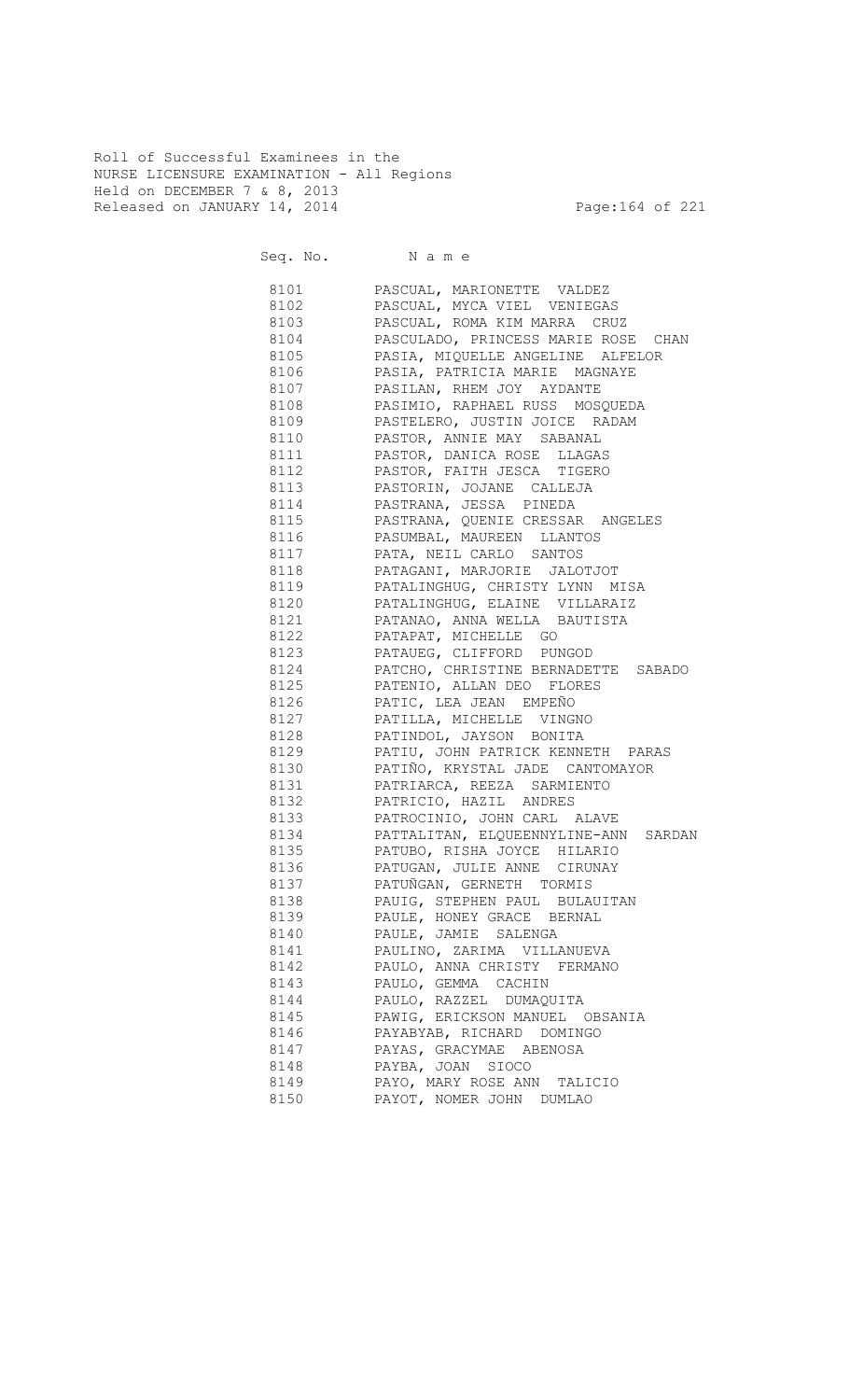Roll of Successful Examinees in the NURSE LICENSURE EXAMINATION - All Regions Held on DECEMBER 7 & 8, 2013 Released on JANUARY 14, 2014 **Page:165 of 221** 

| 8151      | PAYUMO, RICHELLE JOAN TUMANDA                           |
|-----------|---------------------------------------------------------|
| 8152      | PAYUMO, SALMAR CHESTER ROBLES                           |
| 8153      | PAZ, EUROSE CATHERINE HIRONDO                           |
| 8154      | PAZ, JOANNABELLE MARIE ADOLFO                           |
| 8155      | PAZ, KENNA KIRSTIE POLEA                                |
| 8156      | PAZ, RICHELLE AMANTE                                    |
| 8157      |                                                         |
| 8158      | PAZ, SEPTEMBER ANN MALVAR<br>PAZZIUAGAN, REYNABEL ZALUN |
| 8159      | .<br>PAÑA, CYRIL ALAGABAN                               |
| 8160      | PAÑA, MICHELLE DE CASTRO                                |
| 8161      | PAÑO, WAYNNE DOMINIQUE ALCAMPADO                        |
| 8162      | PE, BEN FRANCIS MARQUEZ                                 |
| 8163      | PE, FRANCES STEPHANIE PANAGUITON                        |
| 8164      | PE BENITO, CLARAVAILLE DANAO                            |
|           | 8165 PEDRALBA, IRENE BONGO                              |
|           | 8166 PEDREGOSA, SARAH-MAE ARSOLER                       |
|           | 8167 PEDRONAN, PRINCESS RUBY VALERA                     |
|           | 8168 PEDROSA, CLARK MICHAEL CUSI                        |
|           | 8169 PEDROSA, GERALDINE ORTAL                           |
|           | 8170 PEDROSO, CHERYL LOPEZ                              |
| 8171      | PEDROSO, JLYN LINACERO                                  |
|           | 8172 PEDUTEM, CHAD KEVIN BELGICA                        |
|           | 8173 PELAEZ, CHARMAGNE ANN PUDADERA                     |
|           |                                                         |
|           | 8174 PELARADA, MARICRIS BALDO                           |
|           | 8175 PELAYO, JERICKA DE JESUS                           |
|           | 8176 PELAYO, MARJORIE QUIJARDO                          |
|           | 8177 PELAYO, MARV RAEVIN ZABALA                         |
|           | 8178 PELAYO, YVES IAN VAUGHN APACIBLE                   |
|           | 8179 PELIAS, PATRICIA ANGELEE PELEÑO                    |
|           | 8180 PELICANO, KARLA MAE GATCHALIAN                     |
|           | 8181 PELIGRINO, MARK PEREZ                              |
|           | 8182 PELISCO, ALLEN MAR DACORO-ON                       |
|           | PEMPEÑA, AUBREY MAE LAGUILLES                           |
| 8184      | PENADOS, IVY TUGBONG                                    |
| 8185      | PENARIJO, ARGIE LEAH ANCOG                              |
| 8186 1819 | PENDATU, PUTRI SARAH GAY MANGUTARA                      |
|           | 8187 PENDATUN, ALYESSA HAJAR AMAD                       |
| 8188      | PENESA, MARY ZEMIRAH CUEVAS                             |
| 8189      | PENG, MEQUE DONGOYA                                     |
| 8190      | PENOLIAD, CRISTY JOY NATIVIDAD                          |
| 8191      | PENRAD, KRIZZA LOUISE CENTENO                           |
| 8192      | PENSERGA, KIM BRIAN ESTAL                               |
| 8193      | PENTICASE, MUTYA AMPER                                  |
| 8194      | PEPITO, EDEN BAUTISTA                                   |
| 8195      | PEPITO, KAREL DIOTHALEIN GEMAO                          |
| 8196      | PEPITO, KATHLEEN KAY OMPOC                              |
| 8197      | PEPITO, NEIL DATARO                                     |
| 8198      | PEPITO, PAULA CABALLERO                                 |
| 8199      | PEPUGAL, FERLYN NAZARENO                                |
| 8200      | PERALES, NEIL PATRICK BANGAYAN                          |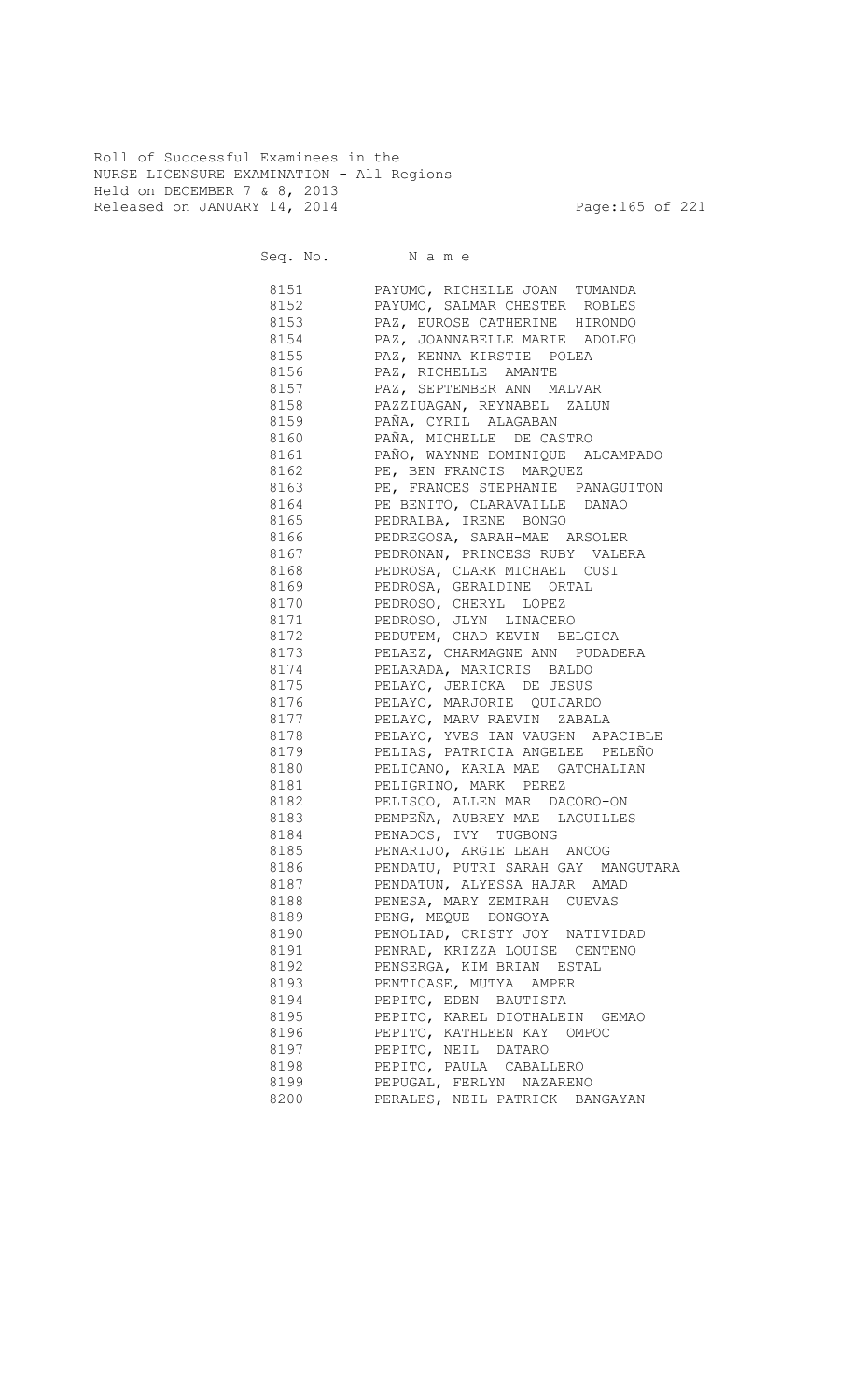Roll of Successful Examinees in the NURSE LICENSURE EXAMINATION - All Regions Held on DECEMBER 7 & 8, 2013 Released on JANUARY 14, 2014 **Page:166 of 221** 

| 8201 720 | PERALTA, KATHLEEN FRANCISCO                 |
|----------|---------------------------------------------|
|          | 8202 PERALTA, LAURENCE VAIL SANTOS          |
|          | 8203 PERALTA, MARIA NELLITA JESSICA SOLOMON |
|          | 8204 PERALTA, MICHAEL JOHN LOLARGA          |
|          | 8205 PERALTA, RAINER GOMEZ                  |
|          | 8206 PERALTA, RHODA PALOSO                  |
|          | 8207 PERALTA, ROMEO II EDADES               |
|          | 8208 PERALTA, SHEGHIELA NELYN ADRIANO       |
|          | 8209 PERALTA, SHIELA MAE GARAO              |
|          | 8210 PERBANDOS, ELFREN ALERTA               |
| 8211     | PERCIL, CATHERINE SOLIS                     |
|          | 8212 PERDIDO, RIZZAMAE CASPE                |
|          | 8213 PEREA, AC ANTHONY ORBON                |
|          | 8214 PEREDO, JAMICA WAYNE RAQUEPO           |
|          | 8215 PEREGIL, ROJESSA ANNE CAMPOS           |
|          | 8216 PEREGRINO, ISRAEL QUILLO               |
|          | 8217 PERET, CHRIS ALLAN LONTIONG            |
|          | 8218 PEREYRA, PAMELA DE GUZMAN              |
|          | 8219 PEREZ, ALYSSA JEANA GABILAN            |
|          | 8220 PEREZ, ANNA BEATRICE SANTOS            |
|          | 8221 PEREZ, CANDY PEARL MOGATO              |
|          |                                             |
|          | 8222 PEREZ, CHRISSA MARIE AVILES            |
|          | 8223 PEREZ, CRISTINE BERNADETH LOMBOY       |
|          | 8224 PEREZ, CYREL USI                       |
|          | 8225 PEREZ, DAREN ERLIN PELVERA             |
|          | 8226 PEREZ, DHEXTER WAHING                  |
|          | 8227 PEREZ, ERNMALENE KAYE MARIE ANTONIO    |
| 8228     | PEREZ, EUGENE ALFARO                        |
|          | 8229 PEREZ, GERLY TURLA                     |
| 8230     | PEREZ, JENNIFER GERONIMO                    |
| 8231     | PEREZ, JESSICA FERRER                       |
| 8232     | PEREZ, JOY ANGELINE EDU                     |
| 8233     | PEREZ, KEN ALDRIN PEDUTEM                   |
| 8234     | PEREZ, KRIZZABETH ESPLANADA                 |
| 8235     | PEREZ, LAVIÑA PEREZ                         |
| 8236     | PEREZ, MA ANGELICA DE LEON                  |
| 8237     | PEREZ, MA CRISTINA PARAZO                   |
| 8238     | PEREZ, MARIA INAH GABRIELLA SILAGAN         |
| 8239     | PEREZ, MARIA LOURDES PRADO                  |
| 8240     | PEREZ, MARIA THERESE MAGTALAS               |
| 8241     | PEREZ, MARJORIE AGUILAR                     |
| 8242     | PEREZ, PAUL JERALD OCAMPO                   |
| 8243     | PEREZ, PAULENE CHAIAN GARCIA                |
| 8244     | PEREZ, RALPH LUMAYAG                        |
| 8245     | PEREZ, ROSEMARILYN CENITA                   |
| 8246     | PEREZ, THEA MAE BASCO                       |
| 8247     | PEREÑA, AIZA FLORES                         |
| 8248     | PEREÑA, REYGINA KRISTINE LUDOVICE           |
| 8249     | PERFAS, ANGEL FRITZ TRIBACO                 |
| 8250     | PERFAS, STEACY JANINE ALMACIN               |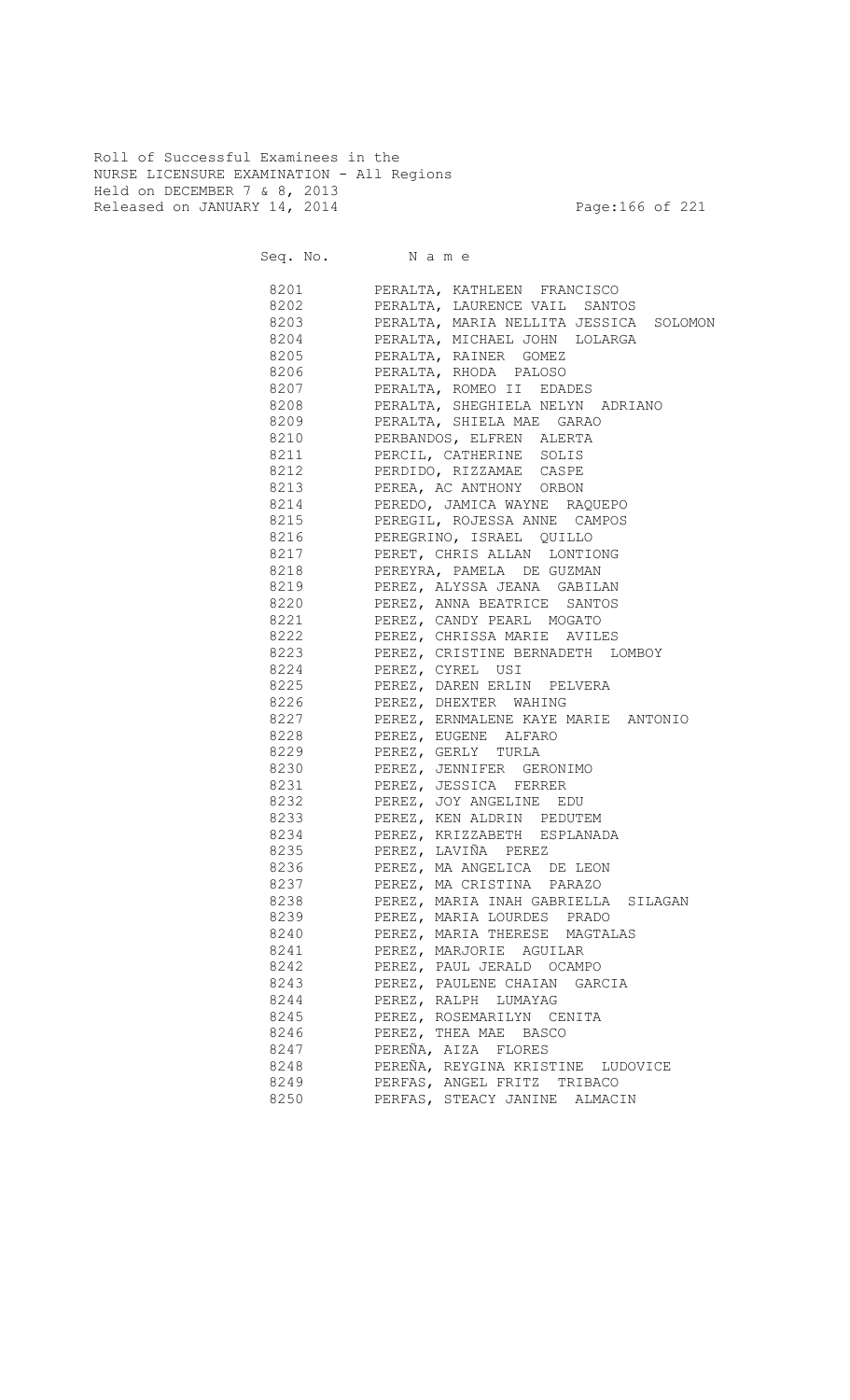Roll of Successful Examinees in the NURSE LICENSURE EXAMINATION - All Regions Held on DECEMBER 7 & 8, 2013 Released on JANUARY 14, 2014 **Page:167 of 221** 

Seq. No. Name

 8251 PERFECTUA, LOINITHA BULILAN 8252 PERIDO, MARK BRIAN GALON 8253 PERIL, MARIENETH MIRAS 8254 PERITO, RONALYN JACINTO 8255 PERMANO, LORRAINE AGNES MAGBANUA 8256 PERNITO, MAE ANN CAIMOL 8257 PEROCHE, JINKY REALON 8258 PEROCHO, IVORY JOY NEYRA 8259 PERTACORTA, KATHY BELANGEL 8260 PERU, SHIELA MAE ANTONIO 8261 PERUCHO, ANDRONICO MINA 8262 PESCADERA, MARIJOYCE KHADIJA HO 8263 PESCADOR, CLARENCE DALE MAGHANOY 8264 PESCASIO, RACHELLE ARRO 8265 PESQUERA, RUBY MAR GABRIEL CABRAS 8266 PESTAÑO, ANGELICA GRACE ALAYON 8267 PESTAÑO, GORGIE KRISTINE BRAO PESTAÑO, RHOLAINE CUBILLO 8269 PETALVER, SZWEENEY LAIZELLE CAPINDING 8270 PETER, CATHERINE CAYAT 8271 PETRACHE, CLAUDELLE PAYOC 8272 PETRAS, MICHELLE GOMEZ 8273 PEÑAFIEL, RHEA MAE PEDRAJAS 8274 PEÑAFLOR, ERIKA NICANOR 8275 PEÑAFLOR, JAHARA MAE GENIO 8276 PEÑAFLOR, JAN MARIE ESPERO 8277 PEÑAFLOR, MA CORAZON GAMMAD 8278 PEÑAFLOR, MA JEZZA CUADRA 8279 PEÑALAN, KLAY-ANN NONLES 8280 PEÑALOSA, KELVIN JAMES CADIENTE 8281 PEÑALOZA, LISETTE LIMBARING 8282 PEÑALVER, IVY ANN PORAL 8283 PEÑANO, DEXIE KYLE FRANCISCO 8284 PEÑANUEVA, PNECA MAE CASTAÑEDA 8285 PEÑARANDA, MARGARETT SHANE YEE 8286 PEÑARUBIA, MARILYN PEÑAFLORIDA 8287 PEÑAS, PATRICK JOHN ITANG 8288 PEÑAS, SALVE MARIA LALUMA 8289 PEÑASCOSA, JAY LOVE PACAONCIS 8290 PEÑAVERDE, ANGELIE DAÑEZ 8291 PEÑAVERDE, JUNABELLE ROBLES 8292 PEÑERA, GRACE ANTONETTE VALEROSO 8293 PEÑERO, FRESHIEL PARREÑO 8294 PIAMONTE, JADE RUTH LAGURA 8295 PIAMONTE, JOEFEL SABANDO 8296 PIAMONTE, RENZ HENREIK MAGSIPOC 8297 PIANGCO, KENNETH ENCARNADO 8298 PIANO, GRAPES PACIENCIA 8299 PIBLE, REMY JAMES BACUSA 8300 PICAT, ANGELINE JOY TAGACA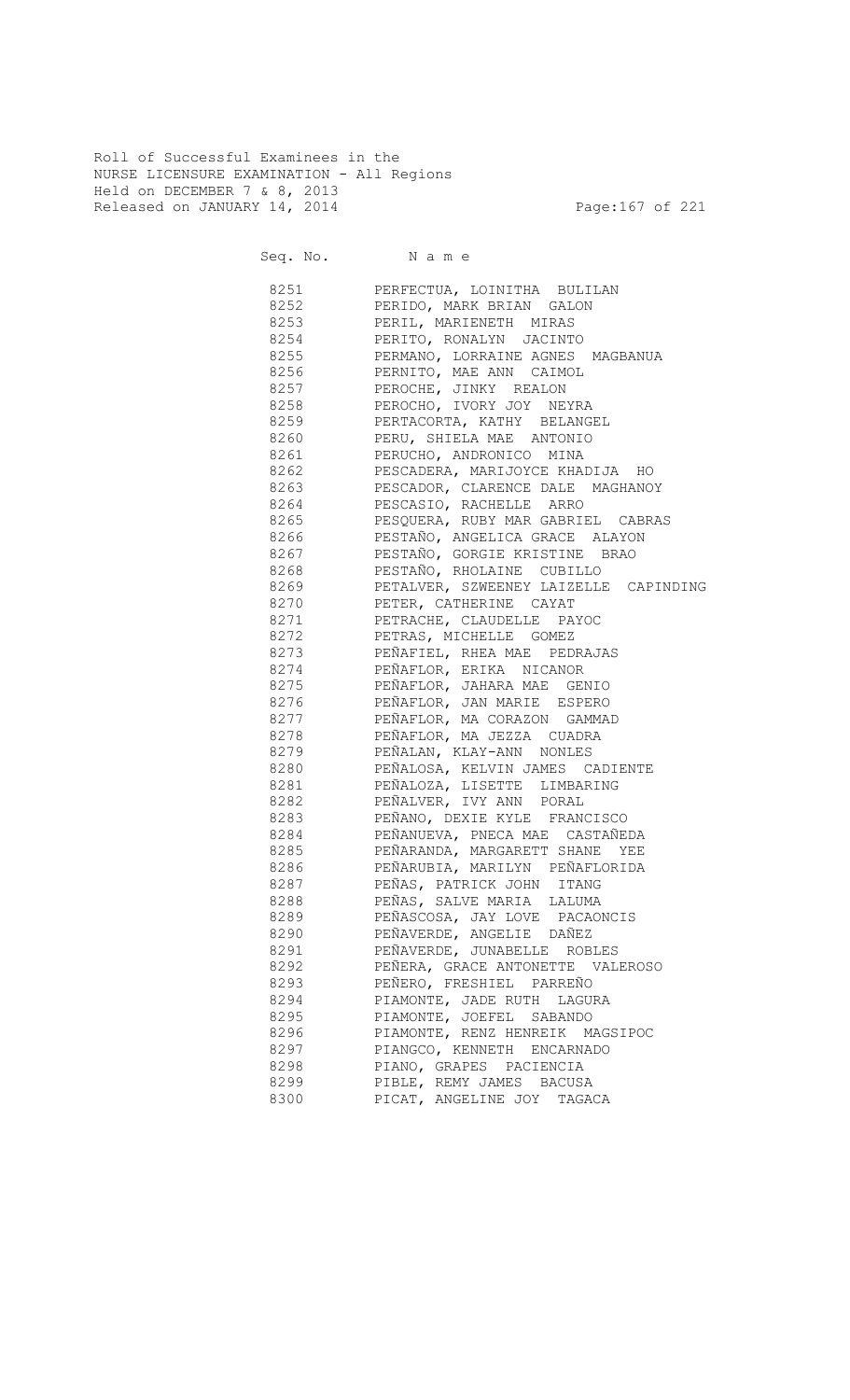Roll of Successful Examinees in the NURSE LICENSURE EXAMINATION - All Regions Held on DECEMBER 7 & 8, 2013 Released on JANUARY 14, 2014 **Page:168 of 221** 

| 8301     | PICAZO, JANINE TABIN                  |
|----------|---------------------------------------|
| 8302     | PICCIO, AIRA SHIREEN MANALO           |
| 8303     | PICO, LIZA DELA CRUZ                  |
| 8304     | PICOY, JESSIEBEL ERASGA               |
| 8305     | PICZON, FREIDA MARIE BARONGO          |
| 8306     | PIEDRAVERDE, NIKKI BOLONGAITA         |
| 8307     | PIEZAS, SERENE BASTILLADA             |
| 8308     | PIGA, MICHELLE SARDUAL                |
| 8309     | PIGON, LUCHI YVONNE OLAC              |
|          |                                       |
| 8310     | PIL, DARYL FELIX                      |
| 8311     | PILAPIL, JAIZEL VALERIE VARGAS        |
| 8312     | PILAPIL, RHUWELYN PARANTAR            |
| 8313     | PILAPIL, THEA MARIE TORREFRANCA       |
| 8314     | PILLA, ANN MARGARET BANDOJO           |
|          | 8315 PILLAGARA, JOY VEE DAMASCO       |
|          | 8316 PIMENTEL, ABIGAIL TAMBAL         |
|          | 8317 PIMENTEL, MARIA CELINA CASTAÑEDA |
|          | 8318 PIMENTEL, THERESA MAY PORSUELO   |
|          | 8319 PINAROC, PRINCESS JOYSAN BANTA   |
|          | 8320 PINDA, ERIN JANE RILLON          |
| 8321     | PINEDA, ARGEL PERALTA                 |
|          | 8322 PINEDA, JESTONY MERCADO          |
|          | 8323 PINEDA, KRYSTEL ANNE CARA        |
|          | 8324 PINEDA, MA LOURDES ROJO          |
|          | 8325 PINEDA, MICHAEL BERNARD BONAOBRA |
|          | 8326 PINEDA, SHIELA MAE LISING        |
|          | 8327 PINGUL, PHILIP MULI              |
|          | 8328 PINLAC, RUSSELL ANNE VINOYA      |
|          | 8329 PINOTE, KRISTINE LEONOR TALADUA  |
|          |                                       |
|          | 8330 PINPIN, KRYSTEL JOY MORENO       |
|          | 8331 PINPIN, MARK HENRY PEREZ         |
|          | 8332 PINSOY, MAY MEGAN LOMOCSO        |
|          | 8333 PINTAL, LEO FRANCO ROJAS         |
|          | 8334 PINTO, APRIL DIANA SERADOY       |
|          | 8335 PINTO, MICHAEL JONATHAN AMOROSO  |
|          | 8336 PINTO, VICTOR FLOREM III DUMOL   |
| 8337 834 | PINTOR, ALTHEA KEESHIA VALERA         |
| 8338     | PINTUCAN, JOEY CARREON                |
| 8339     | PINZON, VIA DESSA JUNIO               |
| 8340     | PIODOS, YVETTE JOY GOMEZ              |
| 8341     | PIOQUINTO, QUENIE JANE SIMENE         |
| 8342     | PIOSCA, CHRISTELLE JOY MALAGA         |
| 8343     | PIQUERO, AHLCHIE CENIA                |
| 8344     | PIRAME, RAYMAR AYLWYNH DELOS REYES    |
| 8345     | PISCOZO, MARA CRISELDA RABINA         |
| 8346     | PITOY, JOHN MICHAEL MANLUPIG          |
| 8347     | PIÑERA, LYKA JANINE SIMEON            |
| 8348     | PIÑERO, SUEM KYLE GRAZZEL HERRERA     |
| 8349     | PIÑON, JAKE DAGSALLO                  |
|          |                                       |
| 8350     | PLACIDO, ROCHELLE TRINIDAD            |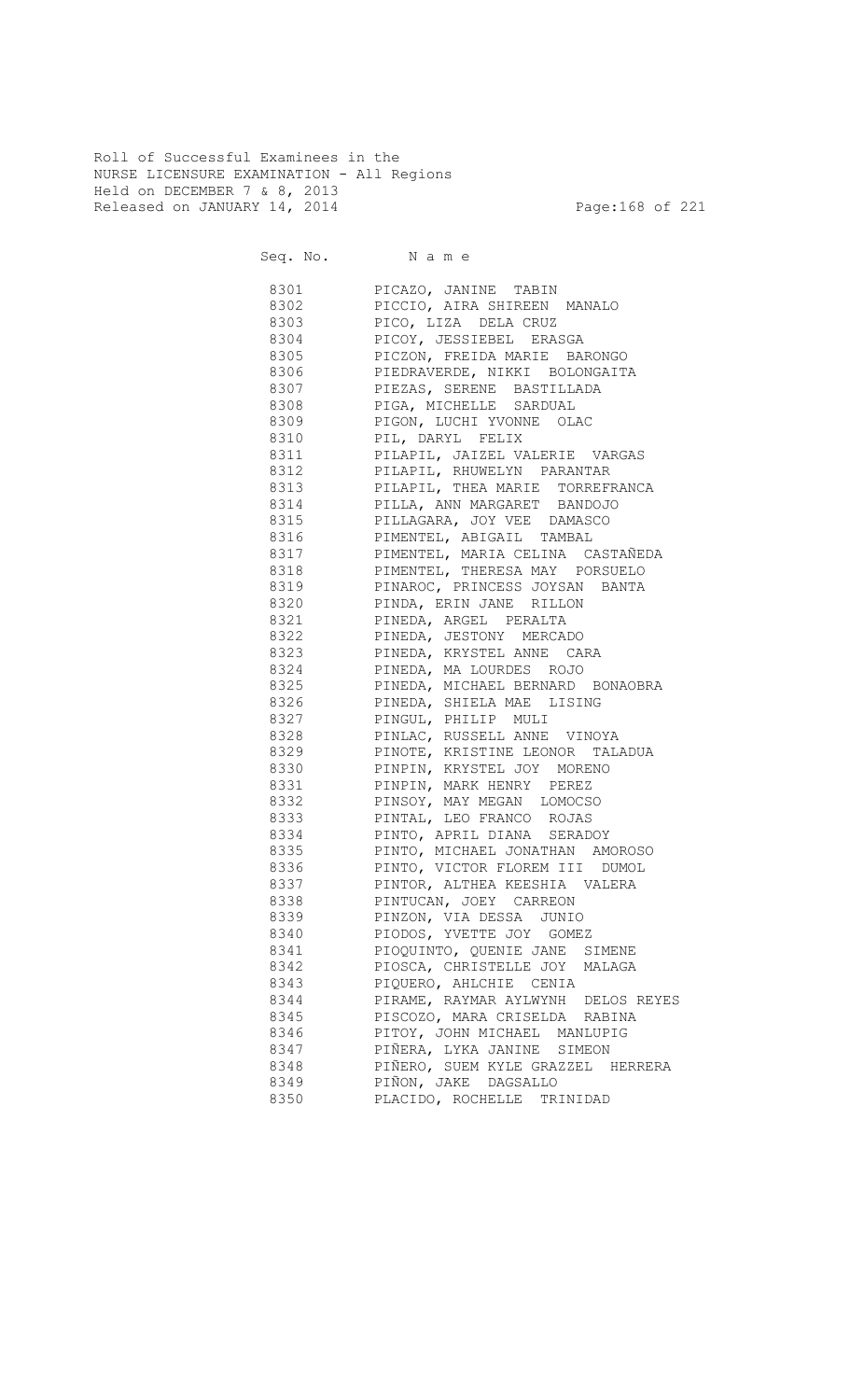Roll of Successful Examinees in the NURSE LICENSURE EXAMINATION - All Regions Held on DECEMBER 7 & 8, 2013 Released on JANUARY 14, 2014 **Page:169 of 221** 

Seq. No. Name

 8351 PLAGA, GENEVIEVE DORONILA 8352 PLANA, MA JOYCE CANTOS 8353 PLANAS, RAYMUND BALINGAN 8354 PLAQUIA, MARIA TEOFILA SERBITO 8355 PLATIGUE, KIRSNAH MARIE DE LA CRUZ 8356 PLATILLA, ALFREDO III BELETA 8357 PLATON, BEVERLYN 8358 PLAZA, DAVE FRANCIS POLVOROSA 8359 PLAZA, MICHAEL ARRIBA 8360 PLAZA, REBIELYN MORONDOZ 8361 PLETADO, HARRIZON PRESENTACION 8362 POBLACION, MARVIN DEQUITO 8363 POCON, ANDY MARC VICENTE 8364 POCOT, NIÑA ROMIELLA DAWN MENDOZA 8365 POE, JESSA MAE ABARICO 8366 POGADO, ALYSSA MARIE MATUGAS 8367 POLESTICO, VANNIE JUNE ARTIAGA 8368 POLI, MARIAN LORRAINE VALENZUELA 8369 POLICAR, JOEY PEÑA 8370 POLICARPIO, APRIL ALARCON 8371 POLICARPIO, JOVELLE BARRERA 8372 POLIDO, JHELLY ANN GANGE 8373 POLINTAN, JOELLE BROSAS 8374 POLISTICO, NAPIEH BULALAQUE<br>8375 POLITAN, JOHN PAUL CENTINO 8375 POLITAN, JOHN PAUL CENTINO 8376 POLITCHAY, DEBBIE ALYNNA KOMOWANG 8377 POLLENTES, BEVERLY NARCISO 8378 POLLESCAS, NADINE REDILLAS 8379 POLO, KINNER SILVERIO 8380 POLVOROSA, MA JANELLE TAGOYLO 8381 POMIDA, JANNEL KRISTELL CASTILLO 8382 PONCE, HANNAH LARAINE BAUTISTA 8383 PONCE, HARRY CATMON 8384 PONCE, JENNY MAY ARELLANO 8385 PONCE, JEROME RIGOR 8386 PONCE, LEAH VICTORIA LARITA 8387 PONCHAOHAN, AUGUSTA CHOY-AWON 8388 PONES, KNIKKA VIENA MONTEMAYOR 8389 PONTAOY, JUREYZA MARIE FERNANDEZ 8390 PONTILLO, JUNIVIE URBIZTONDO 8391 PORE, SHARMANE CAGATA 8392 PORLAS, MARY JOSEPHINE NAVAL 8393 PORNELA, DONNABELLE LUCE 8394 PORQUE, GELBERT JAN SUMAGAYSAY 8395 PORQUIADO, ANGELO AMBOY 8396 PORRAS, ANGELINE ALLAGA 8397 PORRAS, CORIE DAHREN DIAMANTE 8398 PORRAS, THEIA JO MAGBANUA 8399 PORTAL, RAMON MARC MEDEL 8400 PORTANOBA, PINKY FRENCYS DIMABAYAO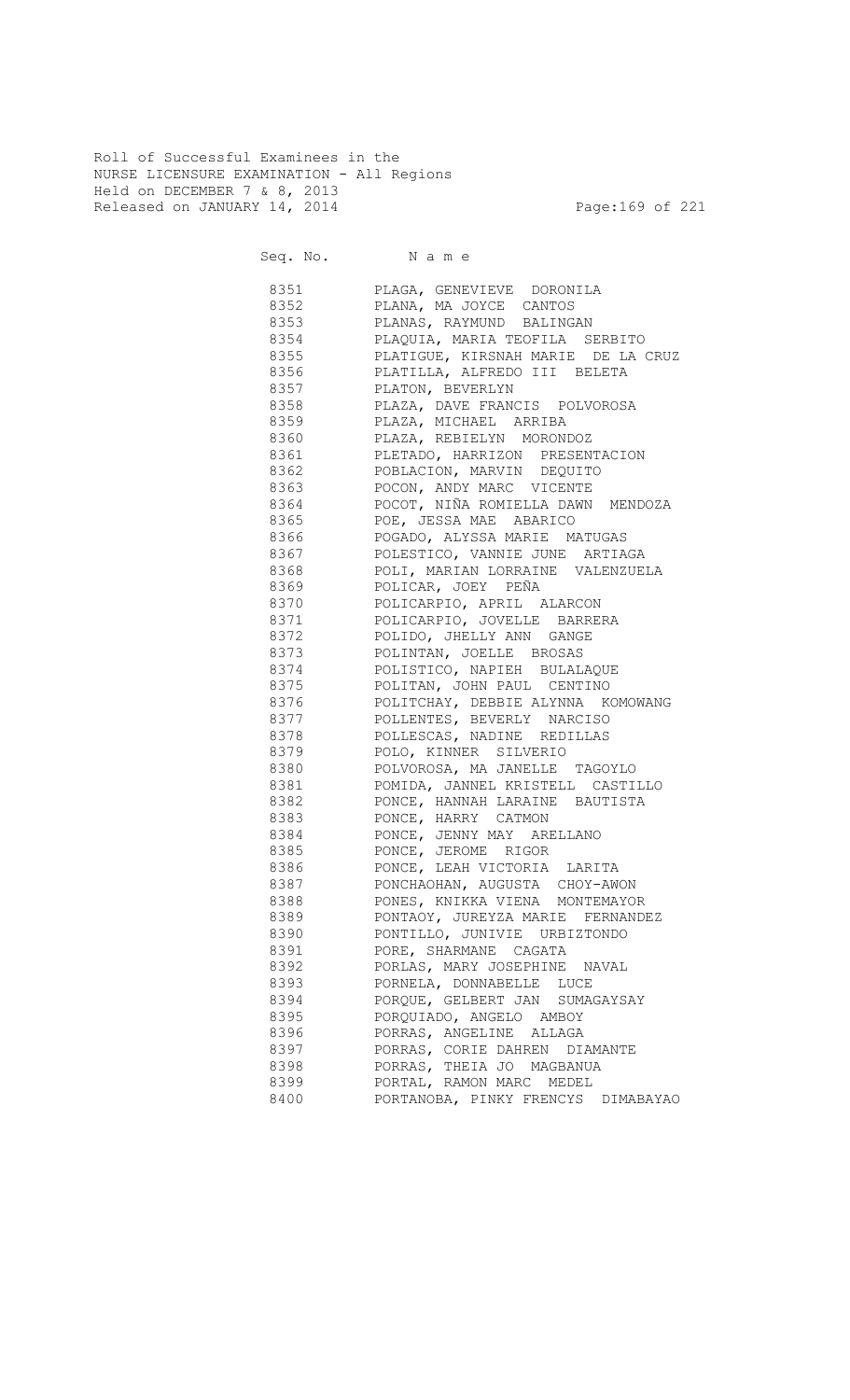Roll of Successful Examinees in the NURSE LICENSURE EXAMINATION - All Regions Held on DECEMBER 7 & 8, 2013 Released on JANUARY 14, 2014 **Page:170 of 221** 

Seq. No. Name

 8401 PORTER, LUMELYN MARIÑAS 8402 PORTEZ, VENUS CAMIÑERO 8403 PORTIGO, MARIANNE CLAIRE VILLANUEVA 8404 PORTIZ, MA TREXY ROSE DE GUZMAN PORTUGALEZA, LORRAINE JOYCE REYES 8406 POSADA, JEIA EUSTAQUIO 8407 POSADAS, RAINIER KEN MINGARACAL 8408 POSADAS, RUBY ANNE DEMATE 8409 POSION, JAY RALPH AGUSTIN 8410 POSTRERO, VIVIAN ABAY-ABAY 8411 POTANE, JULIE ROSE CURITA 8412 POTANE, SHIENA JOY DULFO 8413 POTENCIOSO, MARK IAN LEQUIN 8414 POTICAR, CHRISTINE MAE NECESITO 8415 POTOY, SHEAN BAGSICAN 8416 POWERS, MARIBEL LETRADA 8417 PRADILLA, ANGELICA EQUIPADO 8418 PRADO, ALEXANDRA PEREZ 8419 PRADO, CHARISSE ANN DE JESUS 8420 PRADO, CLENTON HISONA 8421 PRADO, MONICA BENITO 8422 PRADO, ROGER BRYAN DELFIN 8423 PRADO, SHERRI ANNE SERRANO 8424 PRAGADOS, EISELEY KYLE MOLESA 8425 PRECILDA, BIERNA MARIS LABADAN 8426 PRECLARO, MERCHEL NICOLE FERNANDEZ 8427 PRESAS, BIANCA MAGBANUA 8428 PRESENTE, CLAIRE BOLANTE 8429 PRESILLAS, JUMARIE DICHOS 8430 PRETESTO, MA MAE CAOILI 8431 PREZA, JARED VALENTIN 8432 PRIAGULA, CANDELARIA PEROJA 8433 PRIETO, KENNETH DECKER GARCERO 8434 PRIETO, RUSSELLENIE DAMACIO 8435 PRIMERO, JEAN CAMILLE CARIAGA 8436 PRUDENCIANO, SHEELA RINGOR 8437 PRUDENCIO, GRETCHEN CAGARA 8438 PRUDENTE, CATHRYN KANE SILDO 8439 PUATU, ETHEL PRAISE NUÑEZ 8440 PUCAY, IRENE DANGPAS 8441 PUDDA, CAREN LOZANO 8442 PUEBLA, PAMELA GRACE GARCIA 8443 PUEYO, JANELLE FAITH LORCA 8444 PUGUON, SHIELA MALOU LACADEN 8445 PUHAY, CHRISTY MARIE YOGYOG 8446 PULANCO, KEN BAUTISTA 8447 PULGAN, SHENNA GRACE ACOSTA 8448 PULIDO, APRIL ROSE PEPITO 8449 PULIDO, DEBIE MAE JONGSON 8450 PULLOS, JAZEL LOU CARTIN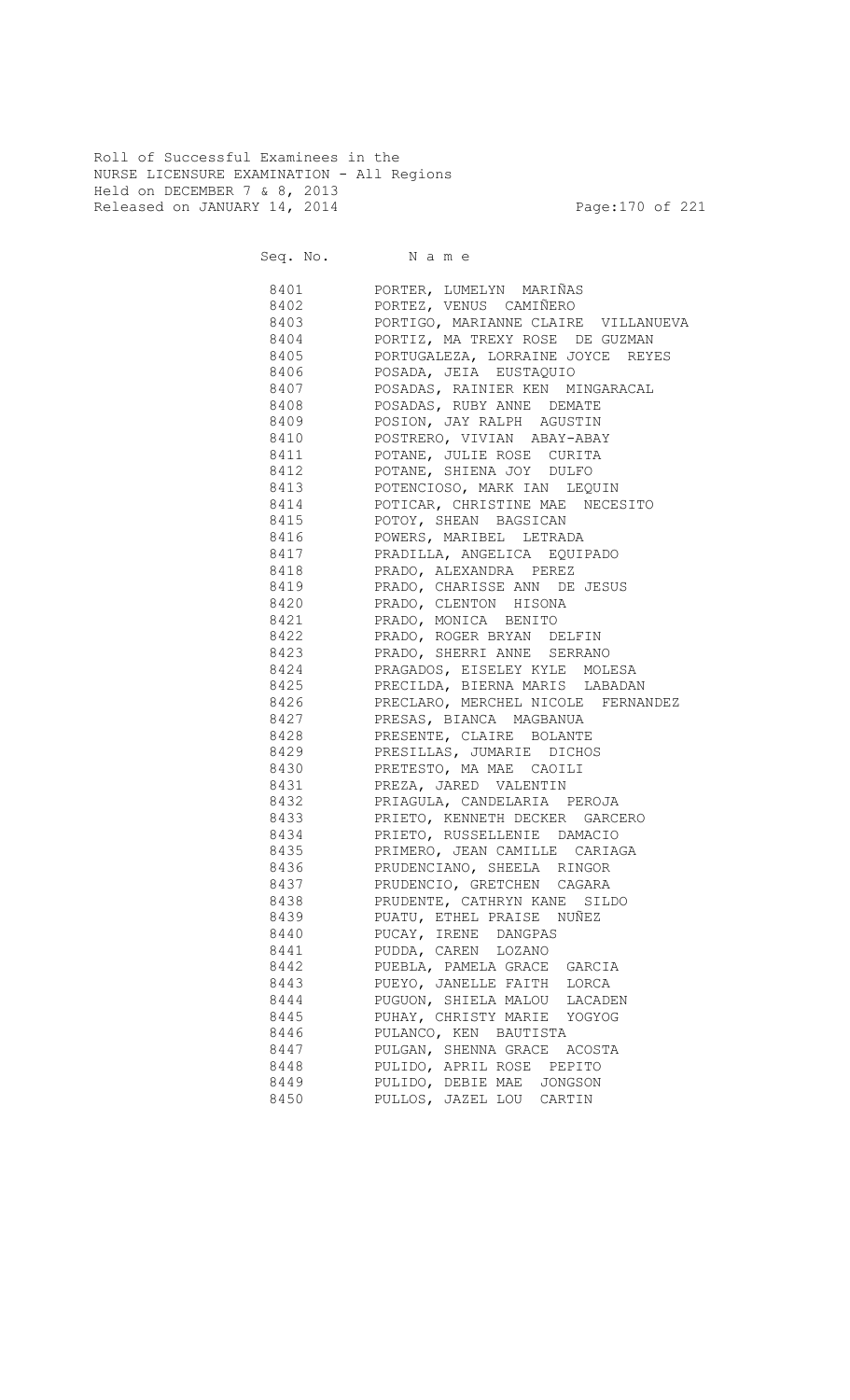Roll of Successful Examinees in the NURSE LICENSURE EXAMINATION - All Regions Held on DECEMBER 7 & 8, 2013 Released on JANUARY 14, 2014 **Page:171 of 221** 

Seq. No. Name 8451 PULMA, DROXAND CABUSAS 8452 PULMANO, JOHN ADOLF LOPEZ 8453 PULMANO, MARY JEAN VERIÑA 8454 PULMONES, JONI ROSE REVILLA<br>8455 PULMONES, JUSTINE MAE GAMOS PULMONES, JUSTINE MAE GAMOS 8456 PULPOG, CHRISTIAN RINGOR 8457 PUMARAS, MA DOROTHY JOY ALEGADO 8458 PUMARIN, MELCHOR III NEDIC 8459 PUMIHIC, JANICE BIMMOLOG 8460 PUNAY, IMARI PUNZALAN 8461 PUNDOGAR, NURHANI RACMAN 8462 PUNO, MAUREEN PALMA 8463 PUNONGBAYAN, DAVE PANER 8464 PUNZAL, CRISSELLE BAÑARES 8465 PUNZAL, JEAN ARGEL ANGEL 8466 PUNZAL, MARK PAULO DEL ROSARIO 8467 PUNZALAN, MA EDEN RELATOR<br>8468 PURIGAY, PEEJAY TOMO PURIGAY, PEEJAY TOMO 8469 PURISIMA, MARY ANN URSAIZ 8470 PURUGGANAN, ANTONETTE BACUYAG 8471 PURUGGANAN, CHRIS OBLERO 8472 PURUGGANAN, MICHELLE SALARDA 8473 PUSO, ARLYN BULANADI 8474 PUSPOS, MC NEILSON VILLANERA<br>8475 PUTOWAS, ASLEAH ALANGO 8475 PUTOWAS, ASLEAH ALANGO 8476 PUYAO, RUTHY MANALLOG 8477 PUYAOAN, MONA FHE DE AQUINO 8478 PUYAT, CHELLY MAY MIRANDA 8479 PUYAT, JANNE MARIE MARTIN 8480 PUYOT, MELLE ANTOINIETTE MACABUGAO 8481 PUZON, JANINE ALDIANO 8482 QUADRA, YOLA REINA LAWAGAN 8483 QUE, JESSICA SY 8484 QUEBEC, CHRISTINE FLORES 8485 QUEDDENG, JOAYN SUNGA 8486 QUEJA, MARY ANNE GAMIAO 8487 QUERAL, RIA LUCY QUIJOTE 8488 QUERIMIT, CHERY MANGUIAT 8489 QUERUBIN, RALPH GUIAN CHANCO 8490 QUERUBIN, SHERIE MAE SUMAYA 8491 QUETULIO, ALESSANDRA KASHMERE DONATO 8492 QUEVEDO, RODEL BATUNA 8493 QUEZON, KRISTINE JOY BAGTAS 8494 QUEZON, NANCY MAE DANCEL 8495 QUIA, ELIZABETH FREIRES

> 8496 QUIACHON, KATHERINE ANN ARNAEZ 8497 QUIAMBAO, MICHELLE PACHECO 8498 QUIAMCO, EVELYN PELIGRINO

8499 QUIAMCO, JEREMIAH LIM

8500 QUIBINA, MARK ANTHONY LOVENARIA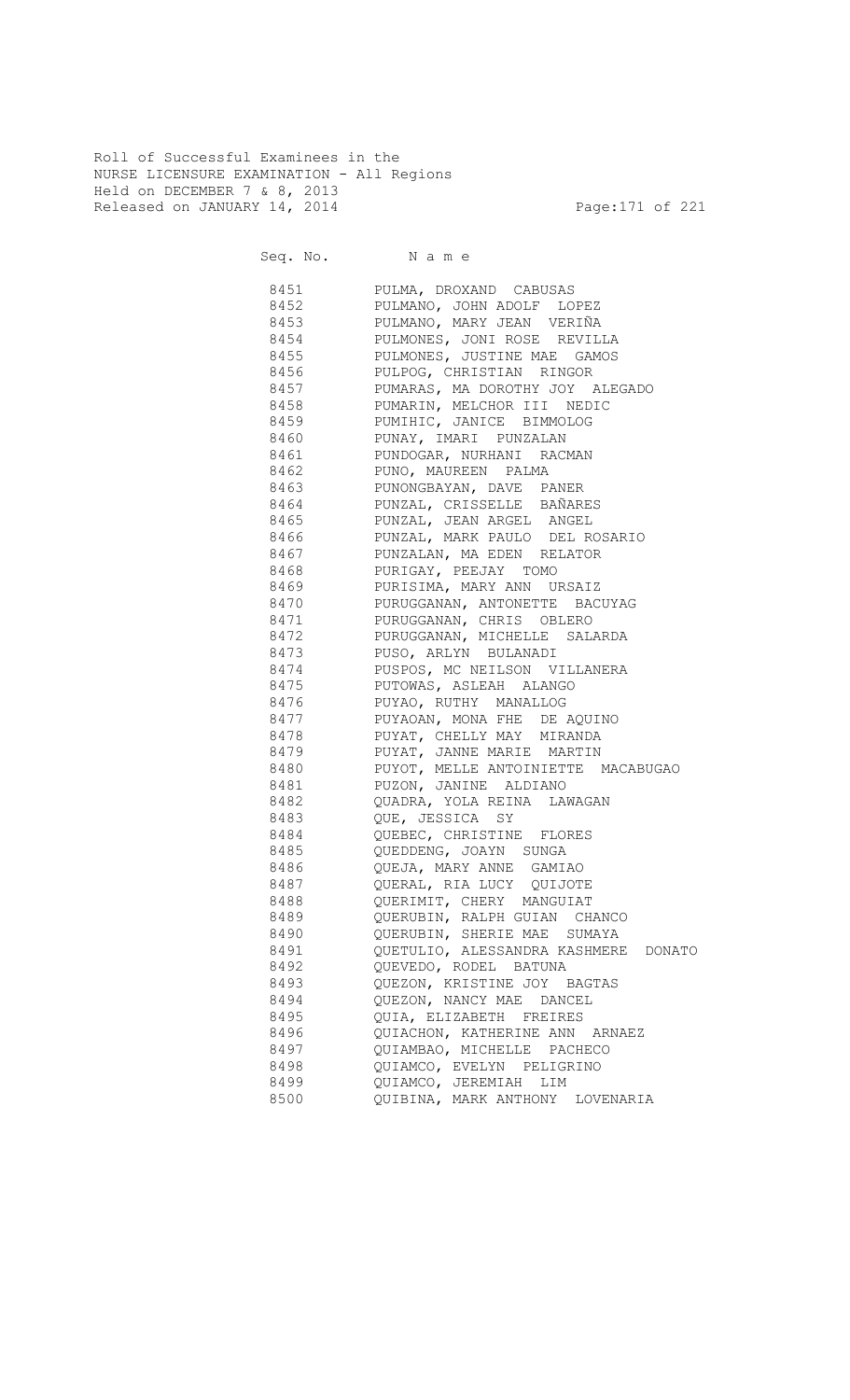Roll of Successful Examinees in the NURSE LICENSURE EXAMINATION - All Regions Held on DECEMBER 7 & 8, 2013 Released on JANUARY 14, 2014 **Page:172 of 221** 

Seq. No. Name

 8501 QUIBINGCO, SHERWIN SUBA 8502 QUIBLAT, MARIYA ROTCHMAGNE DIGAMON 8503 QUIBRANTAR, MARIA ANDREA JANE DURAN 8504 QUIBRANTOS, ROZEN FERRERIA QUIBUYEN, CHARISSE FABRICANTE 8506 QUIBUYEN, DONABELLE ROBLES 8507 QUIDILLA, DIANNE BALIGNOT 8508 QUIDILLA, WYNJAYLS AGUSTIN 8509 QUIDOLIT, KENNETH RAGAMAT 8510 QUIJADA, CHERRY ANN PAROJINOG 8511 QUIJANO, JESSA MAE CIELO 8512 QUIJANO, JULIAN III BRAVO 8513 QUIJANO, KIM CALUMPIANO 8514 QUIJANO, KIRSTELE NICOLE ESPERAS 8515 QUIJANO, SHEILA MARIE REYES 8516 QUIJENCIO, ANDREA JONNELLE ESPINOSA 8517 QUIJOTE, KATHLEEN LATI QUILANG, KRISTHIANNE MEDRANO 8519 QUILANTANG, FELECIT ARIAN 8520 QUILAY, SOPHIA JANE MAPANAO 8521 QUILENDERINO, YVONNE JOYCE ARCANGEL 8522 QUILICOT, MAYLUZEL OMBAJIN 8523 QUILLOY, JOVELLE JOY ABAGA 8524 QUILO, ESTRELLITA UNTAL 8525 QUIM, CHARMELL BAG-AO 8526 QUIMADA, PHELE KATHRINE CAÑONEO 8527 QUIMNO, BAMBHI LAGERA 8528 QUIMNO, MARY HONEYLYN GELICAME 8529 QUIMOD, MILDRED SUSALO 8530 QUIMPAN, ROSELLE REPONOYA 8531 QUINAGORAN, MELVIN CO 8532 QUINES, LAIZA SASAPAN 8533 QUINGA, CINDY MAE SUTRINA 8534 QUINGA, KATHERINE PELAEZ 8535 QUINSANOS, MARIFE SABORNIDO 8536 QUINTAS, MICHELLE MANALO 8537 QUINTAS, NAOMI MAGSALAY 8538 QUINTERO, DAVIE JOYCE SUNIO 8539 QUINTERO, JAMIL JARED ADVINCULA 8540 QUINTO, CHARMANE GONZALES 8541 QUINTO, G E MEE MONDOY 8542 QUINTO, KIMBERLY TAPARO 8543 QUINTOS, ISRAEL IBARRA VILLACOSTA 8544 QUINTOS, JOVI MARIE BATTUNG 8545 QUIOCO, JEFFREY KYLEE BUSANO 8546 QUIOCSON, FEBIE MAE ECUBE 8547 QUIOGUE, CHRISTOPER ADRIAN CABALLERO 8548 QUIPANES, ROGIELENE VIDAL 8549 QUIRANTE, EDWARD JAY HIPULAN 8550 QUIRAO, JONATHAN JAMES IBAÑEZ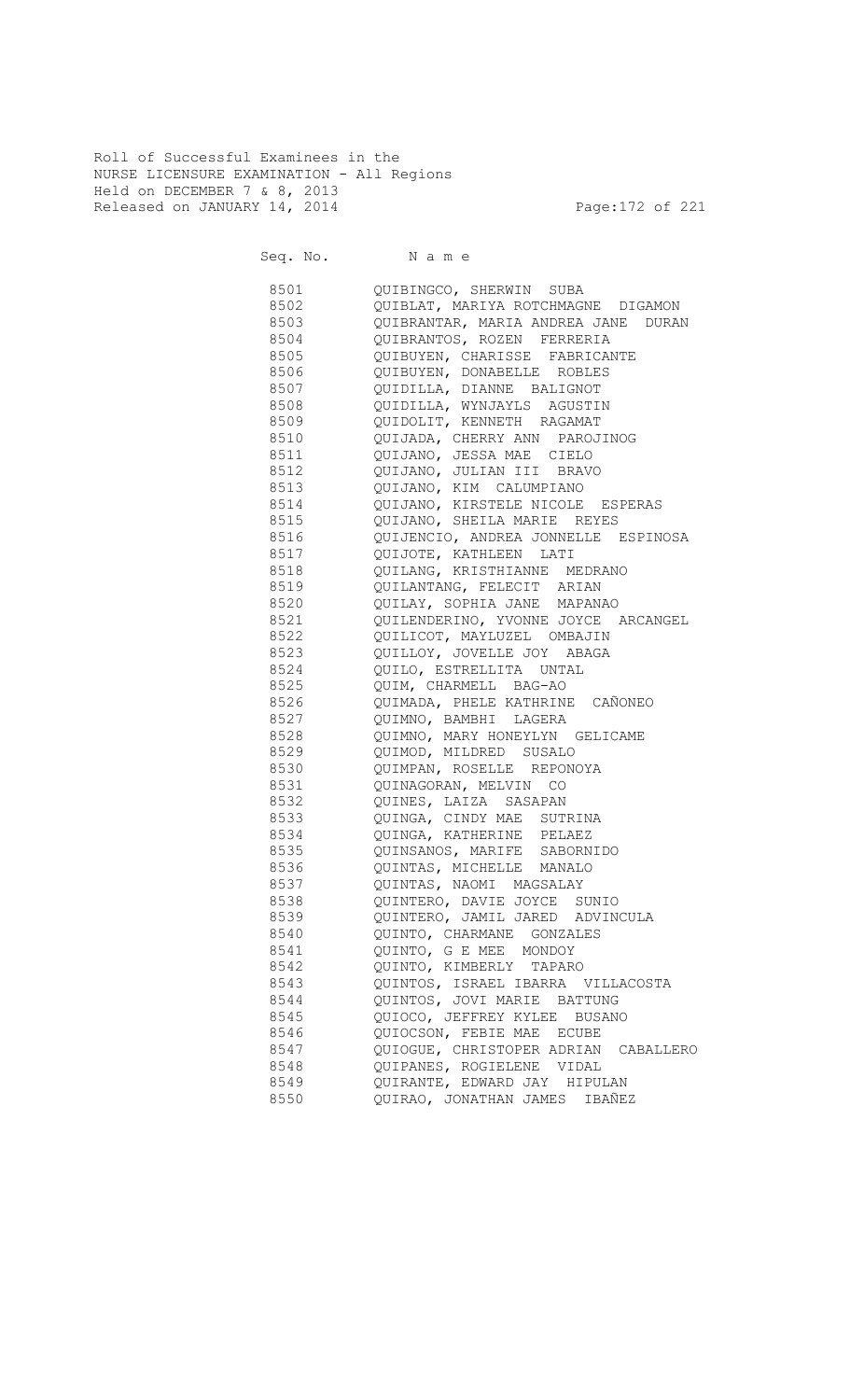Roll of Successful Examinees in the NURSE LICENSURE EXAMINATION - All Regions Held on DECEMBER 7 & 8, 2013 Released on JANUARY 14, 2014 **Page:173** of 221

| 8551 | QUIRODA, LEA MAY IRORITA            |
|------|-------------------------------------|
| 8552 | QUIROG, CATHERINE JOY BARUA         |
| 8553 | QUIROZ, MAIKA SOZA                  |
| 8554 | QUISAY, MAY-ANN DE GUZMAN           |
| 8555 | QUISEL, KRISLY PONSADES             |
| 8556 | QUISIO, MARY ANGELIE BUSCADO        |
| 8557 | QUITALIG, JEAN PARILLA              |
| 8558 | QUITO, JOSELLIE DATO                |
| 8559 | QUITOLA, GENICA MARIE SAMPAYAN      |
| 8560 | QUITOLA, MARIZ LAGUNDINO            |
| 8561 | QUITOR, PAMELA EDLANG               |
| 8562 | QUIZO, ROWENA CAMARADOR             |
| 8563 | QUIZON, ALMA SHEILA SOLIS           |
| 8564 | QUIZZAGAN, JERWIN QUIAMNO           |
| 8565 | QUIÑO, KATHY REYNA NIJAGA           |
| 8566 | QUIÑO, MARY JANE OLAZO              |
| 8567 | QUIÑONES, ALGIELOU DULTRA           |
| 8568 | QUIÑONES, CHESSA BASAN              |
| 8569 | QUIÑONES, IVY ROSE ALCARAZ          |
| 8570 | QUIÑONEZ, CLYDE VILLADOLID          |
| 8571 | RABADON, HARVEY PRADO               |
| 8572 | RABAGO, CELINA GARGARITA            |
| 8573 | RABAGO, CHRISTINE ANN AGUILAR       |
| 8574 | RABAGO, KRISTINE JOY ALARCON        |
| 8575 | RABAJA, JULIET YLANAN               |
| 8576 | RABANO, ED KEVIN ESTROPE            |
| 8577 | RABARA, WARREN MOLINA               |
| 8578 | RABAYA, DYAN MAUREEN CALAUS         |
|      | 8579 RABE, ROCKY JAMES MATEO        |
|      | 8580 RABELAS, MA ELAINE CASAO       |
|      | 8581 RABELISTA, CLAIRE RAMELO       |
|      | 8582 RABI, MARIA LYNETTE CATARMAN   |
|      | 8583 RABIA, JAHLEEL MAE             |
|      | 8584 RABINO, MA VIRGINIA VILLANUEVA |
|      | 8585 RABINO, ROWENA GARCIA          |
|      | 8586 RABIT, SHAYNE ANNE SALCEDO     |
| 8587 | RABUT, JAN CHRISTIAN MERCADO        |
| 8588 | RACELIS, GLOMARIE ALYSSA CUNANAN    |
| 8589 | RACHO, KRISTEL JOYCE CANTONEROS     |
| 8590 | RACINES, JAICY MAE ROA              |
| 8591 | RACIONERO, ROXAN ISIDRO             |
| 8592 | RACRAQUIN, ANNIE GRACE ABON         |
|      |                                     |
| 8593 | RADA, RENZ MARION REYES             |
| 8594 | RADAZA, JURA JUBILAN                |
| 8595 | RADIA, MOHAMMAD MACABUDBUD          |
| 8596 | RADIAB, SAADODEN TOMANTO            |
| 8597 | RADONA, KRISTALI ROSE FANCUVILLA    |
| 8598 | RAFAEL, JULY JEANNE BRACERO         |
| 8599 | RAFANAN, JESSABELLE ORIA            |
| 8600 | RAFANAN, JISSEY RAYE LORENA         |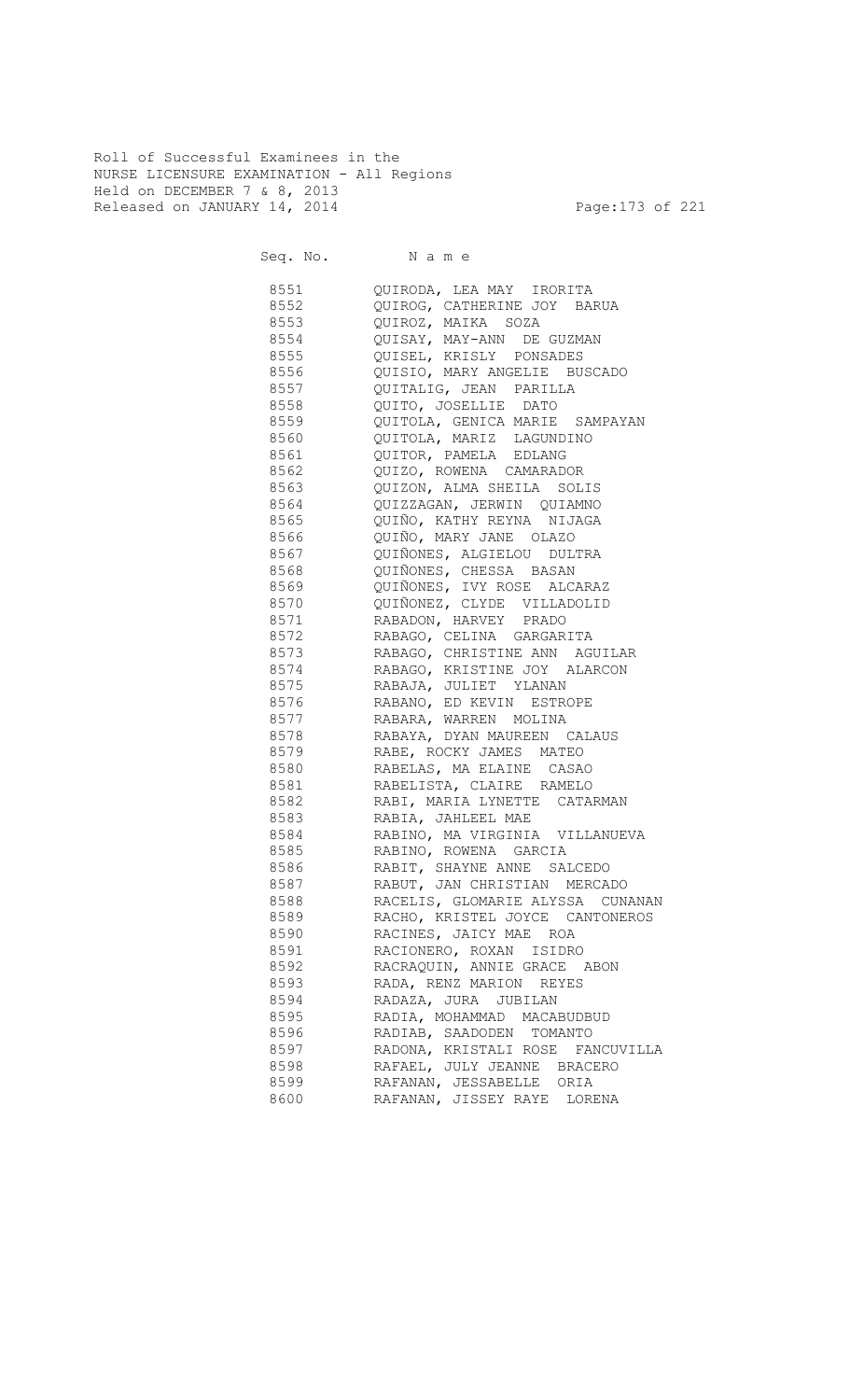Roll of Successful Examinees in the NURSE LICENSURE EXAMINATION - All Regions Held on DECEMBER 7 & 8, 2013 Released on JANUARY 14, 2014 **Page:174 of 221** 

Seq. No. Name 8601 RAFANAN, RASHELYN VILLANUEVA 8602 RAFFIÑAN, FATIMA GRACE CABALLERO 8603 RAGADIO, JESICA ASPA 8604 RAGASA, JERALYN FIGUEROA RAGASA, JOHN PAUL RAMOS 8606 RAGASA, LYSSA SHANNEN DOTINGCO 8607 RAGAY, EISSETTE PESTELOS 8608 RAGEL, FRITZIE JANE SAPALARAN 8609 RAGO, AMELOISE LLANTO 8610 RAGUINDIN, FERNANDINA RAFANAN 8611 RAGUINE, JEN MICHELLE DELA CRUZ 8612 RAGUS, KARRON VASTHI CASTILLEJOS 8613 RALLON, JILLIAN RAE MARIBAO 8614 RALLOS, KIMBERLY MICHELLE CANICO 8615 RALUTIN, ATHENA PALAY 8616 RAMADA, RECHELLE LEE VERANO 8617 RAMBOYONG, LEAN CRIS ARCAINA RAMELB, RIAMEL CADAVONA 8619 RAMIL, LHYNN SORIANO 8620 RAMILLANO, ARVIN JULIUS NAVARRO 8621 RAMIREZ, AARON JUSTINE ARGUELLES 8622 RAMIREZ, HERSON PALAC 8623 RAMIREZ, JAMES JOSEPH CORPORAL 8624 RAMIREZ, JESSA-ANN TICOY 8625 RAMIREZ, JUDIEL YU 8626 RAMIREZ, KEVIN JACOB EGUIA 8627 RAMIREZ, KIMBERLY CLEMENTE 8628 RAMIREZ, LENMER MAGBANUA 8629 RAMIREZ, MA ARDEMELIA CENA 8630 RAMIREZ, NOEL SAN PASCUAL 8631 RAMIREZ, REAH RIZA TABUR 8632 RAMIREZ, RUSSEL ANTONIO 8633 RAMIRO, CZARINNA DURAN 8634 RAMISCAL, MYLA GALAMAY 8635 RAMONEDA, RIGGS WILLIAM MASCARIÑAS 8636 RAMONES, MARIDEL SALGADO 8637 RAMONES, MEDEL HERNANDEZ 8638 RAMORAN, JENINE GRACE IGNACIO 8639 RAMOS, ADRIANNE BENITEZ 8640 RAMOS, ANRI JENIL MALLARI 8641 RAMOS, BOBBY MITCHELL REFE 8642 RAMOS, CHARLENE KATE REYES 8643 RAMOS, CHARLES KEVIN GAPOL 8644 RAMOS, CHERRY MAE TERENCIO 8645 RAMOS, CHRISTIAN INOT 8646 RAMOS, DANA ZECHRIA SUCAB 8647 RAMOS, DIANNE FRELYN DELA CRUZ 8648 RAMOS, EDEN PASTRANA 8649 RAMOS, EDENA ACOCOS 8650 RAMOS, FELISA ANIAG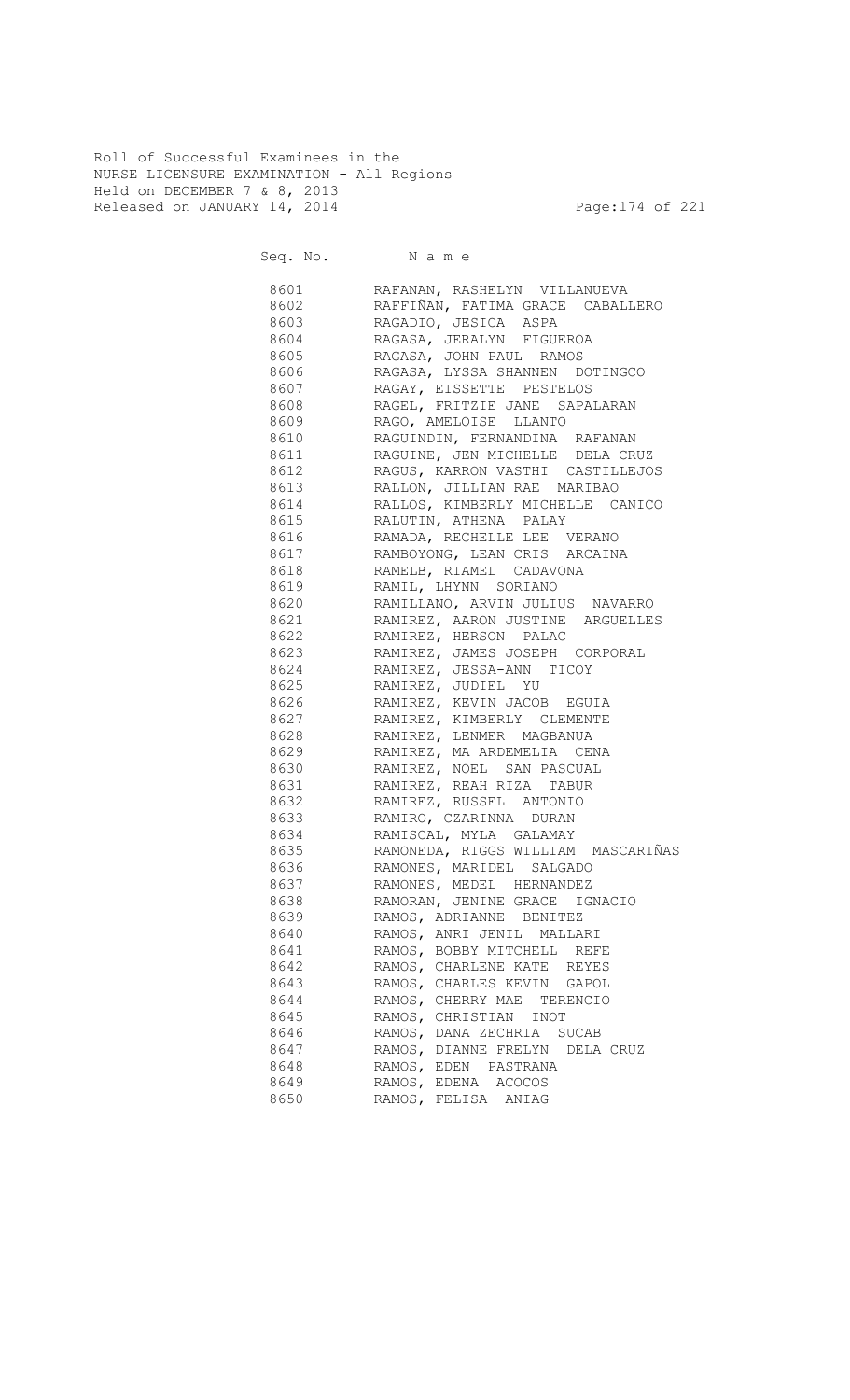Roll of Successful Examinees in the NURSE LICENSURE EXAMINATION - All Regions Held on DECEMBER 7 & 8, 2013 Released on JANUARY 14, 2014 **Page:175 of 221** 

| 8651 300 | RAMOS, IAN IRVIN ESTRELLA                               |
|----------|---------------------------------------------------------|
| 8652     | RAMOS, IAN MARK OCOL                                    |
| 8653     | RAMOS, IRIC DOMINGO                                     |
| 8654     | RAMOS, JAHAZIEL BALISALISA                              |
| 8655     | RAMOS, JAMES SAMUEL PARREÑO                             |
| 8656     | RAMOS, JASMINE MERCADO                                  |
| 8657     | RAMOS, JAYSON DIÑO                                      |
| 8658     | RAMOS, JEFFRY GINETA                                    |
| 8659     | RAMOS, JOCELYN ALMEDILLA                                |
|          | 8660 RAMOS, JOHN LORENZ AGUSTIN                         |
|          | 8661 RAMOS, KATRINA IVY AÑOSO                           |
|          | 8662 RAMOS, KAYCY PERACULLO                             |
|          | 8663 RAMOS, KRISSIA MAY HOJILLA                         |
|          | 8664 RAMOS, KRISTINE JOY BLANCO                         |
|          | 8665 RAMOS, MA CRISTA CASTRO                            |
|          | 8666                RAMOS,  MARIA LOURDES   DE LA  PEÑA |
|          | 8667 RAMOS, MARIA ROSAFINA ABAD                         |
|          | 8668 RAMOS, MARIXI CORTUNA                              |
|          | 8669 RAMOS, MARY GRACE REYES                            |
|          | 8670 RAMOS, MELANIE RAYMUNDO                            |
|          | 8671 RAMOS, RAFAEL RAYMUNDO                             |
|          | 8672 RAMOS, RAMIL FRANCISCO                             |
|          | 8673 RAMOS, REY MARK ANTHONY OLVIDA                     |
|          |                                                         |
|          | 8675 RAMOS, RUBY ROSE MAGCALE                           |
|          |                                                         |
| 8677     | RANALAN, PSYCHE ROEM BUNGABONG                          |
| 8678     | RANARIO, ERIC OCHAVILLO                                 |
|          |                                                         |
| 8680     | RANCHES, MARY GRACE ANN SINGSON                         |
|          | 8681 RANCHEZ, MARIA LIAN RAFANAN                        |
|          | 8682 RANGGA, KESHIA ALVIE MORENO                        |
|          | 8683 RANIT, KIMBERLY MAE TAPADERA                       |
|          | 8684 RANUCO, MARIECAR GRANA                             |
|          | 8685 RAPADA, PORTIA GONZALES                            |
| 8686     | RAPADAS, AILYN VANCE                                    |
| 8687     | RAPAL, STEPHANIE<br>DELACUESTA                          |
| 8688     | RAPANO, JAY-ANNE BULUSAN                                |
| 8689     | RAPANUT, AMBER PRESTO                                   |
| 8690     | RAPOSAS, JENNIFER REOLIQUIO                             |
| 8691     | RAPOSAS, JESY ELISSE<br>PEREZ                           |
| 8692     | RAQUEL, ARVIE BUAN                                      |
| 8693     | RARA, KEVIN SALEM                                       |
| 8694     | RARAMA, ARCELIE TARIGA                                  |
| 8695     | RAS, JO ANNE MEREDITH BLANCO                            |
| 8696     | RASALAN, JULIE ANN PACLEB                               |
| 8697     | RASAY, ASHIRA LOMONDOT                                  |
| 8698     | RASAY, MARIA KATRINA LESSANDRA<br>FABE                  |
| 8699     | RASE, JERIC JUSTINE LOREMIA                             |
| 8700     | RASONABE, PAUL JOHN DEGOLACION                          |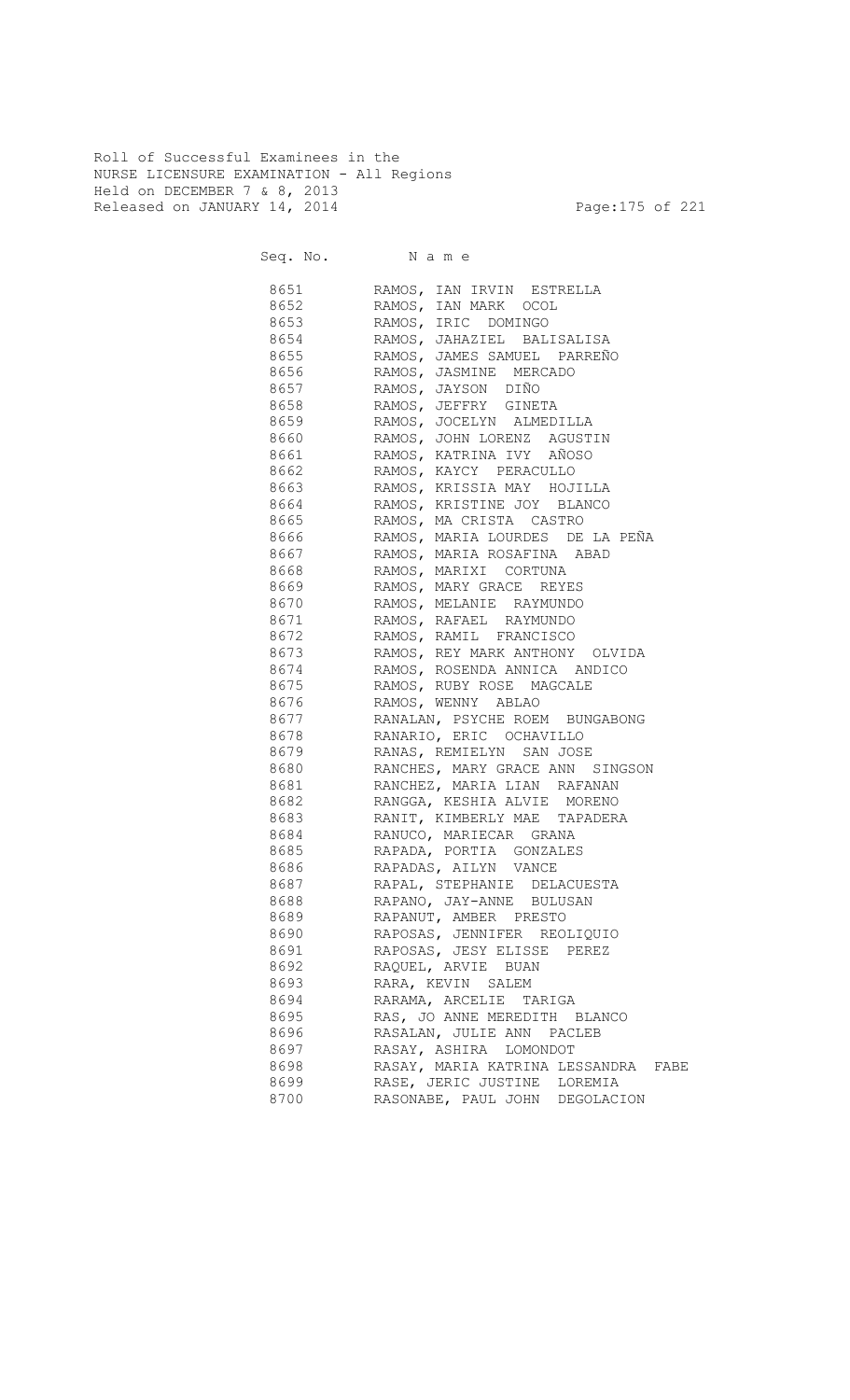Roll of Successful Examinees in the NURSE LICENSURE EXAMINATION - All Regions Held on DECEMBER 7 & 8, 2013 Released on JANUARY 14, 2014 **Page:176 of 221** 

Seq. No. Name 8701 RASTRULLO, JOAHNA MAE MALINAO 8702 RATIFICAR, RHOCHINE SHYNE DORIMON 8703 RATIO, EUNICE DEALINO 8704 RATO, JUDHIME GOMEZ RAVANES, RHEA ELLIZ ACENAS 8706 RAVENA, EMMIE GUNAY 8707 RAVINA, ABEGAIL LEOPARTE 8708 RAYMUNDO, CHERIE ANN RASPADO 8709 RAYMUNDO, NEIL PATRICK JUTA 8710 RAYMUNDO, ROXAN BUGAOAN 8711 RAYO, RUSSEL GERALD CRUZ 8712 RAYOAN, HEICELRIO RARANGOL 8713 RAÑA, JIB BRAUX SENO 8714 RAÑA, MARK LYNDON PAGATPATAN 8715 RAÑESES, MARDELYN GUILLERMO 8716 RAÑISES, ADREANAH MARTIN 8717 REAL, JANETTE JEAN SOLDEVILLA 8718 REAL, MAYBEL BUNQUIN 8719 REAL, ROGELLI ANNE YEE 8720 REALES, DRIX DEJAN 8721 REALGO, ELLEN ROSE TOLEDO 8722 REALIN, MARIO JOHN REFUERZO 8723 REALINO, RUTH RIÑOS 8724 REAPOR, MYLA JANE OPEÑA<br>8725 REBAMONTAN, MARY GRACE ( REBAMONTAN, MARY GRACE CABRIDO 8726 REBLANDO, PALMELA MILLA 8727 REBOLADO, JENNIFER LOPEZ 8728 REBOLDELA, KARL MARX ASILDO 8729 REBONG, EMMALYN ALIPIO 8730 REBUELTA, DESSY MAE NAVARRA 8731 REBUSTES, JUNELYN VILLANUEVA 8732 REBUYON, ALYSSA BAYANG<br>8733 RECABORDA, RICHARD GACI RECABORDA, RICHARD GACUTAN 8734 RECALDE, GIRLIE ANNE SARMIENTO 8735 RECAMADAS, MANNY VELOSO 8736 RECAÑA, ROSEMINE DIANE SILANG 8737 RECIDOCRUZ, ANN LYSETTE OJEDA<br>8738 RECIDOCRUZ, RODEL JOEY II OJE RECIDOCRUZ, RODEL JOEY II OJEDA 8739 RECLA, MARPEL JEAN ALGABA 8740 RECLA, PATRICIA MARIE GEORSUA 8741 RECONALLA, MERLYN LUNIZA 8742 RECONOCE, APRILLE ANNE SURBIDA 8743 RECOSOSA, EURICKA DALMAN 8744 RECTO, CARA MAE CUNAHAP 8745 RECTO, CARMICHAEL ALVAREZ<br>8746 REDELOSA, KESSA MARIE CAL REDELOSA, KESSA MARIE CALIBO 8747 REDIZON, KATE CLOUDINE IGNACIO 8748 REDONDIEZ, MERVIN VAN ROCERO 8749 REDONDO, MA KRISTINA CASSANDRA ARANDIA<br>8750 REDOSENDO, PRELL SONZA REDOSENDO, PRELL SONZA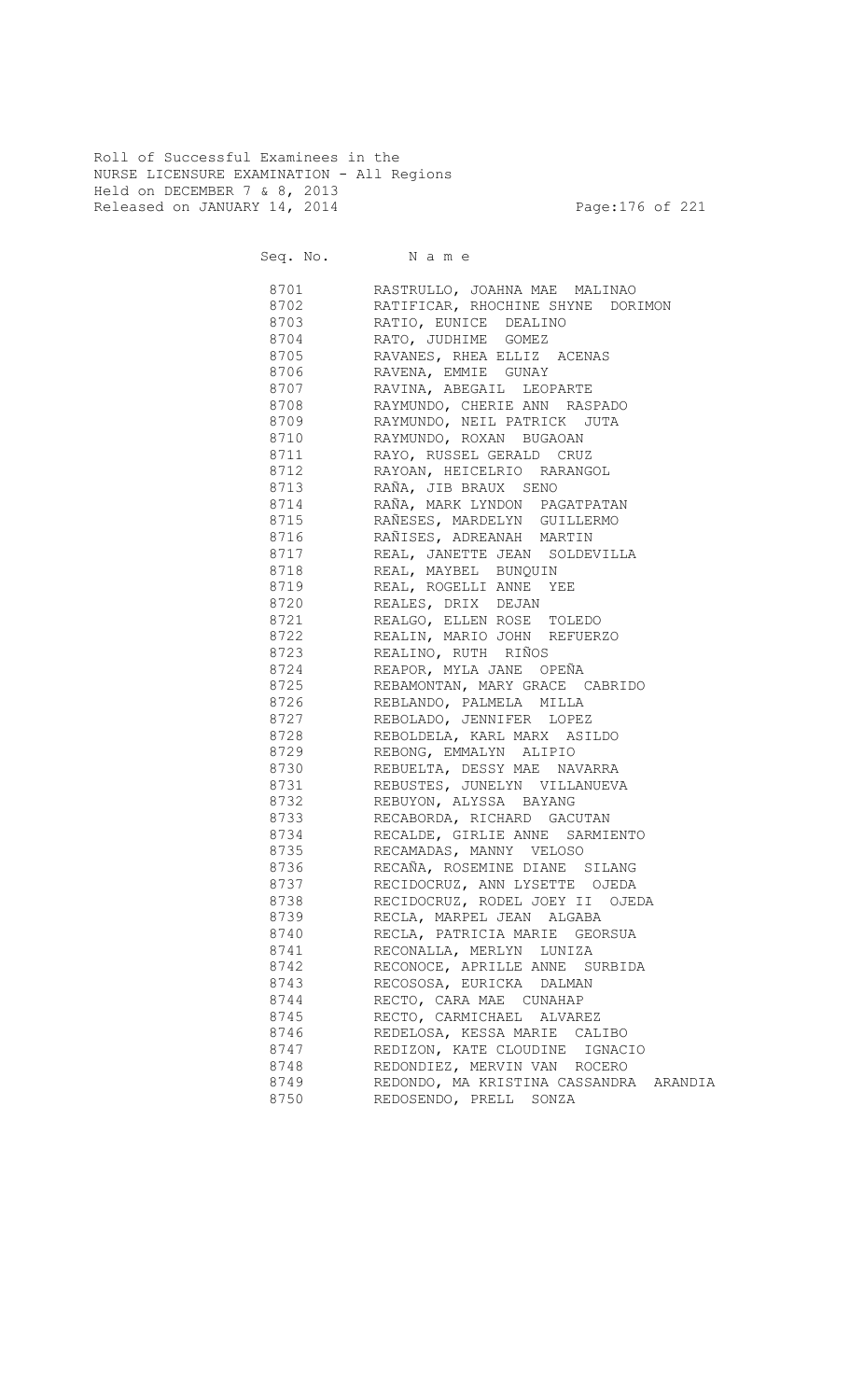Roll of Successful Examinees in the NURSE LICENSURE EXAMINATION - All Regions Held on DECEMBER 7 & 8, 2013 Released on JANUARY 14, 2014 **Page:177** of 221

Seq. No. Name 8751 REDUCA, MARY ANN BELMONTE 8752 REDULLA, ROSALYN PICHON 8753 REFAMONTE, JACYN MAE SUMATRA 8754 REFENDOR, TERRENCE YABUT REFORMA, JOHN MARK CLARION 8756 REFUERZO, DIVINA RUSS DE GUZMAN 8757 REFUGIA, PRINCESS MAE MAGALLANES 8758 REFUGIO, MARY VIANNEY GUDILOS 8759 REGACHO, SARAH JANE SAMSON 8760 REGALADO, KARLA TRICIA AGETANO<br>8761 REGALADO, RUFINO III PRUDENCIA 8761 REGALADO, RUFINO III PRUDENCIADO<br>8762 REGANIT, GISELLE MARIE CABADING REGANIT, GISELLE MARIE CABADING 8763 REGIDOR, JAMMIL KHALID VALLE 8764 REGIS, NAPOLEON NAZARENE DEJARME 8765 REGIS, NILDA DE VERA 8766 REGIS, RICHELLE ANN TALIDRO 8767 REGLOS, MARIBEL TABIO 8768 REGODON, RHEMEL JOHN LUCENA 8769 REINTAR, RAY CHRISTINE SATO 8770 RELADO, NIÑA RICCI MONTOYA 8771 RELATOR, CHARLOTTE JANE GUDACA 8772 RELLAMA, TERRENCE 8773 RELLAMAS, PAUL PATRICK EVANGELISTA<br>8774 RELLOSA, MAERENE TIDULA 8774 RELLOSA, MAERENE TIDULA<br>8775 RELOBA, LLOYD ALBERT LIN RELOBA, LLOYD ALBERT LINGO 8776 RELUCIO, RAFAEL JR MALLARI 8777 RELUSCO, RACHEL ANNE SABLAY 8778 REMANENTE, MARION WENDEL LUMIBAO REMATA, KRISTIE RUTH CABALINAN 8780 REMIGIO, DIANE CARLA ESCOBAR 8781 REMIGIO, IRA VON CZARINA PAGAUITAN 8782 REMIGIO, LOURDES PEDRO 8783 REMIGIO, MARITA NOVA MERCADO 8784 REMILLA, HARBE JR ISMAEL 8785 REMO, JEANNINE ERIKA FERATERO 8786 REMO, MARIA KATRINA SANDOVAL 8787 REMOLACIO, ALEXIS NIKKA REMOLACIO, NIÑA TOLOSA 8789 REMOLANA, PRINCESS ANGEL SIOSANA 8790 REMOLLO, SHEENA SHAUNE OMAGUING 8791 REMOROSA, GLADYS MACABUDBUD 8792 REMOTIGUE, MICHELLE JANE 8793 REMOTIN, GLENDA GUERRA 8794 RENAYONG, ROHANISA DIPATUAN

8795 RENDAJE, ZOPHAH SOLIS<br>8796 RENIVA, IELYN REYES RENIVA, IELYN REYES 8797 RENOMERON, GIRLY GALVE 8798 REONAL, EXEQUIEL III PASTOLERO 8799 REOTAN, MARIE FRANZ BASELONIA 8800 REOYAN, MAY ANNE LIM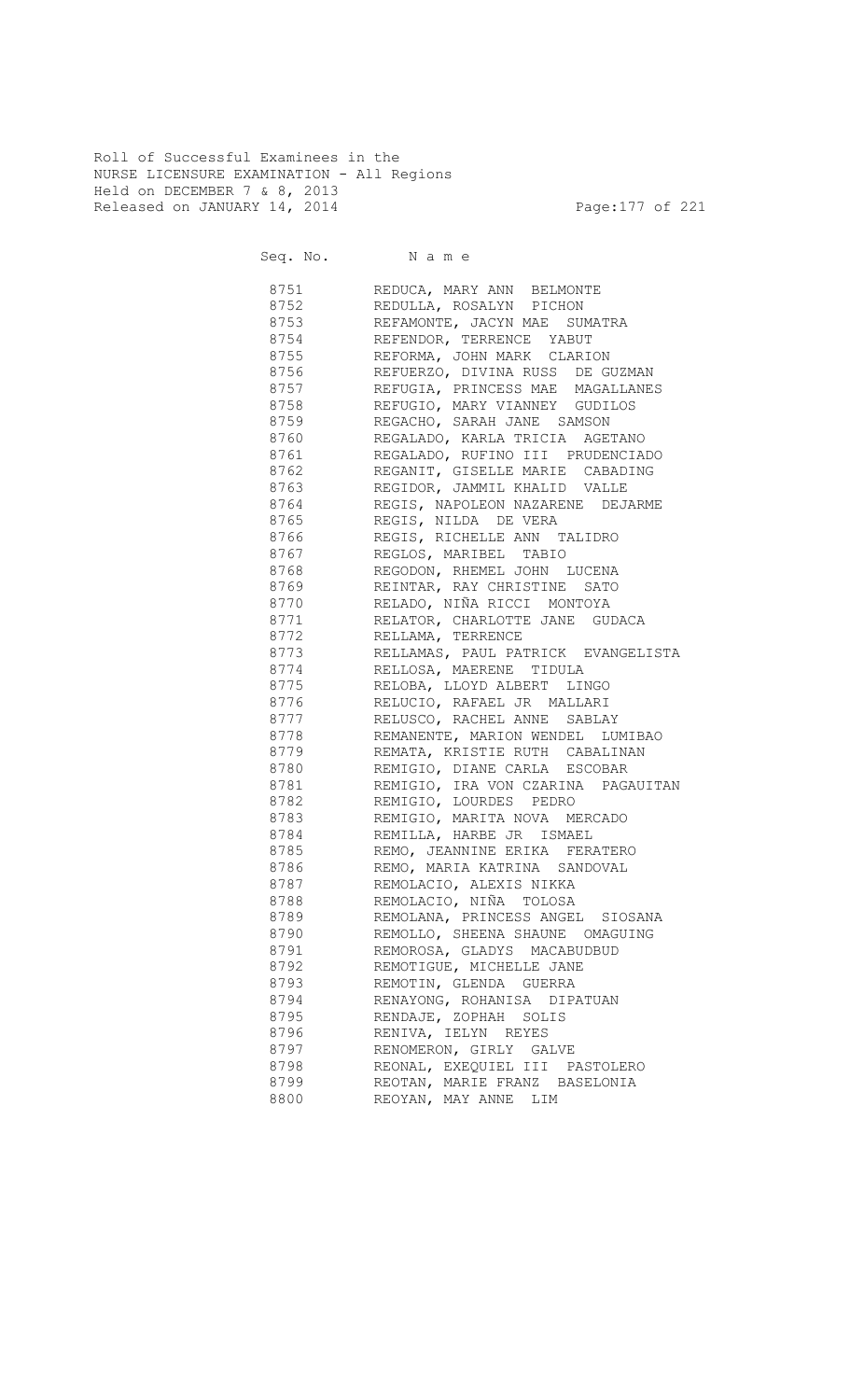Roll of Successful Examinees in the NURSE LICENSURE EXAMINATION - All Regions Held on DECEMBER 7 & 8, 2013 Released on JANUARY 14, 2014 **Page:178 of 221** 

Seq. No. Name

 8801 REPIL, ALLAN RAPHAEL CAPUNITAN 8802 REPOLLEDO, PHABBY JON ALCANO 8803 REPOLLO, JOANNE LEGASPI 8804 REPOLLO, LESLIE MONTERDE<br>8805 REPOLLO, RESTY JOY LOPEZ 8805 REPOLLO, RESTY JOY LOPEZ 8806 REPONTE, AMELITA OMPOD 8807 REPORAS, CRISTON GOLD BARBADILLO 8808 REPORAS, KARLA REGINA MALSI 8809 REPOSPOSA, JIMMY LABOR 8810 REPOTULA, FE LIAHONA PEÑA 8811 REPUELA, MA RONA OMBLERO 8812 REPUTANA, JANE ALOLOR 8813 REQUERME, SHEILA MAE CABANES 8814 REQUINALA, HAILEEN RAPOSON **8815** REQUINTON, RUBY CABIGAS 8816 RESCAR, ROBIN NIDUASA 8817 RESCO, JOY MARIE FANOGA RESELOSA, MONA VERA MANDING 8819 RESMA, QUEENIE JANE DUCAO 8820 RESPONDE, WARREN SICALAG 8821 RESTOR, SHERRI ROSETTE MAHUSAY 8822 RESURRECCION, JASON JUNGCO 8823 RETIALO, BERNADETTE RECLUSADO 8824 REVATORIS, ALJON HULAR 8825 REVAÑO, KRISTINE JOY MAKAYAN 8826 REVELO, NICOLE ALEXANDREA 8827 REY, ALEXIS ARRIANNE PERALTA 8828 REY, LOVELY ELIZABETH FLORES 8829 REYCITES, JIMMY JR DINERO 8830 REYES, BEVERLY LOVE DE LOS SANTOS 8831 REYES, BEVERLY QUEEN AGUETE **8832** REYES, CARISSA LEONIN 8833 REYES, CHERISH JOY SANTOS 8834 REYES, CHERRY MARIE URIARTE 8835 REYES, CHRISTOPHER BELTRAN 8836 REYES, CRISLER JOY EDILLO 8837 REYES, DARLENE ANN CASTILLO 8838 REYES, ELINOR DAGON 8839 REYES, JAMES REANOR DAGON 8840 REYES, JEREMI CASTRO 8841 REYES, JO HANNAH SANTILLAN 8842 REYES, JUDE HAWAK 8843 REYES, MARIA BERNADETTE ELIAS 8844 REYES, MICHELLE VILLALUZ 8845 REYES, MYRHON CARLOS 8846 REYES, PATRICIA SEDIGO 8847 REYES, PATRICIA TALISAYON 8848 REYES, PEARL JOY ILAGAN 8849 REYES, PERLA GUILLERMO 8850 REYES, RANDY SABANGAN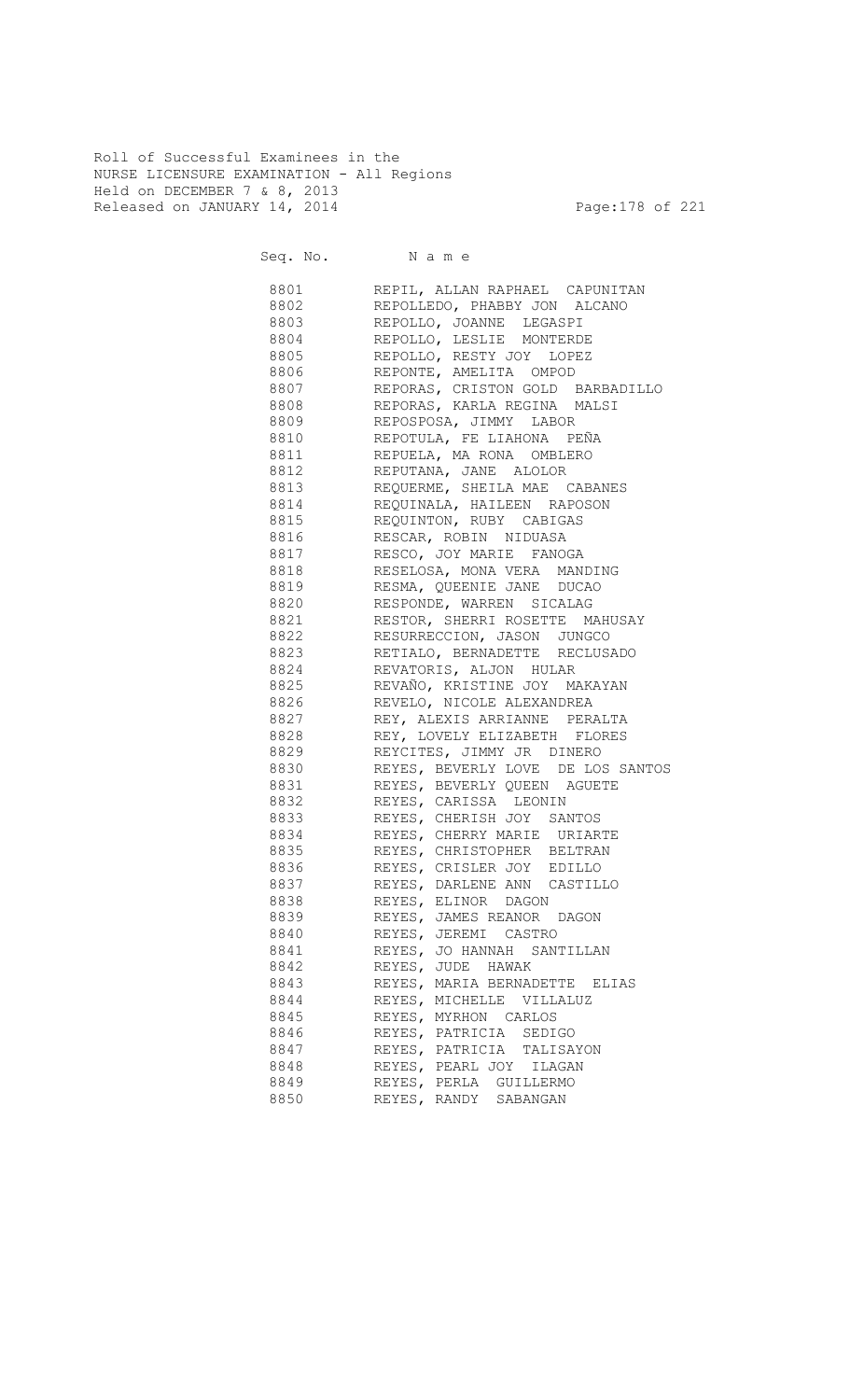Roll of Successful Examinees in the NURSE LICENSURE EXAMINATION - All Regions Held on DECEMBER 7 & 8, 2013 Released on JANUARY 14, 2014 **Page:179 of 221** 

Seq. No. Name 8851 REYES, RAPHAEL VERGARA 8852 REYES, RAY LLOYD CABRERA 8853 REYES, REZA ZAMORA 8854 REYES, ROBERT KHENN ESQUERA **8855** REYES, RUMELLE BADUYA 8856 REYES, RUNEL ZETH COSTAN 8857 REYES, RUTH ABIGAIL YOUNG 8858 REYES, SHERWIN NAGUE 8859 REYNALDO, FRANCIS CHRISTIAN DIAZ 8860 REYNO, FLORDALYN MAE OPEÑA eccce<br>8861 REYNON, KIM ALONZO<br>8862 REYNOSO, EUSTELLA LA REYNOSO, EUSTELLA LAUREN REYNOSO 8863 REYNOSO, GIAN CARLO REYES 8864 RICABLANCA, DAWN ANTECRISTO **8865** RICAFOR, HERCHEL DICTADO 8866 RICAFORT, JENNILYN MAE DUMILI 8867 RICAFORT, JOMARI ABASOLO RICAMATA, MARK ANTHONY FLORES 8869 RICARDO, CRISTINA SANCHEZ<br>8870 RICARDO, GILL CHEZARD BAJ RICARDO, GILL CHEZARD BAJAR 8871 RICARDO, MA FAITH IMMACULATE CARATAO **8872** RICARDO, VINCENT LOUIE SINGSON 8873 RICAROS, AIZA ANAYA 8874 RICO, ERWIN LICUD<br>8875 RIDEOUT, SIAN REI 8875 RIDEOUT, SIAN REI VILLAFLORES 8876 RIDULME, PAULO CALVIN JAY LALAS

| 8877 — 100 | RIEL, KAREN JOYCE JAMIAS           |
|------------|------------------------------------|
| 8878 — 100 | RIEL, MARJO CAMILLE JAMIAS         |
| 8879 — 100 | RIGODON, RUSHELLE PONSARAN         |
| 8880       | RILLERA, ERNANIE JR MAQUILING      |
| 8881       | RILLO, DANAJ J DIMASU-AY           |
| 8882       | RINANDANG, MONALISA MOTI           |
|            | 8883 RINGOR, CRISTOPHER LAZAGA     |
|            | RINGPIS, JONA MAE CURAMENG         |
|            | 8885 RIOCASA, MAE DAWN BUTAY       |
|            | 8886 RIOFLORIDO, DESIREE JUPLO     |
|            | 8887 RIVADAVIA, LENILYN GERONIMO   |
|            | 8888 RIVAS, HOUSTON SURIGAO        |
|            | 8889 RIVERA, ANNE MAYELLE ESCAREZ  |
|            | 8890 RIVERA, CEAZAR RYAN CANDARI   |
|            | 8891 RIVERA, CRYSTAL MALIG         |
| 8892       | RIVERA, DAISY RIVERA               |
|            | 8893 RIVERA, ELAINE JOY RODRIGUEZ  |
|            | 8894 RIVERA, JENNIE VI EDOMBINGO   |
|            | RIVERA, JOAN TUNGOL                |
| 8896 1880  | RIVERA, JONA RIZA MADRONA          |
|            | 8897 RIVERA, JONNA BELLE LACHICA   |
| 8898 88    | RIVERA, JUSTINE NICOLE ESPERANZATE |
|            | RIVERA, KRISTAL CLAIRE TABIOS      |

8900 RIVERA, KRISTINE DANGGOY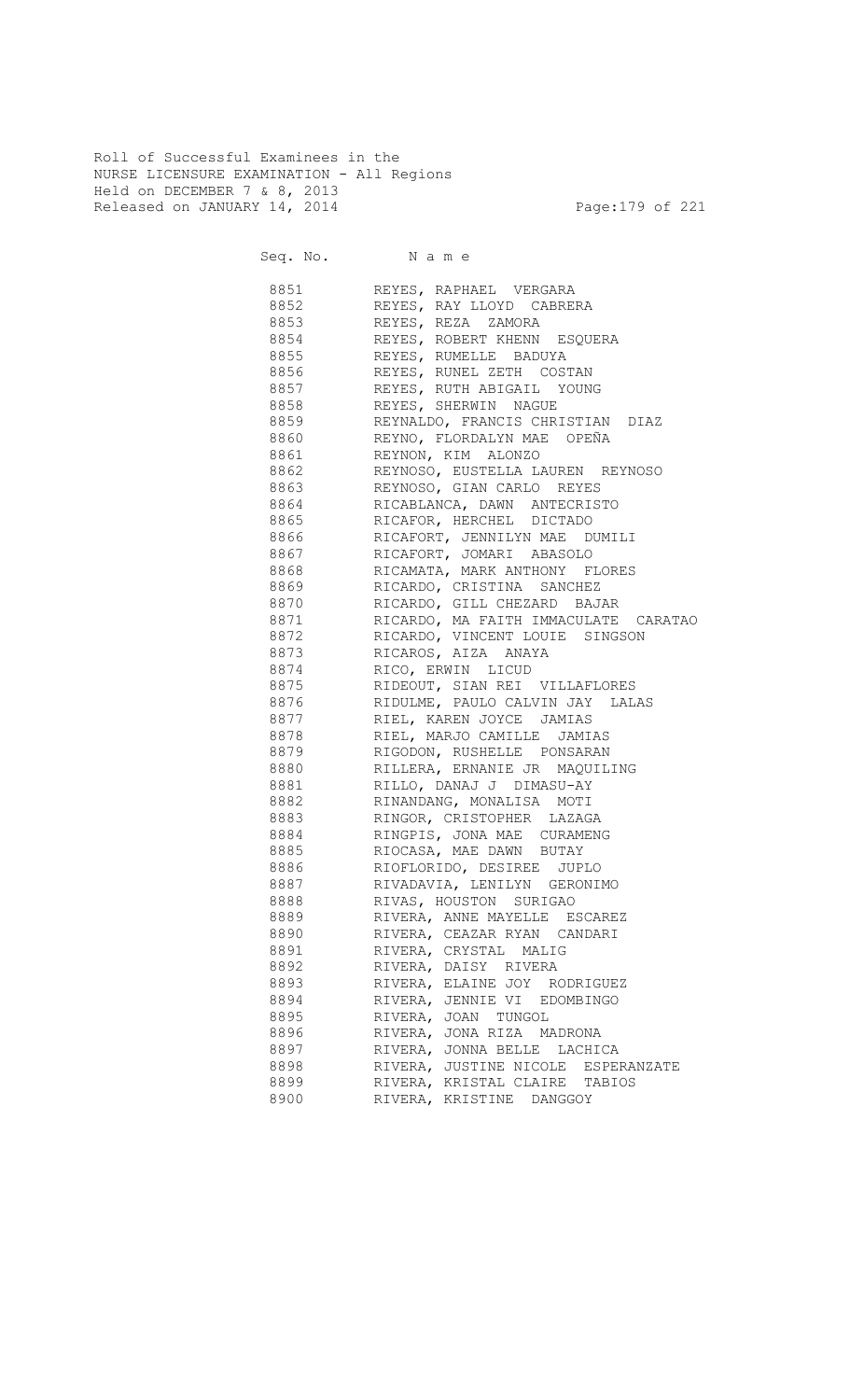Roll of Successful Examinees in the NURSE LICENSURE EXAMINATION - All Regions Held on DECEMBER 7 & 8, 2013 Released on JANUARY 14, 2014 **Page:180** of 221

| 8901 | RIVERA, KYLA CATUBIG                  |
|------|---------------------------------------|
| 8902 | RIVERA, MA YVETTE ALEGRE              |
| 8903 | RIVERA, MARIAN ROSE TOLENTINO         |
| 8904 | RIVERA, MARIE FRANCINE JAZELLE CARIÑO |
| 8905 | RIVERA, RINA JADRAQUE                 |
| 8906 | RIVERA, RIXIE JOY SATOQUIA            |
| 8907 | RIVERA, ROSANNA DEL ROSARIO           |
| 8908 | RIVERA, ROXANNE DUNQUE                |
| 8909 | RIZABAL, JORIE KHAR SERRANO           |
| 8910 | RIZADA, ROSELLE EBOL                  |
| 8911 | RIZALA, JAN LENDL ASILO               |
| 8912 | RIZAN, JESEREL MAE BEYABAN            |
| 8913 | RIZAN, MYCKAELA ROSE INSAURIGA        |
| 8914 | RIZON, CLARISSE MAE DAÑOS             |
| 8915 | RIÑON, JEAN SEVERA MARTINO            |
| 8916 | ROA, PRINCESS PAULINE FERNANDEZ       |
| 8917 | ROA, SHARMAINE PILANDE                |
| 8918 | ROBANTE, JOSELLE MAE GARCESA          |
| 8919 | ROBANTE, VIBHET LASAM                 |
| 8920 | ROBERTO, JAMES PATRICK SAPLAN         |
| 8921 | ROBES, LERRY FLORENCE BERNABE         |
| 8922 | ROBILLOS, REYNOLD FLORESCA            |
| 8923 | ROBLE, MARC LUIE PAALAM               |
| 8924 | ROBLEDO, SHEYME BAYANI                |
| 8925 | ROBLES, CARLA MAE SALAZAR             |
| 8926 | ROBLES, CHARLENE DIAN CALISOG         |
| 8927 | ROBLES, CHARMAINE DALE BAUN           |
| 8928 | ROBLES, DIANA ROSE HIMPIT             |
| 8929 | ROBLES, MA FATIMA GIDOC               |
| 8930 | ROBRIGADO, MARIEL SENECIDA            |
| 8931 | ROCAMORA, CZECHVA AGAWIN              |
| 8932 | ROCERO, APRIL LYZA YECLA              |
| 8933 | ROCERO, MARIE JOY FERNANDEZ           |
| 8934 | ROCES, MILLISCENT JOY PORTILLANO      |
| 8935 | ROCHA, IAN CHRISTOPHER NAUNGAYAN      |
| 8936 | ROCHA, RICHA GONZAGA                  |
| 8937 | RODA, ARITZ ALI                       |
| 8938 | RODA, FELMER POLANCO                  |
| 8939 | RODEJO, JEFFREY TABALINA              |
| 8940 | RODICA, DIOSALYN ALLADO               |
| 8941 | RODIL, LORENA ANNE CREUS              |
| 8942 | RODRIGUEZ, ADONIS DY                  |
| 8943 | RODRIGUEZ, COLIN JOHN LABIAL          |
| 8944 | RODRIGUEZ, FLORENCIO III ABARICO      |
| 8945 | RODRIGUEZ, JANELL JAN VILLENA         |
| 8946 | RODRIGUEZ, JENNIE LYN<br>TΕ           |
| 8947 | RODRIGUEZ, JESZMARC LAYOLA            |
| 8948 | RODRIGUEZ, JOCELOU ENDANGAN           |
| 8949 | RODRIGUEZ, JOMAR MALINAO              |
| 8950 | RODRIGUEZ, KRISTY MIA VALLEJOS        |
|      |                                       |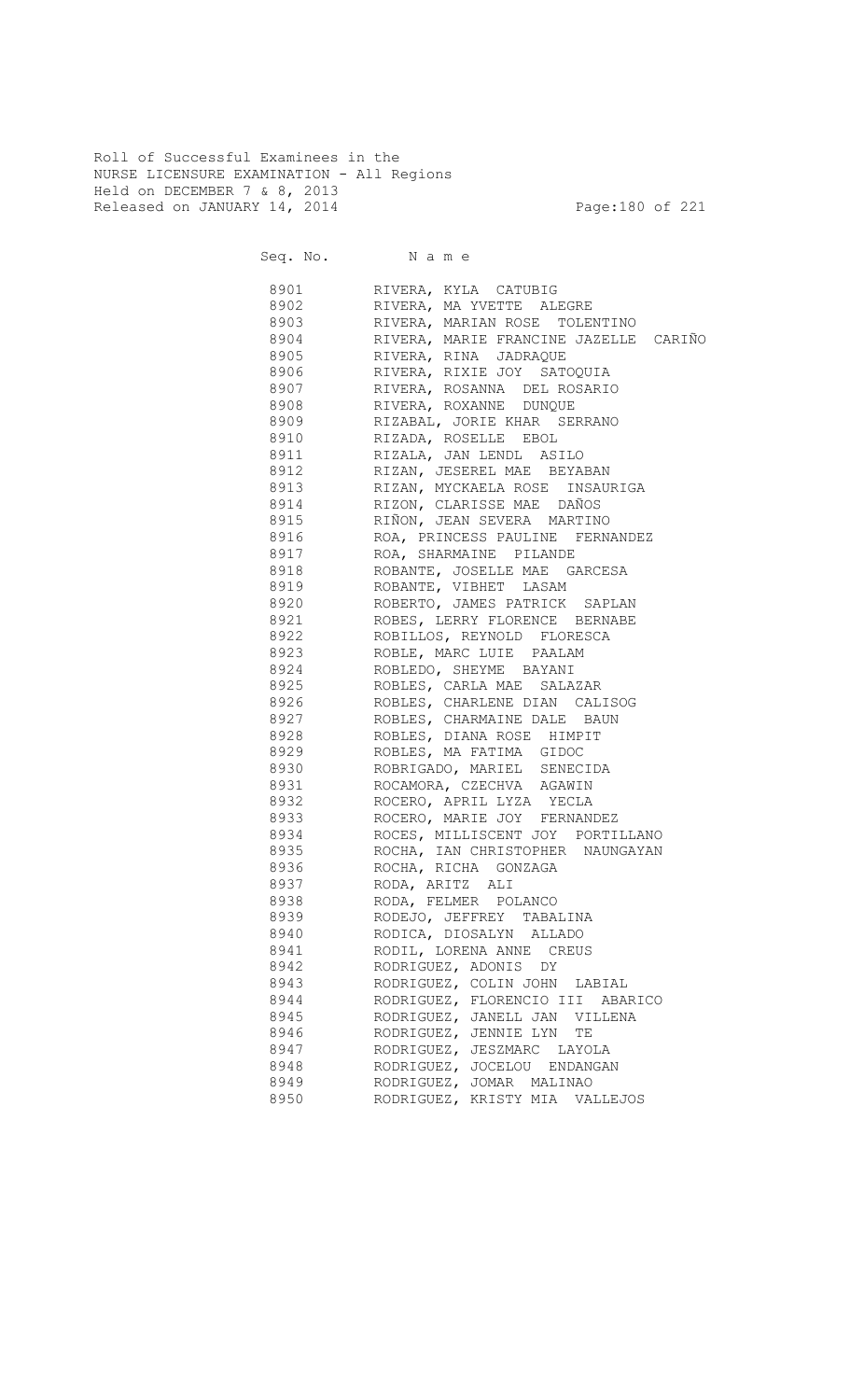Roll of Successful Examinees in the NURSE LICENSURE EXAMINATION - All Regions Held on DECEMBER 7 & 8, 2013 Released on JANUARY 14, 2014 **Page:181 of 221** 

Seq. No. Name

8951 RODRIGUEZ, LOVELY ANN HEBERT 8952 RODRIGUEZ, MELIZA ANN AMPARO 8953 RODRIGUEZ, MELJOY SABINET 8954 RODRIGUEZ, SHELLY THERESE MERCADO<br>8955 RODRIGUEZ, WINDY BARRIO 8955 RODRIGUEZ, WINDY BARRIO 8956 RODULFO, KATE DIANE AUSTERO 8957 ROGADO, GILDEN LYKA BUFILO 8958 ROGERO, MARY JANINE RICO 8959 ROJAS, AIZEL MAY IBANEZ 8960 ROJAS, ROSE ANN MENDOZA 8961 ROJO, PATRICIA MONICA BEATRICE PABITO 8962 ROLDAN, ANN MARIE BUCOY 8963 ROLDAN, J-ANN TABAY 8964 ROLDAN, JANELLE MERIE CAJAYON 8965 ROLDAN, NIÑO KENT JOHN MAGALSO 8966 ROLLAN, JANE RIANO 8967 ROLLE, MICHELLYN GOLFO ROLLON, CATE HAZELINE GALLEGO 8969 ROLLON, JOANNA MAE MIRASOL<br>8970 ROMA, CHARIMAE SAMSON ROMA, CHARIMAE SAMSON 8971 ROMAN, KATRYN JED CANASA 8972 ROMAN, MARY JOYCE FLORES 8973 ROMANCAP, FAIZAH SUMBAGA 8974 ROMANCAP, JOHAIRA KASID<br>8975 ROMANILLOS, JAMES BONN B ROMANILLOS, JAMES BONN BITAL 8976 ROMANILLOS, JOHNNY MARSAM LABASTILLA 8977 ROMANO, STEPHANIE VILLAVER 8978 ROMAS, LYNDEN JUDE SAN PEDRO 8979 ROMBINES, ALLAN ROY GAYSIS 8980 ROMERO, ARRA ELAINE LABAO 8981 ROMERO, BRYAN BATAC 8982 ROMERO, CINDY ERANA 8983 ROMERO, JON IRVIN GERONIMO 8984 ROMERO, KARLA CAMILLE UBIÑA 8985 ROMERO, KATRIN APIL 8986 ROMERO, LEVI JOYCE GUILLERMO 8987 ROMERO, MELVIN ANGELO INOH IDQUIVAL 8988 ROMERO, RICHMOND JOSEPH CASTAÑEDA 8989 ROMERO, ROSE MARY DOMINIQUE LUMBAY 8990 ROMO, DONNA GAY HERMOSURA 8991 ROMPAL, BESS DEVARAS 8992 RONA, RHEO BETH ABOLENCIA 8993 RONAMO, MA CRISTINA RICA VETONIO 8994 RONCESVALLES, HAZEL JOY BONGANAY 8995 RONDARES, ROSEBIE FORTIN 8996 RONDARIS, KARMELA FLORA 8997 RONDEZ, REISHA ANGELA ROBLES 8998 RONDINA, YVES SOLEDAD 8999 RONIÑO, LIZCEL GALOLO 9000 RONOLO, JAYDEE MARIE DIANSAY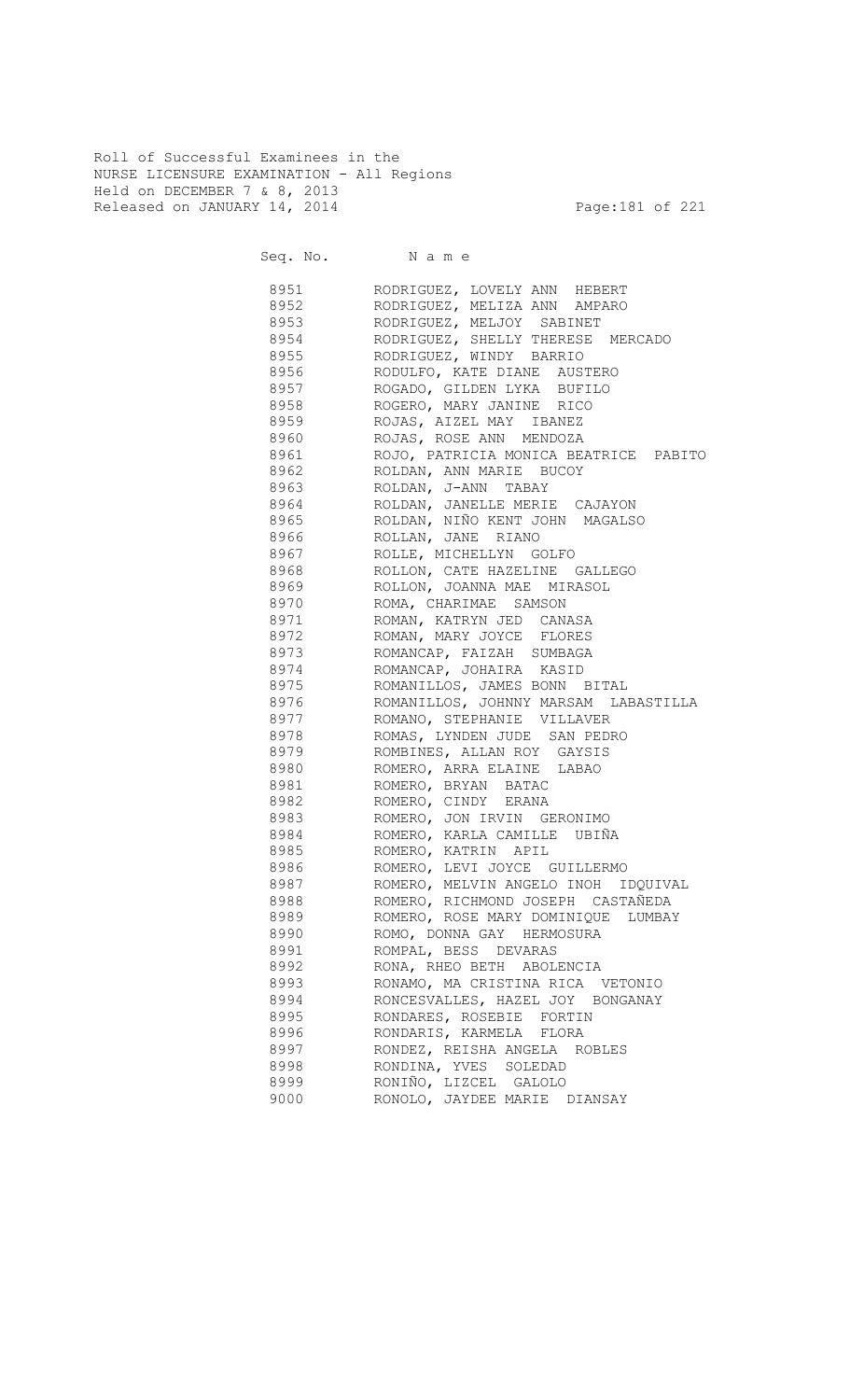Roll of Successful Examinees in the NURSE LICENSURE EXAMINATION - All Regions Held on DECEMBER 7 & 8, 2013 Released on JANUARY 14, 2014 **Page:182 of 221** 

Seq. No. Name

 9001 RONQUILLO, JOSEPH ABRAHAM ALFANTE 9002 RONQUILLO, JOTAM CABATAÑA 9003 RONQUILLO, MARIEL REYES 9004 RONQUILLO, VINALYN DIZON RONTALO, JOBELLE APOLONIAS 9006 RONULO, RAIEL VINN CLAUDIO ANGOB 9007 ROQUE, DULCE PAGCALIWAGAN 9008 ROQUE, ELYN VILLANUEVA 9009 ROQUE, JENIFER LANSANG 9010 ROQUE, JEREME NUÑEZ 9011 ROQUE, PISCE LEA GUADAYO 9012 ROQUERO, SHEENA MAE LAUDE<br>9013 ROS, LOUISSE JO DOMINIOUE ROS, LOUISSE JO DOMINIQUE ALLADO 9014 ROSA, ELLAMIEH JOY DUA 9015 ROSAL, IVY NARAGA 9016 ROSAL, JOANA VILLARDE 9017 ROSAL, SHAUNE ALEXI VILLANUEVA ROSALDO, LOVELY TUPAS 9019 ROSALES, CHARMAINE SANTOS 9020 ROSALES, GABRIEL MAMZA 9021 ROSALES, HANNAH MAE ZAMORA 9022 ROSALES, JOHNEDEL MENDOZA 9023 ROSALES, KAREN CRUZAT 9024 ROSALES, MARVIE JANE BEJOSANO<br>9025 ROSALES, ROSE ANN OMO 9025 ROSALES, ROSE ANN OMO 9026 ROSALINA, DECE MAE DUMOLANG 9027 ROSANES, CHARLENE ESPIRITU 9028 ROSARIO, ADORAMAINE ILUMIN 9029 ROSARIO, DAISY ROSARIO 9030 ROSARIO, JOHN MICHAEL CUISON 9031 ROSARIO, JOKER FERNANDEZ 9032 ROSARIO, JULIE ANN BAUTISTA 9033 ROSARIO, PEVY FLORES 9034 ROSARIO, SAM ANTHONY KARGANILLA 9035 ROSAS, JOHN RONALD MANGUERRA 9036 ROSAUPAN, GELSON JABIÑAR 9037 ROSCO, BEVERLY JANE CUARTO 9038 ROSCO, JHOANNA ANTIQUE 9039 ROSELLO, IVANNA ROSE GUNO 9040 ROSERO, PHIL JENE CACHERO 9041 ROSETE, DANICA ESCOLANO 9042 ROSETE, KRISTINE JOY FLORES 9043 ROSETE, KRYSTLE MARIE DIOQUINO 9044 ROSETE, RAYMOND CASIÑO 9045 ROSINI, DAYELLE ENRIQUE 9046 ROSIOS, VIOLY SALARDA 9047 ROSIT, MARIA DOLORES GORRE 9048 ROSLINDA, ROSE MAE MANON-OG 9049 ROSOS, GEROME DESQUITADO 9050 ROSQUETA, ANA MARIE NAGTALON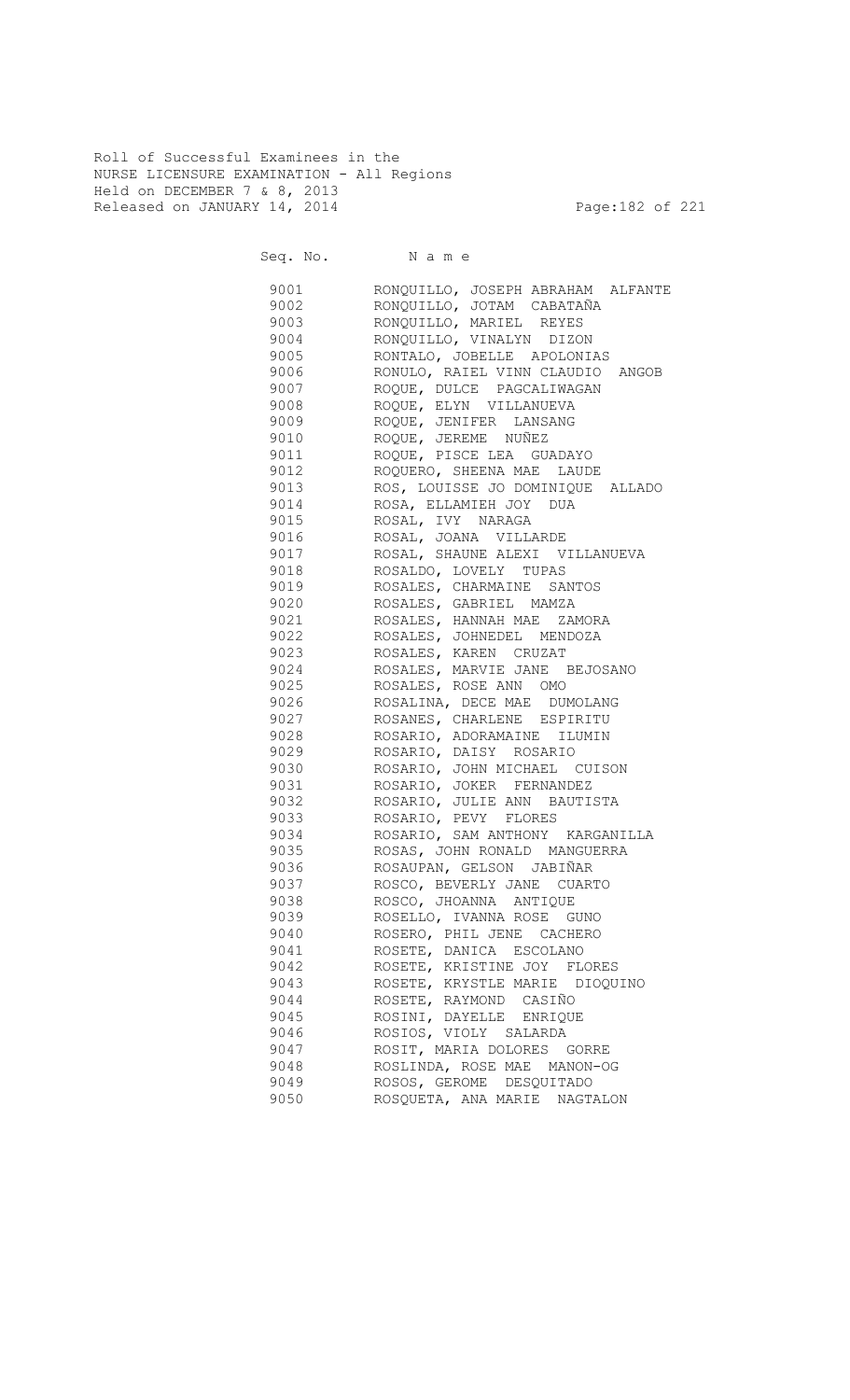Roll of Successful Examinees in the NURSE LICENSURE EXAMINATION - All Regions Held on DECEMBER 7 & 8, 2013 Released on JANUARY 14, 2014 **Page:183 of 221** 

Seq. No. Name

 9051 ROSTATA, ASHLEY MERWA 9052 ROTIL, JENNY ROSE PADOJINOG 9053 ROTOR, JANNE LUCILLE SARMIENTO 9054 ROVILLOS, EDWARD ISIDRO ROXAS, JEFFREY FRANK LASTIERE 9056 ROXAS, JOHANNA ZERAH PASCUA 9057 ROXAS, KLAUDINE CARDENAS 9058 ROXAS, SANDRA CLORES<br>9059 ROY, DARYL JOHN TOKO 9059 ROY, DARYL JOHN TOKONG 9060 ROY, JUDELYN LUGA 9061 ROY, KRISTINE COLLIN VALDEZ 9062 ROYANDOYAN, JESSON ABANTAO 9063 RUAN, EMMAN AUSTIN IBABAO 9064 RUAYA, NICHOL JON BURT ANIÑON 9065 RUBEN, LOVELY SEVILLA 9066 RUBIBIS, GENESIS BRIAN OYOD 9067 RUBIO, ROWELLA MAE ESMEDINA 9068 RUBITE, JERIC MARVIN CALSADO 9069 RUBRICO, ROCIEL ANNE BUENAFLOR 9070 RUDA, JAYCO MARK 9071 RUFINA, MAY-RECAR CLAM 9072 RUFINO, HEZEKIAH SEIDEL 9073 RUFINO, JOEREZ IVAN BEGAS 9074 RUIZ, HAZEL AGCAOILI<br>9075 RUIZ, KIMBERLY VALOIS RUIZ, KIMBERLY VALOIS 9076 RUIZ, PHOEBIE JANE BAGUINAT 9077 RULL, JEHAN DANIELLE LUCERO 9078 RULL, JOANNAH ERIKA LUCERO 9079 RULONA, RHODA MAE DAITOL 9080 RUMBAOA, DARWIN AGUINALDO 9081 RUMBAOA, LHESLIE BARROGA 9082 RUMBAOA, MARITA NIÑA IMPERIAL 9083 RUSIA, FLORANHEL RIVADELO 9084 SAAVEDRA, CHRIS MARIA PAZ ASCAÑO 9085 SAAVEDRA, CINDY MARIEL ECHANO 9086 SAAVEDRA, PAOLO ROMANO JAYAWON 9087 SABAANI, FATIMA ZAHRA DALUDDIN 9088 SABADERA, JOMAR DELA PEÑA 9089 SABADO, ALBERT MARTINEZ 9090 SABADO, KERVIN BISDA 9091 SABADO, MARJOLAINE ECLAR 9092 SABALBERINO, ANA ROSE LACASA 9093 SABANAL, JOHN MICHAEL MENDEZ 9094 SABANDO, AIMEEBEL BAÑANOLA 9095 SABARRE, MARIA MANEIL GUILLEMER 9096 SABAS, KATHERINE CHING 9097 SABAS, LOUIE JOHN BALDEVIESO 9098 SABATER, MAUREEN PESIGAN 9099 SABAY, ALYSSA MAE GARCIA SABBAHA, SARWINA MUSA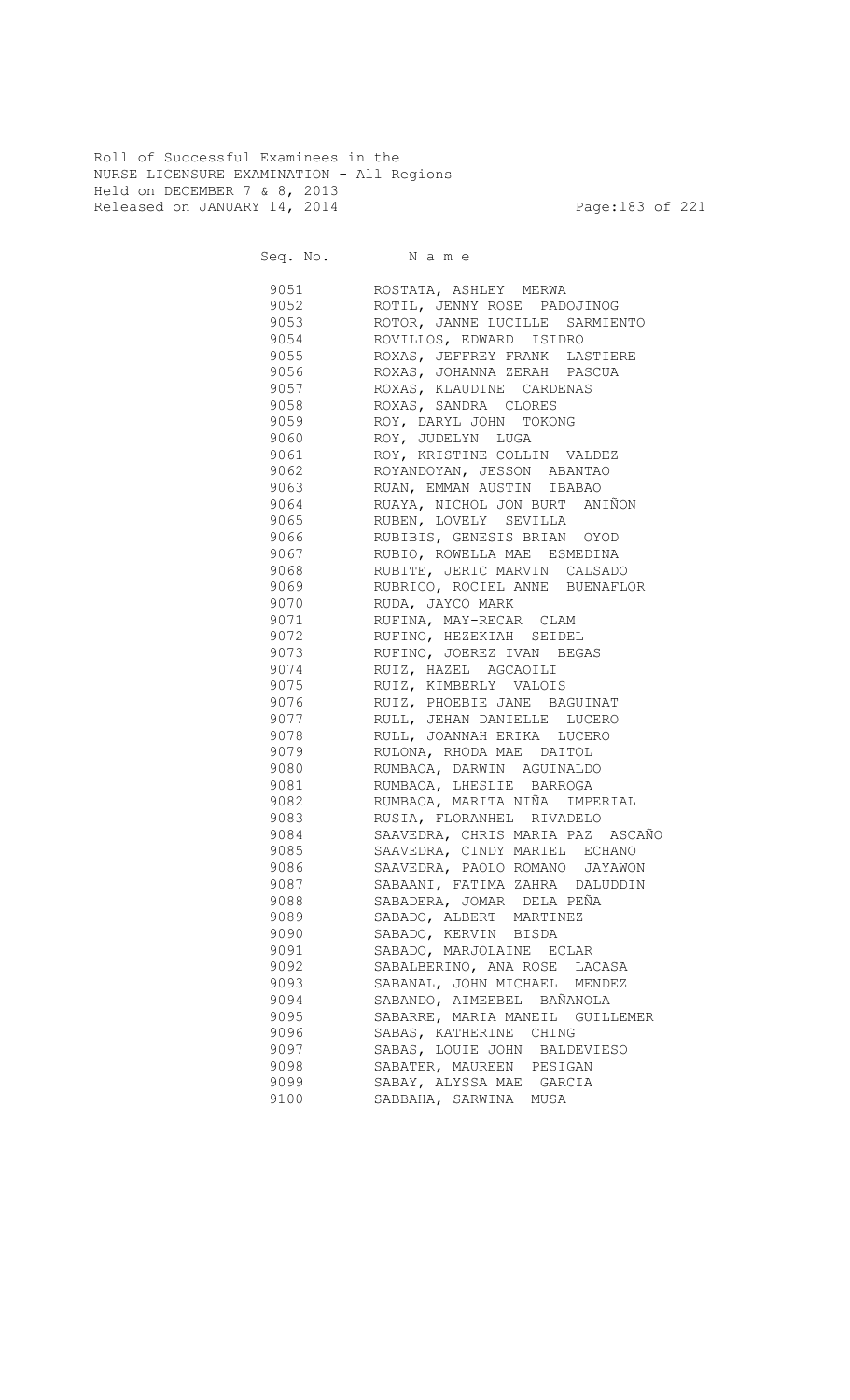Roll of Successful Examinees in the NURSE LICENSURE EXAMINATION - All Regions Held on DECEMBER 7 & 8, 2013 Released on JANUARY 14, 2014 **Page:184 of 221** 

Seq. No. Name 9101 SABDAHUN, DARWINA DORO 9102 SABEJON, MEL JOEY ABAS 9103 SABENIANO, KRISTEL LOREN PANTI 9104 SABER, NORWINA LIMUG<br>9105 SABERON, MARK JEFFREY 9105 SABERON, MARK JEFFREY DEL PRADO 9106 SABERON, SIXANNIE GEONZON 9107 SABESAJE, MARK JOSEPH PUNZALAN 9108 SABIA, MA ERICKA GRACE SOLIVA 9109 SABILLON, NESTER CAÑETE 9110 SABINO, CRISELDA LONZON 9111 SABINO, KATHLEEN AMOR DELA SERNA<br>9112 SABINO, ROXETTE ARGUELLES SABINO, ROXETTE ARGUELLES 9113 SABLAN, NERISA CANDINATO 9114 SABLAON, ELYSIAN GARIANDO 9115 SABLAY, ROSEVIC OCAMPO 9116 SABORNIDO, VINCENT LOU RANARA 9117 SABSAL, RICHELL NAPARAN 9118 SABUD, MICHELLE RANIDO 9119 SABUG, NERIZZA KAREN OSOTIO 9120 SABUGA, MAVERICK GANZAN 9121 SABULAO, MAE KATRINA GARADO 9122 SACAR, JAMILAH SUMAGKA 9123 SACAY, MA LEOJANNE PARRILLA 9124 SACAY, SHIELA MAE RAGUSTA<br>9125 SACDALAN, JOYCE MARIE SURI SACDALAN, JOYCE MARIE SURIO 9126 SACEDA, ELEOMEL JOSEPH SABAN 9127 SACLOTE, NOELLE TANESHA JAYME 9131 SACRO, CHRISTINE SHIN CANETE

| 9128       | SACLUTI, DOROTHY JOICE FELIZCO         |
|------------|----------------------------------------|
| 9129       | SACMAN, CHRISTINE LOUISE ABITONG       |
| 9130       | SACRAMENTO, ROZZEL ANN RAMILYN DOMINGO |
| 9131       | SACRO, CHRISTINE SHIN CANETE           |
| 9132       | SACRO, KINGSLEY DAN BITUEN             |
| 9133       | SACRO, RACELLE SILVIO                  |
| 9134       | SADABA, RENA JOY CABANTING             |
| 9135       | SADAIN, SARAH SABADO                   |
| 9136       | SADDARAMIL, MOHAMMAD AMIR CRUZ         |
| 9137 — 100 | SADDARAMIL, NATHASIA TIAMWATT          |
| 9138       | SADIAN, JEROME RODNEY GARCIA           |
| 9139       | SADICON, JOHN CHRISTIAN RABINO         |
| 9140       | SADJAIL, ROOHANI JUL                   |
| 9141 — 102 | SADJAIL, SALIP BIN KHALID SADDARAMIL   |
| 9142       | SADLUCAP, DIANNE JOY                   |
| 9143       | SADURAL, NELIA INDAC                   |
| 9144       | SAGA, JELLAN GALDO                     |
| 9145       | SAGAOINIT, KATRINA ROSE VILLANUEVA     |
| 9146       | SAGAPSAPAN, AILYN CALACLAN             |
| 9147       | SAGAYNO, NEIL MAY TEJADA               |
| 9148       | SAGNEP, RISCHELLE SOLAR                |
| 9149       | SAGRADO, IRENE CLAIRE CALIPUSAN        |
| 9150       | SAGUCIO, RAVIE YELLE CREDO             |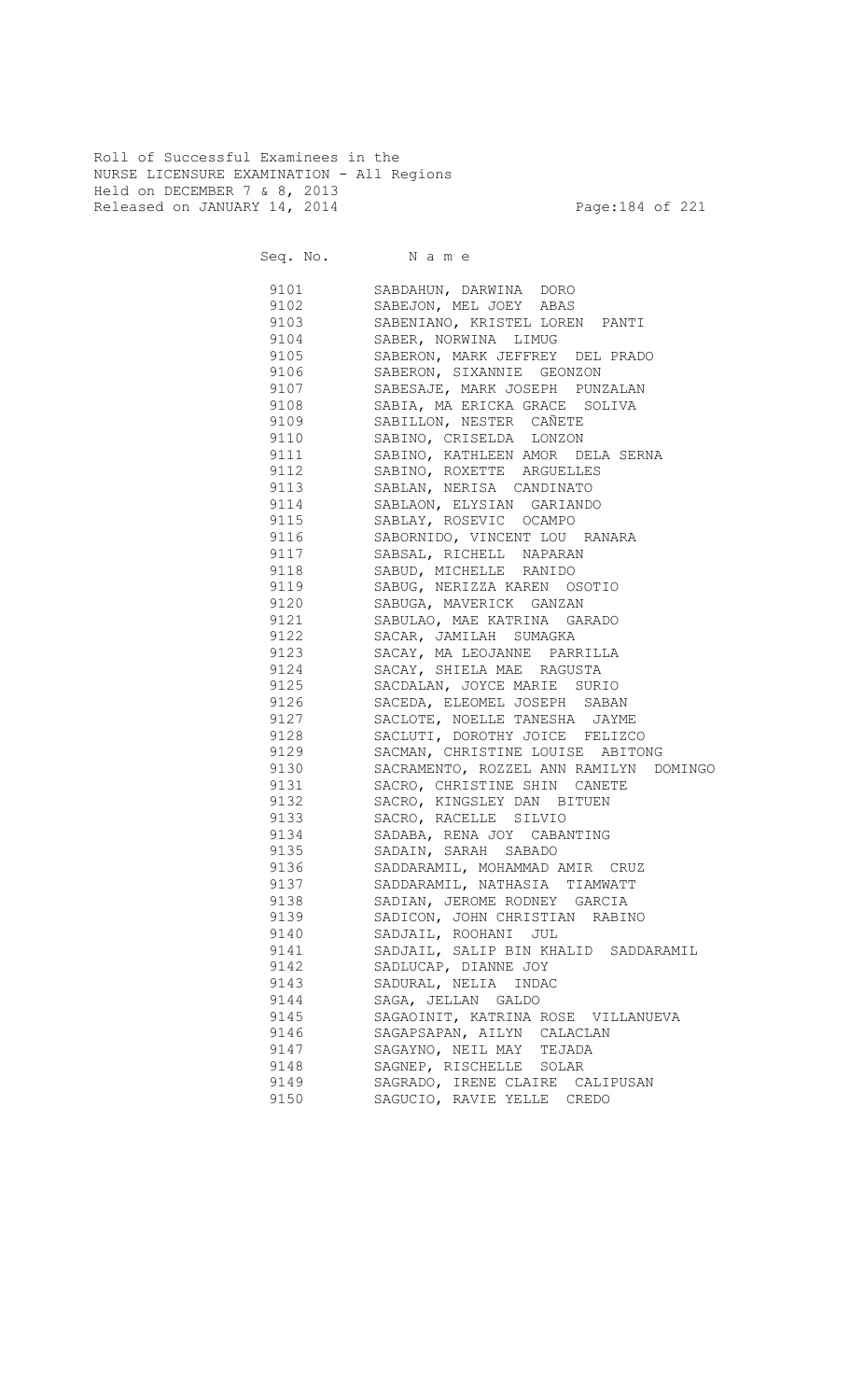Roll of Successful Examinees in the NURSE LICENSURE EXAMINATION - All Regions Held on DECEMBER 7 & 8, 2013 Released on JANUARY 14, 2014 **Page:185 of 221** 

| 9151    | SAGUIN, MARY MONIQUE BUCAD           |
|---------|--------------------------------------|
| 9152    | SAGUN, MA ANGELICA LUZ LIPAEN        |
| 9153    | SAGUN, STAR MEDINA                   |
| 9154    | SAHALI, MAUREEN MARJORIE LIBRADILLA  |
| 9155    | SAHALI, NOOF EGIL                    |
| 9156    | SAHAM, MHEDILYN USMAN                |
| 9157    | SAHI, NURSALYN JALAH                 |
| 9158    | SAHIBADDIN, KRISHA MAE SAMLA         |
| 9159    | SAHIPA, FAIJA DUNKALAN               |
| 9160    | SAHIRI, FLORAMAE ARQUILLANO          |
| 9161    | SAID, RAYHAN ALIH                    |
| 9162    | SAID, SITTIE HANNAH PANANDIGAN       |
| 9163    | SAIK, FLORDELIZA ABDULSAAD           |
| 9164    | SAISON, NATALIE JAMASALI             |
| 9165    | SAITO, MIYUKI KEI MANANSALA          |
| 9166    | SAIYADI, SHERFINA MUKARRAM           |
| 9167    | SAJOL, JAY MART PELIGRO              |
| 9168    | SAJOT, VIRGINETTE MAY MENDEZ         |
| 9169    | SALA, FLORSEAN MAE ANAHAO            |
| 9170    | SALAC, MA DESIREE RANCAPERO          |
| 9171    | SALACUP, JUSTIN DARRELL ALIPIO       |
| 9172    | SALADA, JEAN ANTONETTE TANILON       |
| 9173    | SALADAGA, CZARINA LOUISE TRINIDAD    |
| 9174    | SALADAGA, KRISTINAE TUL-ID           |
| 9175    | SALAGAN, KAREN CANGUILAN             |
| 9176    | SALAGUINTO, ANNAMIE CAYOG            |
| 9177    | SALALIMA, CLARIZA BENOSA             |
| 9178    | SALAMAT, INNAH MARRIELLE             |
| 9179    | SALAMERO, JONNA MAE AGCAOILI         |
| 9180    | SALANGSANG, CHRISTOPHER TABORETE     |
| 9181    | SALANGSANG, JUDEAH GUMILET           |
| 9182    | SALAO, MARGGIE CONSTANTINO           |
| 9183    | SALAPARE, WARREN ISRAEL ESPIRITU     |
| 9184    | SALARDA, MARY CRIS CAINGLET          |
| 9185 11 | SALARIA, KARLO JEFFERSON UMALI       |
|         | 9186 SALAS, MAHLY QUEBEC             |
| 9187    | SALAVER, YREJ ROSARIO                |
| 9188    | SALAYA, MARY CAROL JULES CABRERA     |
| 9189    | SALAYO, JOANY NIÑO LIM               |
| 9190    | SALAYOG, DARYL JAKE HABIBUN          |
| 9191    | SALAYSAY, JOYET ANTONNETH MIGUEL     |
| 9192    | SALAZAR, ANGELIQUE TEC               |
| 9193    | SALAZAR, APRIL DORAINE BATALLER      |
| 9194    | SALAZAR, EUNICE DE GUZMAN            |
| 9195    | SALAZAR, GIANEL GRAZE                |
| 9196    | SALAZAR, JHENNIFER MICHELLE PUNZALAN |
| 9197    | SALAZAR, JOANNE MAY WAGA             |
| 9198    | SALAZAR, MARIA VERONICA DE CASTRO    |
| 9199    | SALAZAR, MC HALE ESPINOSA            |
| 9200    | SALAZAR, RAQUEL GUIMMAYEN            |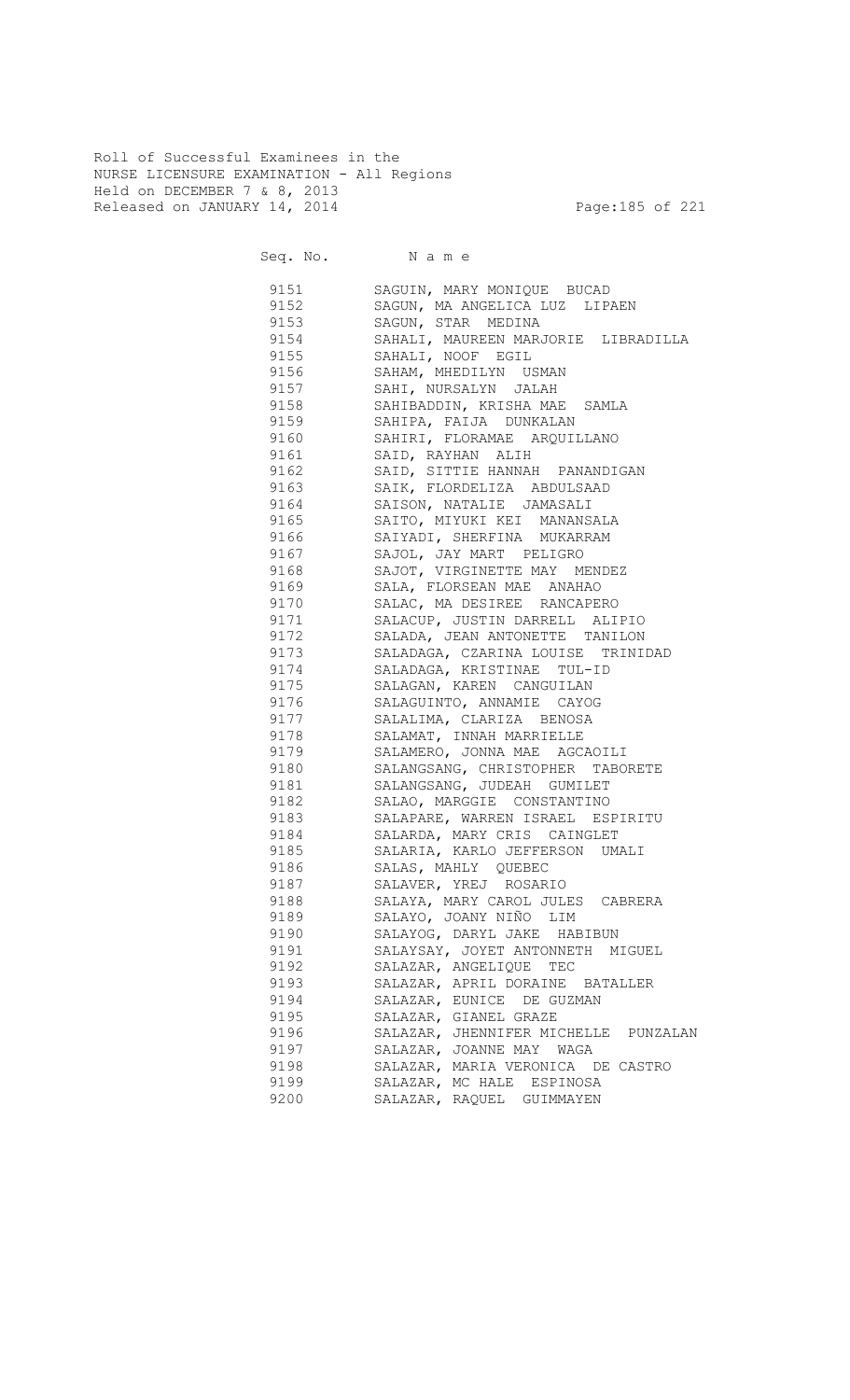Roll of Successful Examinees in the NURSE LICENSURE EXAMINATION - All Regions Held on DECEMBER 7 & 8, 2013 Released on JANUARY 14, 2014 **Page:186 of 221** 

| 9201 | SALAZAR, TERENCE LYNDON MALUNAY         |
|------|-----------------------------------------|
| 9202 | SALAZAR, WINCEL AVONNE BARRAMEDA        |
| 9203 | SALCEDO, ERIKA NIZA MAAGAD              |
|      | 9204 SALCEDO, JULIE ANN OPERANIA        |
|      | 9205 SALCEDO, MELANIE CARDENAS          |
| 9206 | SALCEDO, RALPH ELTON SARABIA            |
| 9207 | SALCEDO, RONI PRESTOZA                  |
| 9208 | SALCEDO, TRICIA MARIE CUÑADA            |
| 9209 | SALCENO, JUVAN BARILA                   |
| 9210 | SALDEVIA, IVY VACUNA                    |
| 9211 | SALDO, JAN ROBERT RAMOS                 |
| 9212 | SALE, RHECHELL CERNA                    |
|      | SALEM, JOCELLE MEJIAS                   |
| 9213 |                                         |
| 9214 | SALENDAB, DAÑA REHAN EBUS               |
| 9215 | SALES, ALRICH EZEQUIEL TAGALA           |
| 9216 | SALES, ARJAY BRUNO                      |
| 9217 | SALES, CHRISTEE ALLEN SABAGAY           |
| 9218 | SALES, GENIEVIVE PORTIA LLANES          |
| 9219 | SALES, KRISTINE KAYE SASUMAN            |
| 9220 | SALES, RONALLY TORILLO                  |
| 9221 | SALGADO, ANGELICA MILLARES              |
| 9222 | SALI, ALNAHAL JULAILI                   |
| 9223 | SALI, RADZMER IDJAN                     |
| 9224 | SALI, SADDAM AKIL                       |
| 9225 | SALI, SITTI AIZA JALALI                 |
| 9226 | SALIBIA, MARIBETH MACABASAG             |
| 9227 | SALICOB, ROBERT IRENEAUS OMENGAN        |
| 9228 | SALIDO, DEMY BANAWA                     |
| 9229 | SALIGUMBA, CRYSTAL ALAGABAN             |
| 9230 | SALIGUMBA, EILEN CRISTINE PILOTA        |
| 9231 | SALIGUMBA, LYKA LIBANTO                 |
| 9232 | SALISID, KIRBY BLAIR PARSASO            |
| 9233 | SALIVAD, RIZZA JAQUIAS                  |
| 9234 | SALLENA, MARK BRYAN DE LAS LLAGAS       |
| 9235 | SALMORIN, ONELENE MARIE GUZMAN          |
|      | 9236 SALOMIA, GRACE ENRIQUEZ            |
|      |                                         |
| 9237 | SALOMON, JOHN KENNETH CORTES            |
| 9238 | SALONA, PAUL JOHN DE LA TORRE           |
| 9239 | SALONGCONG, JENELYN GEGALAO             |
| 9240 | SALTING, REOUE                          |
| 9241 | SALTING, REYGIE DE GUZMAN               |
| 9242 | SALUDAR, MA THERESE BEVERLY<br>LAGUMBAY |
| 9243 | SALUNA, EDNA BARRA                      |
| 9244 | SALUNGA, MARICAR GARCIA                 |
| 9245 | SALUNGASING, PERLNY RAMOS               |
| 9246 | SALUT, KATTYLYNE CATANDIJAN             |
| 9247 | SALVA, ROMINA ZANDRA<br>TEH             |
| 9248 | SALVACION, AGNES JANE PERONO            |
| 9249 | SALVADOR, ANNE LAURICE PINEDA           |
| 9250 | SALVADOR, ELLA FE MARIE<br>TAMONDONG    |
|      |                                         |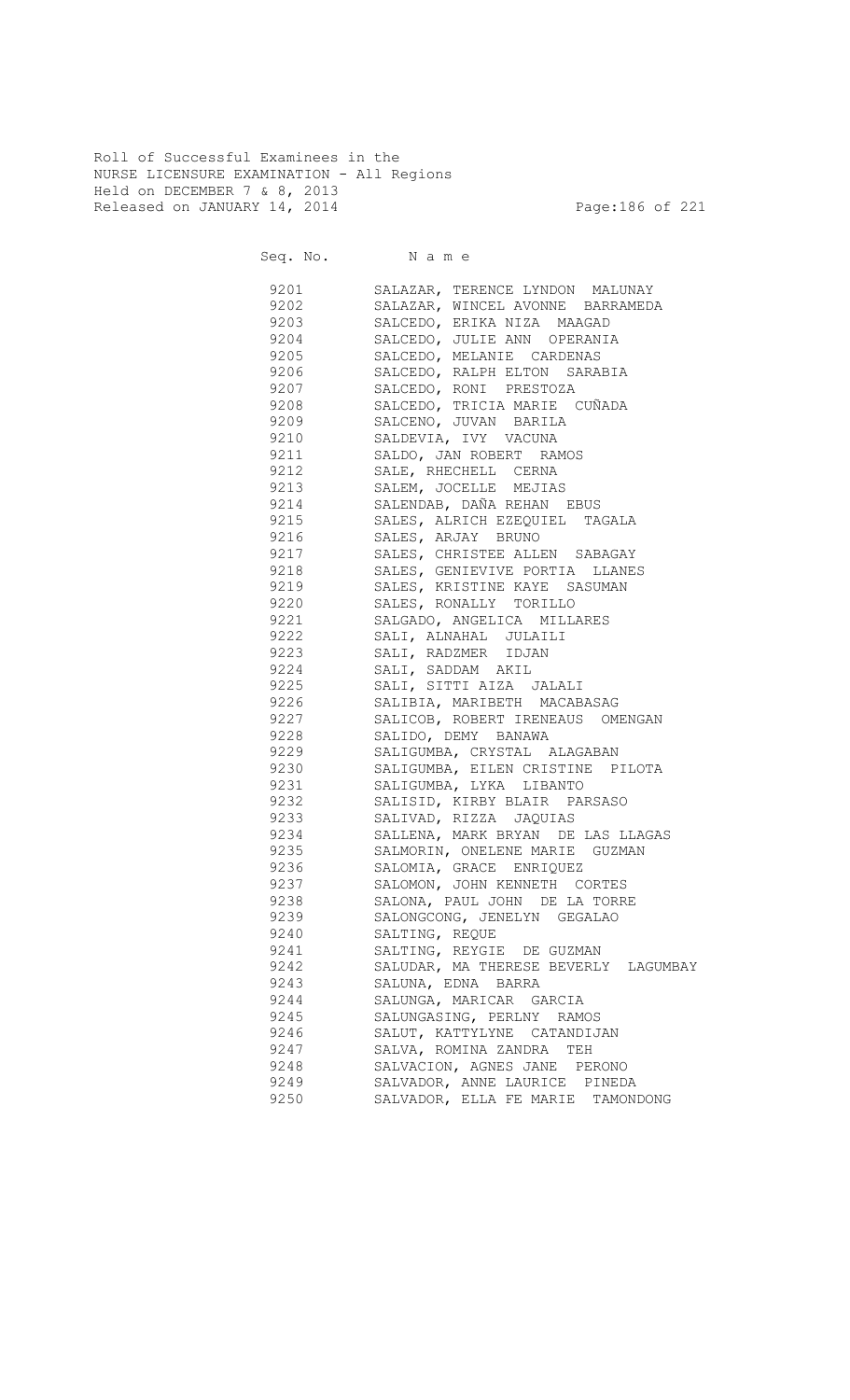Roll of Successful Examinees in the NURSE LICENSURE EXAMINATION - All Regions Held on DECEMBER 7 & 8, 2013 Released on JANUARY 14, 2014 **Page:187** of 221

|      | Seq. No. Name                          |
|------|----------------------------------------|
| 9251 | SALVADOR, KEVIN VALMONTE               |
| 9252 | SALVADOR, KIM MARTIN                   |
| 9253 | SALVADOR, LIEZLE GAJETE                |
| 9254 | SALVADOR, MILDRED AYSON                |
| 9255 | SALVADOR, MONICA JILL BICO             |
| 9256 | SALVADOR, ROSE ANGELIQUE DECIR         |
| 9257 | SALVATERA, JAN PATRICK ANGELO MARTINEZ |
| 9258 | SALVAÑA, KATHLEEN DALUDADO             |
| 9259 | SALVAÑA, SHEENA REYES                  |
| 9260 | SALVO, HAZEL MAE BORROMEO              |
| 9261 | SALVO, KEISHA-FARAH KAWALING           |
| 9262 | SALWANG, FARHANA MAGUINDRA             |
| 9263 | SAMAR, BERNADETTE MISLANG              |
| 9264 | SAMARITA, ANNA MARGARETT VILLARUEL     |
| 9265 | SAMBAJON, ARIANNE JOY COLICO           |
| 9266 | SAMERA, MARY GRACE CAMPO               |
| 9267 | SAMILLANO, JOHN ERWIN PANDAAN          |
| 9268 | SAMMAT, MAY-ANN SUMAYAO                |
| 9269 | SAMODAL, MADELON ARROYO                |
| 9270 | SAMONTE, GLADYS VILLAJIN               |
| 9271 | SAMONTE, MARY AYADINE COLADA           |
| 9272 | SAMORTIN, RODA ARAULLO                 |
| 9273 | SAMOY, MARIZA CORPUZ                   |
| 9274 | SAMPAGA, ELROSS KRIZZA NOVELOSO        |
| 9275 | SAMPANG, ABUBAKAR UDDIN                |
| 9276 | SAMPANG, SHARINA ONOY                  |
| 9277 | SAMPANI, AVINE DECIPULO                |
| 9278 | SAMSON, AIZA GERONIMO                  |
| 9279 | SAMSON, CLARIBEL JOY RAGO              |
| 9280 | SAMSON, CRISTINE FRANCISCO             |
| 9281 | SAMSON, HENRY SOFIA                    |
| 9282 | SAMSON, JUNAROSE LORIA                 |
| 9283 | SAMSON, KA-CY-JO MARIE SADIWA          |
| 9284 | SAMSON, KAIRA MAE LACAMBRA             |
| 9285 | SAMSON, MARICAR MERCADO                |
| 9286 | SAMSON, RHUNA SUELTO                   |
| 9287 | SAMSON, RONEL INGAL                    |
| 9288 | SAMSON, SIR DANTES QUINAN              |
| 9289 | SAN AGUSTIN, JESSA CORNELIA PADILLA    |
| 9290 | SAN BUENAVENTURA, JHERIC               |
| 9291 | SAN DIEGO, DEBAREH EUGENIO             |
| 9292 | SAN GABRIEL, JOCEL ANN MARIE MIEL      |
| 9293 | SAN JOSE, JEDAH BARRAMEDA              |
| 9294 | SAN JUAN, ANGELO SANTOS                |
| 9295 | SAN JUAN, GLENNY ROSE MAE ARANA        |
| 9296 | SAN JUAN, JASMIN BITANGHOL             |
| 9297 | SAN JUAN, JOHN ART ISRAEL PAGTALUNAN   |
| 9298 | SAN JUAN, JOYCE COLLEEN RIVERA         |
| 9299 | SAN JUAN, KATHERINE ANNE AUTENCIO      |
| 9300 | SAN JUAN, MARIANNE CASIM               |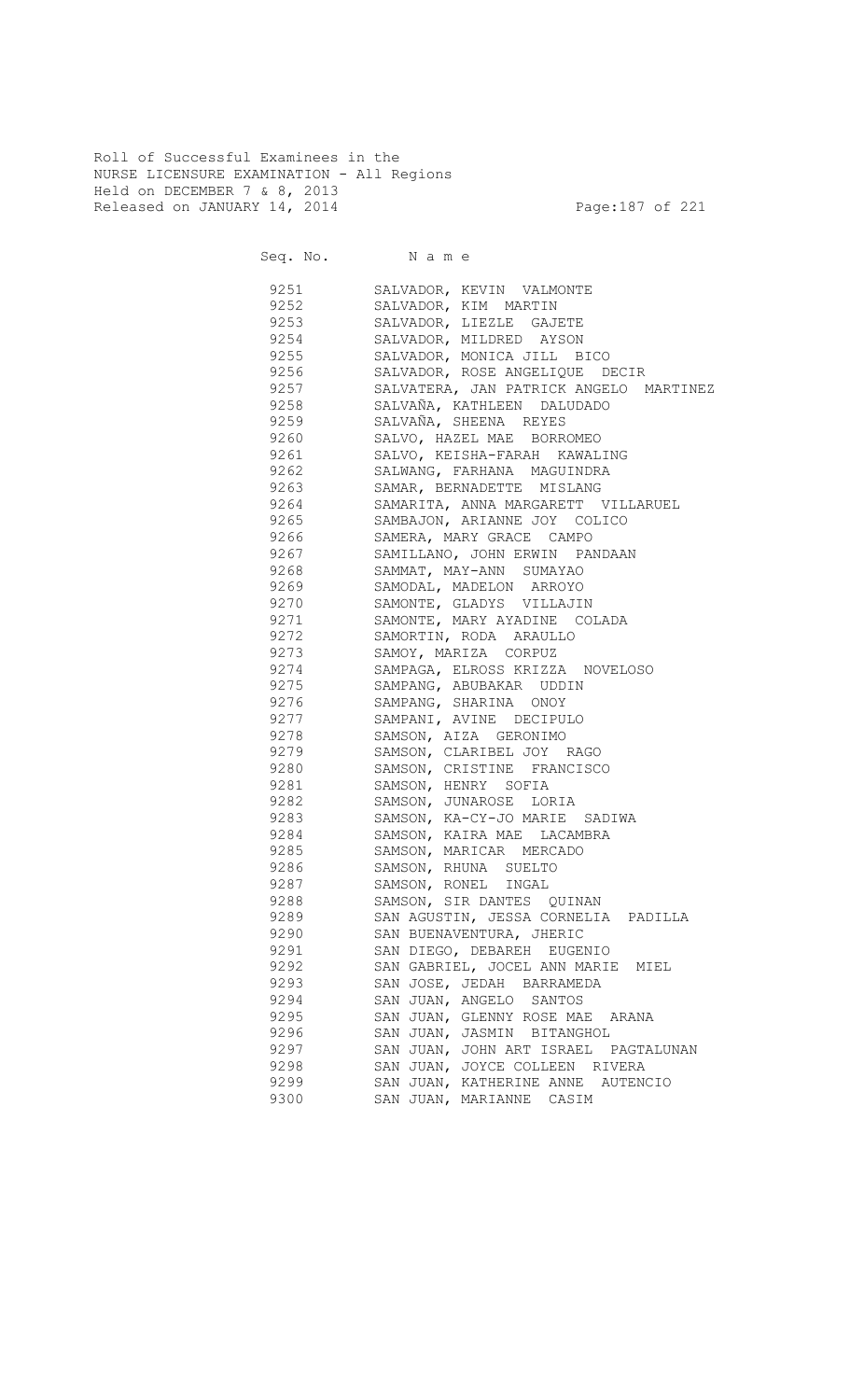Roll of Successful Examinees in the NURSE LICENSURE EXAMINATION - All Regions Held on DECEMBER 7 & 8, 2013 Released on JANUARY 14, 2014 **Page:188** of 221

| 9301     | SAN MIGUEL, ZHARMINE LALOSA         |
|----------|-------------------------------------|
| 9302     | SANCHEZ, ARNOLD IVAN SARGADILOS     |
| 9303     | SANCHEZ, FAYE VALERIE BACALAN       |
| 9304     | SANCHEZ, GANELY JOHN MACARAEG       |
| 9305     | SANCHEZ, GIA PAMELA TABAQUE         |
| 9306     | SANCHEZ, JEIAN MAYLORD CONDEZ       |
| 9307     | SANCHEZ, JULIE NESSA MANTILLA       |
| 9308     | SANCHEZ, KRISTEL ANNE VALENCIA      |
| 9309     | SANCHEZ, MONICA PAULA OCTAVIO       |
| 9310     | SANCHEZ, RACHELLE JEAN ONDONA       |
| 9311     | SANCHEZ, TIFFANY BANGCAL            |
| 9312     | SANCHEZ, VENICE JAME                |
| 9313     | SANCHO, JUAN MIGUEL OLIVEROS        |
| 9314     | SANDAGON, FRANCES DOLLY CONSTANTINO |
| 9315     | SANDATU, BAI ALYSSA MLOK            |
| 9316 7   | SANDIGAN, NICO DIANE HISOLA         |
| 9317     | SANDOVAL, BONA CLEO ABELLO          |
| 9318     | SANDOVAL, JOCEL LAPATING            |
| 9319     | SANDRO, LORRIE ANNE TOLENTINO       |
| 9320     | SANGALANG, MARIVIC PIDIGAN          |
| 9321 000 | SANGKULA, ANI-ANA LAJA              |
| 9322     | SANGUAN, SITTIE MAIMANAH SARIP      |
| 9323     | SANGUENZA, VANISA MEJARES           |
| 9324     | SANGUEZA, ABBY GERTRUDE PADIN       |
| 9325     | SANGUYO, ALECY MYLES BACLIA-AN      |
| 9326     | SANICO, MARIA VANNESSA TENORIO      |
| 9327     | SANING, KRIZZLE DENFA KANGILUHAN    |
| 9328     | SANSAN, WILMA GAY BOLLEDO           |
| 9329     | SANTANDER, MABEL LAPASARAN          |
| 9330     | SANTARIN, JESSA MAE MAGON           |
| 9331     | SANTELICES, MAY CHARMINE REBUTOC    |
| 9332     | SANTIAGO, APRIELLE-ROSE CAPELO      |
| 9333     | SANTIAGO, CARL KEVIN LAZARO         |
| 9334     | SANTIAGO, CHEREBEL MANZANO          |
| 9335     | SANTIAGO, CHERESSE DIONISIO         |
| 9336     | SANTIAGO, JHOANA MARIE BERNABE      |
| 9337     | SANTIAGO, JOHN LORENCE LAJUM        |
| 9338     | SANTIAGO, KATHREENAH CENTENO        |
| 9339     | SANTIAGO, LIEZEL ROSE REYES         |
| 9340     | SANTIAGO, PRINCESS JOY LONGBOY      |
| 9341     | SANTIAGO, REYCHAST ESTRADA          |
| 9342     | SANTIAGO, YVONEEH VILLANUEVA        |
| 9343     | SANTILLAN, JAYFRANCE JULEAH TULABOT |
| 9344     | SANTOS, ALEXIS NICOLE ANTE          |
| 9345     | SANTOS, ANGELICA REGINE             |
| 9346     | SANTOS, CANDACE ABISO               |
| 9347     | SANTOS, CECILIA ROSE UNETA          |
| 9348     | SANTOS, CHARIZA MAE PASCUA          |
| 9349     | SANTOS, CHRISTEL MAE DEL ROSARIO    |
| 9350     | SANTOS, ERMA BAYANI                 |
|          |                                     |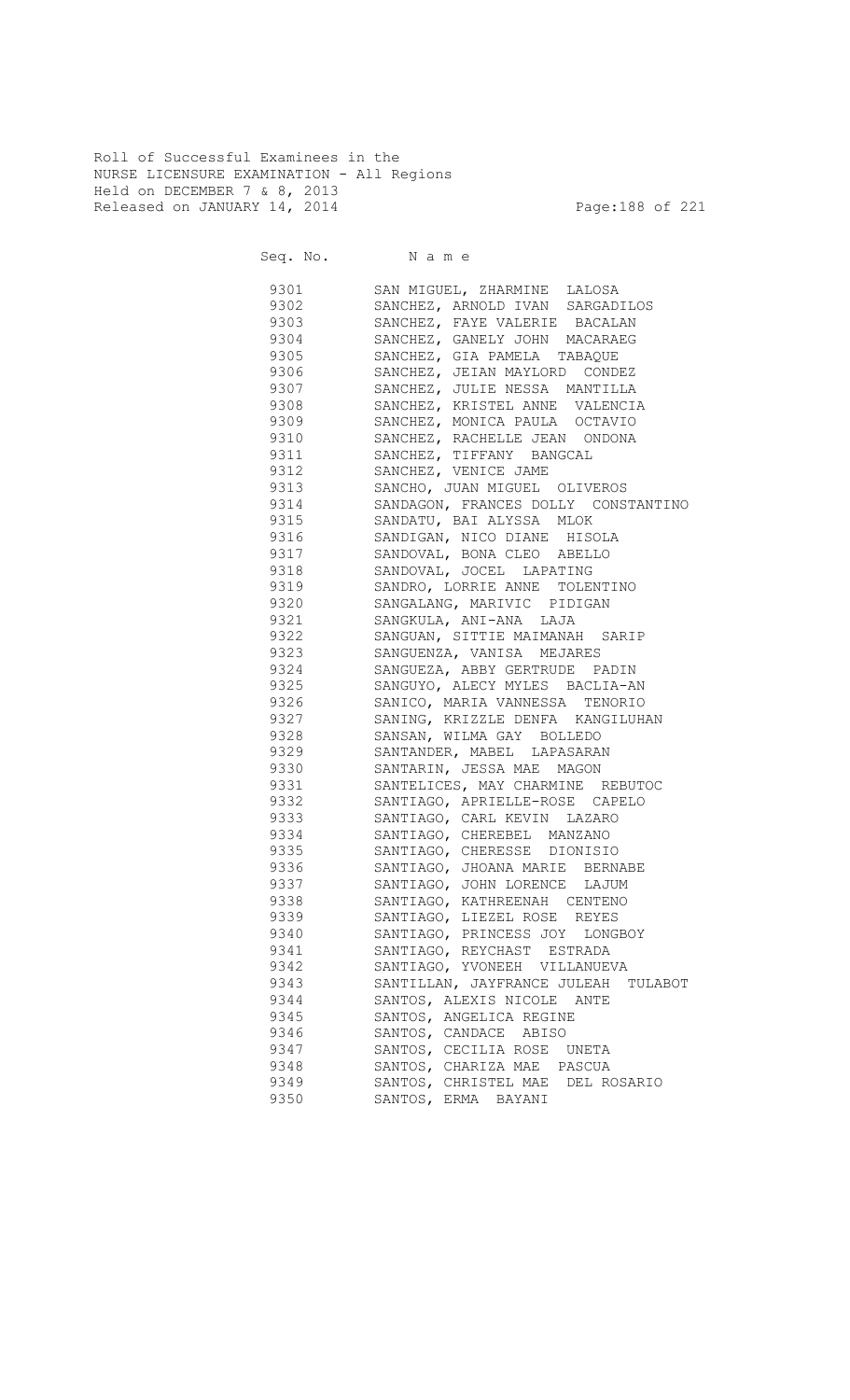Roll of Successful Examinees in the NURSE LICENSURE EXAMINATION - All Regions Held on DECEMBER 7 & 8, 2013 Released on JANUARY 14, 2014 **Page:189 of 221** 

| 9351 | SANTOS, FLORENCE EVELYN DELAS LLAGAS |
|------|--------------------------------------|
| 9352 | SANTOS, FRANNY JAMES ROMOPAL         |
| 9353 | SANTOS, GERARD PASTOR                |
| 9354 | SANTOS, GWENDOLYN CADIZ              |
| 9355 | SANTOS, HELEN GRACE PETEL            |
| 9356 | SANTOS, HENEDINE KEITH AGTANG        |
| 9357 | SANTOS, JAN KENNETH BITOY            |
| 9358 | SANTOS, JAN MARC BEIRA               |
| 9359 | SANTOS, JANICE CABANAS               |
| 9360 | SANTOS, JENNIFER BUSTONERA           |
| 9361 | SANTOS, JESSERLYN PATRICIA MONTOYA   |
| 9362 | SANTOS, JESSICA JOY TOBIAS           |
| 9363 | SANTOS, JOEFREY BUSTOS               |
| 9364 | SANTOS, JOSE RIGEL PLAZA             |
| 9365 | SANTOS, JUAN NICHOLAS VALENZUELA     |
| 9366 | SANTOS, JUNALLYSA DIOQUINO           |
| 9367 | SANTOS, KAREN GRACE LAGUNERO         |
| 9368 | SANTOS, KRIZZY ANN MARIE BANCUD      |
| 9369 | SANTOS, LHEA LIZA BESIN              |
| 9370 | SANTOS, MAE FAITH TAGALOGON          |
| 9371 | SANTOS, MARIA KRISTINA GRACE LOPEZ   |
| 9372 | SANTOS, MARIA LUISA PALO             |
| 9373 | SANTOS, PAMELA SANTOS                |
| 9374 | SANTOS, RALPH IVAN ENAGE             |
| 9375 | SANTOS, RENE MERCEDES ROQUE          |
| 9376 | SANTOS, RENZ JOHARRA ABALOS          |
| 9377 | SANTOS, ROBERT JED DIOSO             |
| 9378 | SANTOS, SAMANTHA JOY GUNGAB          |
| 9379 | SANTOS, SARA JANE BELEN              |
| 9380 | SANTOS, SITTIE NORJANNAH PANGCATAN   |
| 9381 | SANTOS, YSVEL IVORY CLAVIO           |
| 9382 | SANTOS, ZAIRRA ZABALLA               |
| 9383 | SANTOS, ZEREEN JOY MAGYAYA           |
| 9384 | SANTUA, MARIA RUBY BOLECHE           |
| 9385 | SAPAL, JEEHAINEE BALASAMA            |
| 9386 | SAPAR, LESTER CANAREJO               |
| 9387 | SAPIERA, STEPHEN RB CABACTULAN       |
| 9388 | SAPITANAN, RUPHY DURAN               |
| 9389 | SAPON, CHARMAINE CORREA              |
| 9390 | SAPON, GLADY BARBOZA                 |
| 9391 | SAPON, ROXANNE RAMOS                 |
| 9392 | SAPPAL, FERDAUZA TUPAS               |
| 9393 | SARABIA, ERIKA VANESSA CARPIO        |
| 9394 | SARADI, MARYAM ABDUL                 |
| 9395 | SARANGAY, LUISA IRA AGCAOILI         |
| 9396 | SARAPE, AFRA DOMONAN                 |
| 9397 | SARAPUDDIN, AL-MAHDI MAKNON          |
| 9398 | SARCIA, TERRY MAE LAZALITA           |
| 9399 |                                      |
|      | SARDUAL, SHIELA MAE KIRAM            |
| 9400 | SAREN, MARJORIE SUGALA               |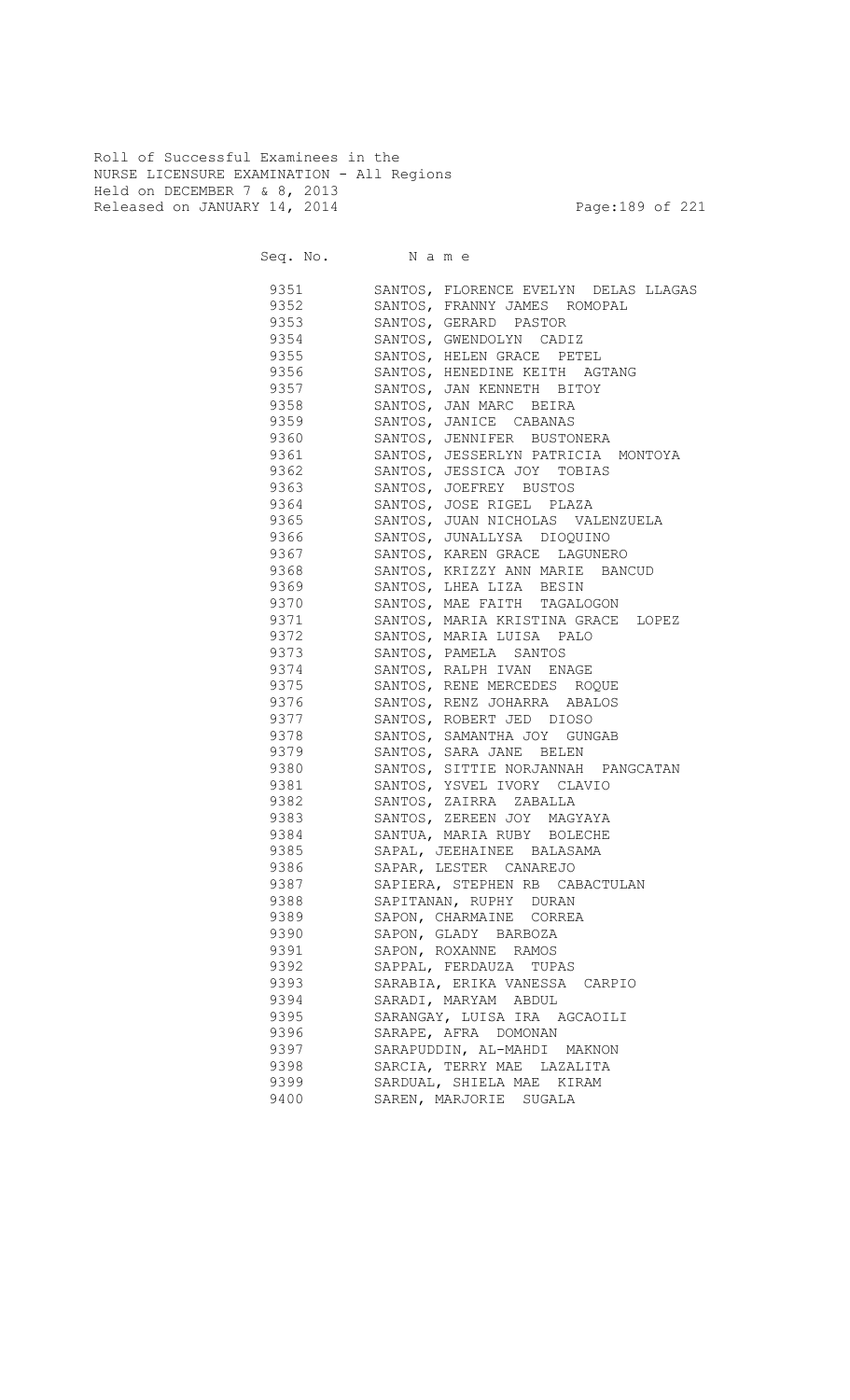Roll of Successful Examinees in the NURSE LICENSURE EXAMINATION - All Regions Held on DECEMBER 7 & 8, 2013 Released on JANUARY 14, 2014 **Page:190** of 221

| 9401 | SARES, JILL WINCHEL ZAPANTA           |
|------|---------------------------------------|
| 9402 | SARET, CRISTINE EDAM BATUIGAS         |
| 9403 | SARIAN, DANA XUXA BAYANGOS            |
| 9404 | SARIBAY, RENZ MARION CORPUZ           |
| 9405 | SARIKIN, NURHADA JABBARUL             |
| 9406 | SARILE, RUSSELLE JAN DELA CRUZ        |
| 9407 | SARILLA, QUINELYN PILOTON             |
| 9408 | SARIO, FRANZ BRIDEL CASTILLO          |
| 9409 | SARIPA, JADA GARCIA                   |
| 9410 | SARIPUL, MERHAIFA HASSAN              |
| 9411 | SARIT, MARIA JASTINE VIDAL            |
| 9412 | SARMEN, MARIA CARMELA CAÑETE          |
| 9413 | SARMIENTO, APRIL SALES                |
| 9414 | SARMIENTO, DEVORAH VENTURA            |
| 9415 | SARMIENTO, JACELLE ELLORIN            |
| 9416 | SARMIENTO, JORDAN DELA TORRE          |
| 9417 | SARMIENTO, JOY ESTRELLA               |
| 9418 | SARMIENTO, LESLY ANNE MANGAHAS        |
| 9419 | SARMIENTO, MARICON FLORES             |
| 9420 | SARMIENTO, TIMI LAURENCE PARREÑO      |
| 9421 | SARMOGENES, ALAN JEZREEL STA MARIA    |
| 9422 | SARNO, MARK GREGORY ALCANO            |
| 9423 | SARROSA, JEAN MARIE GALONA            |
| 9424 | SARSABA, MARIA VICTORIA ELENA MARATAS |
|      | 9425 SARSALEJO, RHEA MEA CARBONQUILLO |
| 9426 | SARSOZA, KATE CHRISMAE FLAUTA         |
| 9427 | SARTORIO, SHEENA TUMANDA              |
| 9428 | SARUSAL, MICHELLE TABING              |
|      | 9429 SASAN, MARY JOY CHRISTIE BAYA    |
| 9430 | SASO, ROSEMARIE CUIZON                |
| 9431 | SASUMAN, MARIA VIDIARINA CAPACIO      |
| 9432 | SATUR, PEACHIE ABUTON                 |
| 9433 | SATURNINO, MA PATRICIA CAMILLE AQUINO |
| 9434 | SAUBAN, NURINIE JUMDAIL               |
| 9435 | SAUCELO, JINKY DAPROSA                |
| 9436 | SAUL, PEARL ANNA LORRAINE GARAY       |
| 9437 | SAULONG, ROSELLER JR TABARRA          |
| 9438 | SAUPAN, ROGELIO TAGAYUNA              |
| 9439 | SAURA, MARIE DANICA                   |
| 9440 | SAURE, JONALYN JORNACION              |
| 9441 | SAWAC, LYNN WALDO                     |
| 9442 | SAWADJAAN, SHARIEMAR JILAH            |
| 9443 | SAWALI, JOVELYN SASIL                 |
| 9444 | SAYANA, KRIZZIA KRIZZEL FELIPE        |
| 9445 | SAYAS, PATRICIA MARIS JUSOY           |
| 9446 | SAYO, ROMELYN BAUTISTA                |
| 9447 | SAYRE, MARK JASON GARILLOS            |
| 9448 | SAYSON, CHERELARIJOY JUBAN            |
| 9449 | SAYSON, CHERRY MAE NIEZ               |
| 9450 | SAYSON, MONICA RIZZA GUMABAO          |
|      |                                       |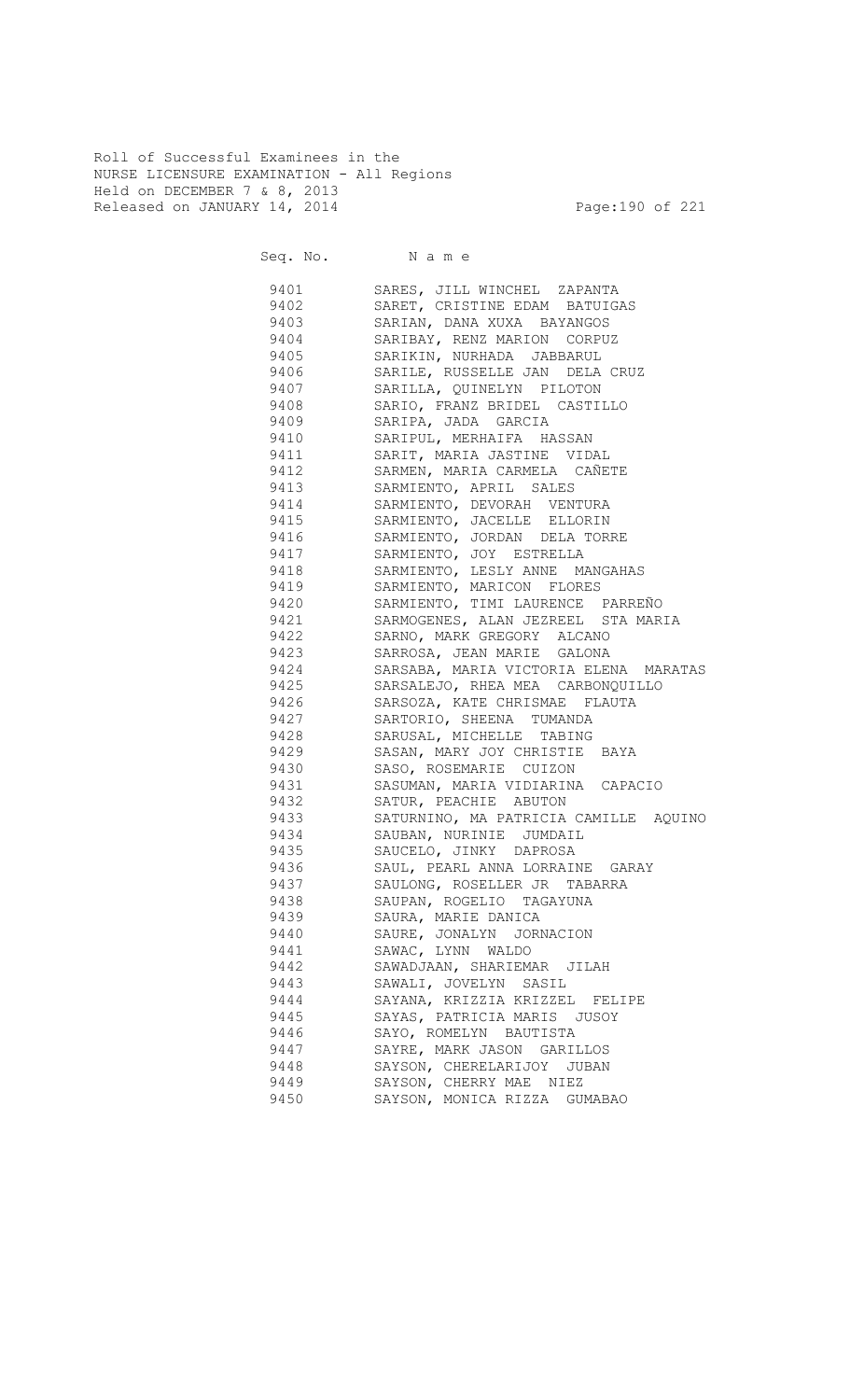Roll of Successful Examinees in the NURSE LICENSURE EXAMINATION - All Regions Held on DECEMBER 7 & 8, 2013 Released on JANUARY 14, 2014 **Page:191 of 221** 

Seq. No. Name

 9451 SAYSON, NISHIURA GRACE DE LA PEÑA 9452 SAZ, NICEZEL SELLOTE 9453 SAÑOR, KYMBERLYNE ACOSTA 9454 SEANGOY, AIZA BUESA SEARES, ADRIAN ADUNA 9456 SEBASTIAN, ALJESSA LUZANO 9457 SEBASTIAN, CRISTINA LITAP 9458 SEBASTIAN, MARIA ANGELA VILLACILLO 9459 SEBASTIAN, NATHALIA BRAVO 9460 SEBASTIAN, SAYRINE KHAY SIMON 9461 SEBASTIAN, STEPHEN VANNILLINE ASEDILLO 9462 SEBEDIA, MARICEL OÑAS 9463 SEBLIT, GENESIS RICA SARABIA 9464 SECONDES, BELLATRIX SIGA-AN 9465 SECRETO, MARIE HAIDE GUEVARRA 9466 SEDA, BONECCA KARA GONZALES 9467 SEDANO, ARMANDO JR GONZALES SEDANO, JOHN MICHAEL JUNTILLA 9469 SEDANTO, MA ANGELA GARCIA<br>9470 SEDICO, SONIA BASCOS SEDICO, SONIA BASCOS 9471 SEDURIFA, MIEZEL ARAGON 9472 SEE, TARA SCARLET VALDEZ 9473 SEGOMA, REZIEL ANN ILIW-ILIW 9474 SEGOVIA, EPHRAIM BRIONES<br>9475 SEGOVIA, JUNE CARLO CARI SEGOVIA, JUNE CARLO CARIÑO 9476 SEGUNDO, MARY ANN OGNAYA 9477 SEGURA, THEOPHIL JR DUARTE 9478 SELIDIO, SHIRIM MAMINTA 9479 SELIM, ARIEL ARENAZA 9480 SELOSA, MILOAN LUZ FRIAS 9481 SEMEÑA, CHARISSE MAE SEVILLA 9482 SEMILLA, SHARON PANUDA 9483 SEMILLANO, KRISTINE BONBON 9484 SEMILLER, FREDERICK JOHN BRIONES 9485 SEMPRUN, MARY TWEETIE ANTONETTE GALINEA 9486 SEMPRUN, MENCY BATION 9487 SENADOR, MONICA MARIE PRELIGERA 9488 SENARILLOS, IRISH JANE NENGASCA 9489 SENEN, MAHARLIKA BOOC 9490 SENIAGAN, JOSE MARK MORATA 9491 SENO, SHEILA MAY ORAYLE 9492 SENOC, RED MADULA 9493 SENOSA, MARK IVAN SILLA 9494 SENTE, RACHEL KATE DELOSA 9495 SENTILLAS, MAY ANN DIAGBEL 9496 SENTING, MA JANNA PATRICIA RAMOS 9497 SEPOSO, DIANA JANE ORPEZA 9498 SERAC, KWIN BERZELLE PORRAS 9499 SEREÑO, JERAMY DELMINDO 9500 SERGIO, JOAN BALBINES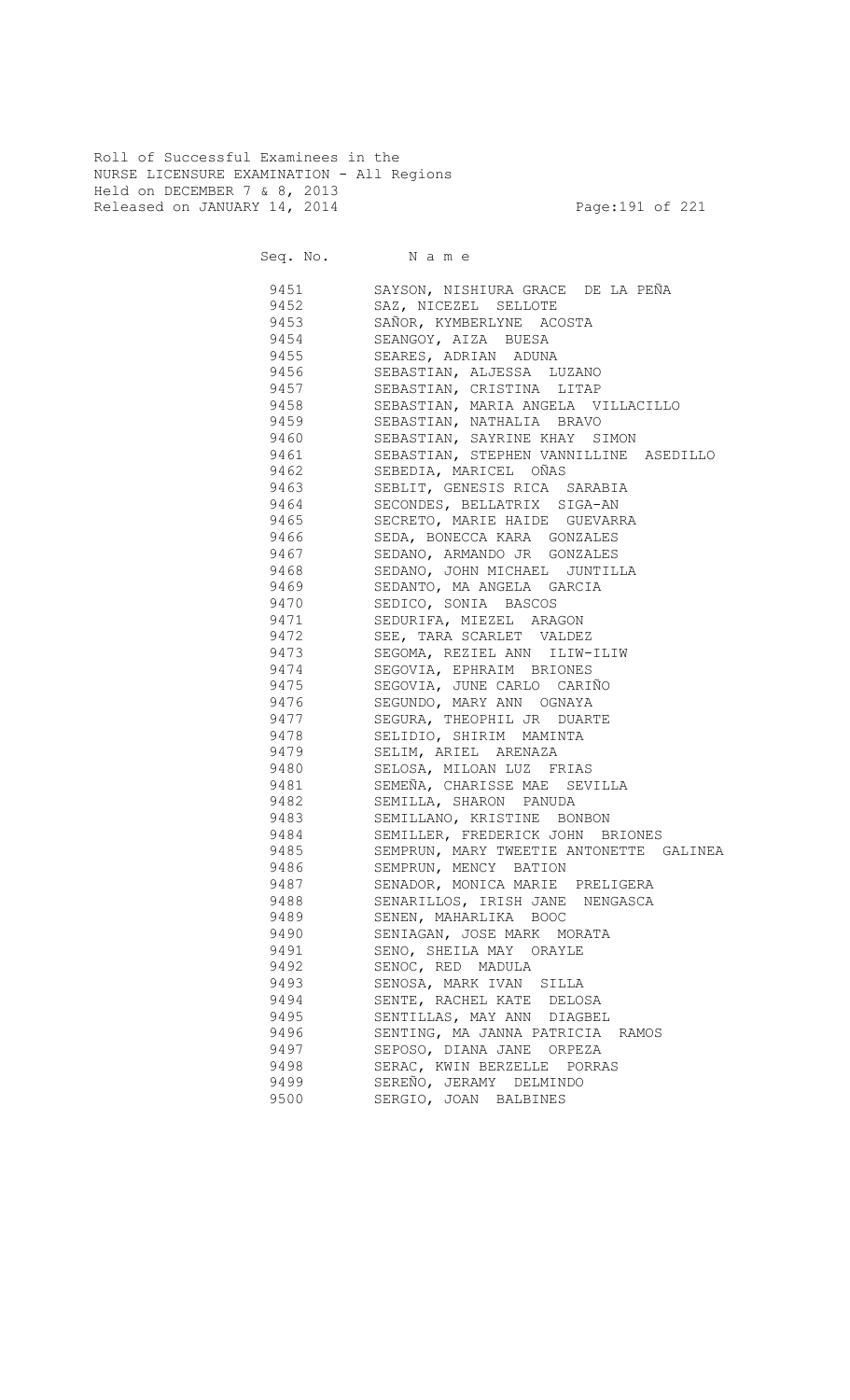Roll of Successful Examinees in the NURSE LICENSURE EXAMINATION - All Regions Held on DECEMBER 7 & 8, 2013 Released on JANUARY 14, 2014 **Page:192 of 221** 

Seq. No. Name 9501 SERIDON, MARY APRIL GAY DELA CRUZ 9502 SERIDON, MARY APRIL JOY DELA CRUZ 9503 SERING, NEIL VON PAREJA 9504 SERINO, CHARLENE CHAN<br>9505 SERMONIA, CHRISTIAN JAY SERMONIA, CHRISTIAN JAY SERRATO 9506 SERNEO, FATIMAE TEÑALES 9507 SERRA, MARIA NINOTCHSKA SALABER 9508 SERRANO, HAZELYN GACAYON 9509 SERRANO, JOSEFINA ALEN VILLARBA 9510 SERRANO, KRIZEL JOY VERDEFLOR 9511 SERRANO, MA SUSANA TORRES 9512 SERRANO, MARGARITA SERVANIA 9513 SERRANO, MARVIN PAUL GUERRERO 9514 SERRANO, SUZANNA DAWN JACILDO 9515 SERRANO, SUZETTE DE LEON 9516 SERVAN, ANGEL GRACE AGPALZA 9517 SERVANO, DARLYN MAE DE LA CRUZ SERVIDAD, MARY SHYANE ALVERO 9519 SERVILLANO, MELISSA ESTEFA 9520 SERVILLEJO, JOANNE CRYSTAL TALISAYSAY 9521 SESE, GERALDINE SAYO 9522 SESE, REGIE PEREZ 9523 SEVA, RON IRENE GAIL DAVO 9524 SEVILLA, ARMOND ACOSTA 9525 SEVILLA, BABYLYN DELA CRUZ 9526 SEVILLA, BEATRICE VERONICA GARCIA 9527 SEVILLA, CHRISTIAN LAETTNER REVESENCIO 9528 SEVILLEJA, CLARIENETTE ARELLANO 9529 SEVILLENA, EDSEL MENDIORO 9530 SEVILLENO, SHERYL BELLODO 9531 SEWANE, LIEZEL SIMBAHON 9532 SIA, ELLEN JOY CHANG 9533 SIA, FATIMA AMILKUSSIN 9534 SIABO, IRENE TALITA 9535 SIAN, PEARL LACE BLETCEN TABIGNE 9536 SIAO, ANGELI QUILO 9537 SIAO, WILLIAM JR NAGAC 9538 SIAOTONG, GRACIELLE ANNE BERIONES 9539 SIAPCO, JEAN CAMILLE JIMENEZ 9540 SIAPNO, ANNALYN JANE MEIM 9541 SIAPNO, JAYSON-JO FERNANDEZ 9542 SIARES, DEO MIRABUENO 9543 SIASE, GLENDA DELOS SANTOS 9544 SIATREZ, MARY GRACE LAUIGAN 9545 SIAZON, GEORGE ERNEST ALINGOD<br>9546 SIBAL, BERNITALYN CAUSIN SIBAL, BERNITALYN CAUSIN 9547 SIBAL, JOYCE ANN BOYDON 9548 SIBALA, SOFIA ENRIQUETA BAJA 9549 SIBAYAN, BENJAMIN JR DIAZ 9550 SIBAYAN, CZARINA FRANCOISE BERSAMINA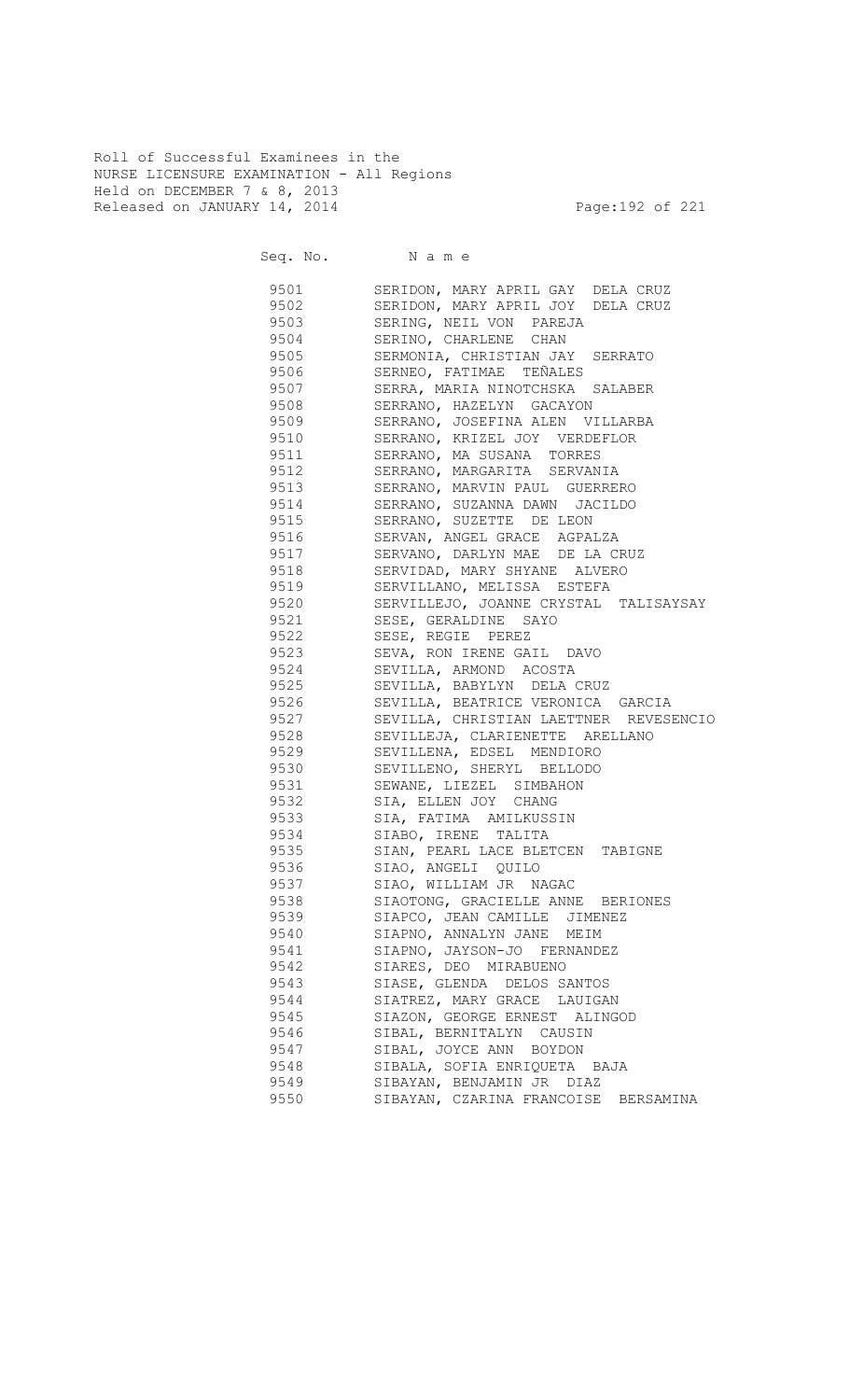Roll of Successful Examinees in the NURSE LICENSURE EXAMINATION - All Regions Held on DECEMBER 7 & 8, 2013 Released on JANUARY 14, 2014 **Page:193 of 221** 

Seq. No. Name

 9551 SIBAYAN, FATIMA ANGELIE RECAMADAS 9552 SIBLE, MARCELYNE JOY CANDARI 9553 SIBUG, JHON SALUMBRE 9554 SICAT, ALLAN LADRERA SICAT, IVANCARL LUIGI ALVARADO 9556 SIDDAYAO, JAN ROSS BENEDICT MEDINA 9557 SIEGUE, MARY ANTONETTE JABELLANA 9558 SIENA, ANGELYNE LABITORIA 9559 SIGAYA, REY BRIAN COSIPE 9560 SIGNO, PRINCESS NOVALES 9561 SIGUA, MARIELLE MANUEL 9562 SIGUENZA, LENIE ARROYO 9563 SILAO, JESUS NORBERTO GANNABAN 9564 SILAO, KATRINA JOY GARRIDO 9565 SILARDE, JENNELYN SUNIO 9566 SILLA, RAIA GONZALES 9567 SILMARO, LAURA VENICE JAMISOLA SILO, CARMICHELLE MANALASTAS 9569 SILVA, CHENIE GUNHURAN SILVA, EMMACELLE DANAO 9571 SILVA, JOMARI OLAES 9572 SILVA, MARIA THEA GERMINO 9573 SILVANIA, RACHEL ANN SIERVO 9574 SILVERIO, MARC ALFRED TRINIDAD<br>9575 SILVESTRE, CHARMILEN DULDULAO SILVESTRE, CHARMILEN DULDULAO 9576 SIMANGAN, PHILIP DELA ROSA 9577 SIMBAHAN, SARAH JEAN HERNANDEZ 9578 SIMBAJON, MARC WENDELL ARANAS 9579 SIMBAJON, SHARRA JAY LAPINIG 9580 SIMEON, FRANCIS MANFRED MAGBUHOS 9581 SIMON, HYACINTH EUSEBIO 9582 SIMPORIOS, SHEENAN PAUL DE CASTRO 9583 SINA-ON, RIZELLE ANNE PATEÑO 9584 SINANGOTE, JUBILEE II BACOL 9585 SINANGOTE, KATE RANALAN 9586 SINANGOTE, MERRY ROSE SUPILANAS 9587 SINCERO, EUREKA MYRRH HIPULAN 9588 SINCERO, GERMAINE DEVI CORBITA 9589 SINDATOC, NASHRA UNGAD 9590 SINDOL, GWENETTE BOLIVAR 9591 SING, ROXANNE KAY ALEJANDRO 9592 SINGCO, KRIS FARA DURA 9593 SINGCO, NOVIE KATE DELA SERNA 9594 SINGGO, FEL ROSE BLANCIA 9595 SINGGO, LLOYD DOLENDO 9596 SINGLIAN, FATIMA SUMAYYA SABTULA 9597 SINGSON, MICHELLE DOMINGO 9598 SINGUA, CASANDRA SALAC 9599 SINGZON, MECHELL LUCENECIO 9600 SINOY, DALE MARK CAIN DEMANAWA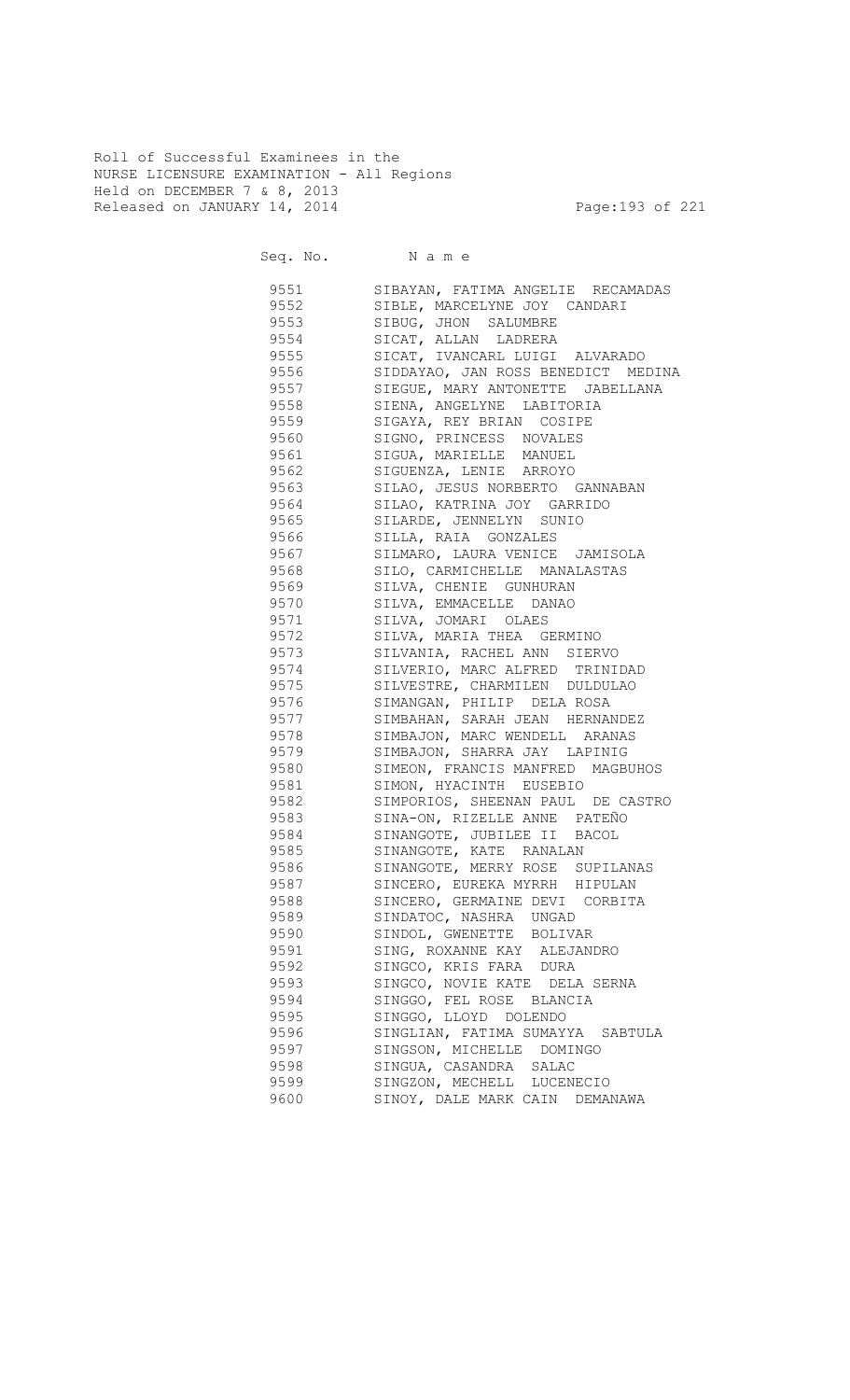Roll of Successful Examinees in the NURSE LICENSURE EXAMINATION - All Regions Held on DECEMBER 7 & 8, 2013 Released on JANUARY 14, 2014 **Page:194 of 221** 

Seq. No. Name

 9601 SINOY, GEM ALEXIS LEE 9602 SIOCO, ELOISA CONNUELLE BALUYOT 9603 SIOCO, LYNSEL SIOCO 9604 SIOCO, ROSE MAY CODILLA<br>9605 SION, HAROLYN MACALE SION, HAROLYN MACALE 9606 SIRAJANI, KORINA BULUSAN 9607 SIROT, CRISTINA MIÑA 9608 SIRUET, EMELY RUTH SANTOS 9609 SISAM, SHAMAINE JUMLI 9610 SISICAN, JUNEVA IVY UGAT 9611 SISON, CHIARA MAE SERRANO 9612 SISON, JULIE ANDREA CACAS 9613 SISON, KLARISSE ANNE DE LUNA 9614 SISON, MARCO LORENZO LU 9615 SISON, NEIL KARLO VASQUEZ 9616 SISON, RYAN DOMINIC ALCARAZ 9617 SISON, SHE ANN MARY SICAT<br>9618 SITJAR, ELICE CAMPOS SITJAR, ELICE CAMPOS 9619 SITJAR, MARC TOPICO 9620 SITOY, WENCY MAE ALIDANI 9621 SIUAGAN, JACKIE BUCAYU 9622 SIUBAL, JOY NIÑO 9623 SIVA, MARY ROSE SEFULAN 9624 SIXTO, SHAHANIE JAVONILLO 9625 SMITH, CARMELA LONGATTI 9626 SOBERANO, JOB MAQUILING 9627 SOBERANO, JOY DENESADO 9628 SOBERANO, JUSTINE MARK TIENDA 9629 SOBERANO, MARIANNE 9630 SOBERANO, RAGEL JR NABAJO 9631 SOBREPEÑA, AILYN ABAT 9632 SOBRETODO, RENNEL LARA 9633 SOBREVEGA, KRYSTEL FAITH PINUELA 9634 SOCALO, JOHN JR SAY-EO 9635 SOCIA, JOSE KRISTOFFER MOGATAS 9636 SOGO-AN, KAREL SANCHEZ 9637 SOGOCIO, ARNOLD REVELLOSA 9638 SOGRADIEL, ERVIN FRANCISCO 9639 SOGUILON, ALYZZA GEM HUELAR 9640 SOJOR, MA LELANE TUBALLA 9641 SOLAMO, DONNA JANE TERO 9642 SOLAMO, JEREMIAH MELLINA 9643 SOLANO, KENELYN CIRIO 9644 SOLANO, PRINCESS VALERIE IBARRETA 9645 SOLANOY, CHARISSE MARIE ESTOMATA 9646 SOLATAN, SOPHIA MARIE MACAHIA 9647 SOLATRE, CRISTINA DOMINGO 9648 SOLER, PATRICIA BELLE MENDINA 9649 SOLEVIN, MARK ANTHONY YAMAR 9650 SOLIDARIOS, ZEISKHA STA TERESA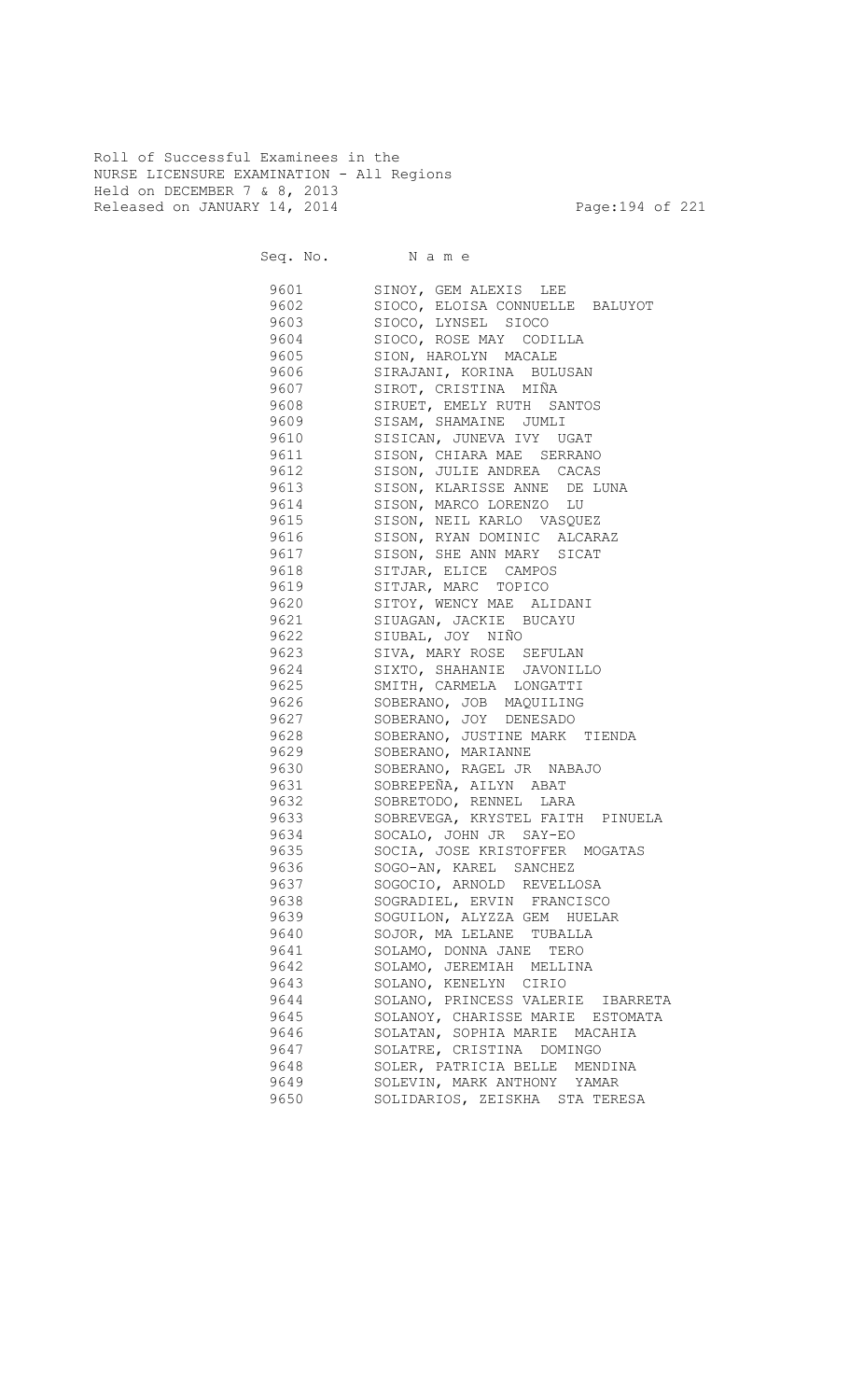Roll of Successful Examinees in the NURSE LICENSURE EXAMINATION - All Regions Held on DECEMBER 7 & 8, 2013 Released on JANUARY 14, 2014 **Page:195 of 221** 

Seq. No. Name

 9651 SOLIDUM, DIOLA MANGILAYA 9652 SOLIMAN, CHARMAINE BUGARIN 9653 SOLIMAN, GADIEL GENICA IAN PEDROSO 9654 SOLINAP, IARAH NIÑA SILOMENIO 9655 SOLINAP, LADY JUELAINE MORALES 9656 SOLINAP, ZALDY FE GONZALES 9657 SOLIS, FJORD ANDREI TIMTIM 9658 SOLIS, GELINDA RELINGO 9659 SOLIS, LAMOUR ANN ECRAELA 9660 SOLIS, MARY BERNADETH JABONILLO 9661 SOLIS, RANELLE KIM INGUILLO 9662 SOLIS, ROXANNE SOPHIA ALAS-AS 9663 SOLIS, SUNSHINE ROSE PACQUIAO 9664 SOLITO, JAD DARREL TAMPARONG 9665 SOLIVA, RUBY JANE GULLON 9666 SOLIVAS, ELYN JANE CELIZ 9667 SOLIVEN, MELISSA ROSE SUPNET SOLIVIO, MITCHELL JUNE CASTILLO 9669 SOLOCASA, ANNA MARIA BARBRA CAMARISTA 9670 SOLOMON, BEVERLY ESTRADA 9671 SOLOMON, JAN LESTER UBANDO 9672 SOLOMON, JORDAN FERMIN 9673 SOLOMON, JUBE GEORPE 9674 SOLOMON, MARY ANGEL EDILLON<br>9675 SOLOMON, ROE ALLAN CANCINO SOLOMON, ROE ALLAN CANCINO 9676 SOLON, MICHAEL ANTHONY TABUCO 9677 SOLON, SOFIA CHARISSE TOMADA 9678 SOMBISE, JANEN DADIZON 9679 SOMCIO, DAWN GAYLE ANNE PARAICO 9680 SOMCIO, MA LOVELY GEROLA 9681 SOMERA, RYAN JOSEPH BAUTISTA 9682 SOMIDO, ROSEBEN RAFAEL 9683 SOMONGCAD, DENEVIEVE PORCELO 9684 SOMONGCAD, REGINE MAE MONTECINO 9685 SOMORAY, MARIA JESCELE MIRA 9686 SOMOSIERRA, BRIAN HURTADA 9687 SOMOSOT, RYAM CAPUNO 9688 SOMOZA, MARAH JOSIE BAYLADO 9689 SONALAN, DOROTHY SAGRA 9690 SONDON, CARMI ANN TORRES 9691 SONZA, PAULIN JEAN FARINAS 9692 SOPEÑA, MARK BRAINIEL GUEVARRA 9693 SOQUEÑA, KAREN GRACE BIENES 9694 SORDILLA, RONNEL 9695 SORE, ANNALYNN ABIOG 9696 SORETA, DANELYN MAE FABIA 9697 SORIA, MARIGRACE NOQUIERA 9698 SORIA, NIKKI GRACE BABAD 9699 SORIANO, FLOREVIE JOYCE GARDUQUE 9700 SORIANO, JAYSON GAMUEDA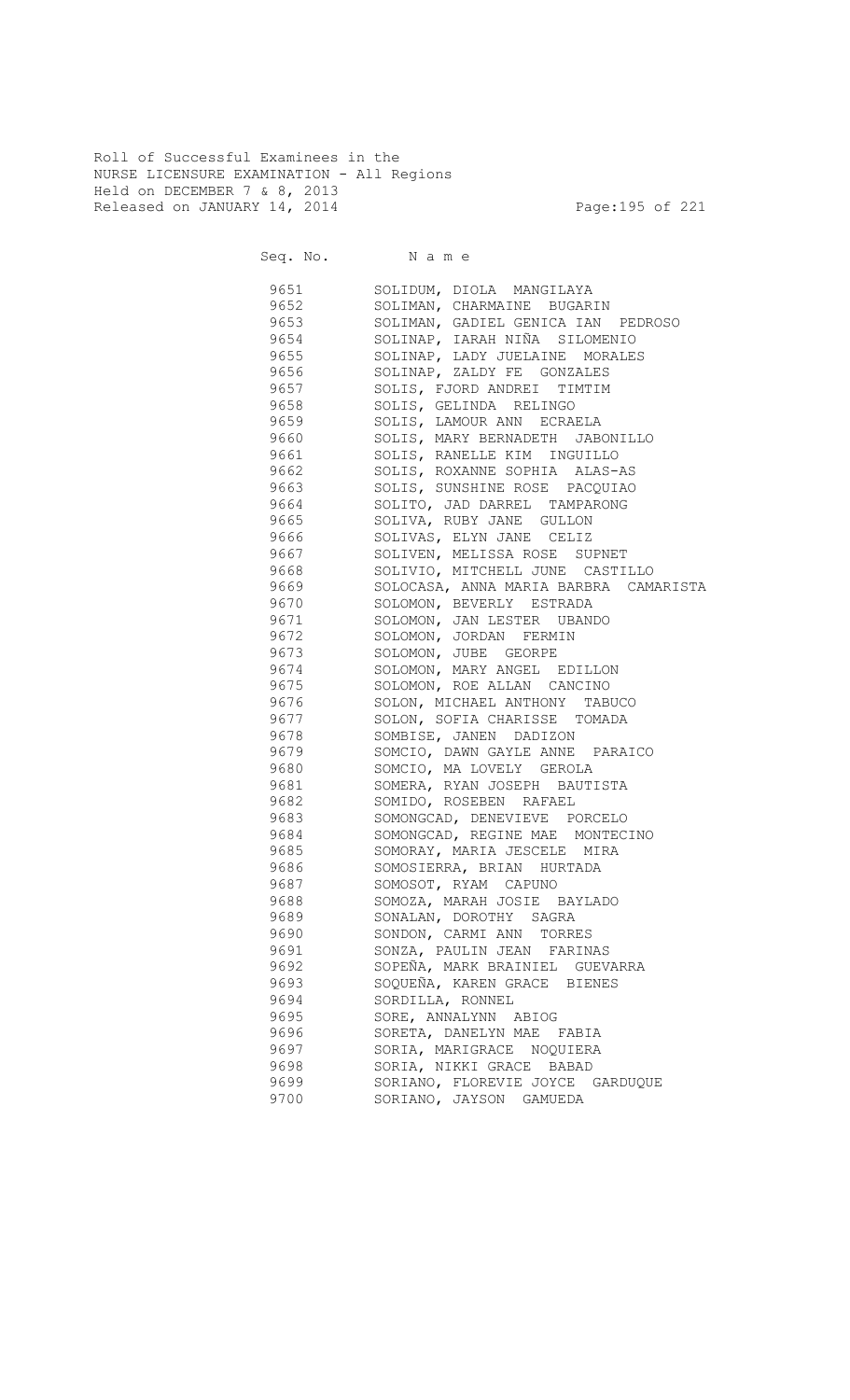Roll of Successful Examinees in the NURSE LICENSURE EXAMINATION - All Regions Held on DECEMBER 7 & 8, 2013 Released on JANUARY 14, 2014 **Page:196 of 221** 

|      | Seq. No. Name                           |
|------|-----------------------------------------|
| 9701 | SORIANO, JEREL VINCENT GUBANTES         |
| 9702 | SORIANO, JOHN LESTER LOMBOY             |
| 9703 | SORIANO, JOHN MARK NOBEDO               |
| 9704 | SORIANO, JOVY CORTEZ                    |
| 9705 | SORIANO, KATHLYN JOY TRANCE             |
| 9706 | SORIANO, KENNETH YARIS                  |
| 9707 | SORIANO, MA CONSUELO I MUNAR            |
| 9708 | SORIANO, MAE DANILYN COSTE              |
| 9709 | SORIANO, MARC WILLIAM ARBIOL            |
| 9710 | SORIANO, MARICEL RAGUDOS                |
| 9711 | SORIANO, MARIE JANINE DELA CRUZ         |
| 9712 | SORIANO, MARK CAVIN MAQUILING           |
| 9713 | SORIANO, MARK LAWRENCE PRESENTACION     |
| 9714 | SORIANO, MARY JANE GONZALES             |
| 9715 | SORIANO, PATRICIA LAINE REBLANDO        |
| 9716 | SORIANO, PRINCESS YVONNE SORIANO        |
| 9717 | SORIANO, RANDOLF BALICLIC               |
| 9718 | SORIANO, ROGER ERNEST MIRANDA           |
| 9719 | SORIANO-ABENOJA, IANE MARTHA DARANTINAO |
| 9720 | SORIAO, MENCHEE SARMIENTO               |
| 9721 | SORILLA, RACHEL VILLENA                 |
| 9722 | SORO, GERALD PAGUIO                     |
| 9723 | SOSA, KRICIEL ANN CATLI                 |
| 9724 | SOSA, SHARA MEI VITA                    |
| 9725 | SOTCHESA, SARAH JANE MANGUBAT           |
| 9726 | SOTERO, PATRICIA MAE BARRUCA            |
| 9727 | SOTIANGCO, ROMUALDO RAFAEL              |
| 9728 | SOTILLO, MARICOR MONTARGO               |
| 9729 | SOTTO, MELTON CARL SORIANO              |
| 9730 | SOTTO, TRISHA CAROLINA COTEJO           |
| 9731 | STA CRUZ, HANNAH JANE SANCHEZ           |
| 9732 | STO DOMINGO, DANIELLE SALGADO           |
| 9733 | STO DOMINGO, MA CYRIL CORPUZ            |
| 9734 | STO DOMINGO, MICHAELA ANGELICA INTAL    |
| 9735 | SUALOG, ELDESA WENCESLAO                |
| 9736 | SUANQUE, MICHELLE VILORIA               |
| 9737 | SUANSON, SHERILANE JOY LACUROM          |
| 9738 | SUAREZ, ABBIEGAIL DANIEL                |
| 9739 | SUAREZ, ANGELICO MANALASTAS             |
| 9740 | SUAREZ, ARABELLE ORTEGA                 |
| 9741 | SUAREZ, BIANCA TULAY                    |
| 9742 | SUAREZ, JHOSALYN TALLEDO                |
| 9743 | SUAREZ, KIMBERLY KEMMERLING             |
| 9744 | SUAREZ, LEA MUNICH MARQUEZ              |
| 9745 | SUAREZ, PERKINS SCOTT ESPARES           |
| 9746 | SUARIN, JULIUS TUBAC                    |
| 9747 | SUARING, NIGEL BENITO CARDENAS          |
| 9748 | SUASA, BON JOVI VICTOR                  |
| 9749 | SUATARON, SARAH MARIE CABELLO           |
| 9750 | SUBA, AIZA SAEZ                         |
|      |                                         |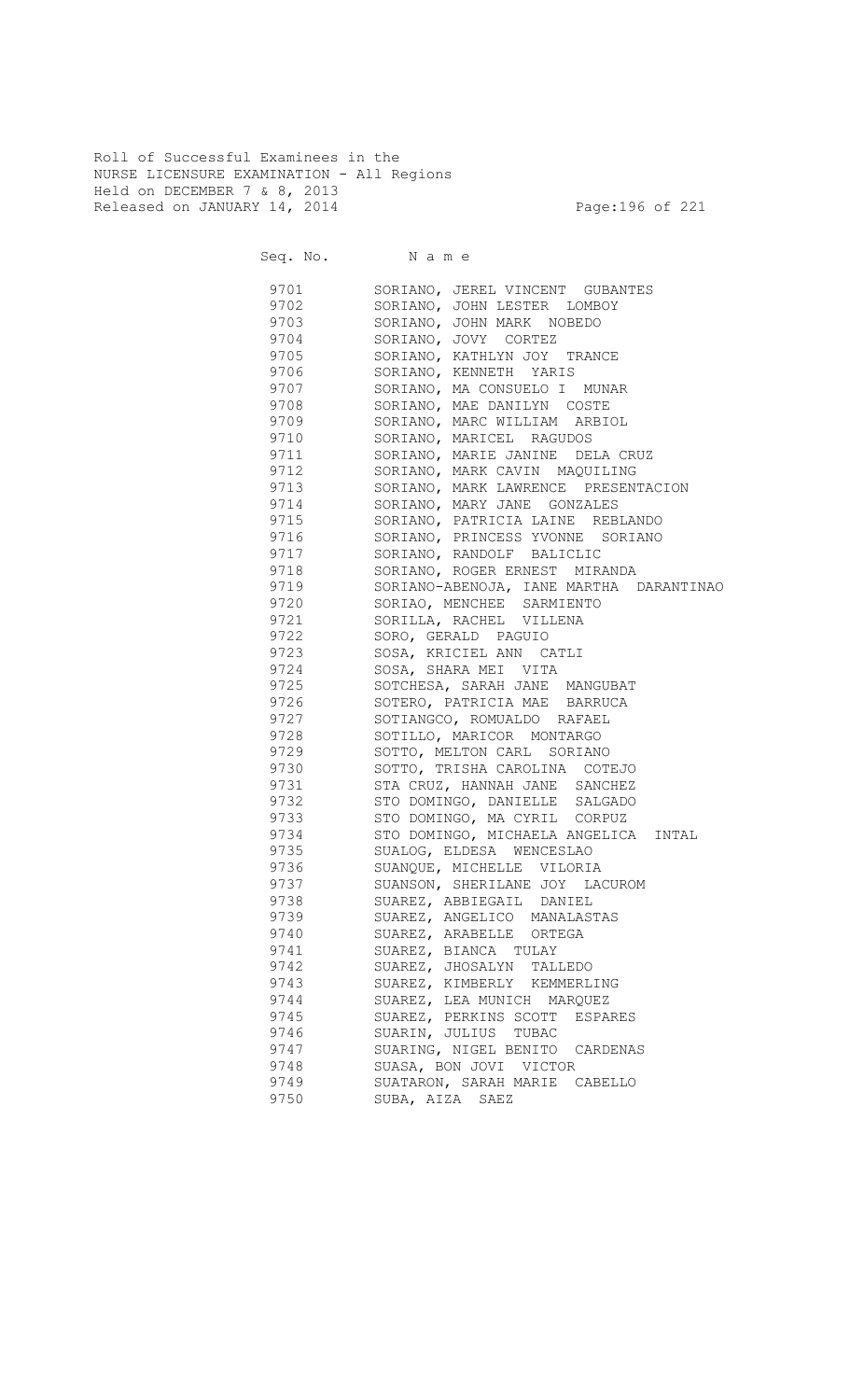Roll of Successful Examinees in the NURSE LICENSURE EXAMINATION - All Regions Held on DECEMBER 7 & 8, 2013 Released on JANUARY 14, 2014 **Page:197 of 221** 

Seq. No. Name

9751 SUBA, DYNE ANTONETTE ENCARGUEZ 9752 SUBA, MON-JULIENNE ROQUE 9753 SUBADE, GINA NATIVIDAD 9754 SUBADE, JOYOUS JAN GAMUZA SUBALDO, MARY MAY JOSEPH SISON 9756 SUBANG, MARK HARRIS TUNGPALAN 9757 SUBOC, MARIELLE 9758 SUBRADO, NADEENE CORPUZ SUBRADO, RHEA NOVA BARRIGA 9760 SUCALDITO, ANTONIO JR BATISLA-ONG 9761 SUCGANG, ERIKA JOSEFINA ARIAS 9762 SUCGANG, KRISTINA CANTILERO 9763 SUDARIA, ALVEE JOY DECOSTA 9764 SUDARIA, SHIENA MAE FERNANDEZ 9765 SUDARIO, JOESEL AÑOVER 9766 SUDARIO, MARK BENNETH GUILLERMO 9767 SUDAYON, FRANCES MIRIAM MOLINA SUDAYON, JANICE SALDIVAR 9769 SUEDE, QUENNIE ROSE NETURA SUELEN, KAREN AGBUYA 9771 SUELO, LOUIE GRACE MEDIANESTA SUERTE, CHARISSE MARIE RAMAS 9773 SUEÑO, ANA MAE SALAR 9774 SUFICIENCIA, RUTH DEBUQUE<br>9775 SUGAY, JEFTEL DE TORRES SUGAY, JEFTEL DE TORRES 9776 SUICO, KAREEN JEANNE BAYQUEN 9777 SUINAN, SHEENA OLINO 9778 SUIZO, AIJOVEL LAUDE 9779 SUIZO, CHESZA JANE GEVEROLA 9780 SULAD, SHEILA MARIE VERDIDA 9781 SULAYMAN, RAYHANA UDUL 9782 SULEIK, ABDUL BASHIER DIORKA 9783 SULINAY, VANESSA LEAH BENIAG 9784 SULIT, EMMANUEL GARCIA 9785 SULIT, GIZELLE SY TAMCO 9786 SULIT, MELODY CATAULIN 9787 SULIT, PRINCESS MARIE TEVES 9788 SULIT, RENEE FRANCESCA DITONA 9789 SULLANO, JENNELYN SABAN 9790 SULLANO, LADY LIZANDRA DIANON 9791 SULTAN, KARIZA CHARMAINE 9792 SUMAGANG, EARLE PATRICK PEREZ 9793 SUMAGAYSAY, ERIC DENOSTA 9794 SUMAGAYSAY, MARIS DUMAGAY 9795 SUMAGAYSAY, RO-ANNE ELLE<br>9796 SUMAGUI, KENNETH NEIL EV. SUMAGUI, KENNETH NEIL EVANGELISTA 9797 SUMAIT, RONALYN ABENOJAR 9798 SUMALAGUE, KATHERINE BITALAC 9799 SUMALINOG, NEVIN JASON DIAZ 9800 SUMALINOG, VIKKI MAE SUAREZ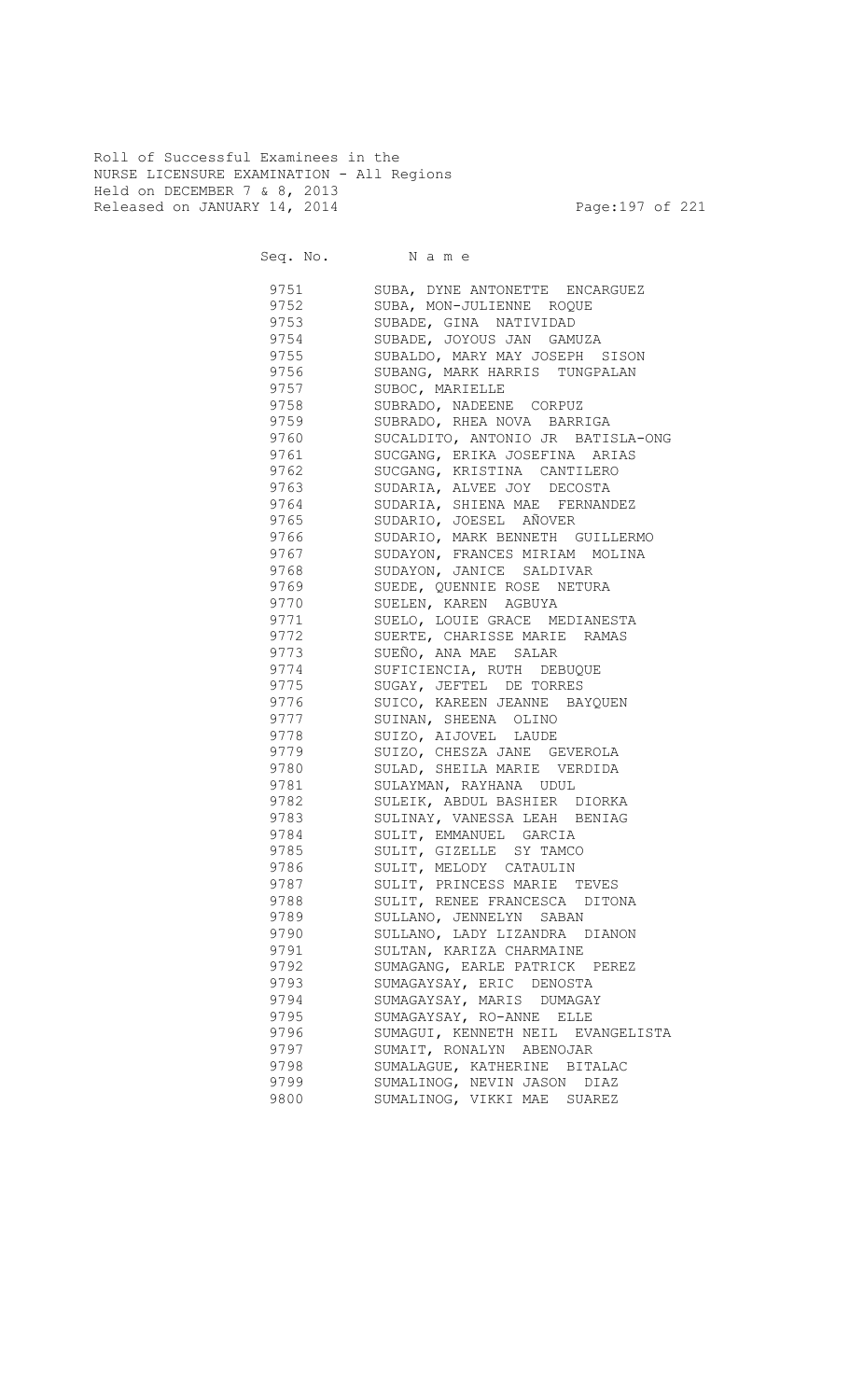Roll of Successful Examinees in the NURSE LICENSURE EXAMINATION - All Regions Held on DECEMBER 7 & 8, 2013 Released on JANUARY 14, 2014 **Page:198 of 221** 

Seq. No. Name

 9801 SUMALPONG, ALMA GRACE MATILING 9802 SUMANDO, NECKIE ESCATRON 9803 SUMAOANG, JONALYN GALARPIZ 9804 SUMAYO, CHERRYL MAE TABUENA<br>9805 SUMICAD, MA JORHEINA YASMIN SUMICAD, MA JORHEINA YASMIN MONTE 9806 SUMPREQUE, JEANELYN SA-AN 9807 SUMULAT, BRYAN JAMES BALASOLLA 9808 SUMULONG, JAN-MARIE DE LEON<br>9809 SUNGA, APRIL JOHN GUTIERREZ SUNGA, APRIL JOHN GUTIERREZ 9810 SUNGGOD, NORHANA DIMALNA 9811 SUNICO, MA CATHERINE ARMASA 9812 SUPELANA, JIM MARTIN PANGILINAN 9813 SUPERIO, DIADEMA JEAN SONDIA 9814 SUPERIO, JESSICA DELA TORRE 9815 SUPERIORIDAD, LAY-ANN DE LA PEÑA 9816 SUPETRAN, MARCHY DANE ARROYO 9817 SUPEÑA, MAVELYN LILOAN SUPILANAS, EARLE MARIE NAVARRO 9819 SUPNET, ANALYN NADIAHAN 9820 SUPNET, JOANNA MARIE CABRERA 9821 SUPREMO, HANNAH MARIE DOMANTAY 9822 SUPSUP, JUSTINE LOZANO 9823 SURATOS, MARIECAR MAY TORRES 9824 SURAVILLA, CINDY MAE ARCALA 9825 SURIBAS, RIZA GRACE RESMA 9826 SURIO, RICHELLE TUBA **9827** SURMACO, JESSA MAE MIRA 9828 SUSAS, LUCETTE ANN PROVIDO 9829 SUSI, WESTLYUZELLE ESTRELLA 9830 SUSON, ERRA MAY MONTILLA 9831 SUSTENTO, KARA SOPHIA QUIRAP 9832 SUSTIGUER, KEVIN CARL CELESTE 9833 SUSTIGUER, KRIZIA MAE SUTACIO 9834 SUSTIGUER, PRINCESS JOY TACLA 9835 SUTRINA, MARIA DONITA DE BELEN 9836 SUVA, JIREH JOY PABALATE 9837 SUYA, CAREEN MANDAS 9838 SUYAT, ALYSSA FAYE MOVIDA 9839 SUYAT, DIANA ROSE PORTE 9840 SUYAT, KENNEDY OLERMO 9841 SUYOM, JESSIEDEN ELMA 9842 SUYU, REYZEELYN JIMENEZ 9843 SUZON, TOOTSIE CUTAMORA 9844 SY, JANE LYNN LAROZA 9845 SY, MICHAEL JUDE KEVIN SAAVEDRA 9846 TAALA, IMRE LEIGH MASANEGRA 9847 TAALA, RESSEN HABEL 9848 TABABA, LESLIE-ANN ALCIBAR 9849 TABACO, CHRISTOPHER JOHN CORUÑA 9850 TABAG, JENZEN SORIANO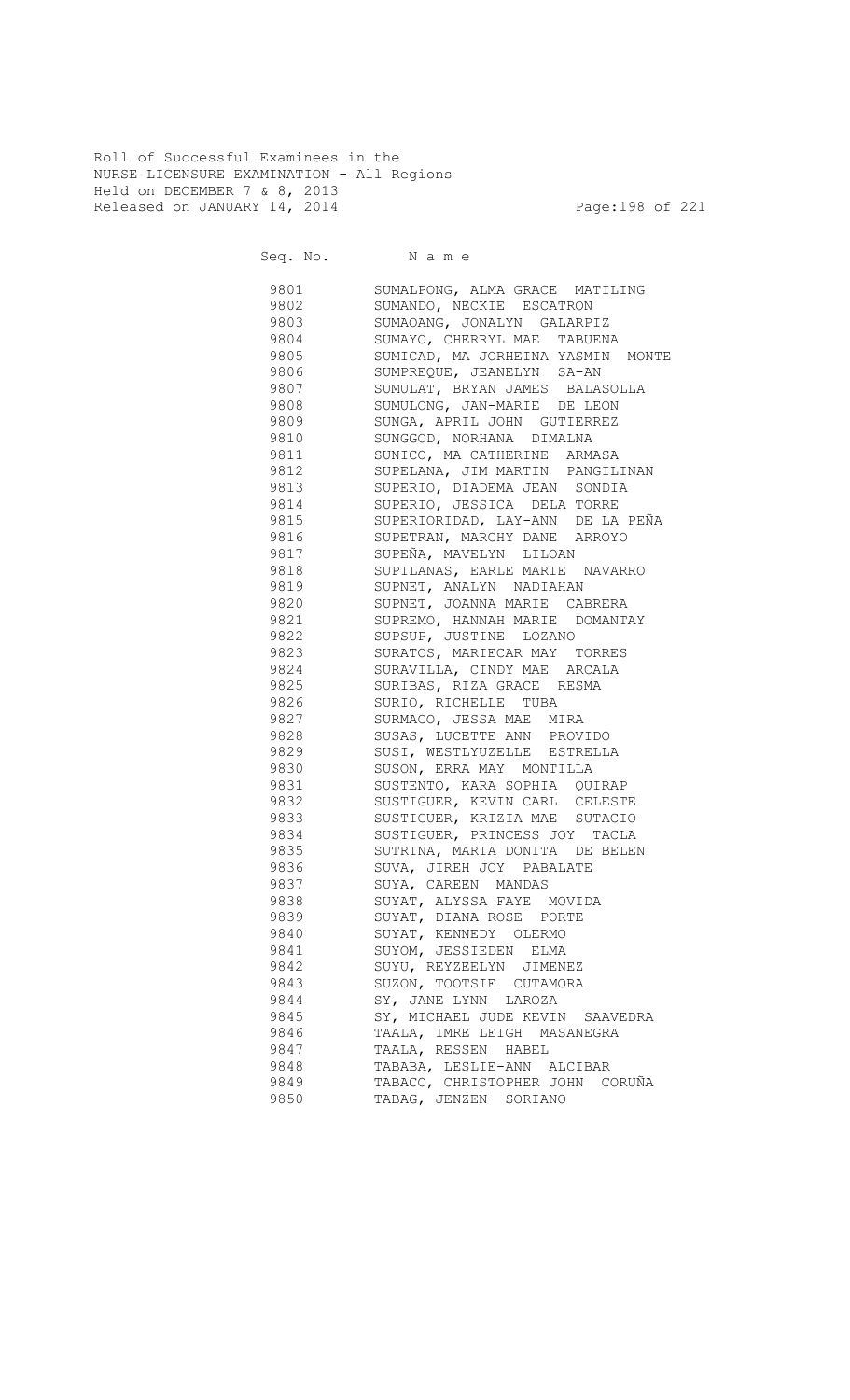Roll of Successful Examinees in the NURSE LICENSURE EXAMINATION - All Regions Held on DECEMBER 7 & 8, 2013 Released on JANUARY 14, 2014 **Page:199 of 221** 

9851 TABAGO, KAMILLE ANNE AGUSTIN<br>9852 TABAL, CHERRY ANN CALUNOD 9852 TABAL, CHERRY ANN CALUNOD 9853 TABALAN, EULA MAE CARDENAS 9854 TABAMO, MELODY MATON<br>9855 TABANAO, JILLBEN REY 9855 TABANAO, JILLBEN REY OTAGAN<br>9856 TABAO, MA VICTORIA ARGONZA TABAO, MA VICTORIA ARGONZA

| 9857 | TABARREJO, NIGEL CHRISTIAN CAMPOS      |
|------|----------------------------------------|
| 9858 | TABASA, PAOLAQUINT ROTA                |
| 9859 | TABASAN, Z-KURSH KEE TALOSIG           |
| 9860 | TABAT, MICHELLE VALERIE PLAZA          |
| 9861 | TABAY, RICARDO JR HERMOSO              |
| 9862 | TABIGUE, JESHA GARCIA                  |
| 9863 | TABILANGAN, DAWNY GEO DELA CRUZ        |
| 9864 | TABILAS, KAYCELEENE SIMON              |
| 9865 | TABILI, CHARMAINE RUTH JUDALENA        |
| 9866 | TABIONGAN, MA EARLAINE DAZO            |
| 9867 | TABIOS, APRIL SHANEENE SUMAGKA         |
| 9868 | TABIOS, NIKKA RAFAEL                   |
| 9869 | TABIRARA, SHALLIE MAE BAUTISTA         |
| 9870 | TABLA, APRIL ROSE CRISOLOGO            |
| 9871 | TABOADA, LESLIE JEAN MELLEJOR          |
| 9872 | TABORA, ZMAREE BONGHE                  |
| 9873 | TABOTABO, NIEL IVAN TAMPUS             |
| 9874 | TABTAB, GERVIE JOY TABAFUNDA           |
| 9875 | TABUGAN, CLARISSE MAE TORRES           |
| 9876 | TABUGAY, IREESH JANINE CALAGUI         |
| 9877 | TABULOG, KATRIN ANN ASUNCION           |
| 9878 | TABUNAN, JHONA GERTRUDE SADAMA         |
| 9879 | TABURNAL, NIKKI APRIL EYAO             |
| 9880 | TAC-AN, RAMIRO NIÑO VEQUISO            |
| 9881 | TACADENA, BLESSIE JILL JOAQUIN         |
| 9882 | TACAY, GLORIA DE GUZMAN                |
| 9883 | TACLOB, GAY PASTOR                     |
|      | TACLOB, ROMWEL MANTE                   |
| 9884 |                                        |
| 9885 | TACOGUE, JULIET HUETE                  |
| 9886 | TACORDA, MOISES DOLAR                  |
| 9887 | TACUBAN, BUENAFLOR EDRADA              |
| 9888 | TACUBAO, MA KAREN HAZEL OLMILLO        |
| 9889 | TACULA, JANE VI JARUDA                 |
| 9890 | TACUMBA, ROWENA CLARABAL               |
| 9891 | TACUYAN, AIDA LOU CALANZA              |
| 9892 | TADENA, ELIZZA JOYCE SUNGA             |
| 9893 | TADENA, PRECIOUS PEARL APIGO           |
| 9894 | TADEO, JINGJING VILLENA                |
| 9895 | TADEO, MURIEL AGLIAM                   |
| 9896 | TADIA, JAN KENNETH BALONSO             |
| 9897 | TADIAMAN, MARIE ANTOINETTE<br>LAGUNERO |
| 9898 | TADIFA, YVON MAY MENDIGORIA            |
| 9899 | TAER, FELECIDARIO OCLARIT              |
| 9900 | TAFALENG, LAMMYLINE<br>FOMUCAO         |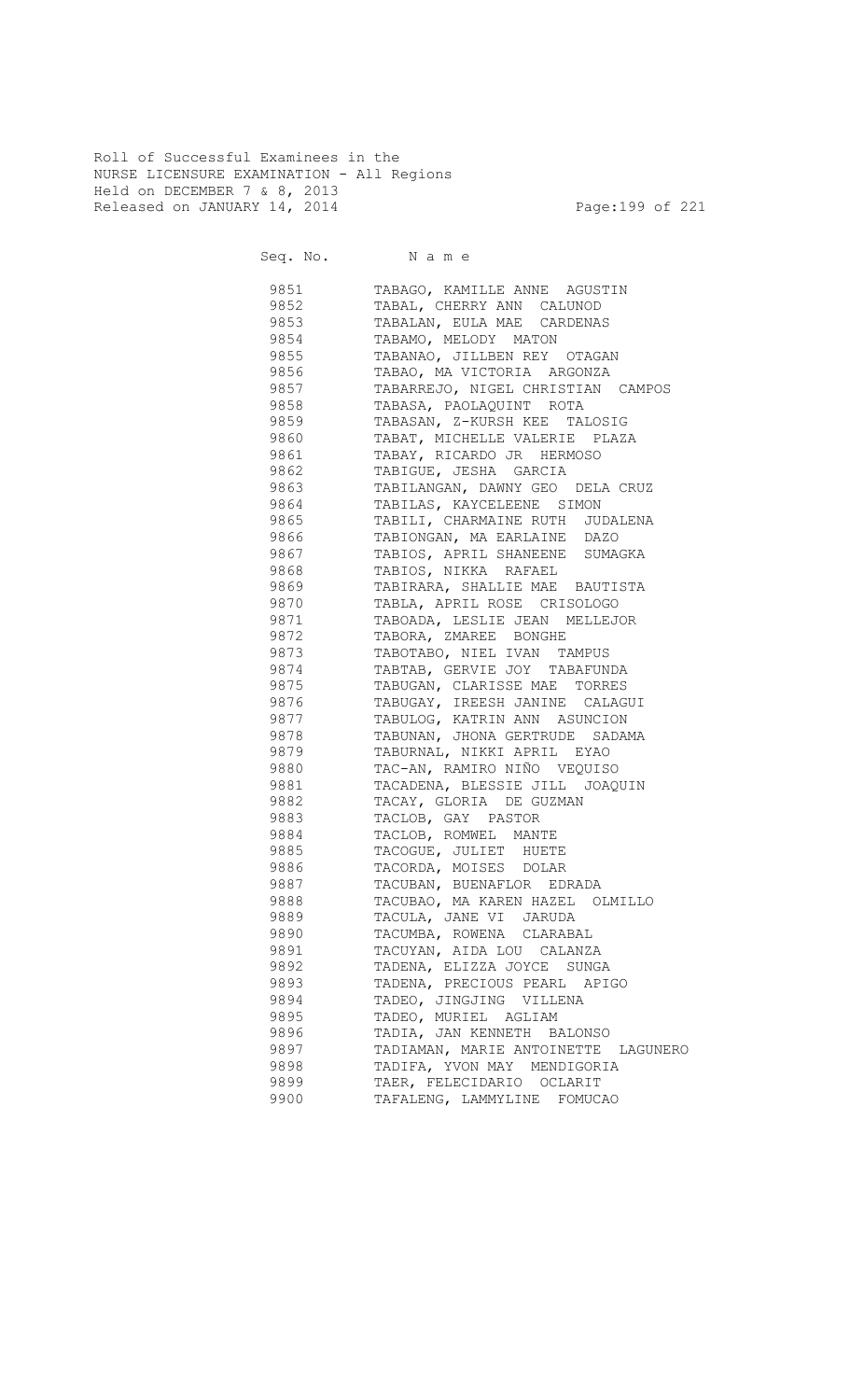Roll of Successful Examinees in the NURSE LICENSURE EXAMINATION - All Regions Held on DECEMBER 7 & 8, 2013 Released on JANUARY 14, 2014 **Page:200 of 221** 

Seq. No. Name

 9901 TAFALLA, ANDREA ORTEGA 9902 TAGA-OC, LEO FHELEP ARANAS 9903 TAGAB, MARK ANTHONY CAHANAP 9904 TAGACTAC, YANE CONCEPCION ACLO<br>9905 TAGADAN, ALEXA MARIE RAZO TAGADAN, ALEXA MARIE RAZO 9906 TAGADUAR, PAUL RYAN HERRERA 9907 TAGALICUD, CIALIZA VILLALUZ 9908 TAGALO, JULIA ANN CENIZA 9909 TAGALOG, KRIZTA VIENNA GEÑOSO 9910 TAGALOGUIN, EVONY BERAME 9911 TAGALOGUIN, PEARL JADE RICA MELECIO 9912 TAGANAHAN, GENO FABREGAR 9913 TAGANAO, FELMA JANE LLAMELO 9914 TAGANAP, ELLIZA ANN CARREON 9915 TAGARAO, KIMBERLY JUNE FORTICH 9916 TAGAYAN, HABIBA HABIR 9917 TAGAYON, LUDY FLOR BAYNOSA TAGAYTAYAN, RHODA AGUILAR 9919 TAGAYUNA, VICKY UJANO 9920 TAGNAWA, SALVE MARIE TACAPAN 9921 TAGUBA, AVA ANGELICA SANCHO 9922 TAGUBA, KRISTEEN KEI DELA FUENTE 9923 TAGUDAR, MA JASMIN RAMOS 9924 TAGUIBA, CHERRY FAGYAN 9925 TAGUICANA, FRENELY MAE LACAR 9926 TAGUINOD, ANGELO VICTOR MARCOS 9927 TAGUINOD, JOVY BERME 9928 TAGUM, KENT LOCRE 9929 TAGURA, JAMELA MAE RANOCO 9930 TAHIL, TONI ROSE TRILLO 9931 TAHIR, MEHAN-SHERRA SALI 9932 TAHIYAM, DENICE FAYNE AMID 9933 TAKAHASHI, JEAYUS ENABORE 9934 TALAGA, MIRIAM GALANG 9935 TALAGUIT, RICHELLE ARINES 9936 TALAMOR, ROY LISTER JORDAN 9937 TALANDRON, AGNES CABURNAY 9938 TALANIA, CYDNEY MONCE 9939 TALAROC, REY MARK TIMOG 9940 TALATAGOD, FAITH LYNN DIZON 9941 TALAY, KRISTEL MAE BONDOC 9942 TALAÑA, JAYVEE KRISSHA LYNNE CAMBA 9943 TALDE, DIANE KRISTINE RAMOS 9944 TALI, SARAH BUSA 9945 TALIDONG, MARY LUBELLE BALLESCAS 9946 TALINGTING, BO DERICK SORIANO 9947 TALIP, CLYDENE JOY BETIO 9948 TALISIC, JESSA CARYL ESTER VIDOÑA 9949 TALISIC, MAYCE ANN NAVARRO 9950 TALLA, ARVIN JASPER LEE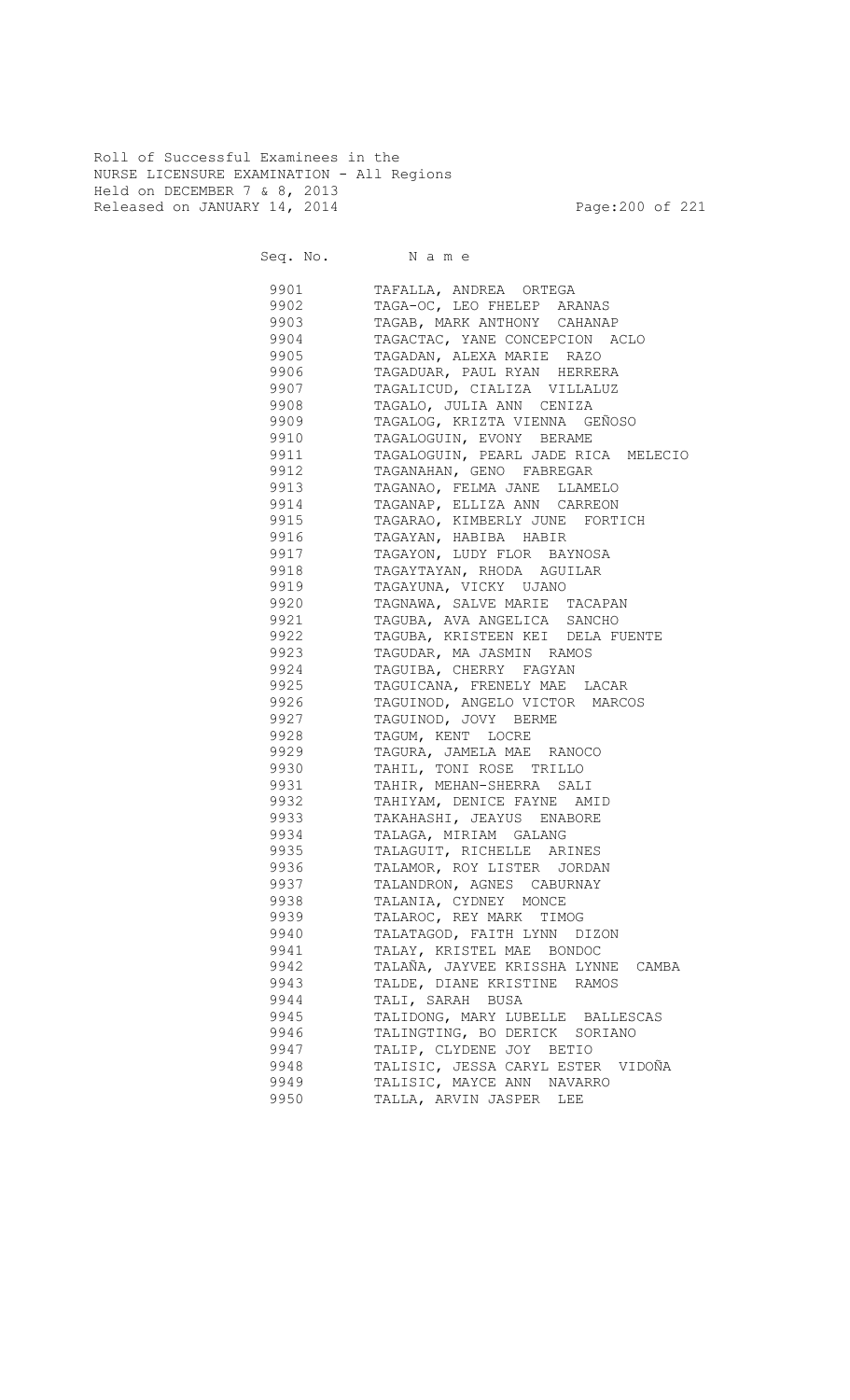Roll of Successful Examinees in the NURSE LICENSURE EXAMINATION - All Regions Held on DECEMBER 7 & 8, 2013 Released on JANUARY 14, 2014 **Page:201 of 221** 

Seq. No. Name

 9951 TALLEDO, MYKHA MIGUEL 9952 TALLO, HANNAH ANDREA GALACGAC 9953 TALON, JONATHAN CRUZ 9954 TALOSIG, STACY CAMILLE JAVIER 9955 TALOZA, LAUREN MAE RAVELO 9956 TAMANI, MICHAEL ESPERANZA 9957 TAMARGO, CHRISTINE CALDERON 9958 TAMAY, RIOGRACE FEROLIN 9959 TAMAYO, ANDREA MARIE IBARRA 9960 TAMAYO, JOHN LAUNOIS ZAYAS 9961 TAMAYO, NOAH JOMES SUBIDO 9962 TAMAYO, PAULINE ANNE OCAMPO 9963 TAMAYO, VENUS LARROZA 9964 TAMAÑO, GLADYS SANCHEZ 9965 TAMBALO, AIRA MAE FLORES 9966 TAMBALO, SEVILLA ROSE FABROS 9967 TAMBILAWAN, AIZA AMPUAN TAMBIS, MHELMAR DUCOYAN 9969 TAMBOLERO, MARIVIC ARIMBUYUTAN 9970 TAMBONG, MARIE ROSE VI TAPANG 9971 TAMI-ING, WEENDLE KILAYON 9972 TAMMANG, RUAINA MADDAS 9973 TAMONDONG, JOSEFA JOYCE CHUSON 9974 TAMONDONG, MARIA ROXANNE CARRERA<br>9975 TAMOR, JAN MARIE CABUDSAN TAMOR, JAN MARIE CABUDSAN 9976 TAMPARONG, HONEYLETTE BLANCHE GENEROSO 9977 TAMPUS, CHERYL DEGOLLACION 9978 TAN, ANA-YESSA ABDURASAD 9979 TAN, ANGELICA JOSEFINA GARAYGAY 9980 TAN, CHRISTIAN SAN JOSE 9981 TAN, DEBORAH MAE JOSE 9982 TAN, DESIRIE POMOY 9983 TAN, EDISON APELO 9984 TAN, ELEANAZE HONEY TAN 9985 TAN, FAYE ANDREA EVANGELISTA 9986 TAN, FRED JR CALMA 9987 TAN, IMIRWIN JEV CABANLIT 9988 TAN, JENNIFER JAYMALIN 9989 TAN, JIEZELLE ANN DOMAEL 9990 TAN, JOHN MELVIN SY 9991 TAN, JOSEPH CARLO ARAJA 9992 TAN, JOVAL ABALOS 9993 TAN, JULE IENN CALANOG 9994 TAN, JULIE ANN FERNANDEZ 9995 TAN, KASSANDRA PIA APOLINARIO 9996 TAN, KEVIN JAMES MURILLO 9997 TAN, MA PATRICIA TUMARAO 9998 TAN, MARIKHAR GEPANAGA 9999 TAN, MARY JEAN BONGOLTO 10000 TAN, MARY MICHELLE DACALAÑO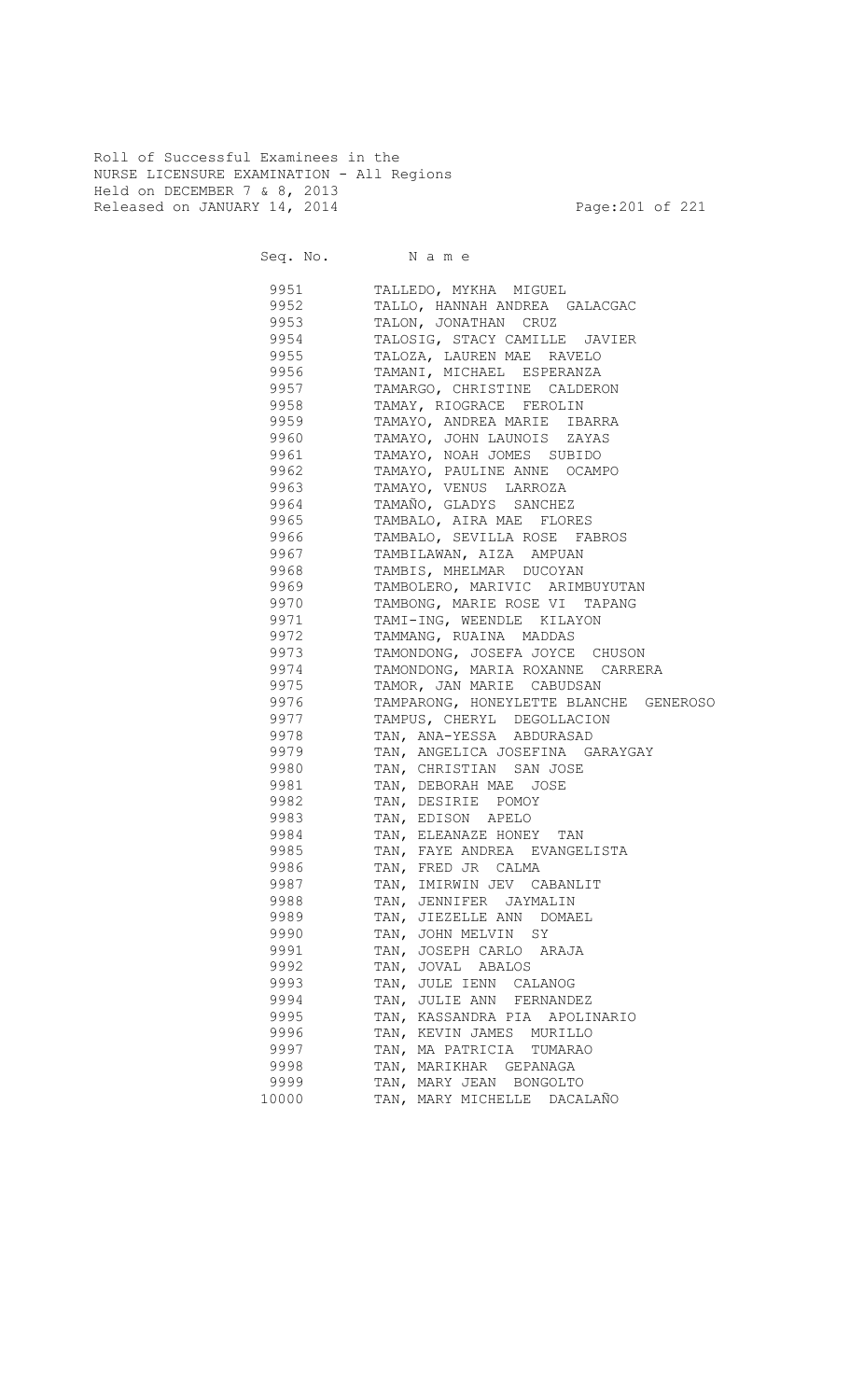Roll of Successful Examinees in the NURSE LICENSURE EXAMINATION - All Regions Held on DECEMBER 7 & 8, 2013 Released on JANUARY 14, 2014 **Page:202** of 221

| TAN, MARY PRINCESS VIOLET AGUIRRE<br>10001<br>10002<br>TAN, MICHELLE ANNE ONG<br>10003<br>TAN, NOELLE JANICA BELTRAN<br>TAN, ROMMERIC SANCHEZ<br>10004<br>TAN, SHEILA PEPAÑO<br>10005<br>10006<br>TAN-AWON, ARMIE DELA CERNA<br>TANCHOCO, MA CORAZON LONGALONG<br>10007<br>10008<br>TANCINCO, JOHN DON SEDIGO<br>10009<br>TANCINCO, KATHRINE AMA<br>10010<br>TANDOC, IVY ANN CORTEZ<br>10011<br>TANDOG, MARY MACASO<br>10012<br>TANEO, CRYSTAL GYLE PAZ<br>10013<br>TANEO, HARRY CHRIS AMPOYO<br>10014<br>TANGALIN, JASMIN MATIAS<br>TANGCAWAN, MANILYN MAE CARO<br>10015<br>TANGHAL, KRIZZY ANNE LATCHICA<br>10016<br>10017<br>TANGONAN, DIONAN MARI ATIENZA<br>TANGONAN, DOROTHEA JOY MATE<br>10018<br>TANGPUZ, JOFEN ANN HISOLER<br>10019<br>10020<br>TANGUILIG, MA JOSHUA CERAME<br>TANJER, SHEENA NILLAS<br>10021<br>TANKIAMCO, AIELA ELISE ALMENDRA<br>10022<br>TANQUE, RHAPONZEL HOPE SOMOSOT<br>10023<br>TANQUE, VALERIE HOPE GICO<br>10024<br>10025<br>TANQUEZON, BLISS AIRA CAPAPAS<br>TANTIADO, JESSA CAMEROS<br>10026<br>10027<br>TANZA, MILGENE SESE<br>10028<br>TAOY, KATHREEN EMILLE LAUREL<br>TAPANG, JOY CELE MALATE<br>10029<br>TAPARAN, ERIKA LYZA EVIDENTE<br>10030<br>TAPAT, MAY AN SHARON PINPIN<br>10031<br>TAPAY, CRISA FIL PLAZA<br>10032<br>TAPAYAN, CHARISSA BULASO<br>10033<br>TAPEC, MARY ROSE BONDOC<br>10034<br>TAPEL, DIANA DIN<br>10035<br>TAPIA, CARL FRANCIS MORALES<br>10036<br>TAPIOC, MERCHILLE ALIPO-ON<br>10037<br>10038<br>TAPITAN, SHERILYN ANNE CYPRESS<br>10039<br>TAPNIO, ARIEL MONTILLON<br>10040<br>TAPOSOK, LIANN JANE MUTIA<br>10041<br>TAPSI, AL-ADIL BADANG<br>10042<br>TAPURO, DONNEL ATON<br>10043<br>TARATINGAN, CADIDIA DITONGCOPUN<br>10044<br>TARAYA, RISQUEY SAMONTE<br>10045<br>TARCA, MIGUEL LUIS MODINA<br>TAROL, RAYMUND EUCOS<br>10046<br>10047<br>TARRAZONA, AUGGIE GRACE BOKO<br>10048<br>TARRONAS, MARRY ANN RETONDA<br>10049<br>TARROZA, RUEL DECOSTO<br>TARUC, ANA MARIELLA ZOSA<br>10050 | Seq. No. Name |  |
|---------------------------------------------------------------------------------------------------------------------------------------------------------------------------------------------------------------------------------------------------------------------------------------------------------------------------------------------------------------------------------------------------------------------------------------------------------------------------------------------------------------------------------------------------------------------------------------------------------------------------------------------------------------------------------------------------------------------------------------------------------------------------------------------------------------------------------------------------------------------------------------------------------------------------------------------------------------------------------------------------------------------------------------------------------------------------------------------------------------------------------------------------------------------------------------------------------------------------------------------------------------------------------------------------------------------------------------------------------------------------------------------------------------------------------------------------------------------------------------------------------------------------------------------------------------------------------------------------------------------------------------------------------------------------------------------------------------------------------------------------------------------------------------------------------------------------------------------------------------------------------------------------------------------------------------------------------------|---------------|--|
|                                                                                                                                                                                                                                                                                                                                                                                                                                                                                                                                                                                                                                                                                                                                                                                                                                                                                                                                                                                                                                                                                                                                                                                                                                                                                                                                                                                                                                                                                                                                                                                                                                                                                                                                                                                                                                                                                                                                                               |               |  |
|                                                                                                                                                                                                                                                                                                                                                                                                                                                                                                                                                                                                                                                                                                                                                                                                                                                                                                                                                                                                                                                                                                                                                                                                                                                                                                                                                                                                                                                                                                                                                                                                                                                                                                                                                                                                                                                                                                                                                               |               |  |
|                                                                                                                                                                                                                                                                                                                                                                                                                                                                                                                                                                                                                                                                                                                                                                                                                                                                                                                                                                                                                                                                                                                                                                                                                                                                                                                                                                                                                                                                                                                                                                                                                                                                                                                                                                                                                                                                                                                                                               |               |  |
|                                                                                                                                                                                                                                                                                                                                                                                                                                                                                                                                                                                                                                                                                                                                                                                                                                                                                                                                                                                                                                                                                                                                                                                                                                                                                                                                                                                                                                                                                                                                                                                                                                                                                                                                                                                                                                                                                                                                                               |               |  |
|                                                                                                                                                                                                                                                                                                                                                                                                                                                                                                                                                                                                                                                                                                                                                                                                                                                                                                                                                                                                                                                                                                                                                                                                                                                                                                                                                                                                                                                                                                                                                                                                                                                                                                                                                                                                                                                                                                                                                               |               |  |
|                                                                                                                                                                                                                                                                                                                                                                                                                                                                                                                                                                                                                                                                                                                                                                                                                                                                                                                                                                                                                                                                                                                                                                                                                                                                                                                                                                                                                                                                                                                                                                                                                                                                                                                                                                                                                                                                                                                                                               |               |  |
|                                                                                                                                                                                                                                                                                                                                                                                                                                                                                                                                                                                                                                                                                                                                                                                                                                                                                                                                                                                                                                                                                                                                                                                                                                                                                                                                                                                                                                                                                                                                                                                                                                                                                                                                                                                                                                                                                                                                                               |               |  |
|                                                                                                                                                                                                                                                                                                                                                                                                                                                                                                                                                                                                                                                                                                                                                                                                                                                                                                                                                                                                                                                                                                                                                                                                                                                                                                                                                                                                                                                                                                                                                                                                                                                                                                                                                                                                                                                                                                                                                               |               |  |
|                                                                                                                                                                                                                                                                                                                                                                                                                                                                                                                                                                                                                                                                                                                                                                                                                                                                                                                                                                                                                                                                                                                                                                                                                                                                                                                                                                                                                                                                                                                                                                                                                                                                                                                                                                                                                                                                                                                                                               |               |  |
|                                                                                                                                                                                                                                                                                                                                                                                                                                                                                                                                                                                                                                                                                                                                                                                                                                                                                                                                                                                                                                                                                                                                                                                                                                                                                                                                                                                                                                                                                                                                                                                                                                                                                                                                                                                                                                                                                                                                                               |               |  |
|                                                                                                                                                                                                                                                                                                                                                                                                                                                                                                                                                                                                                                                                                                                                                                                                                                                                                                                                                                                                                                                                                                                                                                                                                                                                                                                                                                                                                                                                                                                                                                                                                                                                                                                                                                                                                                                                                                                                                               |               |  |
|                                                                                                                                                                                                                                                                                                                                                                                                                                                                                                                                                                                                                                                                                                                                                                                                                                                                                                                                                                                                                                                                                                                                                                                                                                                                                                                                                                                                                                                                                                                                                                                                                                                                                                                                                                                                                                                                                                                                                               |               |  |
|                                                                                                                                                                                                                                                                                                                                                                                                                                                                                                                                                                                                                                                                                                                                                                                                                                                                                                                                                                                                                                                                                                                                                                                                                                                                                                                                                                                                                                                                                                                                                                                                                                                                                                                                                                                                                                                                                                                                                               |               |  |
|                                                                                                                                                                                                                                                                                                                                                                                                                                                                                                                                                                                                                                                                                                                                                                                                                                                                                                                                                                                                                                                                                                                                                                                                                                                                                                                                                                                                                                                                                                                                                                                                                                                                                                                                                                                                                                                                                                                                                               |               |  |
|                                                                                                                                                                                                                                                                                                                                                                                                                                                                                                                                                                                                                                                                                                                                                                                                                                                                                                                                                                                                                                                                                                                                                                                                                                                                                                                                                                                                                                                                                                                                                                                                                                                                                                                                                                                                                                                                                                                                                               |               |  |
|                                                                                                                                                                                                                                                                                                                                                                                                                                                                                                                                                                                                                                                                                                                                                                                                                                                                                                                                                                                                                                                                                                                                                                                                                                                                                                                                                                                                                                                                                                                                                                                                                                                                                                                                                                                                                                                                                                                                                               |               |  |
|                                                                                                                                                                                                                                                                                                                                                                                                                                                                                                                                                                                                                                                                                                                                                                                                                                                                                                                                                                                                                                                                                                                                                                                                                                                                                                                                                                                                                                                                                                                                                                                                                                                                                                                                                                                                                                                                                                                                                               |               |  |
|                                                                                                                                                                                                                                                                                                                                                                                                                                                                                                                                                                                                                                                                                                                                                                                                                                                                                                                                                                                                                                                                                                                                                                                                                                                                                                                                                                                                                                                                                                                                                                                                                                                                                                                                                                                                                                                                                                                                                               |               |  |
|                                                                                                                                                                                                                                                                                                                                                                                                                                                                                                                                                                                                                                                                                                                                                                                                                                                                                                                                                                                                                                                                                                                                                                                                                                                                                                                                                                                                                                                                                                                                                                                                                                                                                                                                                                                                                                                                                                                                                               |               |  |
|                                                                                                                                                                                                                                                                                                                                                                                                                                                                                                                                                                                                                                                                                                                                                                                                                                                                                                                                                                                                                                                                                                                                                                                                                                                                                                                                                                                                                                                                                                                                                                                                                                                                                                                                                                                                                                                                                                                                                               |               |  |
|                                                                                                                                                                                                                                                                                                                                                                                                                                                                                                                                                                                                                                                                                                                                                                                                                                                                                                                                                                                                                                                                                                                                                                                                                                                                                                                                                                                                                                                                                                                                                                                                                                                                                                                                                                                                                                                                                                                                                               |               |  |
|                                                                                                                                                                                                                                                                                                                                                                                                                                                                                                                                                                                                                                                                                                                                                                                                                                                                                                                                                                                                                                                                                                                                                                                                                                                                                                                                                                                                                                                                                                                                                                                                                                                                                                                                                                                                                                                                                                                                                               |               |  |
|                                                                                                                                                                                                                                                                                                                                                                                                                                                                                                                                                                                                                                                                                                                                                                                                                                                                                                                                                                                                                                                                                                                                                                                                                                                                                                                                                                                                                                                                                                                                                                                                                                                                                                                                                                                                                                                                                                                                                               |               |  |
|                                                                                                                                                                                                                                                                                                                                                                                                                                                                                                                                                                                                                                                                                                                                                                                                                                                                                                                                                                                                                                                                                                                                                                                                                                                                                                                                                                                                                                                                                                                                                                                                                                                                                                                                                                                                                                                                                                                                                               |               |  |
|                                                                                                                                                                                                                                                                                                                                                                                                                                                                                                                                                                                                                                                                                                                                                                                                                                                                                                                                                                                                                                                                                                                                                                                                                                                                                                                                                                                                                                                                                                                                                                                                                                                                                                                                                                                                                                                                                                                                                               |               |  |
|                                                                                                                                                                                                                                                                                                                                                                                                                                                                                                                                                                                                                                                                                                                                                                                                                                                                                                                                                                                                                                                                                                                                                                                                                                                                                                                                                                                                                                                                                                                                                                                                                                                                                                                                                                                                                                                                                                                                                               |               |  |
|                                                                                                                                                                                                                                                                                                                                                                                                                                                                                                                                                                                                                                                                                                                                                                                                                                                                                                                                                                                                                                                                                                                                                                                                                                                                                                                                                                                                                                                                                                                                                                                                                                                                                                                                                                                                                                                                                                                                                               |               |  |
|                                                                                                                                                                                                                                                                                                                                                                                                                                                                                                                                                                                                                                                                                                                                                                                                                                                                                                                                                                                                                                                                                                                                                                                                                                                                                                                                                                                                                                                                                                                                                                                                                                                                                                                                                                                                                                                                                                                                                               |               |  |
|                                                                                                                                                                                                                                                                                                                                                                                                                                                                                                                                                                                                                                                                                                                                                                                                                                                                                                                                                                                                                                                                                                                                                                                                                                                                                                                                                                                                                                                                                                                                                                                                                                                                                                                                                                                                                                                                                                                                                               |               |  |
|                                                                                                                                                                                                                                                                                                                                                                                                                                                                                                                                                                                                                                                                                                                                                                                                                                                                                                                                                                                                                                                                                                                                                                                                                                                                                                                                                                                                                                                                                                                                                                                                                                                                                                                                                                                                                                                                                                                                                               |               |  |
|                                                                                                                                                                                                                                                                                                                                                                                                                                                                                                                                                                                                                                                                                                                                                                                                                                                                                                                                                                                                                                                                                                                                                                                                                                                                                                                                                                                                                                                                                                                                                                                                                                                                                                                                                                                                                                                                                                                                                               |               |  |
|                                                                                                                                                                                                                                                                                                                                                                                                                                                                                                                                                                                                                                                                                                                                                                                                                                                                                                                                                                                                                                                                                                                                                                                                                                                                                                                                                                                                                                                                                                                                                                                                                                                                                                                                                                                                                                                                                                                                                               |               |  |
|                                                                                                                                                                                                                                                                                                                                                                                                                                                                                                                                                                                                                                                                                                                                                                                                                                                                                                                                                                                                                                                                                                                                                                                                                                                                                                                                                                                                                                                                                                                                                                                                                                                                                                                                                                                                                                                                                                                                                               |               |  |
|                                                                                                                                                                                                                                                                                                                                                                                                                                                                                                                                                                                                                                                                                                                                                                                                                                                                                                                                                                                                                                                                                                                                                                                                                                                                                                                                                                                                                                                                                                                                                                                                                                                                                                                                                                                                                                                                                                                                                               |               |  |
|                                                                                                                                                                                                                                                                                                                                                                                                                                                                                                                                                                                                                                                                                                                                                                                                                                                                                                                                                                                                                                                                                                                                                                                                                                                                                                                                                                                                                                                                                                                                                                                                                                                                                                                                                                                                                                                                                                                                                               |               |  |
|                                                                                                                                                                                                                                                                                                                                                                                                                                                                                                                                                                                                                                                                                                                                                                                                                                                                                                                                                                                                                                                                                                                                                                                                                                                                                                                                                                                                                                                                                                                                                                                                                                                                                                                                                                                                                                                                                                                                                               |               |  |
|                                                                                                                                                                                                                                                                                                                                                                                                                                                                                                                                                                                                                                                                                                                                                                                                                                                                                                                                                                                                                                                                                                                                                                                                                                                                                                                                                                                                                                                                                                                                                                                                                                                                                                                                                                                                                                                                                                                                                               |               |  |
|                                                                                                                                                                                                                                                                                                                                                                                                                                                                                                                                                                                                                                                                                                                                                                                                                                                                                                                                                                                                                                                                                                                                                                                                                                                                                                                                                                                                                                                                                                                                                                                                                                                                                                                                                                                                                                                                                                                                                               |               |  |
|                                                                                                                                                                                                                                                                                                                                                                                                                                                                                                                                                                                                                                                                                                                                                                                                                                                                                                                                                                                                                                                                                                                                                                                                                                                                                                                                                                                                                                                                                                                                                                                                                                                                                                                                                                                                                                                                                                                                                               |               |  |
|                                                                                                                                                                                                                                                                                                                                                                                                                                                                                                                                                                                                                                                                                                                                                                                                                                                                                                                                                                                                                                                                                                                                                                                                                                                                                                                                                                                                                                                                                                                                                                                                                                                                                                                                                                                                                                                                                                                                                               |               |  |
|                                                                                                                                                                                                                                                                                                                                                                                                                                                                                                                                                                                                                                                                                                                                                                                                                                                                                                                                                                                                                                                                                                                                                                                                                                                                                                                                                                                                                                                                                                                                                                                                                                                                                                                                                                                                                                                                                                                                                               |               |  |
|                                                                                                                                                                                                                                                                                                                                                                                                                                                                                                                                                                                                                                                                                                                                                                                                                                                                                                                                                                                                                                                                                                                                                                                                                                                                                                                                                                                                                                                                                                                                                                                                                                                                                                                                                                                                                                                                                                                                                               |               |  |
|                                                                                                                                                                                                                                                                                                                                                                                                                                                                                                                                                                                                                                                                                                                                                                                                                                                                                                                                                                                                                                                                                                                                                                                                                                                                                                                                                                                                                                                                                                                                                                                                                                                                                                                                                                                                                                                                                                                                                               |               |  |
|                                                                                                                                                                                                                                                                                                                                                                                                                                                                                                                                                                                                                                                                                                                                                                                                                                                                                                                                                                                                                                                                                                                                                                                                                                                                                                                                                                                                                                                                                                                                                                                                                                                                                                                                                                                                                                                                                                                                                               |               |  |
|                                                                                                                                                                                                                                                                                                                                                                                                                                                                                                                                                                                                                                                                                                                                                                                                                                                                                                                                                                                                                                                                                                                                                                                                                                                                                                                                                                                                                                                                                                                                                                                                                                                                                                                                                                                                                                                                                                                                                               |               |  |
|                                                                                                                                                                                                                                                                                                                                                                                                                                                                                                                                                                                                                                                                                                                                                                                                                                                                                                                                                                                                                                                                                                                                                                                                                                                                                                                                                                                                                                                                                                                                                                                                                                                                                                                                                                                                                                                                                                                                                               |               |  |
|                                                                                                                                                                                                                                                                                                                                                                                                                                                                                                                                                                                                                                                                                                                                                                                                                                                                                                                                                                                                                                                                                                                                                                                                                                                                                                                                                                                                                                                                                                                                                                                                                                                                                                                                                                                                                                                                                                                                                               |               |  |
|                                                                                                                                                                                                                                                                                                                                                                                                                                                                                                                                                                                                                                                                                                                                                                                                                                                                                                                                                                                                                                                                                                                                                                                                                                                                                                                                                                                                                                                                                                                                                                                                                                                                                                                                                                                                                                                                                                                                                               |               |  |
|                                                                                                                                                                                                                                                                                                                                                                                                                                                                                                                                                                                                                                                                                                                                                                                                                                                                                                                                                                                                                                                                                                                                                                                                                                                                                                                                                                                                                                                                                                                                                                                                                                                                                                                                                                                                                                                                                                                                                               |               |  |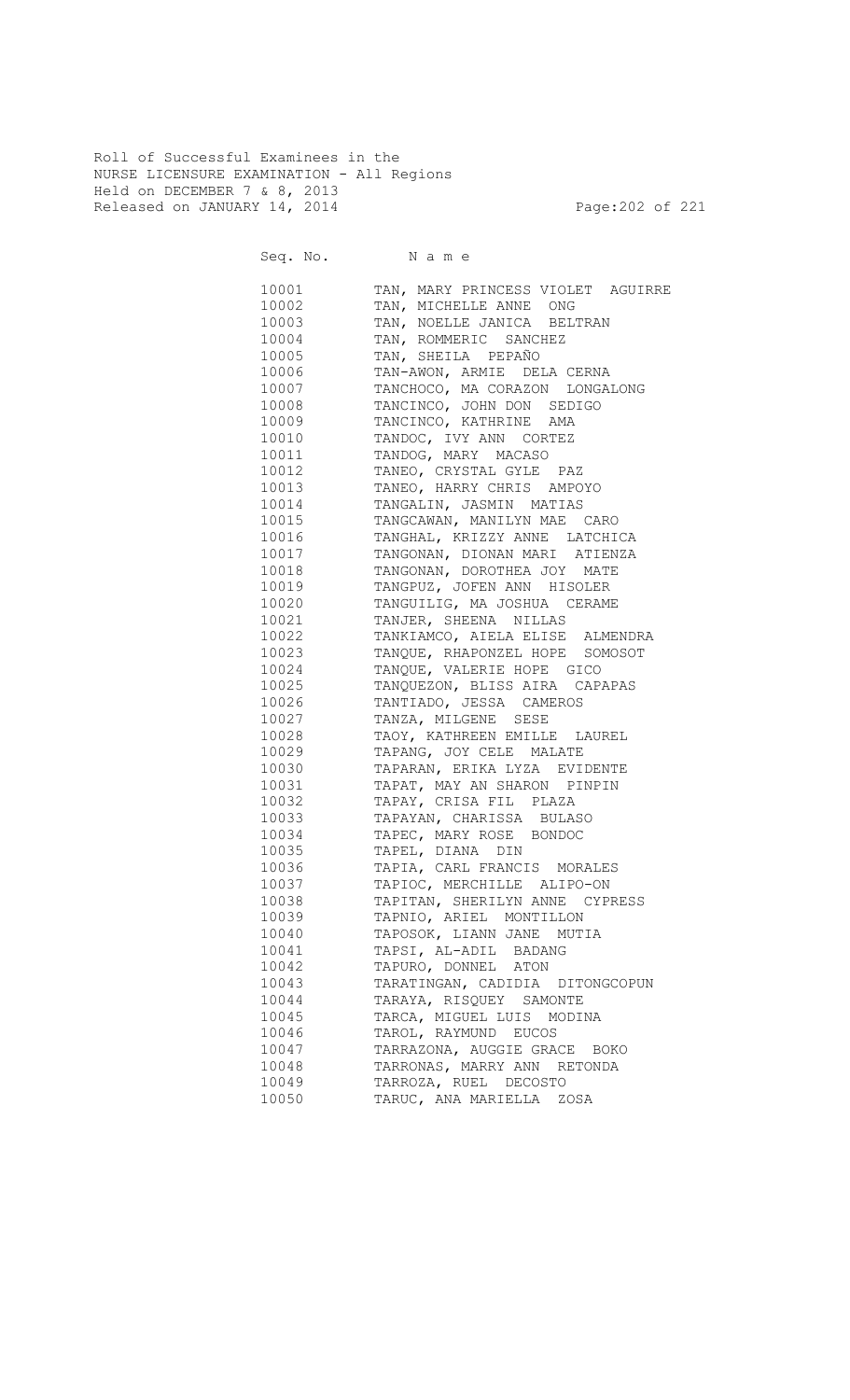Roll of Successful Examinees in the NURSE LICENSURE EXAMINATION - All Regions Held on DECEMBER 7 & 8, 2013 Released on JANUARY 14, 2014 **Page:203 of 221** 

Seq. No. Name

 10051 TARUN, LIEZEL BAQUIRAN 10052 TARUN, LILET BAQUIRAN 10053 TATAD, QUEEN ELTHAN CABILLAR 10054 TATING, MARY JANE VILLEGAS<br>10055 TATLONGHARI, KEVIN BRYAN A TATLONGHARI, KEVIN BRYAN AGUILERA 10056 TATON, STEPHANIE LIBO-ON 10057 TAUNAN, JOHN ANGELO ARTATES 10058 TAUTHO, JANICA MARIE SARIEGO<br>10059 TAUYAN, JAIME JR CALAUNAN 10059 TAUYAN, JAIME JR CALAUNAN 10060 TAVERA, ANGELIQUE GOLEZ 10061 TAY, MARYZELLE ENRIQUEZ 10062 TAYAG, MARIA ROSE ANNE GATPOLINTAN 10063 TAYAG, PATRISHA MARIE NICDAO 10064 TAYAO, BERNARD ESPIRITU 10065 TAYAO, EFEM MONTECALVO 10066 TAYCO, NIMLY ROSE MACARIO 10067 TAYLAN, CHARISSE LADIA TAYONA, MERCY GRACE GARCIA 10069 TAÑAJURA, JINIVA LIGUTOM 10070 TAÑEDO, FAITH LOVE DAVID 10071 TAÑO-AN, BLESSIE LYNE FERNANDEZ 10072 TE, BRYAN LYNSON REYES 10073 TE, JANELLE ALLYNE LIM 10074 TE-ELAN, ABEGAIL PRINCESS APLINAN<br>10075 TECSON, JASPER AQUINO TECSON, JASPER AQUINO 10076 TEGIO, JHON CARLO SUMALLO 10077 TEGLIA, OLIVIA IGNACIO 10078 TEJADA, JESSIE JAVIER 10079 TEJADA, MARY KRISTINE PRICELLE DEL ROSARIO 10080 TEJADA, SHERRY JANE FLORES 10081 TEJADO, LIN ESTELL GASPARILLO 10082 TEJANO, KAYE NIKKOLLE MUTIA 10083 TEJANO, MAE KIRSTIE CAPISAN 10084 TEJANO, MONIQUE GALE BERTULFO 10085 TEJERO, KAYE ANGELIC EPI TALLEDO 10086 TEJONES, JOMIE DACALLOS 10087 TEJONES, MA JOYZA GUERRERO 10088 TELAN, ELMIE BULAN 10089 TELCAGAN, JANET MONTES 10090 TELESFORO, BOGART PRANDAS 10091 TEMONIO, KERVIN URBINA 10092 TEMPLADO, DWAYNE COSTO 10093 TENDAN, TROY TIAGA 10094 TENERIFE, JAN MICHAEL NOTO 10095 TENG, MICHAELANGELO JR IBE 10096 TENORIA, EVA MARIE CHIN 10097 TENORIO, ARTIZA VALDEHUESA 10098 TENORIO, LEY AVBIEGAIL GAMBA 10099 TENORIO, MARIBEL AREGLO 10100 TEODORO, ALETHEA FAITH QUERIDO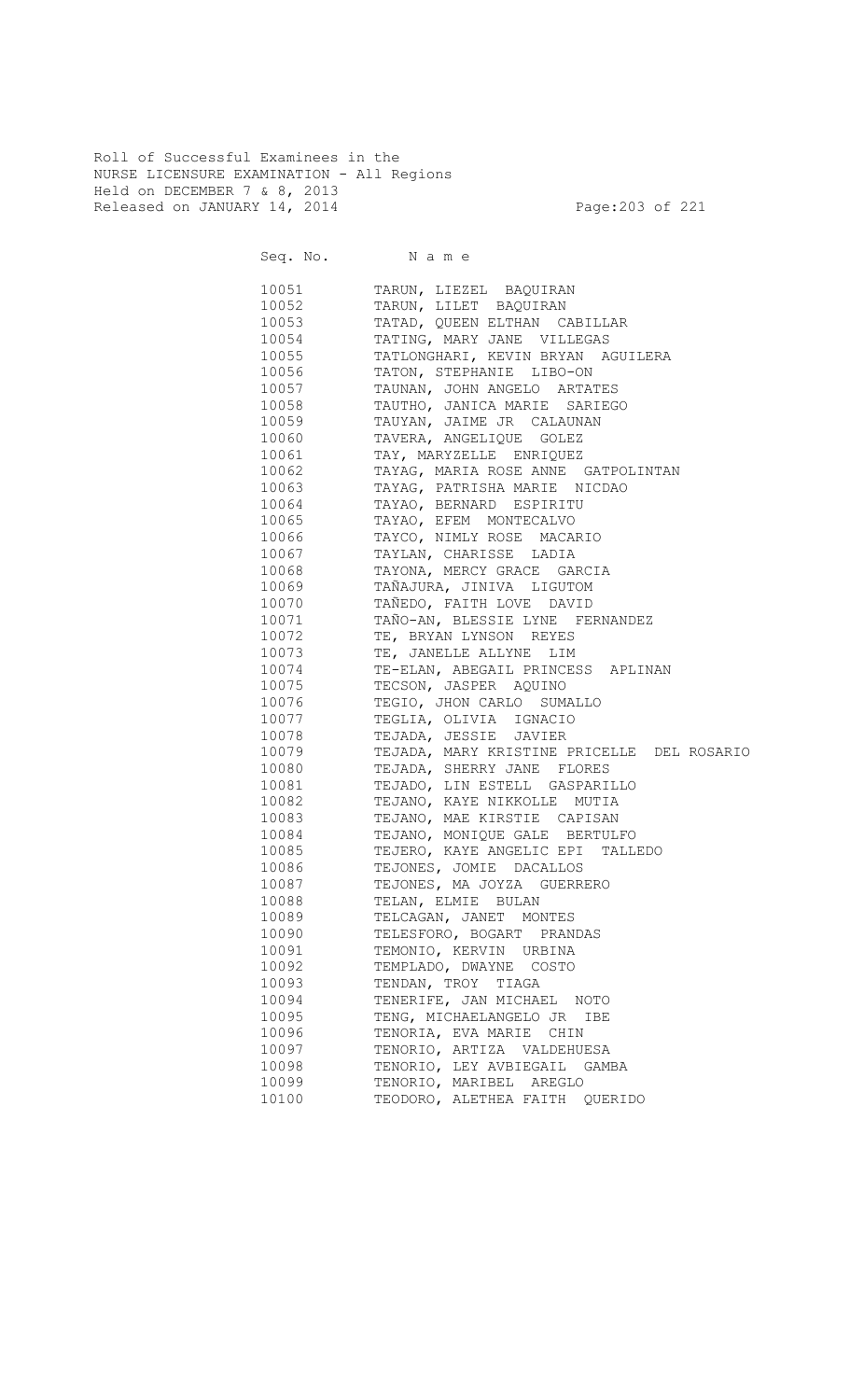Roll of Successful Examinees in the NURSE LICENSURE EXAMINATION - All Regions Held on DECEMBER 7 & 8, 2013 Released on JANUARY 14, 2014 **Page:204 of 221** 

Seq. No. Name 10101 TEODORO, LEEROY DON 10102 TEODORO, PRINCESS ALBAO 10103 TEODOSIO, ALYSSA MAY SALAZAR 10104 TEOLOGO, DIONY JR NEGOSA<br>10105 TEOPE, NOVA MAE ADAPON TEOPE, NOVA MAE ADAPON 10106 TEORIMA, CHERRY MAY ANTONES 10107 TEOXON, HANALYSSA BUNAC 10108 TEPPANG, MARITESS LOPEZ<br>10109 TEOUIS, KAIROS JOHN ODC TEQUIS, KAIROS JOHN ODCHIGUE 10110 TERO, ANALENE VASQUEZ 10111 TEROSA, HENRIETTE PALACIOS 10112 TERRADO, VENUS ELGIN 10113 TERRENATE, JOSE JEROME MAQUILAN 10114 TERUEL, ELLAINE JOY 10115 TERUEL, JAN MICHAEL VINCENT TASIO 10116 TESANI, KAREN ORTIGUERO 10117 TESORO, CAROLINA BLESSIE GILBOLINGO TESORO, GYKKA GARITA 10119 TESORO, JESLEN BANGAOIL 10120 TESORO, JOHNREY JUAN 10121 TESORO, WINDY BULAN 10122 TESTADO, ARNEL BALDADO 10123 TESTADO, SHEILA BALAGAT 10124 TETANGCO, KELVIN ORILLA<br>10125 TEVES, ALEXIS NICHOLE OI TEVES, ALEXIS NICHOLE ORTIZ 10126 TEVES, FERRY GRECCO OBLIGAR 10127 TEVES, GRACE SALUMBIDES 10128 TEVES, JAN PROSPER YU 10129 TEVES, MICHAEL ANGELO RABAYA 10130 TEVES, PAOLO GABRIEL GUEVARA 10131 TEÑEDO, EDUARD GUIA 10132 THEA, JAMILA MAE CORPUZ 10133 THOMPSON, ALFRIMA AQUINO 10134 TIANCHON, KAREN CUSTODIO 10135 TIANES, MISCHEL DELA CRUZ 10136 TIANGCO, DANILLE LIBUNAO 10137 TIANGSON, JULIE ANNE MEJIA 10138 TIBON, LEIGH RUPERT VASQUEZ 10139 TIBUNG, ERICSON MANINGO 10140 TICZON, MELINDA MASDO 10141 TIDALGO, KRIZMARIE BASE 10142 TIERRA, MAY ANSULA 10143 TIGCANGAY, MARITESS FIANYA-AO 10144 TIGLAO, BRIGITTE ANNE MIGUEL 10145 TIGLAO, JENILYNE MENDOZA 10146 TIJIDOR, JOHN RAYNALD LEGASPI 10147 TILLES, FLAMARIE LOZANO 10148 TILLO, JEPSIAN PEÑAFLOR 10149 TILLO, KENT PAUL MARAÑA 10150 TIMBAS, RICHARD EFONDO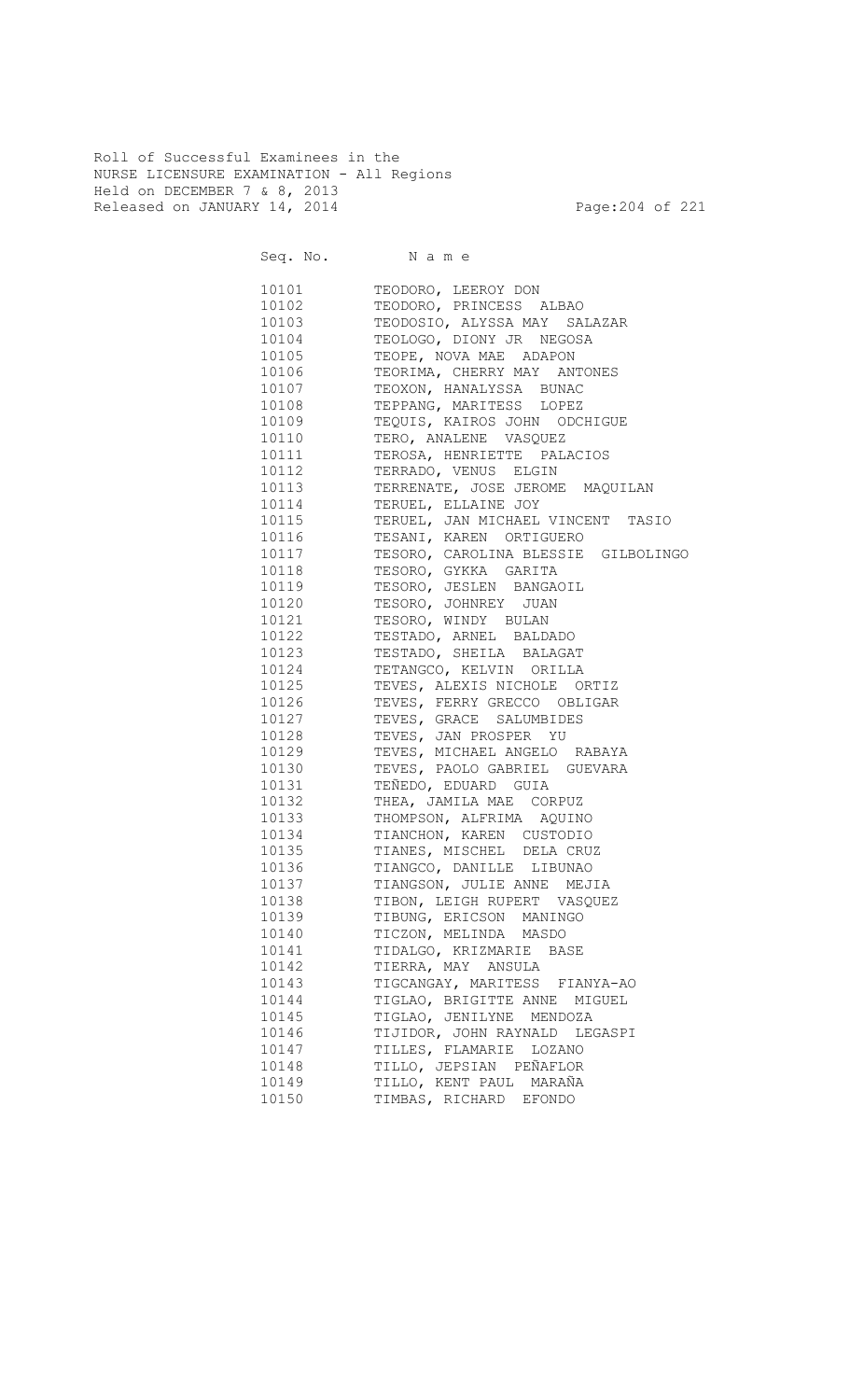Roll of Successful Examinees in the NURSE LICENSURE EXAMINATION - All Regions Held on DECEMBER 7 & 8, 2013 Released on JANUARY 14, 2014 **Page:205 of 221** 

Seq. No. Name 10151 TIMMANGO, CHERRY ALLAGA 10152 TIMOTEO, JELYN ENRIQUEZ 10153 TINACO, MICHAEL JOHN REBUCAS 10154 TINAMPAY, RACHELLE ANGELI CASTRO<br>10155 TINAPAY, AL QUEEN URSAL 10155 TINAPAY, AL QUEEN URSAL 10156 TINASAS, ANNE JILLIAN DEYPALUBOS 10157 TINDUGAN, PRINCESS ROSANNA ELEP 10158 TING, AMADO JR MONIS 10159 TINGCAY, MA JOSAN ROSE CAMBRONERO 10160 TINGSON, DAISIREE SHANE SALES 10161 TINGSON, JANICE ONG 10162 TINGSON, JESA ROSE DELES 10163 TINGSON, MARY JANE BUTRON 10164 TINIO, RAIZY DOLOR 10165 TINOY, LENIE PACADA 10166 TINSAY, MARIA EDNA LOPEZ 10167 TIO, RIA MAE DE CASTRO<br>10168 TIONGCO, WERINA VITUG TIONGCO, WERINA VITUG 10169 TIONGSON, HAZELYN JOY RICO 10170 TIONKO, KRISTINE JOY LONGNO 10171 TIRADO, VENICE JAYME 10172 TIRO, KEVIN CLYDE SARVIDA 10173 TIROL, GEISON KENNETH FRANCISCO<br>10174 TIROL, MARIAN LAZARTE 10174 TIROL, MARIAN LAZARTE<br>10175 TITAR, GRETCHELLE LOU TITAR, GRETCHELLE LOU DAPITON 10176 TITULAR, SILVER LEAH HERRERO 10177 TIU, KARL FRANCIS GARAY 10178 TIU, KIM KAYNE JOHN GABUYA 10179 TIUKENG, SHARLA MAY ABAB 10180 TIVIDAD, MIKHAEL ANJELO SILVA 10181 TIZON, JHANN IRIS MICHELLE REMOLANO 10182 TO, JANVENETH PAGLINAWAN 10183 TOBIAS, BETHRICIA MARI GROVE 10184 TOBIAS, LEAH ANGELA SABALBORO 10185 TOBIAS, WILMA BAUTO 10186 TOCA, JEANETTE PORTANA 10187 TODA, EDRALYN TINDA-AN 10188 TOGON, KEVIN JOHN BAYLOSIS 10189 TOH, ALFIE MICOLE LIEN 10190 TOHOY, EVAN CRISTY SULLIVAN 10191 TOLEDO, IAN JASSON CABUSAS 10192 TOLEDO, IZZII STEPHEN AGUILAR 10193 TOLEDO, RAYMUND BUDOMO 10194 TOLENTINO, ARABELLE LACAP 10195 TOLENTINO, BON CARLO NIEM 10196 TOLENTINO, CAMILLE BONGAIS 10197 TOLENTINO, CARLO PEREZ<br>10198 TOLENTINO, GLENN ANGEL TOLENTINO, GLENN ANGEL 10199 TOLENTINO, JENNEBETH LAYBA 10200 TOLENTINO, JENNILYN VALENZUELA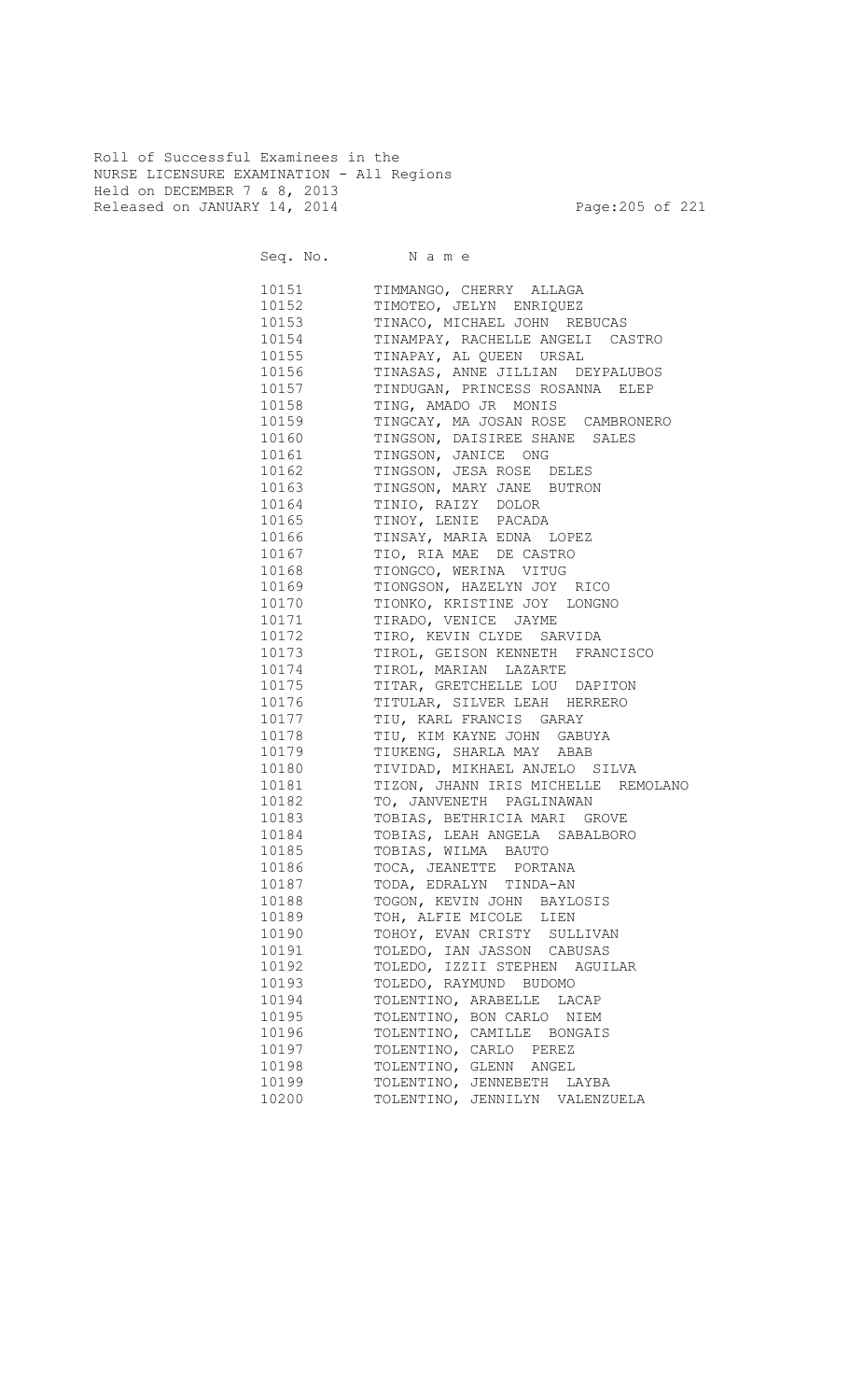Roll of Successful Examinees in the NURSE LICENSURE EXAMINATION - All Regions Held on DECEMBER 7 & 8, 2013 Released on JANUARY 14, 2014 **Page:206 of 221** 

| Seq. No. Name |                                      |
|---------------|--------------------------------------|
| 10201         | TOLENTINO, JEORIZZE WONG             |
| 10202         | TOLENTINO, JOANA MARIE TARUC         |
| 10203         | TOLENTINO, KATRINA MAE NACUA         |
| 10204         | TOLENTINO, KHRYZIA CARLYNE TANGUILIG |
| 10205         | TOLENTINO, KRISTINE CHARIE GUTIERREZ |
| 10206         | TOLENTINO, LADY MAE NODALO           |
| 10207         | TOLENTINO, MA DAWN MALABANAN         |
| 10208         | TOLENTINO, MARGIE SAMONTINA          |
| 10209         | TOLENTINO, MARIA CHESKA FRANCO       |
| 10210         | TOLENTINO, RONA JOY GAMBOA           |
| 10211         | TOLENTINO, ROSE KIMBERLY JAUGAR      |
| 10212         | TOLENTINO, VILIJANE ALCORIZA         |
| 10213         | TOLENTINO, YASHIMA SALATAN           |
| 10214         | TOLENTINO, YURENKA TORRES            |
| 10215         | TOLETE, SHIELA JAEH NGIPOL           |
| 10216         | TOLIBAS, ROCYNTH BERGUIA             |
| 10217         | TOLO, AARON NICOLIE PALOMO           |
| 10218         | TOLONES, JRYL TEJAM                  |
| 10219         | TOLOSA, IVAN RAY ANINO               |
| 10220         | TOLOSA, NADINE ELIZA IBRADO          |
| 10221         | TOLOSA, TRISHA ESPIRITU              |
| 10222         | TOMAMBILING, MICHAEL VINCENT LARA    |
| 10223         | TOMAMBO, PSALMS NEIL SIDRELL CEDEÑO  |
| 10224         | TOMARO, IYA DOROMAL                  |
| 10225         | TOMAS, APRIL TRIXY BALBUENA          |
| 10226         | TOMAS, KIMBERLIE DELA MERCED         |
| 10227         | TOMAS, MARIE PAZ ACADEMIA            |
| 10228         | TOMAZAR, KAY ADELAIDE                |
| 10229         | TOMBAGA, SHERDON MARK AGYAO          |
| 10230         | TOMOGDON, LORI KAY MANDI             |
| 10231         | TOMOGON, JADE VALLEY CANOY           |
| 10232         | TONGCUA, CARMELLA ADUCAL             |
| 10233         | TONGOL, JOANNA MARIE BUGAOISAN       |
| 10234         | TONKO, KATHLEEN MARIE DELA LLANA     |
| 10235         | TORAJA, CHUNDY DAPURAN               |
| 10236         | TORCELERO, MINALYN CASTRO            |
| 10237         | TORDA, AILEEN CASILIAN               |
| 10238         | TORIBIO, NOVE FLOR RAMOS             |
| 10239         | TORILLA, FLORDELIZE GALVE            |
| 10240         | TORILLO, TERESA JANE IGANG           |
| 10241         | TORIO, HERNALYN DIEMSEN              |
| 10242         | TORLAO, CATHERINE ANN TOL            |
| 10243         | TORMES, AIZEL MAY CARIÑO             |
| 10244         | TOROY, DEE JAY MAYBAY                |
| 10245         | TOROY, SHAH REZA KHO                 |
| 10246         | TORRALBA, ADRIEL VENTURA             |
| 10247         | TORRALBA, ALMENA LORA GIPANAO        |
| 10248         | TORRALBA, HONILET DALOG              |
| 10249         | TORRALBA, LOU MARNIE GALLARDO        |
| 10250         | TORRALBA, NIÑA ROSE CUBILLAS         |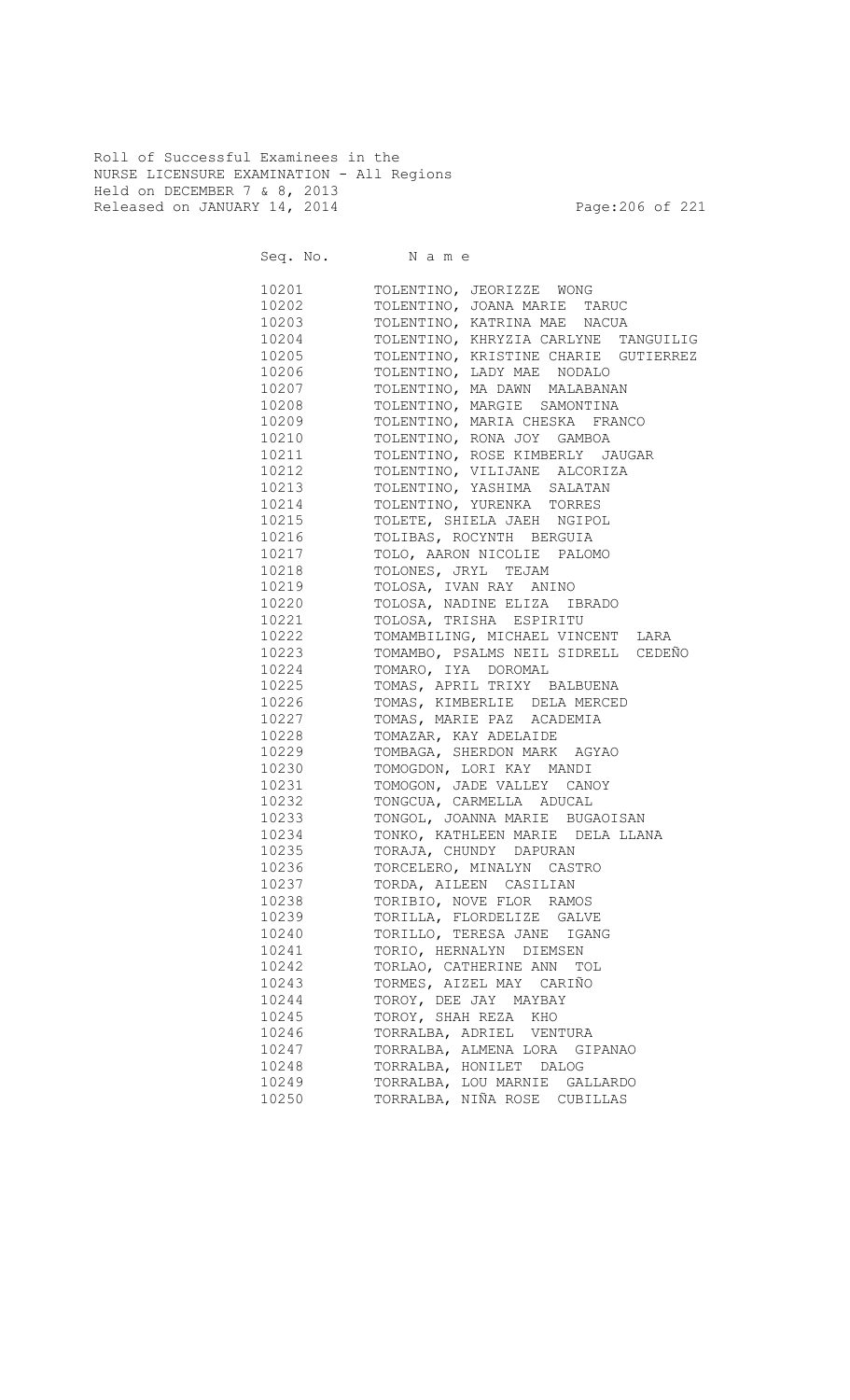Roll of Successful Examinees in the NURSE LICENSURE EXAMINATION - All Regions Held on DECEMBER 7 & 8, 2013 Released on JANUARY 14, 2014 **Page:207** of 221

|       | Seq. No. Name                            |
|-------|------------------------------------------|
| 10251 | TORRALBA, ROMELYN CHRISTINE CRUZ         |
| 10252 | TORRE, NEIL WILLIAM GONZALES             |
| 10253 | TORREA, GELIZA NIEVES                    |
| 10254 | TORRECAMADA, ELOISA ERISPE               |
| 10255 | TORREFRANCA, JASON RAY GILOS             |
| 10256 | TORREGOSA, DARYLL GIL CORDOVA            |
| 10257 | TORRENUEVA, EVANGELINE MANATAD           |
| 10258 | TORRENUEVA, MARY ANN LUTERO              |
| 10259 | TORRERES, NICEL ANN MANDERICO            |
| 10260 | TORRES, CECILLE MAE LIM                  |
| 10261 | TORRES, CHARMAINE KATE MOSQUERRA         |
| 10262 | TORRES, DON RAFAEL IÑIGO                 |
| 10263 | TORRES, EDGAR JR TEE                     |
| 10264 | TORRES, EUNICE JOYCE DESPABELADERAS      |
| 10265 | TORRES, GILLIE CLAIRE DE LARA            |
| 10266 | TORRES, JEJE FAITH BONGABONG             |
| 10267 | TORRES, JOHN FREDERICK PAISTE            |
| 10268 | TORRES, KAYESHE SUCALDITO                |
| 10269 | TORRES, KEVIN CORPUZ                     |
| 10270 | TORRES, LALAINE ANNE CABALLERO           |
| 10271 | TORRES, MARJORIE JOYCE FAJARDO           |
| 10272 | TORRES, NATASHA KIM GUANZON              |
| 10273 | TORRES, NICOLE DENICE MELODIAS           |
| 10274 | TORRES, PAULINE BIANCA GALA              |
| 10275 | TORRES, RICHARD MEJIA                    |
| 10276 | TORRES, ROXANNE LAMASAN                  |
| 10277 | TORRES, SHIELA MAY DELIN                 |
| 10278 | TORTOLA, ALYZZA MAE BARREDO              |
| 10279 | TOTANES, NEIL JOHN ISAAC MERCIALES       |
| 10280 | TOTOH, REEHAN TABI                       |
| 10281 | TRAJANO, JAYSON YBO                      |
| 10282 | TRANQUILLERO, ANIE LAVALLE               |
| 10283 | TRASPORTO, HONNEE JEAN BOISER            |
| 10284 | TRAYCO, KISSAH MARIE AGUSTIN             |
| 10285 | TREFT, BEVERLY BUHAT                     |
| 10286 | TRESBALLES, DANELEAN PANTALEON           |
| 10287 | TRESPICIO, JANINE CHUANICO               |
| 10288 | TRESVALLES, KRISTINA DE GUZMAN           |
| 10289 | TRIBUNSAY, LONA GRACE DIESMO             |
| 10290 | TRILLES, MARINEL ALCANTARA               |
| 10291 | TRILLO, CRESSABELLE RHEA ERLETTE LICAYAN |
| 10292 | TRINIDAD, ANA MAY FOJAS                  |
| 10293 | TRINIDAD, BERNADETTE ANN NOCEDA          |
| 10294 | TRINIDAD, EARL TONY LAPPAY               |
| 10295 | TRINIDAD, ELLEN MAY CHAVEZ               |
| 10296 | TRINIDAD, GLADYS MAE DIGAN               |
| 10297 | TRINIDAD, JANE MENDEZ                    |
| 10298 | TRINIDAD, JESSIELYN ESPINOSA             |
| 10299 | TRINIDAD, JOBEL REGATO                   |
| 10300 | TRINIDAD, JOHN FETALVER                  |
|       |                                          |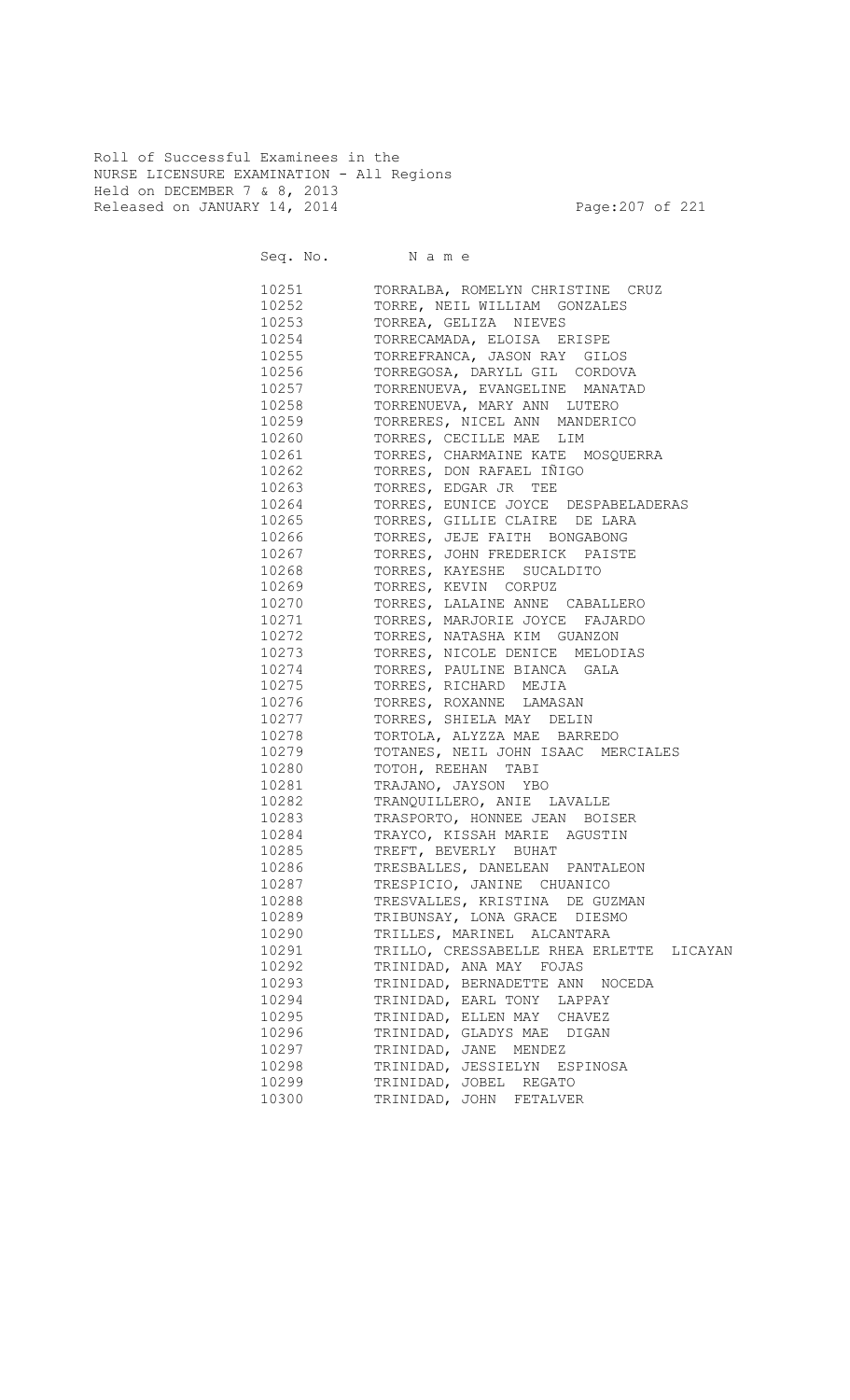Roll of Successful Examinees in the NURSE LICENSURE EXAMINATION - All Regions Held on DECEMBER 7 & 8, 2013 Released on JANUARY 14, 2014 **Page:208 of 221** 

Seq. No. Name 10301 TRINIDAD, KATHERINE ACIERTO 10302 TRINIDAD, RAYMOND DARYL TROY GERONA 10303 TRINOS, ANGELICA GARQUE 10304 TRIVILEGIO, VANESSA UMAHAG<br>10305 TRIÑANES, KEVIN MORON TRIÑANES, KEVIN MORON 10306 TRIÑO, RODESSA ERIKA BIASON 10307 TRONCO, RHEA LOVE IÑIGO 10308 TRONGOY, JED CARO 10309 TRONO, ANN JERICHA PALISOC 10310 TROZZI, RAQUEL LEAH JADE DAGOY 10311 TSOI, REAH ANA GIGATARAS 10312 TUA, BAI-OMARAH SINAPAN 10313 TUAN, JEZREEL MATUGUINA 10314 TUARES, BRENT BARTOLOME 10315 TUASTOMBAN, JAY BUHISAN 10316 TUAZON, CASSANDRA LOUISE ALILING 10317 TUAZON, KRIZZA LYZA NARISMA<br>10318 TUAZON, MARY ROSE GALON TUAZON, MARY ROSE GALON 10319 TUBAN, ROMEO EVAN TORRES 10320 TUBANG, MARNELLE KRISTEL QUESIDO 10321 TUBBALI, MICHELLE ANGELICA ARELLANO 10322 TUBERA, CASSANDRA AYOP 10323 TUBERA, GRACIELLE DEANNE BARRIOS 10324 TUBES, CARINA BALDIZAR 10325 TUBIANO, ZARAH JANE HONGAYO 10326 TUBIERA, PRINCESS DOMINGO 10327 TUBIGAN, KRISTINE MAE AURORA 10328 TUBIL, MA EVA POLIGRATES 10329 TUBONGBANUA, KIMBERLY CLAIRE DUMAPIAS 10330 TUCAY, MARJORIE ERMAC 10331 TUDLONG, KAMBIE GRAIL AGWAKING 10332 TUDTUD, MICHAEL KINJI ESPINOSA 10333 TUGAHAN, JACQUELYN CASTILLON 10334 TUGAY, ROSE CHARLYN RABELAS 10335 TUGUINAY, MARGELYN BATINAN 10336 TULAGAN, BENJIELYN ORPILLA 10337 TULALI, MARY JANE TALAY 10338 TULALIAN, CHRISTINE ANN ALBERTO 10339 TULAYTAY, SHEILA EDESAH MELECIO 10340 TULIO, LESTER ABELLO 10341 TUMA-UB, JULIE ANN ESPEJO 10342 TUMACDER, KRISTINE TAYLAN 10343 TUMALA, LIELA MAE ANGHAG 10344 TUMALIUAN, BARBIE JOY TUMALIUAN 10345 TUMAMAO, SHEILA MAE ABELLO 10346 TUMAMUT, ROSSDEAN AUGGIE BUSTILLO 10347 TUMANDA, RYAN CHRISTOPHER TABILIN 10348 TUMANDAO, ANNE MARIE UY 10349 TUMANDAO, RENALYN NALAZON 10350 TUMANENG, ABRAHAM BALUYOT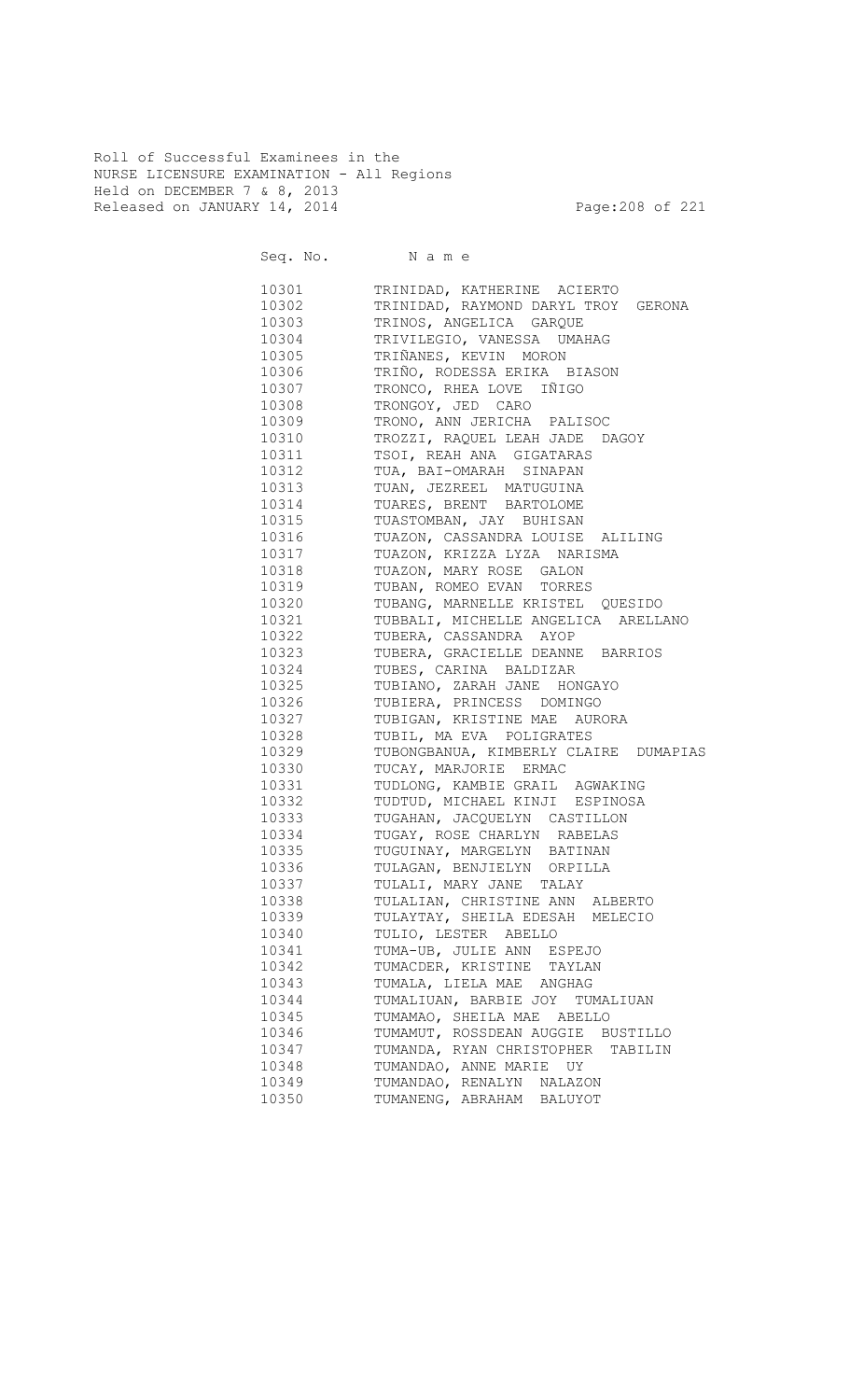Roll of Successful Examinees in the NURSE LICENSURE EXAMINATION - All Regions Held on DECEMBER 7 & 8, 2013 Released on JANUARY 14, 2014 **Page:209 of 221** 

Seq. No. Name 10351 TUMANG, ISAAC FRANCIS VILLANUEVA 10352 TUMANGUIL, LEIZEL BALINUYOS 10353 TUMANGUIL, ROSEMARIE AQUINO 10354 TUMARU, CHARMAIGNE ABUYUAN<br>10355 TUMBAGA, FUNDADOR LOVINA TUMBAGA, FUNDADOR LOVINA 10356 TUMBAGA, MAY CRISTEL BACCANI 10357 TUMBAGA, ROXANNE LEE CALIZO 10358 TUMESA, ROSE CLARENCE BONILLA 10359 TUMULAK, MAE FLOR OLANDA 10360 TUMURAN, RONA FAITH ALARCON 10361 TUNGPALAN, TONIQUEL BERNARDO 10362 TUNQUE, PATRICIA KRIZELLE NATIVIDAD 10363 TUPAS, ARIANE PEARL ESMILLA 10364 TUPAS, IVY LORRENS SY 10365 TUPAS, JOSEPHINE ESPINA 10366 TUPAS, MARIA LUISA LACUBTAN 10367 TUPAS, MAUREEN GULMATICO<br>10368 TUQUIB, ALLONA MAE RIZAL 10368 TUQUIB, ALLONA MAE RIZALDO 10369 TURALBA, CLEAH ONGONION 10370 TURANG, PEARL IVY JOYCE INOCENCIO 10371 TURANG, SERRIE MAY NAZARETA 10372 TURCO, KIRK RUSSEL LIZADA 10373 TURIANO, EDIELHET ROMERO 10374 TURIJA, JUAN CARLO LOPEZ-VITO<br>10375 TURING, JOLLIE ANN LAPOJAPO TURING, JOLLIE ANN LAPOJAPO 10376 TURINGAN, PATRICIA CRISTINA PAZ OROZCO 10377 TURINGAN, YVETE RUSTINE PAGULAYAN 10378 TUTOH, HANADEE SAID 10379 TUTOR, SHEILA JANE MARQUEZ 10380 TUZAN, JAKE ANTHONY SALE 10381 TY, ANNIE CLAIRE SOMERA 10382 TY, ANNIE KLIENE SOMERA 10383 TY, DEVENSON RHAE ALEGRE 10384 TYSON, KIMBERLY BAJURA 10385 UBALDO, CRISTINE IGNACIO 10386 UBALDO, JULIETA KAYSEN MAE NACIONAL 10387 UBALDO, LAURENCE DE LEON 10388 UBAMOS, MA CHRISTINA CASTROVERDE 10389 UBANDO, JUNETH SIENES 10390 UBASA, INNA BEATRICE SUNDONG 10391 UBAY-UBAY, ROCHELLE MARIE LIM 10392 UBUNGEN, MICHELLE TRINIDAD 10393 UDDIN, AFNAN MOHAMMED AFSAR 10394 UDDIN, FHERWINA KALBI 10395 UDDIN, SHAIRMA KALBI 10396 UDDOH, MONAFARRAH MADJILON 10397 UGABAN, MELANIE PERALTA 10398 UGALDE, CHARMAINE BAUTISTA 10399 ULANDAY, DALIA DELA CRUZ 10400 ULEP, JASPER ANDREW SANTOS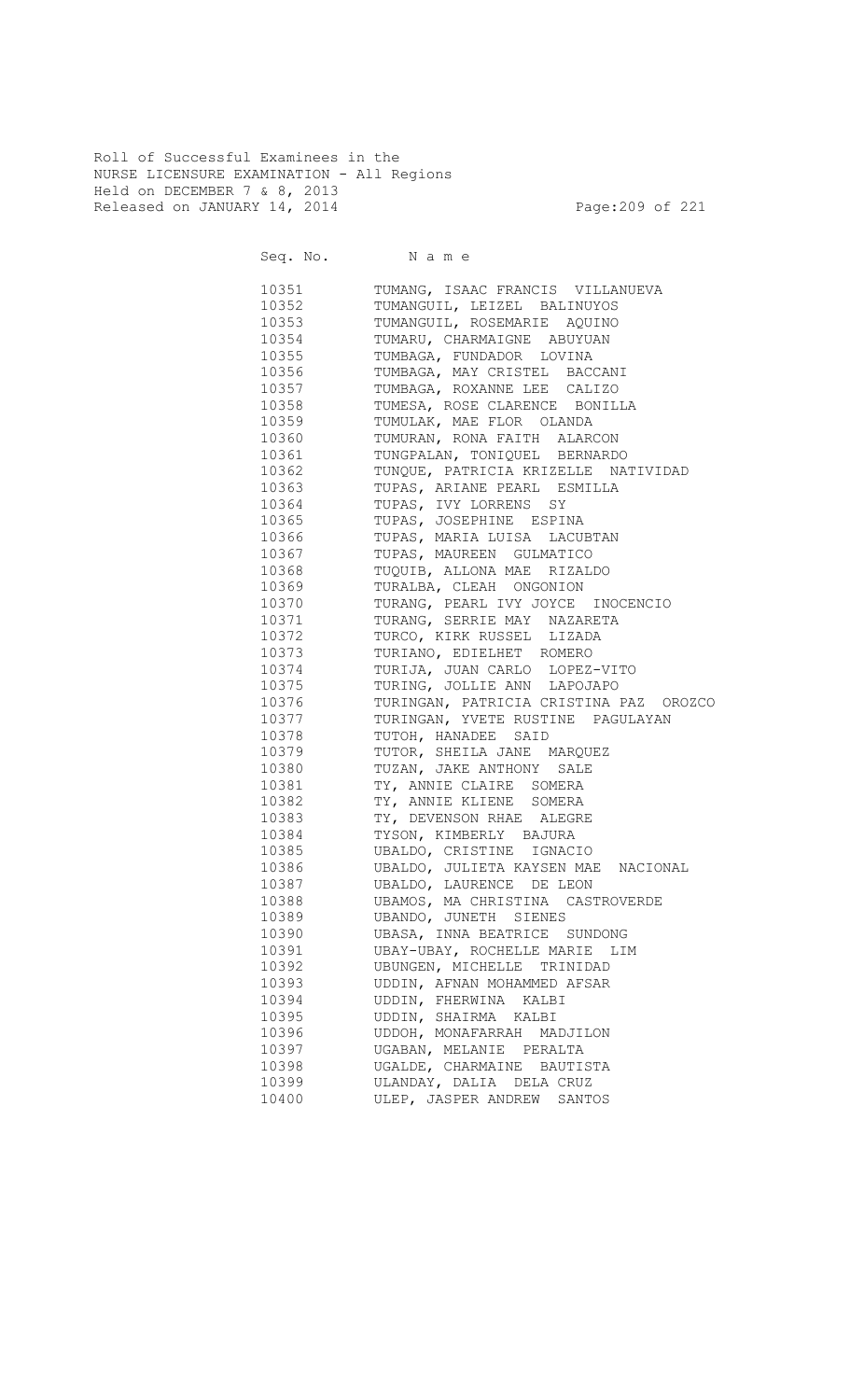Roll of Successful Examinees in the NURSE LICENSURE EXAMINATION - All Regions Held on DECEMBER 7 & 8, 2013 Released on JANUARY 14, 2014 **Page:210 of 221** 

Seq. No. Name 10401 ULIGAN, JESSE RIVERA 10402 ULMIDO, JHEECYL LOVE ESCORIAL 10403 UMADHAY, NIKKI SEGRE 10404 UMAMBAC, JEN OLIMBA<br>10405 UMBAR, JAMAIL BENAS UMBAR, JAMAIL BENASING 10406 UMEL, BEL HANSELLE GONZALES 10407 UMIPIG, PHILIP JOHN BRIONES 10408 UMPA, EDWARD ABREO<br>10409 UMPA, OMAR ABDUL-AZI UMPA, OMAR ABDUL-AZIS DIPATUAN 10410 UNDAG, EDWIN JR CUAMBOT 10411 UNDAG, MARK LESTER GUMAHIN 10412 UNDUG, AHMED-SEAN HARADJI 10413 UNDUG, SAMIRA SALI 10414 UNGAB, BRAILL CINCO 10415 UNINI, KAREN FORMOSO 10416 UNLAGADA, GEAL ROSS CRETA 10417 UNLAYAO, JUILLAN ABBY QUIAMBAO 10418 UNTALAN, HECTOR DIAZ 10419 UNTALAN, JOSEPH OGNITA 10420 UNTAY, RICHZEL DEJADO 10421 UPI, FAIRODZ MASSER 10422 URBANO, MA JAYZYLE GRIÑO 10423 URBIEN, JODIE ANNE LABERINTO 10424 URBIZTONDO, BRENDA IRAL<br>10425 URBIZTONDO, CHRISTINE LA URBIZTONDO, CHRISTINE LADORES 10426 URBIZTONDO, GLAZER SHEMIER TENOSO 10427 URBIZTONDO, GLENDA LAGARE 10428 URBIZTONDO, MICHAEL FRANCIS VILLASON 10429 URETA, YUAN PARMAN 10430 UREÑA, HONEY CHILD BOCO 10431 URGEL, ULYSSA JANE CARROZO 10432 URSONAL, JAYVEE LABICA 10433 URSULUM, JEROME URBANOZO 10434 USERO, JUVENAL RAMIREZ 10435 USITA, ROMEL VALENCIA 10436 USITA, RONEL VALENCIA 10437 USMAN, REYNALDO GUEVARRA 10438 USMAN, SORHAN USMAN 10439 USODAN, DHINAIRAH LUCMAN 10440 USON, ADRIAN SOLIMAN 10441 USON, JENNIFER ABUBO 10442 USON, JENNIFFER SAMBRANO 10443 USOP, FAISAL FLORES 10444 USTARES, FELY ROSE AGOTMO 10445 UTAÑEZ, IZOBELLE LARA ALAYON 10446 UY, ALYANNA YU 10447 UY, CAROLINE DADIZ 10448 UY, CASSANDRA MONICA NAGAC 10449 UY, CHERYSELLE TAGAPAN 10450 UY, CHRISTER MARIE NAVARRA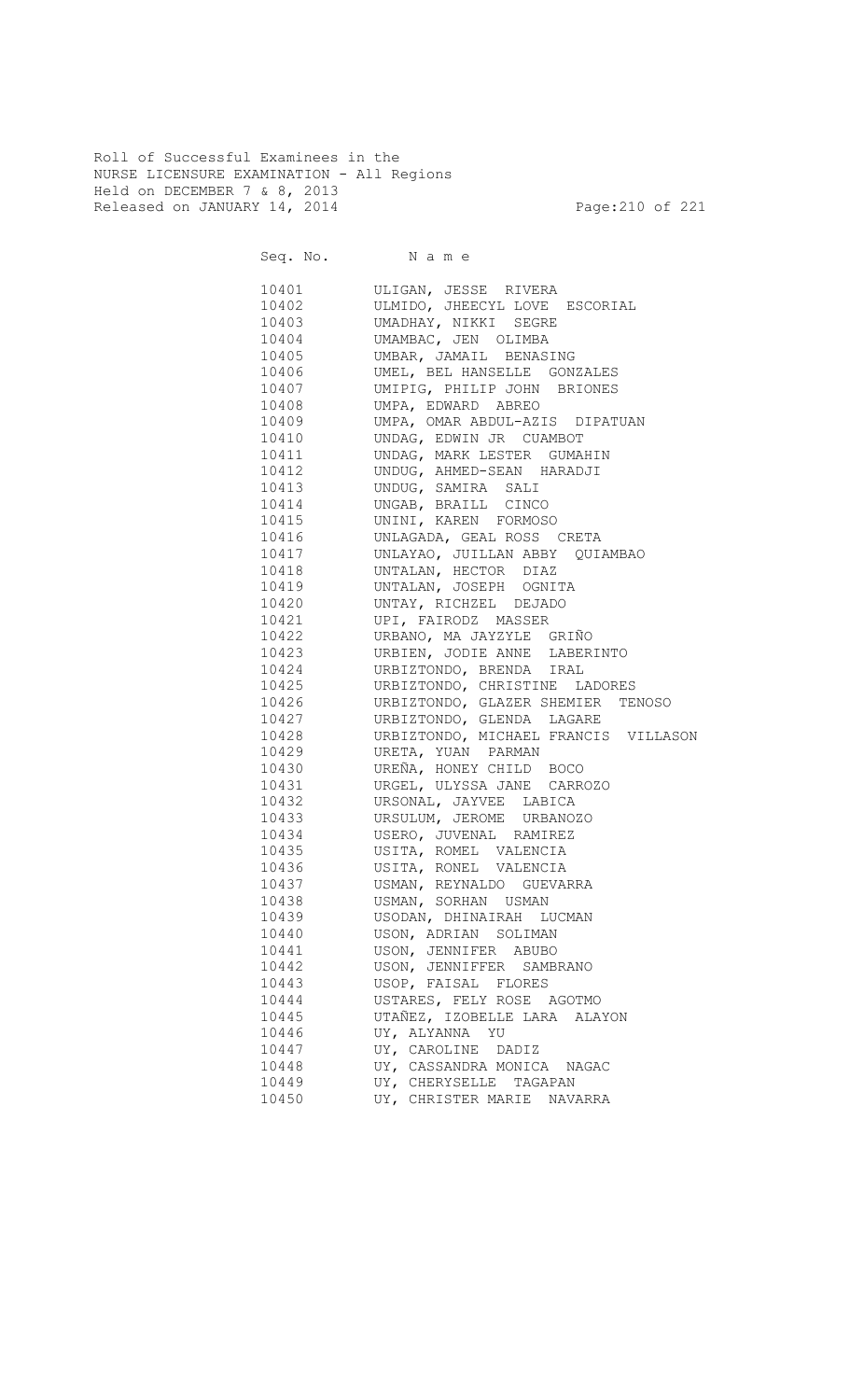Roll of Successful Examinees in the NURSE LICENSURE EXAMINATION - All Regions Held on DECEMBER 7 & 8, 2013 Released on JANUARY 14, 2014 **Page:211 of 221** 

Seq. No. Name 10451 UY, CHRISTINE MAE CAMPOS 10452 UY, DIANA GRACE ORIS 10453 UY, IZABELA ANNE CABUG 10454 UY, JAZELYN MAE GARCIA<br>10455 UY, MA NAIZA BABACYAO UY, MA NAIZA BABACYAO 10456 UY, MANETTE FLORISA LUNGAY 10457 UY, PRECIOUS JANINE LABADIA 10458 UY, ROSA JERICA RUMOHR 10459 UY, SAMANTHA GLAZE DEL CARMEN 10460 UY, SHIELBEE KAYE BERDAN 10461 UYAAN, JAMES RYAN LOQUIS 10462 UYCOCO, JOHN FRANCIS VITUG 10463 UZON, ELMO JR MANANSALA 10464 VACUNAWA, ERIC EULIN 10465 VADIL, KAYZEL KAY ARIEM 10466 VADILLO, JONIVY LUCES 10467 VAILOCES, JUNRIE CABUSAS VALCOS, JEANETTE AMOY 10469 VALDE, JEAN EVETT TUNA 10470 VALDE, JERACE IREZE BADELLES 10471 VALDECAÑAS, JENNY DE SILVA 10472 VALDEPEÑAS, ROXANNE TURO 10473 VALDESIS, FRANZ JOSEPH MERCANO 10474 VALDEVIA, RUBY GETUBIG 10475 VALDEVIESO, MARK JEROME GATCHALIAN 10476 VALDEZ, ANNALISSA MORALES 10477 VALDEZ, CHRISTI MARI VASQUEZ 10478 VALDEZ, CHRISTILLINE BERNABE 10479 VALDEZ, CHRISTINE MAE MARIANO 10480 VALDEZ, CLAIRE ANN LANZANAS 10481 VALDEZ, CLARIZA JANE DELIM 10482 VALDEZ, EMMYLOU VILLADORES 10483 VALDEZ, GINALYN HAMSI 10484 VALDEZ, HAZEL GRANDE TABILISMA 10485 VALDEZ, HAZEL MAE BAGALAYOS 10486 VALDEZ, JEREMY REXELL DUQUE 10487 VALDEZ, KATRINA DACIO 10488 VALDEZ, LEE ANTHEA CATINGUB 10489 VALDEZ, MICHAEL DANIPOG 10490 VALDEZ, MICHELLE DIZON 10491 VALDEZ, PHILIP EINSTEIN BAGALAYUS 10492 VALDEZ, RACHINE ANN NAMNAMA 10493 VALDEZ, RIZA ABAC 10494 VALDEZ, RIZZA DEE LAGUNDAY 10495 VALE, MANNILOU VAPOR 10496 VALENCIA, ANELYN DELA CRUZ 10497 VALENCIA, APRIL ALLEN OUANO 10498 VALENCIA, GLADYS MITRA 10499 VALENCIA, JAMES ALBERT CAPUTOL 10500 VALENCIA, JENNIFER CLAVO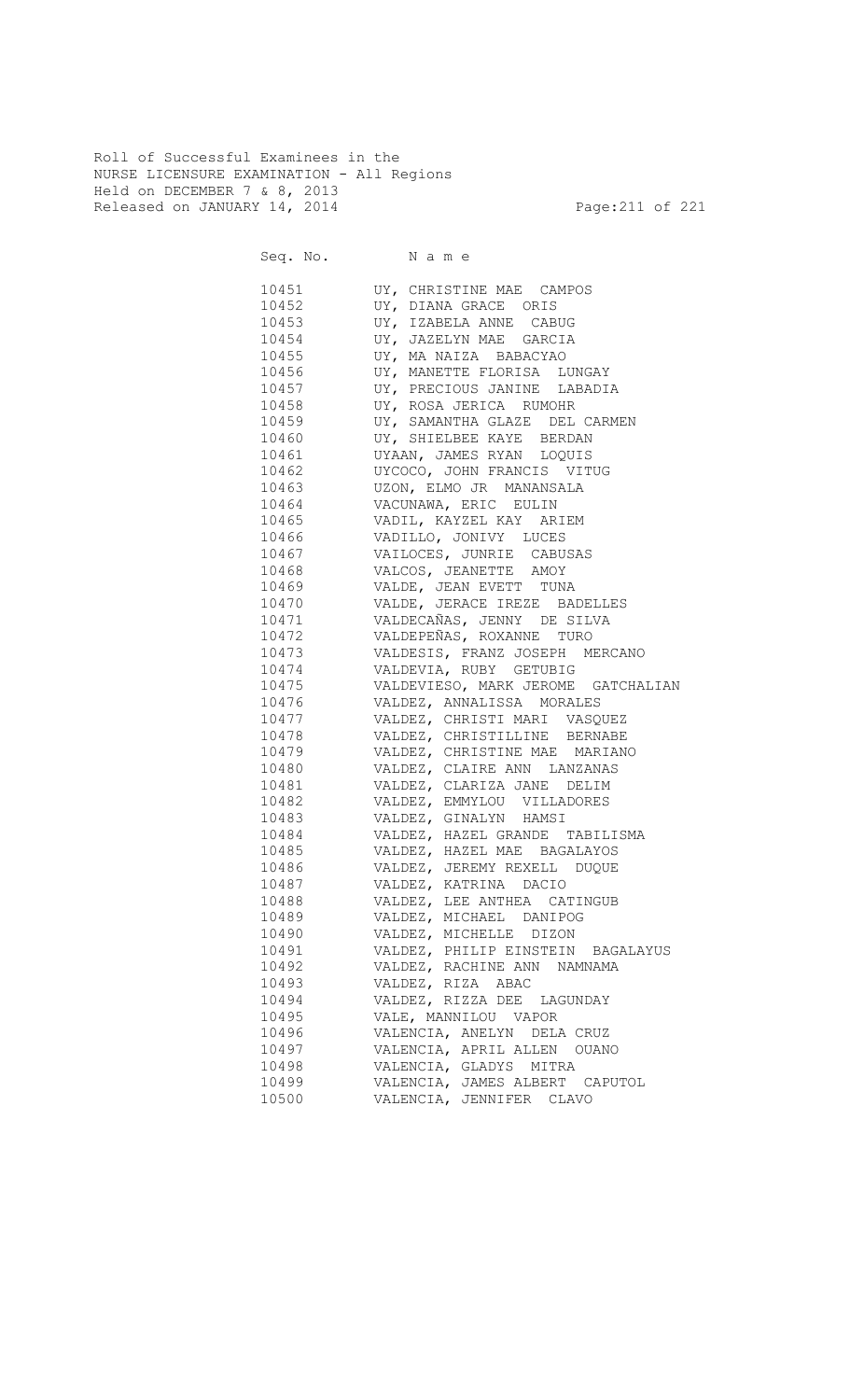Roll of Successful Examinees in the NURSE LICENSURE EXAMINATION - All Regions Held on DECEMBER 7 & 8, 2013 Released on JANUARY 14, 2014 **Page:212 of 221** 

|                | 10501 VALENCIA, JESSA MARIA YUMUL  |
|----------------|------------------------------------|
| 10502          | VALENCIA, JOHN MARCO GARCIA        |
| 10503          | VALENCIA, KATRINA MARI CABALES     |
| 10504          | VALENCIA, KRIS BENUEZA             |
| 10505          | VALENCIA, MARIA ANGELA FUA         |
| 10506          | VALENCIA, MARY AILEEN ROBLES       |
| 10507          | VALENCIA, ROEL DAVID               |
| 10508          | VALENTE, JOHN VINCENT AGUAS        |
| 10509          | VALENTIN, NOLLIE BEN TEJADA        |
| 10510          | VALENTINO, MARYGRACE MULINTAPANG   |
| 10511          | VALENZONA, JOSEPH KEVIN FLANDEZ    |
| 10512          | VALENZONA, MICHELLE ANN MEDINA     |
| 10513          | VALENZUELA, BONITA VENTURA         |
| 10514          | VALENZUELA, DIANA LYN GUTIERREZ    |
| 10515          | VALENZUELA, HARLENE LUMUGDANG      |
| 10516          | VALENZUELA, JEAN ABAT              |
| 10517          | VALERA, APRIL ROSE BAGANI          |
| 10518          | VALERIANO, ALTHEA MAE ESPINA       |
| 10519          | VALERIANO, SHARMAINE DYSICO        |
| 10520          | VALERIO, KERVIN KIEL GAMAB         |
| 10521          | VALEROSO, CHARLOTTE FAITH CLEMENTE |
| 10522          | VALIDO, FRANK ANDREW MANZANO       |
| 10523          | VALIENTE, LIEZEL MAE JABON         |
| 10524          | VALIN, HISHAM IVOR SUPSUP          |
| 10525          | VALIÑA, JACKIE OCAMPO              |
| 10526          | VALLECER, BHELY JEAN LABUCAY       |
| 10527          |                                    |
| 10528          | VALLECERA, CYRUS TAPAYAN           |
| 10529          | VALLEJERA, KARLA PANGANIBAN        |
|                | VALLEJO, ARPHA OMAR FONTILLA       |
| 10530<br>10531 | VALLEJO, BRIAN LARA                |
|                | VALLEJO, KELLY JOANNE DALET        |
| 10532          | VALLEJO, MA CLAIRE TOLENTINO       |
| 10533          | VALLEJOS, BETH GIL JOY CABURIAN    |
| 10534          | VALLEJOS, MARY JANE LAMIS          |
| 10535          | VALLES, DANELENE JOY RIVERA        |
| 10536          | VALLES, IDA CAMILLE LEGITIMAS      |
| 10537          | VALLES, MARIA CELEDONIA BELBELONE  |
| 10538          | VALLES, RALPH JOHN JR HERNANDEZ    |
| 10539          | VALLES, SHANETTE VHYNNE ESTORBA    |
| 10540          | VALLO, VIRGIELIZA DELOS SANTOS     |
| 10541          | VALMOCENA, ARVI JAMES SEDAVIA      |
| 10542          | VALMORES, JAY VINCENT VILLENA      |
| 10543          | VALMORIA, DIANNE MANDRIZA          |
| 10544          | VALMORIDA, APRIL LOVE YU           |
| 10545          | VANA, ANNIE ROSE FONSECA           |
| 10546          | VANDERLIPE, EDWIN MANZANO          |
| 10547          | VANSLEMBROUCK, MARIAN MARO         |
| 10548          | VARGAS, DAVY ROSE GENEROSA         |
| 10549          | VARGAS, IDA MARIE GATLABAYAN       |
| 10550          | VARGAS, JANUARY GRACE GALBAN       |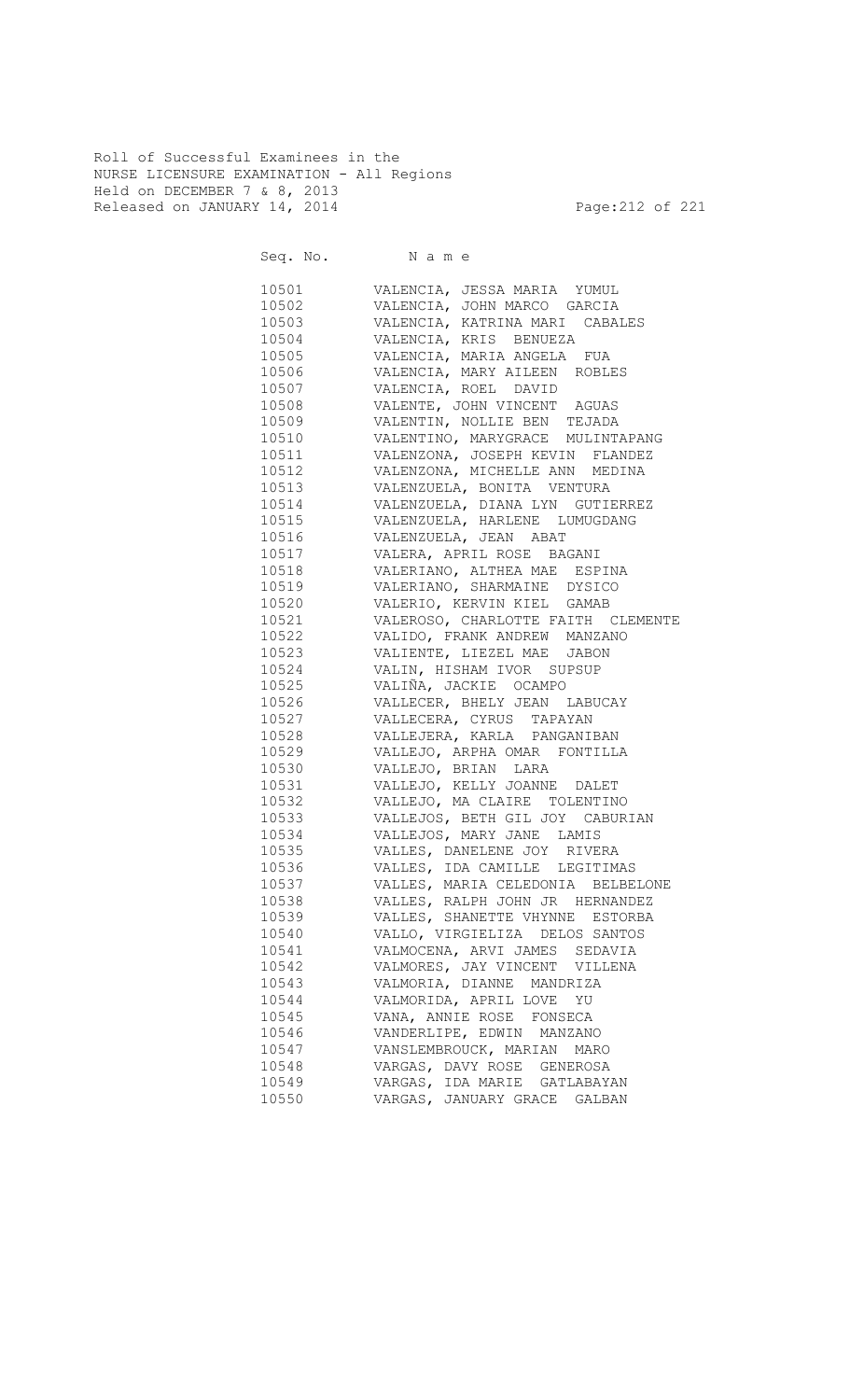Roll of Successful Examinees in the NURSE LICENSURE EXAMINATION - All Regions Held on DECEMBER 7 & 8, 2013 Released on JANUARY 14, 2014 **Page:213 of 221** 

Seq. No. Name

 10551 VARGAS, JENNIFER LAGUAN 10552 VARGAS, ROCHEL COLLEEN OBLEFIAS 10553 VARGAS, RUTH FIEL 10554 VARIACION, REYMART DIAMADA 10555 VARON, CINDY ORIJUELA 10556 VARON, SHELDON JOHN KUDERA 10557 VARQUEZ, KRIZALYN ALBERT SAN JOSE 10558 VASIG, MEZIEL JOY SANAMIN 10559 VASQUEZ, JILVIC SIMBLANTE 10560 VASQUEZ, MAC LAWRENCE BRAVO 10561 VASQUEZ, MARIA MINEL CLAY ANN PARDILLA 10562 VASQUEZ, NELSON JR BONGAO 10563 VASQUEZ, QUEENIE MAE CABALO 10564 VASQUEZ, SUGAR MAE CULANAG 10565 VEA, JACKIE TALAMAYAN 10566 VECINA, LILIA DOLORES 10567 VEDAD, KRISTINE JOYCE FLORES VEDRA, VERNIE CLAVE AGOS 10569 VEEDOR, CHRISTEL JOY MOLOD 10570 VEEDOR, MYCHAL DILLAN FIGURON 10571 VELANDRIA, MELCHOR TENDIDO 10572 VELASCO, ALLASTAIR GARVIN FLORES 10573 VELASCO, BERNARD BARET 10574 VELASCO, CHRISTIAN ALBERT MA VELASCO, DAN ESPENZER VILLANUEVA 10576 VELASCO, KAREN CHRIZZY SAVELLANO 10577 VELASCO, KARIZZA COLEEN GONZALES 10578 VELASCO, LADY DIANE COLAGBANG 10579 VELASCO, LALAINE ESTA 10580 VELASCO, MA CHARISH LUNA 10581 VELASCO, MARICEL BENIPAYO 10582 VELASCO, MELCHIZEDEK CALIBO 10583 VELASCO, MELODY JOY CABALLAS 10584 VELASCO, SHERILYN TAY-EW 10585 VELASCO, TRIPPEE LEIN DUYOR 10586 VELASQUEZ, CHRISTINE ELLA RAMOY 10587 VELEZ, MAVERICK ULYSIS AQUINO 10588 VELONERO, MARK CHESTER MISTRANZA 10589 VELOS, JUMELAH FATIMA VILBAR 10590 VELOS, QUEENIE KAYE BASTEZ 10591 VELOSO, IVAN DAMME CAGOL 10592 VELOSO, JOHN PATERNO III CANTON 10593 VELOSO, MARIEBELLE QUEVEDO 10594 VELUNTA, ULEXIS JET CRUZ 10595 VENDIL, JAY RICHARD TADEO 10596 VENDIVIL, MARK ANTHONY FERNANDEZ 10597 VENERACION, CEDRIC LIWAG 10598 VENERACION, MEG ADRIENNE BUENAFLOR 10599 VENIEGAS, KEVIN JOHN RIGUNAN 10600 VENTIGAN, MARIA CARMELA RAON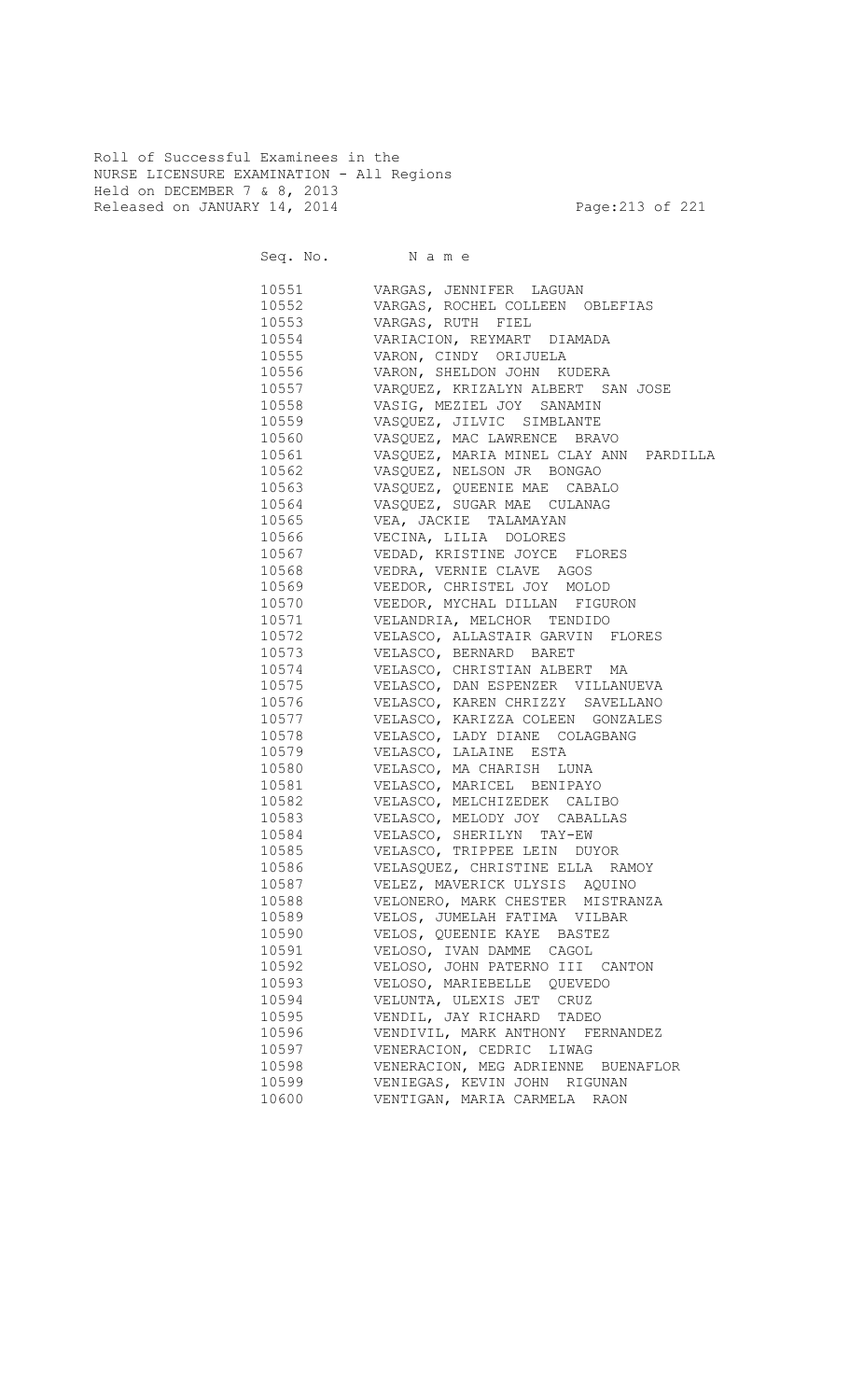Roll of Successful Examinees in the NURSE LICENSURE EXAMINATION - All Regions Held on DECEMBER 7 & 8, 2013 Released on JANUARY 14, 2014 **Page:214 of 221** 

Seq. No. Name 10601 VENTURA, ALLAN ROBERT AME 10602 VENTURA, CLAUDETTE ALMOJERA 10603 VENTURA, MAY ANN DELA CRUZ 10604 VENTURA, MYRA UNTALAN VENUS, NIÑA MAE VILLAR 10606 VENZON, ROSHANE BASIG 10607 VENZUELA, FLORINA JEAN BARROS 10608 VERACES, MARIFE ORENDAIN 10609 VERANO, ALYSSA ALEXIS CANTORA 10610 VERANO, KAREN JOY FLAUTA 10611 VERANO, SERAPH CARL LOCSIN 10612 VERASTIGUE, ROSEMARIE SILVA 10613 VERBO, KIRSTEN CATE ALBOR 10614 VERDAD, JACO JANELLE AMORES 10615 VERDE, ANNGELLIAN LAPORNINA 10616 VERDE, CHARRY GANIA 10617 VERDE, EZRAMAY EGAT VERDE, SHAEMAY LAPORNINA 10619 VERDEFLOR, MA JESIA DECIERRA 10620 VERDEFLOR, SEPTIA RUVIEN AGUDO 10621 VERDERA, DANA KIRSTIE ESTRADA 10622 VERDILLO, AURA MAE CASTRO 10623 VERGARA, BRIGITTE CEZO 10624 VERGARA, FEDEROSE OLLER<br>10625 VERGARA, JOYCE SANTIAGUI VERGARA, JOYCE SANTIAGUEL 10626 VERGARA, JULIE MARIE VARGAS 10627 VERGARA, KAREEN SESTUAL 10628 VERGARA, MERCY GRACE GONZAGA 10629 VERGARA, MIZPAH RABACA 10630 VERGARA, PATRICK ALLEN JAMONER 10631 VERONILLA, ELLAINE MAE ADAJAR 10632 VERSOZA, RYOBE LYN RENOMERON 10633 VERUNQUE, CZAR KLEIN ROSEL 10634 VERZOSA, JAY-AR RAGOB 10635 VERZOSA, JEROME TURINGAN 10636 VESIDO, MARJORIE DE RAMA 10637 VESTIDAS, ALADEL OLANO 10638 VESTIL, DAISY POLOYAPOY 10639 VESTIL, DARWIN POLOYAPOY 10640 VIADO, LEI ANN ASUNCION 10641 VIBAR, VITTENA ELOISA TIONGSON 10642 VICARIO, NIKULA RIODEL PALERMO 10643 VICENTE, FIDEL JR FERNANDEZ 10644 VICENTE, FITZ GERALD GANIGAN 10645 VICENTE, KATHLEEN EUNICE AREVALO 10646 VICENTE, MICHELE ROSE OTERO 10647 VICENTE, RHEA ROSA VELASCO 10648 VICENTE, SARACHILLE EVA 10649 VICENTE, VINCENT LEO MANGLAL-LAN 10650 VICO, NAZARETH PESIGAN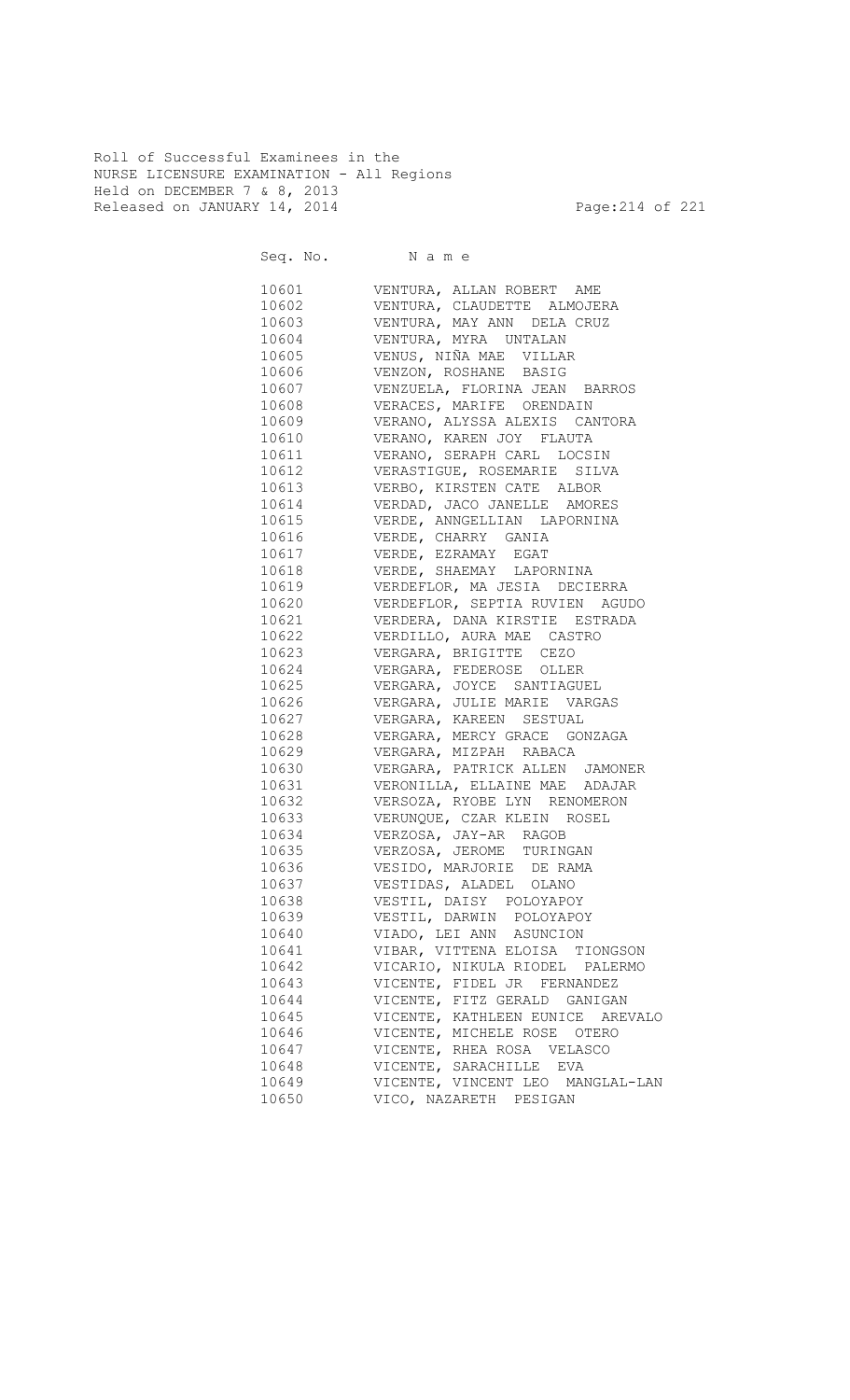Roll of Successful Examinees in the NURSE LICENSURE EXAMINATION - All Regions Held on DECEMBER 7 & 8, 2013 Released on JANUARY 14, 2014 **Page:215 of 221** 

Seq. No. Name 10651 VICTOHAY, MARY MARGIELIN CATARONG 10652 VICTORIA, EDEN ROSE BERNAL 10653 VICTORINO, LOVELY BONDOC 10654 VIDAD, CYNTHIA GURAT 10655 VIDAD, DANIKA MARIE CARREON 10656 VIDAD, ROSEBHELLE O'SANTOS 10657 VIDAL, VICTOR DEL PRADO 10658 VIERNES, DARWIN MILLAN 10659 VIGILIA, GLEEN GLODEN KENNETH SALES 10660 VILANABA, NOREEN GUDMALIN 10661 VILCHES, VENICE SEANNE ANDRADA 10662 VILLA, APRIL BONDAD 10663 VILLA, BLAIR THEODORE SATO 10664 VILLA, CARLITO ROY JR REVESE 10665 VILLA, JULIEFER JOY BANGCAYA 10666 VILLA, LESLIE BIADNES 10667 VILLA, MARION LEO JOHN BASA VILLA-ABRILLE, DONNA MONICA ROSETE 10669 VILLACARLOS, MA KRISTEN JOY ENAJE 10670 VILLACENCIO, JESSIE LOU CABALUNA 10671 VILLACERAN, KEENE ALARTINO 10672 VILLACIN, RAIZA CZARINA ABDURAJAK 10673 VILLACIN, SHARMANE ABDURAJAK 10674 VILLACONE, HELRIC ANDREW AGUIRRE<br>10675 VILLACORTA, ALUNA CUENCO VILLACORTA, ALUNA CUENCO 10676 VILLACORTA, MARISSA MAHINAY 10677 VILLACRUSIS, EDLIN JORAH VILLAGRACIA 10678 VILLAFAÑE, DIZA MARIE BARDOS 10679 VILLAFLOR, CLAUDETTE GRACE RODRIGUEZ 10680 VILLAFLOR, DIANA TAJODA 10681 VILLAFLORES, DARASH SOREÑO 10682 VILLAFLORES, JOLLY MAE GAOAY 10683 VILLAFLORES, YITZHAK SOREÑO 10684 VILLAFRIA, ESTHER JOY RODRIGUEZ 10685 VILLAFUERTE, GINAFE BASTIDA 10686 VILLAGANAS, BENJALI DERECHO 10687 VILLAGOMESA, MARK JASON TAMARGO 10688 VILLAGRACIA, JUVY DAGO-OC 10689 VILLAGRACIA, KEILA HOPE MANGINSAY 10690 VILLAHERMOSA, DAWN MARIE GOMEZ 10691 VILLAHERMOSA, LOID BOLANTE 10692 VILLAHERMOSA, NOE VALOROZO 10693 VILLAHERMOSA, REFAN DUROHOM 10694 VILLALUNA, APRIL JOY LEDESMA 10695 VILLALUNA, VERGIE CASTILLO 10696 VILLAMAYOR, CARLO PAOLO SITJAR 10697 VILLAMAYOR, MARICRIS TONOG 10698 VILLAMIL, JEAN ALEXIS GABRIANA 10699 VILLAMIN, ARNOLD ROBEL 10700 VILLAMIN, KRISTEL ELAYDA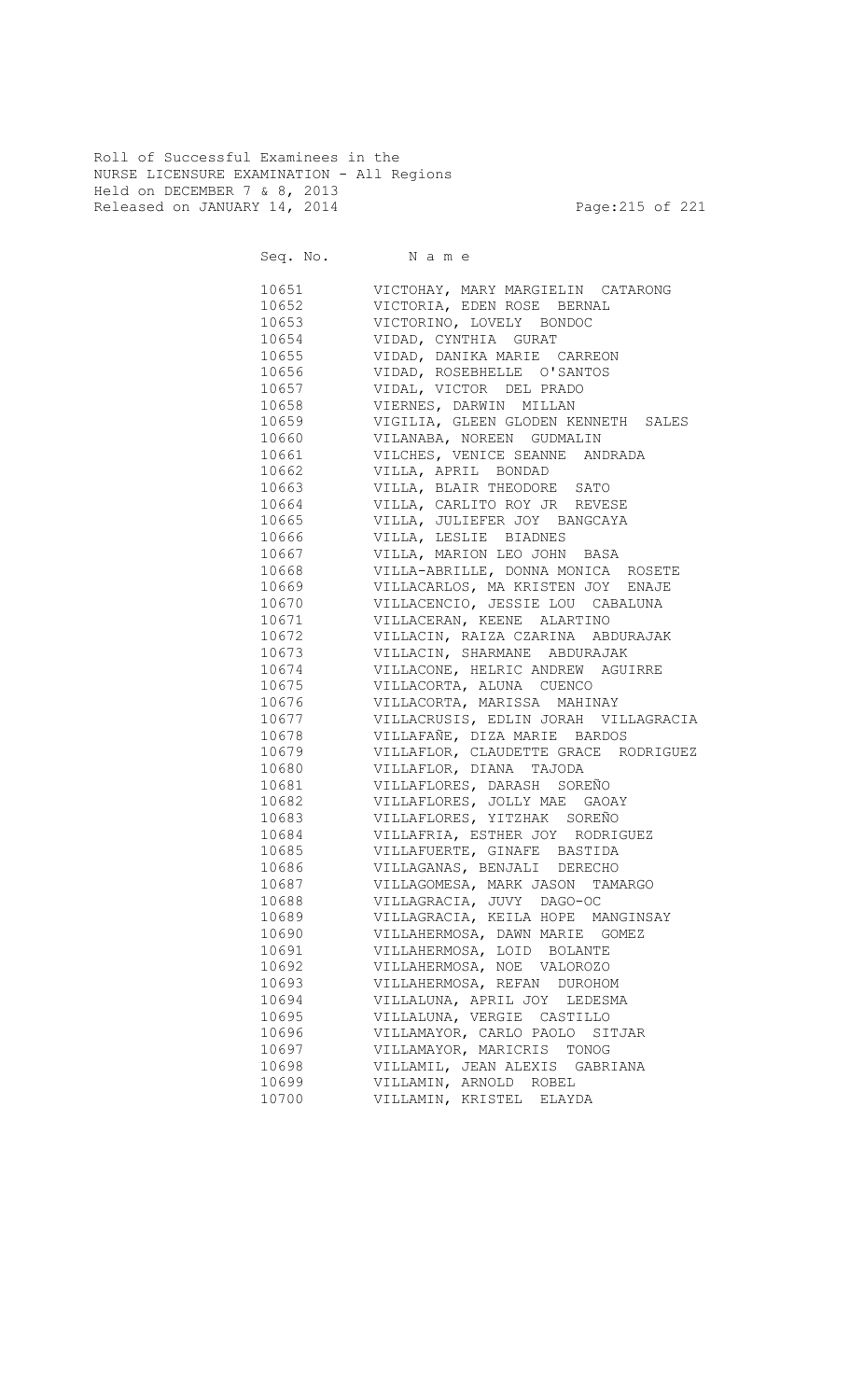Roll of Successful Examinees in the NURSE LICENSURE EXAMINATION - All Regions Held on DECEMBER 7 & 8, 2013 Released on JANUARY 14, 2014 **Page:216 of 221** 

| Seq. No. | Name                                     |
|----------|------------------------------------------|
| 10701    | VILLAMOR, JORDAN BALINGIT                |
| 10702    | VILLAMOR, KIMBERLY ALMENDAREZ            |
| 10703    | VILLAMOR, MICHAEL FRANCIS MONTAÑA        |
| 10704    | VILLAN, LIVI JAN CARAGOS                 |
| 10705    | VILLANIA, MICHAEL ROSS ALCESTO           |
| 10706    | VILLANOSA, FIONA NICHOL CRISOSTOMO       |
| 10707    | VILLANUEVA, AIRA UMEKO BUTRON            |
| 10708    | VILLANUEVA, ANGIE BIEN                   |
| 10709    | VILLANUEVA, ANNA MARIE ESPARTERO         |
| 10710    | VILLANUEVA, CAMILLE GARCIA               |
| 10711    | VILLANUEVA, CHRISTINE MAE MELO           |
| 10712    | VILLANUEVA, CLAIRE HECHANOVA             |
| 10713    | VILLANUEVA, CYRIL JOHN MORENO            |
| 10714    | VILLANUEVA, DOMINIC GONZALES             |
| 10715    | VILLANUEVA, DONABEL QUIAPE               |
| 10716    | VILLANUEVA, EDWARD DEL ROSARIO           |
| 10717    | VILLANUEVA, ELYSSA DIANE CAPONGCOL       |
| 10718    | VILLANUEVA, ENN IRENE DELA ESTE          |
| 10719    | VILLANUEVA, ESTELA MARIE ESCLABANAN      |
| 10720    | VILLANUEVA, FERRY LYN TUMANG             |
| 10721    | VILLANUEVA, GILLIAN MARTINEZ             |
| 10722    | VILLANUEVA, JUAN MELENCIO II<br>TIONGSON |
| 10723    | VILLANUEVA, KATHLENE MAY CABRAL          |
| 10724    | VILLANUEVA, LINDSAY GATAB                |
| 10725    | VILLANUEVA, MA SHIANETT                  |
| 10726    | VILLANUEVA, MARICAR NUEVA                |
| 10727    | VILLANUEVA, MARJORIE TOLENTINO           |
| 10728    | VILLANUEVA, MARY CRIS TOBIAS             |
| 10729    | VILLANUEVA, MARY JOY CABANALAN           |
| 10730    | VILLANUEVA, MERLIZA TIPA                 |
| 10731    | VILLANUEVA, PHILLIP LUIS GEVERO          |
| 10732    | VILLANUEVA, PRINCESS JIMENEZ             |
| 10733    | VILLANUEVA, ROXANNE GABRIEL              |
| 10734    | VILLANUEVA, SHERAH NIÑA NAVEO            |
| 10735    | VILLANUEVA, TRACY JOY JEREMIAS           |
| 10736    | VILLAPANDO, CATHERINE JOY RAMIREZ        |
| 10737    | VILLAR, HONEYLIN ARANAS                  |
| 10738    | VILLAR, ROMMEL ROJANO                    |
| 10739    | VILLARAZO, REY-ANN GARCIA                |
| 10740    | VILLARDE, EVA ROOSE SERASPE              |
| 10741    | VILLAREAL, ARRIANNE JOY VILLAMIEL        |
| 10742    | VILLAREAL, BENJIELYN DABALUS             |
| 10743    | VILLAREAL, ROJANIE GAYLE LAPUZ           |
| 10744    | VILLAREAL, SHEILA ESPANTO                |
| 10745    | VILLAREÑA, DOMINIC                       |
| 10746    | VILLARIN, BAEBEE LOU CHAN                |
| 10747    | VILLARIN, IRISH KEITH BARORO             |
| 10748    | VILLARINA, HENRY LANCIAN                 |
| 10749    | VILLARINA, LIFE AVA PECHO                |
|          | VILLARIÑA, DANTHEA MAE MYLA ORDONA       |
| 10750    |                                          |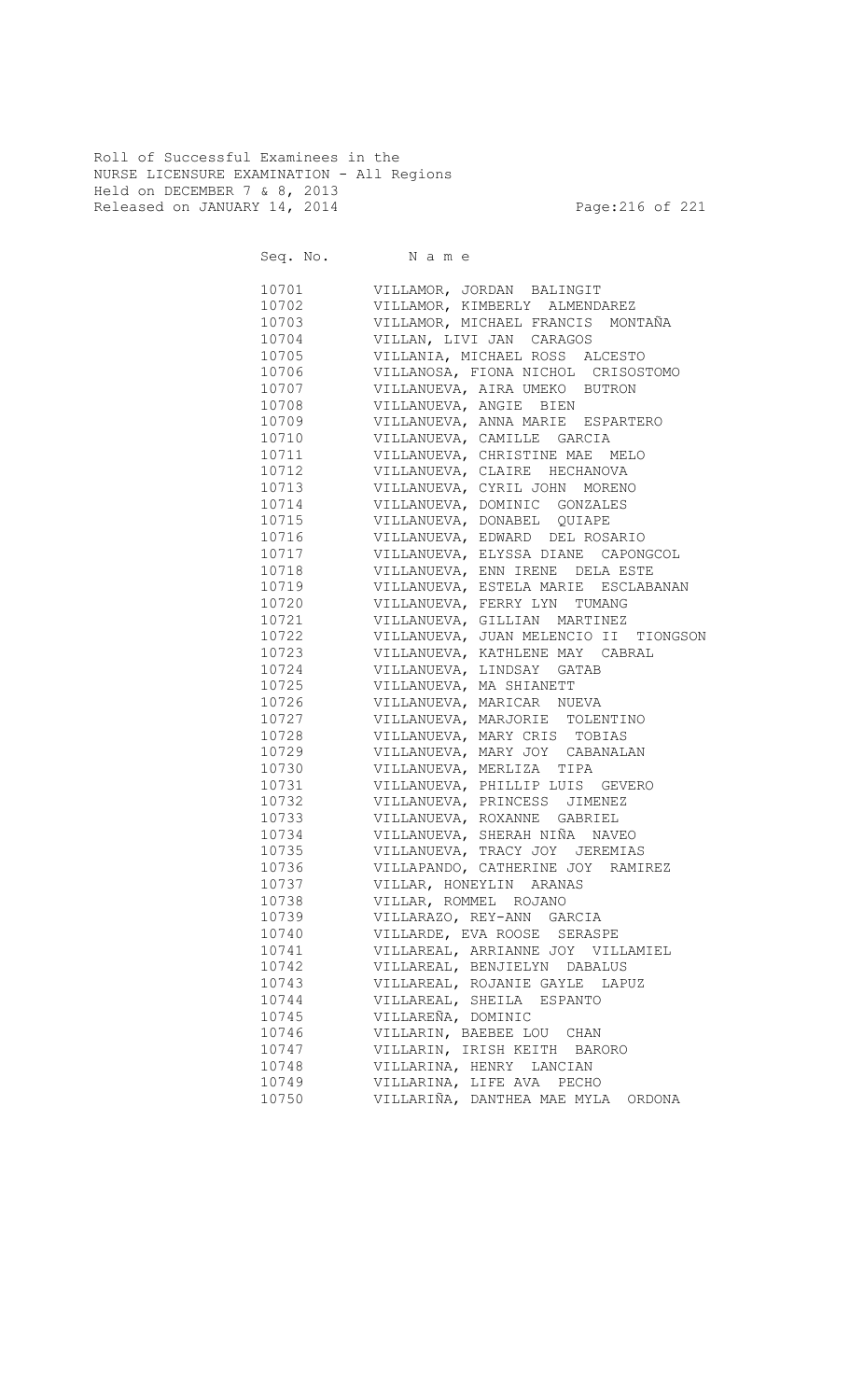Roll of Successful Examinees in the NURSE LICENSURE EXAMINATION - All Regions Held on DECEMBER 7 & 8, 2013 Released on JANUARY 14, 2014 **Page:217** of 221

|       | Seq. No. Name                          |
|-------|----------------------------------------|
| 10751 | VILLAROSA, KIMBERLY ANNE YATASIL       |
| 10752 | VILLAROSA, RUTH SIEMBRA                |
| 10753 | VILLARTA, ANA LIZA SY                  |
| 10754 | VILLARUEL, JAMES RYAN MOLATO           |
| 10755 | VILLARUEL, JOSEPH DE JESUS             |
| 10756 | VILLARUEL, KAREN JOY GUEVARA           |
| 10757 | VILLARUEL, MA ZYDIE JUANICO            |
| 10758 | VILLARUEL, ROY HARVEY LACHICA          |
| 10759 | VILLARUEL, VERONICA MAY CASAL          |
| 10760 | VILLARUZ, ROJIN ALARCON                |
| 10761 | VILLAS, JHOANNA LOU BAGUIO             |
| 10762 | VILLASEÑOR, ANGIENETH PAYURAN          |
| 10763 | VILLASIS, ELLENE MAE DEJAPA            |
| 10764 | VILLASIS, GAVRIL IXIQUIEL ONGAO        |
| 10765 | VILLASOR, MARY ANNE THERESE SINODIVILA |
| 10766 | VILLASOTO, GIL CLAVATON                |
| 10767 | VILLASPIN, FRETZY QUIRAO               |
| 10768 | VILLAUALA, JOSHUA PASCUA               |
| 10769 | VILLAVELEZ, CHLIENT JHUN ACUÑA         |
| 10770 | VILLAVER, ELLORA HAZE ALFORQUE         |
| 10771 | VILLAVERDE, CHARMAINE ANNE BATONGBACAL |
| 10772 | VILLEGAS, MARIO JR CUIZON              |
| 10773 | VILLEGAS, MONIQUE SALUM                |
| 10774 | VILLEGAS, SHANICE JEM GUINOO           |
| 10775 | VILLENA, BEVERLY CUISON                |
| 10776 | VILLENA, JENETH ENDOZO                 |
| 10777 | VILLENA, KIM BERLEE SAN JOSE           |
| 10778 | VILLENA, KRENZY JOY PASCUA             |
| 10779 | VILLENA, MARIELLE ELOISA CANSINO       |
| 10780 | VILLENA, RUSSEL ANDREW GANIRON         |
| 10781 | VILLESPIN, MYLENE EDCELL CASTILLO      |
| 10782 | VILLOCILLO, LOUELLA MAGHIRANG          |
| 10783 | VILLONES, JESCILLE ESCALICAS           |
| 10784 | VILORIA, ELAINE JILL GARCIA            |
| 10785 | VILORIA, JEAN BUENAFLOR                |
| 10786 | VILORIA, LORENZ NIÑO SANSANO           |
| 10787 | VILORIA, SHEENA PINATED                |
| 10788 | VILORIA, VALERIE ANNE ANOLIN           |
| 10789 | VINLUAN, CATHERINE JHOY VARGAS         |
| 10790 | VINLUAN, KIMBERLY GIGANAN              |
| 10791 | VINOYA, CHESSMAN ACOBA                 |
| 10792 | VINSON, CATHERINE CARMEL BALLOTA       |
| 10793 | VINSON, JILVEE LOCSIN                  |
| 10794 | VIO, CZARINA ISABEL DUDANG             |
| 10795 | VIOLA, IRA SEBASTIAN                   |
| 10796 | VIRAY, BENJAMIN VILLANUEVA             |
| 10797 | VIRAY, JANICE SALVADOR                 |
| 10798 | VIRAY, JEREMY RUTH CATIPON             |
| 10799 | VIRAY, LELMA GUINITARAN                |
| 10800 | VIRAY, REY ROMEO JR MALLARI            |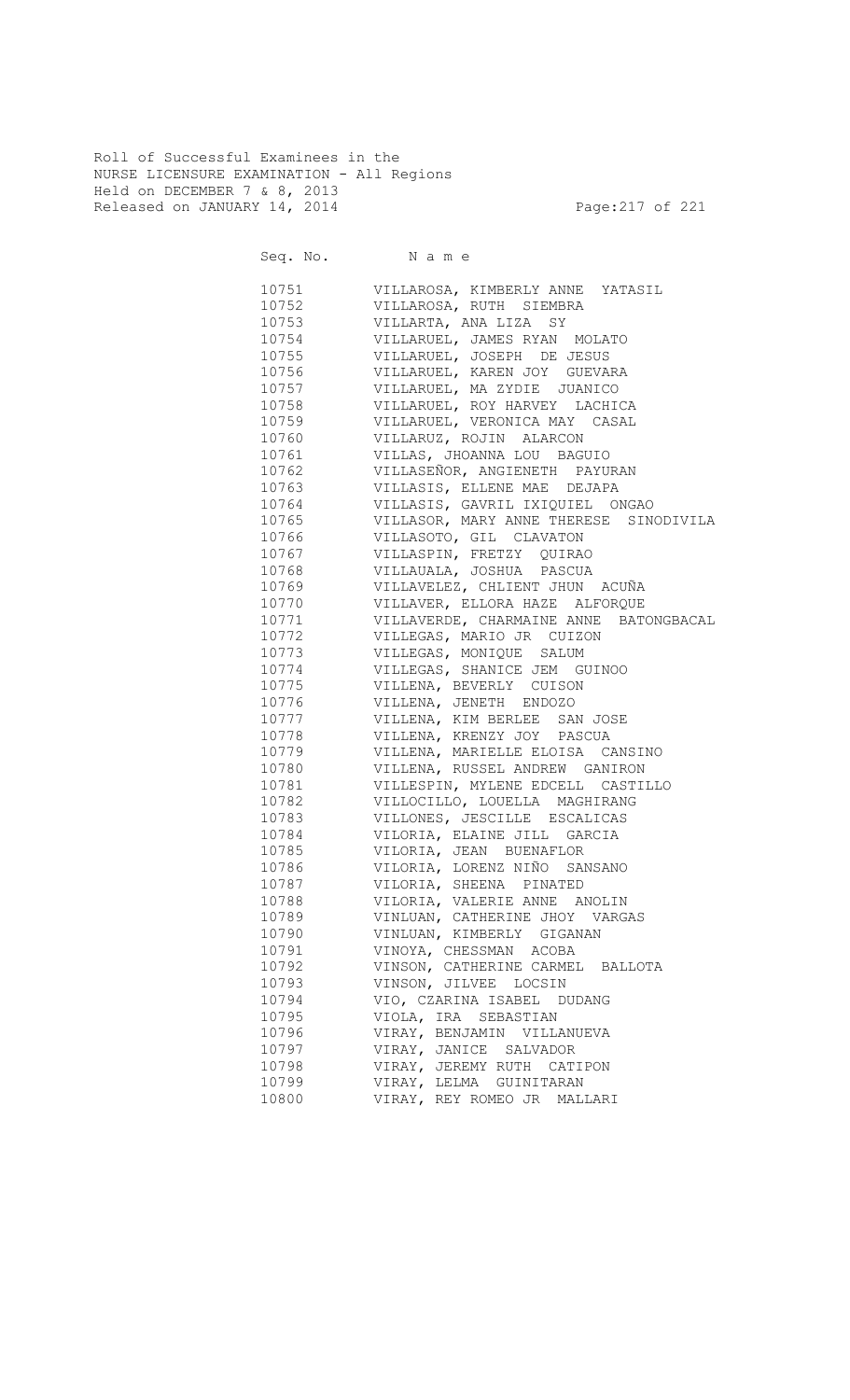Roll of Successful Examinees in the NURSE LICENSURE EXAMINATION - All Regions Held on DECEMBER 7 & 8, 2013 Released on JANUARY 14, 2014 **Page:218 of 221** 

Seq. No. Name 10801 VIROCEL, MICHAEL ABAYA 10802 VIRTUDAZO, BRENIA GALIDO 10803 VISITACION, ERIC BESANA 10804 VISITACION, KAREN JOY OLIVA VISITACION, SWEET IRISH ESTO 10806 VISPERAS, RHODA NIPALES<br>10807 VISTA, DONNA LEE SALAZAI VISTA, DONNA LEE SALAZAR 10808 VISTO, HAZEL TAGUBA<br>10809 VITERO, SYDREK DANTE VITERO, SYDREK DANTE BENDAÑA 10810 VITO, JOHN KEVIN OBISPO 10811 VITO, MARIA RHINALLE BORREO 10812 VITUG, DONI JAMES EMMANUEL VITUG 10813 VIVARES, MAE SHIELA BASTASA 10814 VIVERO, ARA CELINA ROSE TEMPLO 10815 VIZCARRA, ABIGAIL HULLEZA<br>10816 VIZCAYNO, CHRYSLER IAN BAS VIZCAYNO, CHRYSLER IAN BASCAR 10817 VOCES, KEEZIAH MAE PASCUA<br>10818 VOLANTE, JUSTINE CYRILE VOLANTE, JUSTINE CYRILE

| 10819 | VUELTA, JAYPEE BAYUBAY           |
|-------|----------------------------------|
| 10820 | WAGA, JUVELYN                    |
| 10821 | WAGAS, DEVOURAH IGOY             |
| 10822 | WAGAYEN, WILSON LAGALO           |
| 10823 | WAHAB, HANAH SALAPUDDIN          |
| 10824 | WALIS, JENNIFER ROSE GALANO      |
| 10825 | WALSIE, CHRISTY SORIANO          |
| 10826 | WANDAY, MOHAIRA PANGAGA          |
| 10827 | WAPELLE, GREATYL JEAN CAYACAP    |
| 10828 | WARIS, GRETEL JOY CATNAS         |
| 10829 | WASPI, RAPHAEL TABIA             |
| 10830 | WILLIAM, SHENY GUMINIGIN         |
| 10831 | WILLY, JURIZZA PARACANAO         |
| 10832 | WINGSING, STIEFEN SALGADO        |
| 10833 | WONG, RONALD BUICO               |
| 10834 | WONG, VECHA JOY TEMPORAL         |
| 10835 | WYCO, ELISA SANTOS               |
|       | 10836 YABUT, ARA MAY ROQUE       |
|       | 10837 YABUT, REX NIÑO AGUILAR    |
| 10838 | YACOB, JONRAYE ROBERT RUNTAL     |
| 10839 | YADAO, GLORIE ANN PAGUIRIGAN     |
| 10840 | YAGO, JESSICA ANNE CRUZ          |
| 10841 | YALUNG, BRENT MONTEHERMOSO       |
|       | 10842 YALUNG, YANCEE NICA GAMBOA |
| 10843 | YAMAS, JANE DAMALERIO            |
| 10844 | YAMBAO, JEANETTE ROQUE           |
| 10845 | YAMBAO, LISETTE GAMBOA           |
| 10846 | YAMZON, RAFAEL ROMANO            |
| 10847 | YANGO, KRYZLL ANGELENE DICIANO   |
| 10848 | YANGO, SEIGFRIED GALO            |
| 10849 | YANOS, FEMMY ROSE PASCUA         |
| 10850 | YANSON, ARYZA JEAREN GUION       |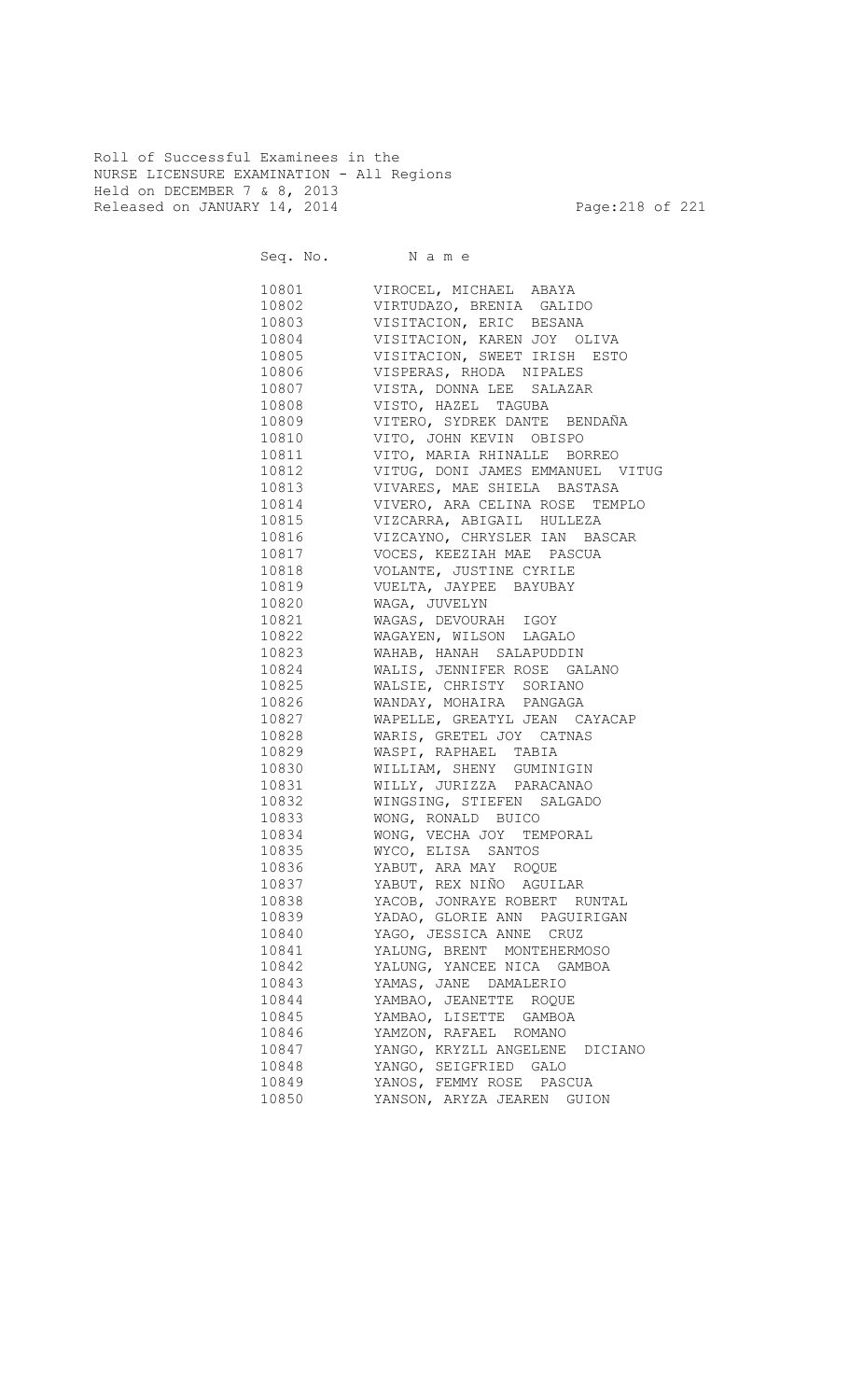Roll of Successful Examinees in the NURSE LICENSURE EXAMINATION - All Regions Held on DECEMBER 7 & 8, 2013 Released on JANUARY 14, 2014 **Page:219 of 221** 

Seq. No. Name 10851 YANTO, EMILY TALBO 10852 YANTO, GRETCHEN CHICO 10853 YAO, KAREN RETUERTO 10854 YAP, BLESSIE CAÑEDO<br>10855 YAP, CHRISTIAN REY YAP, CHRISTIAN REY SEGOVIA 10856 YAP, CHRISTINE MICHELLE GAYAPA 10857 YAP, JOY LYN STA ROMANA 10858 YAP, PRINCESS ANN BOLANOS 10859 YAP, ROLYN PUIG 10860 YAP, SHARON FAYE MELCHOR 10861 YAP, STEPHANIE SORIANO 10862 YAPO, JANNEAU MEALOU TACLAN 10863 YASIN, SHARIFA NASHRA KASIM 10864 YASIN, SHARIFA RAWDA MOHAMMAD 10865 YAYEN, DAPHNIE MARIE MASA 10866 YAZAR, CHARLOTTE JOY SACENDONCILLO 10867 YAZON, KIM ARIOLA 10868 YBAÑEZ, ANABEL CAMPUGAN 10869 YBAÑEZ, ANALIZA CONDEZA 10870 YBAÑEZ, CYRIL CORAL 10871 YBAÑEZ, JAY ANN SABENORIO 10872 YBAÑEZ, KARINA-ISHA TULAWIE 10873 YBAÑEZ, KATHLEEN ESPESO 10874 YBAÑEZ, ROSE MARIANELLE MATUTES<br>10875 YCO, VIRGIE TORRES YCO, VIRGIE TORRES 10876 YCONG, JENICA ALEXIS PONFERRADA 10877 YCONG, RAQUEL BAGUIO 10878 YEBAN, CLARISSE ZAPARITA 10879 YEE, SHEENA RENAE 10880 YERMO, LORAINE GUILLEN 10881 YGLORIA, IRISH GALIDO 10882 YGOÑA, MARY ROSE PAJARON 10883 YLAGAN, JOSE GABRIEL GUTIERREZ 10884 YLANAN, ANGELA ANN CORVERA 10885 YLANAN, ATOM JOHN ORTEGA 10886 YLARDE, ALEKSANDRA JOCELLE GUILLEN 10887 YMBONG, ZOYA ALEXANDRA MISHKA COMENDADOR 10888 YMSON, DARCY DWIGHT ABAD 10889 YNAWAT, FRANK EZEKIEL CAMBA 10890 YODONG, MARICAR KAYE REDILLAS 10891 YOMA, MONSERATH TAGUBA 10892 YONGCO, SHIELA MAE JIMENEZ 10893 YORDAN, MARY GRACE JALAGAT 10894 YORO, BILL BRIAN LOPEZ 10895 YOSOYA, GIL ZAIRE ASUBAR 10896 YOUNG, GLADICEL 10897 YOUNG, JASON CHRISTIAN SIMBULAN 10898 YOUNG, PETER JOHN LICANTO 10899 YOUNG, WYONA MARIE CALLANTA 10900 YPEAR, DAPHNE JEFFERSEN ALVAREZ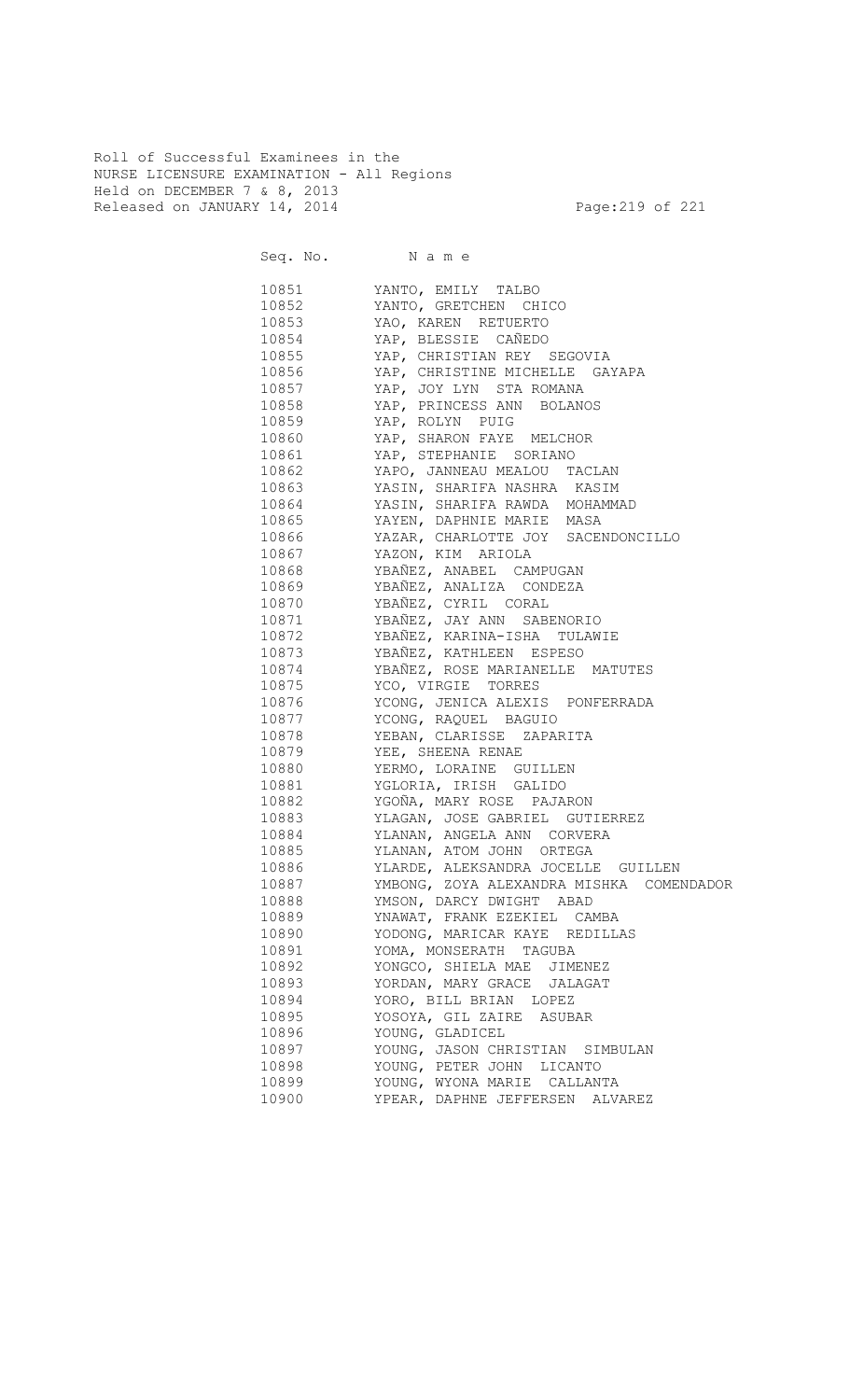Roll of Successful Examinees in the NURSE LICENSURE EXAMINATION - All Regions Held on DECEMBER 7 & 8, 2013 Released on JANUARY 14, 2014 **Page:220 of 221** 

Seq. No. Name 10901 YPIL, FRELDA MARAE BACU 10902 YSIDORO, AURORA LUZ MEDIN 10903 YU, ALDRIN ANTHONY LOYOLA 10904 YU, CARL AUSTIN LEDESMA<br>10905 YU, EPIFANIA RESMA YU, EPIFANIA RESMA 10906 YU, HAZEL SHELLEY ALVIOLA 10907 YU, JOHN CHRISTOPHER TONGSON 10908 YU, MADONNA ASUNCION 10909 YU, TYARUS FLEUR DARASIN 10910 YUAG, CANDICE LACANARIA 10911 YUAG, CHARRIE MAE GARAMAY 10912 YUMANG, KARLA VIRAY 10913 YUMUL, VINCENT LOUIE TAMBAGAN 10914 YUSAY, ANNIE ROSE SORIANOSOS 10915 YUSAY, APRIL LEE MALAY 10916 YUSOFH, RAHDEN TAMPIPI 10917 YUSON, KIMBERLY MAE LATONIO<br>10918 YUSOP, JAIDA AMPING 10918 YUSOP, JAIDA AMPING 10919 YUSOP, NORRIZA MOHAMMAD 10920 YUSOP, SHERIDA BALE 10921 YUZON, GENE CARLO JAPITANA 10922 ZABALA, HYZA JAVELOSA 10923 ZABALA, LARA SALADA 10924 ZABANAL, MA CONCEPCION MANLAVI 10925 ZABATE, KASHMIRA LABISTE 10926 ZACARIAS, ALMA ROSE RAÑISES 10927 ZACARIAS, PRINCE MARVIN JOVELLANOS 10928 ZAILON, ABDUL SHATTAR III ESMAEL 10929 ZALAMEDA, JOLLY MARIE OQUIAS 10930 ZAMAYLA, CHRISTINE AZARCON 10931 ZAMBOANGNON, TIMMY LOU CUPTA 10932 ZAMORA, CHARISMA JESSA MACABEO 10933 ZAMORA, FREDDIE SAMIS 10934 ZAMORA, GEIZEL II BUTLIG 10935 ZAMORA, GISELLE HUELAR 10936 ZAMORA, HEART AMOD 10937 ZAMORA, JO-ANN CABUSLAY 10938 ZAMORA, LEIZEL I BUTLIG 10939 ZAMORA, RICELITO DUMANLANG 10940 ZAMORAS, EUNICE LAPITAN 10941 ZAMORAS, JEMARIE CANDELASA 10942 ZANDUETA, LYZZA BELLE DE VERA 10943 ZAPANTA, DOMINIQUE JOY MARCES 10944 ZAPANTA, ELLA RUZEL CHI 10945 ZAPANTA, JOHN PATRICK PARRILLA 10946 ZAPANTA, KARMYL FLORES 10947 ZAPANTA, KEITH GALLANO 10948 ZAPATA, JHON ARMIE BUARA 10949 ZAPATA, MARICHU 10950 ZAPATA, MICHELLE SALONGA